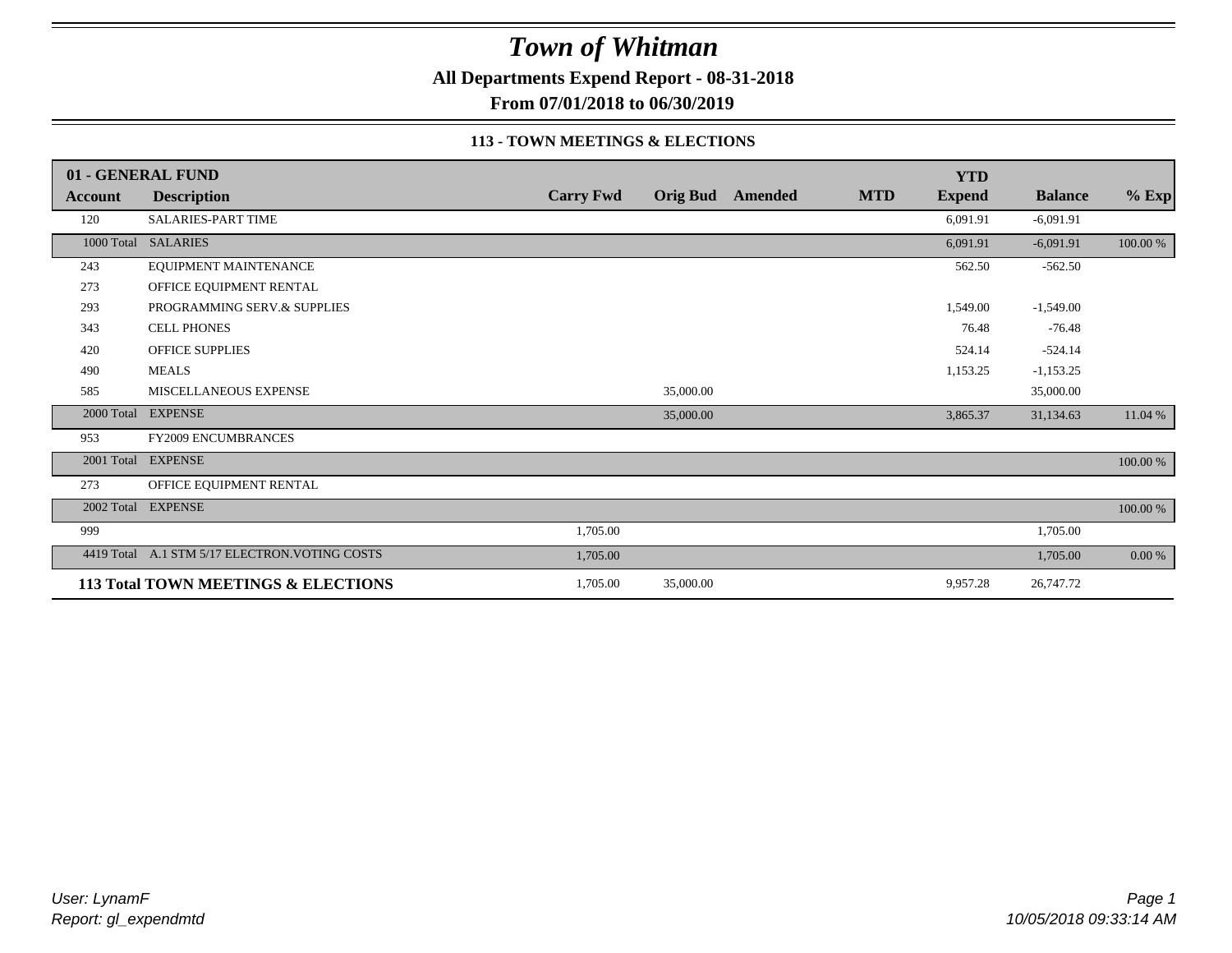**All Departments Expend Report - 08-31-2018**

**From 07/01/2018 to 06/30/2019**

#### **114 - MODERATOR**

| Account | 01 - GENERAL FUND<br><b>Description</b> | <b>Carry Fwd</b> | <b>Orig Bud</b> Amended | <b>MTD</b> | <b>YTD</b><br><b>Expend</b> | <b>Balance</b> | $%$ Exp  |
|---------|-----------------------------------------|------------------|-------------------------|------------|-----------------------------|----------------|----------|
| 120     | SALARIES-PART TIME                      |                  |                         |            |                             |                |          |
|         | 1000 Total SALARIES                     |                  |                         |            |                             |                | 100.00 % |
|         | <b>114 Total MODERATOR</b>              |                  |                         |            |                             |                |          |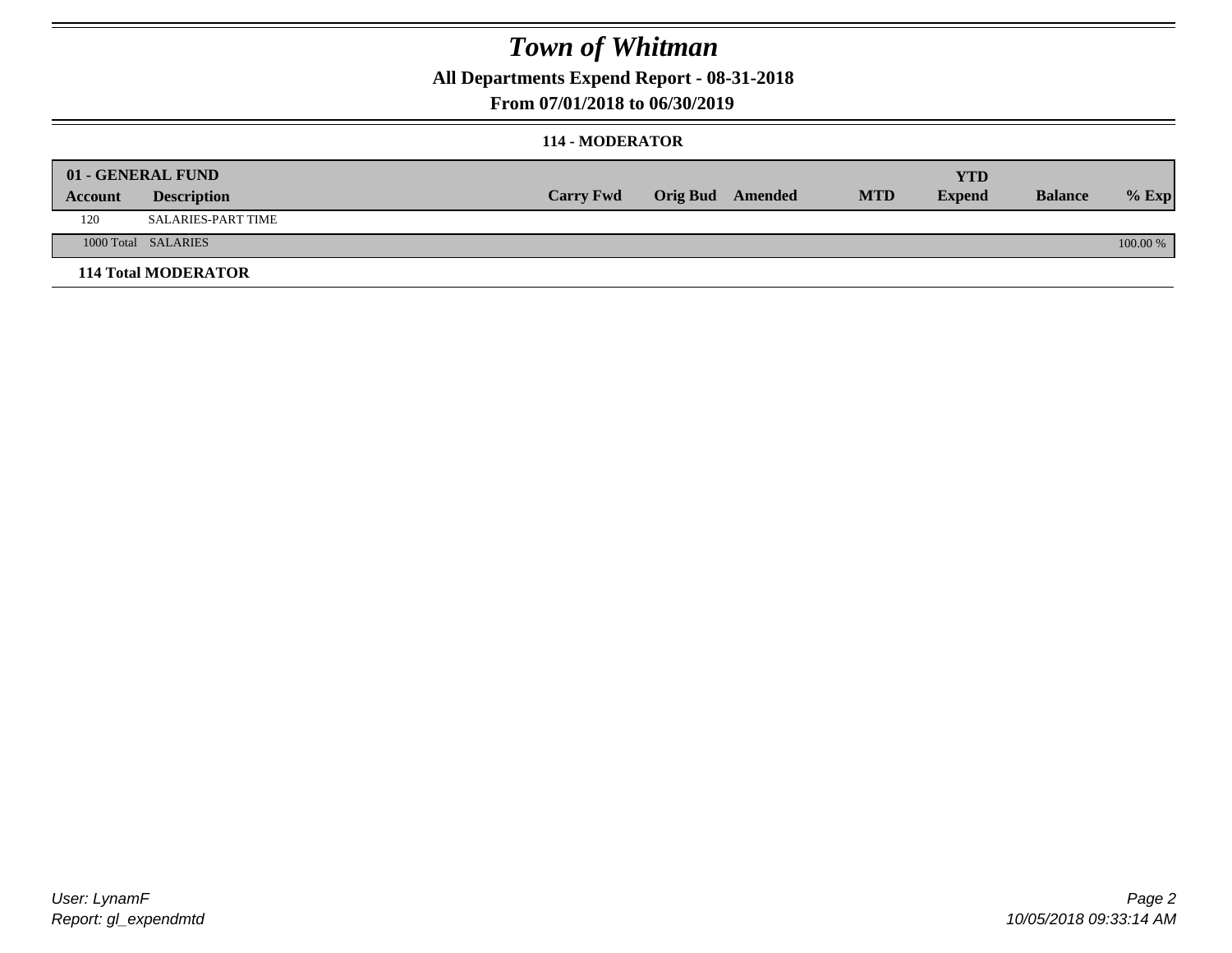**All Departments Expend Report - 08-31-2018**

**From 07/01/2018 to 06/30/2019**

#### **122 - SELECTMEN**

|                | 01 - GENERAL FUND            |                  |           |                         |            | <b>YTD</b>    |                |             |
|----------------|------------------------------|------------------|-----------|-------------------------|------------|---------------|----------------|-------------|
| <b>Account</b> | <b>Description</b>           | <b>Carry Fwd</b> |           | <b>Orig Bud</b> Amended | <b>MTD</b> | <b>Expend</b> | <b>Balance</b> | $%$ Exp     |
| 110            | SALARIES-BOARD MEMBERS       |                  |           |                         |            |               |                |             |
| 111            | SALARIES-ADMINSTRATIVE       |                  |           |                         |            |               |                |             |
|                | 1000 Total SALARIES          |                  |           |                         |            |               |                | $100.00~\%$ |
| 115            | SECRETARIAL                  |                  | 47,100.00 |                         |            | 12,142.38     | 34,957.62      |             |
|                | 1001 Total SALARIES          |                  | 47,100.00 |                         |            | 12,142.38     | 34,957.62      | 25.78 %     |
| 121            | <b>CLERICAL I</b>            |                  |           |                         |            |               |                |             |
| 123            | RECORDING SECRETARY          |                  | 1,681.00  |                         |            | 367.38        | 1,313.62       |             |
|                | 1003 Total SALARIES          |                  | 1,681.00  |                         |            | 367.38        | 1,313.62       | 21.85 %     |
| 211            | MUNICIPAL HEARINGS OFFICER   |                  | 2,500.00  |                         |            | 624.99        | 1,875.01       |             |
|                | 1004 Total SALARIES          |                  | 2,500.00  |                         |            | 624.99        | 1,875.01       | 24.99 %     |
| 121            | <b>CLERICAL I</b>            |                  | 1,209.00  |                         |            |               | 1,209.00       |             |
|                | 1005 Total SALARIES          |                  | 1,209.00  |                         |            |               | 1,209.00       | $0.00~\%$   |
| 244            | OFFICE EQUIPMENT MAINTENANCE |                  |           |                         |            |               |                |             |
| 304            | <b>ADVERTISING</b>           |                  |           |                         |            | 142.25        | $-142.25$      |             |
| 340            | <b>TELEPHONE</b>             |                  |           |                         |            |               |                |             |
| 605            | <b>CONSULTING SERVICES</b>   |                  |           |                         |            |               |                |             |
| 420            | OFFICE SUPPLIES              |                  |           |                         |            | 100.30        | $-100.30$      |             |
| 585            | MISCELLANEOUS EXPENSE        |                  | 11,000.00 |                         |            | 184.43        | 10,815.57      |             |
| 710            | IN STATE TRAVEL              |                  |           |                         |            |               |                |             |
| 730            | <b>ASSOCIATION DUES</b>      |                  |           |                         |            | 3,340.05      | $-3,340.05$    |             |
| 731            | <b>MEETINGS</b>              |                  |           |                         |            |               |                |             |
| 870            | OFFICE EQUIPMENT             |                  |           |                         |            |               |                |             |
|                | 2000 Total EXPENSE           |                  | 11,000.00 |                         |            | 3,767.03      | 7,232.97       | 34.24 %     |
| 304            | <b>ADVERTISING</b>           |                  |           |                         |            |               |                |             |
|                | 2001 Total EXPENSE           |                  |           |                         |            |               |                | $100.00~\%$ |
| 306            | <b>BOOKBINDING</b>           |                  |           |                         |            |               |                |             |
| 946            | FY2010 ENCUMBRANCES          |                  |           |                         |            |               |                |             |
|                | 2002 Total EXPENSE           |                  |           |                         |            |               |                | 100.00 %    |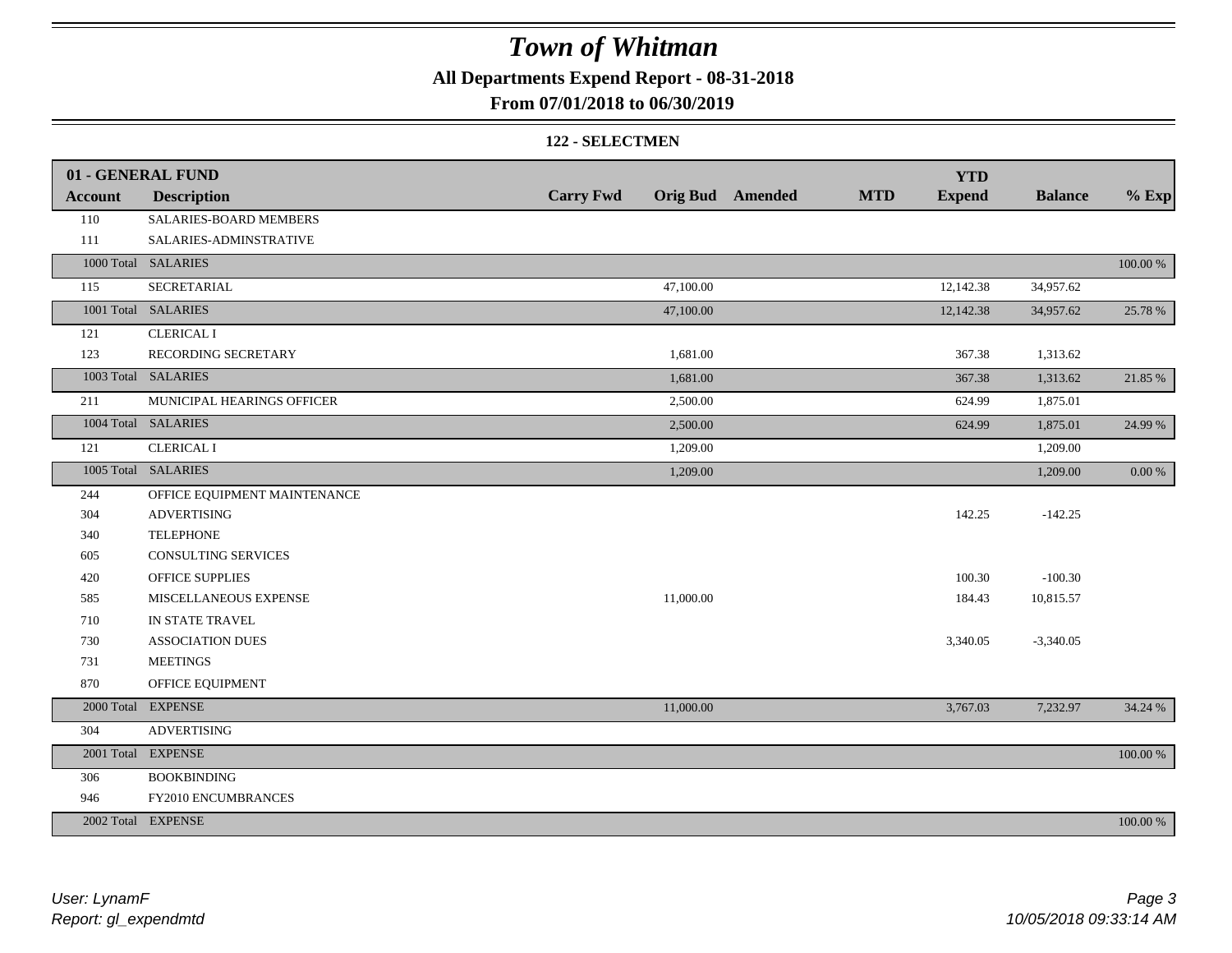**All Departments Expend Report - 08-31-2018**

### **From 07/01/2018 to 06/30/2019**

#### **122 - SELECTMEN**

|                | 01 - GENERAL FUND                                   |                  |           |                         |            | <b>YTD</b>    |                |             |
|----------------|-----------------------------------------------------|------------------|-----------|-------------------------|------------|---------------|----------------|-------------|
| <b>Account</b> | <b>Description</b>                                  | <b>Carry Fwd</b> |           | <b>Orig Bud</b> Amended | <b>MTD</b> | <b>Expend</b> | <b>Balance</b> | $%$ Exp     |
| 711            | EDUC.EXP.-SELECTMEN'S OFFICE                        |                  |           |                         |            |               |                |             |
|                | 2003 Total EXPENSE                                  |                  |           |                         |            |               |                | 100.00 %    |
| 713            | SICK LEAVE BUY-BACK-ALL DEPTS                       |                  | 11,000.00 |                         |            |               | 11,000.00      |             |
| 714            | SICK LEAVE BUY BACK -NON UNION                      |                  |           |                         |            |               |                |             |
| 715            | LONGEVITY-TOWN HALL & NON-UNIO                      |                  | 6,675.00  |                         |            | 2,125.00      | 4,550.00       |             |
| 716            | ASST.DEPT.HEADS - STIPEND                           |                  | 2,500.00  |                         |            | 2,500.00      |                |             |
| 712            | EDUCATION EXPENSE - ALL DEPTS                       |                  | 10,000.00 |                         |            | 852.44        | 9,147.56       |             |
| 949            | FY2014 ENCUMBRANCES                                 |                  |           |                         |            |               |                |             |
|                | 2004 Total EXPENSE                                  |                  | 30,175.00 |                         |            | 5,477.44      | 24,697.56      | 18.15 %     |
| 940            | FY2016 ENCUMBRANCES                                 |                  |           |                         |            |               |                |             |
| 945            | FY2013 ENCUMBRANCES                                 |                  |           |                         |            |               |                |             |
| 948            | <b>FY07 ENCUMBRANCES</b>                            |                  |           |                         |            |               |                |             |
|                | 2006 Total EXPENSE                                  |                  |           |                         |            |               |                | 100.00 %    |
| 999            |                                                     |                  |           |                         |            |               |                |             |
|                | 4403 Total A.14STM.5/16 DEMOLISH 215 SO.AVE.        |                  |           |                         |            |               |                | 100.00 %    |
| 999            |                                                     |                  |           |                         |            |               |                |             |
|                | 4409 Total A.7 STM 1/12/15 DEMOLISH 36 EAST AVENUE  |                  |           |                         |            |               |                | 100.00 %    |
| 123            | RECORDING SECRETARY                                 |                  |           |                         |            |               |                |             |
|                | 4424 Total ESTABLISH PETTY CASH - TOWN CLERK        |                  |           |                         |            |               |                | 100.00 %    |
| 999            |                                                     |                  |           |                         |            |               |                |             |
|                | 4434 Total ART19 ATM5/18 LEASE/PCH 2016 FORD INTER  |                  |           |                         |            |               |                | 100.00 %    |
| 999            |                                                     |                  |           |                         |            |               |                |             |
|                | 4454 Total S1ATM5/18SECURITYIMPDUVALSCHOOL          |                  |           |                         |            |               |                | $100.00~\%$ |
| 999            |                                                     | 20,000.00        |           |                         |            |               | 20,000.00      |             |
|                | 4549 Total A.22 ATM 5/16 cons.fees-solar ener.proj. | 20,000.00        |           |                         |            |               | 20,000.00      | 0.00 %      |
|                | <b>122 Total SELECTMEN</b>                          | 20,000.00        | 93,665.00 |                         |            | 22,379.22     | 91,285.78      |             |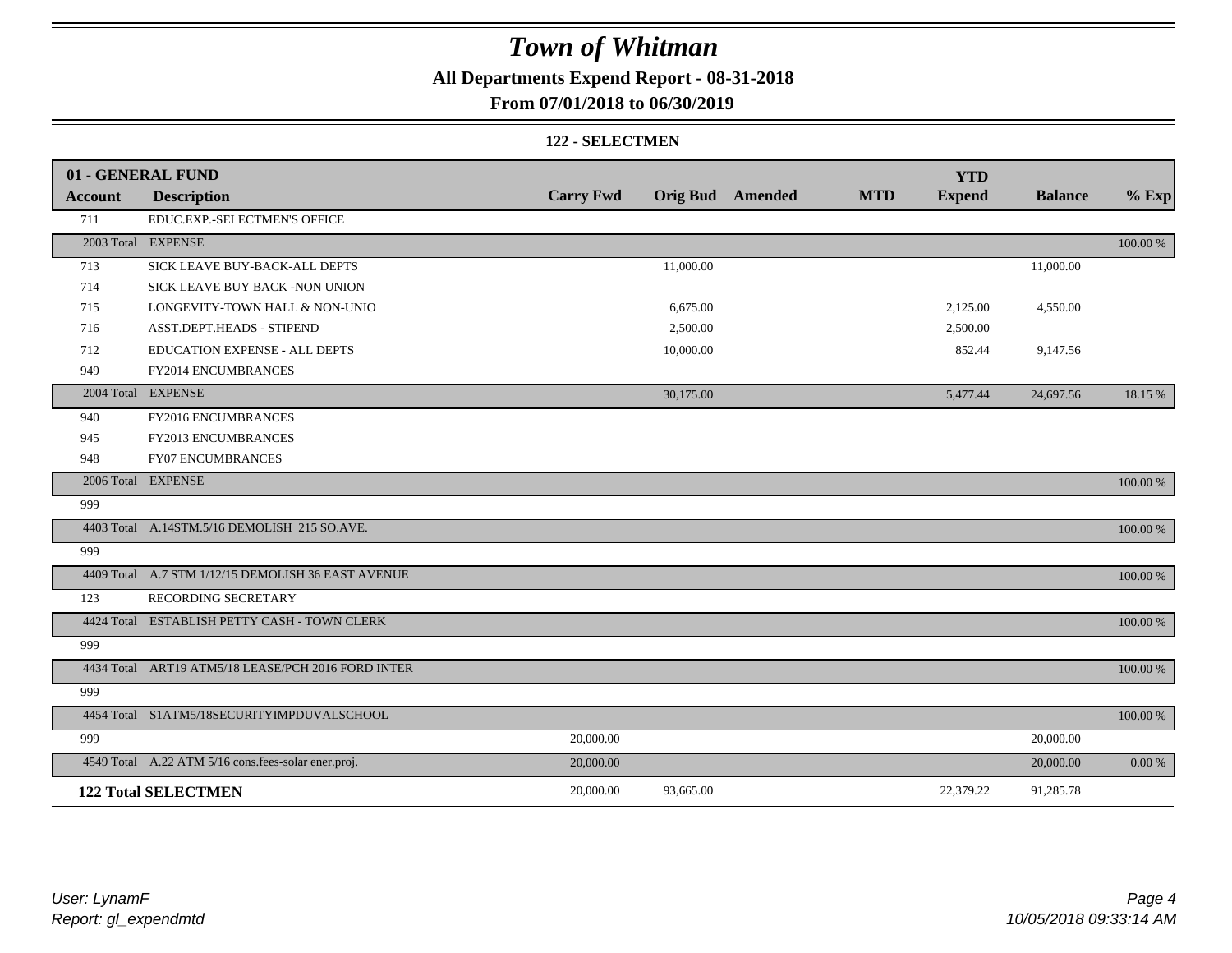**All Departments Expend Report - 08-31-2018**

**From 07/01/2018 to 06/30/2019**

#### **123 - TOWN ADMINISTRATOR**

|                | 01 - GENERAL FUND                                   |                  |            |                         |            | <b>YTD</b>    |                |             |
|----------------|-----------------------------------------------------|------------------|------------|-------------------------|------------|---------------|----------------|-------------|
| <b>Account</b> | <b>Description</b>                                  | <b>Carry Fwd</b> |            | <b>Orig Bud</b> Amended | <b>MTD</b> | <b>Expend</b> | <b>Balance</b> | $%$ Exp     |
| 111            | SALARIES-ADMINSTRATIVE                              |                  | 126,900.00 |                         |            | 31,724.94     | 95,175.06      |             |
|                | 1000 Total SALARIES                                 |                  | 126,900.00 |                         |            | 31,724.94     | 95,175.06      | 24.99 %     |
| 133            | <b>ASSISTANT</b>                                    |                  | 87,800.00  |                         |            | 21,949.98     | 65,850.02      |             |
|                | 1001 Total SALARIES                                 |                  | 87,800.00  |                         |            | 21,949.98     | 65,850.02      | 24.99 %     |
| 420            | OFFICE SUPPLIES                                     |                  |            |                         |            |               |                |             |
| 585            | MISCELLANEOUS EXPENSE                               |                  |            |                         |            |               |                |             |
| 710            | IN STATE TRAVEL                                     |                  |            |                         |            |               |                |             |
| 730            | <b>ASSOCIATION DUES</b>                             |                  |            |                         |            |               |                |             |
| 731            | <b>MEETINGS</b>                                     |                  |            |                         |            |               |                |             |
|                | 2000 Total EXPENSE                                  |                  |            |                         |            |               |                | 100.00 %    |
| 945            | FY2013 ENCUMBRANCES                                 |                  |            |                         |            |               |                |             |
|                | 2001 Total EXPENSE                                  |                  |            |                         |            |               |                | $100.00~\%$ |
| 999            |                                                     |                  |            |                         |            |               |                |             |
|                | 4404 Total Res.Fnd. Board up Park Ave. School       |                  |            |                         |            |               |                | $100.00~\%$ |
| 999            |                                                     |                  |            |                         |            |               |                |             |
|                | 4405 Total RES.FND.TR-UPDATE STDY DPW BARN/GAR.     |                  |            |                         |            |               |                | $100.00~\%$ |
| 999            |                                                     | 9,707.50         |            |                         |            |               | 9,707.50       |             |
|                | 4406 Total A.37ATM5/17MAINTAIN T.T/FORECL.PROPERTIE | 9,707.50         |            |                         |            |               | 9,707.50       | $0.00\ \%$  |
| 999            |                                                     |                  | 6,200.00   |                         |            |               | 6,200.00       |             |
|                | 4407 Total PILOT PMT.TO ROCKLAND                    |                  | 6,200.00   |                         |            |               | 6,200.00       | $0.00~\%$   |
| 999            |                                                     | 10,000.00        |            |                         |            |               | 10,000.00      |             |
|                | 4408 Total A.26ATM5/14SFTY.&COND.ASSESS.TN.BLDGS.   | 10,000.00        |            |                         |            |               | 10,000.00      | $0.00\ \%$  |
| 999            |                                                     |                  | 11,000.00  |                         |            |               | 11,000.00      |             |
|                | 4414 Total ART26ATM5/18CODIFY/DIGITIZETOWNBY-LAWS   |                  | 11,000.00  |                         |            |               | 11,000.00      | $0.00~\%$   |
| 999            |                                                     | 196.35           |            |                         |            |               | 196.35         |             |
|                | 4575 Total A35ATM5/17INSTL.CARD ACCESS TN.BLDGS     | 196.35           |            |                         |            |               | 196.35         | $0.00~\%$   |
| 999            |                                                     |                  |            |                         |            |               |                |             |
|                | 5620 Total A.31ATM5/07 WEB SITE DEVELOPMT           |                  |            |                         |            |               |                | 100.00 %    |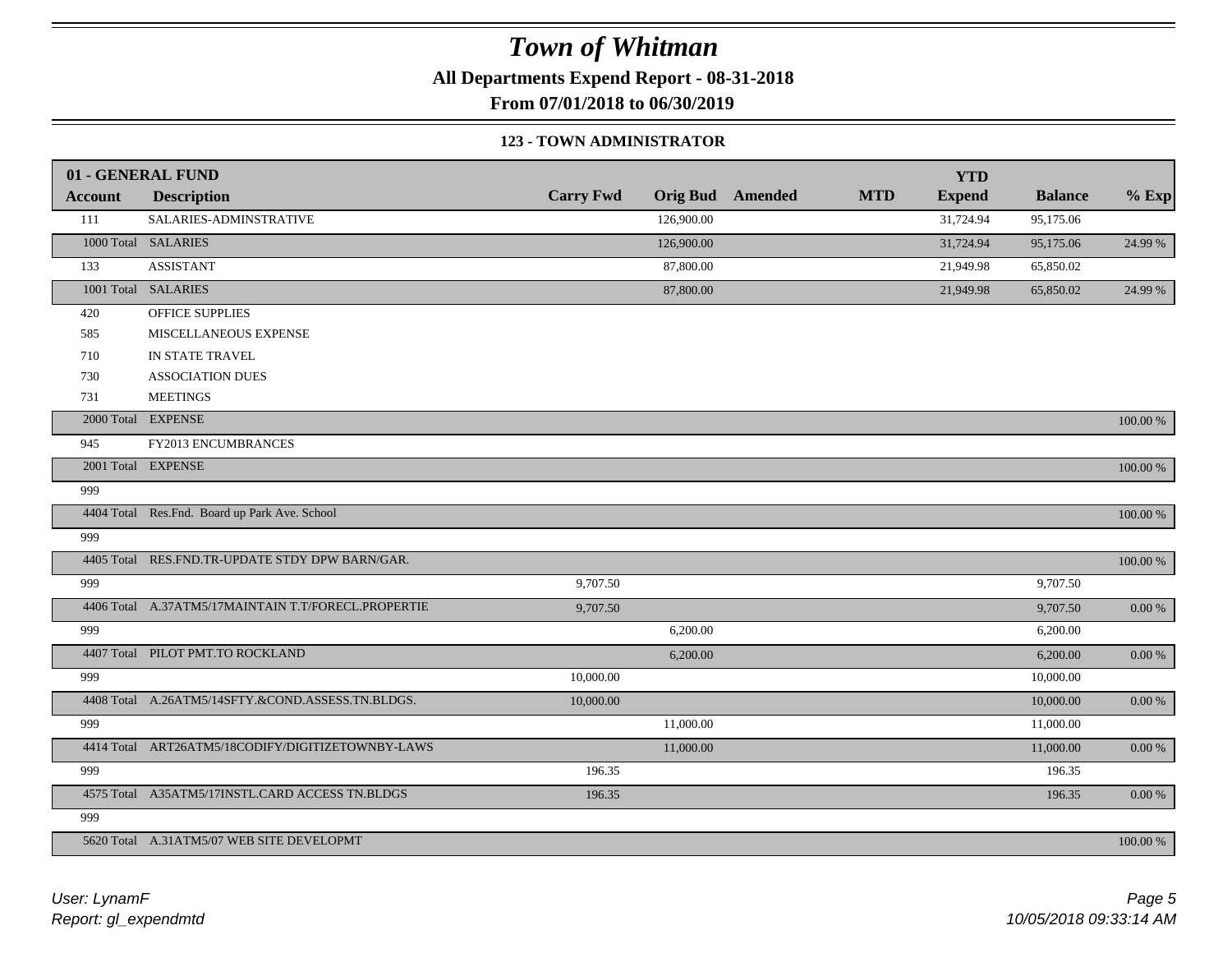**All Departments Expend Report - 08-31-2018**

**From 07/01/2018 to 06/30/2019**

#### **123 - TOWN ADMINISTRATOR**

| 01 - GENERAL FUND                   |                  |                  |            | YTD           |                |         |
|-------------------------------------|------------------|------------------|------------|---------------|----------------|---------|
| <b>Description</b><br>Account       | <b>Carry Fwd</b> | Orig Bud Amended | <b>MTD</b> | <b>Expend</b> | <b>Balance</b> | $%$ Exp |
| <b>123 Total TOWN ADMINISTRATOR</b> | 19.903.85        | 231,900.00       |            | 53.674.92     | 198.128.93     |         |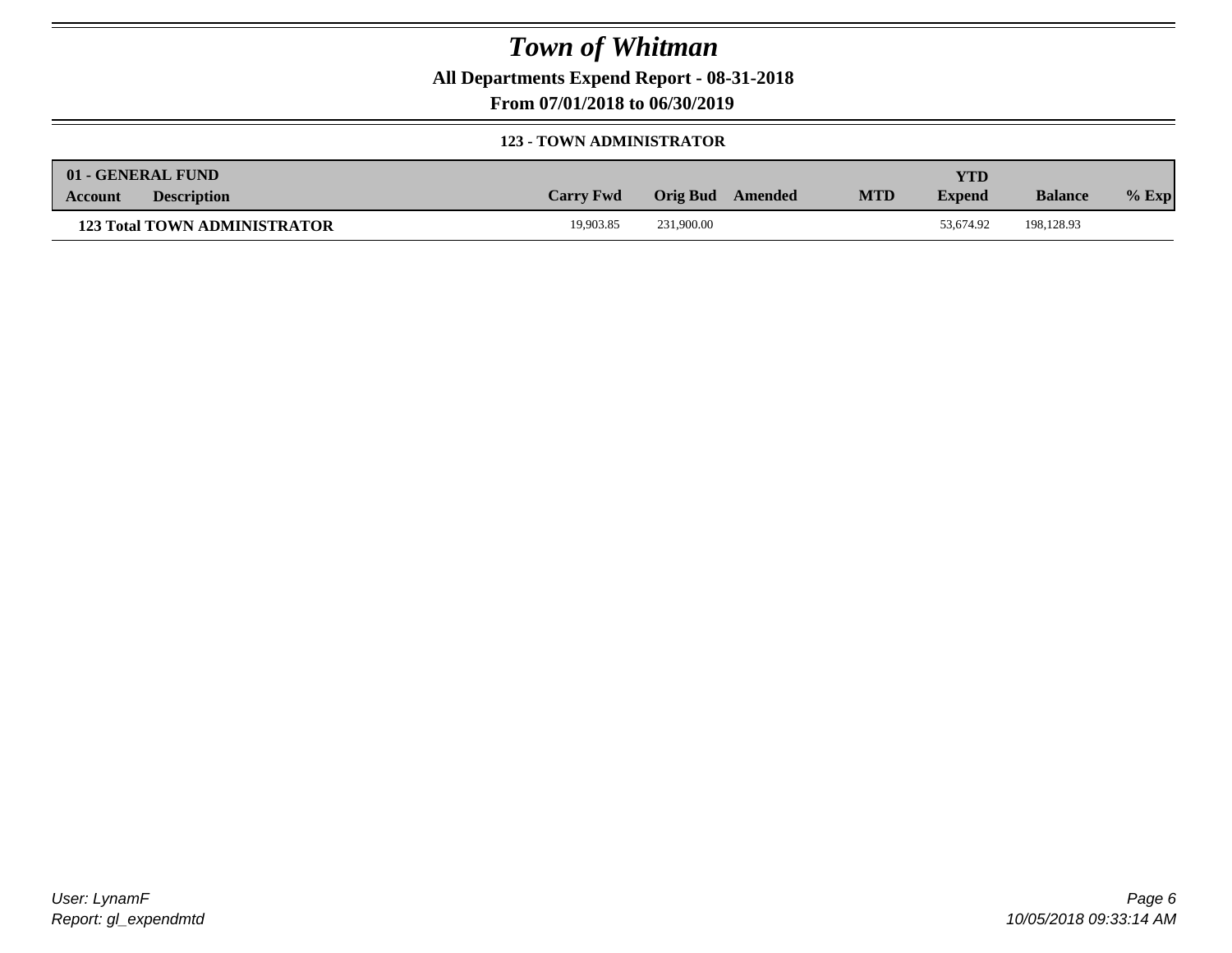**All Departments Expend Report - 08-31-2018**

#### **From 07/01/2018 to 06/30/2019**

#### **129 - BUSINESS MANAGER**

|            | 01 - GENERAL FUND                 |                  |                         |            | <b>YTD</b>    |                |          |
|------------|-----------------------------------|------------------|-------------------------|------------|---------------|----------------|----------|
| Account    | <b>Description</b>                | <b>Carry Fwd</b> | <b>Orig Bud</b> Amended | <b>MTD</b> | <b>Expend</b> | <b>Balance</b> | $%$ Exp  |
| 111        | SALARIES-ADMINSTRATIVE            |                  |                         |            |               |                |          |
|            | 1000 Total SALARIES               |                  |                         |            |               |                | 100.00 % |
| 420        | <b>OFFICE SUPPLIES</b>            |                  |                         |            |               |                |          |
| 585        | MISCELLANEOUS EXPENSE             |                  |                         |            |               |                |          |
| 710        | IN STATE TRAVEL                   |                  |                         |            |               |                |          |
| 730        | <b>ASSOCIATION DUES</b>           |                  |                         |            |               |                |          |
| 731        | <b>MEETINGS</b>                   |                  |                         |            |               |                |          |
| 2000 Total | <b>EXPENSE</b>                    |                  |                         |            |               |                | 100.00 % |
| 304        | <b>ADVERTISING</b>                |                  |                         |            |               |                |          |
| 2001 Total | <b>EXPENSE</b>                    |                  |                         |            |               |                | 100.00 % |
| 593        | RECRUITING EXPENSE                |                  |                         |            |               |                |          |
|            | 2002 Total EXPENSE                |                  |                         |            |               |                | 100.00 % |
| 948        | FY07 ENCUMBRANCES                 |                  |                         |            |               |                |          |
|            | 2003 Total EXPENSE                |                  |                         |            |               |                | 100.00 % |
|            | <b>129 Total BUSINESS MANAGER</b> |                  |                         |            |               |                |          |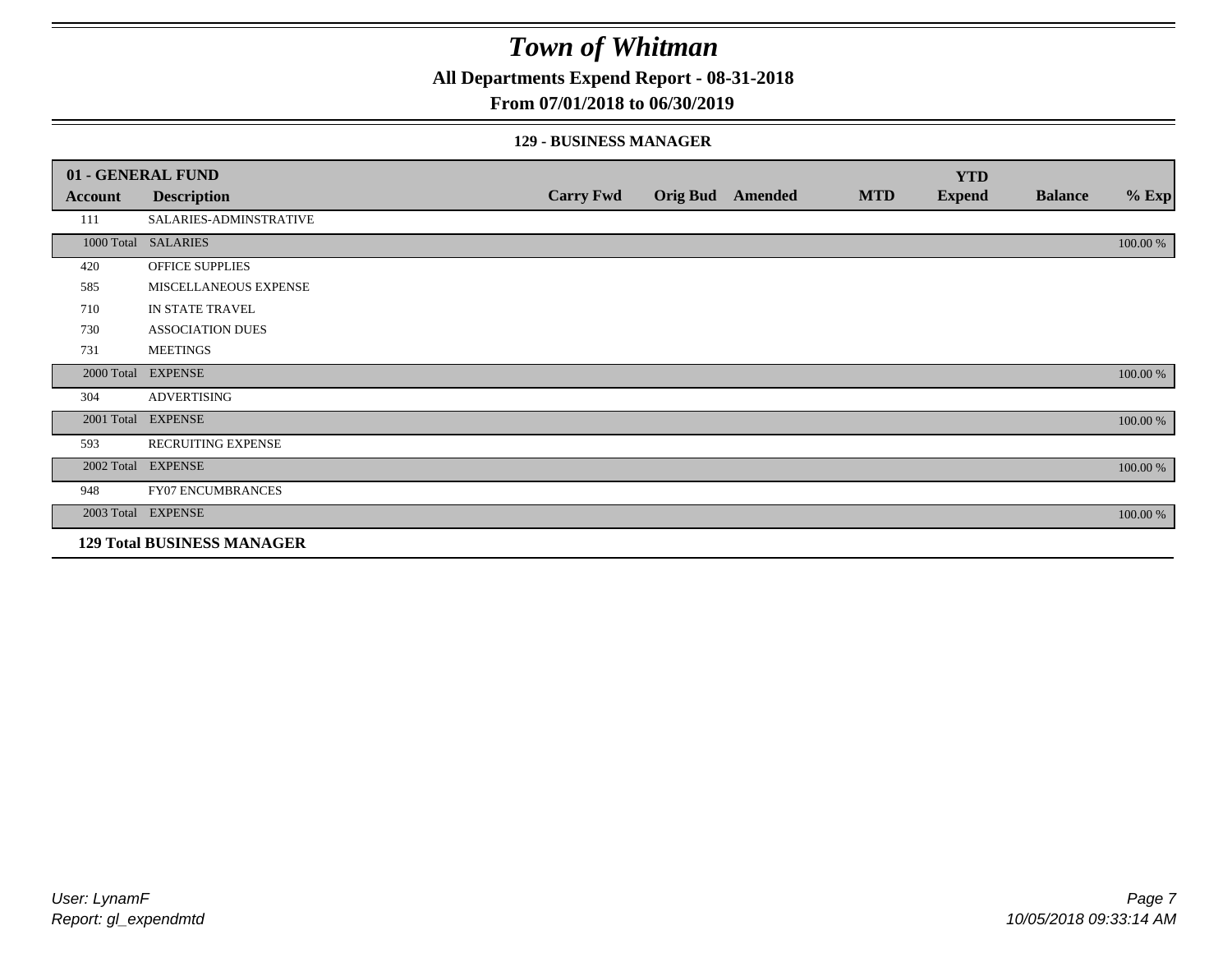**All Departments Expend Report - 08-31-2018**

**From 07/01/2018 to 06/30/2019**

#### **131 - FINANCE COMMITTEE**

|            | 01 - GENERAL FUND                  |                                     |                |            | <b>YTD</b>    |                |          |
|------------|------------------------------------|-------------------------------------|----------------|------------|---------------|----------------|----------|
| Account    | <b>Description</b>                 | <b>Carry Fwd</b><br><b>Orig Bud</b> | <b>Amended</b> | <b>MTD</b> | <b>Expend</b> | <b>Balance</b> | $%$ Exp  |
| 116        | <b>CLERICAL</b>                    | 3,447.00                            |                |            | 162.72        | 3,284.28       |          |
| 1000 Total | <b>SALARIES</b>                    | 3,447.00                            |                |            | 162.72        | 3,284.28       | 4.72 %   |
| 949        | FY2014 ENCUMBRANCES                |                                     |                |            |               |                |          |
|            | 1001 Total SALARIES                |                                     |                |            |               |                | 100.00 % |
| 420        | <b>OFFICE SUPPLIES</b>             |                                     |                |            |               |                |          |
| 585        | MISCELLANEOUS EXPENSE              | 695.00                              |                |            |               | 695.00         |          |
| 730        | <b>ASSOCIATION DUES</b>            |                                     |                |            | 210.00        | $-210.00$      |          |
| 731        | <b>MEETINGS</b>                    |                                     |                |            |               |                |          |
|            | 2000 Total EXPENSE                 | 695.00                              |                |            | 210.00        | 485.00         | 30.21 %  |
|            | <b>131 Total FINANCE COMMITTEE</b> | 4,142.00                            |                |            | 372.72        | 3,769.28       |          |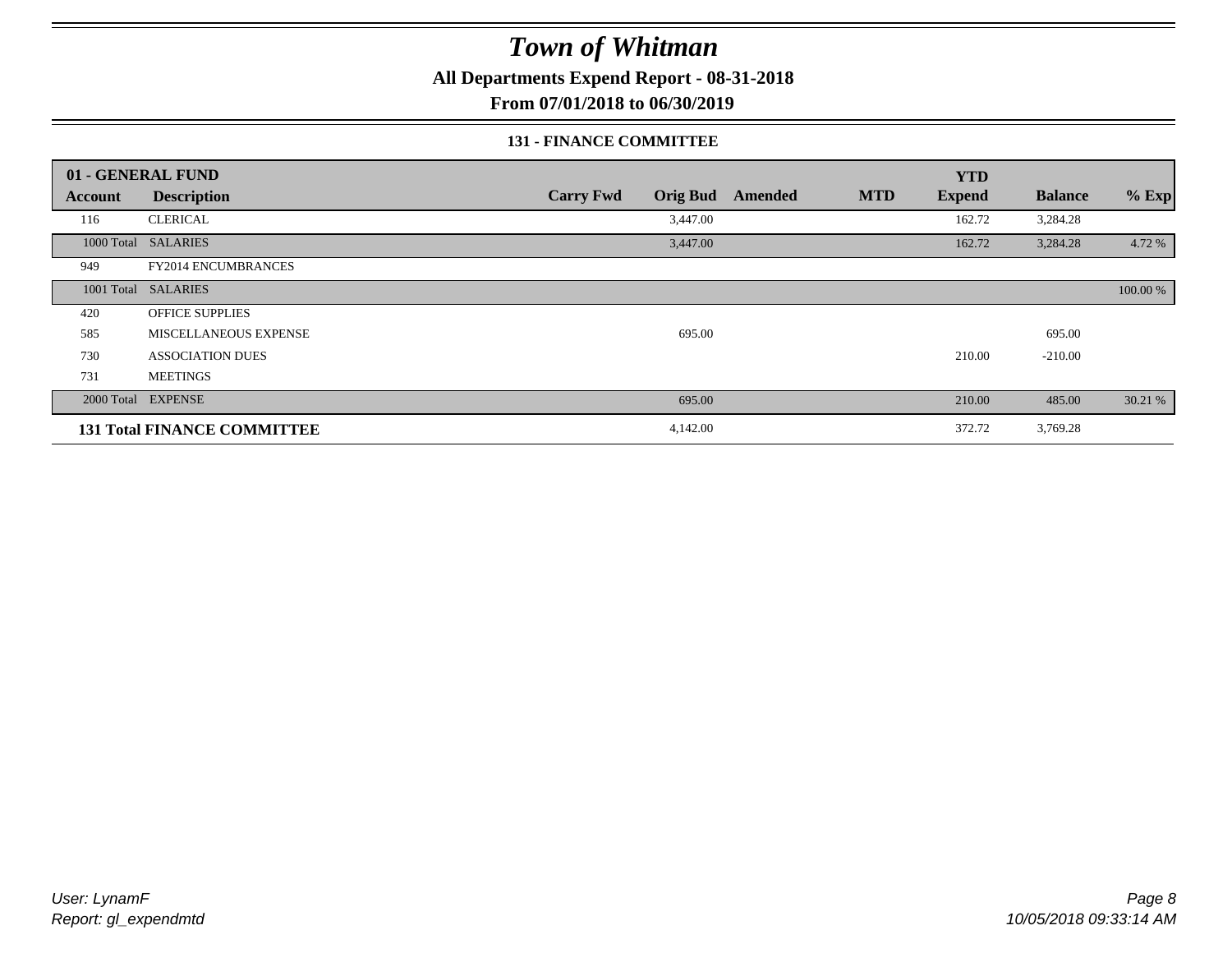**All Departments Expend Report - 08-31-2018**

**From 07/01/2018 to 06/30/2019**

#### **132 - RESERVE FUND**

| 01 - GENERAL FUND                 |                  |                 |             |            | <b>YTD</b>    |                |          |
|-----------------------------------|------------------|-----------------|-------------|------------|---------------|----------------|----------|
| <b>Description</b><br>Account     | <b>Carry Fwd</b> | <b>Orig Bud</b> | Amended     | <b>MTD</b> | <b>Expend</b> | <b>Balance</b> | $%$ Exp  |
| 999                               |                  | 50,000.00       | $-1,800.00$ |            |               | 48,200.00      |          |
| 4301 Total RESERVE FUND TRANSFERS |                  | 50,000.00       | $-1,800.00$ |            |               | 48,200,00      | $0.00\%$ |
| <b>132 Total RESERVE FUND</b>     |                  | 50,000.00       | $-1,800.00$ |            |               | 48,200.00      |          |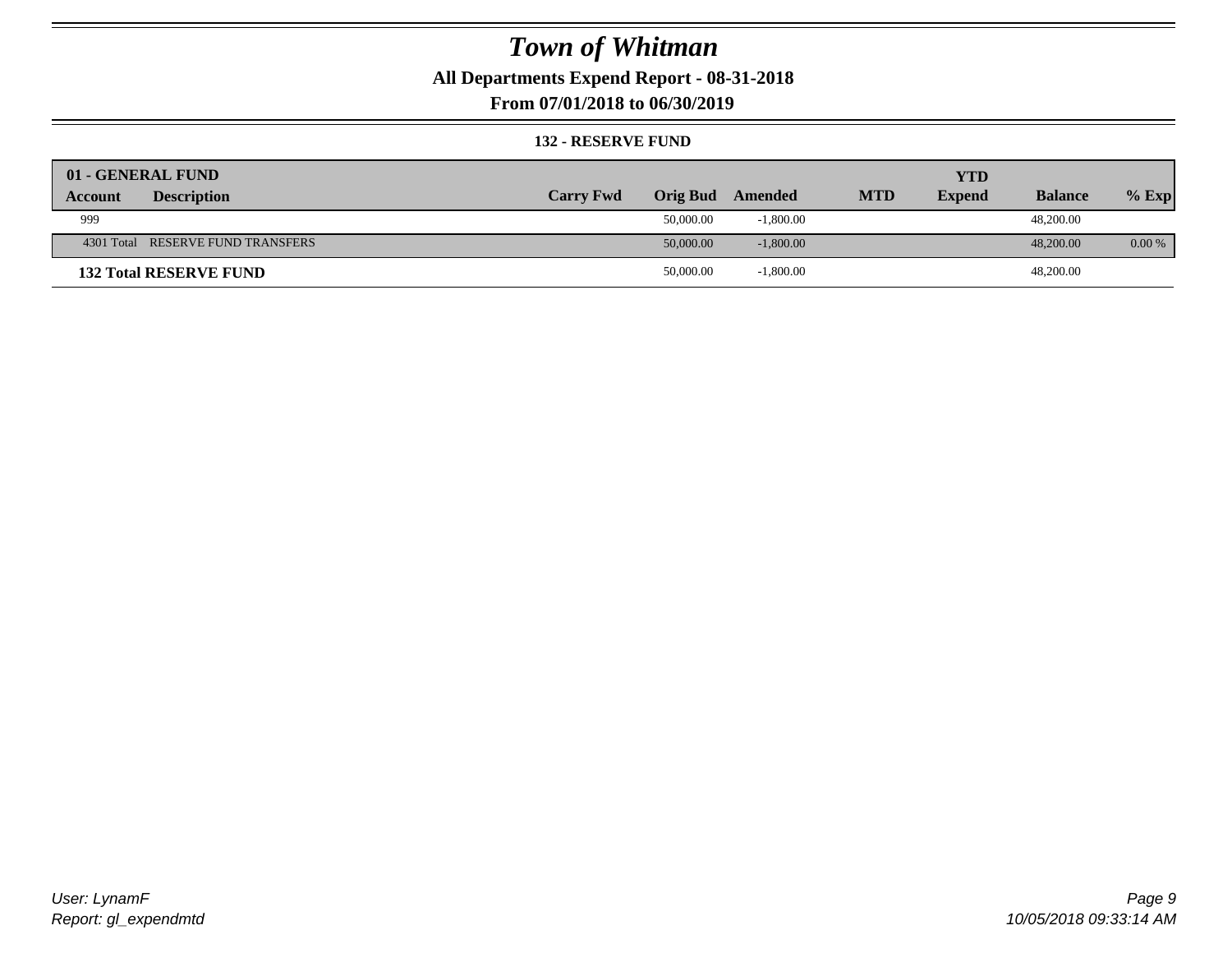**All Departments Expend Report - 08-31-2018**

**From 07/01/2018 to 06/30/2019**

### **135 - ACCOUNTANT**

|         | 01 - GENERAL FUND            |                                     | <b>YTD</b>                                    |                |          |
|---------|------------------------------|-------------------------------------|-----------------------------------------------|----------------|----------|
| Account | <b>Description</b>           | <b>Carry Fwd</b><br><b>Orig Bud</b> | <b>MTD</b><br><b>Amended</b><br><b>Expend</b> | <b>Balance</b> | $%$ Exp  |
| 112     | <b>SALARIES</b>              | 67,450.00                           | 14,451.34                                     | 52,998.66      |          |
| 146     | SALARIES-LONGEVITY           |                                     |                                               |                |          |
|         | 1000 Total SALARIES          | 67,450.00                           | 14,451.34                                     | 52,998.66      | 21.42 %  |
| 121     | <b>CLERICAL I</b>            |                                     |                                               |                |          |
|         | 1001 Total SALARIES          |                                     |                                               |                | 100.00 % |
| 116     | <b>CLERICAL</b>              | 41,220.00                           | 10,304.97                                     | 30,915.03      |          |
|         | 1002 Total SALARIES          | 41,220.00                           | 10,304.97                                     | 30,915.03      | 24.99 %  |
| 130     | SALARIES-OVERTIME            |                                     |                                               |                |          |
|         | 1004 Total SALARIES          |                                     |                                               |                | 100.00 % |
| 143     | SALARIES-COLLEGE INCENTIVE   |                                     |                                               |                |          |
| 186     | <b>CERTIFICATION STIPEND</b> | 1,000.00                            |                                               | 1,000.00       |          |
|         | 1005 Total SALARIES          | 1,000.00                            |                                               | 1,000.00       | 0.00 %   |
| 244     | OFFICE EQUIPMENT MAINTENANCE |                                     |                                               |                |          |
| 304     | <b>ADVERTISING</b>           |                                     |                                               |                |          |
| 340     | <b>TELEPHONE</b>             |                                     |                                               |                |          |
| 420     | <b>OFFICE SUPPLIES</b>       |                                     | 39.83                                         | $-39.83$       |          |
| 585     | MISCELLANEOUS EXPENSE        | 1,100.00                            |                                               | 1,100.00       |          |
| 710     | IN STATE TRAVEL              |                                     |                                               |                |          |
| 730     | <b>ASSOCIATION DUES</b>      |                                     | 45.00                                         | $-45.00$       |          |
| 731     | <b>MEETINGS</b>              |                                     |                                               |                |          |
| 870     | OFFICE EQUIPMENT             |                                     |                                               |                |          |
|         | 2000 Total EXPENSE           | 1,100.00                            | 84.83                                         | 1,015.17       | 7.71 %   |
|         | <b>135 Total ACCOUNTANT</b>  | 110,770.00                          | 24,841.14                                     | 85,928.86      |          |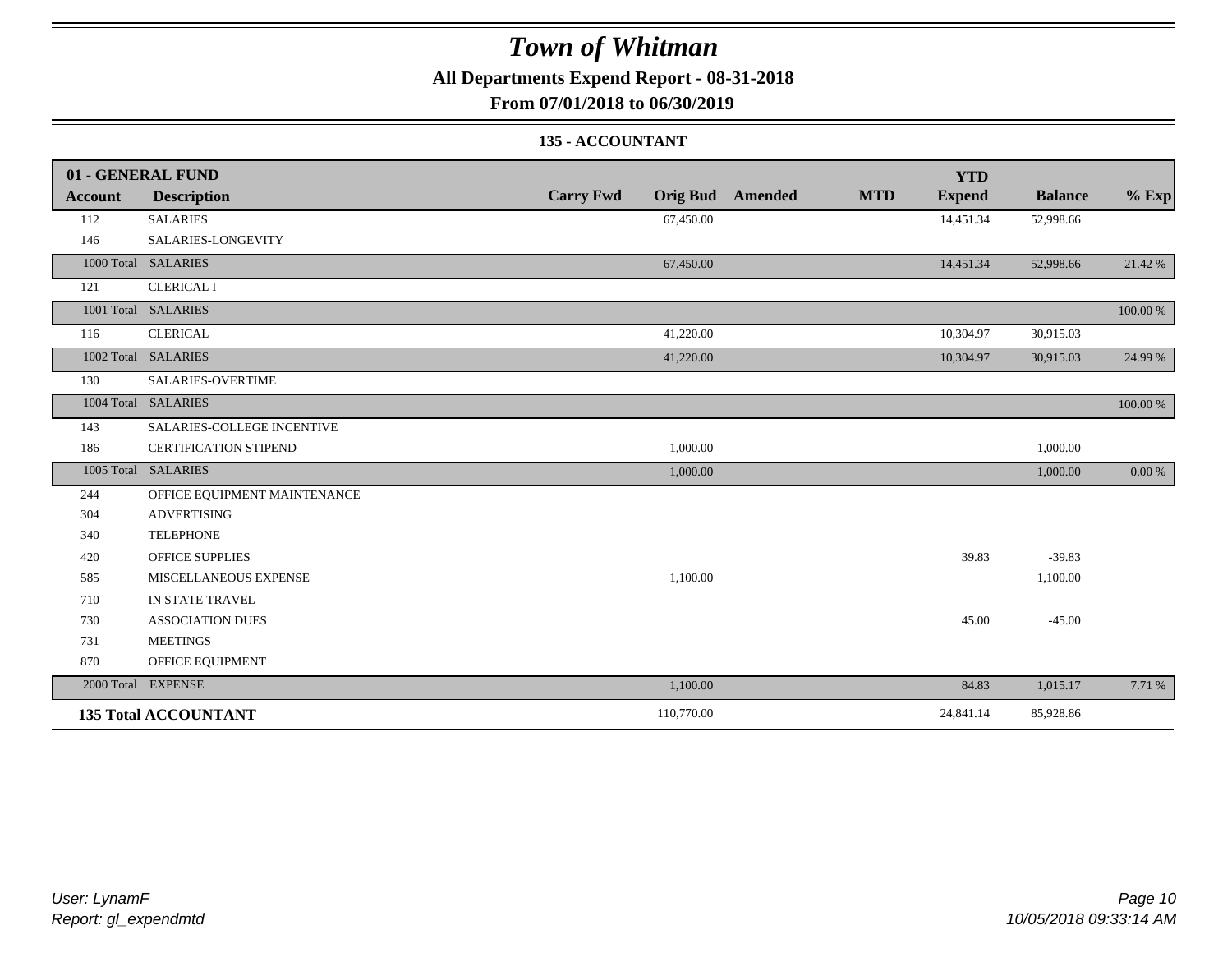**All Departments Expend Report - 08-31-2018**

**From 07/01/2018 to 06/30/2019**

#### **136 - AUDIT MUNICIPAL ACCOUNTS**

|            | 01 - GENERAL FUND                         |                  |                 |         |            | <b>YTD</b>    |                |             |
|------------|-------------------------------------------|------------------|-----------------|---------|------------|---------------|----------------|-------------|
| Account    | <b>Description</b>                        | <b>Carry Fwd</b> | <b>Orig Bud</b> | Amended | <b>MTD</b> | <b>Expend</b> | <b>Balance</b> | $%$ Exp     |
| 252        | <b>SERVICES</b>                           |                  | 45,000.00       |         |            | 8,500.00      | 36,500.00      |             |
| 2000 Total | <b>EXPENSE</b>                            |                  | 45,000.00       |         |            | 8,500.00      | 36,500.00      | 18.88%      |
| 938        | FY 2018 ENCUMBRANCES                      | 5,000.00         |                 |         |            |               | 5,000.00       |             |
| 939        | FY2015 ENCUMBRANCES                       |                  |                 |         |            |               |                |             |
| 940        | <b>FY2016 ENCUMBRANCES</b>                |                  |                 |         |            |               |                |             |
| 945        | <b>FY2013 ENCUMBRANCES</b>                |                  |                 |         |            |               |                |             |
| 948        | FY07 ENCUMBRANCES                         |                  |                 |         |            |               |                |             |
| 949        | <b>FY2014 ENCUMBRANCES</b>                |                  |                 |         |            |               |                |             |
| 953        | FY2009 ENCUMBRANCES                       |                  |                 |         |            |               |                |             |
| 958        | FY2005 ENCUMBRANCES                       |                  |                 |         |            |               |                |             |
| 959        | <b>FY2006 ENCUMBRANCES</b>                |                  |                 |         |            |               |                |             |
|            | 2001 Total EXPENSE                        | 5,000.00         |                 |         |            |               | 5,000.00       | $0.00\ \%$  |
| 999        |                                           |                  |                 |         |            |               |                |             |
|            | 4421 Total A.39ATM5/02GASB34FIX.ASSET SYS |                  |                 |         |            |               |                | $100.00~\%$ |
| 999        |                                           |                  |                 |         |            |               |                |             |
|            | 4552 Total A.11 STM 5/05 GASB34 FIX.ASSET |                  |                 |         |            |               |                | $100.00~\%$ |
|            | <b>136 Total AUDIT MUNICIPAL ACCOUNTS</b> | 5,000.00         | 45,000.00       |         |            | 8,500.00      | 41,500.00      |             |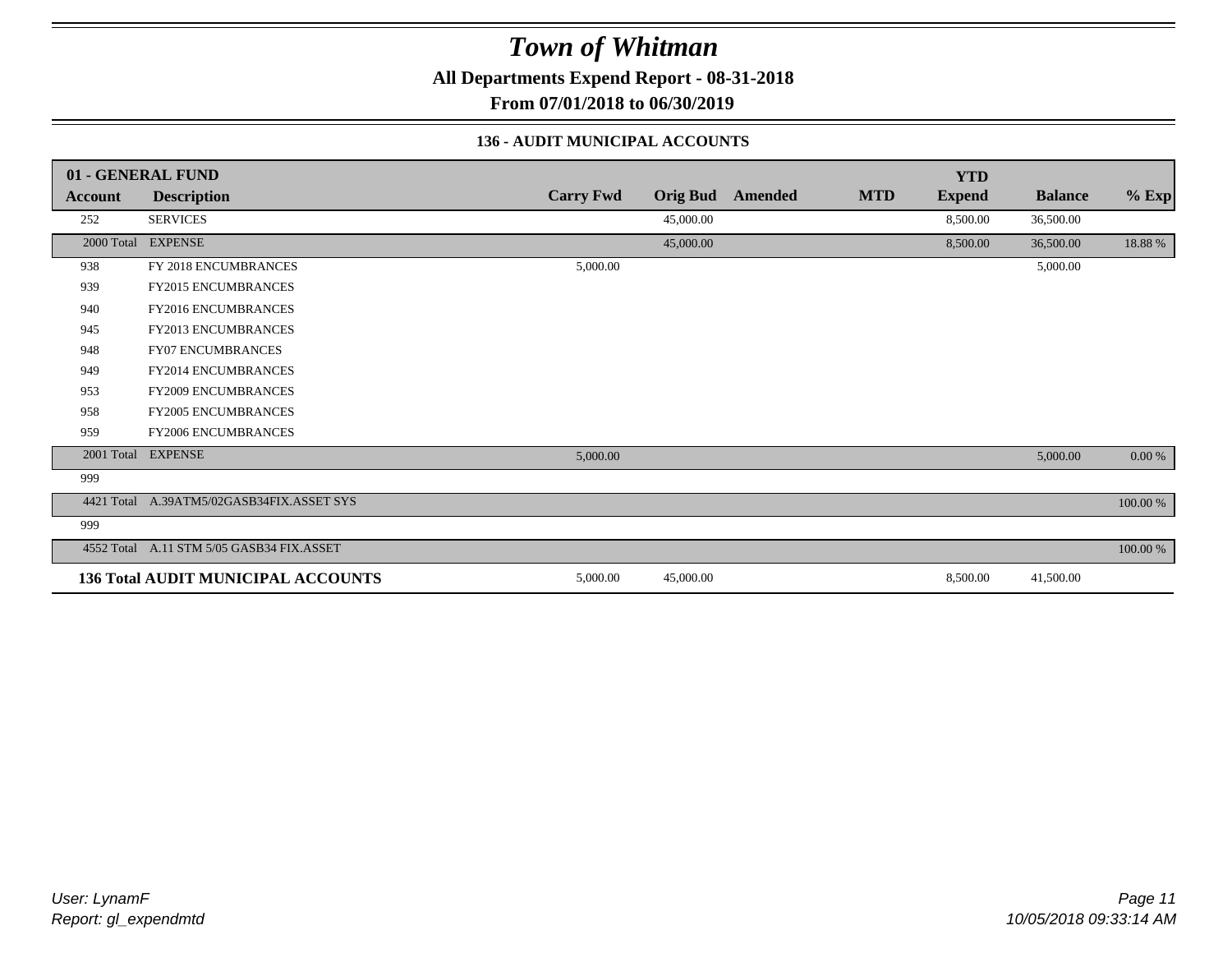**All Departments Expend Report - 08-31-2018**

**From 07/01/2018 to 06/30/2019**

#### **137 - CAPITAL IMPROV.ADVISORY COMM.**

|                | 01 - GENERAL FUND                       |                                     |         |            | <b>YTD</b>    |                |          |
|----------------|-----------------------------------------|-------------------------------------|---------|------------|---------------|----------------|----------|
| <b>Account</b> | <b>Description</b>                      | <b>Orig Bud</b><br><b>Carry Fwd</b> | Amended | <b>MTD</b> | <b>Expend</b> | <b>Balance</b> | $%$ Exp  |
| 123            | <b>RECORDING SECRETARY</b>              | 1,500.00                            |         |            |               | 1,500.00       |          |
| 959            | <b>FY2006 ENCUMBRANCES</b>              |                                     |         |            |               |                |          |
|                | 1001 Total SALARIES                     | 1,500.00                            |         |            |               | 1,500.00       | 0.00 %   |
| 585            | MISCELLANEOUS EXPENSE                   | 200.00                              |         |            |               | 200.00         |          |
|                | 2000 Total EXPENSE                      | 200.00                              |         |            |               | 200.00         | 0.00 %   |
| 940            | <b>FY2016 ENCUMBRANCES</b>              |                                     |         |            |               |                |          |
|                | 2001 Total EXPENSE                      |                                     |         |            |               |                | 100.00 % |
|                | 137 Total CAPITAL IMPROV.ADVISORY COMM. | 1,700.00                            |         |            |               | 1,700.00       |          |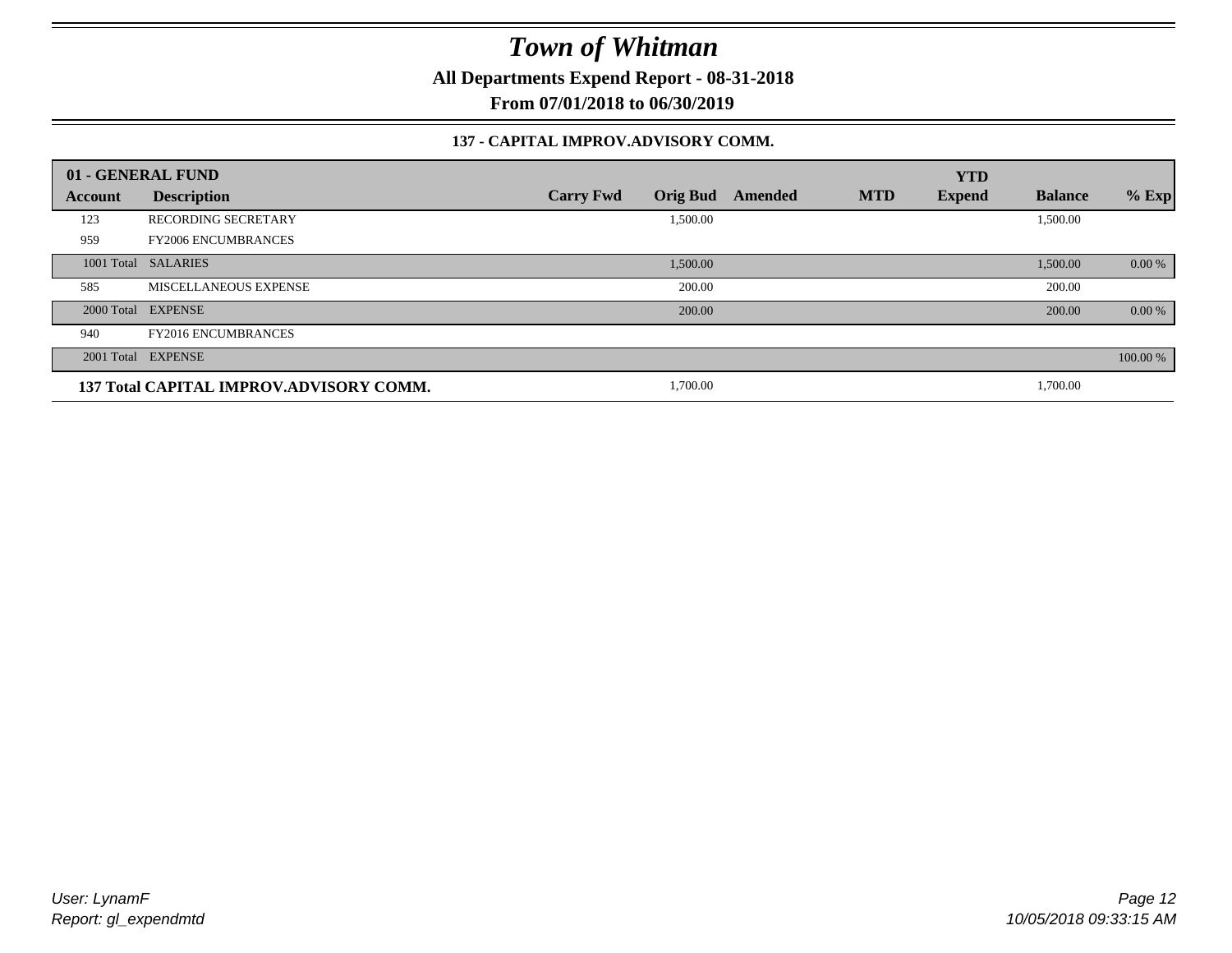**All Departments Expend Report - 08-31-2018**

**From 07/01/2018 to 06/30/2019**

#### **138 - BY-LAW STUDY COMMITTEE**

|         | 01 - GENERAL FUND                                   |                  |                 |         |            | <b>YTD</b>    |                |          |
|---------|-----------------------------------------------------|------------------|-----------------|---------|------------|---------------|----------------|----------|
| Account | <b>Description</b>                                  | <b>Carry Fwd</b> | <b>Orig Bud</b> | Amended | <b>MTD</b> | <b>Expend</b> | <b>Balance</b> | $%$ Exp  |
| 585     | MISCELLANEOUS EXPENSE                               |                  | 800.00          |         |            |               | 800.00         |          |
|         | 2000 Total EXPENSE                                  |                  | 800.00          |         |            |               | 800.00         | $0.00\%$ |
| 999     |                                                     |                  |                 |         |            |               |                |          |
|         | 4516 Total ART24 ATM5/18 PCH 100 REMOTE DESKTOP USE |                  |                 |         |            |               |                | 100.00 % |
|         | <b>138 Total BY-LAW STUDY COMMITTEE</b>             |                  | 800.00          |         |            |               | 800.00         |          |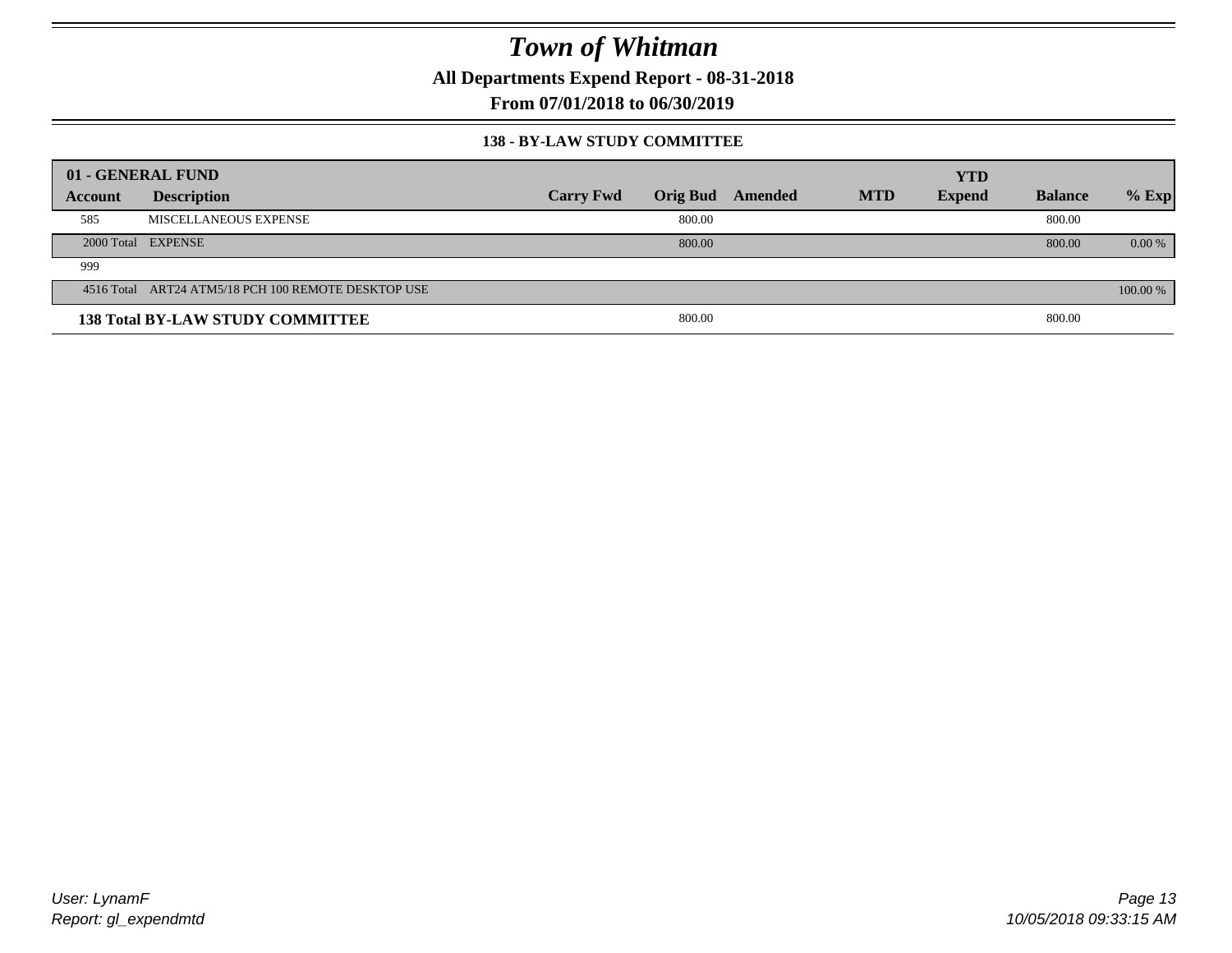**All Departments Expend Report - 08-31-2018**

### **From 07/01/2018 to 06/30/2019**

#### **141 - ASSESSORS**

|                | 01 - GENERAL FUND            |                  |           |                  |            | <b>YTD</b>    |                |          |
|----------------|------------------------------|------------------|-----------|------------------|------------|---------------|----------------|----------|
| <b>Account</b> | <b>Description</b>           | <b>Carry Fwd</b> |           | Orig Bud Amended | <b>MTD</b> | <b>Expend</b> | <b>Balance</b> | $%$ Exp  |
| 110            | SALARIES-BOARD MEMBERS       |                  |           |                  |            |               |                |          |
|                | 1000 Total SALARIES          |                  |           |                  |            |               |                | 100.00 % |
| 112            | <b>SALARIES</b>              |                  | 67,450.00 |                  |            | 16,862.56     | 50,587.44      |          |
| 146            | SALARIES-LONGEVITY           |                  |           |                  |            |               |                |          |
|                | 1001 Total SALARIES          |                  | 67,450.00 |                  |            | 16,862.56     | 50,587.44      | 25.00 %  |
| 116            | <b>CLERICAL</b>              |                  | 42,453.00 |                  |            | 10,500.16     | 31,952.84      |          |
|                | 1002 Total SALARIES          |                  | 42,453.00 |                  |            | 10,500.16     | 31,952.84      | 24.73 %  |
| 121            | <b>CLERICAL I</b>            |                  | 38,854.00 |                  |            | 9,594.47      | 29,259.53      |          |
|                | 1003 Total SALARIES          |                  | 38,854.00 |                  |            | 9,594.47      | 29,259.53      | 24.69 %  |
| 123            | RECORDING SECRETARY          |                  |           |                  |            |               |                |          |
| 126            | <b>CLERICAL II</b>           |                  |           |                  |            |               |                |          |
|                | 1004 Total SALARIES          |                  |           |                  |            |               |                | 100.00 % |
| 123            | RECORDING SECRETARY          |                  |           |                  |            |               |                |          |
|                | 1005 Total SALARIES          |                  |           |                  |            |               |                | 100.00 % |
| 186            | <b>CERTIFICATION STIPEND</b> |                  | 1,000.00  |                  |            | 1,000.00      |                |          |
|                | 1006 Total SALARIES          |                  | 1,000.00  |                  |            | 1,000.00      |                | 100.00 % |
| 244            | OFFICE EQUIPMENT MAINTENANCE |                  |           |                  |            |               |                |          |
| 306            | <b>BOOKBINDING</b>           |                  |           |                  |            |               |                |          |
| 311            | <b>COMPUTER SERVICES</b>     |                  |           |                  |            |               |                |          |
| 313            | <b>DEEDS &amp; PROBATE</b>   |                  |           |                  |            | 2.00          | $-2.00$        |          |
| 340            | <b>TELEPHONE</b>             |                  |           |                  |            |               |                |          |
| 420            | OFFICE SUPPLIES              |                  |           |                  |            |               |                |          |
| 585            | MISCELLANEOUS EXPENSE        |                  | 4,500.00  |                  |            | 15.96         | 4,484.04       |          |
| 710            | IN STATE TRAVEL              |                  |           |                  |            |               |                |          |
| 730            | <b>ASSOCIATION DUES</b>      |                  |           |                  |            | 300.00        | $-300.00$      |          |
| 731            | <b>MEETINGS</b>              |                  |           |                  |            | 90.00         | $-90.00$       |          |
| 2000 Total     | <b>EXPENSE</b>               |                  | 4,500.00  |                  |            | 407.96        | 4,092.04       | 9.06 %   |
| 312            | <b>REVALUATION</b>           |                  | 24,700.00 |                  |            | 8,645.00      | 16,055.00      |          |
|                | 2001 Total EXPENSE           |                  | 24,700.00 |                  |            | 8,645.00      | 16,055.00      | 35.00 %  |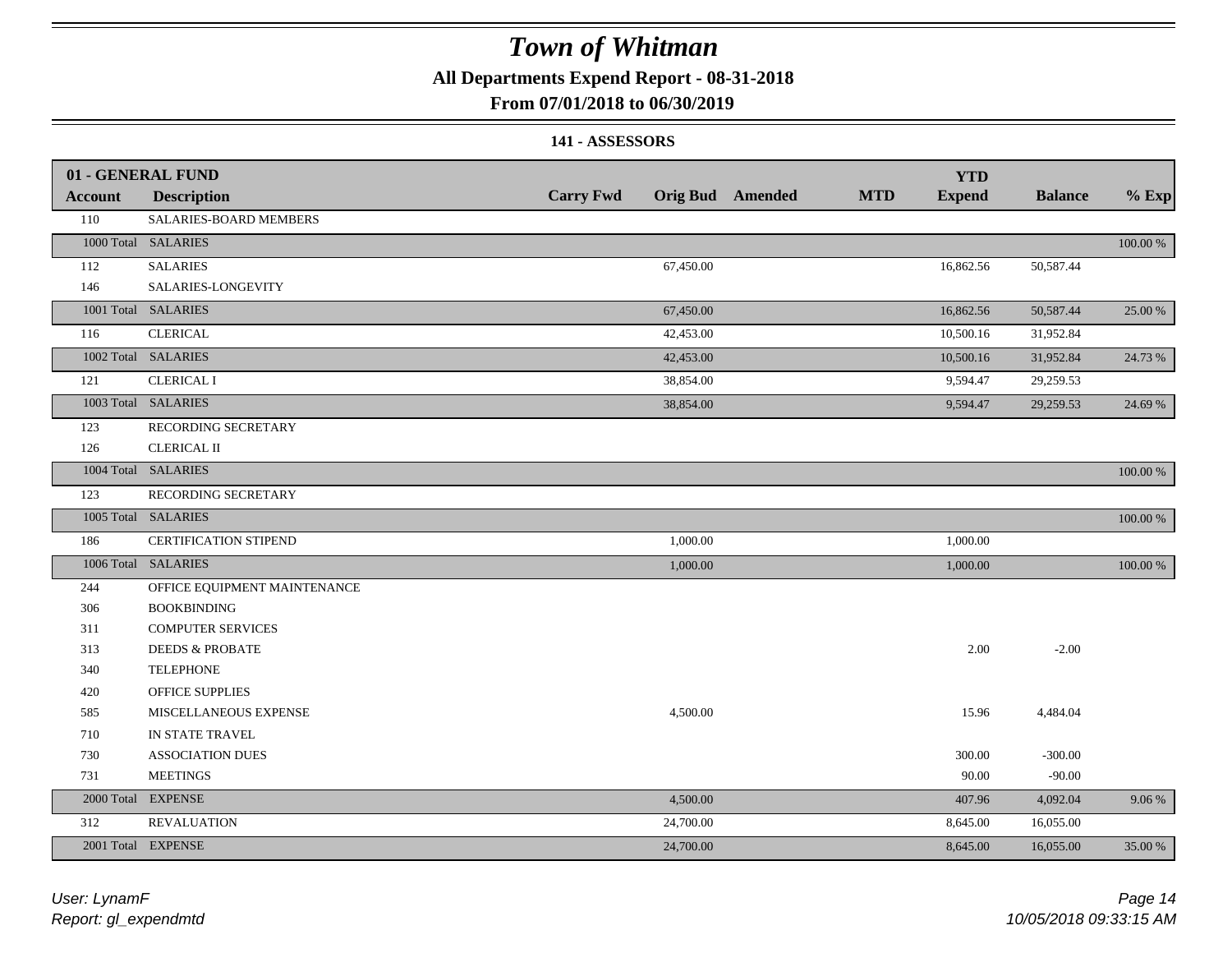**All Departments Expend Report - 08-31-2018**

### **From 07/01/2018 to 06/30/2019**

#### **141 - ASSESSORS**

|         | 01 - GENERAL FUND                                  |                  |                 |         |            | <b>YTD</b>    |                |          |
|---------|----------------------------------------------------|------------------|-----------------|---------|------------|---------------|----------------|----------|
| Account | <b>Description</b>                                 | <b>Carry Fwd</b> | <b>Orig Bud</b> | Amended | <b>MTD</b> | <b>Expend</b> | <b>Balance</b> | $%$ Exp  |
| 939     | <b>FY2015 ENCUMBRANCES</b>                         |                  |                 |         |            |               |                |          |
| 943     | <b>FY2012 ENCUMBRANCES</b>                         |                  |                 |         |            |               |                |          |
| 946     | <b>FY2010 ENCUMBRANCES</b>                         |                  |                 |         |            |               |                |          |
| 949     | <b>FY2014 ENCUMBRANCES</b>                         |                  |                 |         |            |               |                |          |
|         | 2002 Total EXPENSE                                 |                  |                 |         |            |               |                | 100.00 % |
| 999     |                                                    |                  |                 |         |            |               |                |          |
|         | 4410 Total A.15 ATM 5/16 PUR.COPIER-ASSESSORS OFF. |                  |                 |         |            |               |                | 100.00 % |
|         | 141 Total ASSESSORS                                |                  | 178,957.00      |         |            | 47,010.15     | 131,946.85     |          |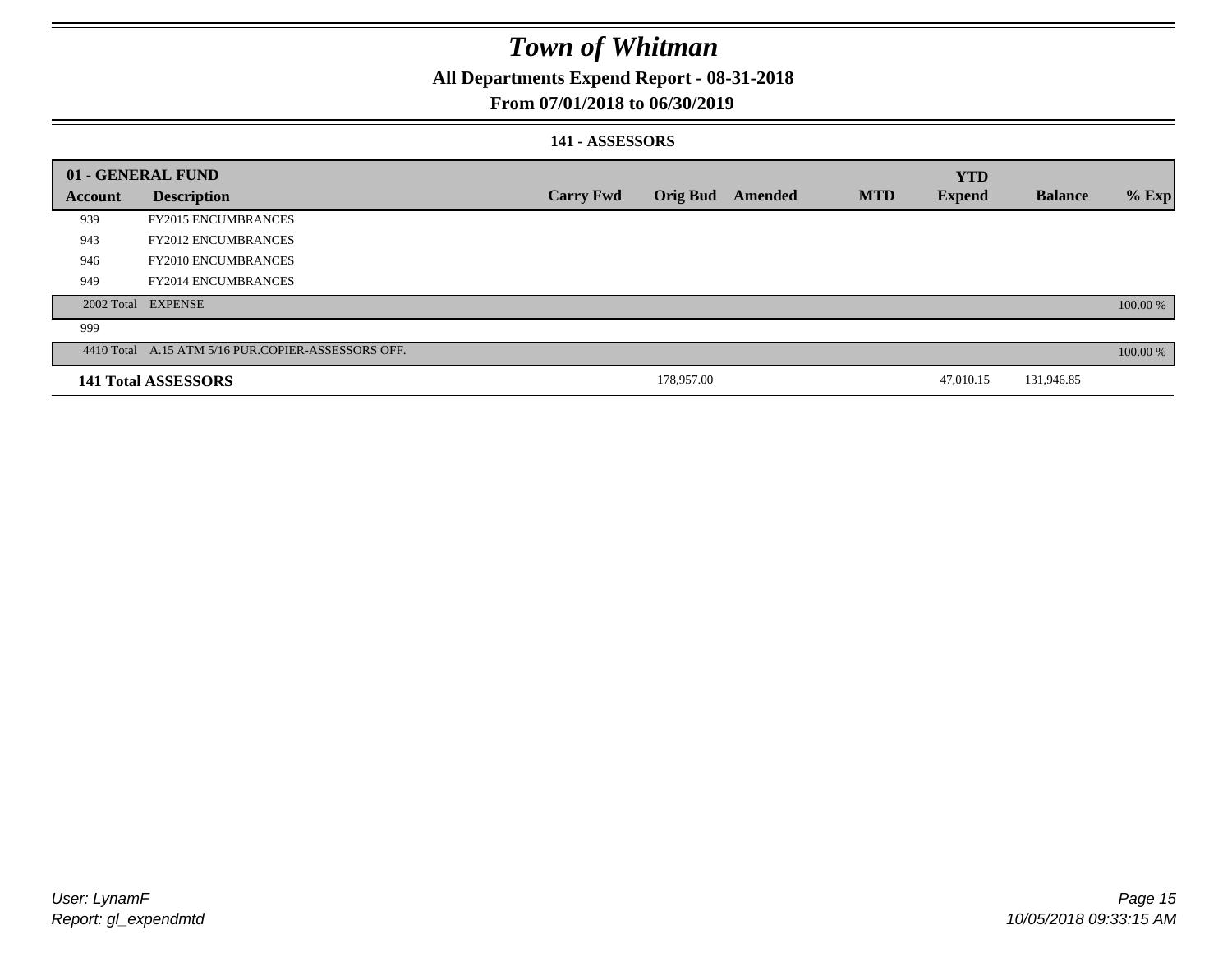**All Departments Expend Report - 08-31-2018**

**From 07/01/2018 to 06/30/2019**

#### **145 - TREASURER**

|                | 01 - GENERAL FUND            |                  |                         |            | <b>YTD</b>    |                |             |
|----------------|------------------------------|------------------|-------------------------|------------|---------------|----------------|-------------|
| <b>Account</b> | <b>Description</b>           | <b>Carry Fwd</b> | <b>Orig Bud</b> Amended | <b>MTD</b> | <b>Expend</b> | <b>Balance</b> | $%$ Exp     |
| 112            | <b>SALARIES</b>              | 90,492.00        |                         |            | 22,622.99     | 67,869.01      |             |
| 146            | SALARIES-LONGEVITY           |                  |                         |            |               |                |             |
|                | 1000 Total SALARIES          | 90,492.00        |                         |            | 22,622.99     | 67,869.01      | 24.99 %     |
| 116            | <b>CLERICAL</b>              | 37,537.00        |                         |            | 9,159.26      | 28,377.74      |             |
|                | 1001 Total SALARIES          | 37,537.00        |                         |            | 9,159.26      | 28,377.74      | 24.40 %     |
| 121            | <b>CLERICAL I</b>            | 32,306.00        |                         |            | 7,917.80      | 24,388.20      |             |
|                | 1002 Total SALARIES          | 32,306.00        |                         |            | 7,917.80      | 24,388.20      | 24.50 %     |
| 126            | CLERICAL II                  | 41,236.00        |                         |            | 10,205.30     | 31,030.70      |             |
|                | 1003 Total SALARIES          | 41,236.00        |                         |            | 10,205.30     | 31,030.70      | 24.74 %     |
| 139            | <b>CERTIFICATION STIPEND</b> | 2,000.00         |                         |            | 2,000.00      |                |             |
|                | 1004 Total SALARIES          | 2,000.00         |                         |            | 2,000.00      |                | 100.00 %    |
| 244            | OFFICE EQUIPMENT MAINTENANCE |                  |                         |            |               |                |             |
| 310            | NOTE CERTIFICATION           |                  |                         |            |               |                |             |
| 311            | <b>COMPUTER SERVICES</b>     |                  |                         |            | 407.09        | $-407.09$      |             |
| 340            | <b>TELEPHONE</b>             |                  |                         |            |               |                |             |
| 343            | <b>CELL PHONES</b>           |                  |                         |            | 152.97        | $-152.97$      |             |
| 420            | OFFICE SUPPLIES              |                  |                         |            | 200.59        | $-200.59$      |             |
| 585            | MISCELLANEOUS EXPENSE        | 19,200.00        |                         |            | 173.88        | 19,026.12      |             |
| 710            | IN STATE TRAVEL              |                  |                         |            |               |                |             |
| 730            | <b>ASSOCIATION DUES</b>      |                  |                         |            | 75.00         | $-75.00$       |             |
| 731            | <b>MEETINGS</b>              |                  |                         |            |               |                |             |
| 741            | SURETY BONDS                 |                  |                         |            |               |                |             |
| 870            | OFFICE EQUIPMENT             |                  |                         |            |               |                |             |
|                | 2000 Total EXPENSE           | 19,200.00        |                         |            | 1,009.53      | 18,190.47      | 5.25 %      |
| 308            | <b>BANK CHARGES</b>          | 500.00           |                         |            |               | 500.00         |             |
| 953            | <b>FY2009 ENCUMBRANCES</b>   |                  |                         |            |               |                |             |
|                | 2001 Total EXPENSE           | 500.00           |                         |            |               | 500.00         | $0.00~\%$   |
| 946            | FY2010 ENCUMBRANCES          |                  |                         |            |               |                |             |
| 959            | FY2006 ENCUMBRANCES          |                  |                         |            |               |                |             |
|                | 2002 Total EXPENSE           |                  |                         |            |               |                | $100.00~\%$ |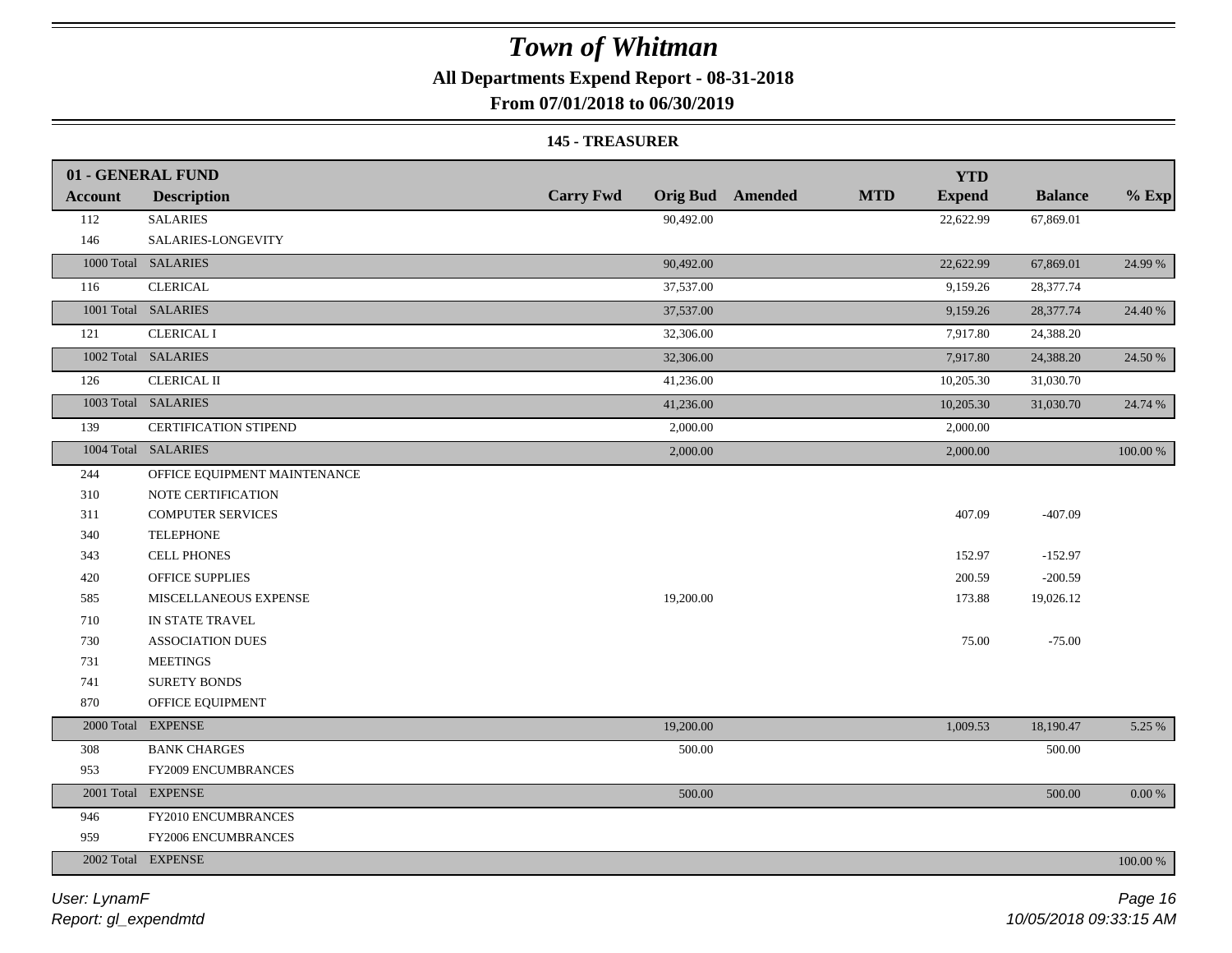**All Departments Expend Report - 08-31-2018**

### **From 07/01/2018 to 06/30/2019**

#### **145 - TREASURER**

|         | 01 - GENERAL FUND                          |                  |                 |         |            | <b>YTD</b>    |                |          |
|---------|--------------------------------------------|------------------|-----------------|---------|------------|---------------|----------------|----------|
| Account | <b>Description</b>                         | <b>Carry Fwd</b> | <b>Orig Bud</b> | Amended | <b>MTD</b> | <b>Expend</b> | <b>Balance</b> | $%$ Exp  |
| 744     | PENALTY & INTEREST ON PR TAXES             |                  |                 |         |            |               |                |          |
|         | 2003 Total EXPENSE                         |                  |                 |         |            |               |                | 100.00 % |
| 999     |                                            |                  |                 |         |            |               |                |          |
|         | 4572 Total A13ATM5/17 GASB45 ACTUARY SERV. |                  |                 |         |            |               |                | 100.00 % |
|         | <b>145 Total TREASURER</b>                 |                  | 223,271.00      |         |            | 52,914.88     | 170,356.12     |          |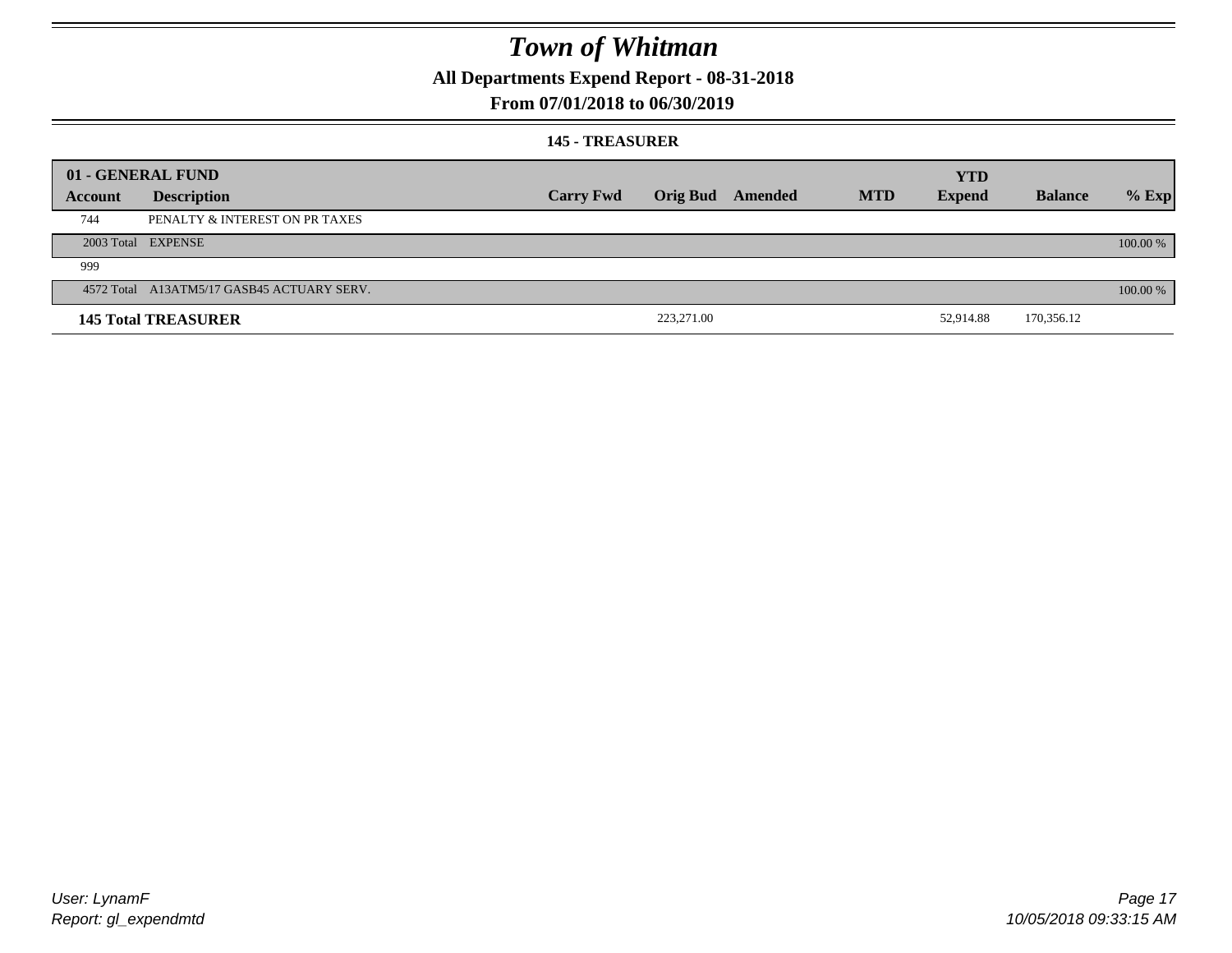**All Departments Expend Report - 08-31-2018**

**From 07/01/2018 to 06/30/2019**

#### **146 - COLLECTOR**

|         | 01 - GENERAL FUND            |                  |                         |            | <b>YTD</b>    |                |          |
|---------|------------------------------|------------------|-------------------------|------------|---------------|----------------|----------|
| Account | <b>Description</b>           | <b>Carry Fwd</b> | <b>Orig Bud</b> Amended | <b>MTD</b> | <b>Expend</b> | <b>Balance</b> | $%$ Exp  |
| 112     | <b>SALARIES</b>              |                  |                         |            |               |                |          |
| 146     | SALARIES-LONGEVITY           |                  |                         |            |               |                |          |
|         | 1000 Total SALARIES          |                  |                         |            |               |                | 100.00 % |
| 116     | <b>CLERICAL</b>              |                  | 42,453.00               |            | 10,500.16     | 31,952.84      |          |
|         | 1001 Total SALARIES          |                  | 42,453.00               |            | 10,500.16     | 31,952.84      | 24.73 %  |
| 121     | <b>CLERICAL I</b>            |                  | 41,236.00               |            | 10,199.20     | 31,036.80      |          |
|         | 1002 Total SALARIES          |                  | 41,236.00               |            | 10,199.20     | 31,036.80      | 24.73 %  |
| 126     | <b>CLERICAL II</b>           |                  |                         |            |               |                |          |
|         | 1003 Total SALARIES          |                  |                         |            |               |                | 100.00 % |
| 130     | SALARIES-OVERTIME            |                  | 2,000.00                |            | 923.48        | 1,076.52       |          |
|         | 1004 Total SALARIES          |                  | 2,000.00                |            | 923.48        | 1,076.52       | 46.17%   |
| 186     | CERTIFICATION STIPEND        |                  |                         |            |               |                |          |
|         | 1005 Total SALARIES          |                  |                         |            |               |                | 100.00 % |
| 244     | OFFICE EQUIPMENT MAINTENANCE |                  |                         |            |               |                |          |
| 340     | <b>TELEPHONE</b>             |                  |                         |            |               |                |          |
| 343     | <b>CELL PHONES</b>           |                  |                         |            |               |                |          |
| 420     | OFFICE SUPPLIES              |                  |                         |            |               |                |          |
| 585     | MISCELLANEOUS EXPENSE        |                  |                         |            |               |                |          |
| 710     | IN STATE TRAVEL              |                  |                         |            |               |                |          |
| 730     | <b>ASSOCIATION DUES</b>      |                  |                         |            |               |                |          |
| 731     | <b>MEETINGS</b>              |                  |                         |            |               |                |          |
| 741     | SURETY BONDS                 |                  |                         |            |               |                |          |
| 870     | OFFICE EQUIPMENT             |                  |                         |            |               |                |          |
|         | 2000 Total EXPENSE           |                  |                         |            |               |                | 100.00 % |
| 311     | <b>COMPUTER SERVICES</b>     |                  |                         |            |               |                |          |
|         | 2001 Total EXPENSE           |                  |                         |            |               |                | 100.00 % |
| 958     | FY2005 ENCUMBRANCES          |                  |                         |            |               |                |          |
| 939     | FY2015 ENCUMBRANCES          |                  |                         |            |               |                |          |
| 943     | FY2012 ENCUMBRANCES          |                  |                         |            |               |                |          |
| 948     | FY07 ENCUMBRANCES            |                  |                         |            |               |                |          |
|         |                              |                  |                         |            |               |                |          |

*Report: gl\_expendmtd User: LynamF*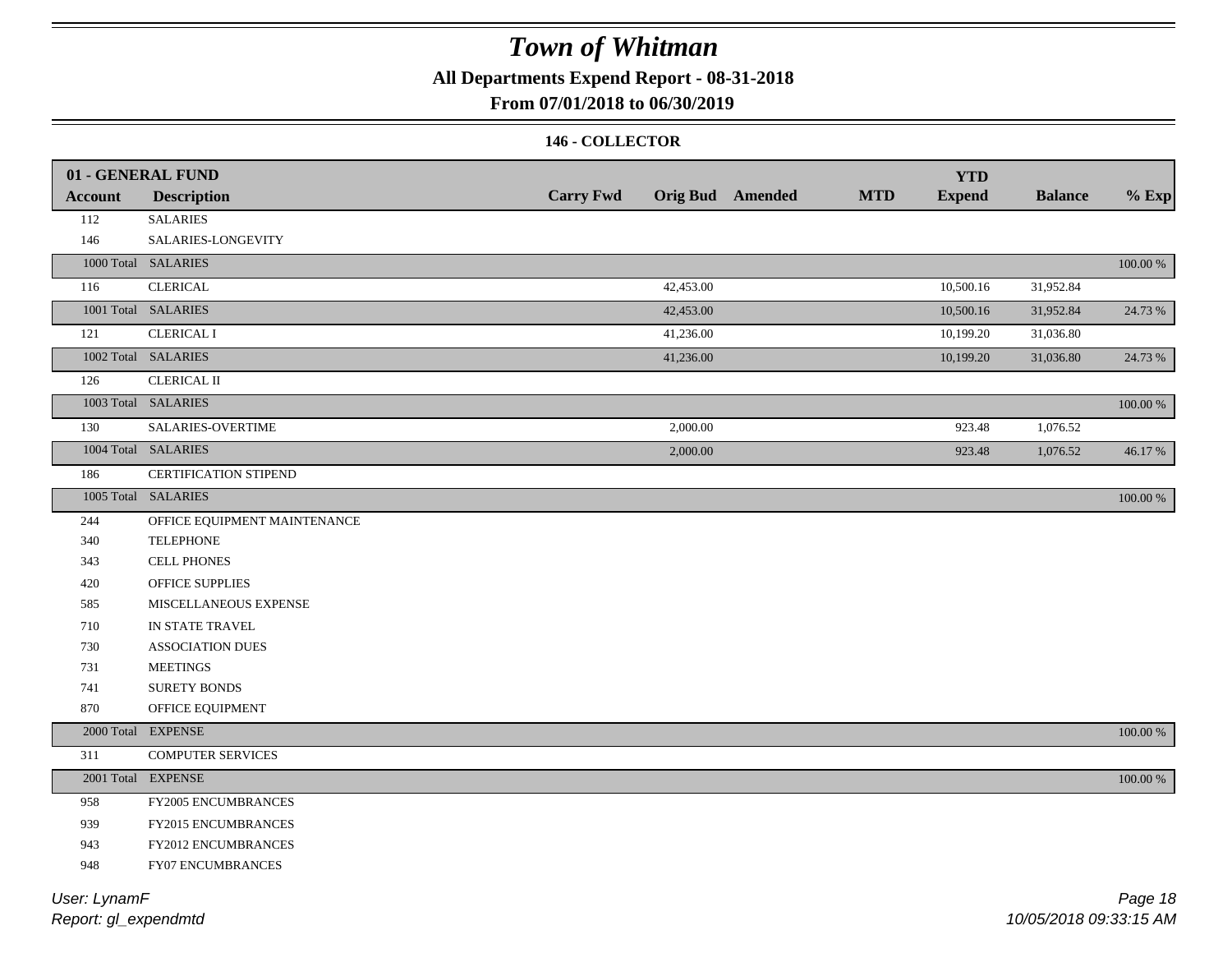**All Departments Expend Report - 08-31-2018**

### **From 07/01/2018 to 06/30/2019**

### **146 - COLLECTOR**

|         | 01 - GENERAL FUND                     |                  |                 |         |            | <b>YTD</b>    |                |          |
|---------|---------------------------------------|------------------|-----------------|---------|------------|---------------|----------------|----------|
| Account | <b>Description</b>                    | <b>Carry Fwd</b> | <b>Orig Bud</b> | Amended | <b>MTD</b> | <b>Expend</b> | <b>Balance</b> | $%$ Exp  |
| 959     | <b>FY2006 ENCUMBRANCES</b>            |                  |                 |         |            |               |                |          |
|         | 2002 Total EXPENSE                    |                  |                 |         |            |               |                | 100.00 % |
| 999     |                                       |                  |                 |         |            |               |                |          |
|         | 4570 Total A.1 STM 5/07 THEFT REFUNDS |                  |                 |         |            |               |                | 100.00 % |
|         | <b>146 Total COLLECTOR</b>            |                  | 85,689.00       |         |            | 21,622.84     | 64,066.16      |          |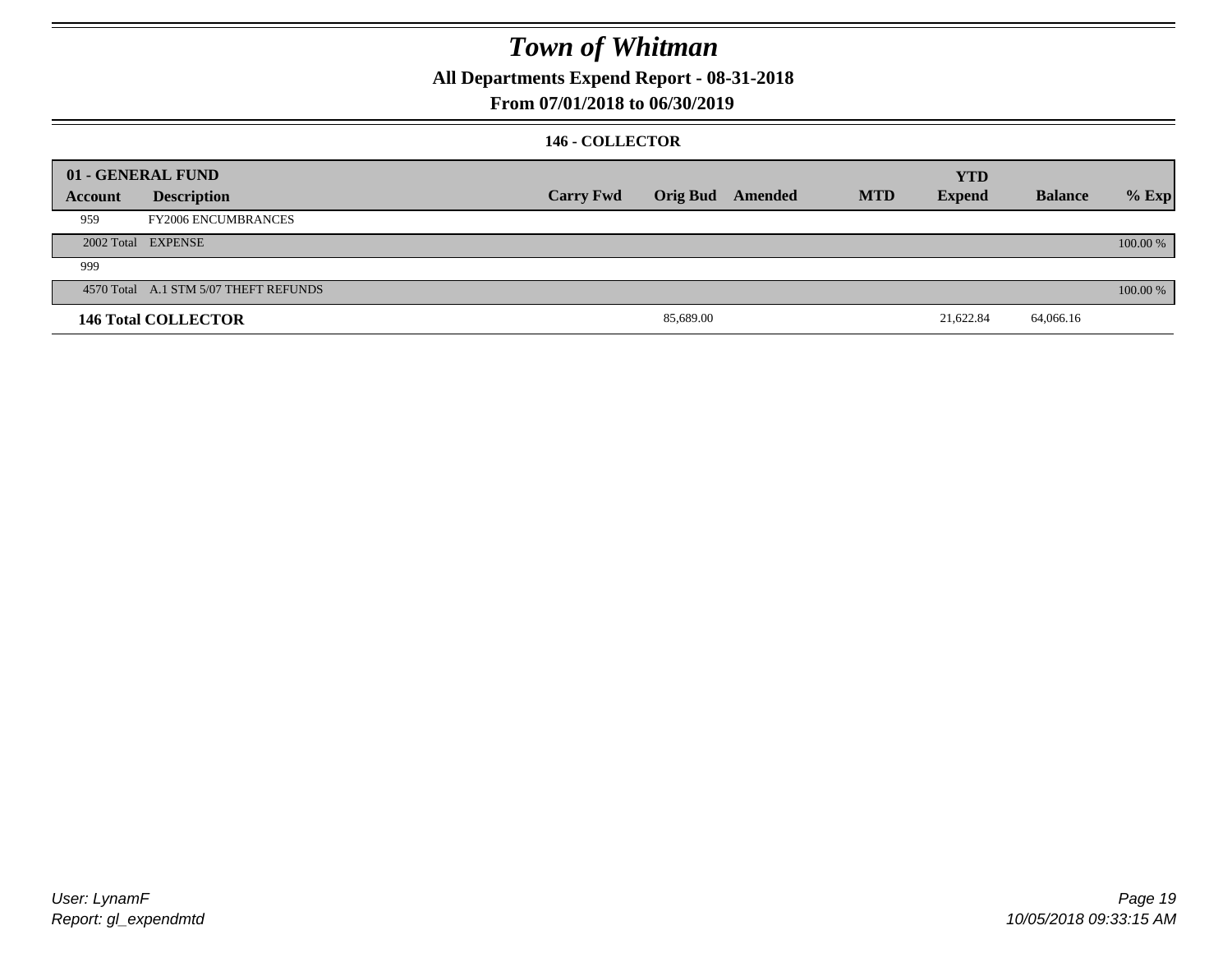**All Departments Expend Report - 08-31-2018**

**From 07/01/2018 to 06/30/2019**

#### **151 - LAW DEPARTMENT**

|            | 01 - GENERAL FUND               |                                     |         |            | <b>YTD</b>    |                |          |
|------------|---------------------------------|-------------------------------------|---------|------------|---------------|----------------|----------|
| Account    | <b>Description</b>              | <b>Carry Fwd</b><br><b>Orig Bud</b> | Amended | <b>MTD</b> | <b>Expend</b> | <b>Balance</b> | $%$ Exp  |
| 301        | <b>LEGAL SERVICES</b>           | 145,000.00                          |         |            | 35,141.00     | 109,859.00     |          |
| 585        | MISCELLANEOUS EXPENSE           | 15,000.00                           |         |            | 553.94        | 14,446.06      |          |
| 2000 Total | <b>EXPENSE</b>                  | 160,000.00                          |         |            | 35,694.94     | 124,305.06     | 22.30 %  |
| 302        | <b>CLAIMS SETTLEMENT</b>        | 5,000.00                            |         |            |               | 5,000.00       |          |
| 2001 Total | <b>EXPENSE</b>                  | 5,000.00                            |         |            |               | 5,000.00       | 0.00 %   |
| 943        | <b>FY2012 ENCUMBRANCES</b>      |                                     |         |            |               |                |          |
| 940        | <b>FY2016 ENCUMBRANCES</b>      |                                     |         |            |               |                |          |
| 945        | <b>FY2013 ENCUMBRANCES</b>      |                                     |         |            |               |                |          |
|            | 2002 Total EXPENSE              |                                     |         |            |               |                | 100.00 % |
|            | <b>151 Total LAW DEPARTMENT</b> | 165,000.00                          |         |            | 35,694.94     | 129,305.06     |          |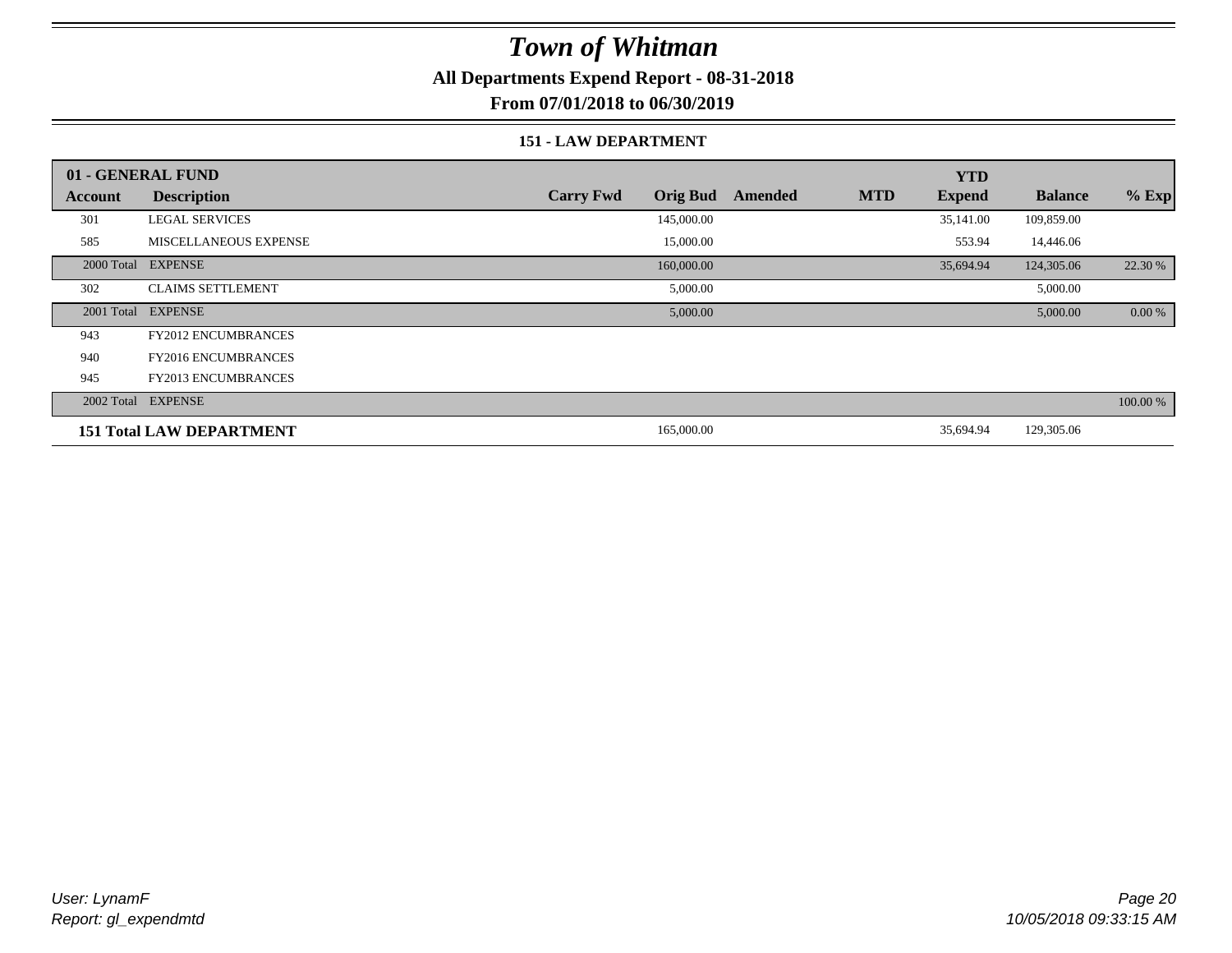**All Departments Expend Report - 08-31-2018**

**From 07/01/2018 to 06/30/2019**

#### **155 - TECHNOLOGY**

|                | 01 - GENERAL FUND                                |                  |            |                         |            | <b>YTD</b>    |                |             |
|----------------|--------------------------------------------------|------------------|------------|-------------------------|------------|---------------|----------------|-------------|
| <b>Account</b> | <b>Description</b>                               | <b>Carry Fwd</b> |            | <b>Orig Bud</b> Amended | <b>MTD</b> | <b>Expend</b> | <b>Balance</b> | $%$ Exp     |
| 112            | <b>SALARIES</b>                                  |                  | 126,327.00 |                         |            | 31,581.81     | 94,745.19      |             |
|                | 1000 Total SALARIES                              |                  | 126,327.00 |                         |            | 31,581.81     | 94,745.19      | 25.00 %     |
| 116            | <b>CLERICAL</b>                                  |                  |            |                         |            |               |                |             |
|                | 1001 Total SALARIES                              |                  |            |                         |            |               |                | 100.00 %    |
| 243            | EQUIPMENT MAINTENANCE                            |                  |            |                         |            | 11,684.32     | $-11,684.32$   |             |
| 280            | <b>SUPPORT SERVICES</b>                          |                  |            |                         |            |               |                |             |
| 311            | <b>COMPUTER SERVICES</b>                         |                  |            |                         |            | 28,193.62     | $-28,193.62$   |             |
| 340            | <b>TELEPHONE</b>                                 |                  |            |                         |            |               |                |             |
| 343            | <b>CELL PHONES</b>                               |                  |            |                         |            | 272.94        | $-272.94$      |             |
| 420            | OFFICE SUPPLIES                                  |                  |            |                         |            | 69.99         | $-69.99$       |             |
| 585            | MISCELLANEOUS EXPENSE                            |                  | 177,128.00 |                         |            | 68.01         | 177,059.99     |             |
| 269            | DATA PROCESSING SOFTWARE                         |                  |            |                         |            | 50,839.68     | $-50,839.68$   |             |
| 276            | DATA PROCESSING EQUIP.                           |                  |            |                         |            | 1,867.69      | $-1,867.69$    |             |
|                | 2000 Total EXPENSE                               |                  | 177,128.00 |                         |            | 92,996.25     | 84,131.75      | 52.50 %     |
| 938            | FY 2018 ENCUMBRANCES                             | 681.98           |            |                         |            | 681.98        |                |             |
| 940            | FY2016 ENCUMBRANCES                              |                  |            |                         |            |               |                |             |
| 941            | FY 2017 ENCUMBRANCES                             |                  |            |                         |            |               |                |             |
| 943            | FY2012 ENCUMBRANCES                              |                  |            |                         |            |               |                |             |
| 948            | FY07 ENCUMBRANCES                                |                  |            |                         |            |               |                |             |
| 949            | FY2014 ENCUMBRANCES                              |                  |            |                         |            |               |                |             |
| 953            | FY2009 ENCUMBRANCES                              |                  |            |                         |            |               |                |             |
| 958            | FY2005 ENCUMBRANCES                              |                  |            |                         |            |               |                |             |
| 945            | FY2013 ENCUMBRANCES                              |                  |            |                         |            |               |                |             |
| 946            | FY2010 ENCUMBRANCES                              |                  |            |                         |            |               |                |             |
|                | 2001 Total EXPENSE                               | 681.98           |            |                         |            | 681.98        |                | $100.00~\%$ |
| 281            | <b>GIS SYSTEM MAINTENANCE</b>                    |                  | 15,000.00  |                         |            |               | 15,000.00      |             |
| 941            | FY 2017 ENCUMBRANCES                             |                  |            |                         |            |               |                |             |
|                | 2002 Total EXPENSE                               |                  | 15,000.00  |                         |            |               | 15,000.00      | $0.00\%$    |
| 999            |                                                  |                  |            |                         |            |               |                |             |
|                | 4402 Total A.16ATM5/16 PUR. WIRELESS NTWK CNTRLR |                  |            |                         |            |               |                | 100.00 %    |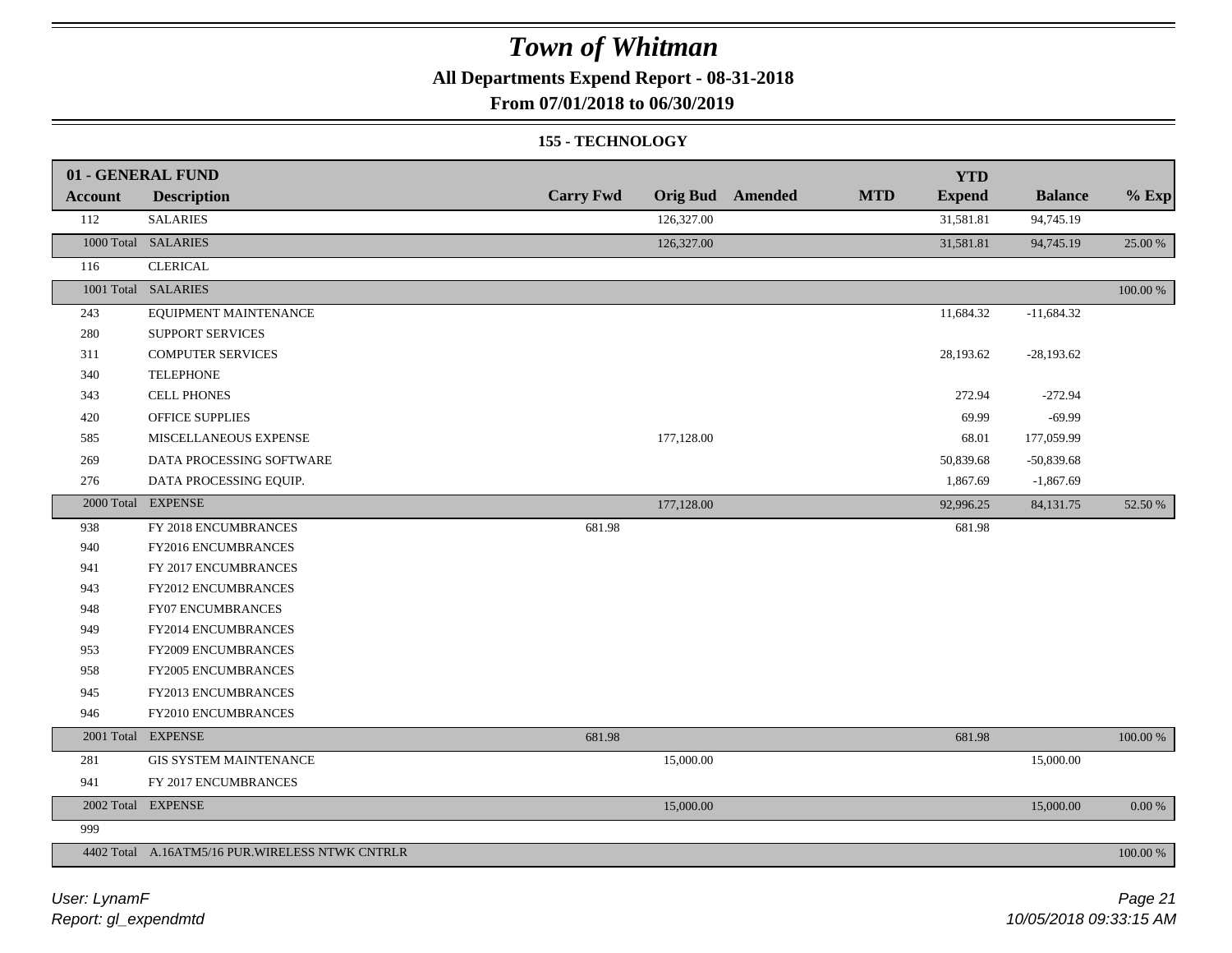**All Departments Expend Report - 08-31-2018**

#### **From 07/01/2018 to 06/30/2019**

#### **155 - TECHNOLOGY**

| 01 - GENERAL FUND |                                                     |                  |            |                         |            | <b>YTD</b>    |                |            |
|-------------------|-----------------------------------------------------|------------------|------------|-------------------------|------------|---------------|----------------|------------|
| <b>Account</b>    | <b>Description</b>                                  | <b>Carry Fwd</b> |            | <b>Orig Bud</b> Amended | <b>MTD</b> | <b>Expend</b> | <b>Balance</b> | $%$ Exp    |
| 999               |                                                     | 638.58           |            |                         |            | 184.50        | 454.08         |            |
|                   | 4411 Total A.17ATM5/16 PUR.BATT.-POLICE NTWRK       | 638.58           |            |                         |            | 184.50        | 454.08         | 28.89 %    |
| 999               |                                                     |                  | 10,000.00  |                         |            |               | 10,000.00      |            |
|                   | 4500 Total ART21ATM5/1830MSOFFICE2016LICENSES       |                  | 10,000.00  |                         |            |               | 10,000.00      | 0.00 %     |
| 999               |                                                     |                  | 11,000.00  |                         |            |               | 11,000.00      |            |
|                   | 4509 Total ART22ATM5/18PCHMLTIFUNCPRTFORTWNNTWK     |                  | 11,000.00  |                         |            |               | 11,000.00      | 0.00 %     |
| 999               |                                                     |                  | 4,700.00   |                         |            |               | 4,700.00       |            |
|                   | 4510 Total ART23ATM5/18DEPTHEADERPKGSFORP&FWEBSITE  |                  | 4,700.00   |                         |            |               | 4,700.00       | 0.00 %     |
| 999               |                                                     |                  |            |                         |            |               |                |            |
|                   | 4512 Total A.37ATM 5/15 PUR.2 COPIERS/TOWN OFFICES  |                  |            |                         |            |               |                | 100.00 %   |
| 999               |                                                     |                  | 8,500.00   |                         |            |               | 8,500.00       |            |
|                   | 4516 Total ART24 ATM5/18 PCH 100 REMOTE DESKTOP USE |                  | 8,500.00   |                         |            |               | 8,500.00       | $0.00 \%$  |
| 999               |                                                     |                  |            |                         |            |               |                |            |
|                   | 4519 Total A.34ATM 5/17 PUR.MULTI-FUNCTION PRINTER  |                  |            |                         |            |               |                | 100.00 %   |
| 999               |                                                     |                  |            |                         |            |               |                |            |
|                   | 4520 Total A33ATM 5/17 PUR.FIREWALLS                |                  |            |                         |            |               |                | 100.00 %   |
| 999               |                                                     |                  | 5,000.00   |                         |            |               | 5,000.00       |            |
|                   | 4523 Total ART25 ATM5/18 PCH & INSTALL 6 SURVEILL C |                  | 5,000.00   |                         |            |               | 5,000.00       | 0.00 %     |
| 999               |                                                     | 3,413.38         |            |                         |            |               | 3,413.38       |            |
|                   | 4526 Total A.36 ATM5/15PUR.POW.SUPPLY/NETWK.EQ.     | 3,413.38         |            |                         |            |               | 3,413.38       | $0.00\ \%$ |
| 999               |                                                     | 1,018.65         |            |                         |            |               | 1,018.65       |            |
|                   | 4527 Total A.14ATM5/16 PUR.SFTWR NET.SECURITY       | 1,018.65         |            |                         |            |               | 1,018.65       | 0.00 %     |
| 999               |                                                     | 12,300.15        |            |                         |            |               | 12,300.15      |            |
|                   | 4564 Total A36ATM5/17PUR.COMP.EQ.TN.BLDGS           | 12,300.15        |            |                         |            |               | 12,300.15      | 0.00 %     |
|                   | <b>155 Total TECHNOLOGY</b>                         | 18,052.74        | 357,655.00 |                         |            | 125,444.54    | 250,263.20     |            |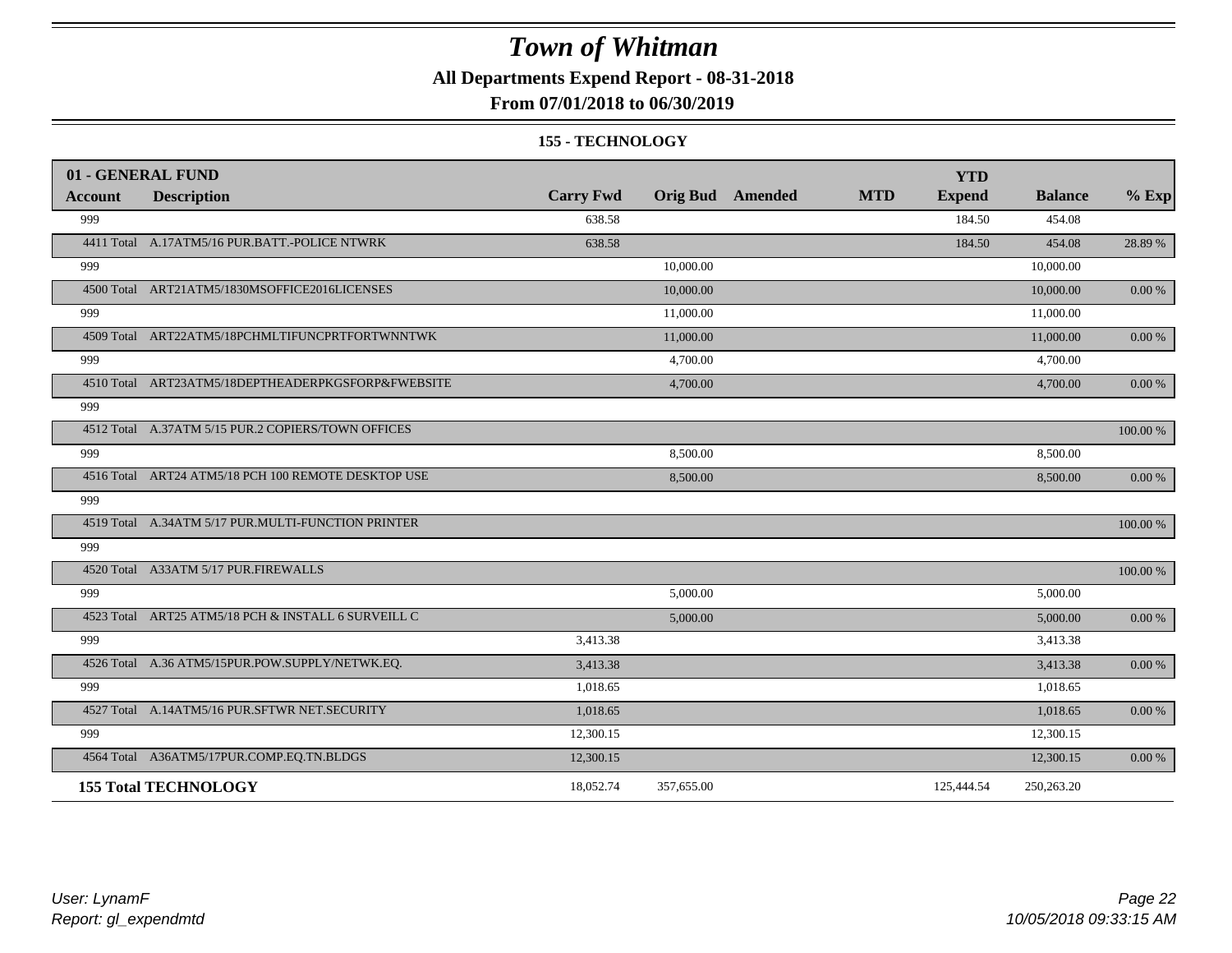**All Departments Expend Report - 08-31-2018**

**From 07/01/2018 to 06/30/2019**

#### **158 - TAX TITLE FORECLOSURE-TREAS.**

|         | 01 - GENERAL FUND                             |                  |                 |         |            | <b>YTD</b>    |                |          |
|---------|-----------------------------------------------|------------------|-----------------|---------|------------|---------------|----------------|----------|
| Account | <b>Description</b>                            | <b>Carry Fwd</b> | <b>Orig Bud</b> | Amended | <b>MTD</b> | <b>Expend</b> | <b>Balance</b> | $%$ Exp  |
| 252     | <b>SERVICES</b>                               |                  | 40,000.00       |         |            | 3.074.00      | 36,926.00      |          |
|         | 2000 Total EXPENSE                            |                  | 40,000,00       |         |            | 3.074.00      | 36,926.00      | 7.68 %   |
| 948     | <b>FY07 ENCUMBRANCES</b>                      |                  |                 |         |            |               |                |          |
|         | 2001 Total EXPENSE                            |                  |                 |         |            |               |                | 100.00 % |
|         | <b>158 Total TAX TITLE FORECLOSURE-TREAS.</b> |                  | 40,000.00       |         |            | 3.074.00      | 36,926.00      |          |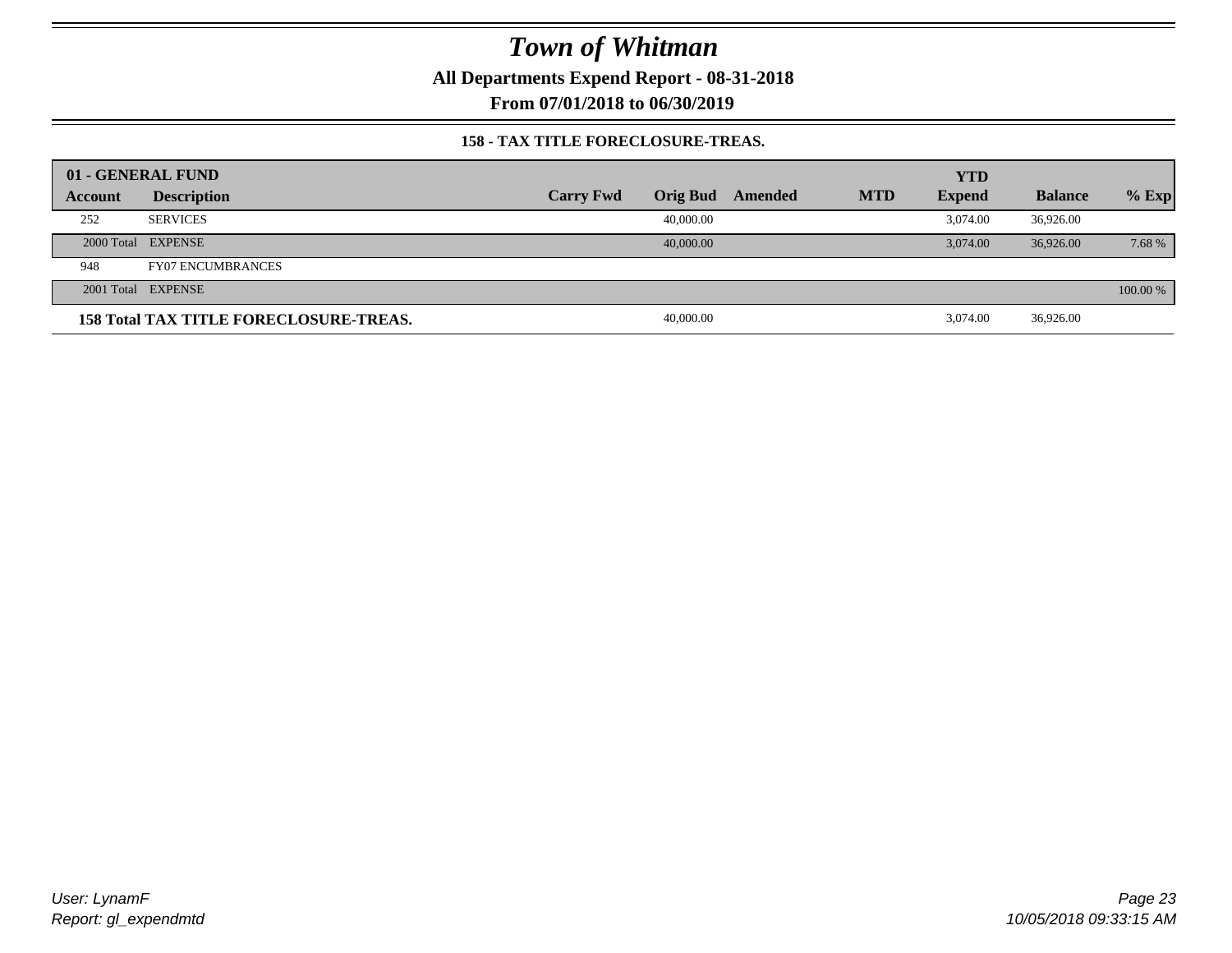**All Departments Expend Report - 08-31-2018**

**From 07/01/2018 to 06/30/2019**

#### **159 - TAX TITLE EXPENSE-COLLECTOR**

| 01 - GENERAL FUND |                                              |                  |                         |            | <b>YTD</b>    |                |            |
|-------------------|----------------------------------------------|------------------|-------------------------|------------|---------------|----------------|------------|
| Account           | <b>Description</b>                           | <b>Carry Fwd</b> | <b>Orig Bud</b> Amended | <b>MTD</b> | <b>Expend</b> | <b>Balance</b> | $%$ Exp    |
| 252               | <b>SERVICES</b>                              |                  |                         |            |               |                |            |
|                   | 2000 Total EXPENSE                           |                  |                         |            |               |                | $100.00\%$ |
|                   | <b>159 Total TAX TITLE EXPENSE-COLLECTOR</b> |                  |                         |            |               |                |            |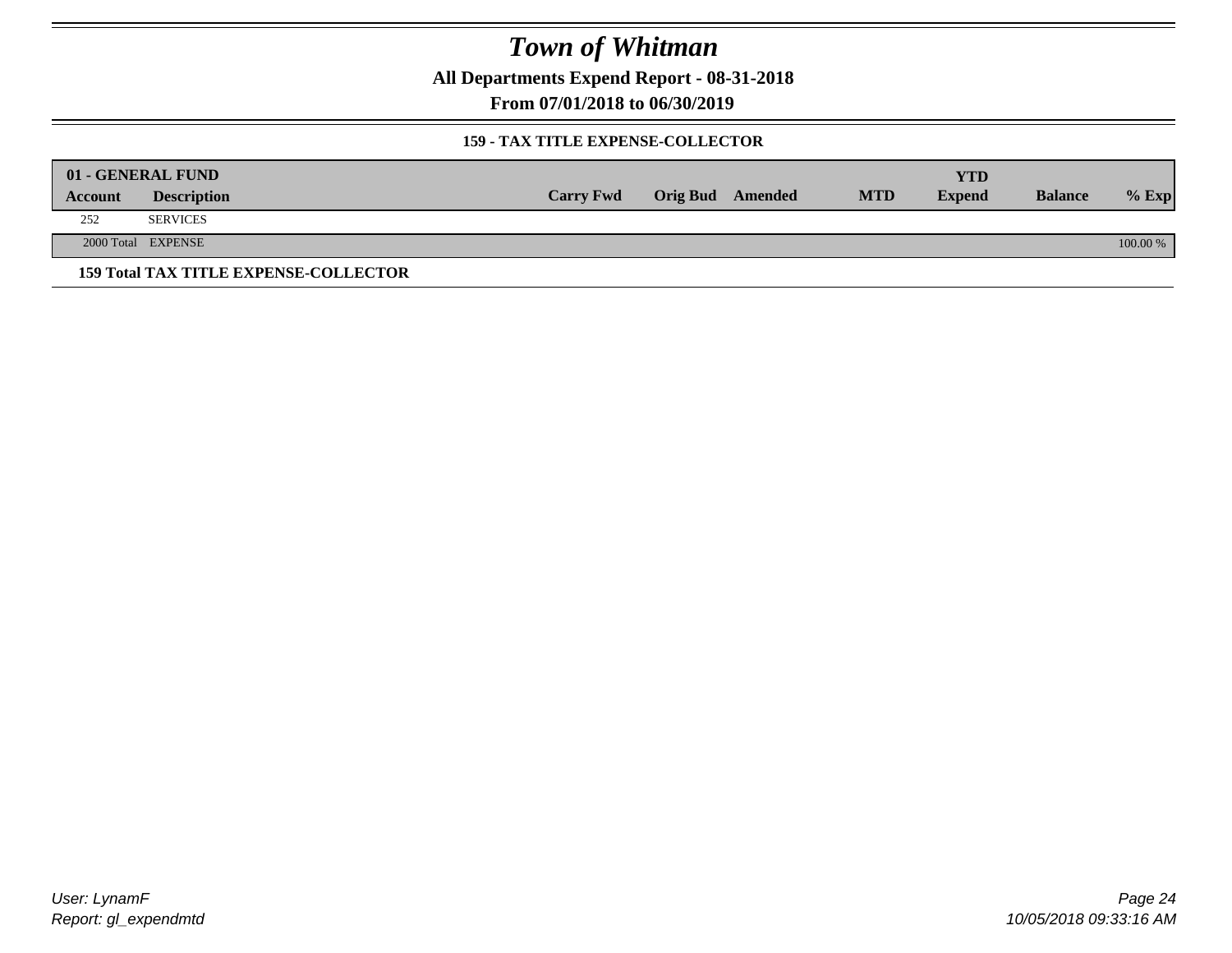**All Departments Expend Report - 08-31-2018**

**From 07/01/2018 to 06/30/2019**

#### **161 - TOWN CLERK**

|                | 01 - GENERAL FUND            |                  | <b>YTD</b>                                             |                      |            |
|----------------|------------------------------|------------------|--------------------------------------------------------|----------------------|------------|
| <b>Account</b> | <b>Description</b>           | <b>Carry Fwd</b> | <b>MTD</b><br><b>Orig Bud</b> Amended<br><b>Expend</b> | <b>Balance</b>       | $%$ Exp    |
| 112            | <b>SALARIES</b>              | 67,450.00        | 16,862.56                                              | 50,587.44            |            |
| 146            | SALARIES-LONGEVITY           |                  |                                                        |                      |            |
|                | 1000 Total SALARIES          | 67,450.00        | 16,862.56                                              | 50,587.44<br>25.00 % |            |
| 116            | <b>CLERICAL</b>              | 41,220.00        | 10,268.37                                              | 30,951.63            |            |
|                | 1001 Total SALARIES          | 41,220.00        | 10,268.37                                              | 30,951.63<br>24.91 % |            |
| 126            | <b>CLERICAL II</b>           | 40,037.00        | 9,961.82                                               | 30,075.18            |            |
|                | 1002 Total SALARIES          | 40,037.00        | 9,961.82                                               | 30,075.18<br>24.88 % |            |
| 130            | <b>SALARIES-OVERTIME</b>     | 2,000.00         | 47.38                                                  | 1,952.62             |            |
|                | 1004 Total SALARIES          | 2,000.00         | 47.38                                                  | 1,952.62             | 2.36 %     |
| 142            | <b>CERTIFICATION STIPEND</b> | 1,000.00         | 1,000.00                                               |                      |            |
|                | 1005 Total SALARIES          | 1,000.00         | 1,000.00                                               | 100.00 %             |            |
| 244            | OFFICE EQUIPMENT MAINTENANCE |                  |                                                        |                      |            |
| 306            | <b>BOOKBINDING</b>           |                  |                                                        |                      |            |
| 314            | <b>MICRO FILM STORAGE</b>    |                  |                                                        |                      |            |
| 340            | <b>TELEPHONE</b>             |                  |                                                        |                      |            |
| 343            | <b>CELL PHONES</b>           |                  | 76.49                                                  | $-76.49$             |            |
| 736            | TOWN RECORDS RESTORATION     |                  |                                                        |                      |            |
| 420            | <b>OFFICE SUPPLIES</b>       |                  | 152.55                                                 | $-152.55$            |            |
| 585            | MISCELLANEOUS EXPENSE        | 3,950.00         |                                                        | 3,950.00             |            |
| 732            | DOG LICENSES & SUPPLIES      |                  |                                                        |                      |            |
| 710            | IN STATE TRAVEL              |                  |                                                        |                      |            |
| 730            | <b>ASSOCIATION DUES</b>      |                  | 385.00                                                 | $-385.00$            |            |
| 731            | <b>MEETINGS</b>              |                  | 443.54                                                 | $-443.54$            |            |
| 741            | <b>SURETY BONDS</b>          |                  |                                                        |                      |            |
| 870            | OFFICE EQUIPMENT             |                  |                                                        |                      |            |
|                | 2000 Total EXPENSE           | 3,950.00         | 1,057.58                                               | 2,892.42<br>26.77 %  |            |
| 736            | TOWN RECORDS RESTORATION     | 2,500.00         |                                                        | 2,500.00             |            |
|                | 2001 Total EXPENSE           | 2,500.00         |                                                        | 2,500.00             | $0.00\ \%$ |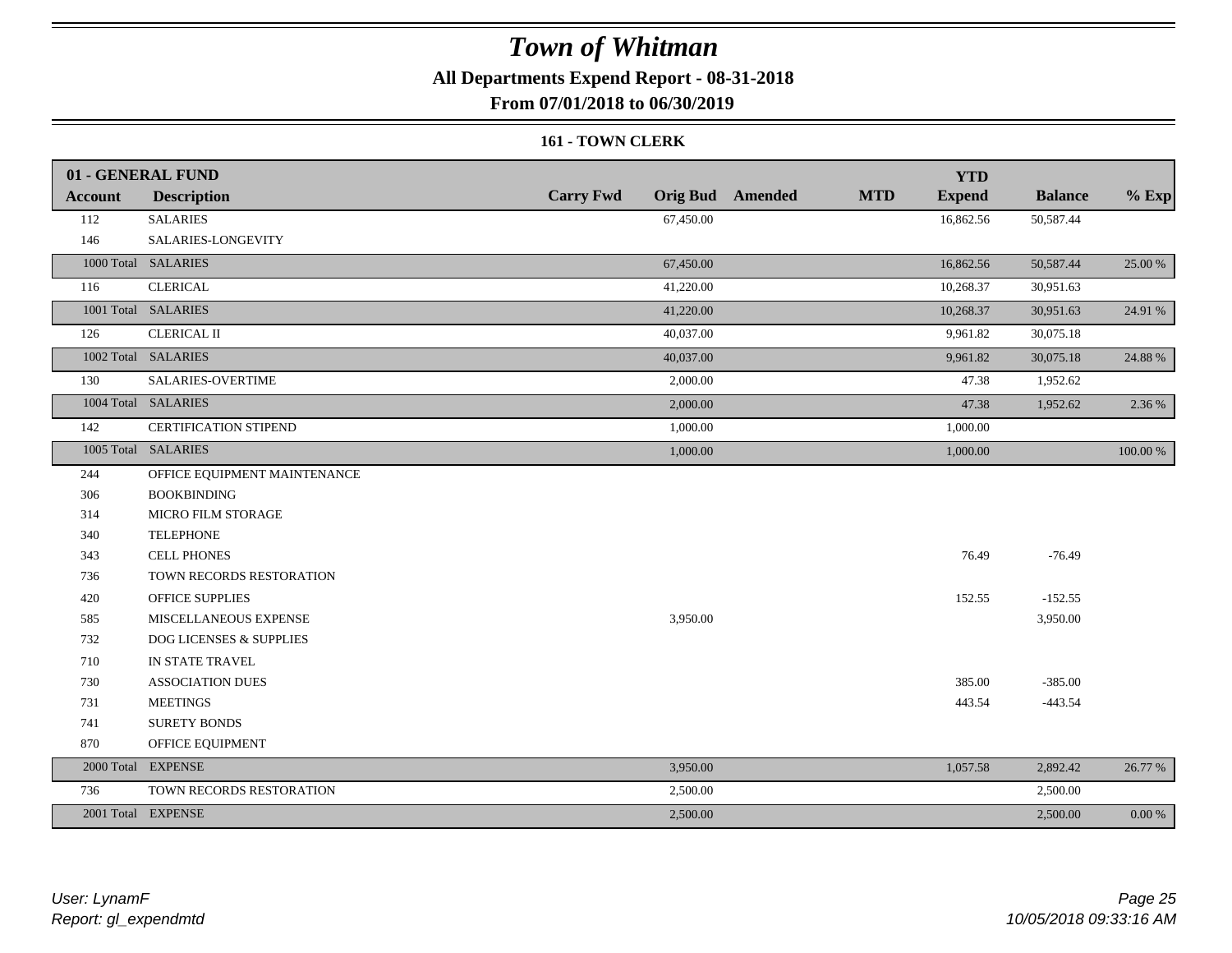**All Departments Expend Report - 08-31-2018**

### **From 07/01/2018 to 06/30/2019**

#### **161 - TOWN CLERK**

|            | 01 - GENERAL FUND                         |                  |            |                         |            | <b>YTD</b>    |                |          |
|------------|-------------------------------------------|------------------|------------|-------------------------|------------|---------------|----------------|----------|
| Account    | <b>Description</b>                        | <b>Carry Fwd</b> |            | <b>Orig Bud</b> Amended | <b>MTD</b> | <b>Expend</b> | <b>Balance</b> | $%$ Exp  |
| 946        | FY2010 ENCUMBRANCES                       |                  |            |                         |            |               |                |          |
| 953        | FY2009 ENCUMBRANCES                       |                  |            |                         |            |               |                |          |
|            | 2002 Total EXPENSE                        |                  |            |                         |            |               |                | 100.00 % |
| 732        | <b>DOG LICENSES &amp; SUPPLIES</b>        |                  |            |                         |            |               |                |          |
|            | 2003 Total EXPENSE                        |                  |            |                         |            |               |                | 100.00 % |
| 999        |                                           |                  |            |                         |            |               |                |          |
|            | 4422 Total A30ATM5/07PURCHASE PRINTER     |                  |            |                         |            |               |                | 100.00 % |
| 999        |                                           |                  |            |                         |            |               |                |          |
| 4424 Total | ESTABLISH PETTY CASH - TOWN CLERK         |                  |            |                         |            |               |                | 100.00 % |
| 999        |                                           |                  |            |                         |            |               |                |          |
|            | 4425 Total A.36ATM5/06MICROF.TN.REC.93-05 |                  |            |                         |            |               |                | 100.00 % |
|            | <b>161 Total TOWN CLERK</b>               |                  | 158,157.00 |                         |            | 39,197.71     | 118,959.29     |          |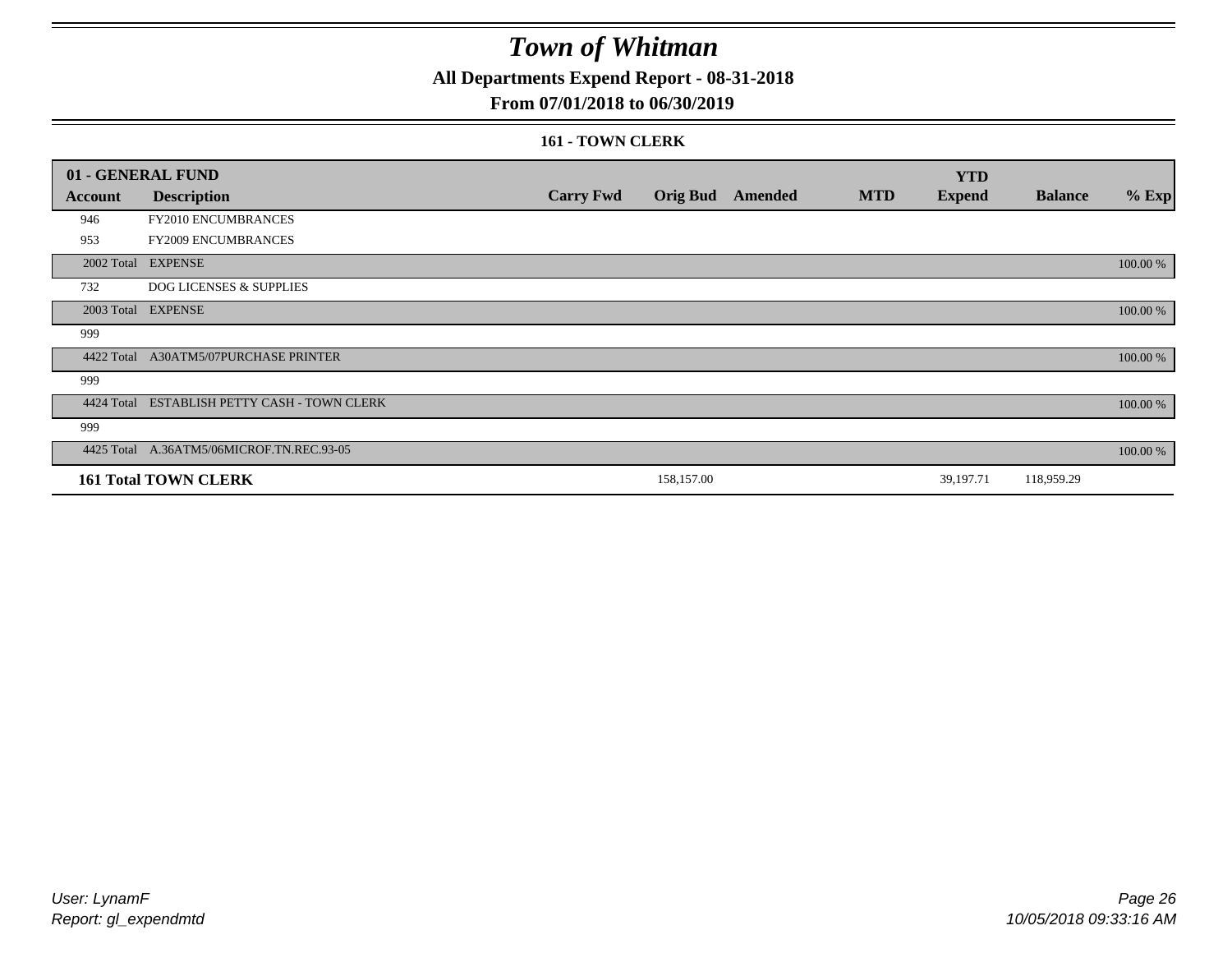**All Departments Expend Report - 08-31-2018**

**From 07/01/2018 to 06/30/2019**

#### **163 - REGISTRARS**

|                | 01 - GENERAL FUND             |                  |                                       | <b>YTD</b>    |                |            |
|----------------|-------------------------------|------------------|---------------------------------------|---------------|----------------|------------|
| <b>Account</b> | <b>Description</b>            | <b>Carry Fwd</b> | <b>Orig Bud</b> Amended<br><b>MTD</b> | <b>Expend</b> | <b>Balance</b> | $%$ Exp    |
| 110            | <b>SALARIES-BOARD MEMBERS</b> | 3,782.00         |                                       | 945.45        | 2,836.55       |            |
| 128            | <b>TOWN CLERK</b>             | 723.00           |                                       | 361.50        | 361.50         |            |
| 1000 Total     | <b>SALARIES</b>               | 4,505.00         |                                       | 1,306.95      | 3,198.05       | 29.01 %    |
| 121            | <b>CLERICAL I</b>             |                  |                                       |               |                |            |
|                | 1001 Total SALARIES           |                  |                                       |               |                | 100.00 %   |
| 122            | <b>CANVAS LIST SERVICES</b>   | 4,178.00         |                                       |               | 4,178.00       |            |
| 1002 Total     | <b>SALARIES</b>               | 4,178.00         |                                       |               | 4,178.00       | 0.00 %     |
| 244            | OFFICE EQUIPMENT MAINTENANCE  |                  |                                       |               |                |            |
| 340            | <b>TELEPHONE</b>              |                  |                                       |               |                |            |
| 420            | <b>OFFICE SUPPLIES</b>        | 400.00           |                                       |               | 400.00         |            |
| 731            | <b>MEETINGS</b>               |                  |                                       | 180.00        | $-180.00$      |            |
| 2000 Total     | <b>EXPENSE</b>                | 400.00           |                                       | 180.00        | 220.00         | 45.00 %    |
| 342            | <b>PRINTING</b>               | 2,000.00         |                                       |               | 2,000.00       |            |
|                | 2001 Total EXPENSE            | 2,000.00         |                                       |               | 2,000.00       | 0.00 %     |
| 590            | <b>CENSUS SUPPLIES</b>        | 1,900.00         |                                       |               | 1,900.00       |            |
| 2002 Total     | <b>EXPENSE</b>                | 1,900.00         |                                       |               | 1,900.00       | $0.00\ \%$ |
| 943            | <b>FY2012 ENCUMBRANCES</b>    |                  |                                       |               |                |            |
| 945            | <b>FY2013 ENCUMBRANCES</b>    |                  |                                       |               |                |            |
| 946            | FY2010 ENCUMBRANCES           |                  |                                       |               |                |            |
|                | 2003 Total EXPENSE            |                  |                                       |               |                | 100.00 %   |
|                | <b>163 Total REGISTRARS</b>   | 12,983.00        |                                       | 1,486.95      | 11,496.05      |            |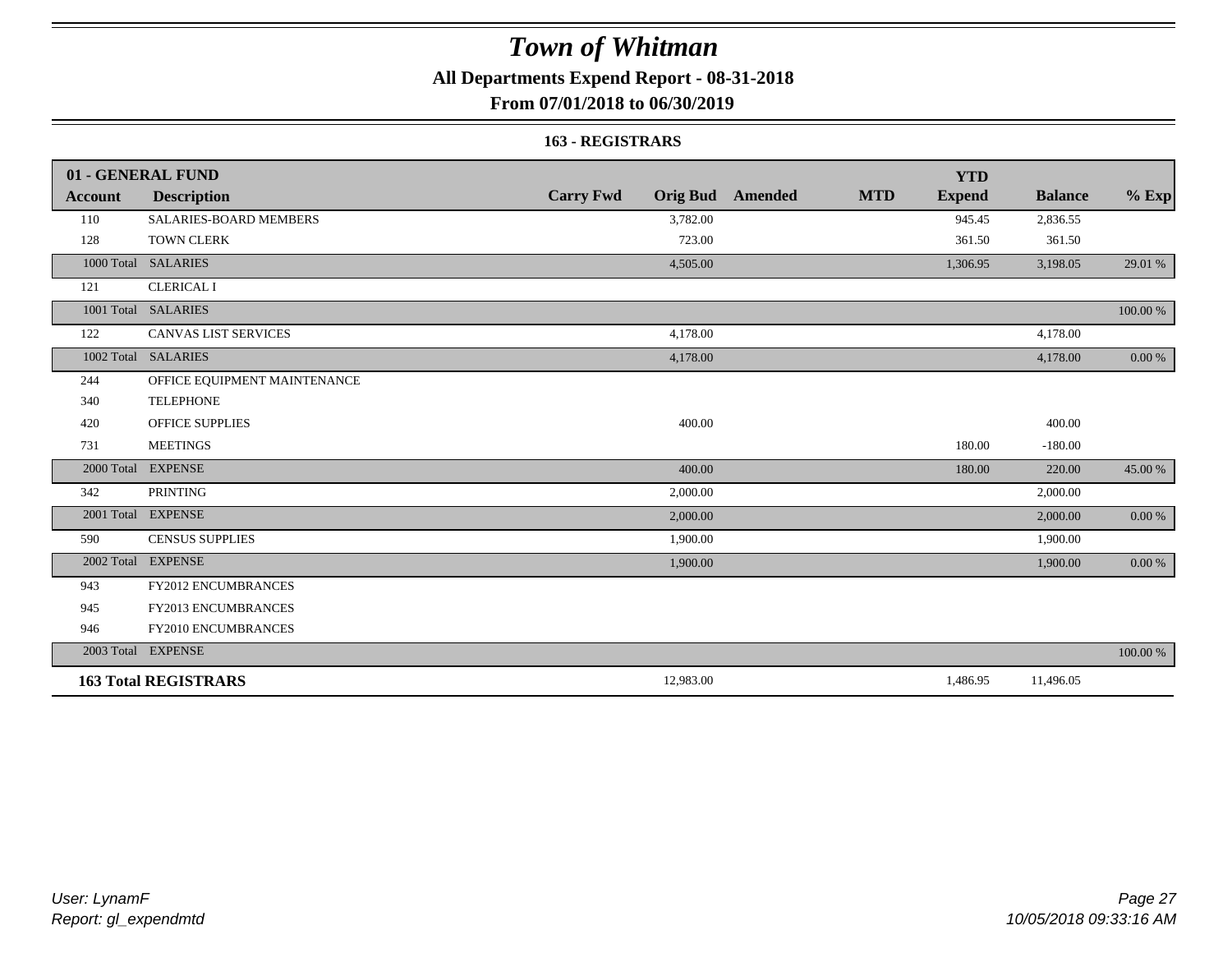**All Departments Expend Report - 08-31-2018**

**From 07/01/2018 to 06/30/2019**

#### **171 - CONSERVATION COMMISSION**

|                | 01 - GENERAL FUND                              |                  |                 |                |            | <b>YTD</b>    |                |          |
|----------------|------------------------------------------------|------------------|-----------------|----------------|------------|---------------|----------------|----------|
| <b>Account</b> | <b>Description</b>                             | <b>Carry Fwd</b> | <b>Orig Bud</b> | <b>Amended</b> | <b>MTD</b> | <b>Expend</b> | <b>Balance</b> | $%$ Exp  |
| 121            | <b>CLERICAL I</b>                              |                  | 1,340.00        |                |            | 295.85        | 1,044.15       |          |
|                | 1000 Total SALARIES                            |                  | 1,340.00        |                |            | 295.85        | 1,044.15       | 22.07 %  |
| 949            | FY2014 ENCUMBRANCES                            |                  |                 |                |            |               |                |          |
|                | 1001 Total SALARIES                            |                  |                 |                |            |               |                | 100.00 % |
| 304            | <b>ADVERTISING</b>                             |                  |                 |                |            |               |                |          |
| 307            | ENGINEERING/ARCHITECTURAL                      |                  |                 |                |            |               |                |          |
| 420            | <b>OFFICE SUPPLIES</b>                         |                  |                 |                |            |               |                |          |
| 585            | MISCELLANEOUS EXPENSE                          |                  | 580.00          |                |            |               | 580.00         |          |
| 710            | IN STATE TRAVEL                                |                  |                 |                |            |               |                |          |
| 730            | <b>ASSOCIATION DUES</b>                        |                  |                 |                |            | 417.00        | $-417.00$      |          |
| 731            | <b>MEETINGS</b>                                |                  |                 |                |            |               |                |          |
| 2000 Total     | <b>EXPENSE</b>                                 |                  | 580.00          |                |            | 417.00        | 163.00         | 71.89 %  |
| 733            | CONS. N.O.I. FEES APPROPRIATED                 |                  |                 |                |            |               |                |          |
|                | 2001 Total EXPENSE                             |                  |                 |                |            |               |                | 100.00 % |
| 943            | <b>FY2012 ENCUMBRANCES</b>                     |                  |                 |                |            |               |                |          |
|                | 2002 Total EXPENSE                             |                  |                 |                |            |               |                | 100.00 % |
| 999            |                                                | 2,100.00         |                 |                |            |               | 2,100.00       |          |
|                | 4401 Total A.12STM12/17PHS1 ASSESS.HOBART POND | 2,100.00         |                 |                |            |               | 2,100.00       | 0.00 %   |
|                | 171 Total CONSERVATION COMMISSION              | 2,100.00         | 1,920.00        |                |            | 712.85        | 3,307.15       |          |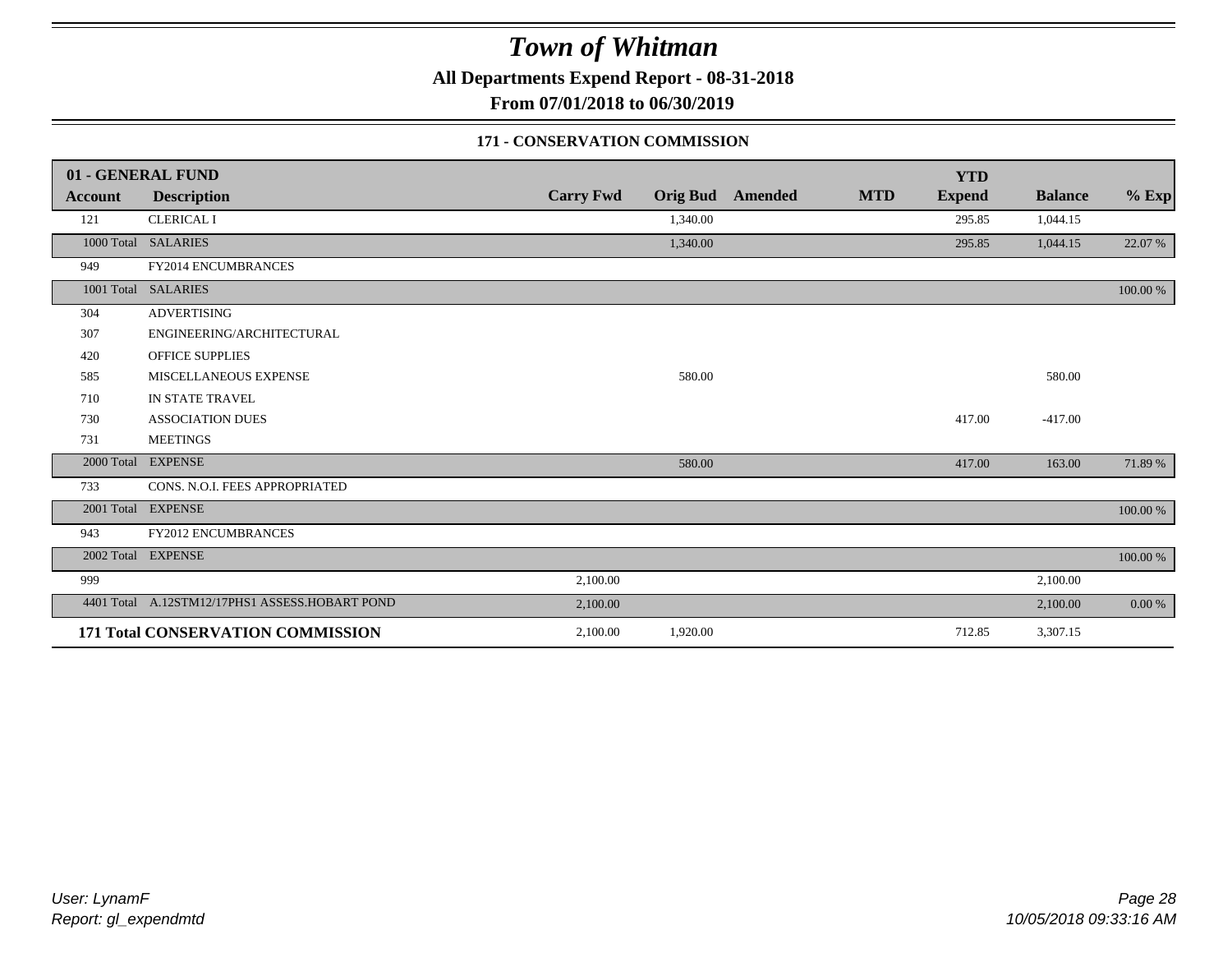**All Departments Expend Report - 08-31-2018**

**From 07/01/2018 to 06/30/2019**

#### **175 - PLANNING BOARD**

|                | 01 - GENERAL FUND               |                                     | <b>YTD</b>                                    |                           |
|----------------|---------------------------------|-------------------------------------|-----------------------------------------------|---------------------------|
| <b>Account</b> | <b>Description</b>              | <b>Carry Fwd</b><br><b>Orig Bud</b> | <b>MTD</b><br><b>Expend</b><br><b>Amended</b> | $%$ Exp<br><b>Balance</b> |
| 121            | <b>CLERICAL I</b>               | 6,805.00                            | 526.50                                        | 6,278.50                  |
|                | 1000 Total SALARIES             | 6,805.00                            | 526.50                                        | 7.73 %<br>6,278.50        |
| 939            | <b>FY2015 ENCUMBRANCES</b>      |                                     |                                               |                           |
|                | 1001 Total SALARIES             |                                     |                                               | 100.00 %                  |
| 304            | <b>ADVERTISING</b>              |                                     |                                               |                           |
| 420            | <b>OFFICE SUPPLIES</b>          |                                     |                                               |                           |
| 585            | MISCELLANEOUS EXPENSE           | 400.00                              | 59.00                                         | 341.00                    |
| 730            | <b>ASSOCIATION DUES</b>         |                                     |                                               |                           |
| 2000 Total     | <b>EXPENSE</b>                  | 400.00                              | 59.00                                         | 14.75 %<br>341.00         |
| 121            | <b>CLERICAL I</b>               |                                     |                                               |                           |
| 852            | A.21STM11/00 TOWN MASTER PLAN   |                                     |                                               |                           |
|                | 2001 Total EXPENSE              |                                     |                                               | 100.00 %                  |
|                | <b>175 Total PLANNING BOARD</b> | 7,205.00                            | 585.50                                        | 6,619.50                  |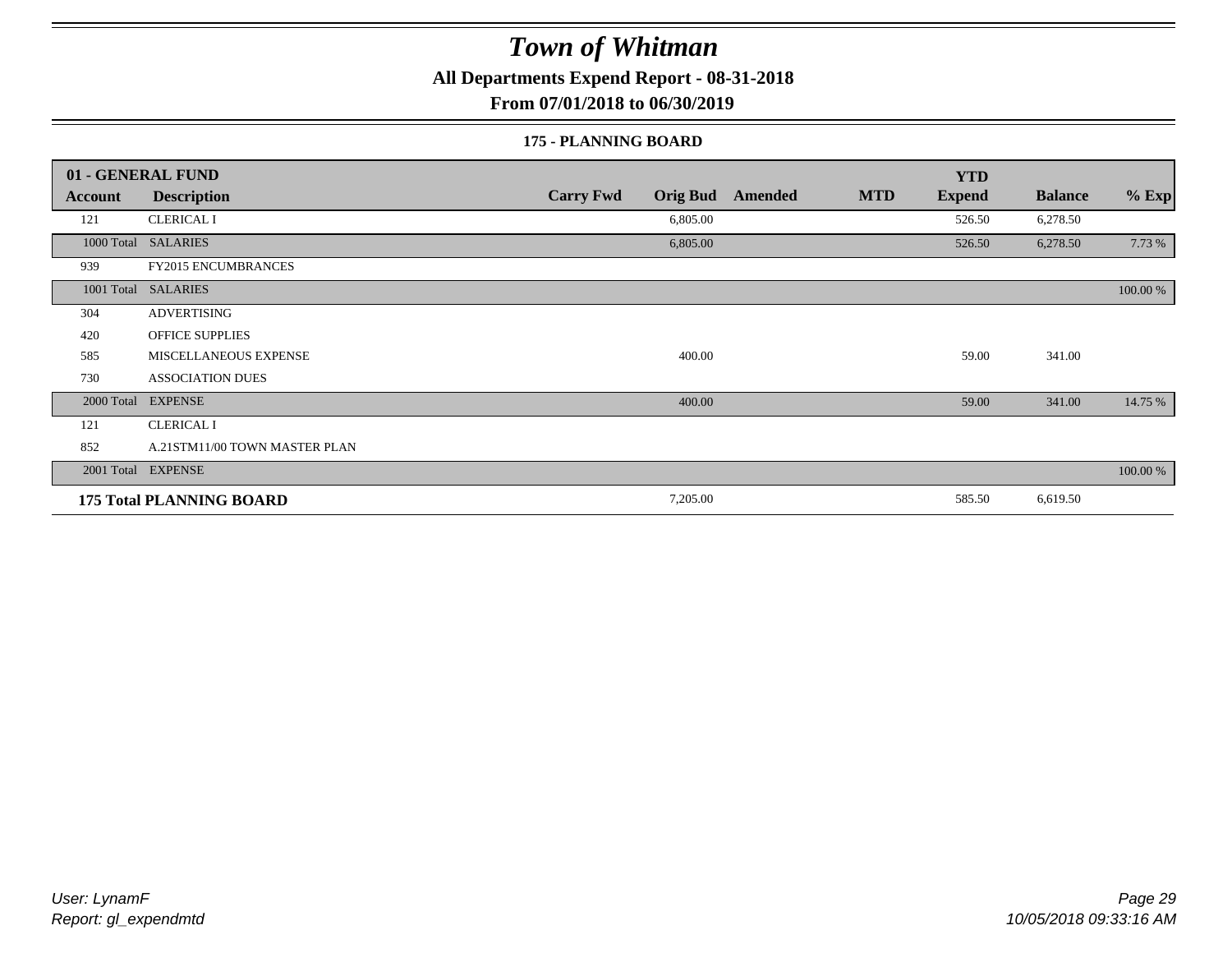**All Departments Expend Report - 08-31-2018**

**From 07/01/2018 to 06/30/2019**

### **176 - ZONING BOARD OF APPEALS**

|            | 01 - GENERAL FUND                 |                                     |                |            | <b>YTD</b>    |                |          |
|------------|-----------------------------------|-------------------------------------|----------------|------------|---------------|----------------|----------|
| Account    | <b>Description</b>                | <b>Carry Fwd</b><br><b>Orig Bud</b> | <b>Amended</b> | <b>MTD</b> | <b>Expend</b> | <b>Balance</b> | $%$ Exp  |
| 110        | SALARIES-BOARD MEMBERS            |                                     |                |            |               |                |          |
|            | 1000 Total SALARIES               |                                     |                |            |               |                | 100.00 % |
| 121        | <b>CLERICAL I</b>                 | 5,202.00                            |                |            | 1,122.00      | 4,080.00       |          |
| 1001 Total | <b>SALARIES</b>                   | 5,202.00                            |                |            | 1,122.00      | 4,080.00       | 21.56 %  |
| 304        | <b>ADVERTISING</b>                |                                     |                |            |               |                |          |
| 420        | <b>OFFICE SUPPLIES</b>            |                                     |                |            |               |                |          |
| 585        | MISCELLANEOUS EXPENSE             | 500.00                              |                |            |               | 500.00         |          |
| 710        | <b>IN STATE TRAVEL</b>            |                                     |                |            |               |                |          |
| 730        | <b>ASSOCIATION DUES</b>           |                                     |                |            |               |                |          |
| 731        | <b>MEETINGS</b>                   |                                     |                |            |               |                |          |
|            | 2000 Total EXPENSE                | 500.00                              |                |            |               | 500.00         | $0.00\%$ |
|            | 176 Total ZONING BOARD OF APPEALS | 5,702.00                            |                |            | 1,122.00      | 4,580.00       |          |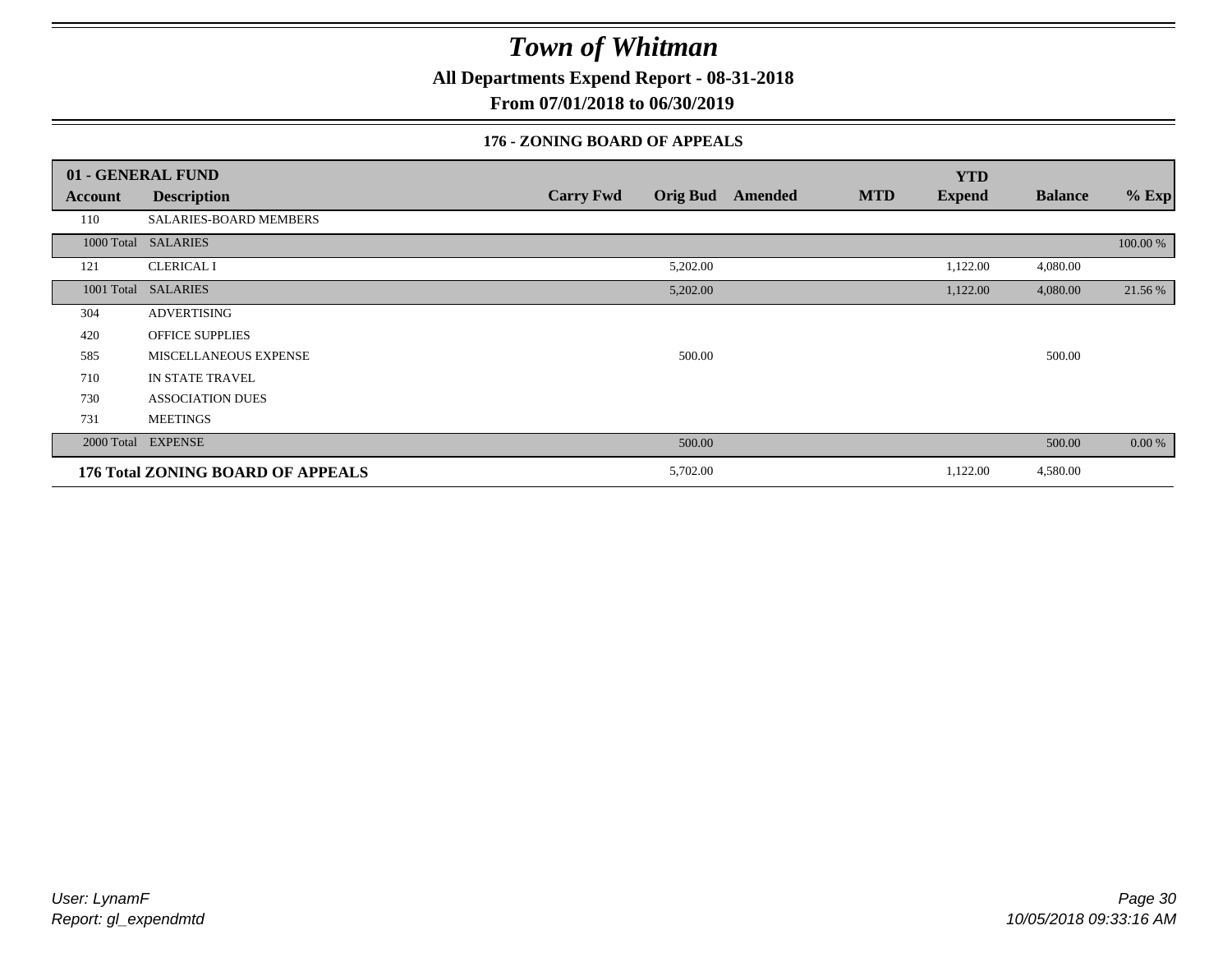**All Departments Expend Report - 08-31-2018**

**From 07/01/2018 to 06/30/2019**

#### **189 - AFFIRMATIVE ACTION OFFICER**

|         | 01 - GENERAL FUND                           |                  |                 |         |            | <b>YTD</b>    |                |          |
|---------|---------------------------------------------|------------------|-----------------|---------|------------|---------------|----------------|----------|
| Account | <b>Description</b>                          | <b>Carry Fwd</b> | <b>Orig Bud</b> | Amended | <b>MTD</b> | <b>Expend</b> | <b>Balance</b> | $%$ Exp  |
| 112     | <b>SALARIES</b>                             |                  |                 |         |            |               |                |          |
| 167     | <b>INTERPRETIVE SERVICES</b>                |                  |                 |         |            |               |                |          |
|         | 1000 Total SALARIES                         |                  |                 |         |            |               |                | 100.00 % |
| 167     | <b>INTERPRETIVE SERVICES</b>                |                  | 500.00          |         |            |               | 500.00         |          |
|         | 2000 Total EXPENSE                          |                  | 500.00          |         |            |               | 500.00         | 0.00 %   |
|         | <b>189 Total AFFIRMATIVE ACTION OFFICER</b> |                  | 500.00          |         |            |               | 500.00         |          |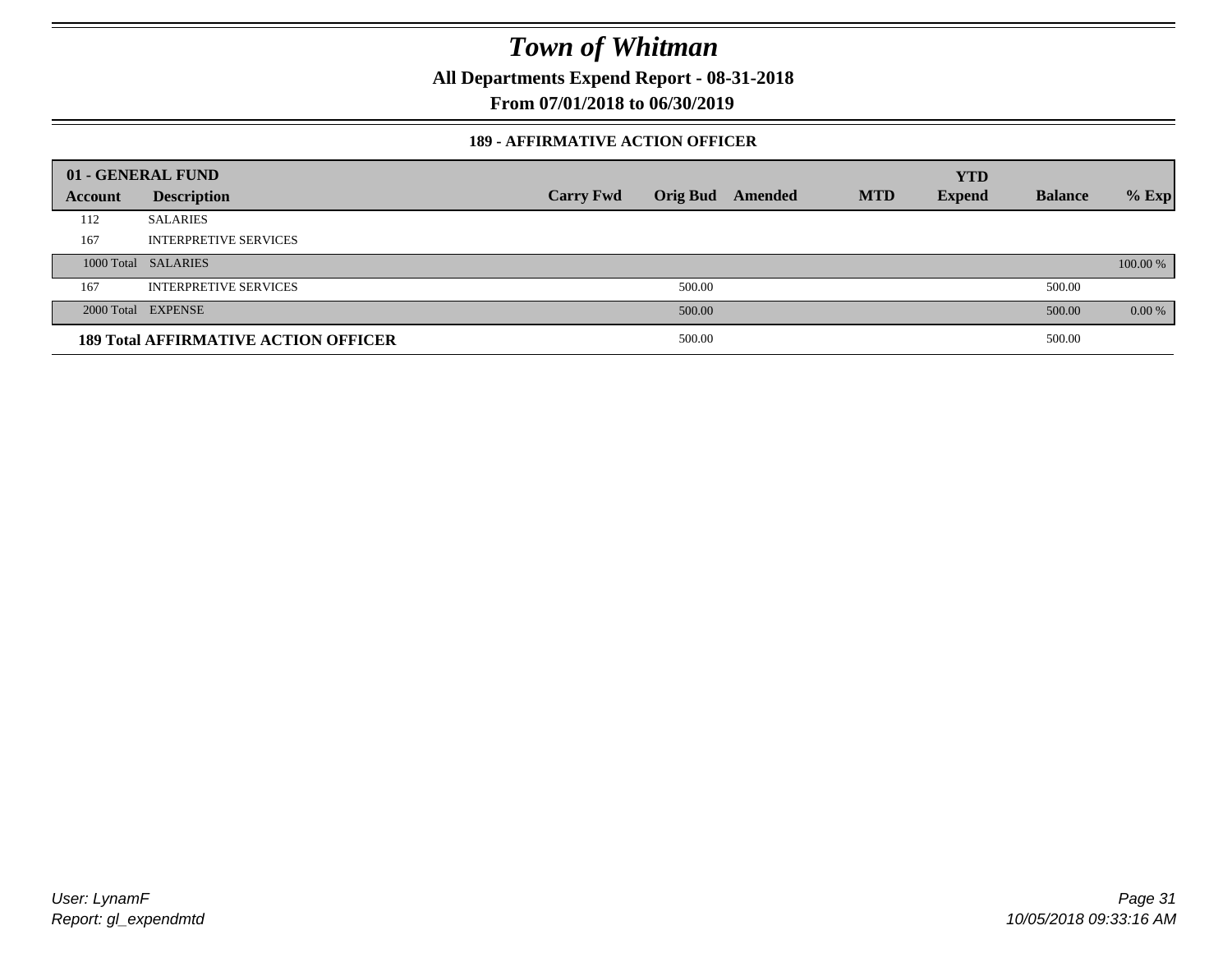**All Departments Expend Report - 08-31-2018**

**From 07/01/2018 to 06/30/2019**

#### **192 - TOWN HALL MAINTENANCE**

|         | 01 - GENERAL FUND                        |                  |                         |            | <b>YTD</b>    |                |          |
|---------|------------------------------------------|------------------|-------------------------|------------|---------------|----------------|----------|
| Account | <b>Description</b>                       | <b>Carry Fwd</b> | <b>Orig Bud</b> Amended | <b>MTD</b> | <b>Expend</b> | <b>Balance</b> | $%$ Exp  |
| 112     | <b>SALARIES</b>                          | 51,173.00        |                         |            | 12,526.80     | 38,646.20      |          |
| 117     | <b>CUSTODIAL</b>                         |                  |                         |            |               |                |          |
|         | 1000 Total SALARIES                      | 51,173.00        |                         |            | 12,526.80     | 38,646.20      | 24.47 %  |
| 120     | <b>SALARIES-PART TIME</b>                | 5,000.00         |                         |            | 668.59        | 4,331.41       |          |
| 130     | <b>SALARIES-OVERTIME</b>                 | 4,000.00         |                         |            | 262.02        | 3,737.98       |          |
| 188     | MAINTENANCE TECHNICIAN                   | 23,770.00        |                         |            | 5,742.60      | 18,027.40      |          |
|         | 1001 Total SALARIES                      | 32,770.00        |                         |            | 6,673.21      | 26,096.79      | 20.36 %  |
| 943     | <b>FY2012 ENCUMBRANCES</b>               |                  |                         |            |               |                |          |
|         | 1002 Total SALARIES                      |                  |                         |            |               |                | 100.00 % |
| 130     | <b>SALARIES-OVERTIME</b>                 |                  |                         |            |               |                |          |
|         | 1003 Total SALARIES                      |                  |                         |            |               |                | 100.00 % |
| 210     | <b>ELECTRICITY</b>                       |                  |                         |            | 11,601.15     | $-11,601.15$   |          |
| 212     | <b>GAS (NATURAL)</b>                     |                  |                         |            | 310.51        | $-310.51$      |          |
| 214     | OIL (HEATING)                            |                  |                         |            |               |                |          |
| 243     | EQUIPMENT MAINTENANCE                    |                  |                         |            | 75.00         | $-75.00$       |          |
| 340     | <b>TELEPHONE</b>                         |                  |                         |            |               |                |          |
| 343     | <b>CELL PHONES</b>                       |                  |                         |            | 152.97        | $-152.97$      |          |
| 430     | <b>BUILDING MAINTENANCE &amp; REPAIR</b> |                  |                         |            | 2,044.99      | $-2,044.99$    |          |
| 450     | <b>CUSTODIAL SUPPLIES</b>                |                  |                         |            | 1,329.20      | $-1,329.20$    |          |
| 481     | <b>GASOLINE</b>                          |                  |                         |            |               |                |          |
| 585     | MISCELLANEOUS EXPENSE                    | 90,000.00        |                         |            | 1,532.09      | 88,467.91      |          |
|         | 2000 Total EXPENSE                       | 90,000.00        |                         |            | 17,045.91     | 72,954.09      | 18.93%   |
| 221     | <b>CUSTODIAL SERVICES</b>                | 45,320.00        |                         |            | 10,358.03     | 34,961.97      |          |
| 239     | ELEVATOR MAINTENANCE                     | 7,500.00         |                         |            | 600.00        | 6,900.00       |          |
|         | 2001 Total EXPENSE                       | 52,820.00        |                         |            | 10,958.03     | 41,861.97      | 20.74 %  |
| 948     | <b>FY07 ENCUMBRANCES</b>                 |                  |                         |            |               |                |          |
| 949     | FY2014 ENCUMBRANCES                      |                  |                         |            |               |                |          |
| 941     | FY 2017 ENCUMBRANCES                     |                  |                         |            |               |                |          |
| 939     | FY2015 ENCUMBRANCES                      |                  |                         |            |               |                |          |
| 940     | FY2016 ENCUMBRANCES                      |                  |                         |            |               |                |          |
|         |                                          |                  |                         |            |               |                |          |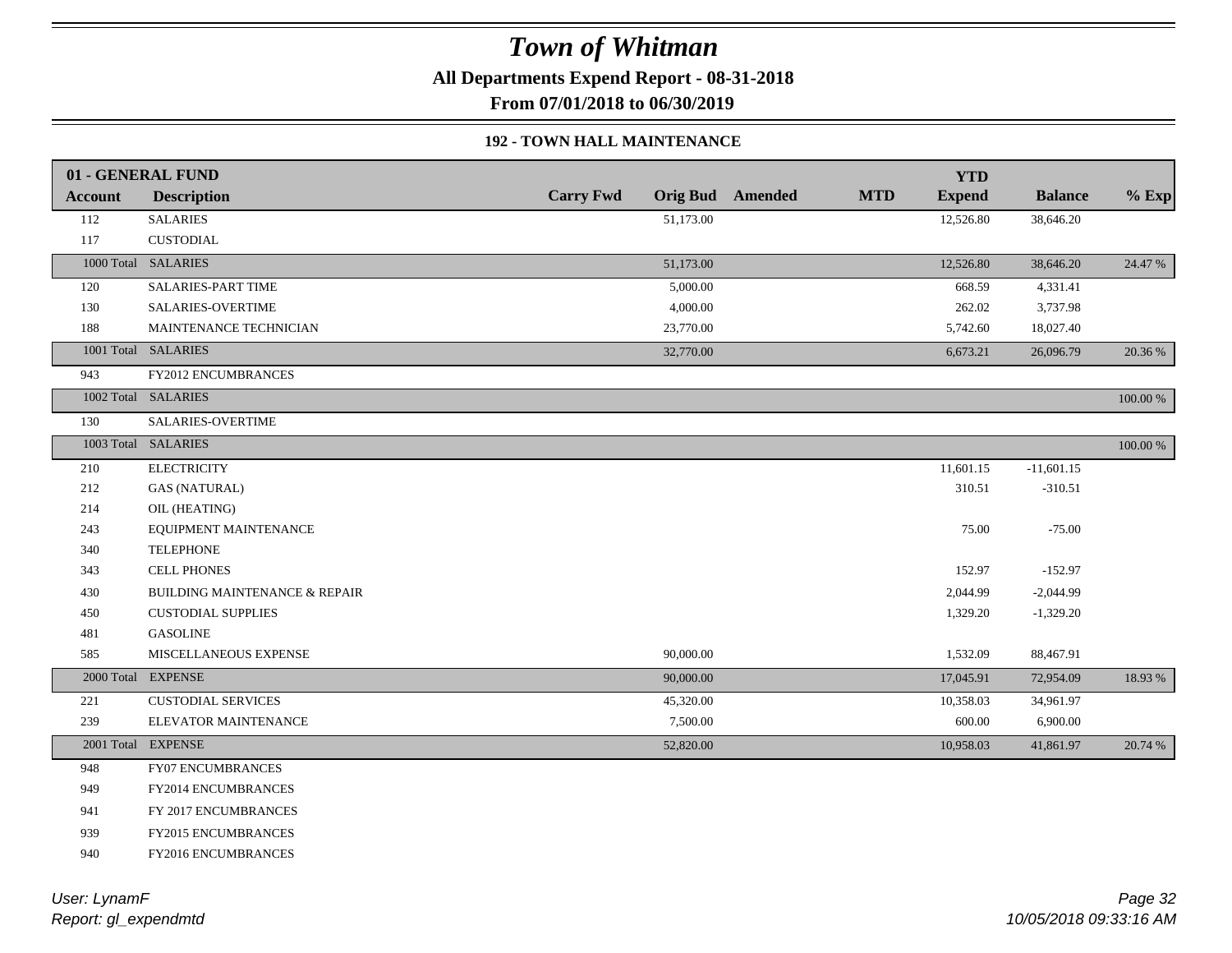**All Departments Expend Report - 08-31-2018**

**From 07/01/2018 to 06/30/2019**

#### **192 - TOWN HALL MAINTENANCE**

|         | 01 - GENERAL FUND                                   |                  |                         |            | <b>YTD</b>    |                |          |
|---------|-----------------------------------------------------|------------------|-------------------------|------------|---------------|----------------|----------|
| Account | <b>Description</b>                                  | <b>Carry Fwd</b> | <b>Orig Bud</b> Amended | <b>MTD</b> | <b>Expend</b> | <b>Balance</b> | $%$ Exp  |
| 943     | <b>FY2012 ENCUMBRANCES</b>                          |                  |                         |            |               |                |          |
|         | 2002 Total EXPENSE                                  |                  |                         |            |               |                | 100.00 % |
| 999     |                                                     |                  |                         |            |               |                |          |
|         | 4400 Total A.41ATM 5/05T.HALL BRICK REPOI           |                  |                         |            |               |                | 100.00 % |
| 999     |                                                     |                  |                         |            |               |                |          |
|         | 4415 Total A.15ATM5/17REPLACE T.HALL FIRE PANEL     |                  |                         |            |               |                | 100.00 % |
| 999     |                                                     |                  |                         |            |               |                |          |
|         | 4417 Total A.6STM9/15/03PAVE T.H.PKG.LOT            |                  |                         |            |               |                | 100.00 % |
| 999     |                                                     |                  |                         |            |               |                |          |
| 999     |                                                     |                  |                         |            |               |                |          |
|         | 4418 Total A.37B ATM5/03REPLACE T.H.DOOR            |                  |                         |            |               |                | 100.00 % |
| 999     |                                                     |                  |                         |            |               |                |          |
|         | 4420 Total A.2STM 5/6/02REPLACE T/H DOORS           |                  |                         |            |               |                | 100.00 % |
| 999     |                                                     |                  |                         |            |               |                |          |
|         | 4435 Total A27A ATM5/16TN.KEN.-REP.FLR.INST.FENC    |                  |                         |            |               |                | 100.00 % |
| 999     |                                                     |                  |                         |            |               |                |          |
|         | 4462 Total S3ATM5/18UPDATEEXISTINGCAMARASDUVALSCHOO |                  |                         |            |               |                | 100.00 % |
| 999     |                                                     |                  |                         |            |               |                |          |
|         | 4468 Total A.28ATM5/16PUR.DOCMT.STOR.SYS-TN.HALL    |                  |                         |            |               |                | 100.00 % |
| 999     |                                                     |                  |                         |            |               |                |          |
|         | 4553 Total A.16 STM 5/05 RE-KEY ACCESS TO           |                  |                         |            |               |                | 100.00 % |
|         | <b>192 Total TOWN HALL MAINTENANCE</b>              |                  | 226,763.00              |            | 47,203.95     | 179,559.05     |          |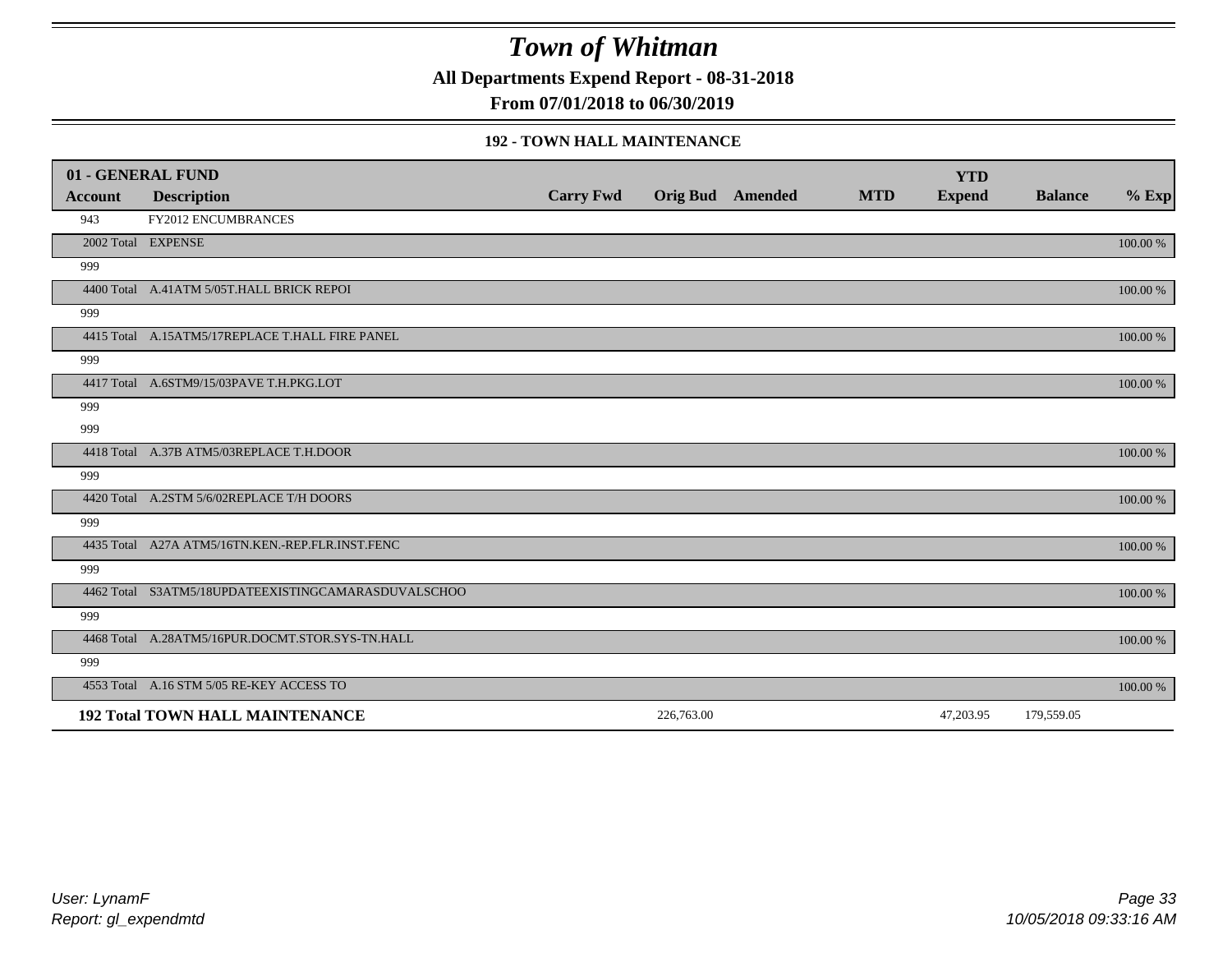**All Departments Expend Report - 08-31-2018**

**From 07/01/2018 to 06/30/2019**

#### **193 - FACILITIES MANAGER**

|         | 01 - GENERAL FUND                   |                  |                 |         |            | <b>YTD</b>    |                |         |
|---------|-------------------------------------|------------------|-----------------|---------|------------|---------------|----------------|---------|
| Account | <b>Description</b>                  | <b>Carry Fwd</b> | <b>Orig Bud</b> | Amended | <b>MTD</b> | <b>Expend</b> | <b>Balance</b> | $%$ Exp |
| 137     | <b>FACILITIES MANAGER</b>           |                  | 13,690.00       |         |            | 3,422.51      | 10,267.49      |         |
|         | 1000 Total SALARIES                 |                  | 13,690.00       |         |            | 3.422.51      | 10.267.49      | 25.00 % |
|         | <b>193 Total FACILITIES MANAGER</b> |                  | 13,690.00       |         |            | 3,422.51      | 10,267.49      |         |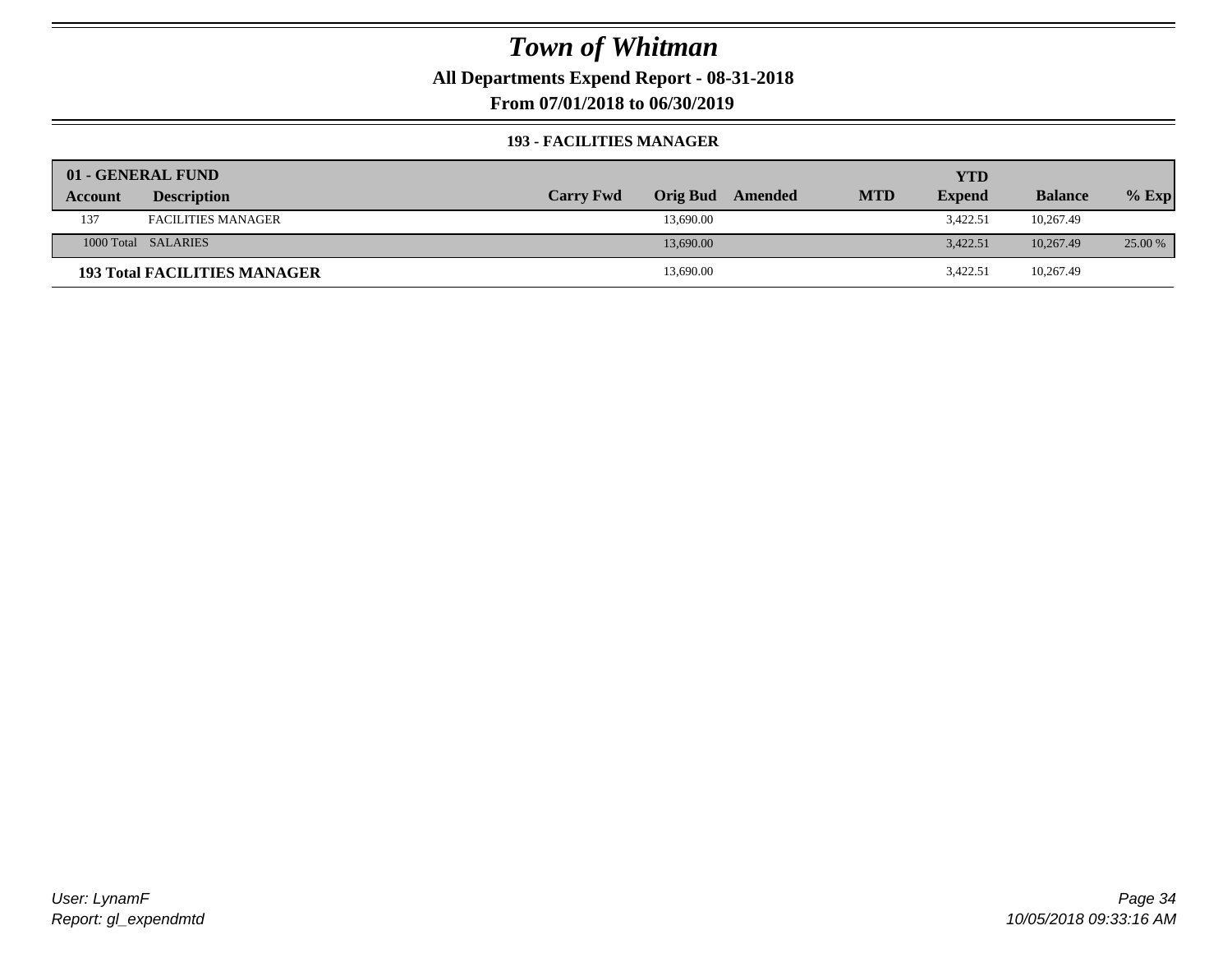**All Departments Expend Report - 08-31-2018**

### **From 07/01/2018 to 06/30/2019**

#### **195 - TOWN REPORTS**

|         | 01 - GENERAL FUND             |                  |          |                         |            | <b>YTD</b>    |                |          |
|---------|-------------------------------|------------------|----------|-------------------------|------------|---------------|----------------|----------|
| Account | <b>Description</b>            | <b>Carry Fwd</b> |          | <b>Orig Bud</b> Amended | <b>MTD</b> | <b>Expend</b> | <b>Balance</b> | $%$ Exp  |
| 252     | <b>SERVICES</b>               |                  |          |                         |            |               |                |          |
| 342     | PRINTING                      |                  | 7,000.00 |                         |            |               | 7,000.00       |          |
|         | 2000 Total EXPENSE            |                  | 7,000.00 |                         |            |               | 7,000.00       | $0.00\%$ |
| 945     | <b>FY2013 ENCUMBRANCES</b>    |                  |          |                         |            |               |                |          |
| 958     | <b>FY2005 ENCUMBRANCES</b>    |                  |          |                         |            |               |                |          |
|         | 2001 Total EXPENSE            |                  |          |                         |            |               |                | 100.00 % |
|         | <b>195 Total TOWN REPORTS</b> |                  | 7,000.00 |                         |            |               | 7,000.00       |          |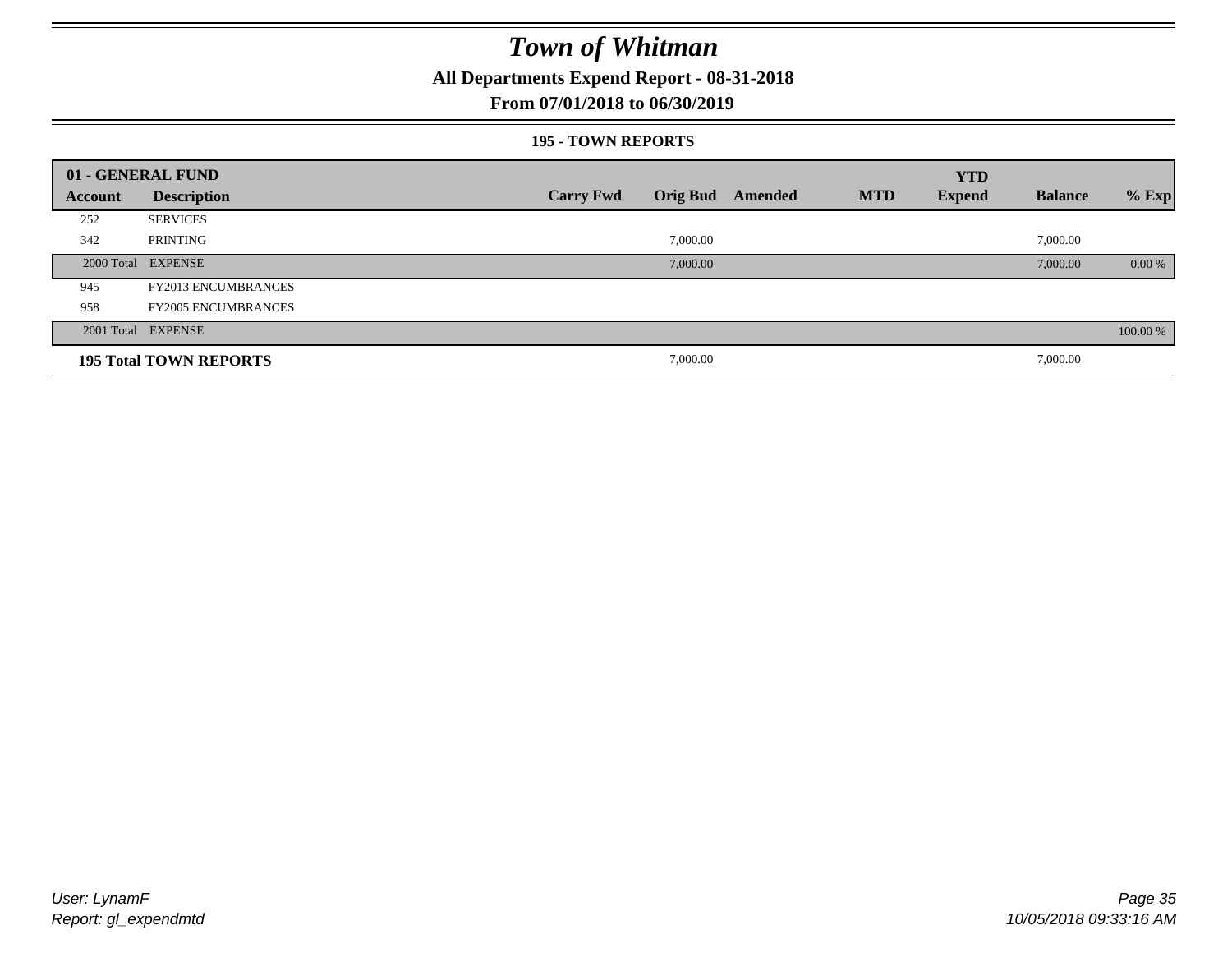**All Departments Expend Report - 08-31-2018**

**From 07/01/2018 to 06/30/2019**

### **196 - MAILING & DUPLICATING**

|            | 01 - GENERAL FUND                          |                  |                 |         |            | <b>YTD</b>    |                |          |
|------------|--------------------------------------------|------------------|-----------------|---------|------------|---------------|----------------|----------|
| Account    | <b>Description</b>                         | <b>Carry Fwd</b> | <b>Orig Bud</b> | Amended | <b>MTD</b> | <b>Expend</b> | <b>Balance</b> | $%$ Exp  |
| 277        | POSTAGE METER RENTAL                       |                  |                 |         |            |               |                |          |
| 279        | MAILING EQUIPMENT MAINTENANCE              |                  | 4,000.00        |         |            | 971.49        | 3,028.51       |          |
| 344        | <b>POSTAGE</b>                             |                  | 48,000.00       |         |            | 3,033.28      | 44,966.72      |          |
| 585        | MISCELLANEOUS EXPENSE                      |                  |                 |         |            | 425.00        | $-425.00$      |          |
|            | 2000 Total EXPENSE                         |                  | 52,000.00       |         |            | 4,429.77      | 47,570.23      | 8.51 %   |
| 278        | LEASE/PUR.MAINT.POSTAL METER               |                  |                 |         |            |               |                |          |
|            | 2001 Total EXPENSE                         |                  |                 |         |            |               |                | 100.00 % |
| 275        | PHOTOCOPIER MAINTENANCE                    |                  |                 |         |            | 2,355.00      | $-2,355.00$    |          |
| 421        | <b>DUPLICATING SUPPLIES</b>                |                  |                 |         |            | 173.99        | $-173.99$      |          |
| 2002 Total | <b>EXPENSE</b>                             |                  |                 |         |            | 2,528.99      | $-2,528.99$    | 100.00 % |
| 940        | FY2016 ENCUMBRANCES                        |                  |                 |         |            |               |                |          |
| 941        | FY 2017 ENCUMBRANCES                       |                  |                 |         |            |               |                |          |
|            | 2003 Total EXPENSE                         |                  |                 |         |            |               |                | 100.00 % |
|            | <b>196 Total MAILING &amp; DUPLICATING</b> |                  | 52,000.00       |         |            | 6,958.76      | 45,041.24      |          |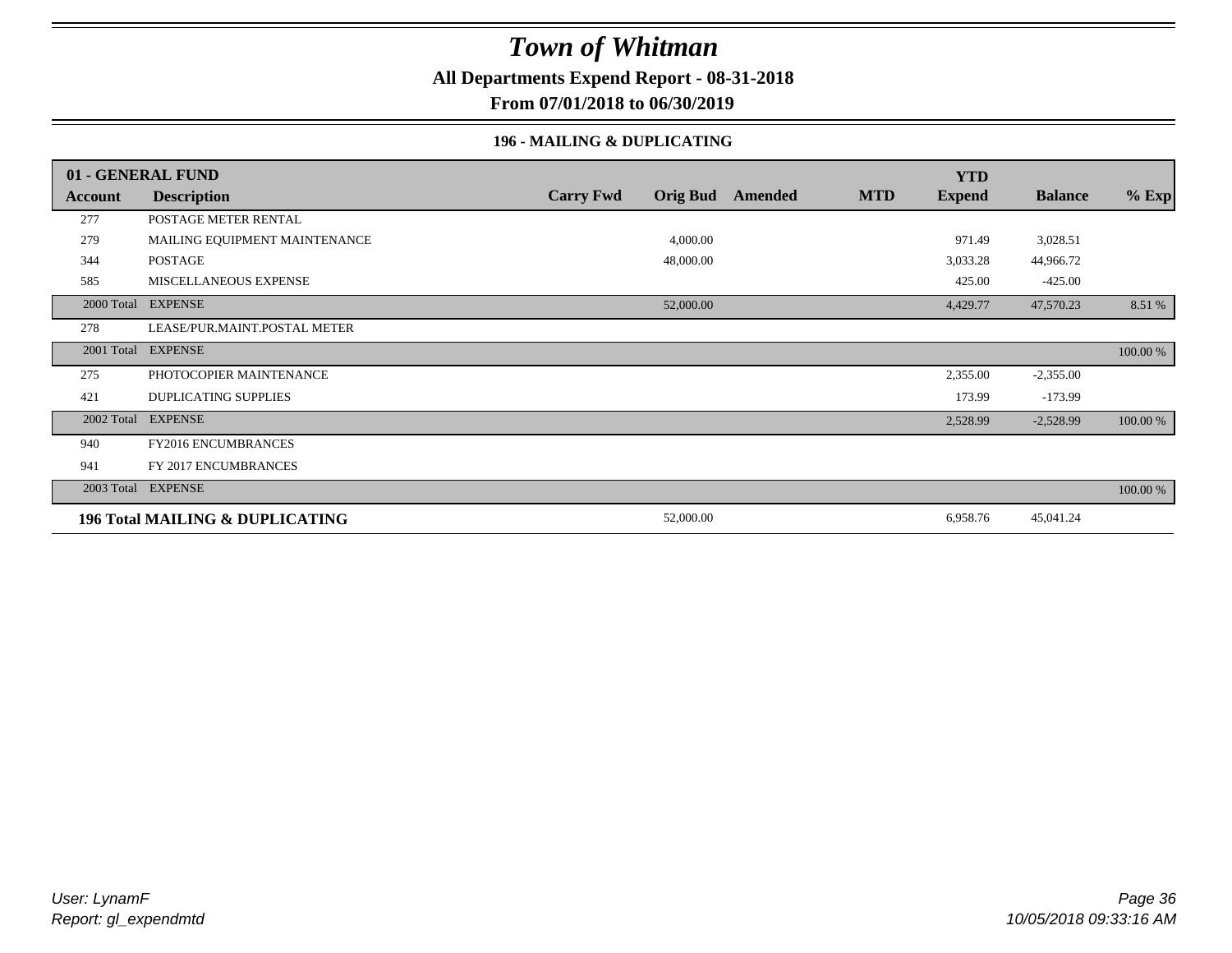**All Departments Expend Report - 08-31-2018**

**From 07/01/2018 to 06/30/2019**

#### **197 - CENTRAL TELEPHONE SYSTEM**

|            | 01 - GENERAL FUND                         |                  |                 |         |            | <b>YTD</b>    |                |          |
|------------|-------------------------------------------|------------------|-----------------|---------|------------|---------------|----------------|----------|
| Account    | <b>Description</b>                        | <b>Carry Fwd</b> | <b>Orig Bud</b> | Amended | <b>MTD</b> | <b>Expend</b> | <b>Balance</b> | $%$ Exp  |
| 340        | <b>TELEPHONE</b>                          |                  | 36,000.00       |         |            | 10,465.33     | 25,534.67      |          |
| 343        | <b>CELL PHONES</b>                        |                  |                 |         |            | 422.93        | $-422.93$      |          |
| 2000 Total | <b>EXPENSE</b>                            |                  | 36,000.00       |         |            | 10,888.26     | 25,111.74      | 30.24 %  |
| 340        | <b>TELEPHONE</b>                          |                  |                 |         |            |               |                |          |
| 939        | <b>FY2015 ENCUMBRANCES</b>                |                  |                 |         |            |               |                |          |
| 946        | FY2010 ENCUMBRANCES                       |                  |                 |         |            |               |                |          |
|            | 2001 Total EXPENSE                        |                  |                 |         |            |               |                | 100.00 % |
| 939        | FY2015 ENCUMBRANCES                       |                  |                 |         |            |               |                |          |
| 940        | <b>FY2016 ENCUMBRANCES</b>                |                  |                 |         |            |               |                |          |
| 943        | <b>FY2012 ENCUMBRANCES</b>                |                  |                 |         |            |               |                |          |
| 945        | <b>FY2013 ENCUMBRANCES</b>                |                  |                 |         |            |               |                |          |
| 948        | FY07 ENCUMBRANCES                         |                  |                 |         |            |               |                |          |
| 949        | FY2014 ENCUMBRANCES                       |                  |                 |         |            |               |                |          |
| 953        | <b>FY2009 ENCUMBRANCES</b>                |                  |                 |         |            |               |                |          |
| 959        | FY2006 ENCUMBRANCES                       |                  |                 |         |            |               |                |          |
| 941        | FY 2017 ENCUMBRANCES                      |                  |                 |         |            |               |                |          |
|            | 2002 Total EXPENSE                        |                  |                 |         |            |               |                | 100.00 % |
|            | <b>197 Total CENTRAL TELEPHONE SYSTEM</b> |                  | 36,000.00       |         |            | 10,888.26     | 25,111.74      |          |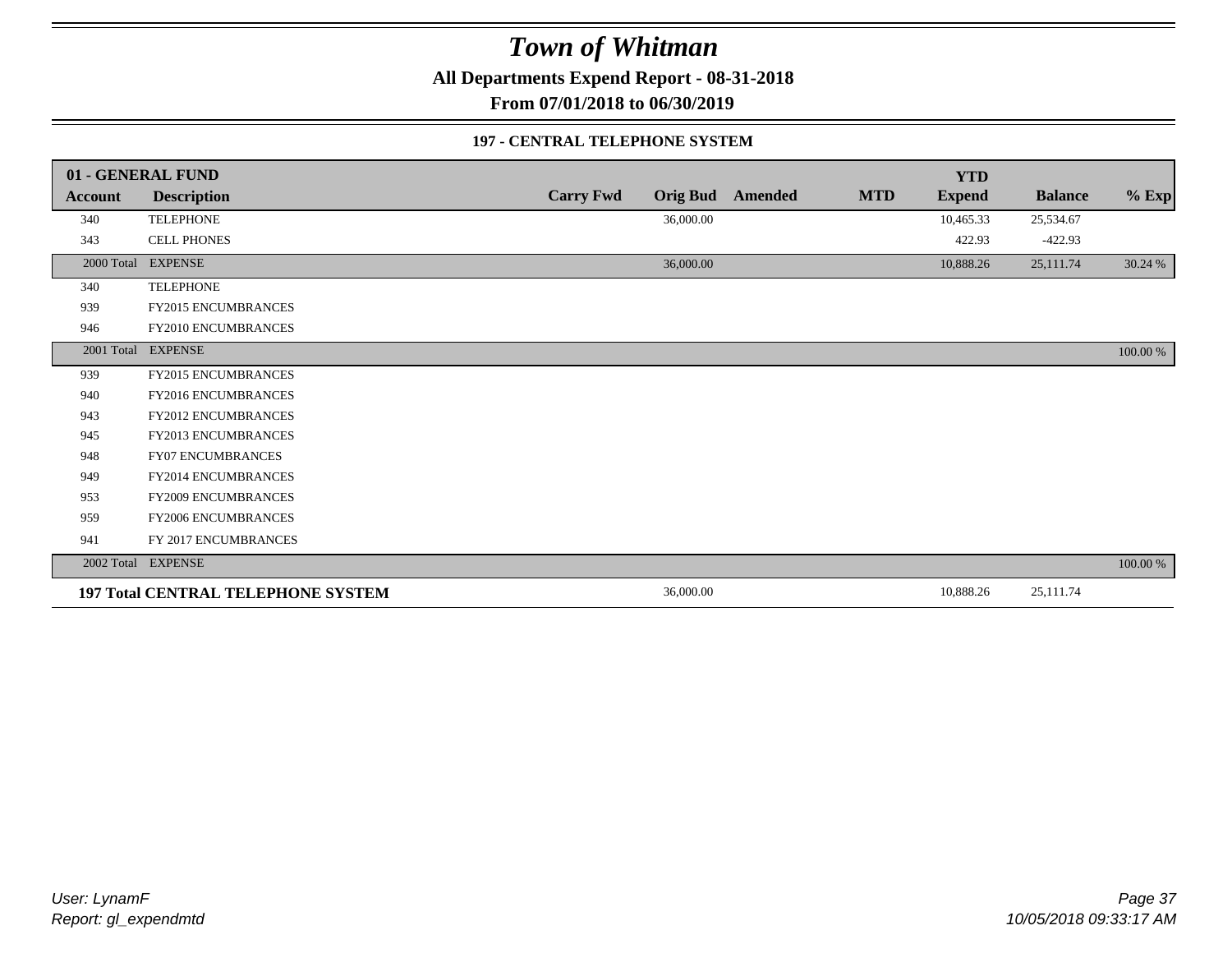**All Departments Expend Report - 08-31-2018**

### **From 07/01/2018 to 06/30/2019**

#### **199 - FAIR HOUSING COMMITTEE**

|         | 01 - GENERAL FUND                       |                  |                         |            | <b>YTD</b>    |                |          |
|---------|-----------------------------------------|------------------|-------------------------|------------|---------------|----------------|----------|
| Account | <b>Description</b>                      | <b>Carry Fwd</b> | <b>Orig Bud</b> Amended | <b>MTD</b> | <b>Expend</b> | <b>Balance</b> | $%$ Exp  |
| 111     | <b>SALARIES-ADMINSTRATIVE</b>           |                  |                         |            |               |                |          |
|         | 1000 Total SALARIES                     |                  |                         |            |               |                | 100.00 % |
| 121     | <b>CLERICAL I</b>                       |                  |                         |            |               |                |          |
|         | 1001 Total SALARIES                     |                  |                         |            |               |                | 100.00 % |
| 420     | <b>OFFICE SUPPLIES</b>                  |                  |                         |            |               |                |          |
| 585     | MISCELLANEOUS EXPENSE                   |                  |                         |            |               |                |          |
|         | 2000 Total EXPENSE                      |                  |                         |            |               |                | 100.00 % |
|         | <b>199 Total FAIR HOUSING COMMITTEE</b> |                  |                         |            |               |                |          |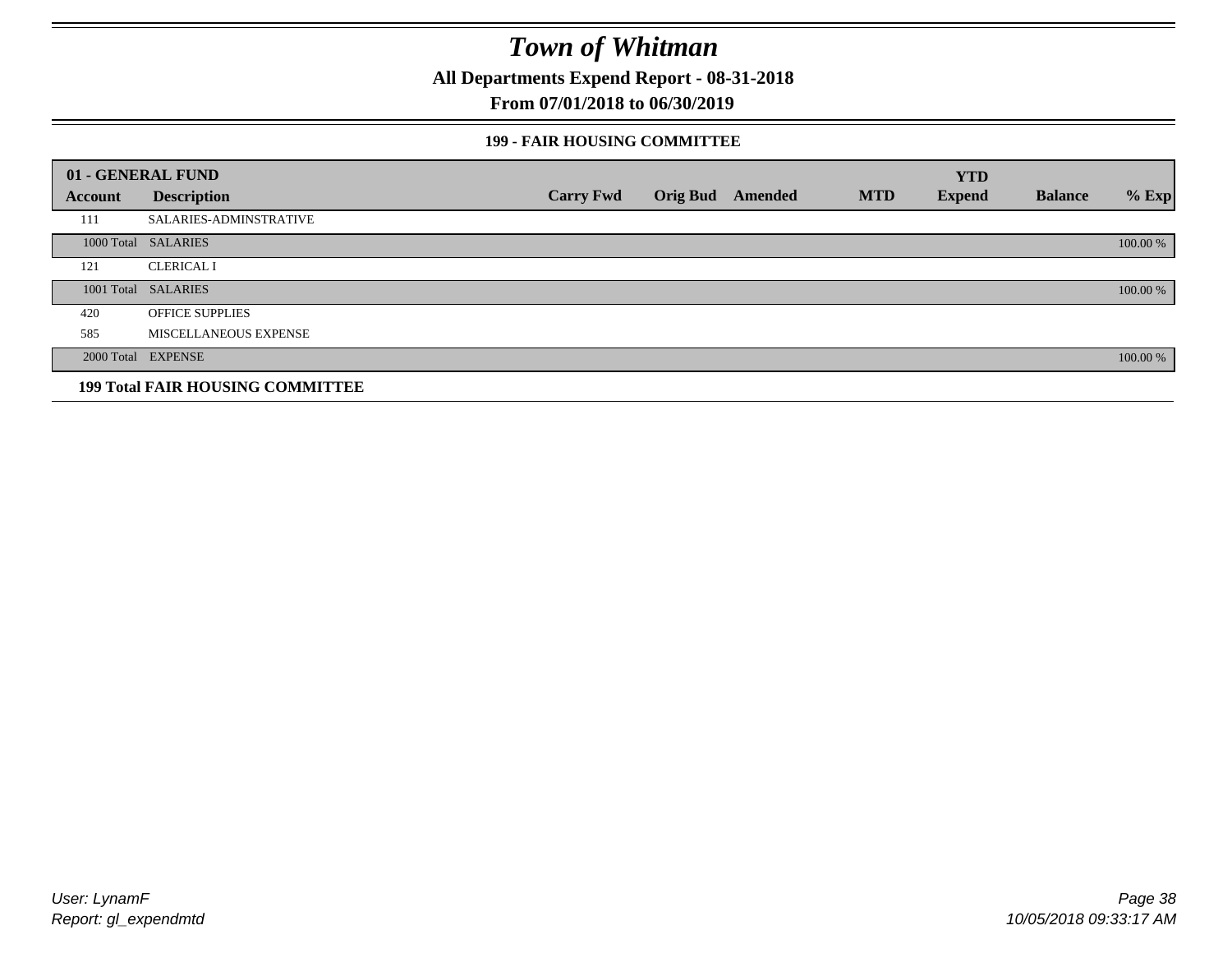## **All Departments Expend Report - 08-31-2018**

### **From 07/01/2018 to 06/30/2019**

|         | 01 - GENERAL FUND              |                  |                         |            | <b>YTD</b>    |                |             |
|---------|--------------------------------|------------------|-------------------------|------------|---------------|----------------|-------------|
| Account | <b>Description</b>             | <b>Carry Fwd</b> | <b>Orig Bud</b> Amended | <b>MTD</b> | <b>Expend</b> | <b>Balance</b> | $%$ Exp     |
| 111     | SALARIES-ADMINSTRATIVE         | 171,658.00       |                         |            | 42,796.91     | 128,861.09     |             |
| 282     | DEPUTY CHIEF-SALARY            | 136,222.00       |                         |            | 33,962.24     | 102,259.76     |             |
|         | 1000 Total SALARIES            | 307,880.00       |                         |            | 76,759.15     | 231,120.85     | 24.93 %     |
| 112     | <b>SALARIES</b>                | 2,582,494.00     |                         |            | 395,444.66    | 2,187,049.34   |             |
| 130     | SALARIES-OVERTIME              |                  |                         |            | 121,208.02    | $-121,208.02$  |             |
| 132     | SALARIES-RESERVE SERVICES      |                  |                         |            |               |                |             |
| 134     | <b>SALARIES-DPW COVERAGE</b>   |                  |                         |            |               |                |             |
| 135     | SALARIES-COURT TIME            |                  |                         |            | 9,510.66      | $-9,510.66$    |             |
| 143     | SALARIES-COLLEGE INCENTIVE     |                  |                         |            | 52,765.07     | $-52,765.07$   |             |
| 145     | SALARIES-HOLIDAY               |                  |                         |            |               |                |             |
| 146     | SALARIES-LONGEVITY             |                  |                         |            |               |                |             |
| 147     | SALARIES-SHIFT DIFFERENTIAL    |                  |                         |            | 21,447.56     | $-21,447.56$   |             |
| 148     | SERVICE TRAINING               |                  |                         |            | 17,280.15     | $-17,280.15$   |             |
| 149     | SERVICE TRAINING-COLLEGE INCEN |                  |                         |            |               |                |             |
| 188     | MAINTENANCE TECHNICIAN         |                  |                         |            |               |                |             |
|         | 1001 Total SALARIES            | 2,582,494.00     |                         |            | 617,656.12    | 1,964,837.88   | 23.91 %     |
| 130     | SALARIES-OVERTIME              |                  |                         |            |               |                |             |
|         | 1002 Total SALARIES            |                  |                         |            |               |                | 100.00 %    |
| 132     | SALARIES-RESERVE SERVICES      |                  |                         |            |               |                |             |
|         | 1003 Total SALARIES            |                  |                         |            |               |                | $100.00~\%$ |
| 134     | <b>SALARIES-DPW COVERAGE</b>   |                  |                         |            |               |                |             |
|         | 1004 Total SALARIES            |                  |                         |            |               |                | 100.00 %    |
| 135     | <b>SALARIES-COURT TIME</b>     |                  |                         |            |               |                |             |
|         | 1005 Total SALARIES            |                  |                         |            |               |                | 100.00 %    |
| 140     | SALARIES-CHIEF-COLLEGE INCENT. |                  |                         |            |               |                |             |
| 284     | DEPUTY CHIEF-COLLEGE INCENTIVE |                  |                         |            |               |                |             |
|         | 1006 Total SALARIES            |                  |                         |            |               |                | 100.00 %    |
| 141     | SALARIES-CHIEF-HOLIDAY         |                  |                         |            |               |                |             |
| 283     | DEPUTY CHIEF-HOLIDAY PAY       |                  |                         |            |               |                |             |
|         | 1007 Total SALARIES            |                  |                         |            |               |                | 100.00 %    |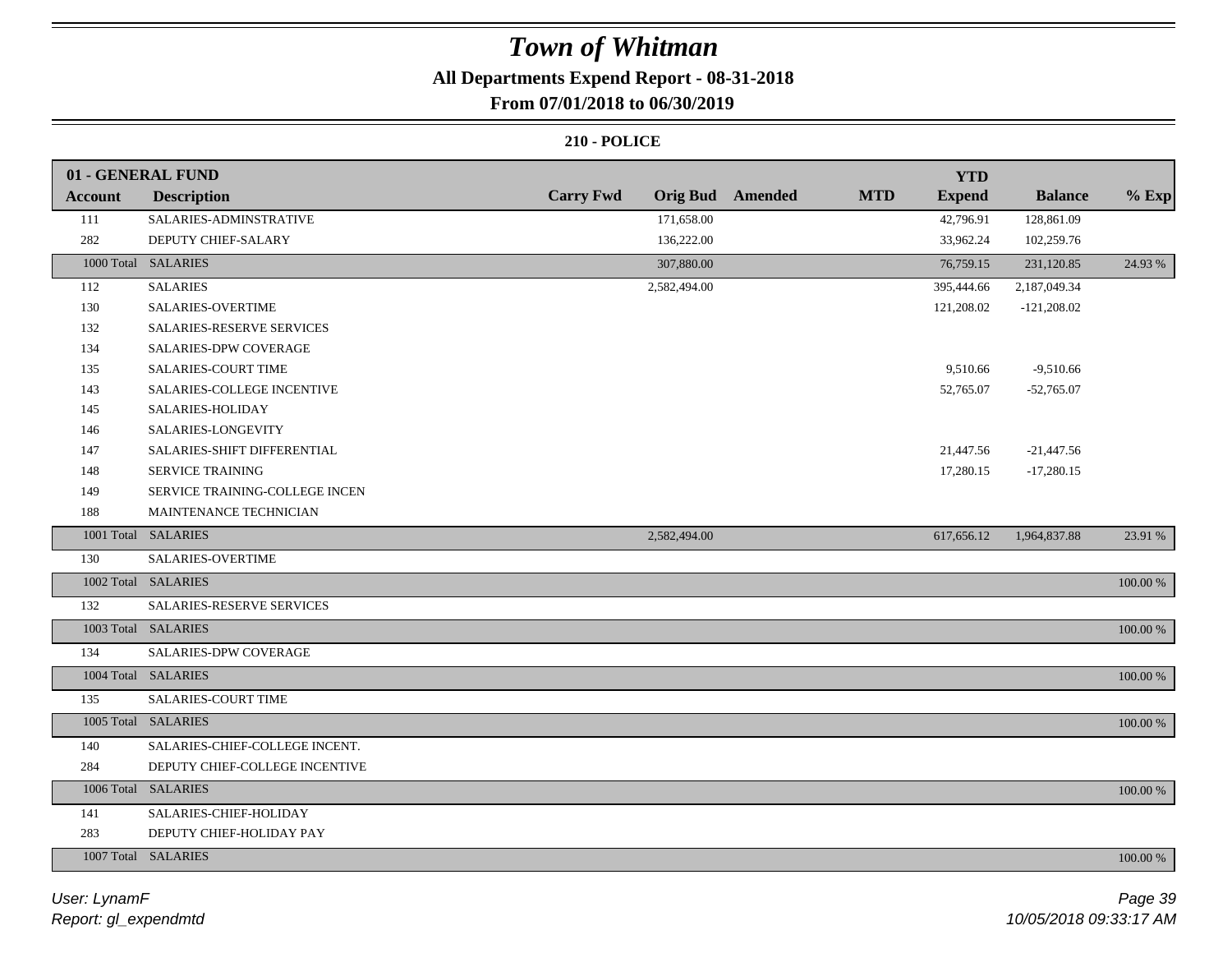**All Departments Expend Report - 08-31-2018**

## **From 07/01/2018 to 06/30/2019**

|                | 01 - GENERAL FUND              |                  |           |                         |            | <b>YTD</b>    |                |          |
|----------------|--------------------------------|------------------|-----------|-------------------------|------------|---------------|----------------|----------|
| <b>Account</b> | <b>Description</b>             | <b>Carry Fwd</b> |           | <b>Orig Bud</b> Amended | <b>MTD</b> | <b>Expend</b> | <b>Balance</b> | $%$ Exp  |
| 143            | SALARIES-COLLEGE INCENTIVE     |                  |           |                         |            |               |                |          |
|                | 1008 Total SALARIES            |                  |           |                         |            |               |                | 100.00 % |
| 145            | SALARIES-HOLIDAY               |                  |           |                         |            |               |                |          |
|                | 1009 Total SALARIES            |                  |           |                         |            |               |                | 100.00 % |
| 146            | SALARIES-LONGEVITY             |                  |           |                         |            |               |                |          |
|                | 1010 Total SALARIES            |                  |           |                         |            |               |                | 100.00 % |
| 147            | SALARIES-SHIFT DIFFERENTIAL    |                  |           |                         |            |               |                |          |
|                | 1011 Total SALARIES            |                  |           |                         |            |               |                | 100.00 % |
| 148            | <b>SERVICE TRAINING</b>        |                  |           |                         |            |               |                |          |
|                | 1012 Total SALARIES            |                  |           |                         |            |               |                | 100.00 % |
| 149            | SERVICE TRAINING-COLLEGE INCEN |                  |           |                         |            |               |                |          |
|                | 1013 Total SALARIES            |                  |           |                         |            |               |                | 100.00 % |
| 152            | <b>CELL WATCH</b>              |                  |           |                         |            |               |                |          |
|                | 1014 Total SALARIES            |                  |           |                         |            |               |                | 100.00 % |
| 158            | <b>KEEPER OF THE JAILS</b>     |                  |           |                         |            |               |                |          |
|                | 1015 Total SALARIES            |                  |           |                         |            |               |                | 100.00 % |
| 116            | <b>CLERICAL</b>                |                  | 48,984.00 |                         |            | 12,246.00     | 36,738.00      |          |
| 120            | SALARIES-PART TIME             |                  | 22,040.00 |                         |            | 5,380.36      | 16,659.64      |          |
|                | 1016 Total SALARIES            |                  | 71,024.00 |                         |            | 17,626.36     | 53,397.64      | 24.81 %  |
| 117            | <b>CUSTODIAL</b>               |                  |           |                         |            |               |                |          |
|                | 1017 Total SALARIES            |                  |           |                         |            |               |                | 100.00 % |
| 210            | <b>ELECTRICITY</b>             |                  |           |                         |            |               |                |          |
| 242            | VEHICLE MAINTENANCE            |                  |           |                         |            | 5,235.26      | $-5,235.26$    |          |
| 243            | EQUIPMENT MAINTENANCE          |                  |           |                         |            | 2,240.85      | $-2,240.85$    |          |
| 275            | PHOTOCOPIER MAINTENANCE        |                  |           |                         |            |               |                |          |
| 303            | RESERVE OFFICERS - STIPEND     |                  |           |                         |            |               |                |          |
| 305            | <b>INSTRUCTIONAL</b>           |                  |           |                         |            | 2,245.54      | $-2,245.54$    |          |
| 311            | <b>COMPUTER SERVICES</b>       |                  |           |                         |            | 6,871.30      | $-6,871.30$    |          |
| 340            | <b>TELEPHONE</b>               |                  |           |                         |            |               |                |          |

| User: LynamF         | Page 40                |
|----------------------|------------------------|
| Report: gl_expendmtd | 10/05/2018 09:33:17 AM |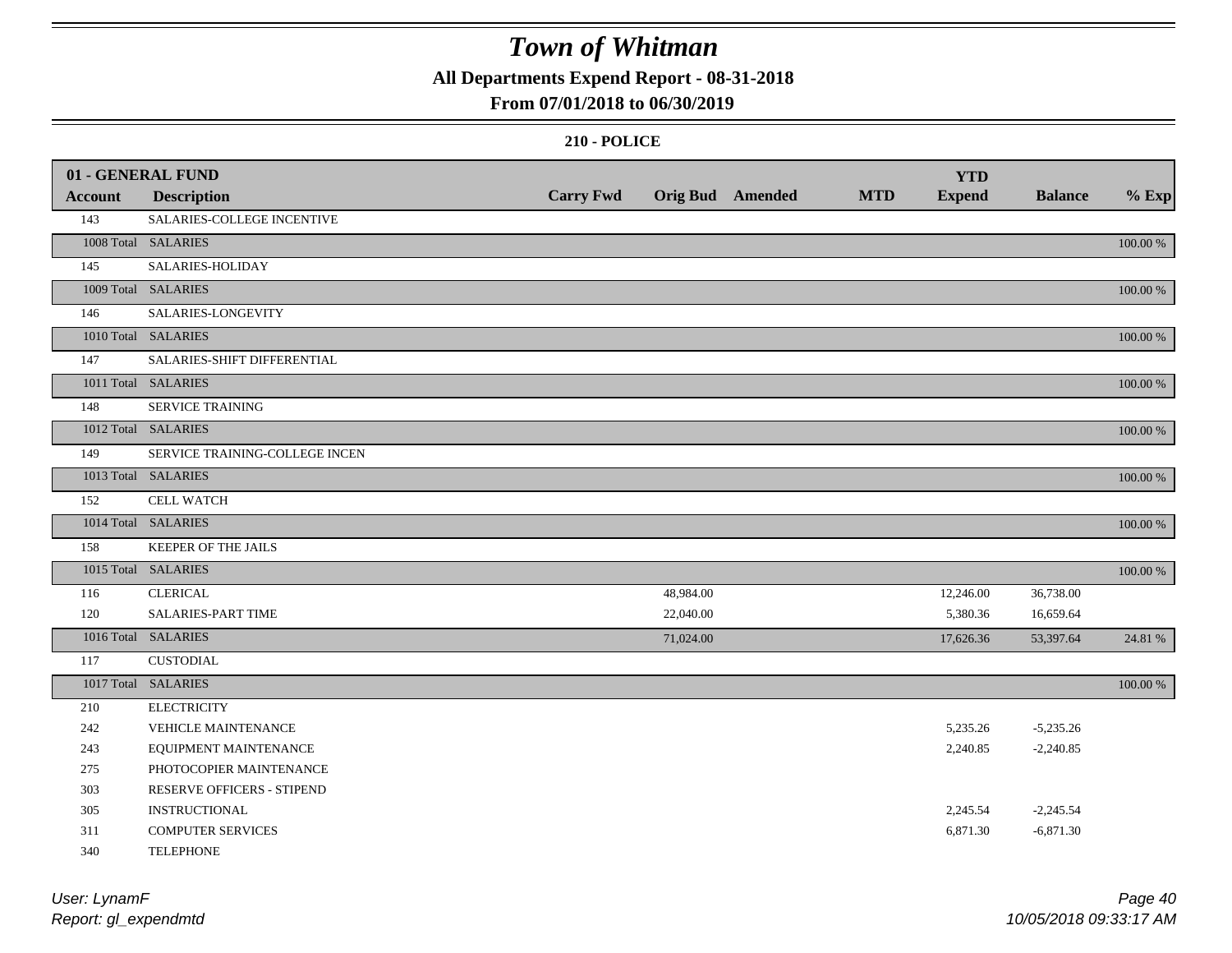## **All Departments Expend Report - 08-31-2018**

### **From 07/01/2018 to 06/30/2019**

|                | 01 - GENERAL FUND                                 |                  |                         |            | <b>YTD</b>    |                |          |
|----------------|---------------------------------------------------|------------------|-------------------------|------------|---------------|----------------|----------|
| <b>Account</b> | <b>Description</b>                                | <b>Carry Fwd</b> | <b>Orig Bud</b> Amended | <b>MTD</b> | <b>Expend</b> | <b>Balance</b> | $%$ Exp  |
| 343            | <b>CELL PHONES</b>                                |                  |                         |            | 3,743.34      | $-3,743.34$    |          |
| 420            | <b>OFFICE SUPPLIES</b>                            |                  |                         |            | 877.15        | $-877.15$      |          |
| 430            | <b>BUILDING MAINTENANCE &amp; REPAIR</b>          |                  |                         |            | 7,136.92      | $-7,136.92$    |          |
| 450            | <b>CUSTODIAL SUPPLIES</b>                         |                  |                         |            | 663.18        | $-663.18$      |          |
| 481            | <b>GASOLINE</b>                                   |                  |                         |            | 11,041.15     | $-11,041.15$   |          |
| 582            | <b>UNIFORMS</b>                                   |                  |                         |            | 5,196.27      | $-5,196.27$    |          |
| 583            | <b>CRIME PREVENTION</b>                           |                  |                         |            | 12,608.35     | $-12,608.35$   |          |
| 585            | MISCELLANEOUS EXPENSE                             | 236,500.00       |                         |            | 1,823.58      | 234,676.42     |          |
| 320            | HEALTH CLUB MEMBERSHIPS                           |                  |                         |            |               |                |          |
| 596            | OCCUPANCY-UTILITIES                               |                  |                         |            |               |                |          |
| 730            | <b>ASSOCIATION DUES</b>                           |                  |                         |            | 5,050.00      | $-5,050.00$    |          |
| 731            | <b>MEETINGS</b>                                   |                  |                         |            | 120.00        | $-120.00$      |          |
|                | 2000 Total EXPENSE                                | 236,500.00       |                         |            | 64,852.89     | 171,647.11     | 27.42 %  |
| 596            | OCCUPANCY-UTILITIES                               | 57,200.00        |                         |            | 11,884.95     | 45,315.05      |          |
| 595            | DRUG ENFORCEMENT EXPENSE                          |                  |                         |            |               |                |          |
|                | 2001 Total EXPENSE                                | 57,200.00        |                         |            | 11,884.95     | 45,315.05      | 20.77 %  |
| 939            | FY2015 ENCUMBRANCES                               |                  |                         |            |               |                |          |
| 953            | FY2009 ENCUMBRANCES                               |                  |                         |            |               |                |          |
| 958            | FY2005 ENCUMBRANCES                               |                  |                         |            |               |                |          |
| 948            | FY07 ENCUMBRANCES                                 |                  |                         |            |               |                |          |
| 959            | FY2006 ENCUMBRANCES                               |                  |                         |            |               |                |          |
| 949            | FY2014 ENCUMBRANCES                               |                  |                         |            |               |                |          |
| 940            | FY2016 ENCUMBRANCES                               |                  |                         |            |               |                |          |
| 945            | FY2013 ENCUMBRANCES                               |                  |                         |            |               |                |          |
| 2002 Total     | <b>EXPENSE</b>                                    |                  |                         |            |               |                | 100.00 % |
| 739            | <b>AUXILIARY POLICE</b>                           | 3,833.00         |                         |            | 119.97        | 3,713.03       |          |
|                | 2003 Total EXPENSE                                | 3,833.00         |                         |            | 119.97        | 3,713.03       | 3.12%    |
| 999            |                                                   |                  |                         |            |               |                |          |
|                | 4426 Total A.20ATM5/17PUR26MOTOROLA POLICE RADIOS |                  |                         |            |               |                | 100.00 % |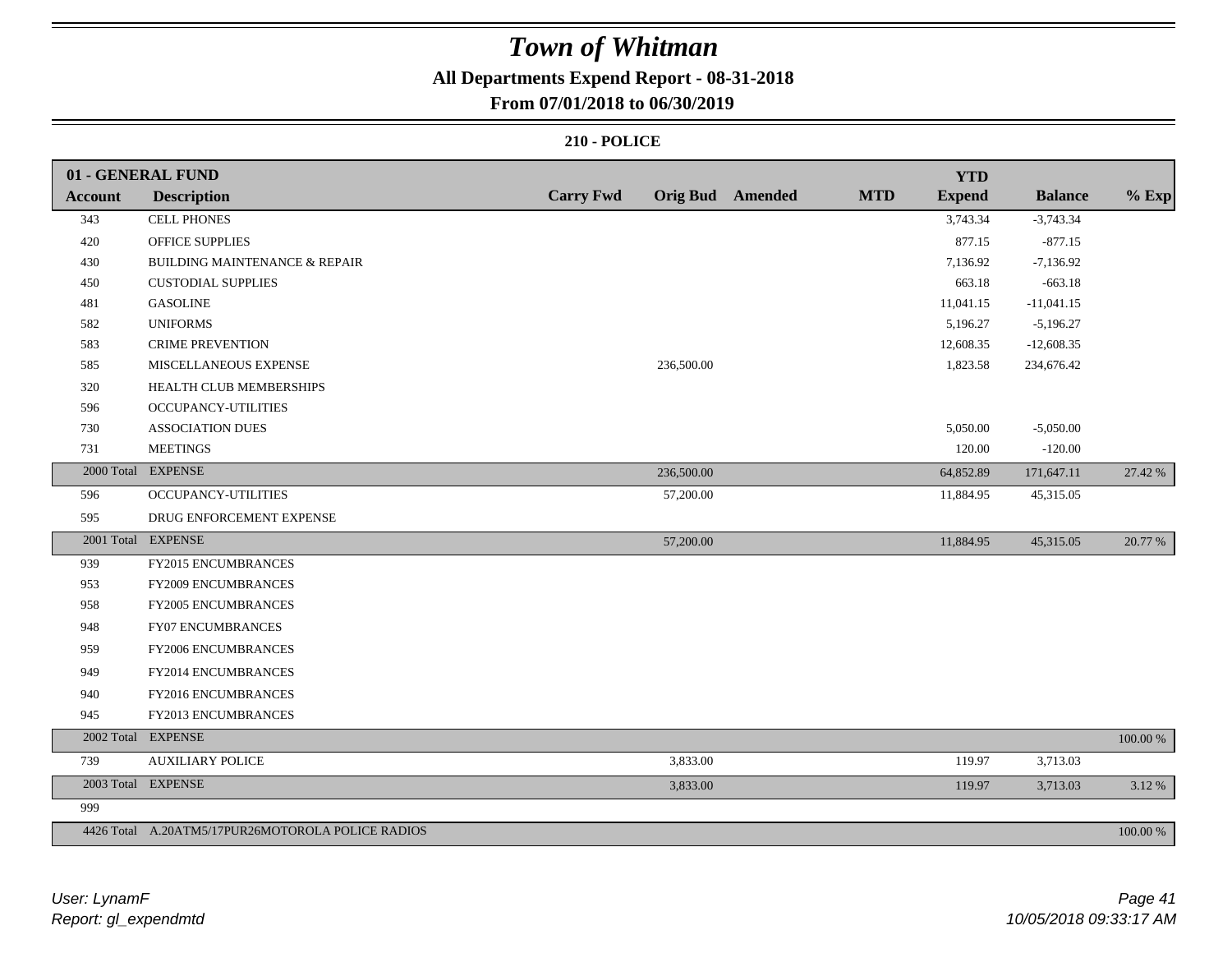**All Departments Expend Report - 08-31-2018**

### **From 07/01/2018 to 06/30/2019**

|                | 01 - GENERAL FUND                                   |                  |                  |            | <b>YTD</b>    |                |          |
|----------------|-----------------------------------------------------|------------------|------------------|------------|---------------|----------------|----------|
| <b>Account</b> | <b>Description</b>                                  | <b>Carry Fwd</b> | Orig Bud Amended | <b>MTD</b> | <b>Expend</b> | <b>Balance</b> | $%$ Exp  |
| 999            |                                                     |                  |                  |            |               |                |          |
|                | 4427 Total A19ATM5/18 LEASE/PCH 2017 FORD EXPLORER  |                  |                  |            |               |                | 100.00 % |
| 999            |                                                     |                  |                  |            |               |                |          |
|                | 4428 Total A25ATM5/15 LEA/PUR CRUIS.1OF3            |                  |                  |            |               |                | 100.00 % |
| 999            |                                                     |                  |                  |            |               |                |          |
|                | 4429 Total A34ATM5/16PUR.45 BULLET PROOF VESTS      |                  |                  |            |               |                | 100.00 % |
| 999            |                                                     |                  |                  |            |               |                |          |
|                | 4430 Total A22ATM5/17 PUR.BODY ARMOR KITS           |                  |                  |            |               |                | 100.00 % |
| 999            |                                                     |                  | 13,772.42        |            | 13,772.42     |                |          |
|                | 4431 Total ART19 ATM5/18 LEASE/PCH 2017 FORD EXPLOR |                  | 13,772.42        |            | 13,772.42     |                | 100.00 % |
| 999            |                                                     |                  |                  |            |               |                |          |
|                | 4432 Total A.14ATM5/14PUR.ELECTROSHOCK WEAPONS      |                  |                  |            |               |                | 100.00 % |
| 999            |                                                     |                  | 16,398.44        |            | 16,398.00     | 0.44           |          |
|                | 4433 Total ART20ATM5/18LEASE/PCH22017FORDINT(1/3)   |                  | 16,398.44        |            | 16,398.00     | 0.44           | 99.99 %  |
| 999            |                                                     |                  | 30,260.57        |            | 30,260.57     |                |          |
|                | 4434 Total ART19 ATM5/18 LEASE/PCH 2016 FORD INTER  |                  | 30,260.57        |            | 30,260.57     |                | 100.00 % |
| 999            |                                                     |                  |                  |            |               |                |          |
|                | 4444 Total A25 ATM5/14 PUR.VOICE RECORD. SYS.       |                  |                  |            |               |                | 100.00 % |
| 999            |                                                     |                  |                  |            |               |                |          |
|                | 4445 Total A.21ATM5/17 PUR.6 TASERS-POLICE          |                  |                  |            |               |                | 100.00 % |
| 999            |                                                     |                  |                  |            |               |                |          |
|                | 4446 Total A12 ATM5/16 PUR.6 POLICE TASERS          |                  |                  |            |               |                | 100.00 % |
| 999            |                                                     |                  | 4,000.00         |            | 4,000.00      |                |          |
|                | 4513 Total ART19 ATM5/18 LEASE MOTORCYCLE           |                  | 4,000.00         |            | 4,000.00      |                | 100.00 % |
| 999            |                                                     |                  |                  |            |               |                |          |
|                | 4514 Total A26 ATM 5/15 LEASE MOTORCYCLE            |                  |                  |            |               |                | 100.00 % |
| 999            |                                                     |                  |                  |            |               |                |          |
|                | 4524 Total A18ATM5/17LEASE / HARLEY-DAV (1YR)       |                  |                  |            |               |                | 100.00 % |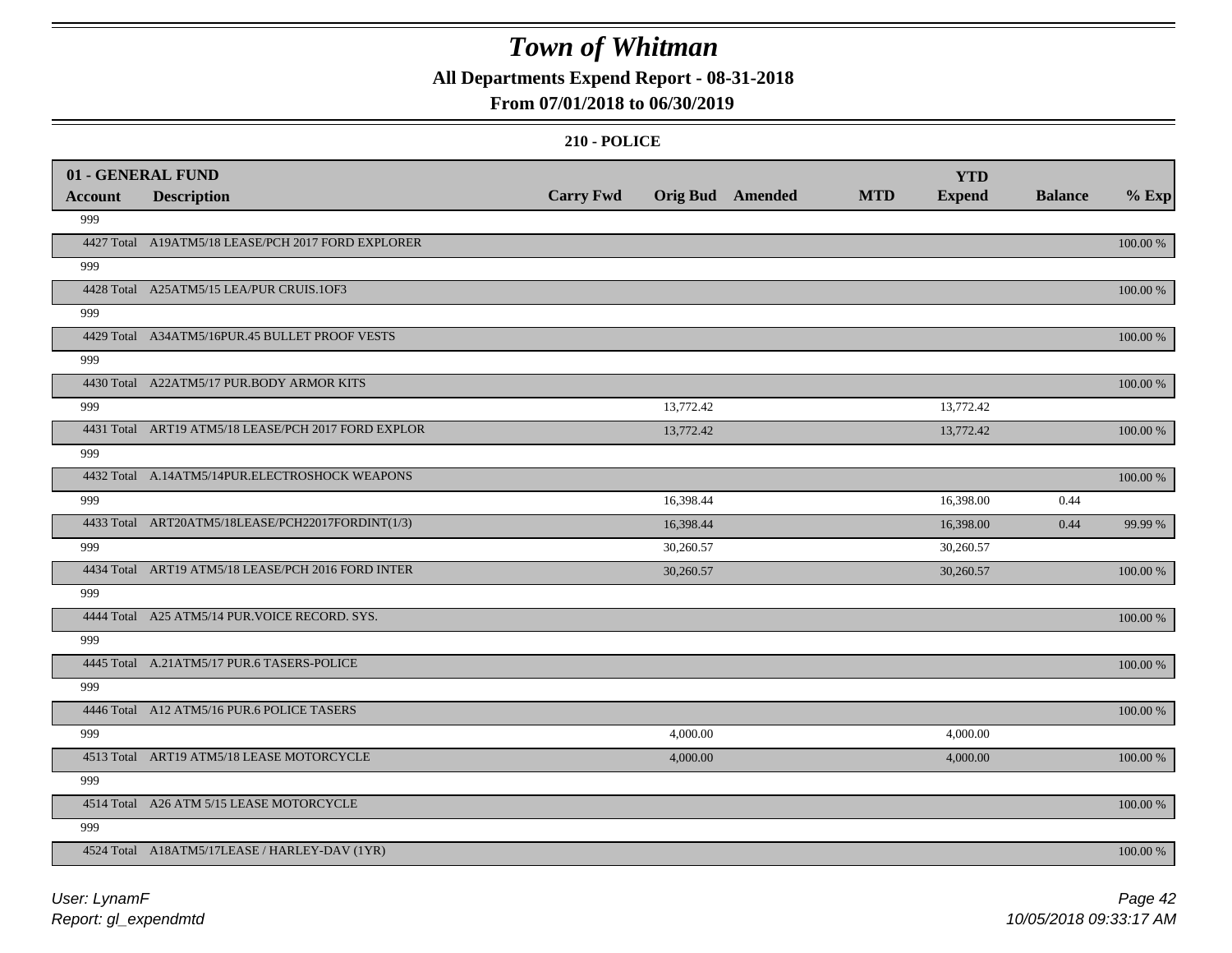**All Departments Expend Report - 08-31-2018**

## **From 07/01/2018 to 06/30/2019**

|                  | 01 - GENERAL FUND                                |                  |                 |         |            | <b>YTD</b>    |                |          |
|------------------|--------------------------------------------------|------------------|-----------------|---------|------------|---------------|----------------|----------|
| <b>Account</b>   | <b>Description</b>                               | <b>Carry Fwd</b> | <b>Orig Bud</b> | Amended | <b>MTD</b> | <b>Expend</b> | <b>Balance</b> | $%$ Exp  |
| 999              |                                                  |                  |                 |         |            |               |                |          |
|                  | 4544 Total A.16ATM 5/17L/P 2016 FORD SUV(2)2ND/3 |                  |                 |         |            |               |                | 100.00 % |
| 999              |                                                  |                  |                 |         |            |               |                |          |
|                  | 4545 Total A.33ATM 5/16 L/P 2014CRUIS.3RD/3      |                  |                 |         |            |               |                | 100.00 % |
| 999              |                                                  |                  |                 |         |            |               |                |          |
|                  | 4546 Total A13ATM5/16PUR 2 MOBILE DATA TERM      |                  |                 |         |            |               |                | 100.00 % |
| 999              |                                                  |                  |                 |         |            |               |                |          |
| 4550 Total       | A.24 ATM 5/15 L/P CRUISER 2ND 0F 3               |                  |                 |         |            |               |                | 100.00 % |
| 999              |                                                  |                  |                 |         |            |               |                |          |
|                  | 4551 Total A.19 ATM 5/17 L/P FORD EXPLORER 1/3   |                  |                 |         |            |               |                | 100.00 % |
| 999              |                                                  |                  |                 |         |            |               |                |          |
|                  | 4571 Total A.17ATM5/17L/P 2015 CRUIS.3/3         |                  |                 |         |            |               |                | 100.00 % |
| 210 Total POLICE |                                                  |                  | 3,323,362.43    |         |            | 853,330.43    | 2,470,032.00   |          |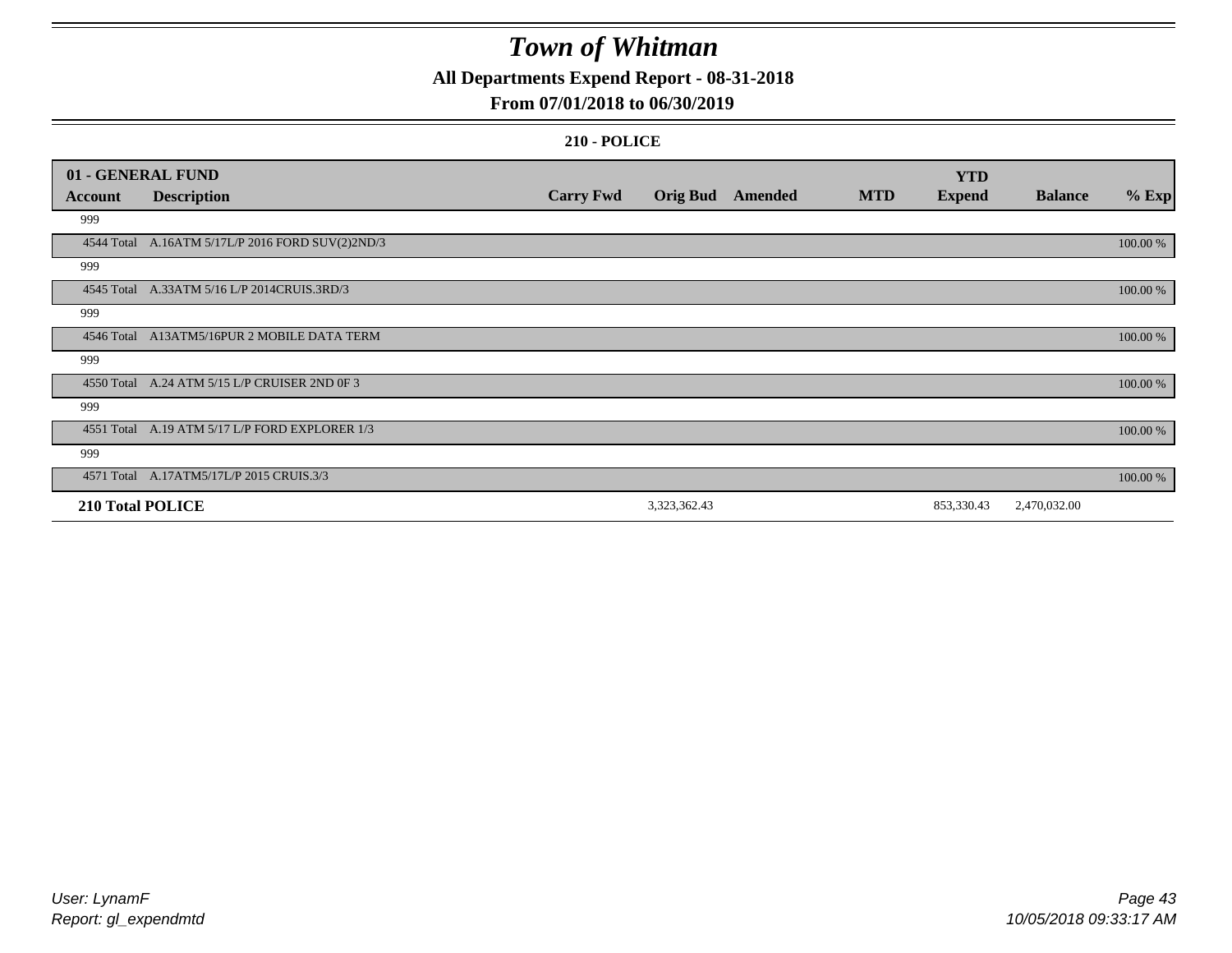## **All Departments Expend Report - 08-31-2018**

### **From 07/01/2018 to 06/30/2019**

### **220 - FIRE**

|                | 01 - GENERAL FUND              |                  |                 |         |            | <b>YTD</b>    |                |             |
|----------------|--------------------------------|------------------|-----------------|---------|------------|---------------|----------------|-------------|
| <b>Account</b> | <b>Description</b>             | <b>Carry Fwd</b> | <b>Orig Bud</b> | Amended | <b>MTD</b> | <b>Expend</b> | <b>Balance</b> | $%$ Exp     |
| 111            | SALARIES-ADMINSTRATIVE         |                  | 159,075.00      |         |            | 39,659.75     | 119,415.25     |             |
|                | 1000 Total SALARIES            |                  | 159,075.00      |         |            | 39,659.75     | 119,415.25     | 24.93 %     |
| 112            | <b>SALARIES</b>                |                  | 3,055,609.00    |         |            | 477,544.25    | 2,578,064.75   |             |
| 130            | <b>SALARIES-OVERTIME</b>       |                  |                 |         |            | 202,714.51    | $-202,714.51$  |             |
| 138            | SICK LEAVE BUY-BACK            |                  |                 |         |            |               |                |             |
| 143            | SALARIES-COLLEGE INCENTIVE     |                  |                 |         |            |               |                |             |
| 145            | SALARIES-HOLIDAY               |                  |                 |         |            |               |                |             |
| 146            | SALARIES-LONGEVITY             |                  |                 |         |            |               |                |             |
| 938            | FY 2018 ENCUMBRANCES           | 24,734.90        |                 |         |            | 15,834.46     | 8,900.44       |             |
| 940            | FY2016 ENCUMBRANCES            |                  |                 |         |            |               |                |             |
| 941            | FY 2017 ENCUMBRANCES           |                  |                 |         |            |               |                |             |
| 949            | FY2014 ENCUMBRANCES            |                  |                 |         |            |               |                |             |
| 959            | FY2006 ENCUMBRANCES            |                  |                 |         |            |               |                |             |
|                | 1001 Total SALARIES            | 24,734.90        | 3,055,609.00    |         |            | 696,093.22    | 2,384,250.68   | 22.59 %     |
| 140            | SALARIES-CHIEF-COLLEGE INCENT. |                  |                 |         |            |               |                |             |
|                | 1002 Total SALARIES            |                  |                 |         |            |               |                | 100.00 %    |
| 141            | SALARIES-CHIEF-HOLIDAY         |                  |                 |         |            |               |                |             |
|                | 1003 Total SALARIES            |                  |                 |         |            |               |                | $100.00~\%$ |
| 121            | <b>CLERICAL I</b>              |                  | 41,248.00       |         |            | 10,308.48     | 30,939.52      |             |
|                | 1004 Total SALARIES            |                  | 41,248.00       |         |            | 10,308.48     | 30,939.52      | 24.99 %     |
| 130            | SALARIES-OVERTIME              |                  |                 |         |            |               |                |             |
|                | 1005 Total SALARIES            |                  |                 |         |            |               |                | 100.00 %    |
| 138            | <b>SICK LEAVE BUY-BACK</b>     |                  |                 |         |            |               |                |             |
|                | 1007 Total SALARIES            |                  |                 |         |            |               |                | 100.00 %    |
| 210            | <b>ELECTRICITY</b>             |                  |                 |         |            | 5,648.58      | $-5,648.58$    |             |
| 212            | <b>GAS (NATURAL)</b>           |                  |                 |         |            | 441.61        | $-441.61$      |             |
| 214            | OIL (HEATING)                  |                  |                 |         |            |               |                |             |
| 242            | VEHICLE MAINTENANCE            |                  |                 |         |            | 16,605.88     | $-16,605.88$   |             |
| 243            | EQUIPMENT MAINTENANCE          |                  |                 |         |            | 2,204.59      | $-2,204.59$    |             |
| 271            | <b>VEHICLE RENTAL</b>          |                  |                 |         |            |               |                |             |

*Report: gl\_expendmtd User: LynamF*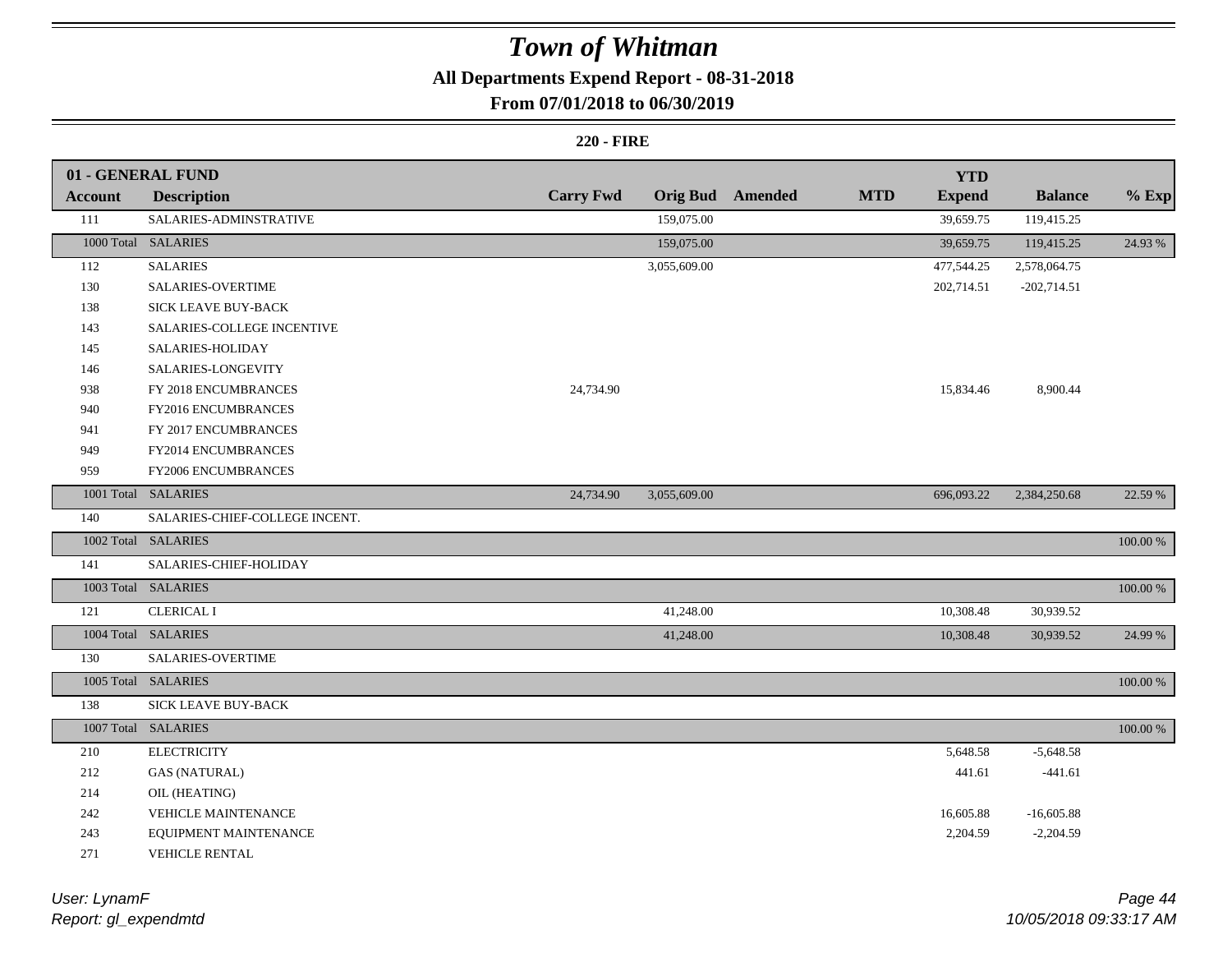## **All Departments Expend Report - 08-31-2018**

### **From 07/01/2018 to 06/30/2019**

### **220 - FIRE**

|         | 01 - GENERAL FUND                        |                  |            |                         |            | <b>YTD</b>    |                |          |
|---------|------------------------------------------|------------------|------------|-------------------------|------------|---------------|----------------|----------|
| Account | <b>Description</b>                       | <b>Carry Fwd</b> |            | <b>Orig Bud</b> Amended | <b>MTD</b> | <b>Expend</b> | <b>Balance</b> | $%$ Exp  |
| 305     | <b>INSTRUCTIONAL</b>                     |                  |            |                         |            | 3,892.20      | $-3,892.20$    |          |
| 340     | <b>TELEPHONE</b>                         |                  |            |                         |            |               |                |          |
| 341     | <b>AMBULANCE LICENSES</b>                |                  |            |                         |            | 2,795.00      | $-2,795.00$    |          |
| 343     | <b>CELL PHONES</b>                       |                  |            |                         |            | 1,092.30      | $-1,092.30$    |          |
| 420     | <b>OFFICE SUPPLIES</b>                   |                  |            |                         |            | 169.99        | $-169.99$      |          |
| 430     | <b>BUILDING MAINTENANCE &amp; REPAIR</b> |                  |            |                         |            | 5,045.03      | $-5,045.03$    |          |
| 481     | <b>GASOLINE</b>                          |                  |            |                         |            | 4,701.81      | $-4,701.81$    |          |
| 580     | FIRE SUPPLIES/PROTECT GEAR               |                  |            |                         |            | 1,809.05      | $-1,809.05$    |          |
| 581     | AMBULANCE SUPPLIES & EXPENSE             |                  |            |                         |            | 136.30        | $-136.30$      |          |
| 582     | <b>UNIFORMS</b>                          |                  |            |                         |            | 1,225.00      | $-1,225.00$    |          |
| 585     | MISCELLANEOUS EXPENSE                    |                  | 220,000.00 |                         |            | 1,540.59      | 218,459.41     |          |
| 320     | HEALTH CLUB MEMBERSHIPS                  |                  |            |                         |            |               |                |          |
| 717     | FIRE/SPRINKLER ALARM SYS.MAINT           |                  |            |                         |            |               |                |          |
| 730     | <b>ASSOCIATION DUES</b>                  |                  |            |                         |            | 2,074.00      | $-2,074.00$    |          |
| 731     | <b>MEETINGS</b>                          |                  |            |                         |            | 295.00        | $-295.00$      |          |
|         | 2000 Total EXPENSE                       |                  | 220,000.00 |                         |            | 49,676.93     | 170,323.07     | 22.58 %  |
| 354     | FIRE / SPRINKLER ALARM SYSTEM            |                  | 12,500.00  |                         |            | 4,000.70      | 8,499.30       |          |
|         | 2001 Total EXPENSE                       |                  | 12,500.00  |                         |            | 4,000.70      | 8,499.30       | 32.00 %  |
| 948     | FY07 ENCUMBRANCES                        |                  |            |                         |            |               |                |          |
| 939     | <b>FY2015 ENCUMBRANCES</b>               |                  |            |                         |            |               |                |          |
| 940     | FY2016 ENCUMBRANCES                      |                  |            |                         |            |               |                |          |
| 941     | FY 2017 ENCUMBRANCES                     |                  |            |                         |            |               |                |          |
| 943     | FY2012 ENCUMBRANCES                      |                  |            |                         |            |               |                |          |
| 945     | FY2013 ENCUMBRANCES                      |                  |            |                         |            |               |                |          |
| 946     | FY2010 ENCUMBRANCES                      |                  |            |                         |            |               |                |          |
| 949     | FY2014 ENCUMBRANCES                      |                  |            |                         |            |               |                |          |
| 953     | FY2009 ENCUMBRANCES                      |                  |            |                         |            |               |                |          |
| 958     | FY2005 ENCUMBRANCES                      |                  |            |                         |            |               |                |          |
| 959     | FY2006 ENCUMBRANCES                      |                  |            |                         |            |               |                |          |
|         | 2002 Total EXPENSE                       |                  |            |                         |            |               |                | 100.00 % |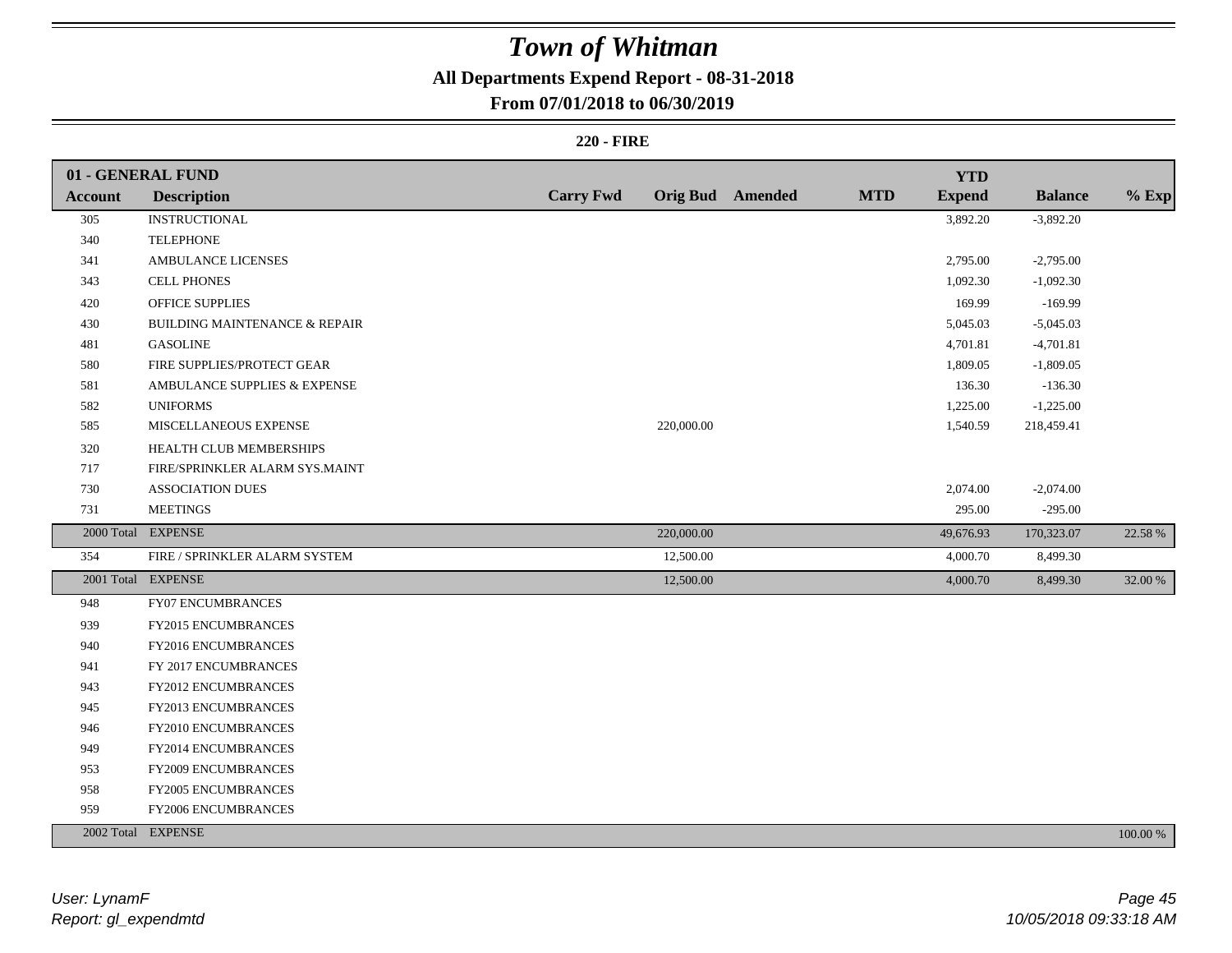## **All Departments Expend Report - 08-31-2018**

## **From 07/01/2018 to 06/30/2019**

#### **220 - FIRE**

|                | 01 - GENERAL FUND                                   |                  |                 |         |            | <b>YTD</b>    |                |           |
|----------------|-----------------------------------------------------|------------------|-----------------|---------|------------|---------------|----------------|-----------|
| <b>Account</b> | <b>Description</b>                                  | <b>Carry Fwd</b> | <b>Orig Bud</b> | Amended | <b>MTD</b> | <b>Expend</b> | <b>Balance</b> | $%$ Exp   |
| 382            | ARMORY BUILDING MAINTENANCE                         |                  | 10,000.00       |         |            | 300.00        | 9,700.00       |           |
|                | 2003 Total EXPENSE                                  |                  | 10,000.00       |         |            | 300.00        | 9,700.00       | 3.00 %    |
| 353            | REGIONAL DISPATCH                                   |                  | 54,105.00       |         |            | 28,942.50     | 25,162.50      |           |
|                | 2004 Total EXPENSE                                  |                  | 54,105.00       |         |            | 28,942.50     | 25,162.50      | 53.49 %   |
| 999            |                                                     |                  |                 |         |            |               |                |           |
|                | 4436 Total A.2 STM 5/4/15 PUR.FIRE/CHF AUTO         |                  |                 |         |            |               |                | 100.00 %  |
| 999            |                                                     |                  |                 |         |            |               |                |           |
|                | 4437 Total A20ATM5/15LEA/PUR2015PUMP.ENG.1/8        |                  |                 |         |            |               |                | 100.00 %  |
| 580            | FIRE SUPPLIES/PROTECT GEAR                          |                  |                 |         |            |               |                |           |
|                | 4438 Total A.23ATM 5/17EQUIP NEW FIREFIGHTERS       |                  |                 |         |            |               |                | 100.00 %  |
| 999            |                                                     |                  |                 |         |            |               |                |           |
|                | 4439 Total A24ATM5/17L/P 2015 PUMP.ENG.3/8          |                  |                 |         |            |               |                | 100.00 %  |
| 999            |                                                     |                  |                 |         |            |               |                |           |
|                | 4440 Total A21ATM 5/09 PUR.FIRE/CHF AUTO            |                  |                 |         |            |               |                | 100.00 %  |
| 999            |                                                     |                  |                 |         |            |               |                |           |
|                | 4441 Total A11ATM5/16 FUND REGIONAL DISPATCH        |                  |                 |         |            |               |                | 100.00 %  |
| 999            |                                                     |                  |                 |         |            |               |                |           |
|                | 4442 Total A.42 ATM5/16 PUR.PROT.EQ./FIRE DEPT      |                  |                 |         |            |               |                | 100.00 %  |
| 999            |                                                     |                  |                 |         |            |               |                |           |
|                | 4443 Total A27ATM5/17 SELF CONT.BR.APPAR.10%MTCH    |                  |                 |         |            |               |                | 100.00 %  |
| 999            |                                                     |                  |                 |         |            |               |                |           |
|                | 4458 Total A.16STM12/17REPL.ROOFTOP UNITS-FIRE STA. |                  |                 |         |            |               |                | 100.00 %  |
| 999            |                                                     |                  | 50,000.00       |         |            |               | 50,000.00      |           |
|                | 4502 Total A15ATM5/18 PURCHASE SUV FOR FIRE DEPT    |                  | 50,000.00       |         |            |               | 50,000.00      | $0.00~\%$ |
| 999            |                                                     |                  | 70,926.90       |         |            | 70,926.90     |                |           |
|                | 4517 Total A13 ATM 5/18 - LEASE/PCH 2015 PUMP ENG 5 |                  | 70,926.90       |         |            | 70,926.90     |                | 100.00 %  |
| 999            |                                                     |                  | 30,000.00       |         |            |               | 30,000.00      |           |
|                | 4518 Total A17ATM5/18 NEW PPE FOR FIREFIGHTERS      |                  | 30,000.00       |         |            |               | 30,000.00      | $0.00 \%$ |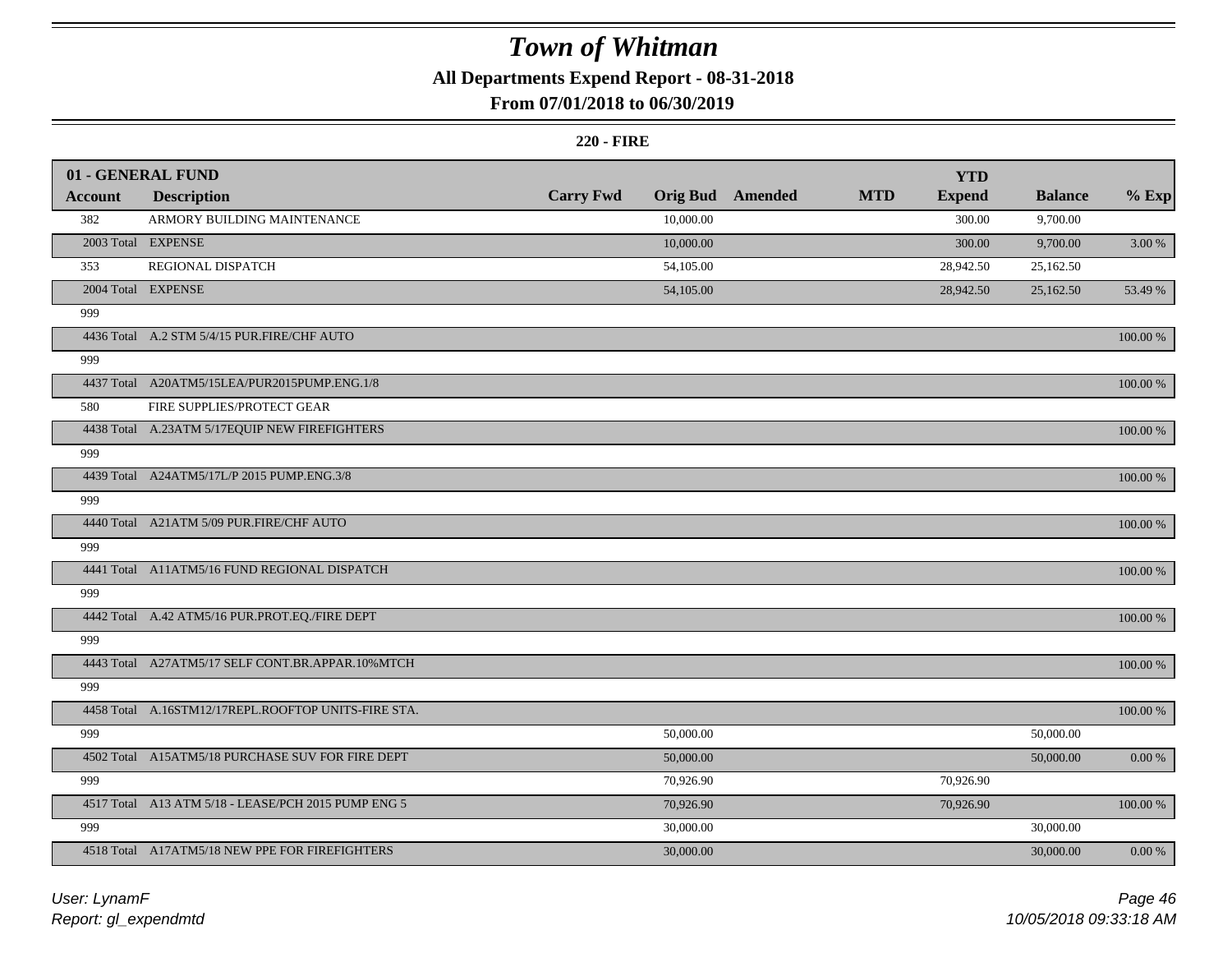## **All Departments Expend Report - 08-31-2018**

### **From 07/01/2018 to 06/30/2019**

#### **220 - FIRE**

|                | 01 - GENERAL FUND                                   |                  |                 |         |            | <b>YTD</b>    |                |             |
|----------------|-----------------------------------------------------|------------------|-----------------|---------|------------|---------------|----------------|-------------|
| <b>Account</b> | <b>Description</b>                                  | <b>Carry Fwd</b> | <b>Orig Bud</b> | Amended | <b>MTD</b> | <b>Expend</b> | <b>Balance</b> | $%$ Exp     |
| 999            |                                                     | 63,167.93        |                 |         |            | 63,167.93     |                |             |
|                | 4528 Total A25ATM5/17&19STM12/17REFURB1990PUMP.ENG  | 63,167.93        |                 |         |            | 63,167.93     |                | 100.00 %    |
| 999            |                                                     |                  | 17,947.00       |         |            |               | 17,947.00      |             |
|                | 4530 Total A18ATM5/18 5% MATCH - SCBA GEAR          |                  | 17,947.00       |         |            |               | 17,947.00      | $0.00\,\%$  |
| 999            |                                                     |                  |                 |         |            |               |                |             |
|                | 4547 Total A.26 STM5/17 LEA/PUR.2017 AMB. 1/5       |                  |                 |         |            |               |                | 100.00 %    |
| 999            |                                                     |                  | 39,599.50       |         |            | 39,599.50     |                |             |
|                | 4554 Total A16ATM5/18 LEASE PMT 2 OF 5 2016 AMBULAN |                  | 39,599.50       |         |            | 39,599.50     |                | $100.00~\%$ |
| 999            |                                                     |                  |                 |         |            |               |                |             |
|                | 4558 Total A19ATM5/14 REPL. FIRE STA.HEAT UNITS     |                  |                 |         |            |               |                | 100.00 %    |
| 999            |                                                     |                  |                 |         |            |               |                |             |
|                | 4559 Total A.40ATM5/16LEA/PUR&EQ.2012.AMB.4/4       |                  |                 |         |            |               |                | $100.00~\%$ |
| 999            |                                                     |                  |                 |         |            | 1,247.75      | $-1,247.75$    |             |
|                | 4566 Total A.18STM12/17RADIO SYSTEM-FIRE DEPT       |                  |                 |         |            | 1,247.75      | $-1,247.75$    | 100.00 %    |
| 999            |                                                     | 30,608.86        |                 |         |            |               | 30,608.86      |             |
|                | 4567 Total A.37ATM 5/16PUR2.AMB.STRCHS&STRUC.SYS    | 30,608.86        |                 |         |            |               | 30,608.86      | 0.00 %      |
| 999            |                                                     |                  |                 |         |            |               |                |             |
|                | 4568 Total A.18ATM 5/14 PUR/EQ.FIRE COMMAND VEH.    |                  |                 |         |            |               |                | 100.00 %    |
| 220 Total FIRE |                                                     | 118,511.69       | 3,761,010.40    |         |            | 1,003,923.66  | 2,875,598.43   |             |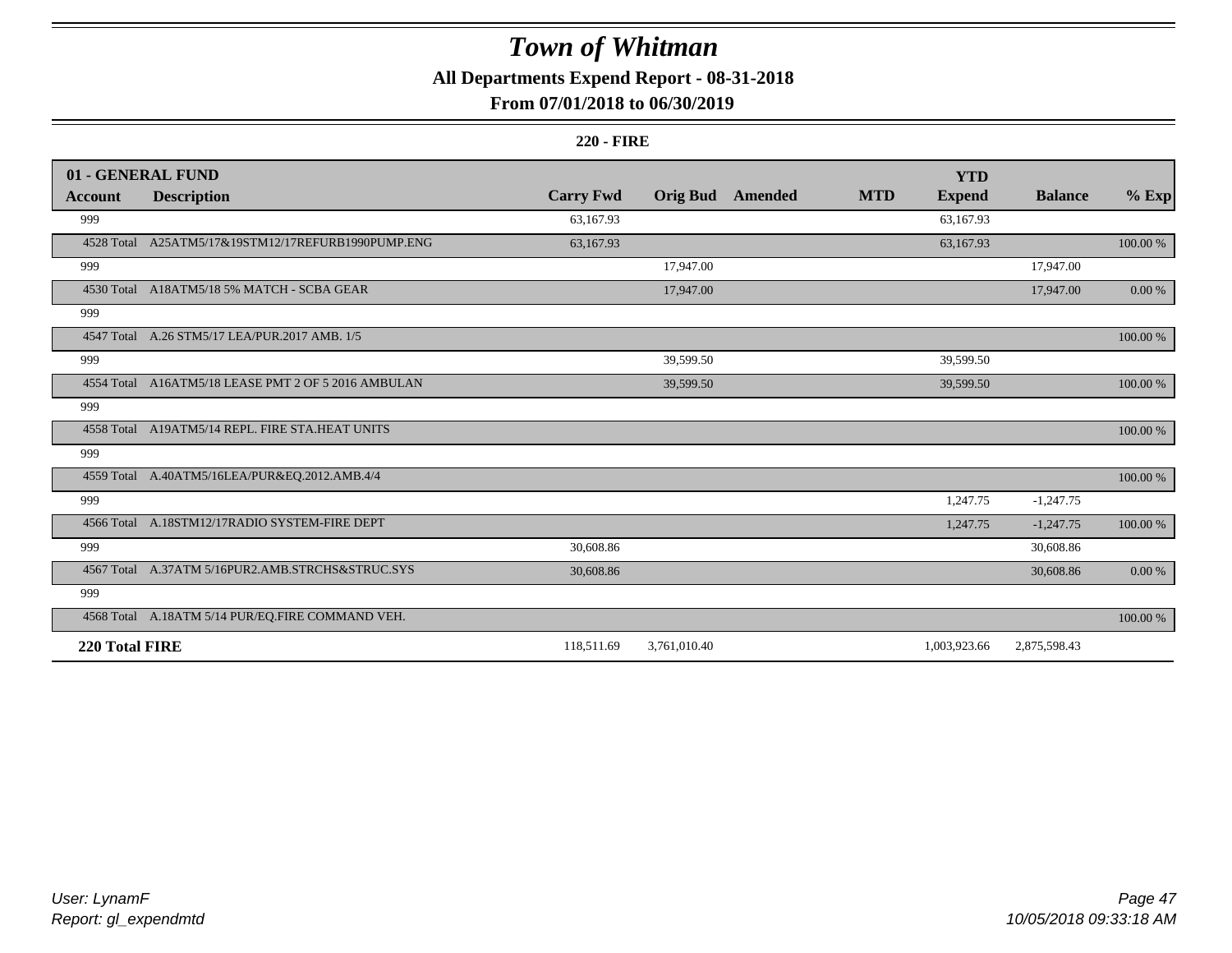**All Departments Expend Report - 08-31-2018**

**From 07/01/2018 to 06/30/2019**

#### **221 - FIRE ALARM MAINTENANCE**

|         | 01 - GENERAL FUND                         |                  |                 |         |            | <b>YTD</b>    |                |          |
|---------|-------------------------------------------|------------------|-----------------|---------|------------|---------------|----------------|----------|
| Account | <b>Description</b>                        | <b>Carry Fwd</b> | <b>Orig Bud</b> | Amended | <b>MTD</b> | <b>Expend</b> | <b>Balance</b> | $%$ Exp  |
| 585     | MISCELLANEOUS EXPENSE                     |                  |                 |         |            |               |                |          |
|         | 2000 Total EXPENSE                        |                  |                 |         |            |               |                | 100.00 % |
| 945     | <b>FY2013 ENCUMBRANCES</b>                |                  |                 |         |            |               |                |          |
| 946     | <b>FY2010 ENCUMBRANCES</b>                |                  |                 |         |            |               |                |          |
| 949     | <b>FY2014 ENCUMBRANCES</b>                |                  |                 |         |            |               |                |          |
|         | 2001 Total EXPENSE                        |                  |                 |         |            |               |                | 100.00 % |
| 999     |                                           |                  |                 |         |            |               |                |          |
|         | 4423 Total A.4STM5/6/02FIRE ALMS.TN.BLDGS |                  |                 |         |            |               |                | 100.00 % |
|         | <b>221 Total FIRE ALARM MAINTENANCE</b>   |                  |                 |         |            |               |                |          |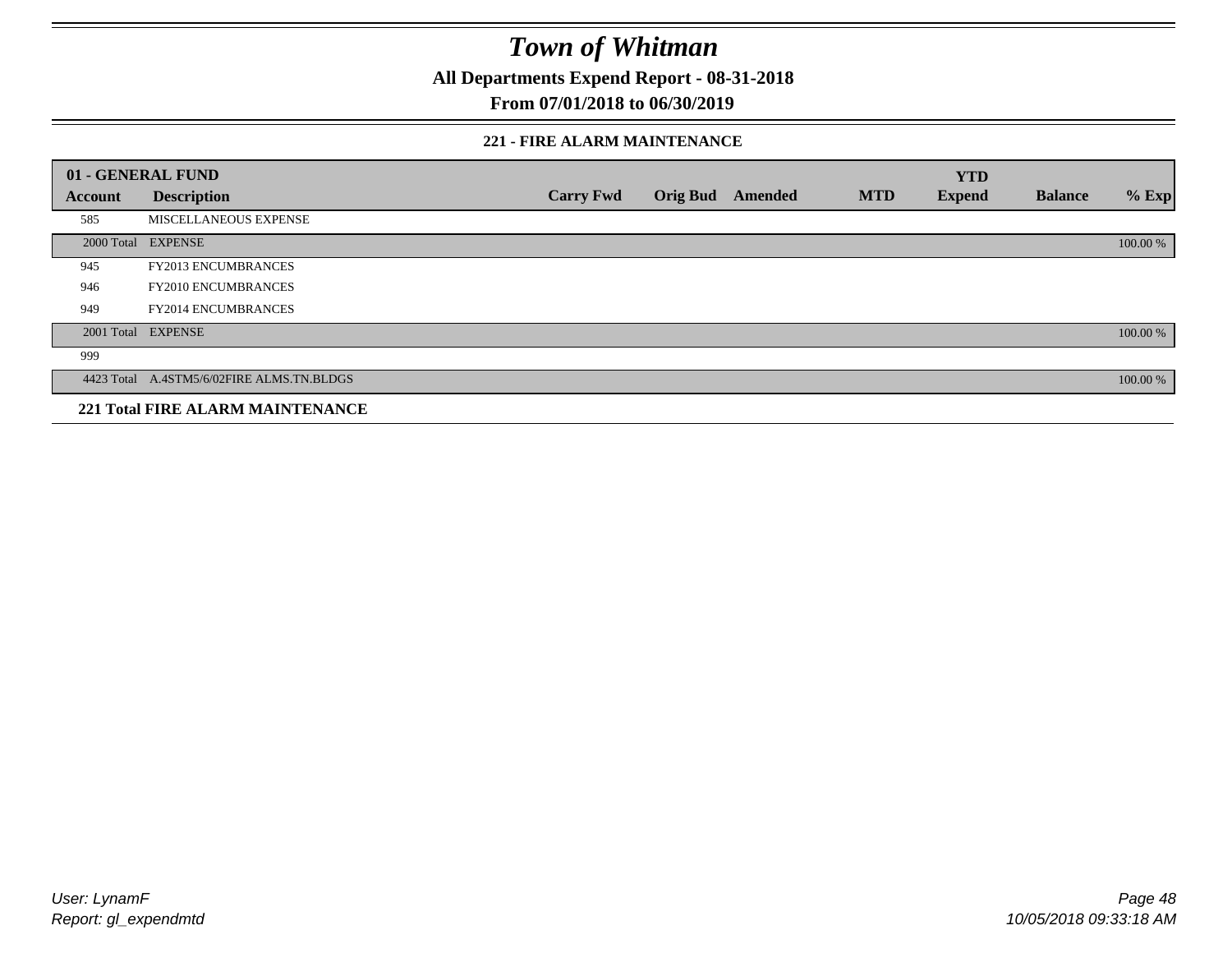**All Departments Expend Report - 08-31-2018**

### **From 07/01/2018 to 06/30/2019**

#### **222 - FOREST FIRES**

|         | 01 - GENERAL FUND             |                  |                 |         |            | <b>YTD</b>    |                |          |
|---------|-------------------------------|------------------|-----------------|---------|------------|---------------|----------------|----------|
| Account | <b>Description</b>            | <b>Carry Fwd</b> | <b>Orig Bud</b> | Amended | <b>MTD</b> | <b>Expend</b> | <b>Balance</b> | $%$ Exp  |
| 112     | <b>SALARIES</b>               |                  |                 |         |            |               |                |          |
|         | 1000 Total SALARIES           |                  |                 |         |            |               |                | 100.00 % |
| 585     | MISCELLANEOUS EXPENSE         |                  | 2,000.00        |         |            |               | 2,000.00       |          |
|         | 2000 Total EXPENSE            |                  | 2,000.00        |         |            |               | 2,000.00       | 0.00 %   |
| 943     | <b>FY2012 ENCUMBRANCES</b>    |                  |                 |         |            |               |                |          |
| 945     | <b>FY2013 ENCUMBRANCES</b>    |                  |                 |         |            |               |                |          |
| 946     | <b>FY2010 ENCUMBRANCES</b>    |                  |                 |         |            |               |                |          |
|         | 2001 Total EXPENSE            |                  |                 |         |            |               |                | 100.00 % |
|         | <b>222 Total FOREST FIRES</b> |                  | 2,000.00        |         |            |               | 2,000.00       |          |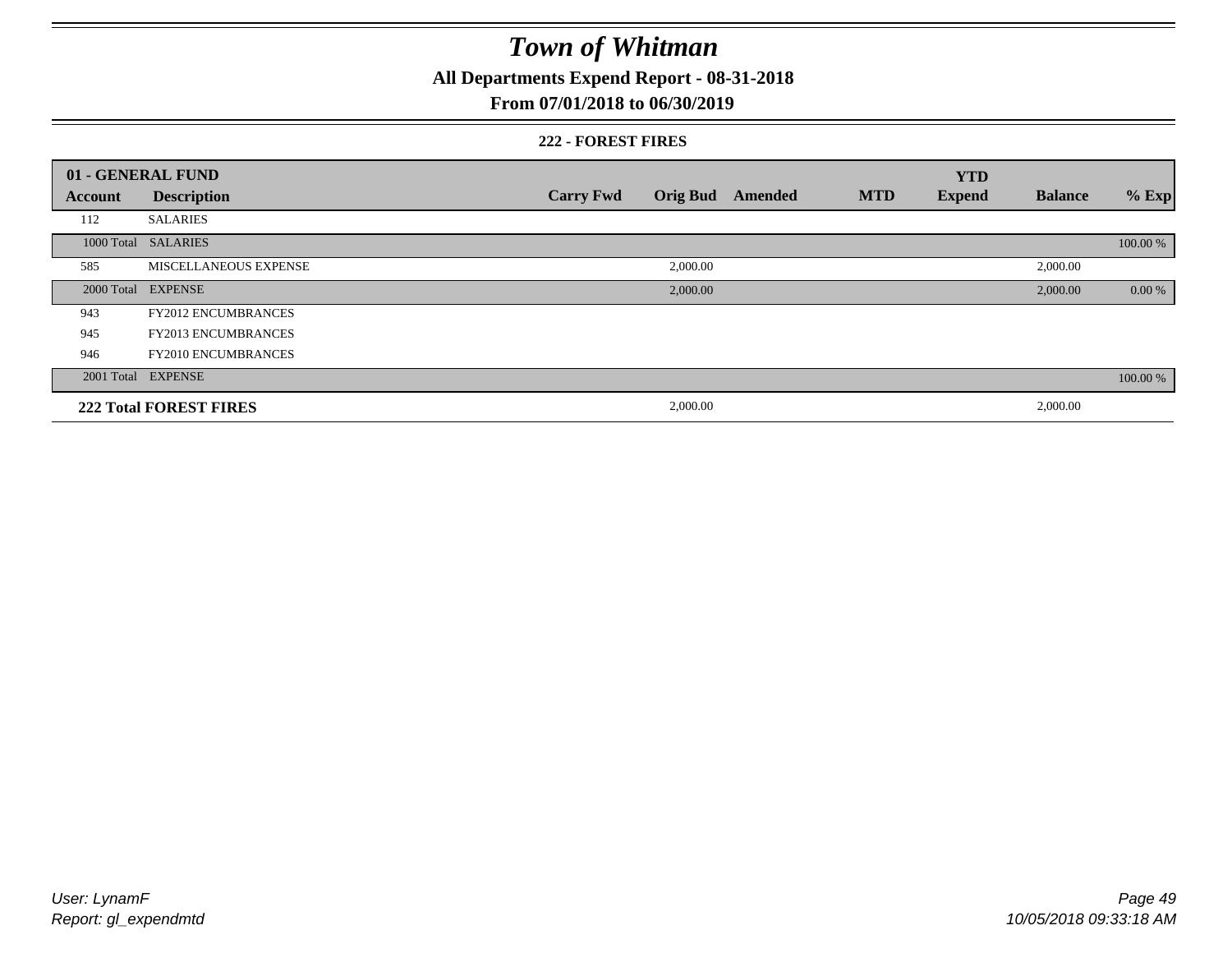**All Departments Expend Report - 08-31-2018**

**From 07/01/2018 to 06/30/2019**

#### **230 - RIGHT TO KNOW LAW BUDGET**

|         | 01 - GENERAL FUND                  |                  |                  |            | <b>YTD</b>    |                |          |
|---------|------------------------------------|------------------|------------------|------------|---------------|----------------|----------|
| Account | <b>Description</b>                 | <b>Carry Fwd</b> | Orig Bud Amended | <b>MTD</b> | <b>Expend</b> | <b>Balance</b> | $%$ Exp  |
| 585     | MISCELLANEOUS EXPENSE              |                  |                  |            |               |                |          |
|         | 2000 Total EXPENSE                 |                  |                  |            |               |                | 100.00 % |
|         | 230 Total RIGHT TO KNOW LAW BUDGET |                  |                  |            |               |                |          |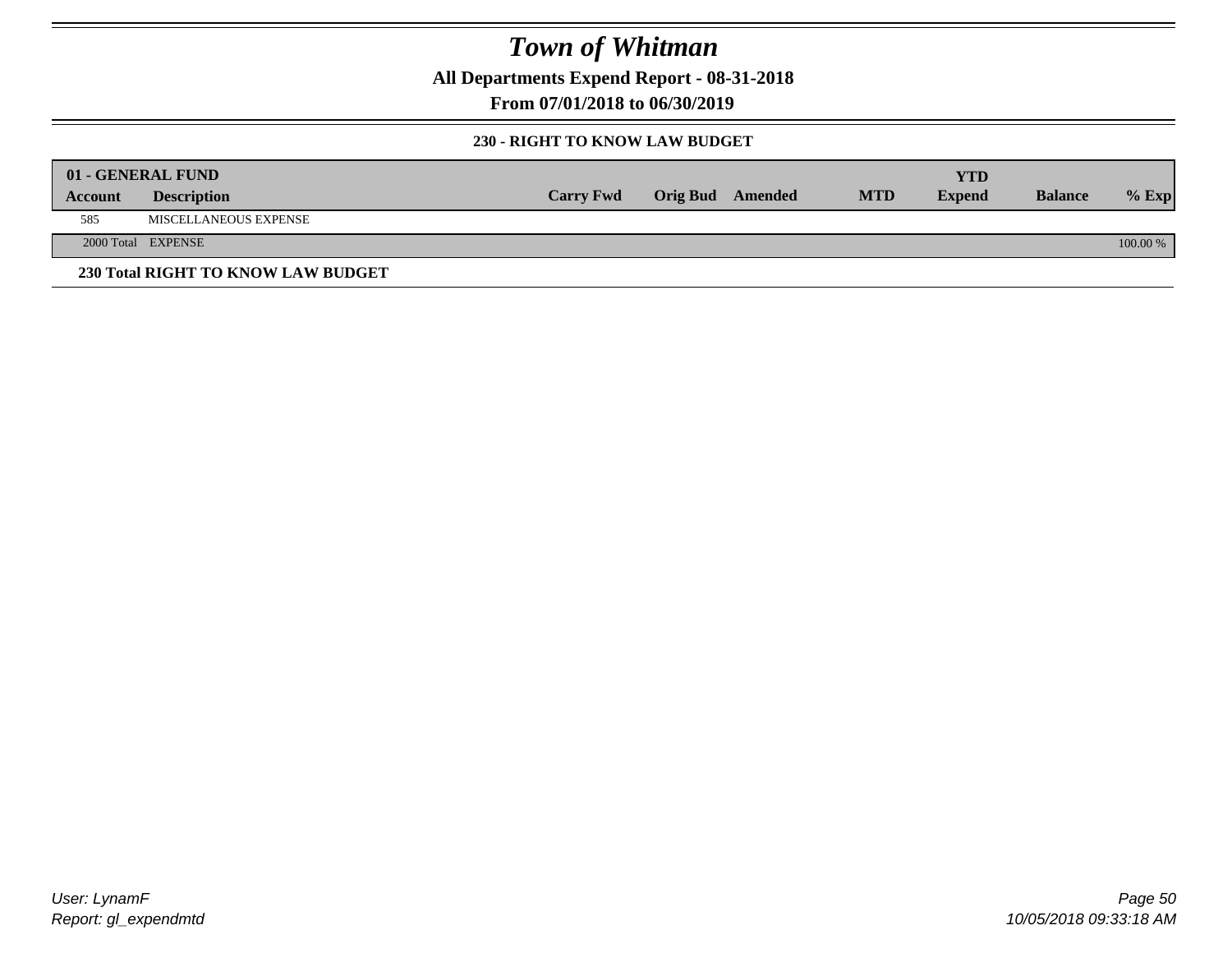**All Departments Expend Report - 08-31-2018**

**From 07/01/2018 to 06/30/2019**

#### **231 - AMBULANCE REPAIR**

|         | 01 - GENERAL FUND                 |                  |                 |         |            | <b>YTD</b>    |                |          |
|---------|-----------------------------------|------------------|-----------------|---------|------------|---------------|----------------|----------|
| Account | <b>Description</b>                | <b>Carry Fwd</b> | <b>Orig Bud</b> | Amended | <b>MTD</b> | <b>Expend</b> | <b>Balance</b> | $%$ Exp  |
| 585     | MISCELLANEOUS EXPENSE             |                  | 25,000.00       |         |            | 15,333.20     | 9,666.80       |          |
|         | 2000 Total EXPENSE                |                  | 25,000.00       |         |            | 15,333.20     | 9,666.80       | 61.33 %  |
| 939     | <b>FY2015 ENCUMBRANCES</b>        |                  |                 |         |            |               |                |          |
|         | 2001 Total EXPENSE                |                  |                 |         |            |               |                | 100.00 % |
|         | <b>231 Total AMBULANCE REPAIR</b> |                  | 25,000.00       |         |            | 15,333.20     | 9,666.80       |          |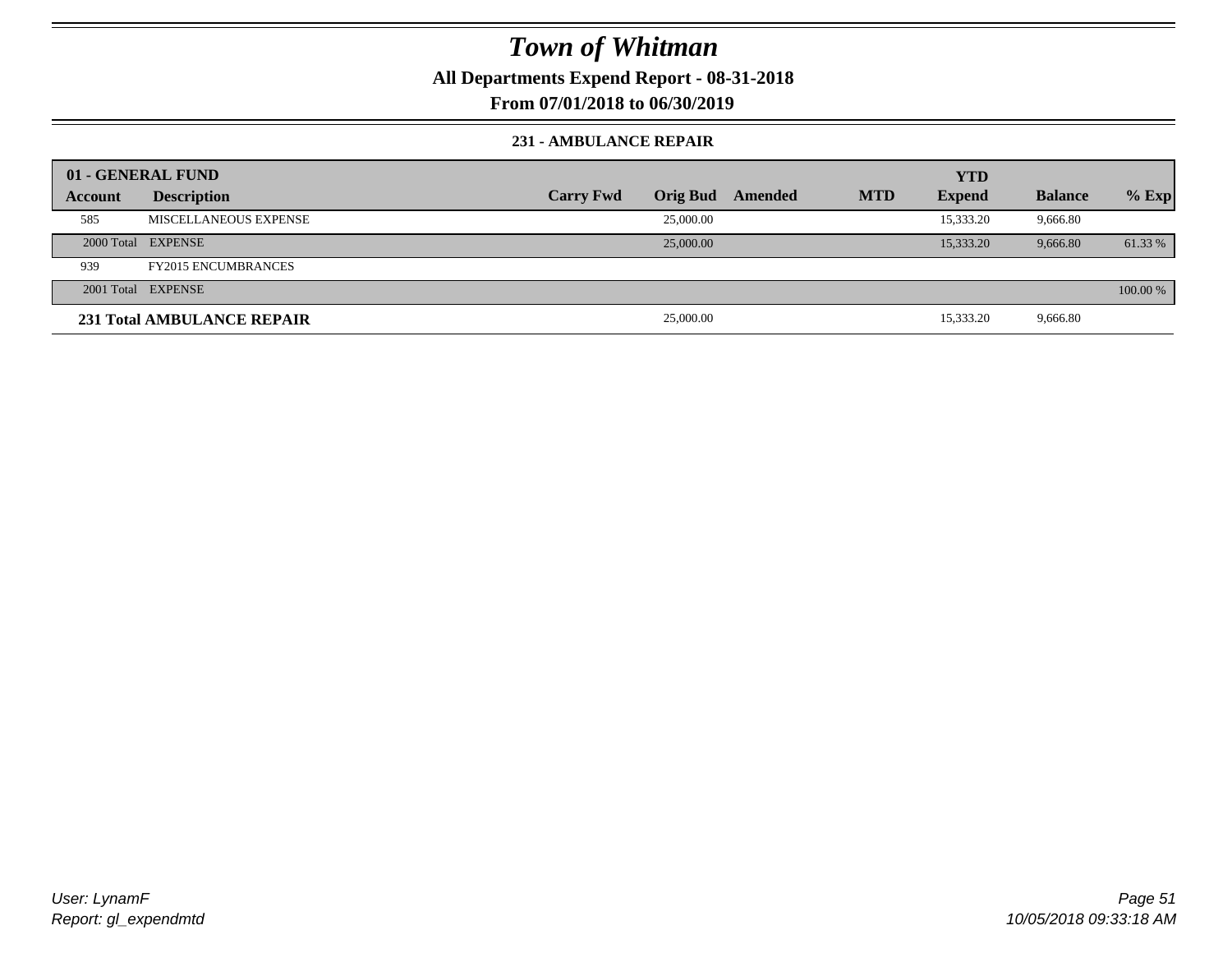**All Departments Expend Report - 08-31-2018**

**From 07/01/2018 to 06/30/2019**

#### **233 - AMBULANCE BILLING**

|         | 01 - GENERAL FUND                  |                  |                 |         |            | <b>YTD</b>    |                |          |
|---------|------------------------------------|------------------|-----------------|---------|------------|---------------|----------------|----------|
| Account | <b>Description</b>                 | <b>Carry Fwd</b> | <b>Orig Bud</b> | Amended | <b>MTD</b> | <b>Expend</b> | <b>Balance</b> | % Exp    |
| 252     | <b>SERVICES</b>                    |                  | 35,000.00       |         |            | 6,752.60      | 28,247.40      |          |
|         | 2000 Total EXPENSE                 |                  | 35,000.00       |         |            | 6,752.60      | 28,247.40      | 19.29 %  |
| 941     | FY 2017 ENCUMBRANCES               |                  |                 |         |            |               |                |          |
| 943     | <b>FY2012 ENCUMBRANCES</b>         |                  |                 |         |            |               |                |          |
| 945     | <b>FY2013 ENCUMBRANCES</b>         |                  |                 |         |            |               |                |          |
| 946     | <b>FY2010 ENCUMBRANCES</b>         |                  |                 |         |            |               |                |          |
| 949     | <b>FY2014 ENCUMBRANCES</b>         |                  |                 |         |            |               |                |          |
| 959     | <b>FY2006 ENCUMBRANCES</b>         |                  |                 |         |            |               |                |          |
| 938     | FY 2018 ENCUMBRANCES               | 3,229.36         |                 |         |            | 3,229.36      |                |          |
|         | 2001 Total EXPENSE                 | 3,229.36         |                 |         |            | 3,229.36      |                | 100.00 % |
|         | <b>233 Total AMBULANCE BILLING</b> | 3,229.36         | 35,000.00       |         |            | 9,981.96      | 28,247.40      |          |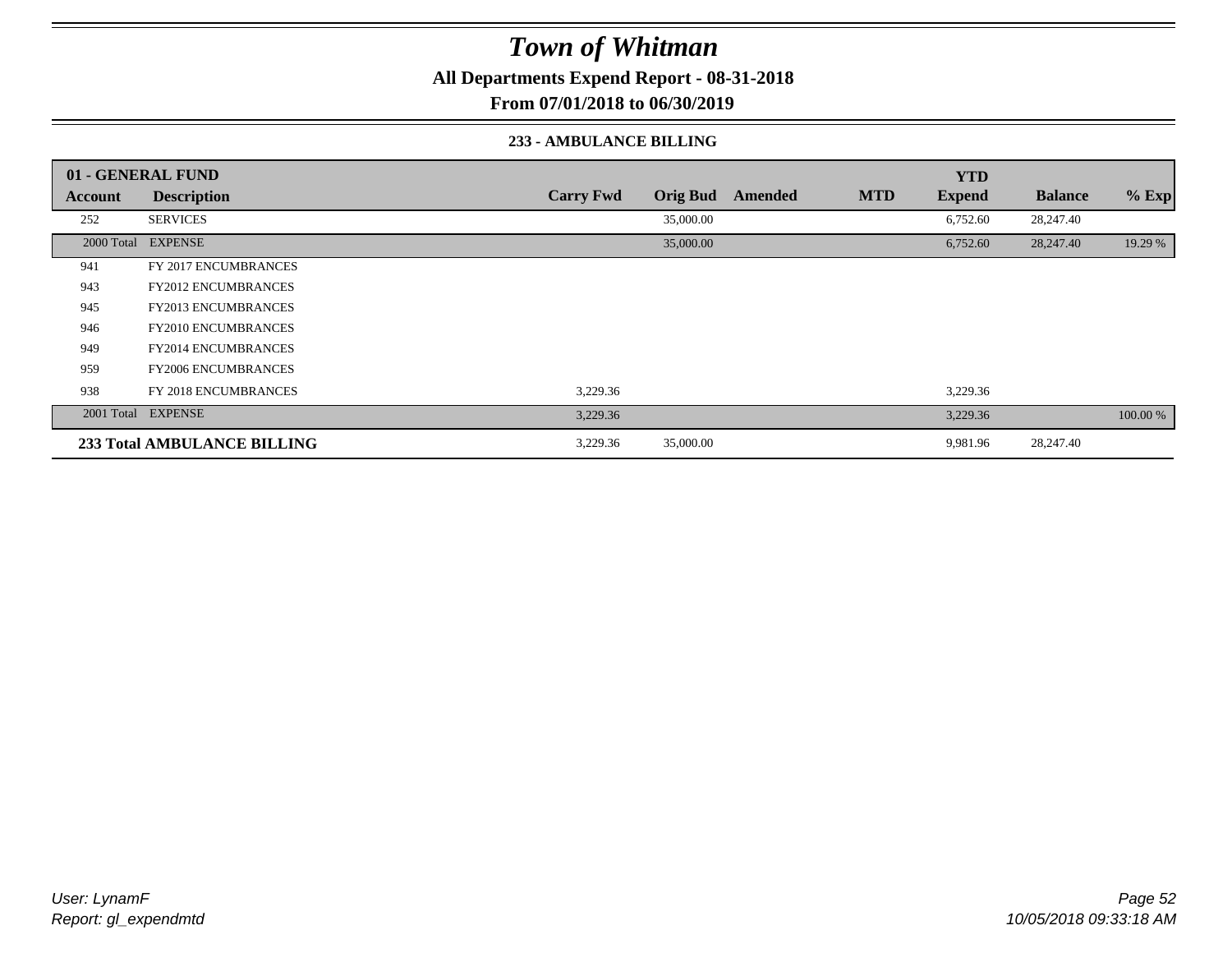**All Departments Expend Report - 08-31-2018**

**From 07/01/2018 to 06/30/2019**

#### **241 - BUILDING INSPECTOR**

|                | 01 - GENERAL FUND                   |                  |                         |            | <b>YTD</b>    |                |             |
|----------------|-------------------------------------|------------------|-------------------------|------------|---------------|----------------|-------------|
| <b>Account</b> | <b>Description</b>                  | <b>Carry Fwd</b> | <b>Orig Bud</b> Amended | <b>MTD</b> | <b>Expend</b> | <b>Balance</b> | $%$ Exp     |
| 120            | <b>SALARIES-PART TIME</b>           | 68,760.00        |                         |            | 17,190.03     | 51,569.97      |             |
|                | 1000 Total SALARIES                 | 68,760.00        |                         |            | 17,190.03     | 51,569.97      | 25.00 %     |
| 121            | <b>CLERICAL I</b>                   | 49,147.00        |                         |            | 15,473.36     | 33,673.64      |             |
|                | 1001 Total SALARIES                 | 49,147.00        |                         |            | 15,473.36     | 33,673.64      | 31.48 %     |
| 126            | <b>CLERICAL II</b>                  |                  |                         |            |               |                |             |
|                | 1002 Total SALARIES                 |                  |                         |            |               |                | $100.00~\%$ |
| 133            | <b>ASSISTANT</b>                    | 1,700.00         |                         |            |               | 1,700.00       |             |
|                | 1003 Total SALARIES                 | 1,700.00         |                         |            |               | 1,700.00       | $0.00~\%$   |
| 242            | VEHICLE MAINTENANCE                 |                  |                         |            |               |                |             |
| 340            | <b>TELEPHONE</b>                    |                  |                         |            |               |                |             |
| 343            | <b>CELL PHONES</b>                  |                  |                         |            | 152.97        | $-152.97$      |             |
| 420            | <b>OFFICE SUPPLIES</b>              |                  |                         |            | 202.97        | $-202.97$      |             |
| 481            | <b>GASOLINE</b>                     |                  |                         |            |               |                |             |
| 585            | MISCELLANEOUS EXPENSE               | 5,000.00         |                         |            | 140.00        | 4,860.00       |             |
| 730            | <b>ASSOCIATION DUES</b>             |                  |                         |            | 70.00         | $-70.00$       |             |
| 731            | <b>MEETINGS</b>                     |                  |                         |            | 25.00         | $-25.00$       |             |
| 746            | <b>AUTO EXPENSE</b>                 |                  |                         |            | 388.45        | $-388.45$      |             |
|                | 2000 Total EXPENSE                  | 5,000.00         |                         |            | 979.39        | 4,020.61       | 19.58 %     |
| 710            | IN STATE TRAVEL                     |                  |                         |            |               |                |             |
| 746            | <b>AUTO EXPENSE</b>                 | 800.00           |                         |            | 723.94        | 76.06          |             |
|                | 2001 Total EXPENSE                  | 800.00           |                         |            | 723.94        | 76.06          | 90.49 %     |
| 940            | FY2016 ENCUMBRANCES                 |                  |                         |            |               |                |             |
| 943            | FY2012 ENCUMBRANCES                 |                  |                         |            |               |                |             |
| 939            | FY2015 ENCUMBRANCES                 |                  |                         |            |               |                |             |
| 949            | FY2014 ENCUMBRANCES                 |                  |                         |            |               |                |             |
|                | 2002 Total EXPENSE                  |                  |                         |            |               |                | 100.00 %    |
| 750            | RS.FD.-DEMO.BARN-655 WASHINGTON ST. |                  |                         |            |               |                |             |
|                | 2003 Total EXPENSE                  |                  |                         |            |               |                | 100.00 %    |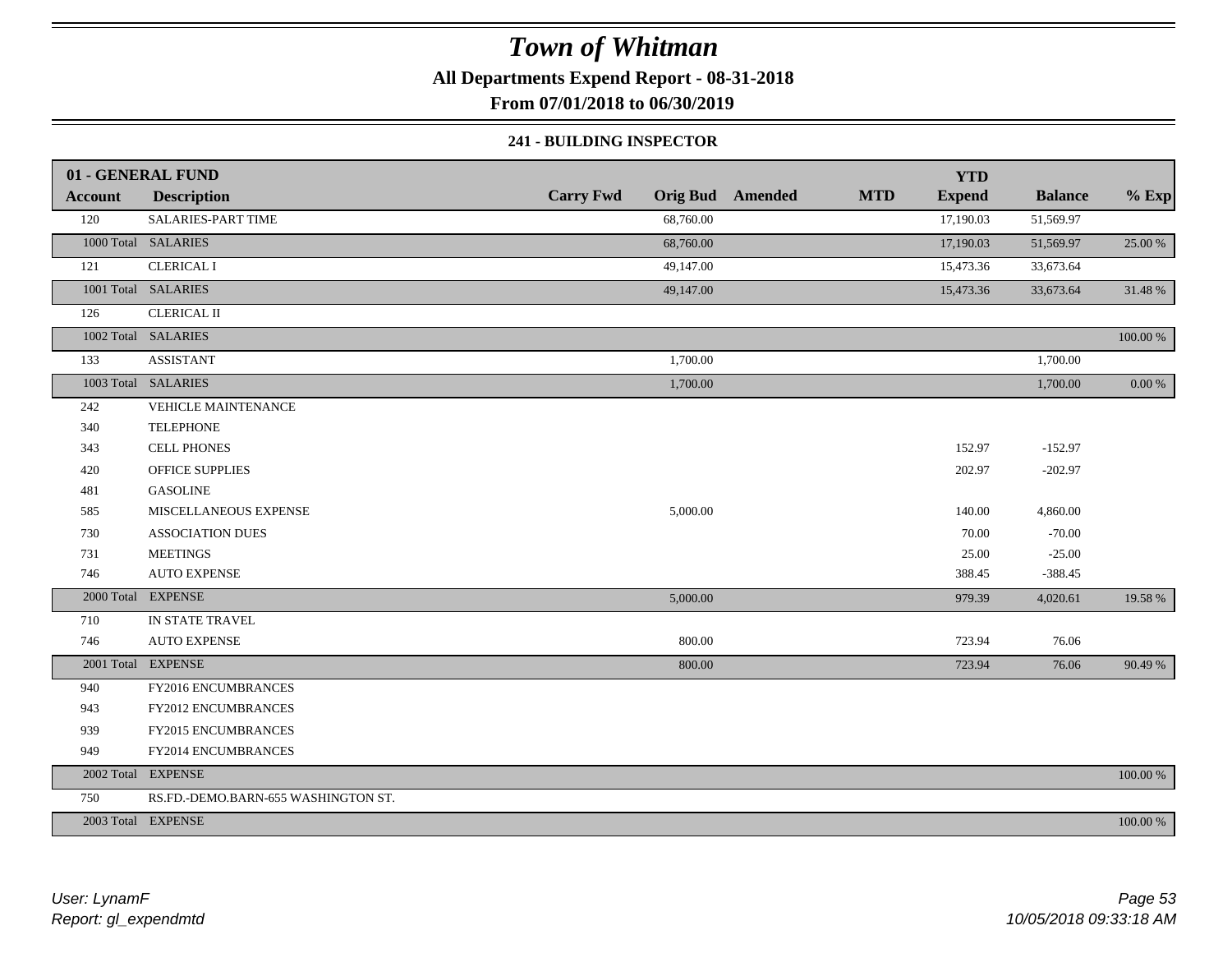**All Departments Expend Report - 08-31-2018**

### **From 07/01/2018 to 06/30/2019**

#### **241 - BUILDING INSPECTOR**

|         | 01 - GENERAL FUND                     |                  |                 |         |            | <b>YTD</b>    |                |            |
|---------|---------------------------------------|------------------|-----------------|---------|------------|---------------|----------------|------------|
| Account | <b>Description</b>                    | <b>Carry Fwd</b> | <b>Orig Bud</b> | Amended | <b>MTD</b> | <b>Expend</b> | <b>Balance</b> | $%$ Exp    |
| 753     | RS.FD.-COND.PROP.- 64 STAR ST.        |                  |                 |         |            |               |                |            |
| 754     | RES. FND. TR. - BOARD UP 35 EAST AVE. |                  |                 |         |            |               |                |            |
|         | 2004 Total EXPENSE                    |                  |                 |         |            |               |                | $100.00\%$ |
|         | <b>241 Total BUILDING INSPECTOR</b>   |                  | 125,407.00      |         |            | 34,366.72     | 91,040.28      |            |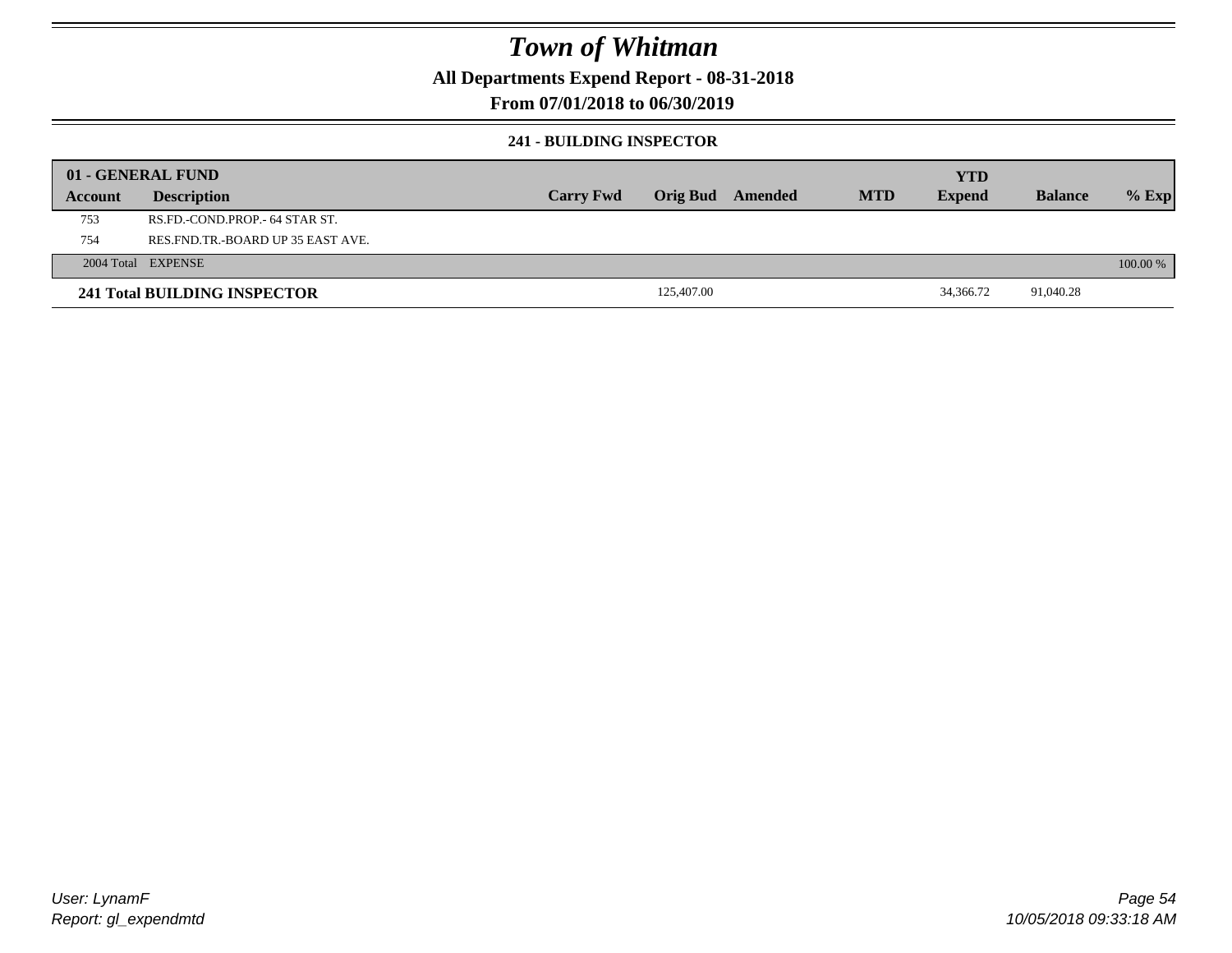**All Departments Expend Report - 08-31-2018**

**From 07/01/2018 to 06/30/2019**

#### **242 - GAS INSPECTOR**

|                | 01 - GENERAL FUND              |                                     |         | <b>YTD</b>                  |                |         |
|----------------|--------------------------------|-------------------------------------|---------|-----------------------------|----------------|---------|
| <b>Account</b> | <b>Description</b>             | <b>Carry Fwd</b><br><b>Orig Bud</b> | Amended | <b>MTD</b><br><b>Expend</b> | <b>Balance</b> | $%$ Exp |
| 120            | <b>SALARIES-PART TIME</b>      | 4,663.00                            |         | 1,165.74                    | 3,497.26       |         |
|                | 1000 Total SALARIES            | 4,663.00                            |         | 1,165.74                    | 3,497.26       | 24.99 % |
| 420            | <b>OFFICE SUPPLIES</b>         |                                     |         |                             |                |         |
| 585            | MISCELLANEOUS EXPENSE          | 400.00                              |         |                             | 400.00         |         |
| 710            | IN STATE TRAVEL                |                                     |         |                             |                |         |
| 731            | <b>MEETINGS</b>                |                                     |         | 40.00                       | $-40.00$       |         |
|                | 2000 Total EXPENSE             | 400.00                              |         | 40.00                       | 360.00         | 10.00 % |
|                | <b>242 Total GAS INSPECTOR</b> | 5,063.00                            |         | 1,205.74                    | 3,857.26       |         |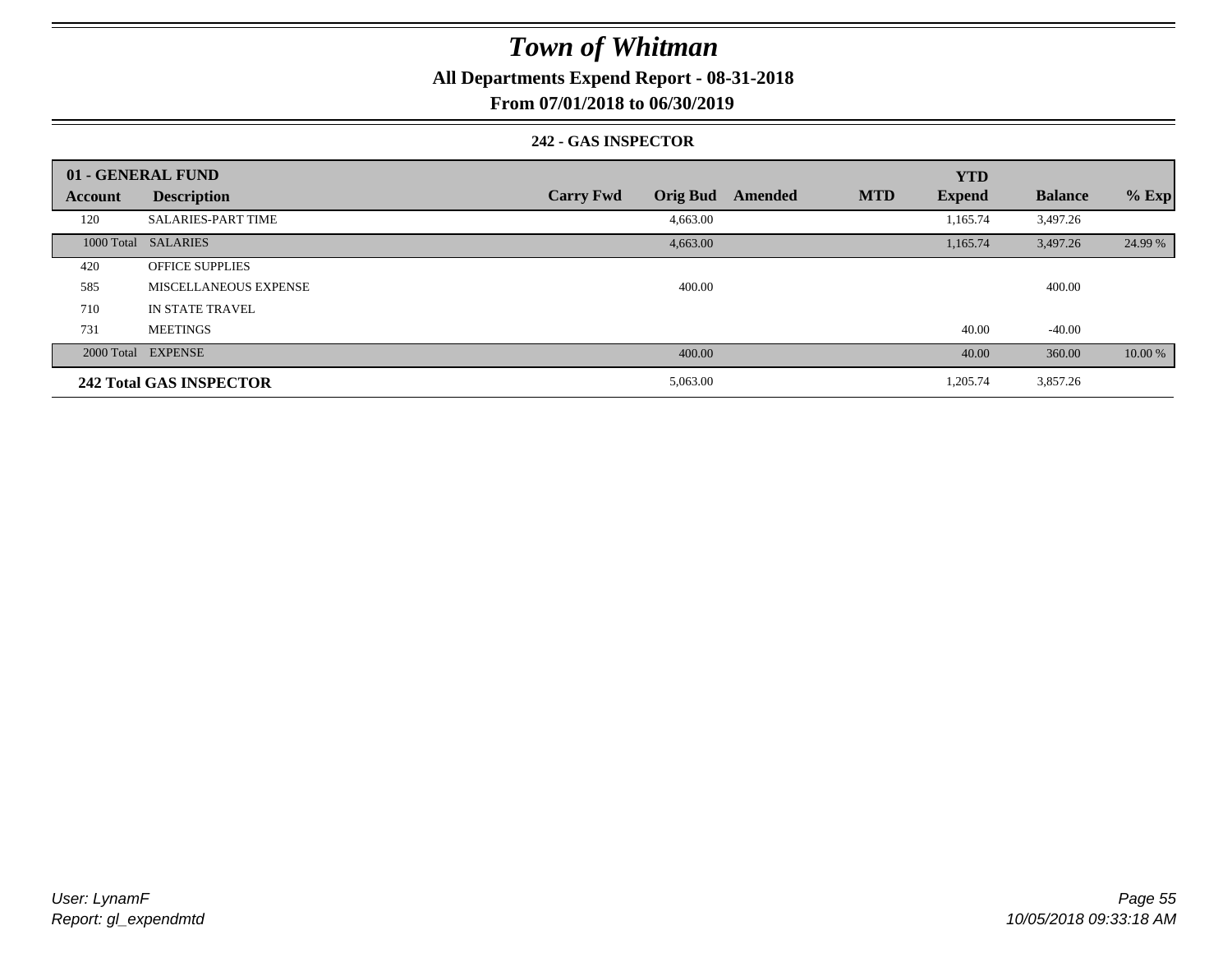**All Departments Expend Report - 08-31-2018**

**From 07/01/2018 to 06/30/2019**

#### **243 - PLUMBING INSPECTOR**

|                | 01 - GENERAL FUND            |                                     |                       | <b>YTD</b>    |                |         |
|----------------|------------------------------|-------------------------------------|-----------------------|---------------|----------------|---------|
| <b>Account</b> | <b>Description</b>           | <b>Orig Bud</b><br><b>Carry Fwd</b> | <b>MTD</b><br>Amended | <b>Expend</b> | <b>Balance</b> | $%$ Exp |
| 120            | <b>SALARIES-PART TIME</b>    | 11,329.00                           |                       | 2,832.24      | 8,496.76       |         |
|                | 1000 Total SALARIES          | 11,329.00                           |                       | 2,832.24      | 8,496.76       | 24.99 % |
| 420            | <b>OFFICE SUPPLIES</b>       |                                     |                       |               |                |         |
| 585            | <b>MISCELLANEOUS EXPENSE</b> | 500.00                              |                       |               | 500.00         |         |
| 710            | <b>IN STATE TRAVEL</b>       |                                     |                       | 40.88         | $-40.88$       |         |
| 731            | <b>MEETINGS</b>              |                                     |                       |               |                |         |
|                | 2000 Total EXPENSE           | 500.00                              |                       | 40.88         | 459.12         | 8.17 %  |
|                | 243 Total PLUMBING INSPECTOR | 11,829.00                           |                       | 2,873.12      | 8,955.88       |         |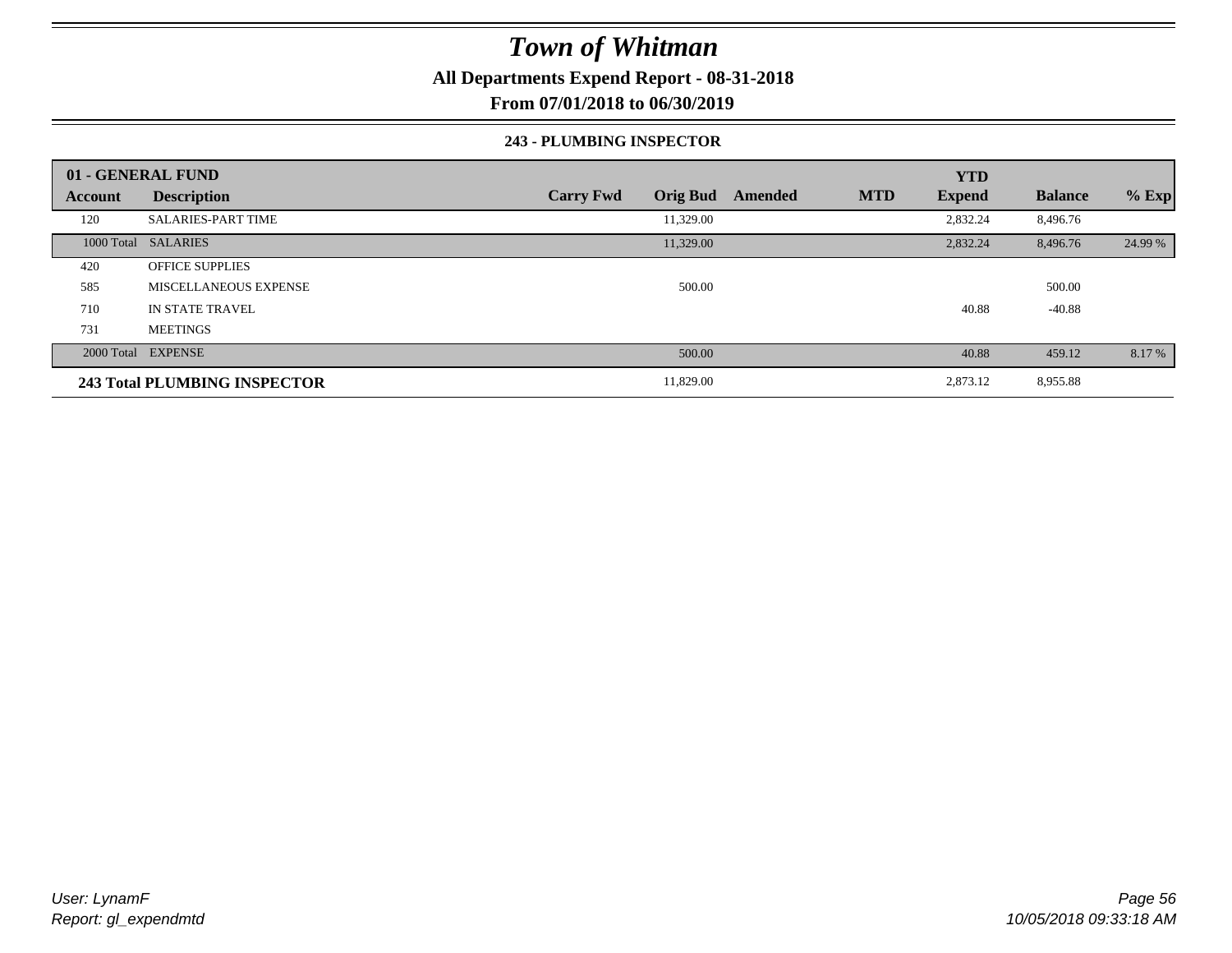**All Departments Expend Report - 08-31-2018**

**From 07/01/2018 to 06/30/2019**

#### **244 - SEALER OF WEIGHTS & MEASURES**

|            | 01 - GENERAL FUND                        |                  |                 |         |            | <b>YTD</b>    |                |          |
|------------|------------------------------------------|------------------|-----------------|---------|------------|---------------|----------------|----------|
| Account    | <b>Description</b>                       | <b>Carry Fwd</b> | <b>Orig Bud</b> | Amended | <b>MTD</b> | <b>Expend</b> | <b>Balance</b> | $%$ Exp  |
| 120        | <b>SALARIES-PART TIME</b>                |                  | 4,617.00        |         |            | 1,154.25      | 3,462.75       |          |
| 1000 Total | <b>SALARIES</b>                          |                  | 4,617.00        |         |            | 1,154.25      | 3,462.75       | 25.00 %  |
| 420        | <b>OFFICE SUPPLIES</b>                   |                  |                 |         |            |               |                |          |
| 585        | MISCELLANEOUS EXPENSE                    |                  | 800.00          |         |            |               | 800.00         |          |
| 710        | IN STATE TRAVEL                          |                  |                 |         |            |               |                |          |
| 730        | <b>ASSOCIATION DUES</b>                  |                  |                 |         |            |               |                |          |
| 731        | <b>MEETINGS</b>                          |                  |                 |         |            |               |                |          |
|            | 2000 Total EXPENSE                       |                  | 800.00          |         |            |               | 800.00         | 0.00 %   |
| 243        | EQUIPMENT MAINTENANCE                    |                  | 125.00          |         |            |               | 125.00         |          |
|            | 2001 Total EXPENSE                       |                  | 125.00          |         |            |               | 125.00         | 0.00 %   |
| 949        | FY2014 ENCUMBRANCES                      |                  |                 |         |            |               |                |          |
|            | 2002 Total EXPENSE                       |                  |                 |         |            |               |                | 100.00 % |
| 999        |                                          |                  |                 |         |            |               |                |          |
|            | 3801 Total RESERVE FND.TRAN. - EQUIPMENT |                  |                 |         |            |               |                | 100.00 % |
|            | 244 Total SEALER OF WEIGHTS & MEASURES   |                  | 5,542.00        |         |            | 1,154.25      | 4,387.75       |          |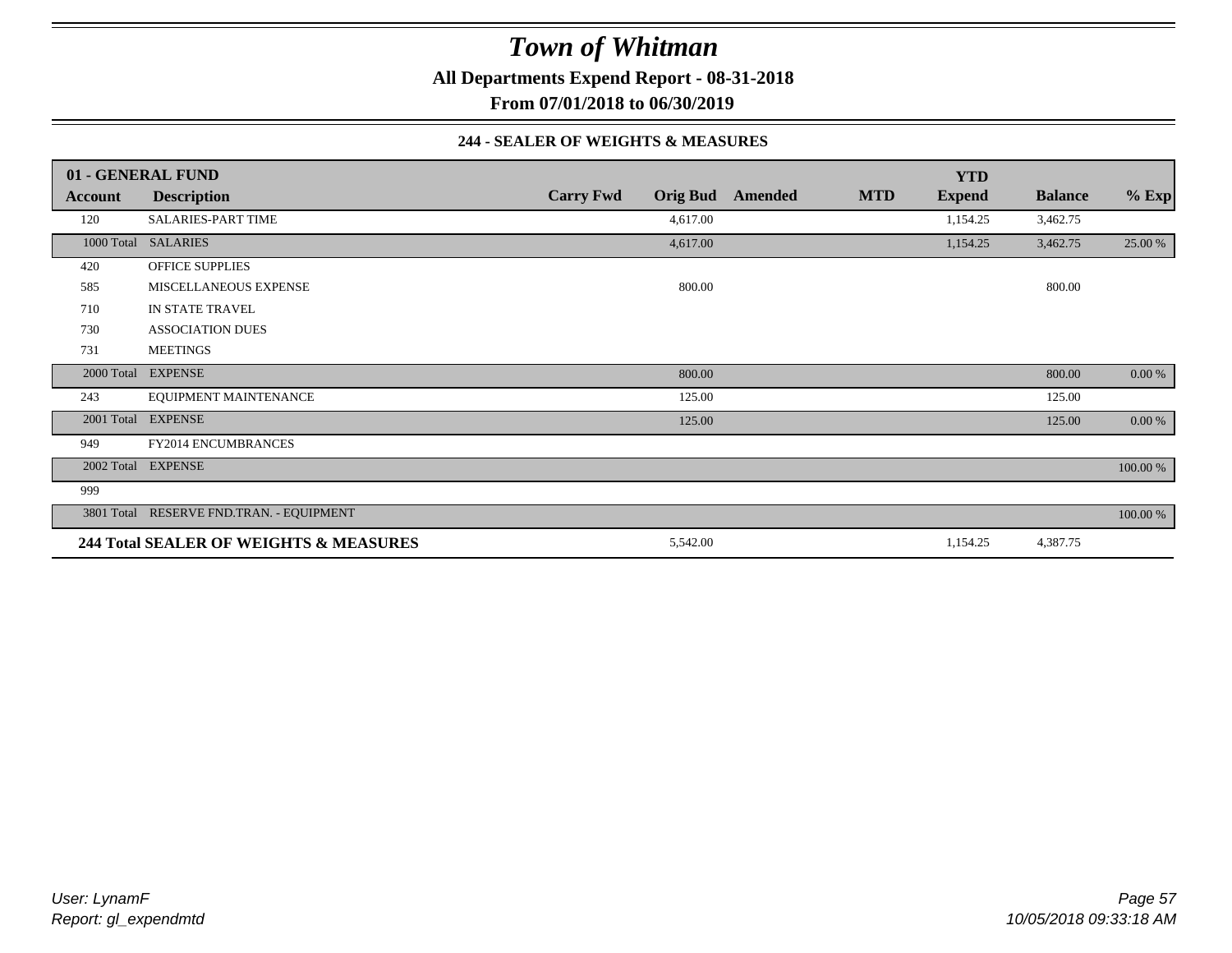**All Departments Expend Report - 08-31-2018**

**From 07/01/2018 to 06/30/2019**

#### **245 - ELECTRICAL INSPECTOR**

|         | 01 - GENERAL FUND                     |                  |                 |         |            | <b>YTD</b>    |                |          |
|---------|---------------------------------------|------------------|-----------------|---------|------------|---------------|----------------|----------|
| Account | <b>Description</b>                    | <b>Carry Fwd</b> | <b>Orig Bud</b> | Amended | <b>MTD</b> | <b>Expend</b> | <b>Balance</b> | $%$ Exp  |
| 120     | <b>SALARIES-PART TIME</b>             |                  | 16,784.00       |         |            | 4,196.01      | 12,587.99      |          |
| 219     | <b>EMERGENCY RESPONSE</b>             |                  | 1,200.00        |         |            | 120.00        | 1,080.00       |          |
|         | 1000 Total SALARIES                   |                  | 17,984.00       |         |            | 4,316.01      | 13,667.99      | 23.99 %  |
| 340     | <b>TELEPHONE</b>                      |                  |                 |         |            |               |                |          |
| 343     | <b>CELL PHONES</b>                    |                  |                 |         |            |               |                |          |
| 420     | <b>OFFICE SUPPLIES</b>                |                  |                 |         |            |               |                |          |
| 585     | MISCELLANEOUS EXPENSE                 |                  | 2,600.00        |         |            |               | 2,600.00       |          |
| 710     | IN STATE TRAVEL                       |                  |                 |         |            |               |                |          |
| 948     | <b>FY07 ENCUMBRANCES</b>              |                  |                 |         |            |               |                |          |
|         | 2000 Total EXPENSE                    |                  | 2,600.00        |         |            |               | 2,600.00       | 0.00 %   |
| 948     | <b>FY07 ENCUMBRANCES</b>              |                  |                 |         |            |               |                |          |
|         | 2001 Total EXPENSE                    |                  |                 |         |            |               |                | 100.00 % |
|         | <b>245 Total ELECTRICAL INSPECTOR</b> |                  | 20,584.00       |         |            | 4,316.01      | 16,267.99      |          |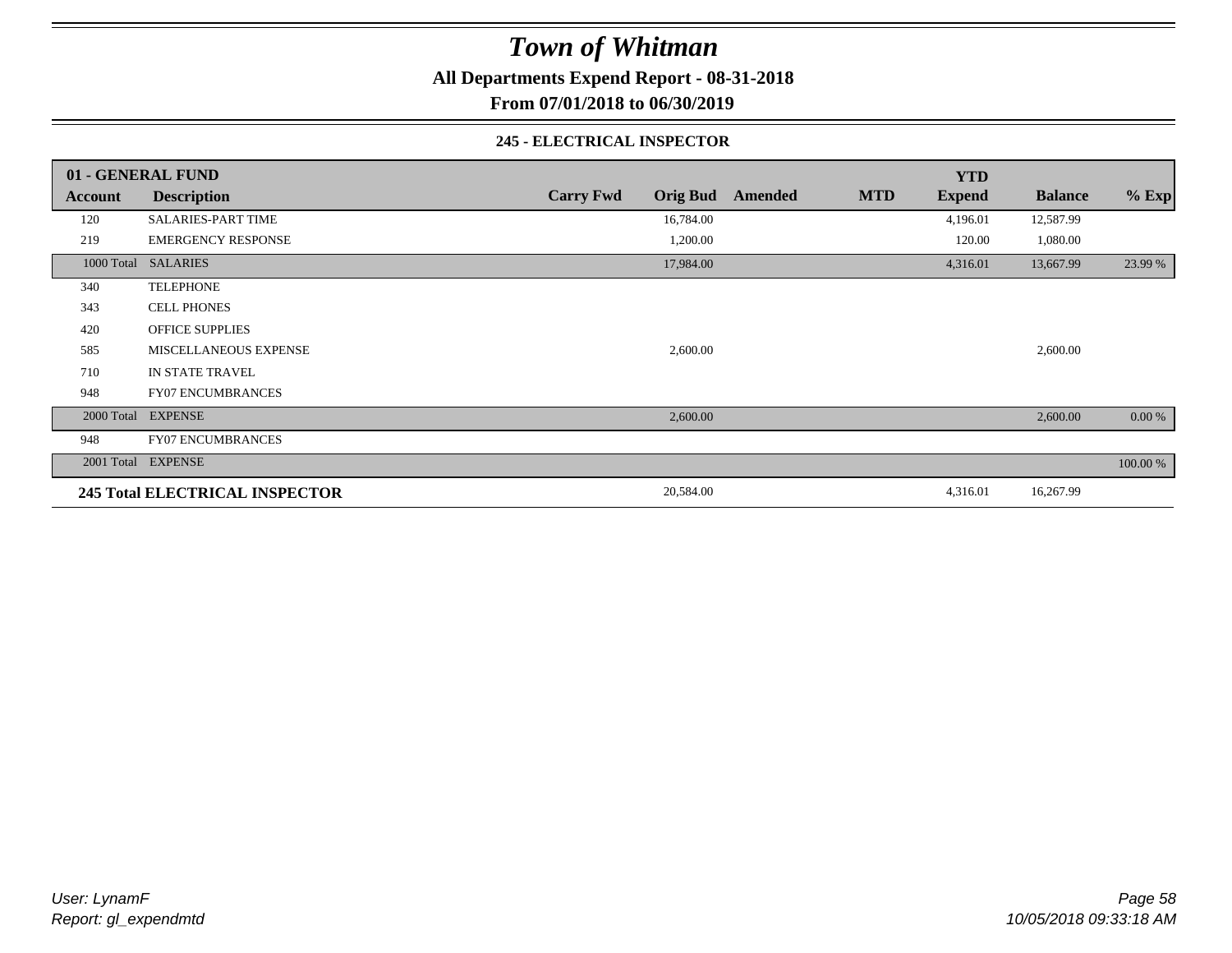**All Departments Expend Report - 08-31-2018**

**From 07/01/2018 to 06/30/2019**

#### **291 - CIVIL DEFENSE**

|                | 01 - GENERAL FUND              |                  |           |                         |            | <b>YTD</b>    |                |          |
|----------------|--------------------------------|------------------|-----------|-------------------------|------------|---------------|----------------|----------|
| <b>Account</b> | <b>Description</b>             | <b>Carry Fwd</b> |           | <b>Orig Bud</b> Amended | <b>MTD</b> | <b>Expend</b> | <b>Balance</b> | $%$ Exp  |
| 112            | <b>SALARIES</b>                |                  |           |                         |            |               |                |          |
|                | 1000 Total SALARIES            |                  |           |                         |            |               |                | 100.00 % |
| 116            | <b>CLERICAL</b>                |                  | 3,817.00  |                         |            | 954.25        | 2,862.75       |          |
|                | 1001 Total SALARIES            |                  | 3,817.00  |                         |            | 954.25        | 2,862.75       | 25.00 %  |
| 242            | <b>VEHICLE MAINTENANCE</b>     |                  |           |                         |            |               |                |          |
| 243            | EQUIPMENT MAINTENANCE          |                  |           |                         |            |               |                |          |
| 311            | <b>COMPUTER SERVICES</b>       |                  |           |                         |            |               |                |          |
| 340            | <b>TELEPHONE</b>               |                  |           |                         |            |               |                |          |
| 343            | <b>CELL PHONES</b>             |                  |           |                         |            | 119.97        | $-119.97$      |          |
| 748            | <b>GENERATOR MAINTENANCE</b>   |                  |           |                         |            |               |                |          |
| 420            | <b>OFFICE SUPPLIES</b>         |                  |           |                         |            |               |                |          |
| 582            | <b>UNIFORMS</b>                |                  |           |                         |            |               |                |          |
| 585            | MISCELLANEOUS EXPENSE          |                  | 3,500.00  |                         |            | 523.70        | 2,976.30       |          |
| 730            | <b>ASSOCIATION DUES</b>        |                  |           |                         |            |               |                |          |
| 740            | <b>INSURANCE PREMIUMS</b>      |                  |           |                         |            |               |                |          |
|                | 2000 Total EXPENSE             |                  | 3,500.00  |                         |            | 643.67        | 2,856.33       | 18.39 %  |
| 311            | <b>COMPUTER SERVICES</b>       |                  |           |                         |            |               |                |          |
| 343            | <b>CELL PHONES</b>             |                  |           |                         |            |               |                |          |
| 739            | <b>AUXILIARY POLICE</b>        |                  |           |                         |            |               |                |          |
|                | 2001 Total EXPENSE             |                  |           |                         |            |               |                | 100.00 % |
| 943            | FY2012 ENCUMBRANCES            |                  |           |                         |            |               |                |          |
| 946            | FY2010 ENCUMBRANCES            |                  |           |                         |            |               |                |          |
| 949            | FY2014 ENCUMBRANCES            |                  |           |                         |            |               |                |          |
|                | 2002 Total EXPENSE             |                  |           |                         |            |               |                | 100.00 % |
| 748            | <b>GENERATOR MAINTENANCE</b>   |                  | 7,500.00  |                         |            | 6,875.00      | 625.00         |          |
|                | 2003 Total EXPENSE             |                  | 7,500.00  |                         |            | 6,875.00      | 625.00         | 91.66%   |
|                | <b>291 Total CIVIL DEFENSE</b> |                  | 14,817.00 |                         |            | 8,472.92      | 6,344.08       |          |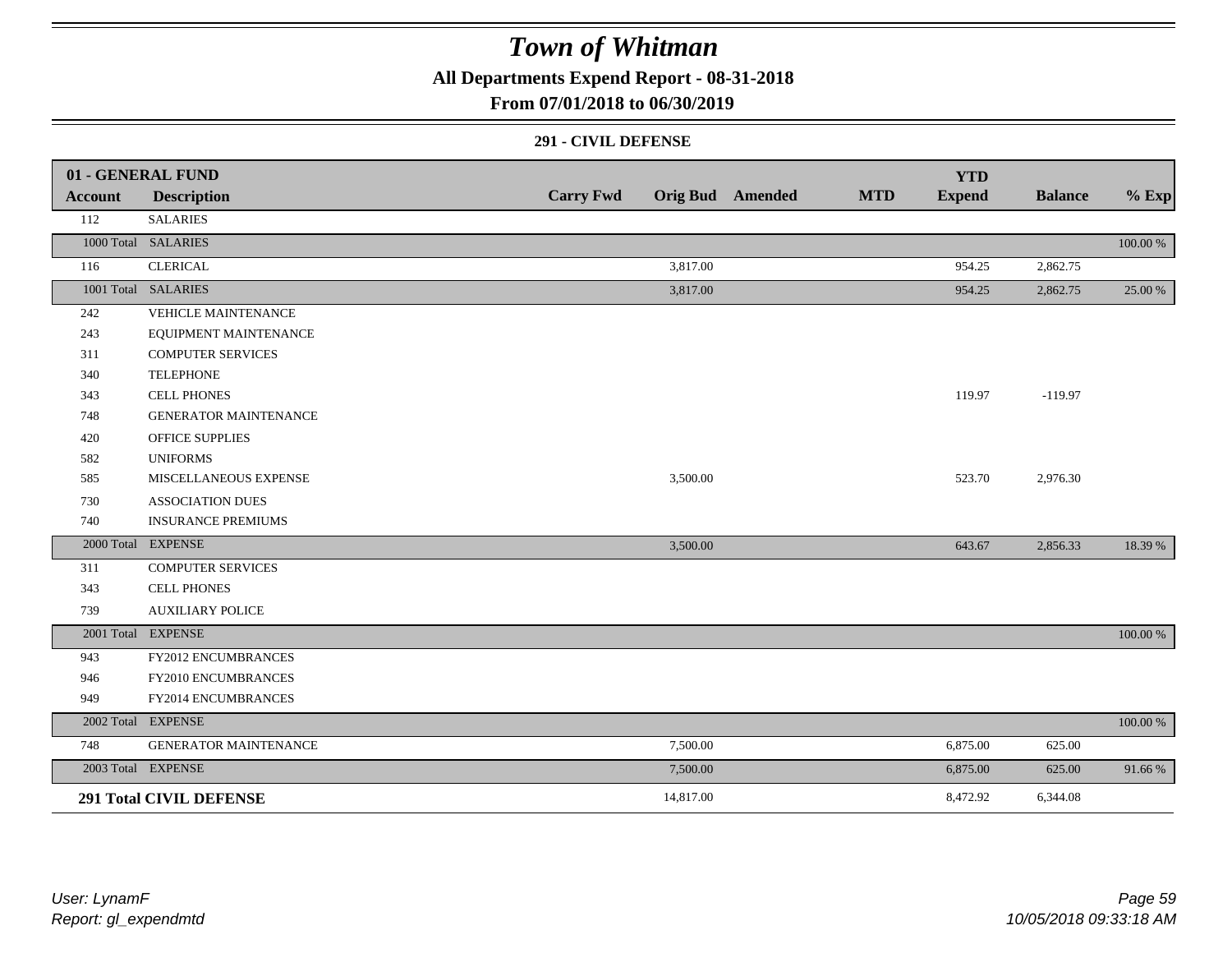**All Departments Expend Report - 08-31-2018**

**From 07/01/2018 to 06/30/2019**

#### **292 - SMALL ANIMAL CONTROL**

|                | 01 - GENERAL FUND                                 |                  |           |                         |            | <b>YTD</b>    |                |           |
|----------------|---------------------------------------------------|------------------|-----------|-------------------------|------------|---------------|----------------|-----------|
| <b>Account</b> | <b>Description</b>                                | <b>Carry Fwd</b> |           | <b>Orig Bud</b> Amended | <b>MTD</b> | <b>Expend</b> | <b>Balance</b> | $%$ Exp   |
| 112            | <b>SALARIES</b>                                   |                  | 45,734.00 |                         |            | 11,188.45     | 34,545.55      |           |
|                | 1000 Total SALARIES                               |                  | 45,734.00 |                         |            | 11,188.45     | 34, 545.55     | 24.46 %   |
| 120            | SALARIES-PART TIME                                |                  |           |                         |            |               |                |           |
|                | 1001 Total SALARIES                               |                  |           |                         |            |               |                | 100.00 %  |
| 210            | <b>ELECTRICITY</b>                                |                  |           |                         |            | 560.26        | $-560.26$      |           |
| 212            | <b>GAS (NATURAL)</b>                              |                  |           |                         |            | 70.70         | $-70.70$       |           |
| 242            | <b>VEHICLE MAINTENANCE</b>                        |                  |           |                         |            |               |                |           |
| 340            | <b>TELEPHONE</b>                                  |                  |           |                         |            |               |                |           |
| 343            | <b>CELL PHONES</b>                                |                  |           |                         |            | 152.97        | $-152.97$      |           |
| 430            | <b>BUILDING MAINTENANCE &amp; REPAIR</b>          |                  |           |                         |            | 52.31         | $-52.31$       |           |
| 481            | <b>GASOLINE</b>                                   |                  |           |                         |            | 172.80        | $-172.80$      |           |
| 585            | MISCELLANEOUS EXPENSE                             |                  | 10,234.00 |                         |            | 170.20        | 10,063.80      |           |
| 586            | <b>CARE OF ANIMALS</b>                            |                  |           |                         |            | 281.66        | $-281.66$      |           |
| 730            | <b>ASSOCIATION DUES</b>                           |                  |           |                         |            |               |                |           |
|                | 2000 Total EXPENSE                                |                  | 10,234.00 |                         |            | 1,460.90      | 8,773.10       | 14.27 %   |
| 200            | BURIAL OF DEAD ANIMALS                            |                  | 4,088.00  |                         |            |               | 4,088.00       |           |
|                | 2001 Total EXPENSE                                |                  | 4,088.00  |                         |            |               | 4,088.00       | $0.00 \%$ |
| 941            | FY 2017 ENCUMBRANCES                              |                  |           |                         |            |               |                |           |
| 945            | FY2013 ENCUMBRANCES                               |                  |           |                         |            |               |                |           |
| 940            | FY2016 ENCUMBRANCES                               |                  |           |                         |            |               |                |           |
|                | 2002 Total EXPENSE                                |                  |           |                         |            |               |                | 100.00 %  |
| 999            |                                                   |                  |           |                         |            |               |                |           |
|                | 4433 Total ART20ATM5/18LEASE/PCH22017FORDINT(1/3) |                  |           |                         |            |               |                | 100.00 %  |
| 999            |                                                   | 11,300.00        |           |                         |            |               | 11,300.00      |           |
|                | 4435 Total A27A ATM5/16TN.KEN.-REP.FLR.INST.FENC  | 11,300.00        |           |                         |            |               | 11,300.00      | $0.00 \%$ |
| 999            |                                                   |                  |           |                         |            |               |                |           |
|                | 4463 Total S4ATM5/18INSTALL2ROOF-TOPUNITSWMS      |                  |           |                         |            |               |                | 100.00 %  |
| 999            |                                                   |                  |           |                         |            |               |                |           |
|                | 4464 Total S5ATM5/18REPLACE2UNIVENTSATWMS         |                  |           |                         |            |               |                | 100.00 %  |
|                |                                                   |                  |           |                         |            |               |                |           |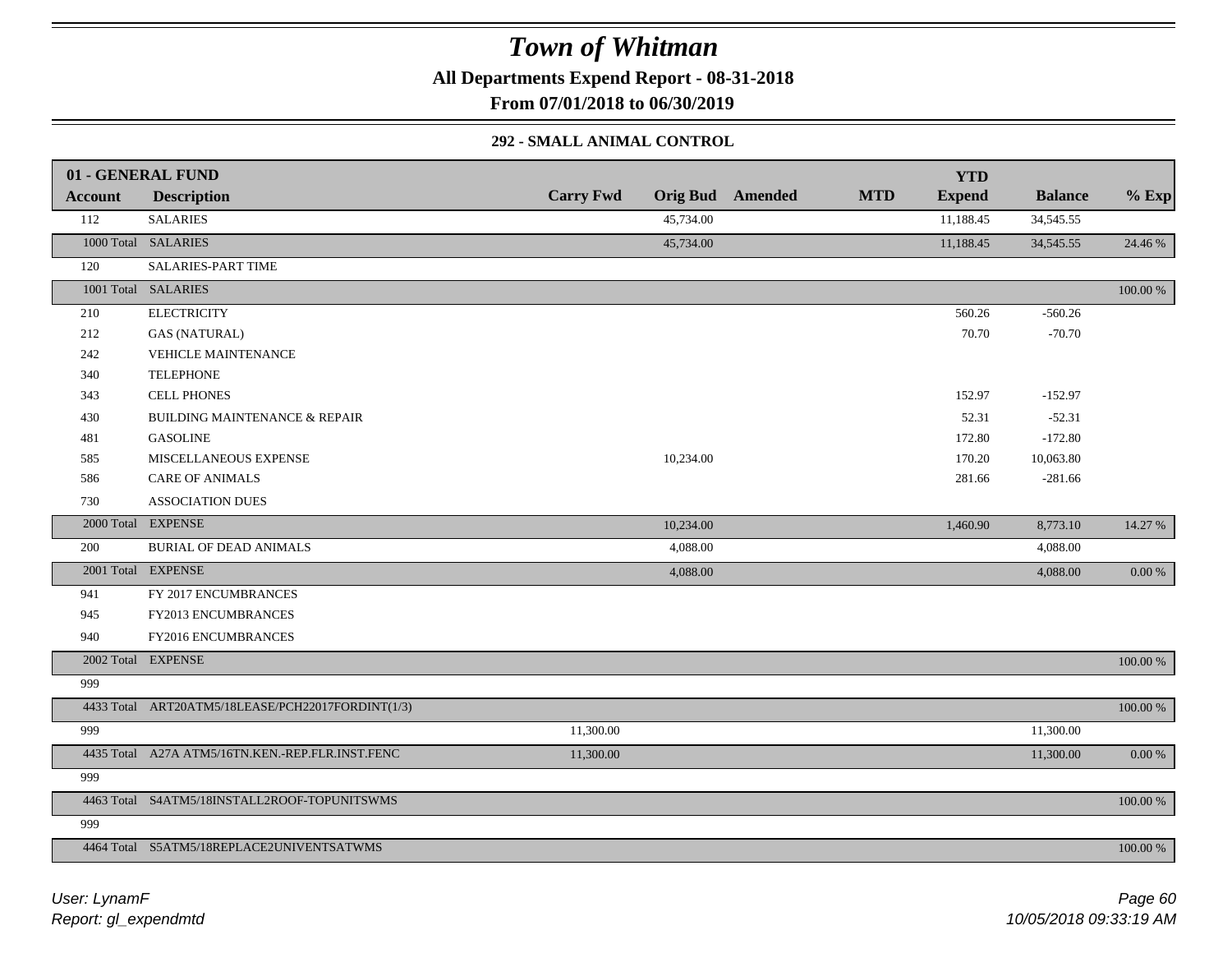**All Departments Expend Report - 08-31-2018**

**From 07/01/2018 to 06/30/2019**

#### **292 - SMALL ANIMAL CONTROL**

| 01 - GENERAL FUND                     |                  |                  |            | YTD           |                |         |
|---------------------------------------|------------------|------------------|------------|---------------|----------------|---------|
| <b>Description</b><br>Account         | <b>Carry Fwd</b> | Orig Bud Amended | <b>MTD</b> | <b>Expend</b> | <b>Balance</b> | $%$ Exp |
| <b>292 Total SMALL ANIMAL CONTROL</b> | 1.300.00         | 60,056.00        |            | 12.649.35     | 58,706.65      |         |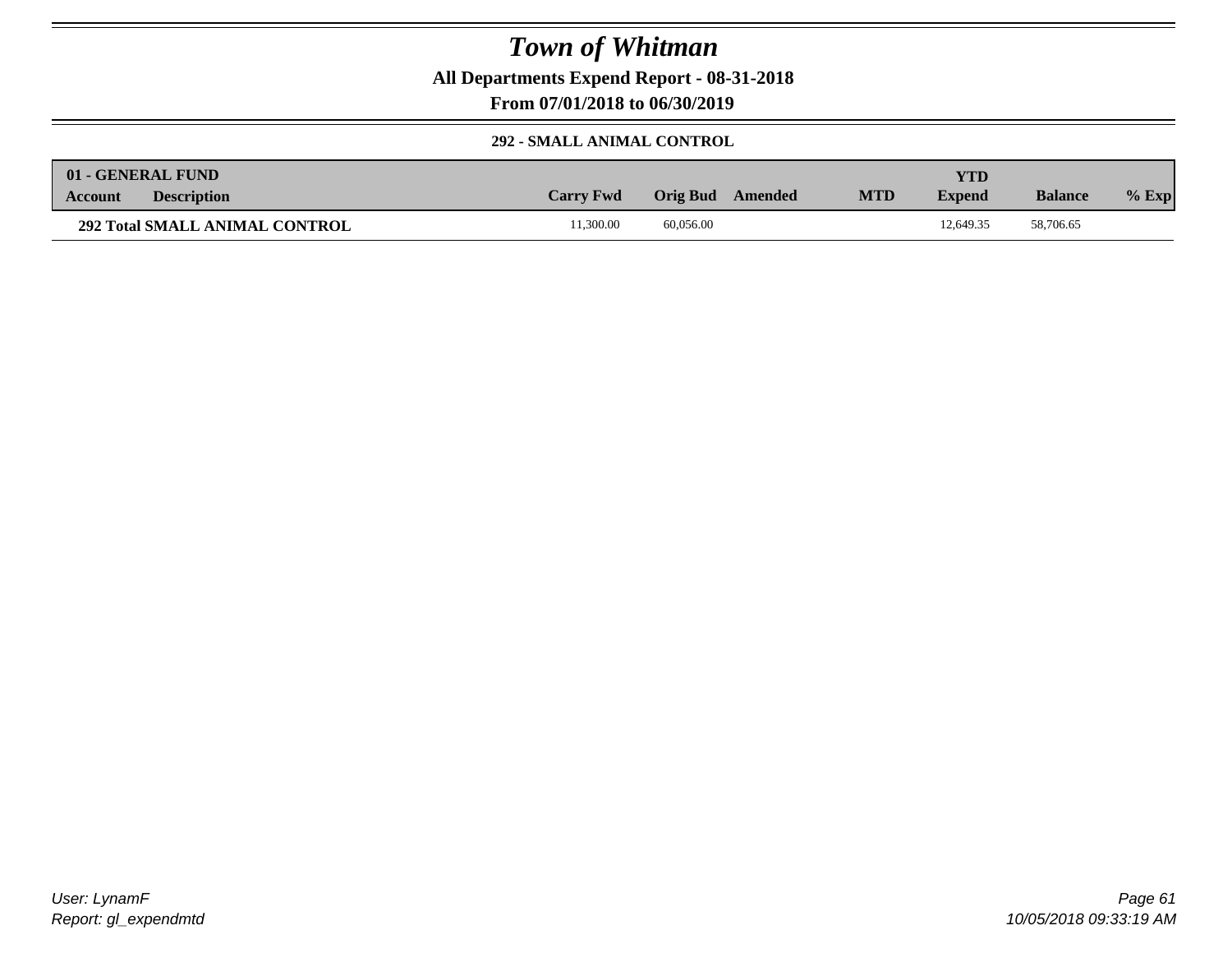**All Departments Expend Report - 08-31-2018**

**From 07/01/2018 to 06/30/2019**

#### **300 - SCHOOL DEPARTMENT**

|                | 01 - GENERAL FUND                                   |                  |           |                         |            | <b>YTD</b>    |                |            |
|----------------|-----------------------------------------------------|------------------|-----------|-------------------------|------------|---------------|----------------|------------|
| <b>Account</b> | <b>Description</b>                                  | <b>Carry Fwd</b> |           | <b>Orig Bud</b> Amended | <b>MTD</b> | <b>Expend</b> | <b>Balance</b> | $%$ Exp    |
| 718            | HOLT SCHOOL-MAINTENANCE & EXP.                      |                  |           |                         |            |               |                |            |
|                | 2000 Total EXPENSE                                  |                  |           |                         |            |               |                | 100.00 %   |
| 940            | FY2016 ENCUMBRANCES                                 |                  |           |                         |            |               |                |            |
| 945            | FY2013 ENCUMBRANCES                                 |                  |           |                         |            |               |                |            |
|                | 2001 Total EXPENSE                                  |                  |           |                         |            |               |                | 100.00 %   |
| 999            |                                                     | 544,721.25       |           |                         |            |               | 544,721.25     |            |
|                | 4447 Total A46BATM5/16&A15STM12/17REP.DUVAL ROOF    | 544,721.25       |           |                         |            |               | 544,721.25     | 0.00 %     |
| 999            |                                                     | 5,142.25         |           |                         |            |               | 5,142.25       |            |
|                | 4449 Total A46A ATM5/16ENG.&DESIGN DUVAL ROOF       | 5,142.25         |           |                         |            |               | 5,142.25       | 0.00 %     |
| 999            |                                                     |                  |           |                         |            |               |                |            |
|                | 4450 Total A.51ATM5/16 PUR.ACOUST.MAT.CON&DUV       |                  |           |                         |            |               |                | 100.00 %   |
| 999            |                                                     |                  | 35,000.00 |                         |            |               | 35,000.00      |            |
|                | 4454 Total S1ATM5/18SECURITYIMPDUVALSCHOOL          |                  | 35,000.00 |                         |            |               | 35,000.00      | 0.00 %     |
| 999            |                                                     |                  | 35,000.00 |                         |            |               | 35,000.00      |            |
|                | 4456 Total S2ATM5/18SECURITYIMPCONLEYSCHOOL         |                  | 35,000.00 |                         |            |               | 35,000.00      | $0.00\ \%$ |
| 999            |                                                     | 8,000.00         |           |                         |            |               | 8,000.00       |            |
|                | 4458 Total A.16STM12/17REPL.ROOFTOP UNITS-FIRE STA. | 8,000.00         |           |                         |            |               | 8,000.00       | 0.00 %     |
| 999            |                                                     | 3,371.00         |           |                         |            |               | 3,371.00       |            |
|                | 4461 Total A.13STM12/17REPL2ROOFTOP UNITS-MID.SCH   | 3,371.00         |           |                         |            |               | 3,371.00       | $0.00\ \%$ |
| 999            |                                                     |                  | 35,000.00 |                         |            |               | 35,000.00      |            |
|                | 4462 Total S3ATM5/18UPDATEEXISTINGCAMARASDUVALSCHOO |                  | 35,000.00 |                         |            |               | 35,000.00      | $0.00\ \%$ |
| 999            |                                                     |                  | 5,600.00  |                         |            |               | 5,600.00       |            |
|                | 4464 Total S5ATM5/18REPLACE2UNIVENTSATWMS           |                  | 5,600.00  |                         |            |               | 5,600.00       | $0.00~\%$  |
| 999            |                                                     |                  | 15,000.00 |                         |            |               | 15,000.00      |            |
|                | 4469 Total S4 ATM5/18 INSTALL 2 ROOF-TOP UNITS - WM |                  | 15,000.00 |                         |            |               | 15,000.00      | 0.00 %     |
| 999            |                                                     |                  | 35,892.00 |                         |            |               | 35,892.00      |            |
|                | 4470 Total S6ATM5/18INT&EXTSECURITYCAMARAS-H.S.     |                  | 35,892.00 |                         |            |               | 35,892.00      | $0.00\ \%$ |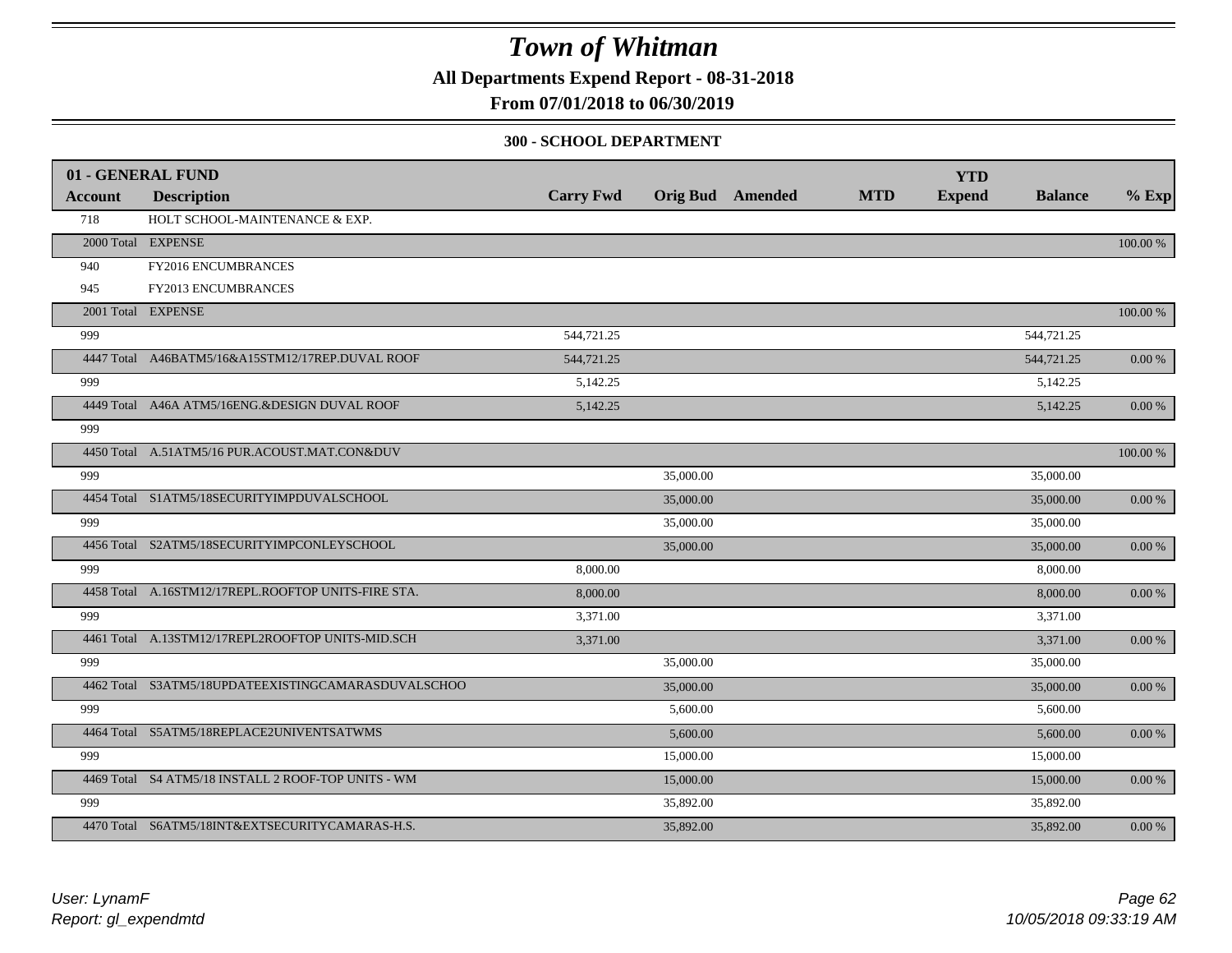**All Departments Expend Report - 08-31-2018**

### **From 07/01/2018 to 06/30/2019**

#### **300 - SCHOOL DEPARTMENT**

|            | 01 - GENERAL FUND                                   |                  |                 |         |            | <b>YTD</b>    |                |           |
|------------|-----------------------------------------------------|------------------|-----------------|---------|------------|---------------|----------------|-----------|
| Account    | <b>Description</b>                                  | <b>Carry Fwd</b> | <b>Orig Bud</b> | Amended | <b>MTD</b> | <b>Expend</b> | <b>Balance</b> | $%$ Exp   |
| 999        |                                                     |                  |                 |         |            |               |                |           |
| 4540 Total | A.50ATM5/16REPLACE CARPETS CONL&MID.                |                  |                 |         |            |               |                | 100.00 %  |
| 999        |                                                     |                  |                 |         |            |               |                |           |
|            | 4574 Total A.S2 ATM5/17 MIDDLE SCH.GYM FLOOR        |                  |                 |         |            |               |                | 100.00 %  |
| 999        |                                                     | 2,006.00         |                 |         |            |               | 2,006.00       |           |
|            | 4580 Total A.S3ATM5/17PHS.ED.CURT.&PORT.BLCH.MID.SC | 2,006.00         |                 |         |            |               | 2,006.00       | 0.00 %    |
| 999        |                                                     | 1,645.00         |                 |         |            |               | 1,645.00       |           |
| 4581 Total | A.S4ATM5/17EXT.DOORS-DUV.CON.MID.                   | 1,645.00         |                 |         |            |               | 1,645.00       | $0.00 \%$ |
| 999        |                                                     |                  |                 |         |            |               |                |           |
| 4582 Total | A.S6ATM5/17 SEAL PLAYGRDS.DUV,CON,MID.              |                  |                 |         |            |               |                | 100.00 %  |
| 999        |                                                     | 4,570.00         |                 |         |            |               | 4,570.00       |           |
|            | 4583 Total A.S7ATM5/17REPAIR SIDEWALKS-DUVAL        | 4,570.00         |                 |         |            |               | 4,570.00       | 0.00 %    |
|            | <b>300 Total SCHOOL DEPARTMENT</b>                  | 569,455.50       | 161,492.00      |         |            |               | 730,947.50     |           |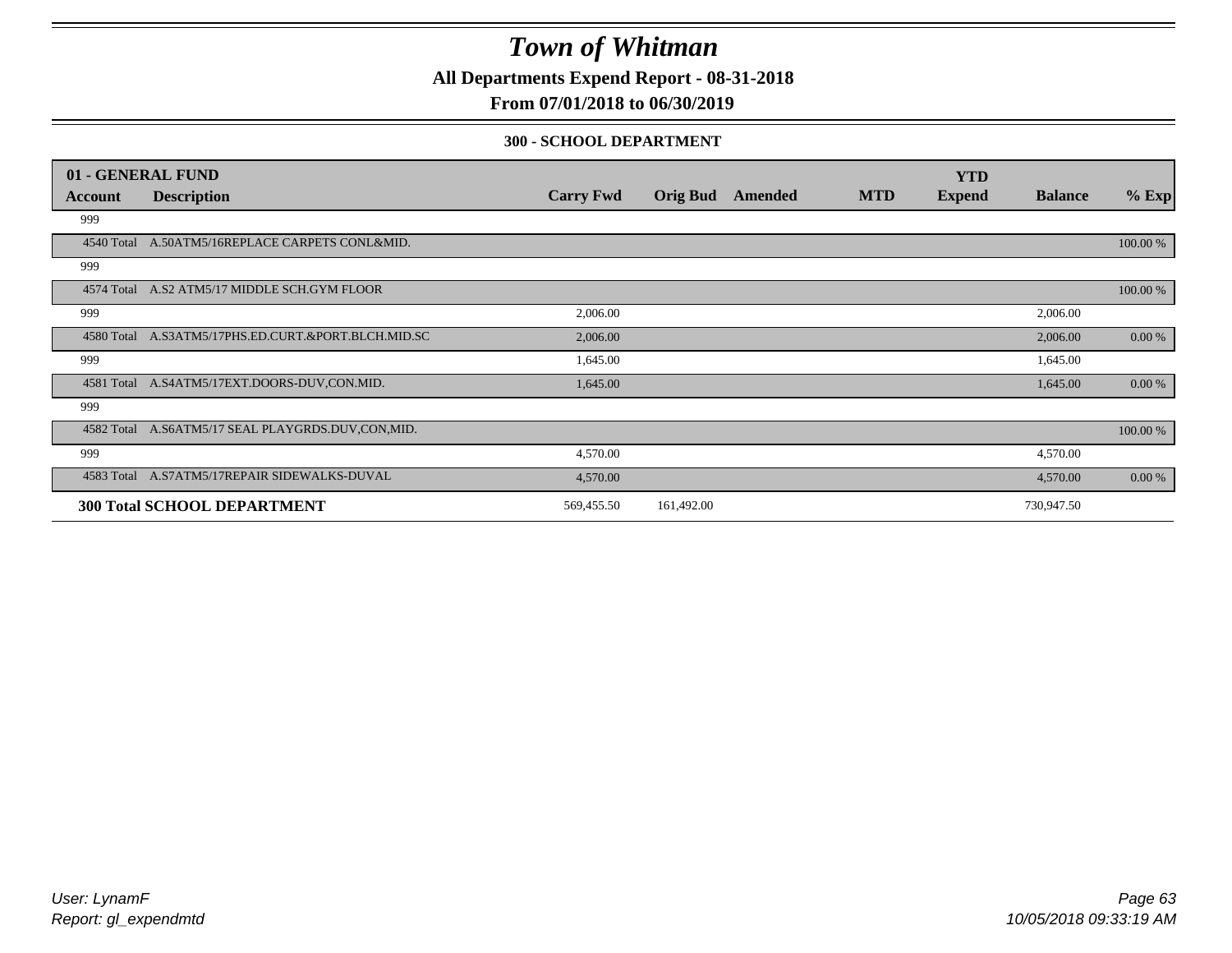**All Departments Expend Report - 08-31-2018**

**From 07/01/2018 to 06/30/2019**

#### **301 - VOCATIONAL TRAINING**

|         | 01 - GENERAL FUND                    |                                     |         |            | <b>YTD</b>    |                |          |
|---------|--------------------------------------|-------------------------------------|---------|------------|---------------|----------------|----------|
| Account | <b>Description</b>                   | <b>Orig Bud</b><br><b>Carry Fwd</b> | Amended | <b>MTD</b> | <b>Expend</b> | <b>Balance</b> | $%$ Exp  |
| 319     | SO.SH.VO.TEC.ADD'L APP.              |                                     |         |            |               |                |          |
| 321     | SOUTH SHORE VOCATIONAL-TECH.         | 1,556,704.00                        |         |            | 389,176.00    | 1,167,528.00   |          |
|         | 2000 Total EXPENSE                   | 1,556,704.00                        |         |            | 389,176.00    | 1,167,528.00   | 25.00 %  |
| 112     | <b>SALARIES</b>                      |                                     |         |            |               |                |          |
| 322     | OTHER VOCATIONAL TUITION             | 294,174.00                          |         |            |               | 294,174.00     |          |
|         | 2001 Total EXPENSE                   | 294,174.00                          |         |            |               | 294,174.00     | 0.00 %   |
| 710     | IN STATE TRAVEL                      | 49,000.00                           |         |            |               | 49,000.00      |          |
|         | 2002 Total EXPENSE                   | 49,000.00                           |         |            |               | 49,000.00      | 0.00 %   |
| 946     | <b>FY2010 ENCUMBRANCES</b>           |                                     |         |            |               |                |          |
|         | 2003 Total EXPENSE                   |                                     |         |            |               |                | 100.00 % |
|         | <b>301 Total VOCATIONAL TRAINING</b> | 1,899,878.00                        |         |            | 389,176.00    | 1,510,702.00   |          |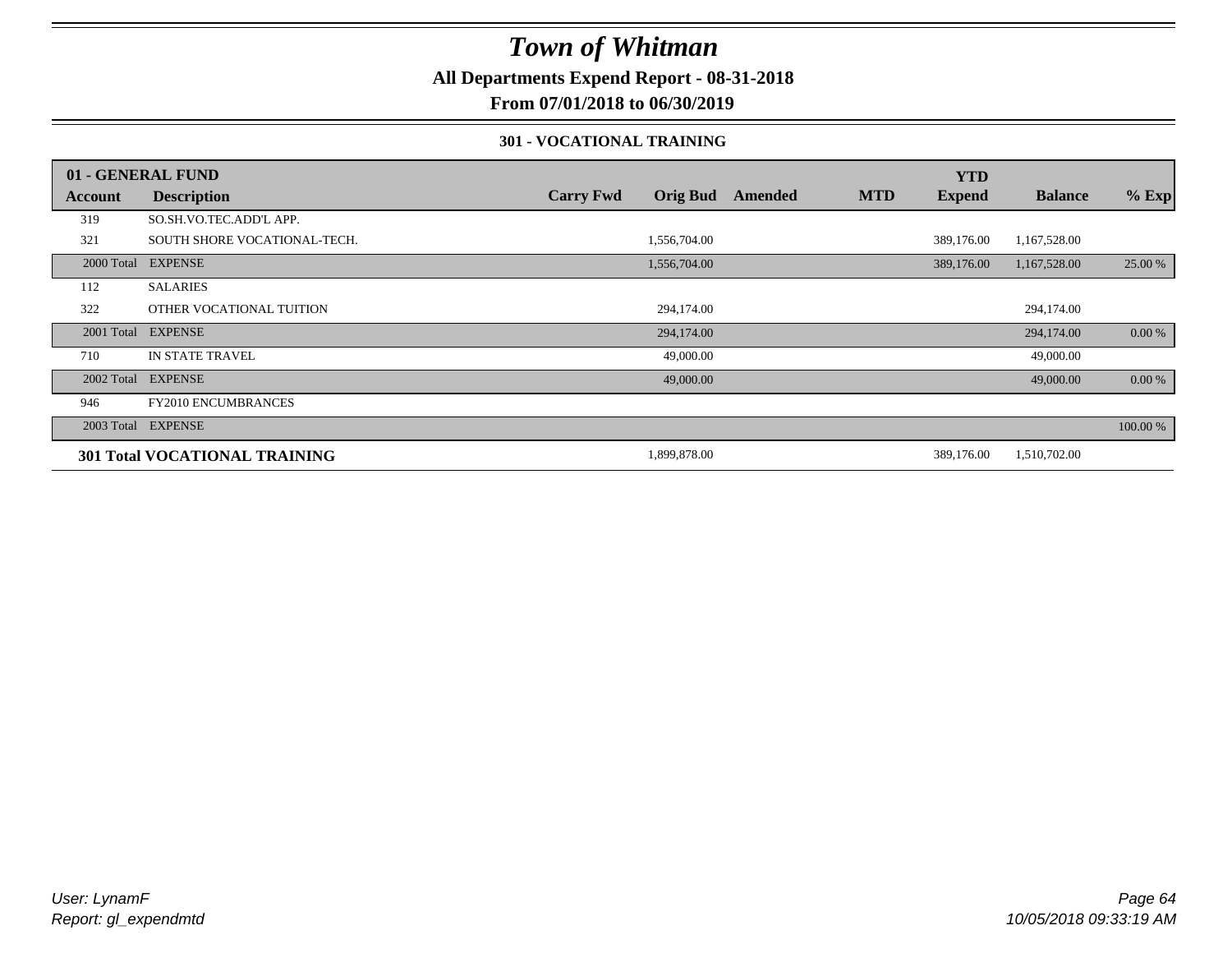**All Departments Expend Report - 08-31-2018**

**From 07/01/2018 to 06/30/2019**

#### **320 - WHITMAN-HANSON REGIONAL**

|         | 01 - GENERAL FUND                                |                  |                 |         |            | <b>YTD</b>    |                |             |
|---------|--------------------------------------------------|------------------|-----------------|---------|------------|---------------|----------------|-------------|
| Account | <b>Description</b>                               | <b>Carry Fwd</b> | <b>Orig Bud</b> | Amended | <b>MTD</b> | <b>Expend</b> | <b>Balance</b> | $%$ Exp     |
| 324     | <b>CROSSING GUARDS</b>                           |                  | 39,027.00       |         |            | 4,301.29      | 34,725.71      |             |
|         | 1000 Total SALARIES                              |                  | 39,027.00       |         |            | 4,301.29      | 34,725.71      | 11.02 %     |
| 305     | <b>INSTRUCTIONAL</b>                             |                  | 13,270,185.00   |         |            | 3,317,546.25  | 9,952,638.75   |             |
|         | 2000 Total EXPENSE                               |                  | 13,270,185.00   |         |            | 3,317,546.25  | 9,952,638.75   | 25.00 %     |
| 323     | NON-MANDATED BUSSING                             |                  | 381,357.00      |         |            | 95,339.25     | 286,017.75     |             |
| 943     | <b>FY2012 ENCUMBRANCES</b>                       |                  |                 |         |            |               |                |             |
|         | 2001 Total EXPENSE                               |                  | 381,357.00      |         |            | 95,339.25     | 286,017.75     | 25.00 %     |
| 324     | <b>CROSSING GUARDS</b>                           |                  |                 |         |            | 76.00         | $-76.00$       |             |
|         | 2002 Total EXPENSE                               |                  |                 |         |            | 76.00         | $-76.00$       | 100.00 %    |
| 999     |                                                  |                  |                 |         |            |               |                |             |
|         | 4452 Total A.53ATM5/16REPAIR WALKWAYS -WHRS      |                  |                 |         |            |               |                | 100.00 %    |
| 999     |                                                  | 15,525.00        |                 |         |            |               | 15,525.00      |             |
|         | 4453 Total A54ATM5/16REPL.BLCHER CHAIR LIFT WHRS | 15,525.00        |                 |         |            |               | 15,525.00      | $0.00~\%$   |
| 999     |                                                  |                  |                 |         |            |               |                |             |
|         | 4455 Total A7STM 5/16 REPL.HOT WTR. SYS.WHRHS    |                  |                 |         |            |               |                | 100.00 %    |
| 999     |                                                  |                  |                 |         |            |               |                |             |
|         | 4457 Total A.14STM12/17MOVING P-K PROG.TO W-H    |                  |                 |         |            |               |                | 100.00 %    |
| 999     |                                                  |                  |                 |         |            |               |                |             |
|         | 4459 Total A.8STM5/17 PUR.W.H.R.SCHL LUNCH VAN   |                  |                 |         |            |               |                | 100.00 %    |
| 999     |                                                  |                  |                 |         |            |               |                |             |
|         | 4460 Total A.52ATM5/16RECONSTR.TENNIS CTS.WHRS   |                  |                 |         |            |               |                | $100.00~\%$ |
| 999     |                                                  |                  | 468,058.00      |         |            | 466,058.00    | 2,000.00       |             |
|         | 4465 Total ART.5 ATM5/18 DEBT SERV.HIGH SCH.     |                  | 468,058.00      |         |            | 466,058.00    | 2,000.00       | 99.57%      |
| 999     |                                                  |                  |                 |         |            |               |                |             |
|         | 4466 Total A.9 ATM 5/17 DEBT SERV. HIGH SCHOOL   |                  |                 |         |            |               |                | 100.00 %    |
| 999     |                                                  |                  |                 |         |            |               |                |             |
|         | 4467 Total A.6 ATM5/15 DEBT SERV. HIGH SCH       |                  |                 |         |            |               |                | 100.00 %    |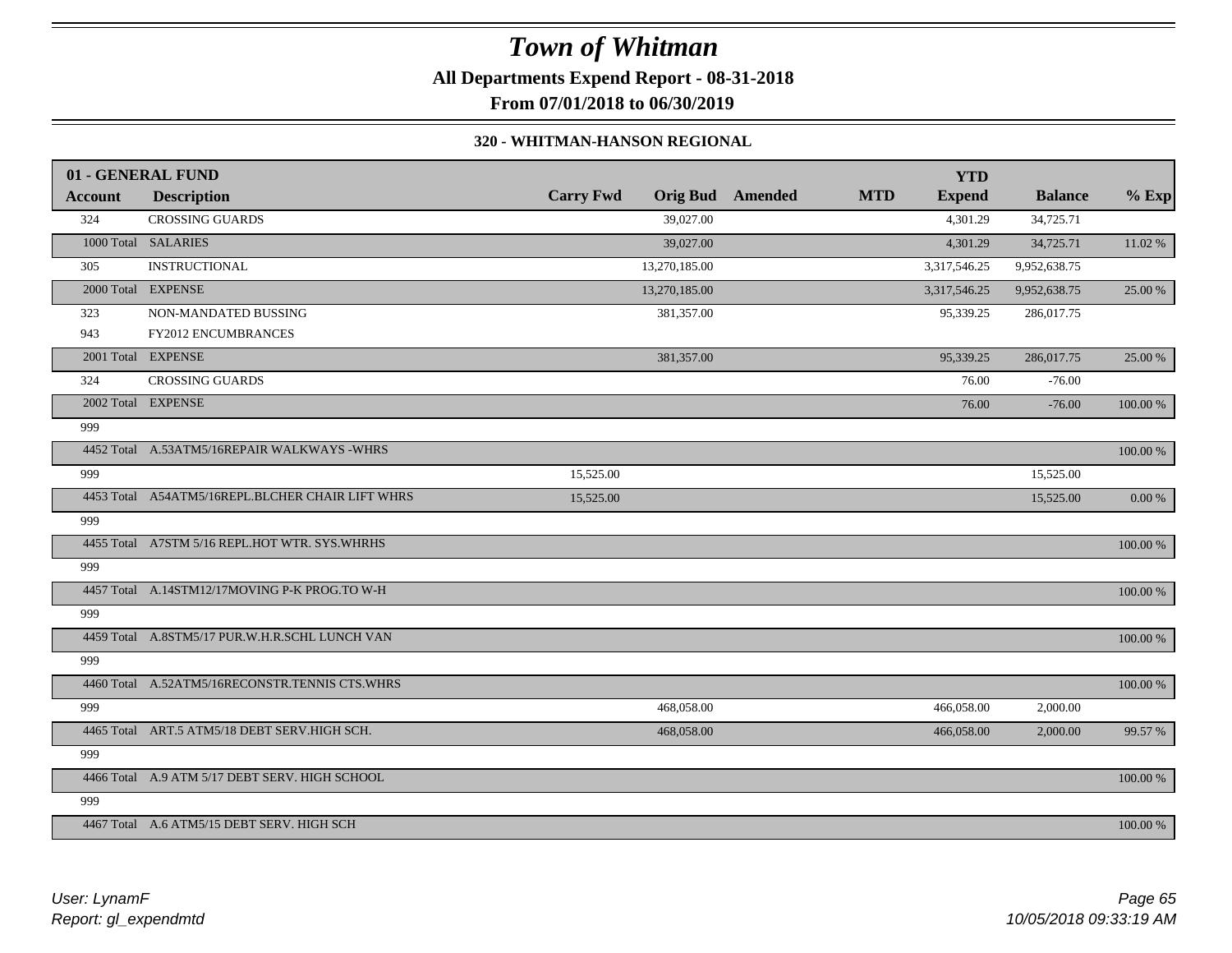**All Departments Expend Report - 08-31-2018**

**From 07/01/2018 to 06/30/2019**

#### **320 - WHITMAN-HANSON REGIONAL**

|            | 01 - GENERAL FUND                               |                  |                 |         |            | <b>YTD</b>    |                |          |
|------------|-------------------------------------------------|------------------|-----------------|---------|------------|---------------|----------------|----------|
| Account    | <b>Description</b>                              | <b>Carry Fwd</b> | <b>Orig Bud</b> | Amended | <b>MTD</b> | <b>Expend</b> | <b>Balance</b> | $%$ Exp  |
| 999        |                                                 | 227,866.56       |                 |         |            | 66,862.33     | 161,004.23     |          |
| 4584 Total | A1STM3/18 Mov.P-K Fr.Maquan to WHRHS            | 227,866.56       |                 |         |            | 66,862.33     | 161,004.23     | 29.34 %  |
| 999        |                                                 |                  |                 |         |            |               |                |          |
|            | 4590 Total A.S8ATM5/17 RESTORE TURF-HIGH SCHOOL |                  |                 |         |            |               |                | 100.00 % |
| 999        |                                                 | 3,037.00         |                 |         |            |               | 3,037.00       |          |
| 4591 Total | A.S10ATM 5/17REP.POTHOLES&CRAKS-H.S.            | 3,037.00         |                 |         |            |               | 3,037.00       | 0.00 %   |
| 999        |                                                 |                  |                 |         |            |               |                |          |
| 4592 Total | A.S11ATM5/17CROSSING LIGHTS-H.S.                |                  |                 |         |            |               |                | 100.00 % |
| 999        |                                                 |                  |                 |         |            |               |                |          |
|            | 4593 Total A.S13ATM5/17ENVELOPE REPAIRS-H.S.    |                  |                 |         |            |               |                | 100.00 % |
| 999        |                                                 | 14,887.00        |                 |         |            |               | 14,887.00      |          |
| 4594 Total | A.S14ATM5/17 HOT WATER HEATER -H.S.             | 14,887.00        |                 |         |            |               | 14,887.00      | 0.00 %   |
|            | 320 Total WHITMAN-HANSON REGIONAL               | 261,315.56       | 14,158,627.00   |         |            | 3,950,183.12  | 10,469,759.44  |          |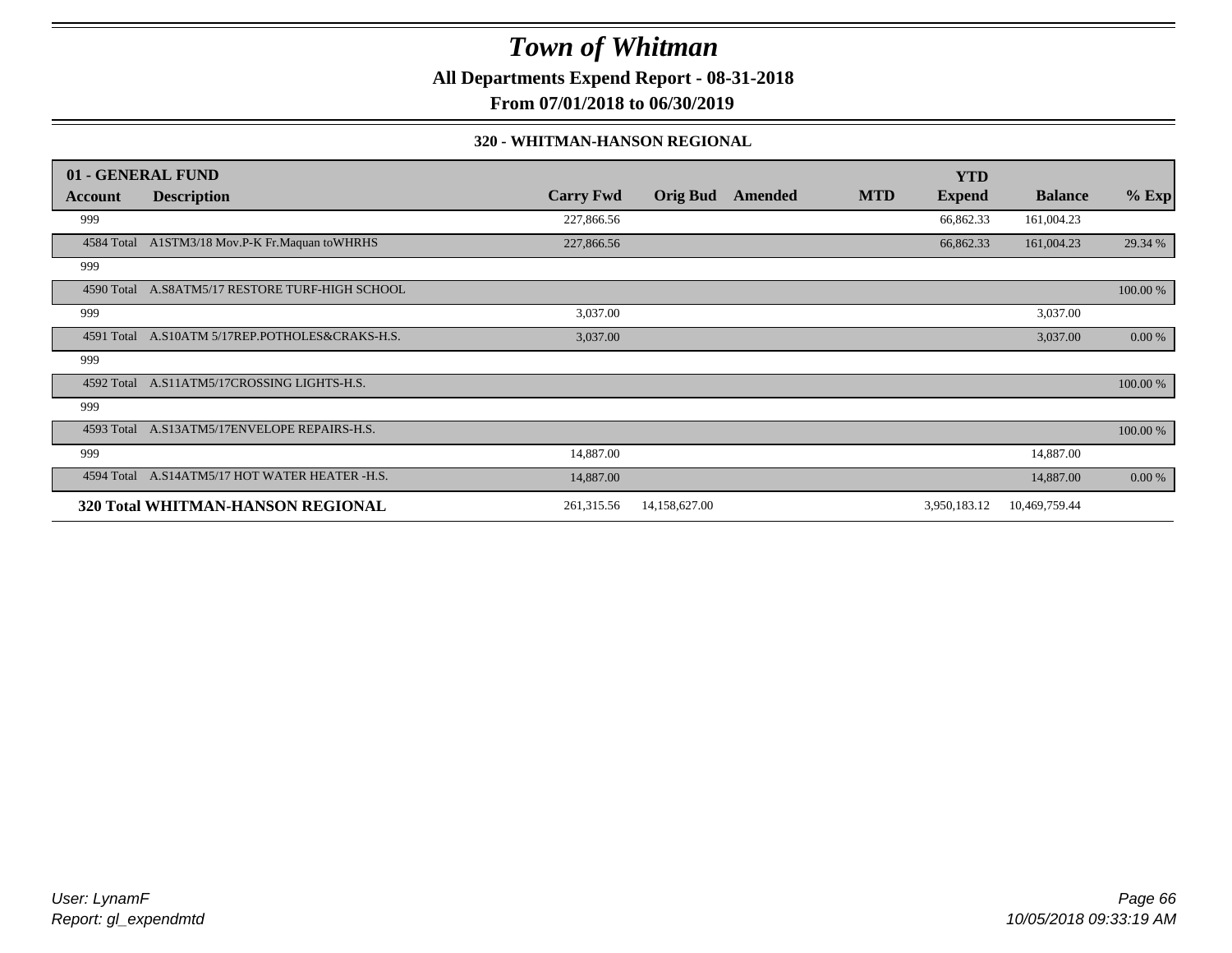**All Departments Expend Report - 08-31-2018**

### **From 07/01/2018 to 06/30/2019**

#### **294 - DPW-TREE DEPARTMENT**

|         | 01 - GENERAL FUND              |                  |  |                  |            | <b>YTD</b>    |                |          |
|---------|--------------------------------|------------------|--|------------------|------------|---------------|----------------|----------|
| Account | <b>Description</b>             | <b>Carry Fwd</b> |  | Orig Bud Amended | <b>MTD</b> | <b>Expend</b> | <b>Balance</b> | $%$ Exp  |
| 247     | <b>INSECT CONTROL</b>          |                  |  |                  |            |               |                |          |
| 460     | <b>GROUNDSKEEPING SUPPLIES</b> |                  |  |                  |            |               |                |          |
| 585     | MISCELLANEOUS EXPENSE          |                  |  |                  |            |               |                |          |
|         | 2000 Total EXPENSE             |                  |  |                  |            |               |                | 100.00 % |
|         | 294 Total DPW-TREE DEPARTMENT  |                  |  |                  |            |               |                |          |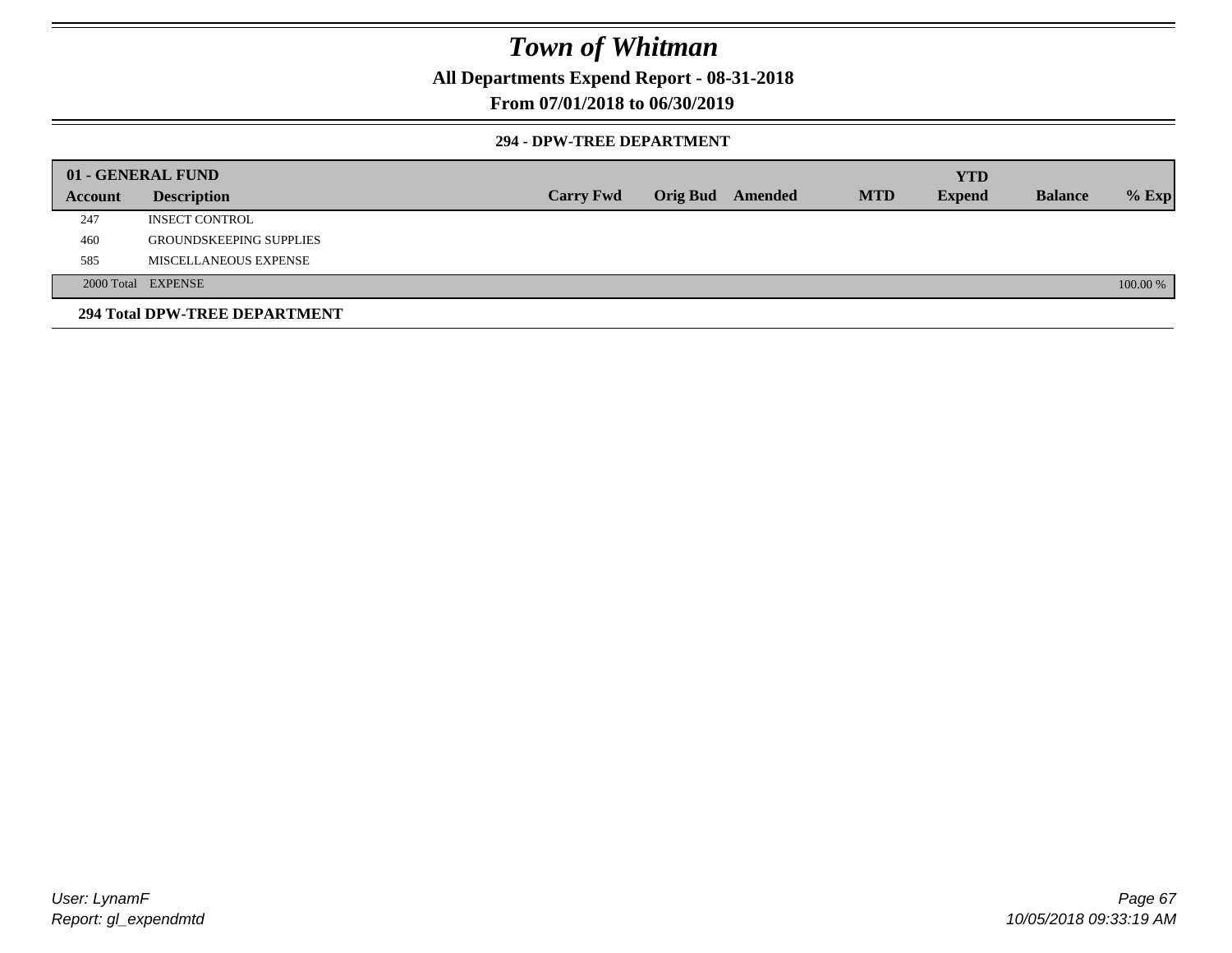## **All Departments Expend Report - 08-31-2018**

### **From 07/01/2018 to 06/30/2019**

#### **400 - DPW SALARIES**

|         | 01 - GENERAL FUND                  |                                     |                       | <b>YTD</b>    |                |          |
|---------|------------------------------------|-------------------------------------|-----------------------|---------------|----------------|----------|
| Account | <b>Description</b>                 | <b>Carry Fwd</b><br><b>Orig Bud</b> | <b>MTD</b><br>Amended | <b>Expend</b> | <b>Balance</b> | $%$ Exp  |
| 113     | DIVISIONAL LABOR-REGULAR           | 474,011.00                          |                       | 100,253.01    | 373,757.99     |          |
| 114     | DIVISIONAL LABOR-O.T.              |                                     |                       | 5,388.25      | $-5,388.25$    |          |
| 116     | <b>CLERICAL</b>                    | 43,680.00                           |                       | 10,920.00     | 32,760.00      |          |
| 123     | <b>RECORDING SECRETARY</b>         | 1,620.00                            |                       | 310.50        | 1,309.50       |          |
| 144     | <b>EDUCATION INCENTIVE</b>         |                                     |                       |               |                |          |
| 146     | SALARIES-LONGEVITY                 | 1,900.00                            |                       |               | 1,900.00       |          |
| 222     | CDL LIC. / STIPEND                 |                                     |                       |               |                |          |
| 939     | <b>FY2015 ENCUMBRANCES</b>         |                                     |                       |               |                |          |
|         | 1000 Total SALARIES                | 521,211.00                          |                       | 116,871.76    | 404,339.24     | 22.42 %  |
| 119     | SALARY-ASSIST.SUPERINTENDENT       | 98,387.00                           |                       | 24,529.31     | 73,857.69      |          |
| 222     | CDL LIC. / STIPEND                 | 983.00                              |                       | 983.00        |                |          |
| 234     | SALARIES - UNUSED SICK & VAC. TIME |                                     |                       |               |                |          |
|         | 1001 Total SALARIES                | 99,370.00                           |                       | 25,512.31     | 73,857.69      | 25.67 %  |
| 138     | SICK LEAVE BUY-BACK                |                                     |                       |               |                |          |
|         | 1002 Total SALARIES                |                                     |                       |               |                | 100.00 % |
|         | <b>400 Total DPW SALARIES</b>      | 620,581.00                          |                       | 142,384.07    | 478,196.93     |          |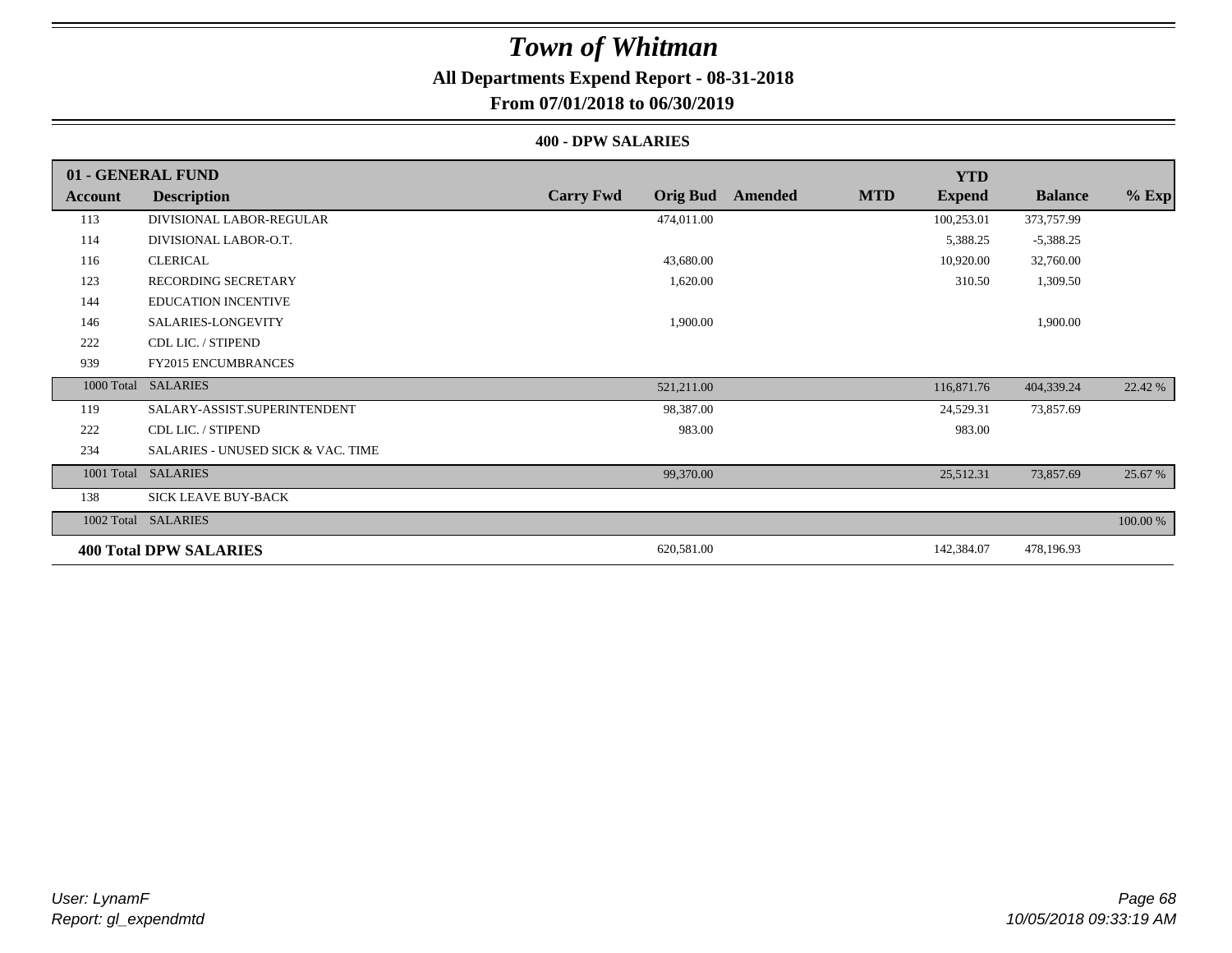**All Departments Expend Report - 08-31-2018**

**From 07/01/2018 to 06/30/2019**

### **402 - DPW-DIVISIONAL EXPENSE**

|                | 01 - GENERAL FUND              |                  |            |                         |            | <b>YTD</b>    |                |             |
|----------------|--------------------------------|------------------|------------|-------------------------|------------|---------------|----------------|-------------|
| <b>Account</b> | <b>Description</b>             | <b>Carry Fwd</b> |            | <b>Orig Bud</b> Amended | <b>MTD</b> | <b>Expend</b> | <b>Balance</b> | $%$ Exp     |
| 247            | <b>INSECT CONTROL</b>          |                  |            |                         |            |               |                |             |
| 460            | GROUNDSKEEPING SUPPLIES        |                  |            |                         |            |               |                |             |
| 582            | <b>UNIFORMS</b>                |                  |            |                         |            | 478.00        | $-478.00$      |             |
| 585            | MISCELLANEOUS EXPENSE          |                  | 176,100.00 |                         |            |               | 176,100.00     |             |
|                | 2294 Total DPW-TREE DEPARTMENT |                  | 176,100.00 |                         |            | 478.00        | 175,622.00     | 0.27 %      |
| 144            | <b>EDUCATION INCENTIVE</b>     |                  |            |                         |            |               |                |             |
| 244            | OFFICE EQUIPMENT MAINTENANCE   |                  |            |                         |            | 170.00        | $-170.00$      |             |
| 340            | <b>TELEPHONE</b>               |                  |            |                         |            | 77.60         | $-77.60$       |             |
| 343            | <b>CELL PHONES</b>             |                  |            |                         |            | 1,429.94      | $-1,429.94$    |             |
| 948            | FY07 ENCUMBRANCES              |                  |            |                         |            |               |                |             |
| 949            | FY2014 ENCUMBRANCES            |                  |            |                         |            |               |                |             |
| 420            | OFFICE SUPPLIES                |                  |            |                         |            | 574.69        | $-574.69$      |             |
| 422            | COPY EXPENSE                   |                  |            |                         |            |               |                |             |
| 582            | <b>UNIFORMS</b>                |                  |            |                         |            | 1,608.13      | $-1,608.13$    |             |
| 585            | MISCELLANEOUS EXPENSE          |                  |            |                         |            | 892.08        | $-892.08$      |             |
| 939            | FY2015 ENCUMBRANCES            |                  |            |                         |            |               |                |             |
| 730            | <b>ASSOCIATION DUES</b>        |                  |            |                         |            |               |                |             |
| 870            | OFFICE EQUIPMENT               |                  |            |                         |            |               |                |             |
| 2405 Total     | DPW-ADMINISTRATION             |                  |            |                         |            | 4,752.44      | $-4,752.44$    | 100.00 %    |
| 530            | <b>CHEMICALS</b>               |                  |            |                         |            |               |                |             |
| 582            | <b>UNIFORMS</b>                |                  |            |                         |            |               |                |             |
| 585            | MISCELLANEOUS EXPENSE          |                  |            |                         |            |               |                |             |
| 730            | <b>ASSOCIATION DUES</b>        |                  |            |                         |            |               |                |             |
| 731            | <b>MEETINGS</b>                |                  |            |                         |            |               |                |             |
| 943            | FY2012 ENCUMBRANCES            |                  |            |                         |            |               |                |             |
| 2411 Total     | DPW-ENGINEERING                |                  |            |                         |            |               |                | $100.00~\%$ |
| 245            | ROADWAY MAINTENANCE            |                  |            |                         |            | 5,764.53      | $-5,764.53$    |             |
| $248\,$        | STREET SIGNS & MARKINGS        |                  |            |                         |            | 59.45         | $-59.45$       |             |
| 250            | <b>DRAINAGE</b>                |                  |            |                         |            |               |                |             |
| 272            | EQUIPMENT RENTAL               |                  |            |                         |            |               |                |             |
| 582            | <b>UNIFORMS</b>                |                  |            |                         |            | 1,345.78      | $-1,345.78$    |             |
| User: LynamF   |                                |                  |            |                         |            |               |                | Page 69     |

*Report: gl\_expendmtd*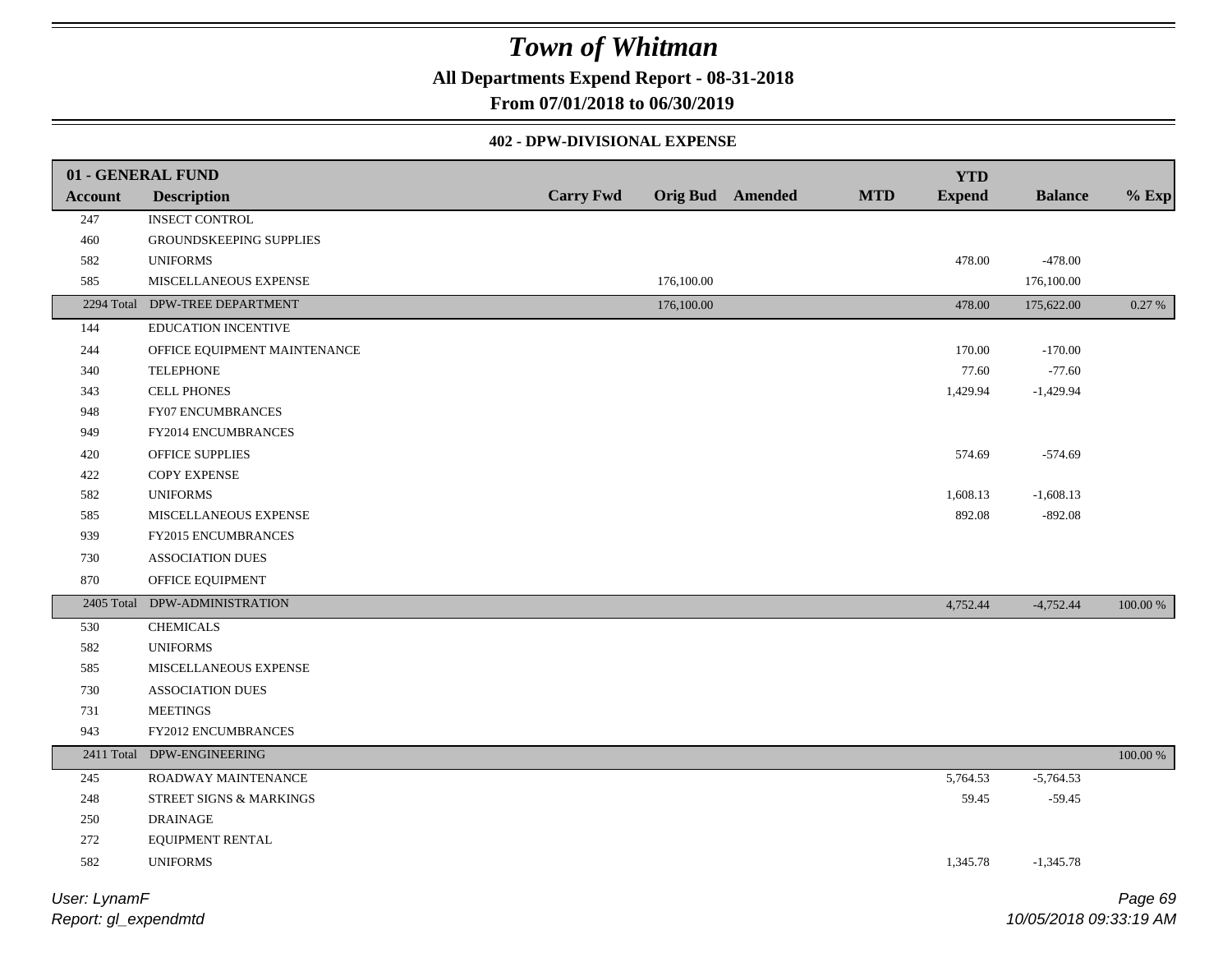**All Departments Expend Report - 08-31-2018**

**From 07/01/2018 to 06/30/2019**

#### **402 - DPW-DIVISIONAL EXPENSE**

|                | 01 - GENERAL FUND                        |                  |            |                         |            | <b>YTD</b>    |                |           |
|----------------|------------------------------------------|------------------|------------|-------------------------|------------|---------------|----------------|-----------|
| <b>Account</b> | <b>Description</b>                       | <b>Carry Fwd</b> |            | <b>Orig Bud</b> Amended | <b>MTD</b> | <b>Expend</b> | <b>Balance</b> | $%$ Exp   |
| 585            | MISCELLANEOUS EXPENSE                    |                  |            |                         |            | 2,839.29      | $-2,839.29$    |           |
| 938            | FY 2018 ENCUMBRANCES                     | 120.00           |            |                         |            | 120.00        |                |           |
| 2422 Total     | DPW-HIGHWAY CONSTRUCT. & MAINT           | 120.00           |            |                         |            | 10,129.05     | $-10,009.05$   | 8,440.87% |
| 582            | <b>UNIFORMS</b>                          |                  |            |                         |            |               |                |           |
| 585            | MISCELLANEOUS EXPENSE                    |                  |            |                         |            |               |                |           |
|                | 2427 Total FUEL DEPOT MAINTENANCE        |                  |            |                         |            |               |                | 100.00 %  |
| 210            | <b>ELECTRICITY</b>                       |                  |            |                         |            | 2,260.42      | $-2,260.42$    |           |
| 212            | <b>GAS (NATURAL)</b>                     |                  |            |                         |            | 170.91        | $-170.91$      |           |
| 214            | OIL (HEATING)                            |                  |            |                         |            |               |                |           |
| 430            | <b>BUILDING MAINTENANCE &amp; REPAIR</b> |                  |            |                         |            | 8,492.31      | $-8,492.31$    |           |
| 530            | <b>CHEMICALS</b>                         |                  |            |                         |            |               |                |           |
| 582            | <b>UNIFORMS</b>                          |                  |            |                         |            |               |                |           |
| 585            | MISCELLANEOUS EXPENSE                    |                  |            |                         |            | 791.95        | $-791.95$      |           |
|                | 2428 Total DPW-BUILDING & YARD MAINT.    |                  |            |                         |            | 11,715.59     | $-11,715.59$   | 100.00 %  |
| 242            | VEHICLE MAINTENANCE                      |                  |            |                         |            | 11,713.05     | $-11,713.05$   |           |
| 481            | <b>GASOLINE</b>                          |                  |            |                         |            | 10,914.97     | $-10,914.97$   |           |
| 582            | <b>UNIFORMS</b>                          |                  |            |                         |            |               |                |           |
| 585            | MISCELLANEOUS EXPENSE                    |                  |            |                         |            | 375.40        | $-375.40$      |           |
| 945            | FY2013 ENCUMBRANCES                      |                  |            |                         |            |               |                |           |
| 2429 Total     | DPW-EQUIPMENT MAINTENANCE                |                  |            |                         |            | 23,003.42     | $-23,003.42$   | 100.00 %  |
| 272            | EQUIPMENT RENTAL                         |                  |            |                         |            |               |                |           |
| 311            | <b>COMPUTER SERVICES</b>                 |                  |            |                         |            |               |                |           |
|                | 2450 Total DPW-WATER                     |                  |            |                         |            |               |                | 100.00 %  |
| 241            | RECREATIONAL FACILITIES MAINT.           |                  |            |                         |            | 1,261.04      | $-1,261.04$    |           |
| 460            | <b>GROUNDSKEEPING SUPPLIES</b>           |                  |            |                         |            | 2,793.93      | $-2,793.93$    |           |
| 582            | <b>UNIFORMS</b>                          |                  |            |                         |            | 14.99         | $-14.99$       |           |
| 585            | MISCELLANEOUS EXPENSE                    |                  |            |                         |            | 1,023.71      | $-1,023.71$    |           |
| 2650 Total     | DPW-PARK MAINTENANCE                     |                  |            |                         |            | 5,093.67      | $-5,093.67$    | 100.00 %  |
|                | <b>402 Total DPW-DIVISIONAL EXPENSE</b>  | 120.00           | 176,100.00 |                         |            | 55,172.17     | 121,047.83     |           |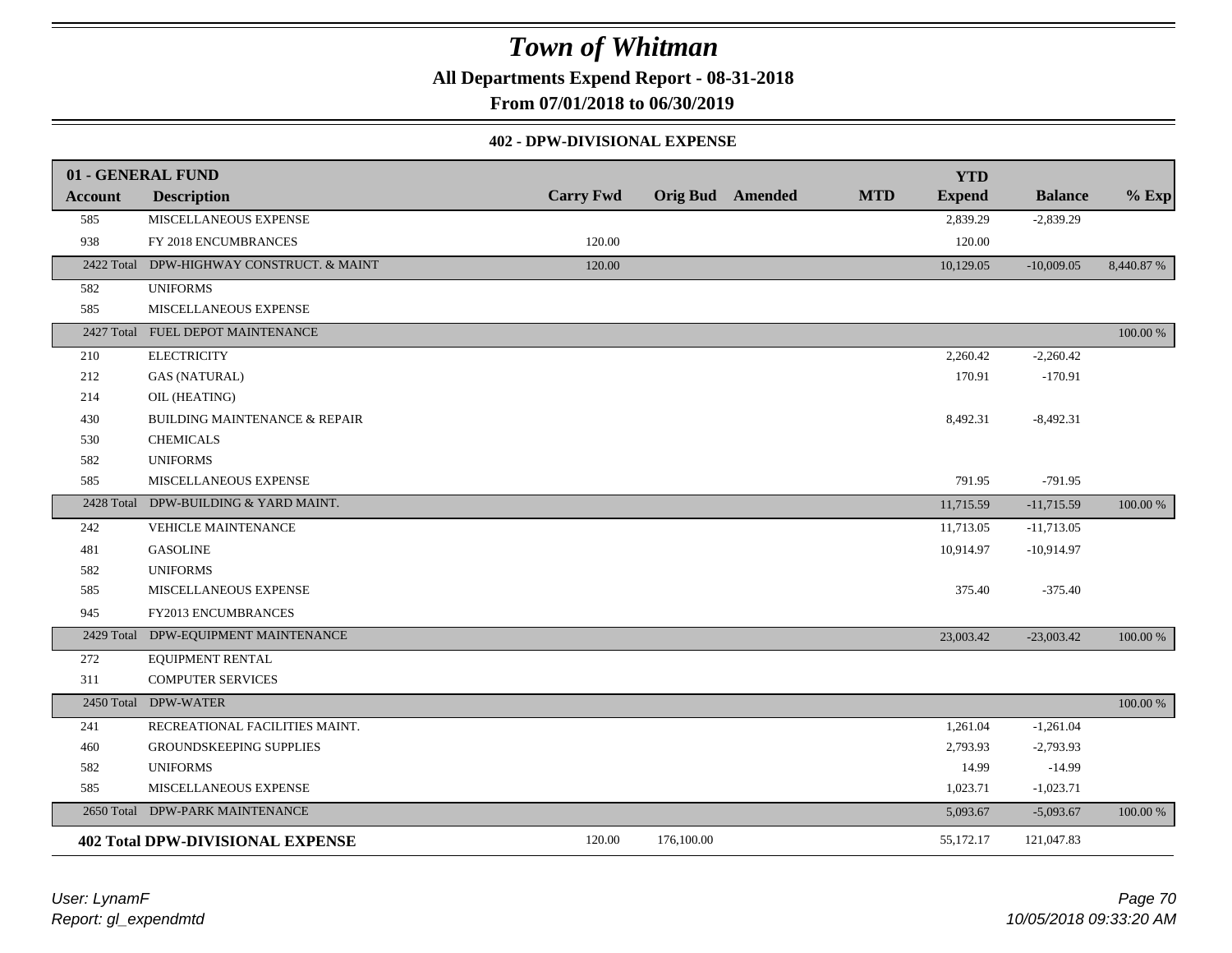**All Departments Expend Report - 08-31-2018**

**From 07/01/2018 to 06/30/2019**

#### **403 - DPW - SPECIAL ARTICLES**

| 01 - GENERAL FUND |                                                     |                  |                         |            | <b>YTD</b>    |                |          |
|-------------------|-----------------------------------------------------|------------------|-------------------------|------------|---------------|----------------|----------|
| <b>Account</b>    | <b>Description</b>                                  | <b>Carry Fwd</b> | <b>Orig Bud</b> Amended | <b>MTD</b> | <b>Expend</b> | <b>Balance</b> | $%$ Exp  |
| 999               |                                                     |                  |                         |            |               |                |          |
|                   | 4498 Total A.32ATM5/17LEA/PUR.2017SDWALK PLOW       |                  |                         |            |               |                | 100.00 % |
| 999               |                                                     |                  | 42,105.55               |            | 42,105.55     |                |          |
|                   | 4503 Total ART9ATM5/18 LEASE PMT #2OF4 SIDEWALK PLO |                  | 42,105.55               |            | 42,105.55     |                | 100.00 % |
| 999               |                                                     |                  |                         |            |               |                |          |
|                   | 4504 Total A14ATM 5/15 INSTALL TRAFFIC CNTRL.SIGNAL |                  |                         |            |               |                | 100.00 % |
| 999               |                                                     |                  |                         |            |               |                |          |
|                   | 4505 Total A17ATM 5/15 PUR.48" LAWN MOWER           |                  |                         |            |               |                | 100.00 % |
| 999               |                                                     |                  |                         |            |               |                |          |
|                   | 4506 Total ART24ATM5/18PCH100REMOTEDSKTOPUSERLICENS |                  |                         |            |               |                | 100.00 % |
| 999               |                                                     |                  |                         |            |               |                |          |
|                   | 4507 Total A10ATM5/16Pur&instdump trk.body&lift     |                  |                         |            |               |                | 100.00 % |
| 999               |                                                     |                  |                         |            |               |                |          |
|                   | 4508 Total A.23ATM5/14PUR.3 SOLAR TRAFIC BEACONS    |                  |                         |            |               |                | 100.00 % |
| 999               |                                                     |                  |                         |            |               |                |          |
|                   | 4509 Total ART22ATM5/18PCHMLTIFUNCPRTFORTWNNTWK     |                  |                         |            |               |                | 100.00 % |
| 999               |                                                     |                  |                         |            |               |                |          |
|                   | 4525 Total A.25ATM5/13CONSTRUCT STS&SIDEWKS         |                  |                         |            |               |                | 100.00 % |
| 999               |                                                     |                  |                         |            |               |                |          |
|                   | 4529 Total A31ATM 5/17CH90 REPAIR STS.& S/WALKS     |                  |                         |            |               |                | 100.00 % |
| 999               |                                                     |                  |                         |            |               |                |          |
|                   | 4531 Total A13 ATM 5/15 CH90 REPAIR STS.& S/WALKS   |                  |                         |            |               |                | 100.00 % |
| 999               |                                                     |                  |                         |            |               |                |          |
|                   | 4535 Total A24ATM5/10CH90PUR.PRE-MIX HEATER TRAILER |                  |                         |            |               |                | 100.00 % |
| 999               |                                                     |                  |                         |            |               |                |          |
|                   | 4537 Total A15 ATM 5/15 CH 90 REPAIR STS.& S/WALKS  |                  |                         |            |               |                | 100.00 % |
| 999               |                                                     |                  |                         |            |               |                |          |
|                   | 4541 Total A.39 ATM 5/04STS -WHIT.WDS               |                  |                         |            |               |                | 100.00 % |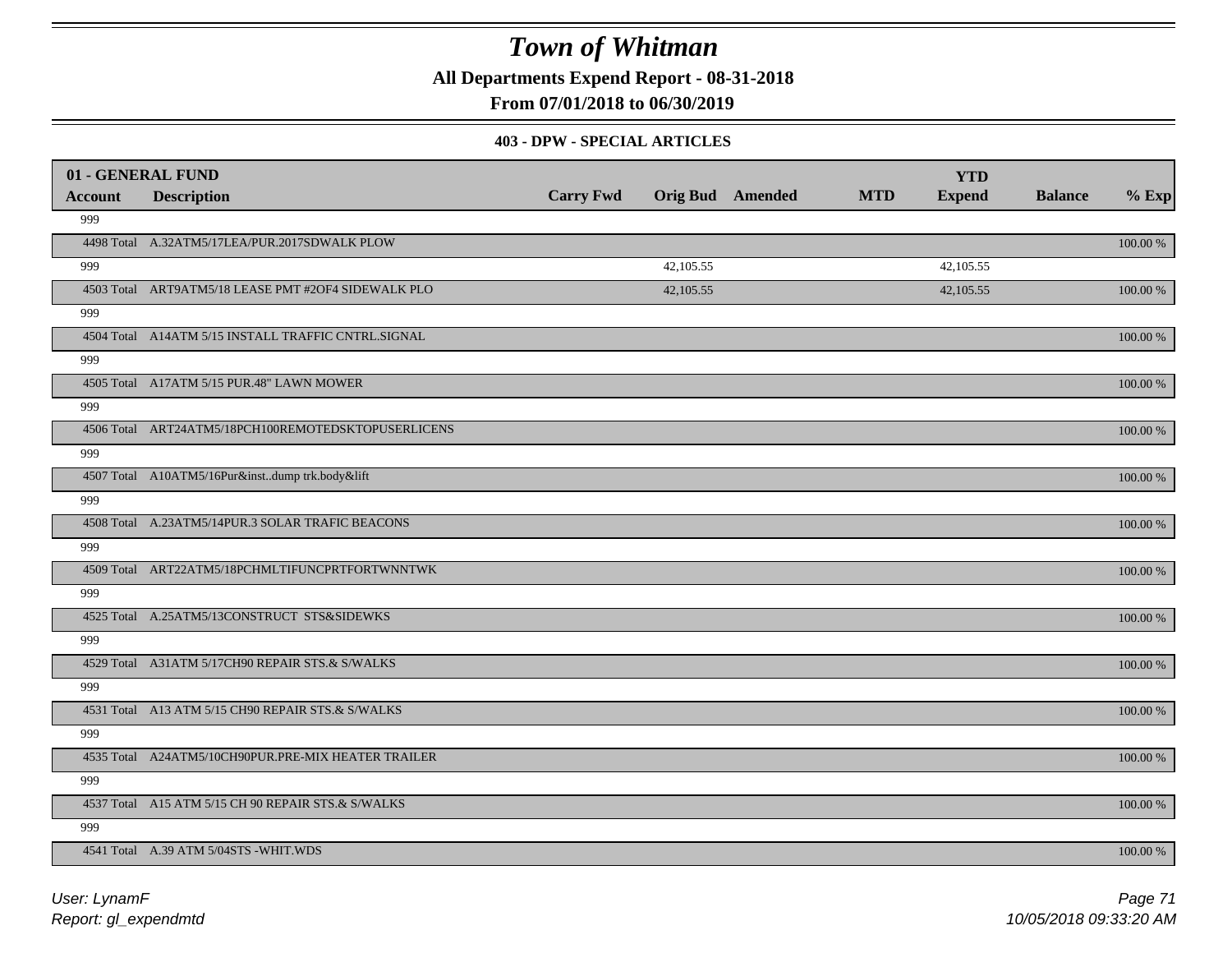**All Departments Expend Report - 08-31-2018**

**From 07/01/2018 to 06/30/2019**

#### **403 - DPW - SPECIAL ARTICLES**

| 01 - GENERAL FUND |                                           |                  |                 |         |            | <b>YTD</b>    |                |          |
|-------------------|-------------------------------------------|------------------|-----------------|---------|------------|---------------|----------------|----------|
| Account           | <b>Description</b>                        | <b>Carry Fwd</b> | <b>Orig Bud</b> | Amended | <b>MTD</b> | <b>Expend</b> | <b>Balance</b> | $%$ Exp  |
| 999               |                                           |                  |                 |         |            |               |                |          |
|                   | 4542 Total A.40ATM5/04 PREP.STS.FOR ACCEP |                  |                 |         |            |               |                | 100.00 % |
| 999               |                                           | 15,690.50        |                 |         |            |               | 15,690.50      |          |
|                   | 4561 Total A.27B ATM 5/16 DPW SITE EVAL.  | 15,690.50        |                 |         |            |               | 15,690.50      | 0.00 %   |
| 999               |                                           |                  |                 |         |            |               |                |          |
|                   | 4569 Total A6 STM12/17INSTALL GEN.@ DPW   |                  |                 |         |            |               |                | 100.00 % |
| 999               |                                           |                  |                 |         |            |               |                |          |
|                   | 4576 Total ESTABLISH PETTY CASH-DPW       |                  |                 |         |            |               |                | 100.00 % |
|                   | 403 Total DPW - SPECIAL ARTICLES          | 15,690.50        | 42, 105.55      |         |            | 42,105.55     | 15,690.50      |          |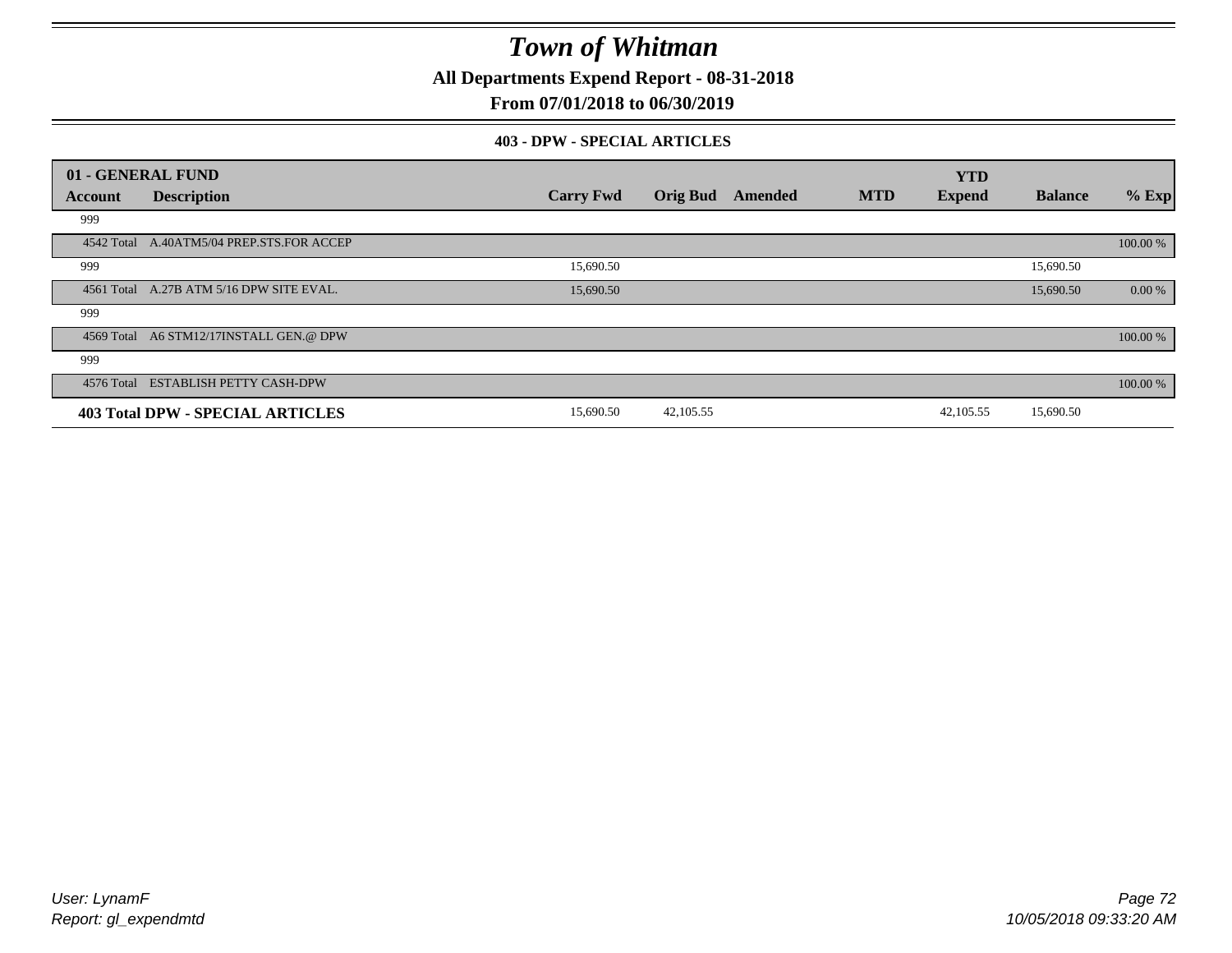**All Departments Expend Report - 08-31-2018**

### **From 07/01/2018 to 06/30/2019**

### **405 - DPW-ADMINSTRATION**

|         | 01 - GENERAL FUND                  |                  |                 |         |            | <b>YTD</b>    |                |          |
|---------|------------------------------------|------------------|-----------------|---------|------------|---------------|----------------|----------|
| Account | <b>Description</b>                 | <b>Carry Fwd</b> | <b>Orig Bud</b> | Amended | <b>MTD</b> | <b>Expend</b> | <b>Balance</b> | $%$ Exp  |
| 111     | SALARIES-ADMINSTRATIVE             |                  |                 |         |            |               |                |          |
|         | 1000 Total SALARIES                |                  |                 |         |            |               |                | 100.00 % |
| 244     | OFFICE EQUIPMENT MAINTENANCE       |                  |                 |         |            |               |                |          |
| 340     | <b>TELEPHONE</b>                   |                  |                 |         |            |               |                |          |
| 871     | OPERATING EQUIPMENT                |                  |                 |         |            |               |                |          |
| 877     | DEP ADMINISTRATIVE ASSESSMENT      |                  |                 |         |            |               |                |          |
| 420     | <b>OFFICE SUPPLIES</b>             |                  |                 |         |            |               |                |          |
| 422     | <b>COPY EXPENSE</b>                |                  |                 |         |            |               |                |          |
| 585     | MISCELLANEOUS EXPENSE              |                  |                 |         |            |               |                |          |
| 730     | <b>ASSOCIATION DUES</b>            |                  |                 |         |            |               |                |          |
| 870     | OFFICE EQUIPMENT                   |                  |                 |         |            |               |                |          |
|         | 2000 Total EXPENSE                 |                  |                 |         |            |               |                | 100.00 % |
|         | <b>405 Total DPW-ADMINSTRATION</b> |                  |                 |         |            |               |                |          |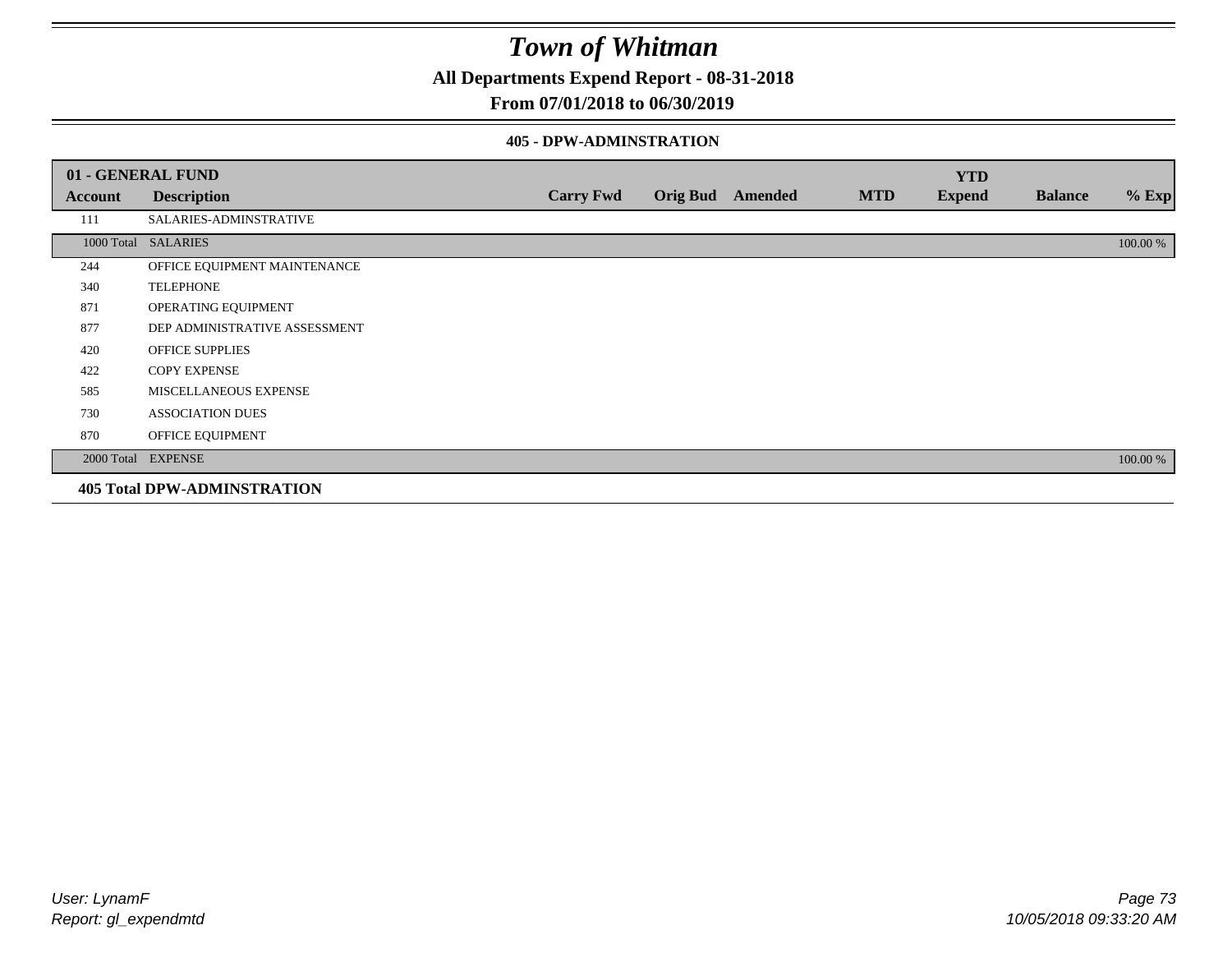**All Departments Expend Report - 08-31-2018**

**From 07/01/2018 to 06/30/2019**

### **414 - DPW-POLICE COVERAGE**

|         | 01 - GENERAL FUND             |                  |                 |         |            | <b>YTD</b>    |                |          |
|---------|-------------------------------|------------------|-----------------|---------|------------|---------------|----------------|----------|
| Account | <b>Description</b>            | <b>Carry Fwd</b> | <b>Orig Bud</b> | Amended | <b>MTD</b> | <b>Expend</b> | <b>Balance</b> | $%$ Exp  |
| 134     | <b>SALARIES-DPW COVERAGE</b>  |                  | 19,000.00       |         |            | 7,161.92      | 11,838.08      |          |
|         | 1000 Total SALARIES           |                  | 19,000.00       |         |            | 7.161.92      | 11,838.08      | 37.69 %  |
| 941     | FY 2017 ENCUMBRANCES          |                  |                 |         |            |               |                |          |
|         | 2001 Total EXPENSE            |                  |                 |         |            |               |                | 100.00 % |
|         | 414 Total DPW-POLICE COVERAGE |                  | 19,000.00       |         |            | 7,161.92      | 11,838.08      |          |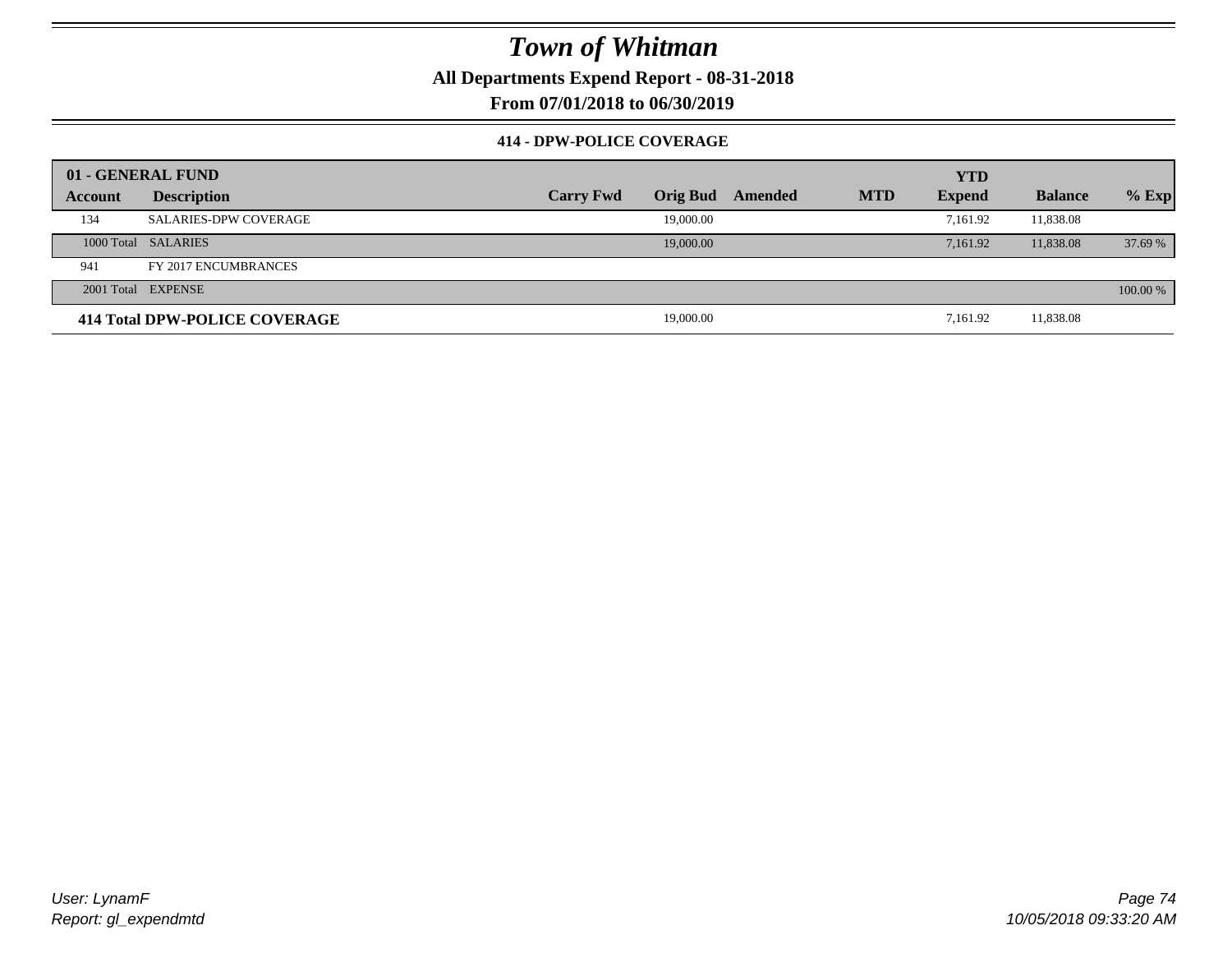**All Departments Expend Report - 08-31-2018**

**From 07/01/2018 to 06/30/2019**

### **423 - SNOW & ICE CONTROL**

|         | 01 - GENERAL FUND            |                  |                 |         |            | <b>YTD</b>    |                |          |
|---------|------------------------------|------------------|-----------------|---------|------------|---------------|----------------|----------|
| Account | <b>Description</b>           | <b>Carry Fwd</b> | <b>Orig Bud</b> | Amended | <b>MTD</b> | <b>Expend</b> | <b>Balance</b> | $%$ Exp  |
| 114     | DIVISIONAL LABOR-O.T.        |                  |                 |         |            |               |                |          |
|         | 1000 Total SALARIES          |                  |                 |         |            |               |                | 100.00 % |
| 272     | <b>EQUIPMENT RENTAL</b>      |                  |                 |         |            | 4.96          | $-4.96$        |          |
| 530     | <b>CHEMICALS</b>             |                  |                 |         |            |               |                |          |
| 585     | MISCELLANEOUS EXPENSE        |                  | 120,000.00      |         |            | 3.249.94      | 116,750.06     |          |
|         | 2000 Total EXPENSE           |                  | 120,000.00      |         |            | 3.254.90      | 116,745.10     | 2.71 %   |
|         | 423 Total SNOW & ICE CONTROL |                  | 120,000.00      |         |            | 3.254.90      | 116,745.10     |          |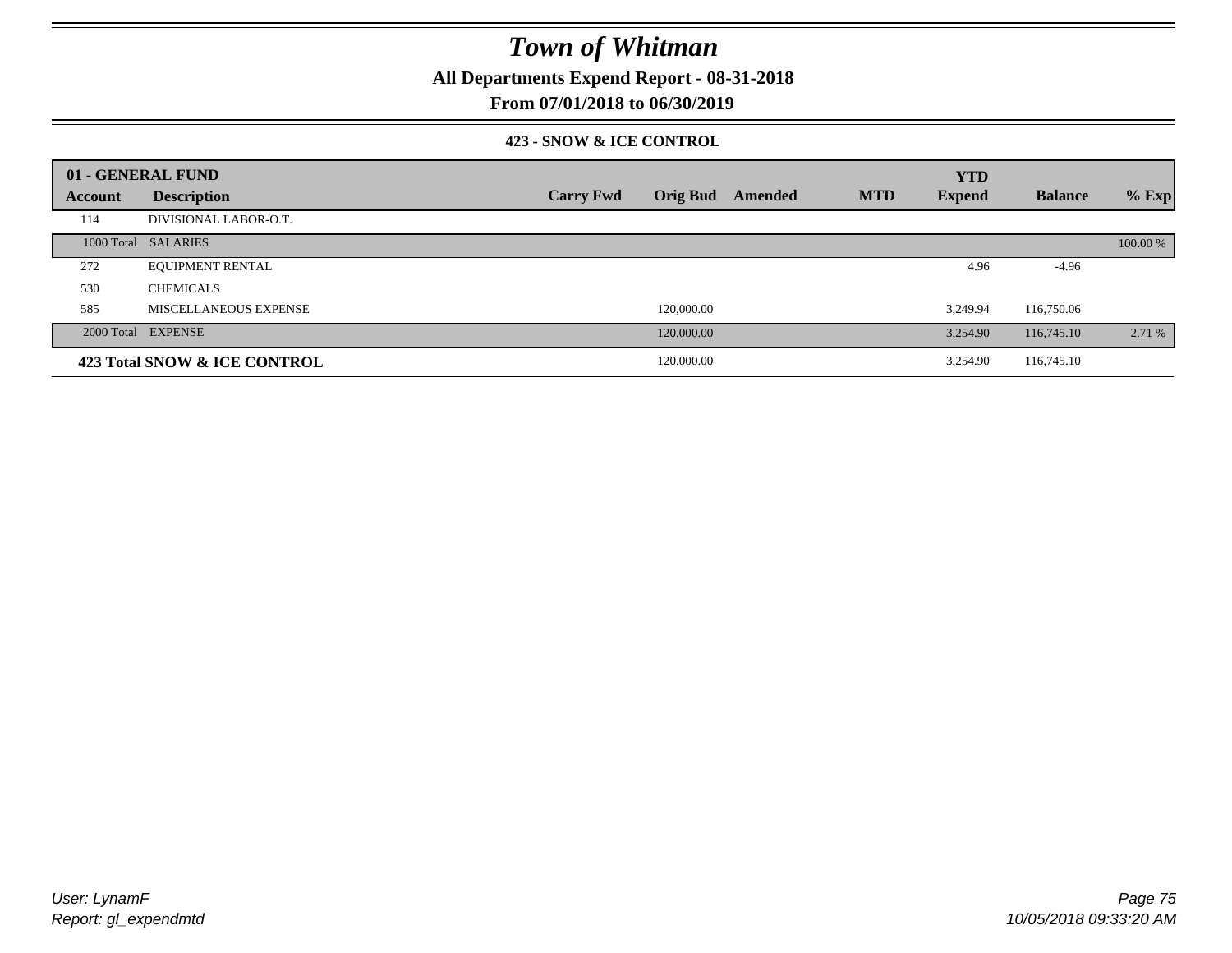**All Departments Expend Report - 08-31-2018**

**From 07/01/2018 to 06/30/2019**

### **424 - STREET LIGHTS**

|         | 01 - GENERAL FUND          |                  |                 |         |            | <b>YTD</b>    |                |          |
|---------|----------------------------|------------------|-----------------|---------|------------|---------------|----------------|----------|
| Account | <b>Description</b>         | <b>Carry Fwd</b> | <b>Orig Bud</b> | Amended | <b>MTD</b> | <b>Expend</b> | <b>Balance</b> | $%$ Exp  |
| 210     | <b>ELECTRICITY</b>         |                  | 143,000.00      |         |            | 37,742.68     | 105,257.32     |          |
|         | 2000 Total EXPENSE         |                  | 143,000.00      |         |            | 37,742.68     | 105,257.32     | 26.39 %  |
| 940     | <b>FY2016 ENCUMBRANCES</b> |                  |                 |         |            |               |                |          |
| 945     | <b>FY2013 ENCUMBRANCES</b> |                  |                 |         |            |               |                |          |
| 953     | <b>FY2009 ENCUMBRANCES</b> |                  |                 |         |            |               |                |          |
|         | 2001 Total EXPENSE         |                  |                 |         |            |               |                | 100.00 % |
|         | 424 Total STREET LIGHTS    |                  | 143,000.00      |         |            | 37,742.68     | 105,257.32     |          |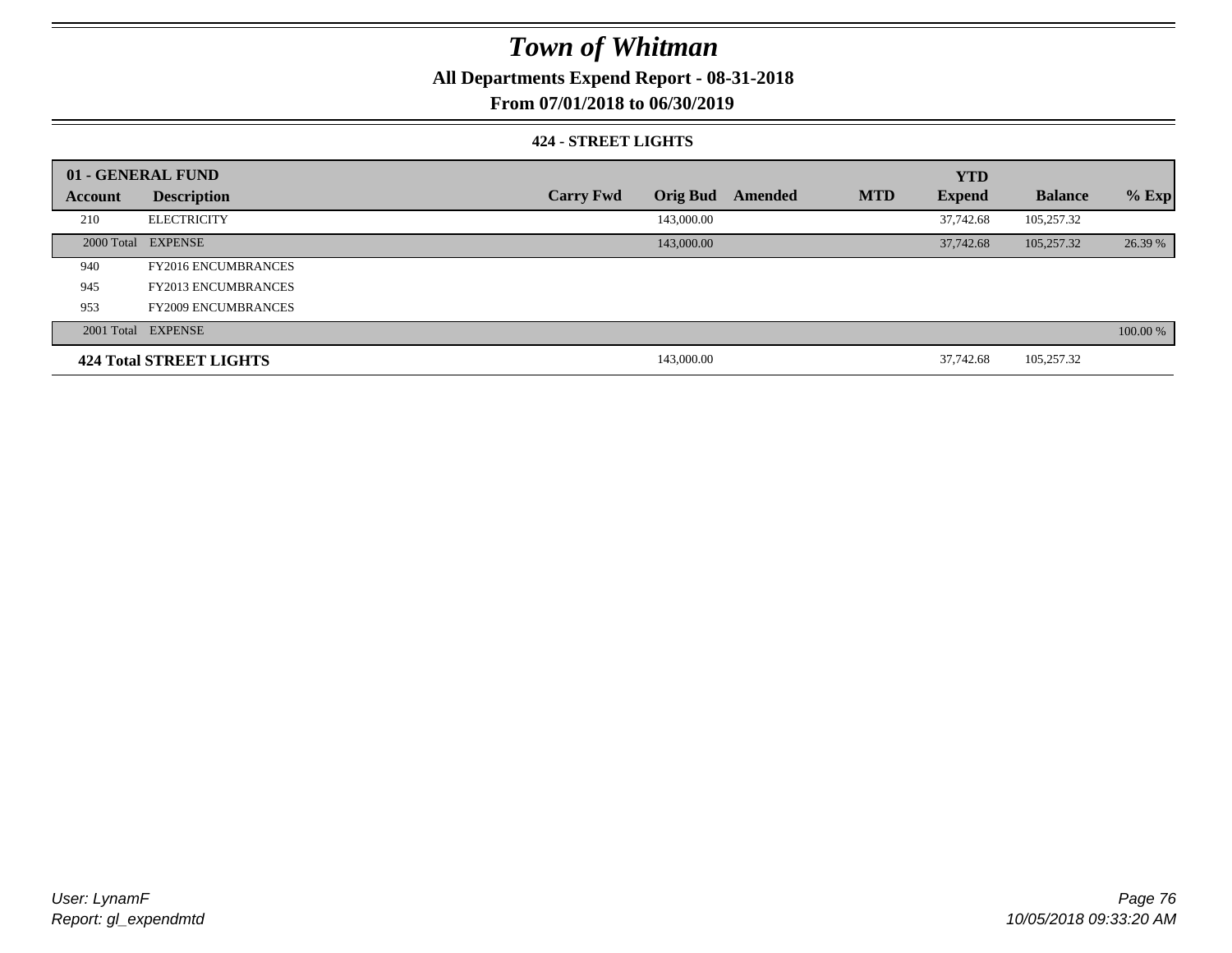**All Departments Expend Report - 08-31-2018**

**From 07/01/2018 to 06/30/2019**

### **433 - DPW-WASTE COLLECTION & DISP.**

|         | 01 - GENERAL FUND                         |                  |                 |         |            | <b>YTD</b>    |                |          |
|---------|-------------------------------------------|------------------|-----------------|---------|------------|---------------|----------------|----------|
| Account | <b>Description</b>                        | <b>Carry Fwd</b> | <b>Orig Bud</b> | Amended | <b>MTD</b> | <b>Expend</b> | <b>Balance</b> | $%$ Exp  |
| 112     | <b>SALARIES</b>                           |                  |                 |         |            |               |                |          |
| 380     | <b>DISPOSAL COSTS</b>                     |                  | 1,199,800.00    |         |            | 143,113.20    | 1,056,686.80   |          |
| 585     | MISCELLANEOUS EXPENSE                     |                  |                 |         |            | 6,858.82      | $-6,858.82$    |          |
|         | 2000 Total EXPENSE                        |                  | 1,199,800.00    |         |            | 149,972.02    | 1,049,827.98   | 12.49 %  |
| 939     | <b>FY2015 ENCUMBRANCES</b>                |                  |                 |         |            |               |                |          |
| 943     | <b>FY2012 ENCUMBRANCES</b>                |                  |                 |         |            |               |                |          |
| 945     | <b>FY2013 ENCUMBRANCES</b>                |                  |                 |         |            |               |                |          |
| 938     | FY 2018 ENCUMBRANCES                      | 62,146.95        |                 |         |            | 62,146.95     |                |          |
|         | 2001 Total EXPENSE                        | 62,146.95        |                 |         |            | 62,146.95     |                | 100.00 % |
| 999     |                                           |                  |                 |         |            |               |                |          |
|         | 4496 Total A.9STM6/5/97PUR.RECYCLING BINS |                  |                 |         |            |               |                | 100.00 % |
|         | 433 Total DPW-WASTE COLLECTION & DISP.    | 62,146.95        | 1,199,800.00    |         |            | 212,118.97    | 1,049,827.98   |          |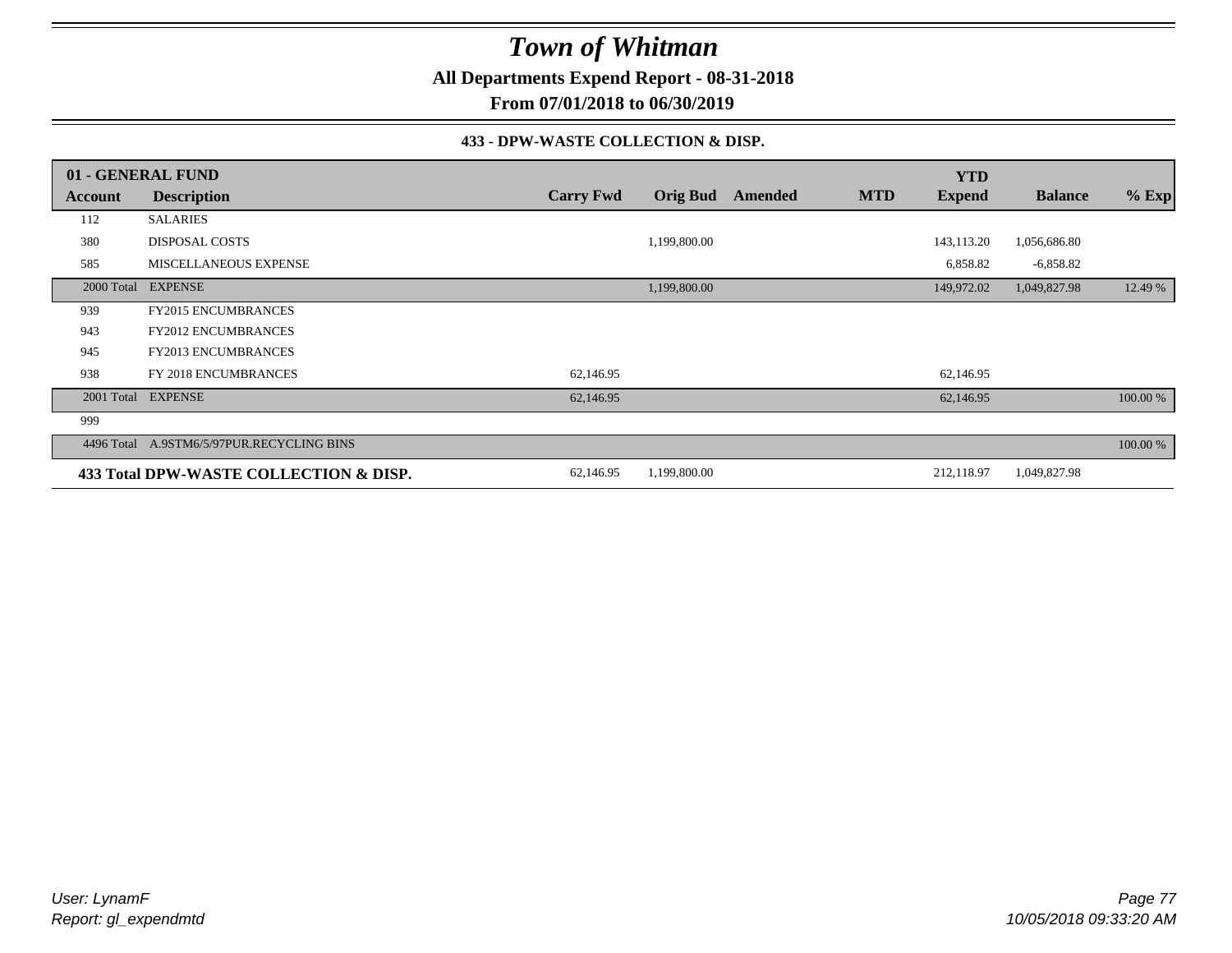**All Departments Expend Report - 08-31-2018**

### **From 07/01/2018 to 06/30/2019**

### **452 - WATER PURCHASE**

|         | 01 - GENERAL FUND               |                  |                 |         |            | <b>YTD</b>    |                |          |
|---------|---------------------------------|------------------|-----------------|---------|------------|---------------|----------------|----------|
| Account | <b>Description</b>              | <b>Carry Fwd</b> | <b>Orig Bud</b> | Amended | <b>MTD</b> | <b>Expend</b> | <b>Balance</b> | $%$ Exp  |
| 230     | <b>WATER PURCHASE</b>           |                  |                 |         |            |               |                |          |
| 585     | MISCELLANEOUS EXPENSE           |                  |                 |         |            |               |                |          |
|         | 2000 Total EXPENSE              |                  |                 |         |            |               |                | 100.00 % |
| 940     | <b>FY2016 ENCUMBRANCES</b>      |                  |                 |         |            |               |                |          |
| 949     | <b>FY2014 ENCUMBRANCES</b>      |                  |                 |         |            |               |                |          |
|         | 2001 Total EXPENSE              |                  |                 |         |            |               |                | 100.00 % |
|         | <b>452 Total WATER PURCHASE</b> |                  |                 |         |            |               |                |          |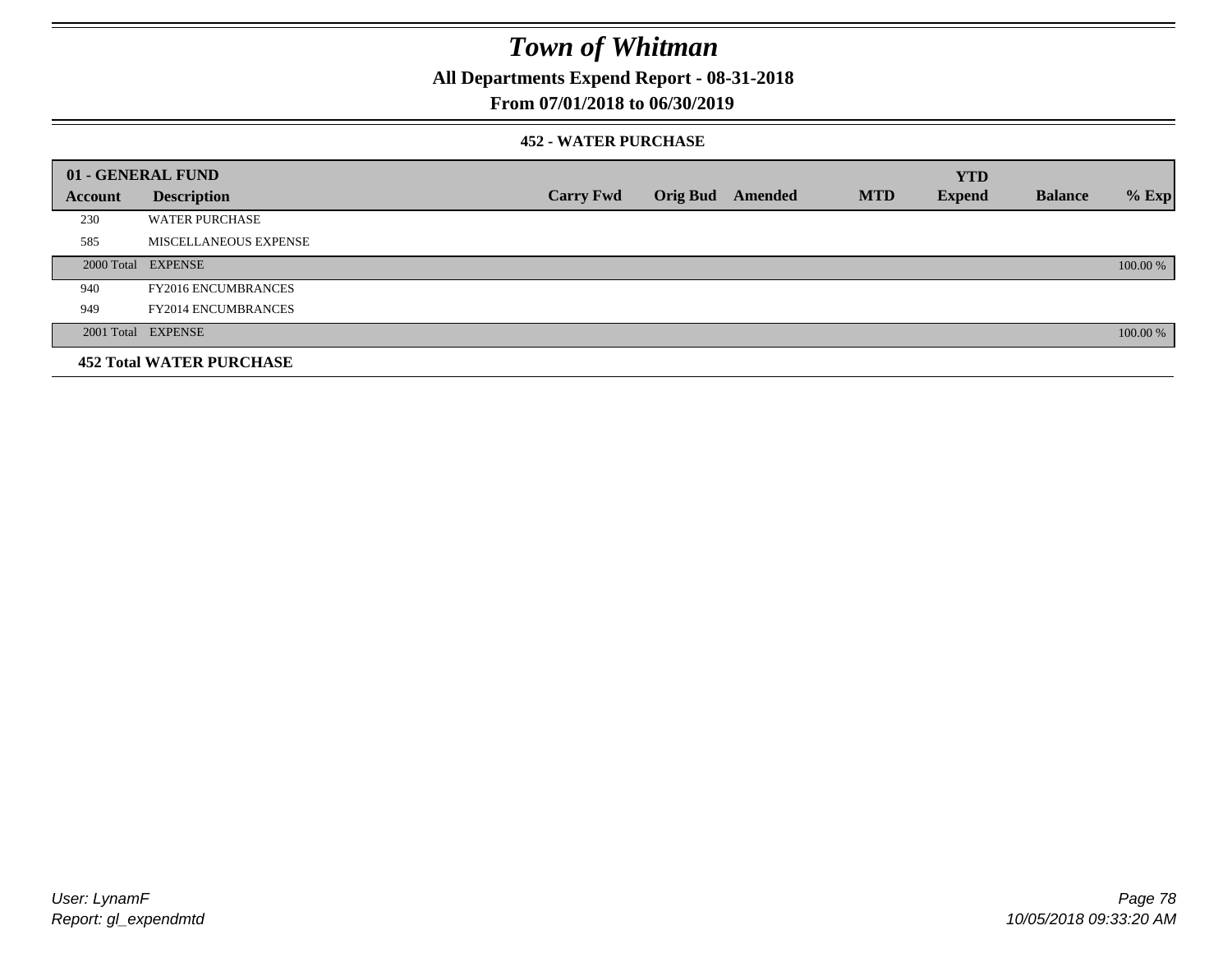**All Departments Expend Report - 08-31-2018**

**From 07/01/2018 to 06/30/2019**

### **492 - CARE OF SOLDIERS GRAVES**

|                | 01 - GENERAL FUND                 |                  |                  |            | YTD           |                |          |
|----------------|-----------------------------------|------------------|------------------|------------|---------------|----------------|----------|
| <b>Account</b> | <b>Description</b>                | <b>Carry Fwd</b> | Orig Bud Amended | <b>MTD</b> | <b>Expend</b> | <b>Balance</b> | $%$ Exp  |
| 240            | BUILDING & GROUNDS MAINT.         |                  | 1,500.00         |            | 1,500.00      |                |          |
|                | 2000 Total EXPENSE                |                  | 1,500.00         |            | 1,500.00      |                | 100.00 % |
|                | 492 Total CARE OF SOLDIERS GRAVES |                  | 1,500.00         |            | 1,500.00      |                |          |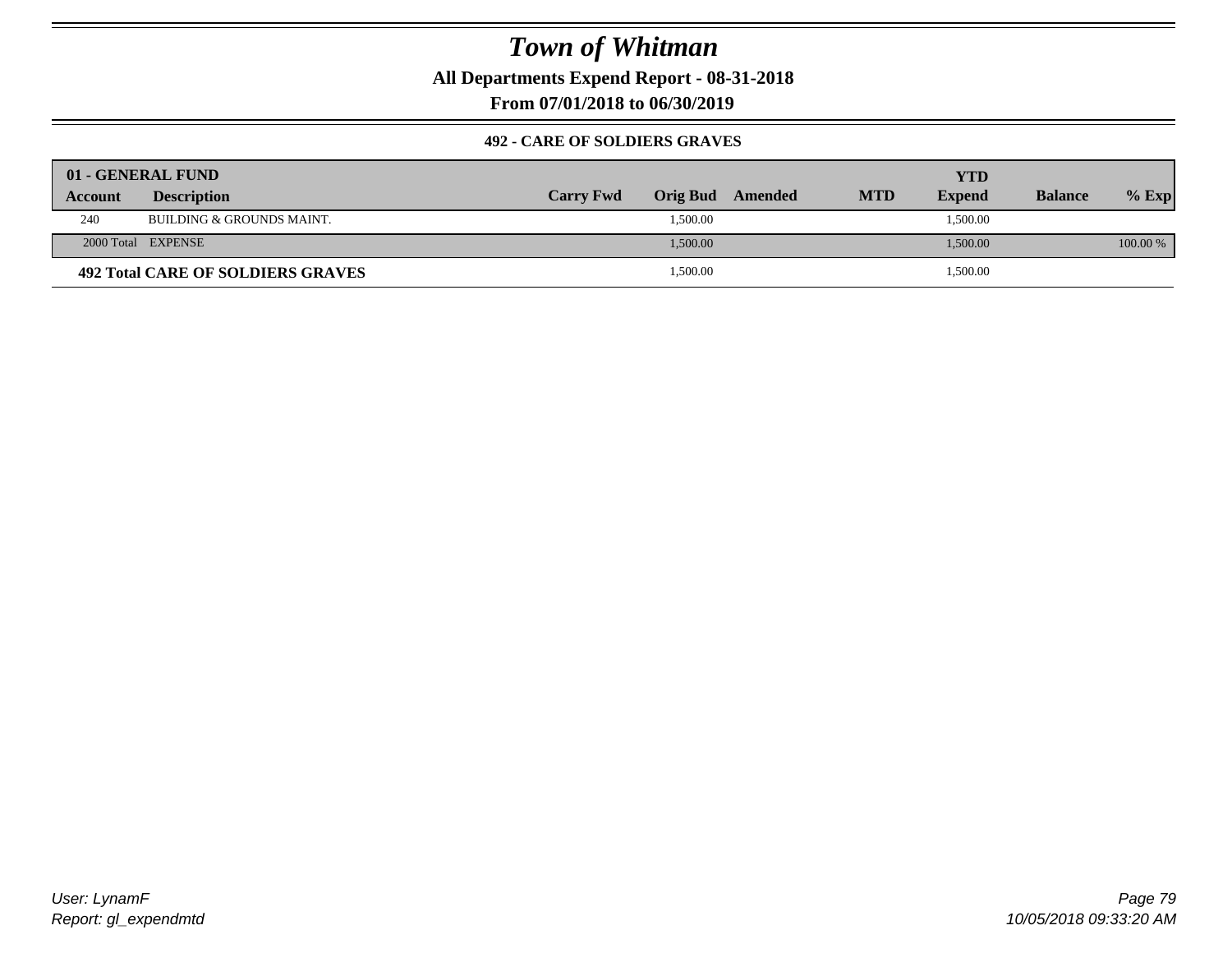**All Departments Expend Report - 08-31-2018**

**From 07/01/2018 to 06/30/2019**

### **510 - BOARD OF HEALTH**

|                | 01 - GENERAL FUND            |                  |                         |            | <b>YTD</b>    |                |          |
|----------------|------------------------------|------------------|-------------------------|------------|---------------|----------------|----------|
| <b>Account</b> | <b>Description</b>           | <b>Carry Fwd</b> | <b>Orig Bud</b> Amended | <b>MTD</b> | <b>Expend</b> | <b>Balance</b> | $%$ Exp  |
| 110            | SALARIES-BOARD MEMBERS       |                  |                         |            |               |                |          |
|                | 1001 Total SALARIES          |                  |                         |            |               |                | 100.00 % |
| 120            | SALARIES-PART TIME           | 66,127.00        |                         |            | 16,531.71     | 49,595.29      |          |
|                | 1002 Total SALARIES          | 66,127.00        |                         |            | 16,531.71     | 49,595.29      | 24.99 %  |
| 121            | <b>CLERICAL I</b>            | 25,366.00        |                         |            | 6,335.32      | 19,030.68      |          |
|                | 1003 Total SALARIES          | 25,366.00        |                         |            | 6,335.32      | 19,030.68      | 24.97 %  |
| 123            | RECORDING SECRETARY          | 3,571.00         |                         |            | 591.50        | 2,979.50       |          |
|                | 1004 Total SALARIES          | 3,571.00         |                         |            | 591.50        | 2,979.50       | 16.56 %  |
| 133            | <b>ASSISTANT</b>             |                  | 1,800.00                |            | 106.08        | 1,693.92       |          |
|                | 1005 Total SALARIES          |                  | 1,800.00                |            | 106.08        | 1,693.92       | 5.89 %   |
| 126            | <b>CLERICAL II</b>           | 1,400.00         |                         |            | 158.54        | 1,241.46       |          |
|                | 1006 Total SALARIES          | 1,400.00         |                         |            | 158.54        | 1,241.46       | 11.32 %  |
| 482            | RESERVE FUND TRANS.-SALARIES |                  |                         |            |               |                |          |
| 483            | RESERVE FUND TRANS.-VACATION |                  |                         |            |               |                |          |
|                | 1019 Total SALARIES          |                  |                         |            |               |                | 100.00 % |
| 150            | <b>ANIMAL INSPECTOR</b>      | 990.00           |                         |            | 270.00        | 720.00         |          |
| 151            | <b>BURIAL DEAD ANIMALS</b>   |                  |                         |            |               |                |          |
| 315            | <b>BURIAL AGENT</b>          | 275.00           |                         |            |               | 275.00         |          |
| 316            | <b>LABORATORY FEES</b>       |                  |                         |            |               |                |          |
| 340            | <b>TELEPHONE</b>             |                  |                         |            |               |                |          |
| 343            | CELL PHONES                  |                  |                         |            |               |                |          |
| 420            | OFFICE SUPPLIES              |                  |                         |            | 88.42         | $-88.42$       |          |
| 501            | PREMIUM ON SALE OF BONDS     |                  |                         |            |               |                |          |
| 585            | MISCELLANEOUS EXPENSE        | 2,500.00         |                         |            | 57.87         | 2,442.13       |          |
| 730            | <b>ASSOCIATION DUES</b>      |                  |                         |            | 150.00        | $-150.00$      |          |
| 731            | <b>MEETINGS</b>              |                  |                         |            |               |                |          |
| 737            | RABID ANIMAL EXPENSE         | 200.00           |                         |            |               | 200.00         |          |
| 738            | HOUSEHOLD HAZARDOUS WASTE    | 3,500.00         |                         |            |               | 3,500.00       |          |
|                | 2000 Total EXPENSE           | 7,465.00         |                         |            | 566.29        | 6,898.71       | 7.58 %   |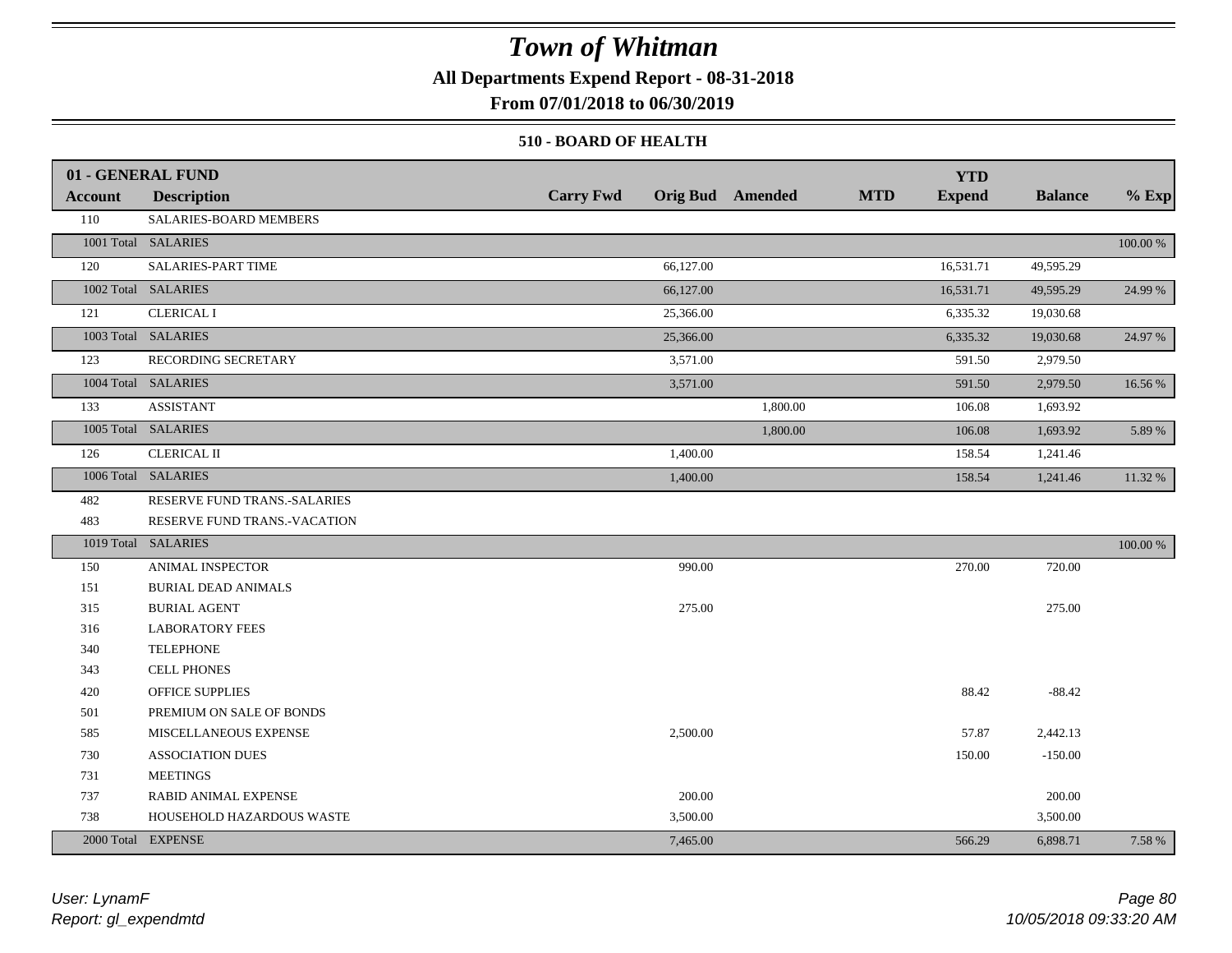**All Departments Expend Report - 08-31-2018**

**From 07/01/2018 to 06/30/2019**

### **510 - BOARD OF HEALTH**

|            | 01 - GENERAL FUND                                |                  |                 |          |            | <b>YTD</b>    |                |          |
|------------|--------------------------------------------------|------------------|-----------------|----------|------------|---------------|----------------|----------|
| Account    | <b>Description</b>                               | <b>Carry Fwd</b> | <b>Orig Bud</b> | Amended  | <b>MTD</b> | <b>Expend</b> | <b>Balance</b> | $%$ Exp  |
| 710        | IN STATE TRAVEL                                  |                  | 1,443.00        |          |            | 68.56         | 1,374.44       |          |
| 938        | FY 2018 ENCUMBRANCES                             | 131.50           |                 |          |            | 131.50        |                |          |
| 2001 Total | <b>EXPENSE</b>                                   | 131.50           | 1,443.00        |          |            | 200.06        | 1,374.44       | 12.70 %  |
| 940        | <b>FY2016 ENCUMBRANCES</b>                       |                  |                 |          |            |               |                |          |
| 2002 Total | <b>EXPENSE</b>                                   |                  |                 |          |            |               |                | 100.00 % |
| 999        |                                                  |                  | 3,000.00        |          |            |               | 3,000.00       |          |
|            | 4448 Total ART12 ATM5/18 SHARPS COLLECTION KIOSK |                  | 3,000.00        |          |            |               | 3,000.00       | 0.00 %   |
| 999        |                                                  | 904.30           |                 |          |            |               | 904.30         |          |
|            | 4451 Total A.6 ATM 5/16 HAZ.WASTE.DAY            | 904.30           |                 |          |            |               | 904.30         | 0.00 %   |
| 999        |                                                  |                  |                 |          |            |               |                |          |
|            | 4456 Total S2ATM5/18SECURITYIMPCONLEYSCHOOL      |                  |                 |          |            |               |                | 100.00 % |
| 999        |                                                  | 1,500.00         |                 |          |            |               | 1,500.00       |          |
|            | 4543 Total A.14 ATM5/17 B.O.H.SITE TRAINING      | 1,500.00         |                 |          |            |               | 1,500.00       | 0.00 %   |
|            | <b>510 Total BOARD OF HEALTH</b>                 | 2,535.80         | 108,372.00      | 1,800.00 |            | 24,489.50     | 88,218.30      |          |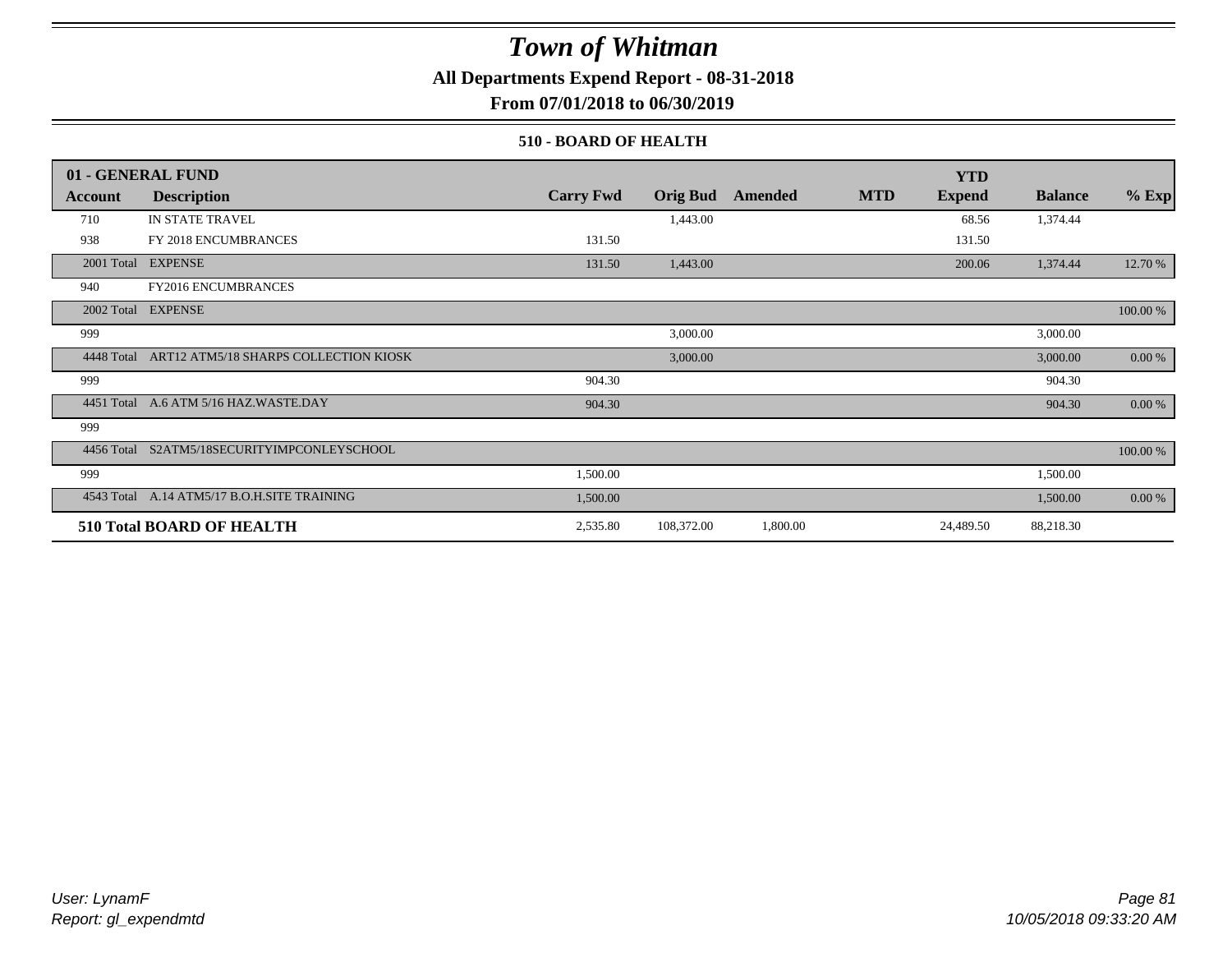**All Departments Expend Report - 08-31-2018**

**From 07/01/2018 to 06/30/2019**

### **519 - BOH-SEWER HOOK-UP INSPECTORS**

|         | 01 - GENERAL FUND                      |                  |                         |            | YTD           |                |          |
|---------|----------------------------------------|------------------|-------------------------|------------|---------------|----------------|----------|
| Account | <b>Description</b>                     | <b>Carry Fwd</b> | <b>Orig Bud</b> Amended | <b>MTD</b> | <b>Expend</b> | <b>Balance</b> | $%$ Exp  |
| 120     | SALARIES-PART TIME                     |                  |                         |            |               |                |          |
|         | 1000 Total SALARIES                    |                  |                         |            |               |                | 100.00 % |
|         | 519 Total BOH-SEWER HOOK-UP INSPECTORS |                  |                         |            |               |                |          |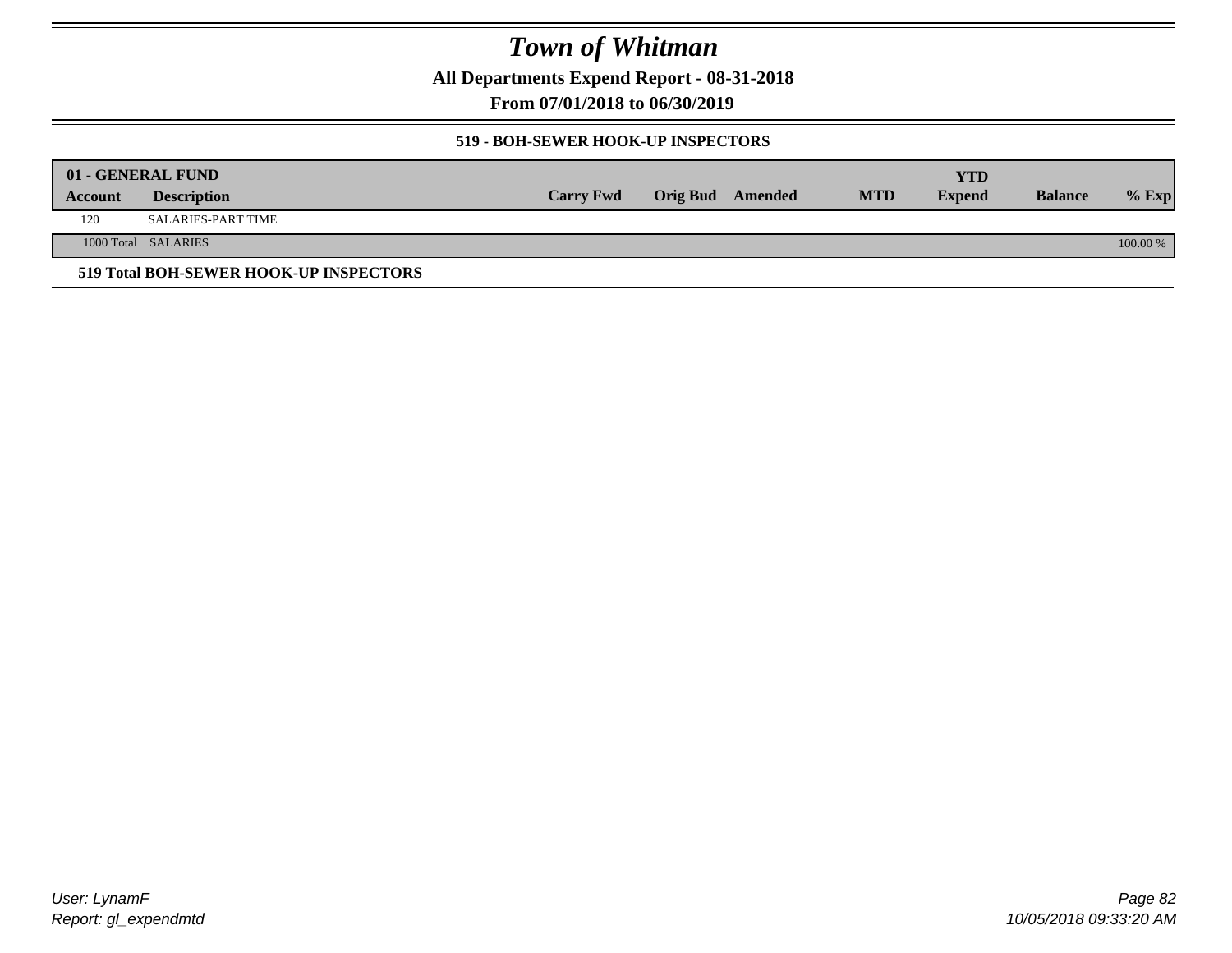**All Departments Expend Report - 08-31-2018**

**From 07/01/2018 to 06/30/2019**

### **522 - VISITING NURSE**

|         | 01 - GENERAL FUND                   |                  |                 |         |            | <b>YTD</b>    |                |          |
|---------|-------------------------------------|------------------|-----------------|---------|------------|---------------|----------------|----------|
| Account | <b>Description</b>                  | <b>Carry Fwd</b> | <b>Orig Bud</b> | Amended | <b>MTD</b> | <b>Expend</b> | <b>Balance</b> | $%$ Exp  |
| 300     | <b>MEDICAL &amp; DENTAL EXPENSE</b> |                  | 15,000.00       |         |            | 821.42        | 14,178.58      |          |
|         | 2000 Total EXPENSE                  |                  | 15,000.00       |         |            | 821.42        | 14,178.58      | 5.47 %   |
| 946     | <b>FY2010 ENCUMBRANCES</b>          |                  |                 |         |            |               |                |          |
|         | 2001 Total EXPENSE                  |                  |                 |         |            |               |                | 100.00 % |
|         | 522 Total VISITING NURSE            |                  | 15,000.00       |         |            | 821.42        | 14,178.58      |          |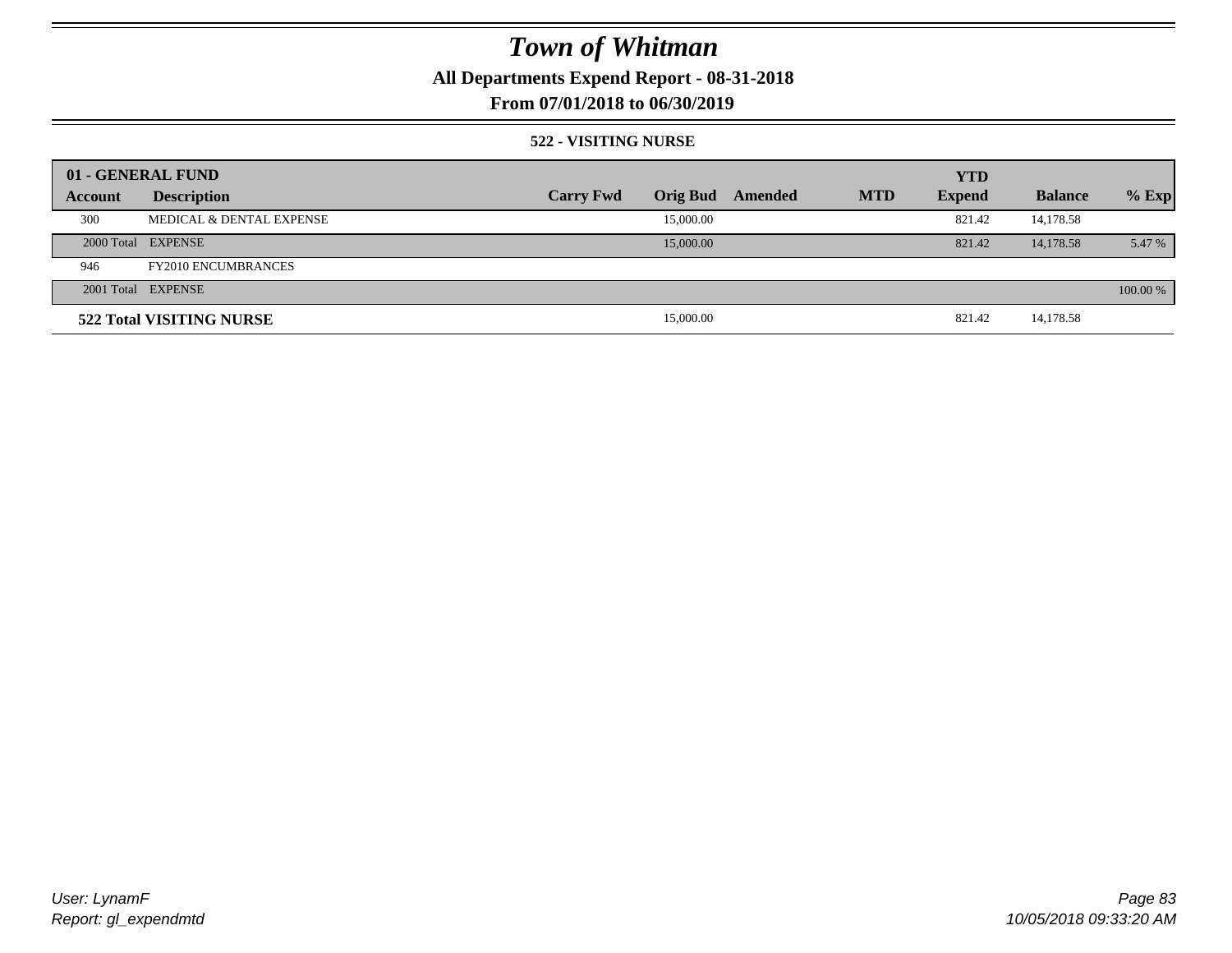**All Departments Expend Report - 08-31-2018**

## **From 07/01/2018 to 06/30/2019**

## **524 - DENTAL**

|         | 01 - GENERAL FUND       |                  |                  |            | <b>YTD</b>    |                |          |
|---------|-------------------------|------------------|------------------|------------|---------------|----------------|----------|
| Account | <b>Description</b>      | <b>Carry Fwd</b> | Orig Bud Amended | <b>MTD</b> | <b>Expend</b> | <b>Balance</b> | $%$ Exp  |
| 730     | <b>ASSOCIATION DUES</b> |                  |                  |            |               |                |          |
|         | 2000 Total EXPENSE      |                  |                  |            |               |                | 100.00 % |
|         | <b>524 Total DENTAL</b> |                  |                  |            |               |                |          |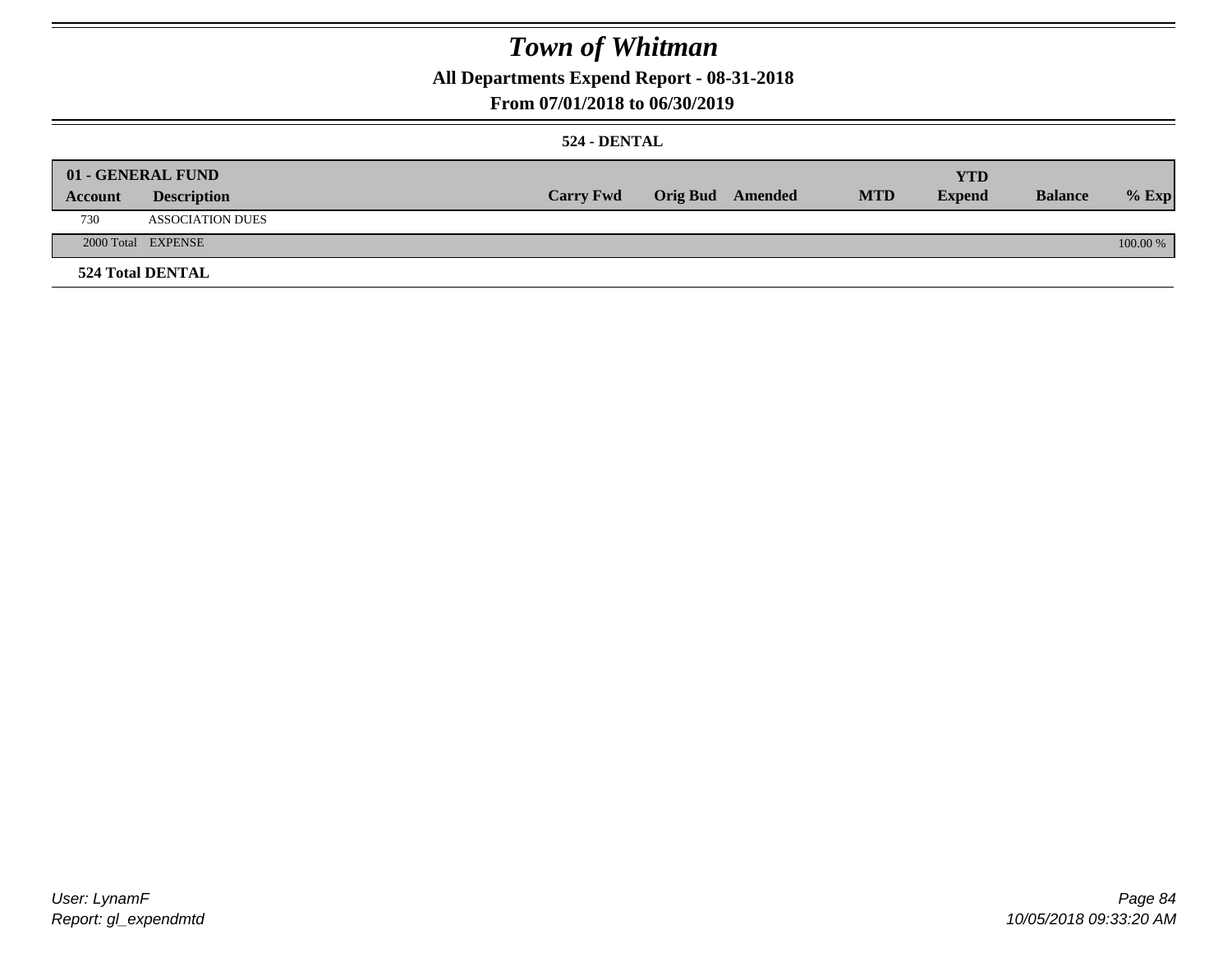**All Departments Expend Report - 08-31-2018**

**From 07/01/2018 to 06/30/2019**

### **541 - COUNCIL ON AGING**

|                | 01 - GENERAL FUND                        |                                     | <b>YTD</b>                                    |                |          |
|----------------|------------------------------------------|-------------------------------------|-----------------------------------------------|----------------|----------|
| <b>Account</b> | <b>Description</b>                       | <b>Carry Fwd</b><br><b>Orig Bud</b> | <b>MTD</b><br><b>Expend</b><br><b>Amended</b> | <b>Balance</b> | $%$ Exp  |
| 111            | SALARIES-ADMINSTRATIVE                   | 67,449.00                           | 16,862.30                                     | 50,586.70      |          |
| 138            | <b>SICK LEAVE BUY-BACK</b>               |                                     |                                               |                |          |
| 146            | SALARIES-LONGEVITY                       |                                     |                                               |                |          |
|                | 1000 Total SALARIES                      | 67,449.00                           | 16,862.30                                     | 50,586.70      | 25.00 %  |
| 121            | <b>CLERICAL I</b>                        | 41,828.00                           | 10,413.46                                     | 31,414.54      |          |
|                | 1001 Total SALARIES                      | 41,828.00                           | 10,413.46                                     | 31,414.54      | 24.89 %  |
| 117            | <b>CUSTODIAL</b>                         |                                     |                                               |                |          |
|                | 1002 Total SALARIES                      |                                     |                                               |                | 100.00 % |
| 157            | <b>BUS DRIVER</b>                        | 35,924.00                           | 7,258.37                                      | 28,665.63      |          |
|                | 1003 Total SALARIES                      | 35,924.00                           | 7,258.37                                      | 28,665.63      | 20.20 %  |
| 129            | ADDITIONAL CLERICAL                      | 33,634.00                           | 8,408.40                                      | 25,225.60      |          |
|                | 1004 Total SALARIES                      | 33,634.00                           | 8,408.40                                      | 25,225.60      | 24.99 %  |
| 131            | SOCIAL WORKER                            | 33,109.00                           | 8,274.63                                      | 24,834.37      |          |
|                | 1005 Total SALARIES                      | 33,109.00                           | 8,274.63                                      | 24,834.37      | 24.99 %  |
| 210            | <b>ELECTRICITY</b>                       |                                     | 714.15                                        | $-714.15$      |          |
| 212            | <b>GAS (NATURAL)</b>                     |                                     | 51.02                                         | $-51.02$       |          |
| 242            | <b>VEHICLE MAINTENANCE</b>               |                                     |                                               |                |          |
| 340            | <b>TELEPHONE</b>                         |                                     |                                               |                |          |
| 343            | <b>CELL PHONES</b>                       |                                     | 305.94                                        | $-305.94$      |          |
| 420            | <b>OFFICE SUPPLIES</b>                   |                                     |                                               |                |          |
| 481            | <b>GASOLINE</b>                          |                                     |                                               |                |          |
| 585            | MISCELLANEOUS EXPENSE                    | 15,157.00                           | 84.00                                         | 15,073.00      |          |
| 430            | <b>BUILDING MAINTENANCE &amp; REPAIR</b> |                                     | 2,571.46                                      | $-2,571.46$    |          |
| 710            | IN STATE TRAVEL                          |                                     |                                               |                |          |
| 730            | <b>ASSOCIATION DUES</b>                  |                                     |                                               |                |          |
| 731            | <b>MEETINGS</b>                          |                                     |                                               |                |          |
| 870            | OFFICE EQUIPMENT                         |                                     |                                               |                |          |
|                | 2000 Total EXPENSE                       | 15,157.00                           | 3,726.57                                      | 11,430.43      | 24.58 %  |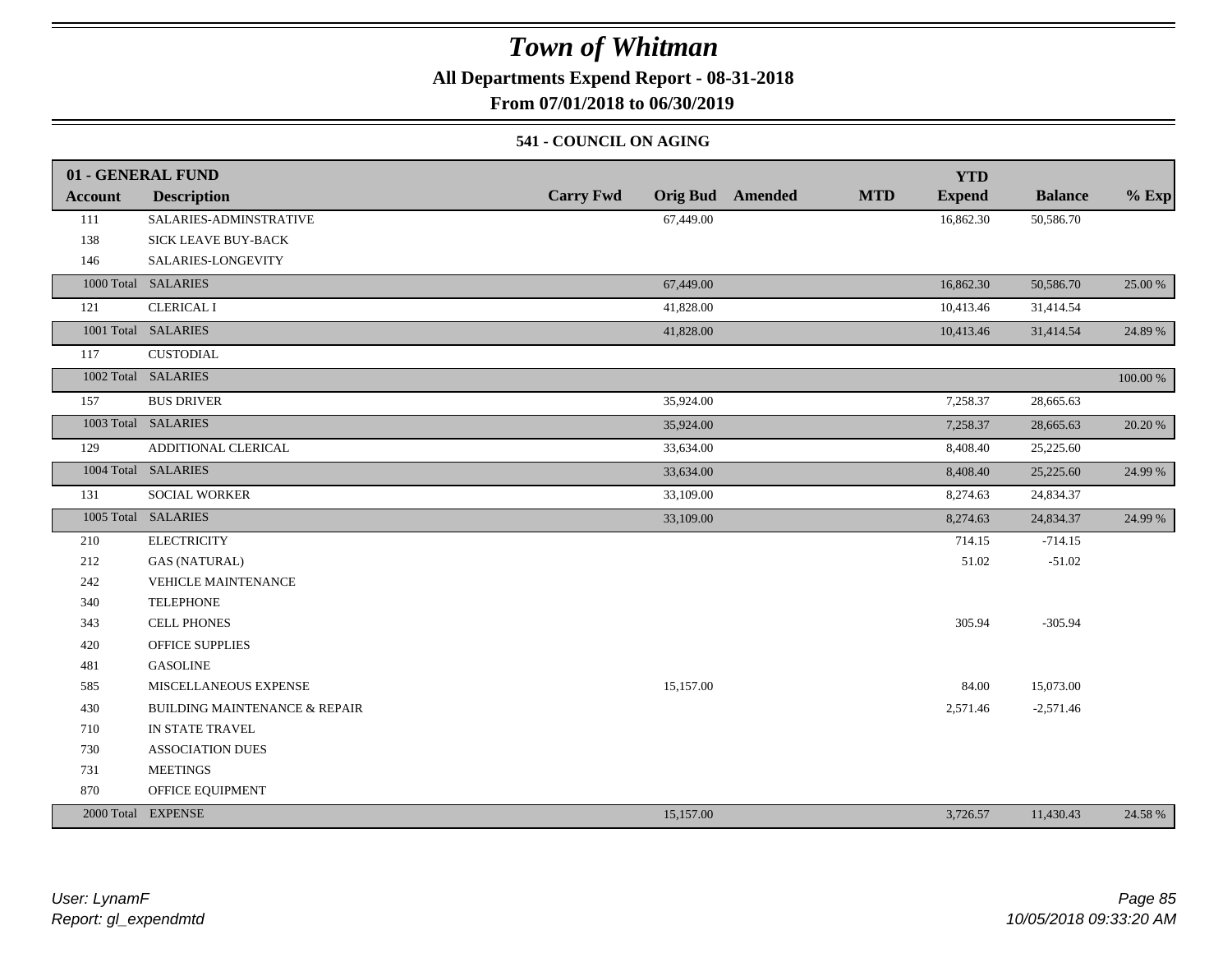**All Departments Expend Report - 08-31-2018**

## **From 07/01/2018 to 06/30/2019**

### **541 - COUNCIL ON AGING**

|         | 01 - GENERAL FUND                                |                  |                 |                |            | <b>YTD</b>    |                |          |
|---------|--------------------------------------------------|------------------|-----------------|----------------|------------|---------------|----------------|----------|
| Account | <b>Description</b>                               | <b>Carry Fwd</b> | <b>Orig Bud</b> | <b>Amended</b> | <b>MTD</b> | <b>Expend</b> | <b>Balance</b> | $%$ Exp  |
| 940     | <b>FY2016 ENCUMBRANCES</b>                       |                  |                 |                |            |               |                |          |
| 941     | FY 2017 ENCUMBRANCES                             |                  |                 |                |            |               |                |          |
| 943     | FY2012 ENCUMBRANCES                              |                  |                 |                |            |               |                |          |
| 945     | <b>FY2013 ENCUMBRANCES</b>                       |                  |                 |                |            |               |                |          |
|         | 2002 Total EXPENSE                               |                  |                 |                |            |               |                | 100.00 % |
| 999     |                                                  |                  |                 |                |            |               |                |          |
|         | 4492 Total A.6 STM 5/7/12 PUR.CHAIRS-SENIOR CTR. |                  |                 |                |            |               |                | 100.00 % |
| 999     |                                                  |                  |                 |                |            |               |                |          |
|         | 4493 Total A19 ATM 5/12 C.O.A. BUILDING REPAIRS  |                  |                 |                |            |               |                | 100.00 % |
| 999     |                                                  |                  |                 |                |            |               |                |          |
|         | 4494 Total A.5STM5/17TOWN SHR.WHL CHR.EQ.BUS     |                  |                 |                |            |               |                | 100.00 % |
| 999     |                                                  |                  |                 |                |            |               |                |          |
|         | 4557 Total A.17 ATM 5/13 REPAVE COA PARKING LOT  |                  |                 |                |            |               |                | 100.00 % |
| 999     |                                                  |                  |                 |                |            |               |                |          |
|         | 4563 Total A.27A ATM 5/16 AIR COND. SEN.CTR.     |                  |                 |                |            |               |                | 100.00 % |
|         | 541 Total COUNCIL ON AGING                       |                  | 227,101.00      |                |            | 54,943.73     | 172,157.27     |          |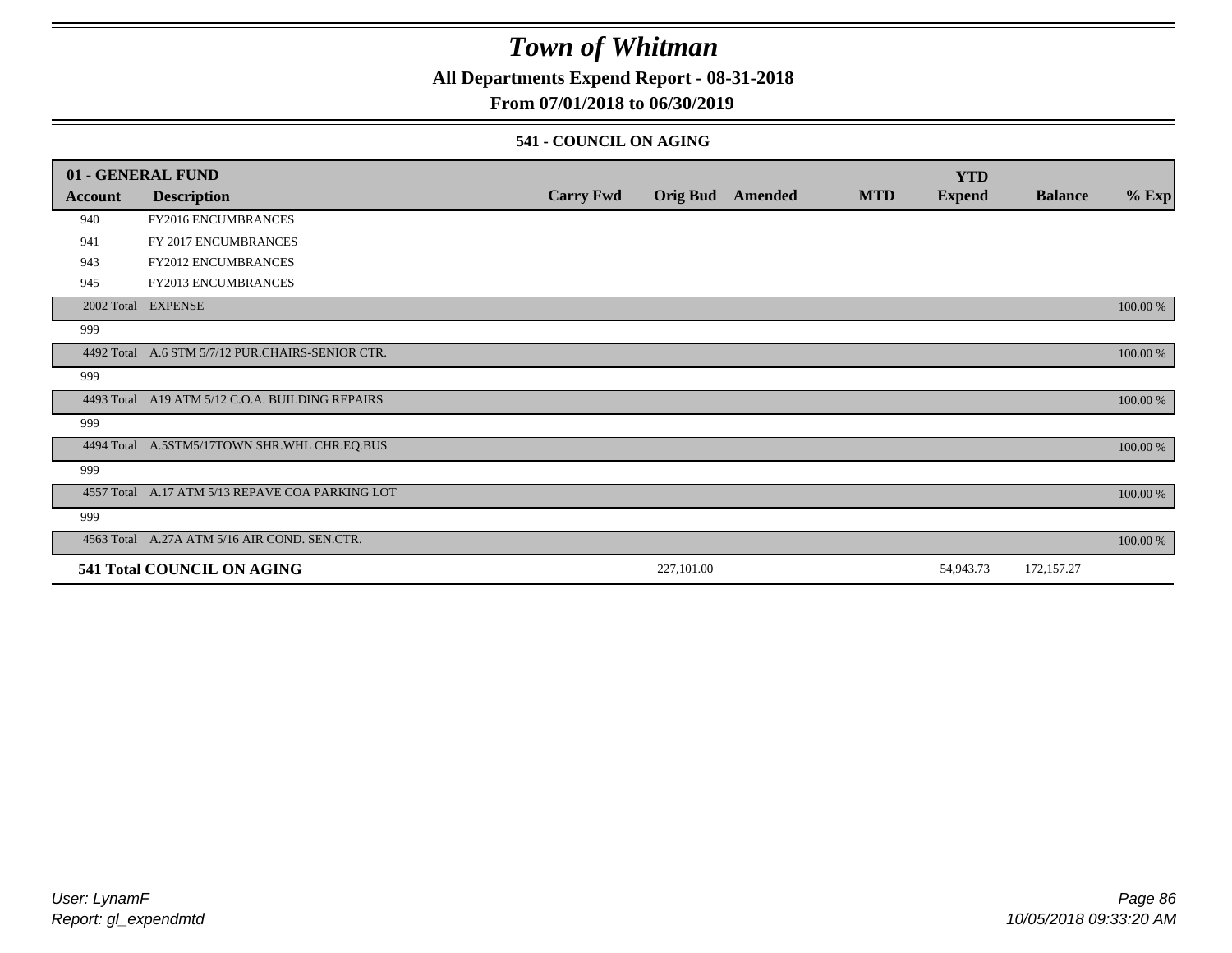**All Departments Expend Report - 08-31-2018**

**From 07/01/2018 to 06/30/2019**

### **543 - VETERANS SERVICES**

|            | 01 - GENERAL FUND                  |                  |                 |         |            | <b>YTD</b>    |                |          |
|------------|------------------------------------|------------------|-----------------|---------|------------|---------------|----------------|----------|
| Account    | <b>Description</b>                 | <b>Carry Fwd</b> | <b>Orig Bud</b> | Amended | <b>MTD</b> | <b>Expend</b> | <b>Balance</b> | $%$ Exp  |
| 112        | <b>SALARIES</b>                    |                  |                 |         |            |               |                |          |
| 1000 Total | <b>SALARIES</b>                    |                  |                 |         |            |               |                | 100.00 % |
| 120        | SALARIES-PART TIME                 |                  |                 |         |            |               |                |          |
| 1001 Total | <b>SALARIES</b>                    |                  |                 |         |            |               |                | 100.00 % |
| 330        | <b>DISTRICT SERVICES</b>           |                  | 50,000.00       |         |            |               | 50,000.00      |          |
| 340        | <b>TELEPHONE</b>                   |                  |                 |         |            |               |                |          |
| 343        | <b>CELL PHONES</b>                 |                  |                 |         |            | 152.97        | $-152.97$      |          |
| 420        | <b>OFFICE SUPPLIES</b>             |                  |                 |         |            |               |                |          |
| 585        | MISCELLANEOUS EXPENSE              |                  | 1,500.00        |         |            |               | 1,500.00       |          |
| 730        | <b>ASSOCIATION DUES</b>            |                  |                 |         |            |               |                |          |
| 731        | <b>MEETINGS</b>                    |                  |                 |         |            |               |                |          |
| 2000 Total | <b>EXPENSE</b>                     |                  | 51,500.00       |         |            | 152.97        | 51,347.03      | 0.29%    |
| 710        | IN STATE TRAVEL                    |                  | 1,000.00        |         |            |               | 1,000.00       |          |
| 2001 Total | <b>EXPENSE</b>                     |                  | 1,000.00        |         |            |               | 1,000.00       | 0.00 %   |
| 999        |                                    |                  |                 |         |            |               |                |          |
| 4412 Total | TRI-TOWN PARADE                    |                  |                 |         |            |               |                | 100.00 % |
|            | <b>543 Total VETERANS SERVICES</b> |                  | 52,500.00       |         |            | 152.97        | 52,347.03      |          |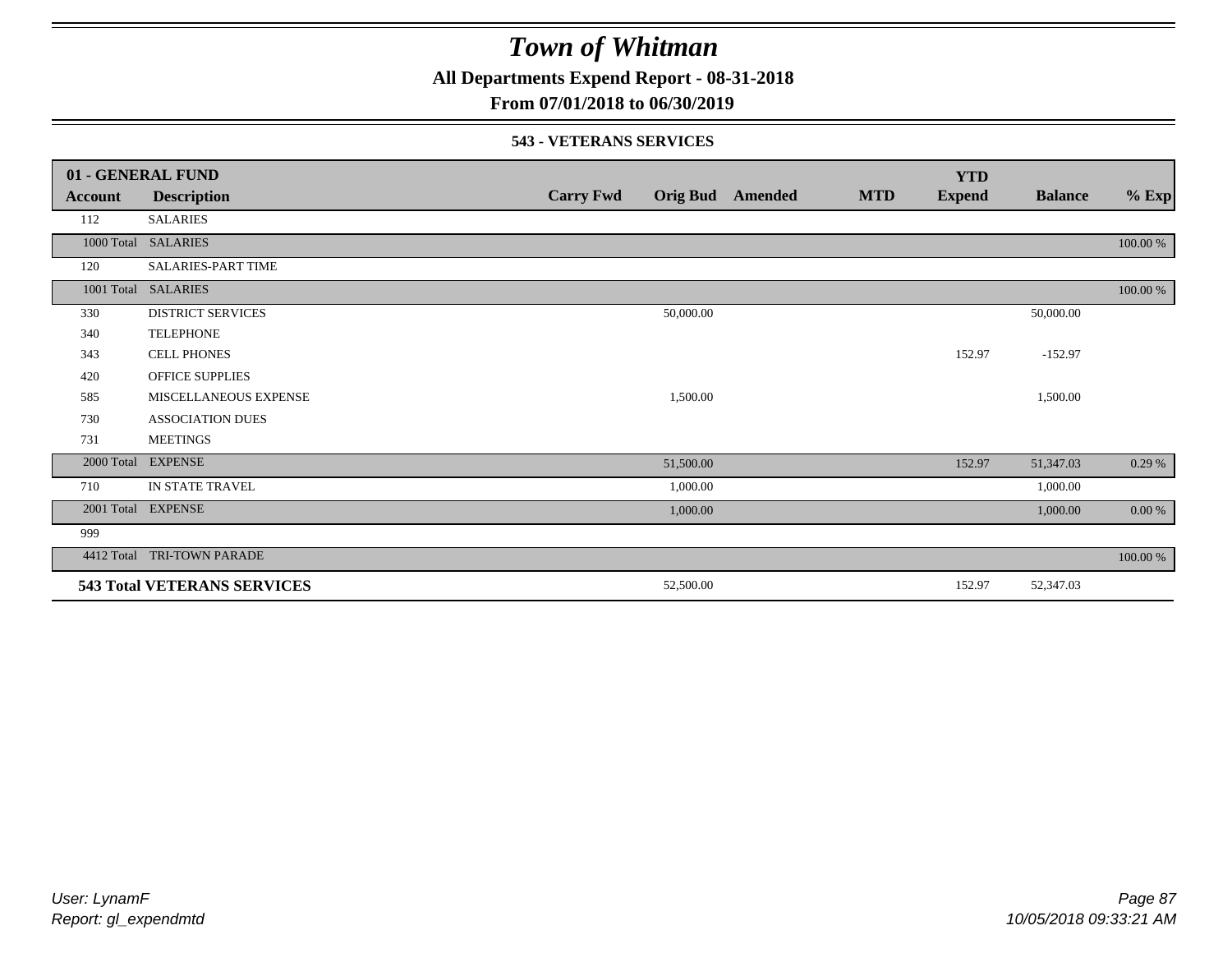**All Departments Expend Report - 08-31-2018**

## **From 07/01/2018 to 06/30/2019**

### **544 - VETERANS BENEFITS**

|                | 01 - GENERAL FUND                  |                  |                 |                |            | <b>YTD</b>    |                |         |
|----------------|------------------------------------|------------------|-----------------|----------------|------------|---------------|----------------|---------|
| <b>Account</b> | <b>Description</b>                 | <b>Carry Fwd</b> | <b>Orig Bud</b> | <b>Amended</b> | <b>MTD</b> | <b>Expend</b> | <b>Balance</b> | $%$ Exp |
| 585            | MISCELLANEOUS EXPENSE              |                  |                 |                |            |               |                |         |
| 770            | <b>SUBSISTENCE</b>                 |                  | 180,000.00      |                |            | 42,361.12     | 137,638.88     |         |
| 771            | <b>FOOD</b>                        |                  |                 |                |            |               |                |         |
| 772            | <b>FUEL</b>                        |                  |                 |                |            |               |                |         |
| 773            | <b>HOSPITAL</b>                    |                  |                 |                |            |               |                |         |
| 774            | <b>MEDICAL CARE</b>                |                  |                 |                |            |               |                |         |
| 775            | <b>MEDICAL SUPPLIES</b>            |                  |                 |                |            |               |                |         |
| 776            | <b>HOUSING</b>                     |                  |                 |                |            |               |                |         |
|                | 2000 Total EXPENSE                 |                  | 180,000.00      |                |            | 42,361.12     | 137,638.88     | 23.53 % |
|                | <b>544 Total VETERANS BENEFITS</b> |                  | 180,000.00      |                |            | 42,361.12     | 137,638.88     |         |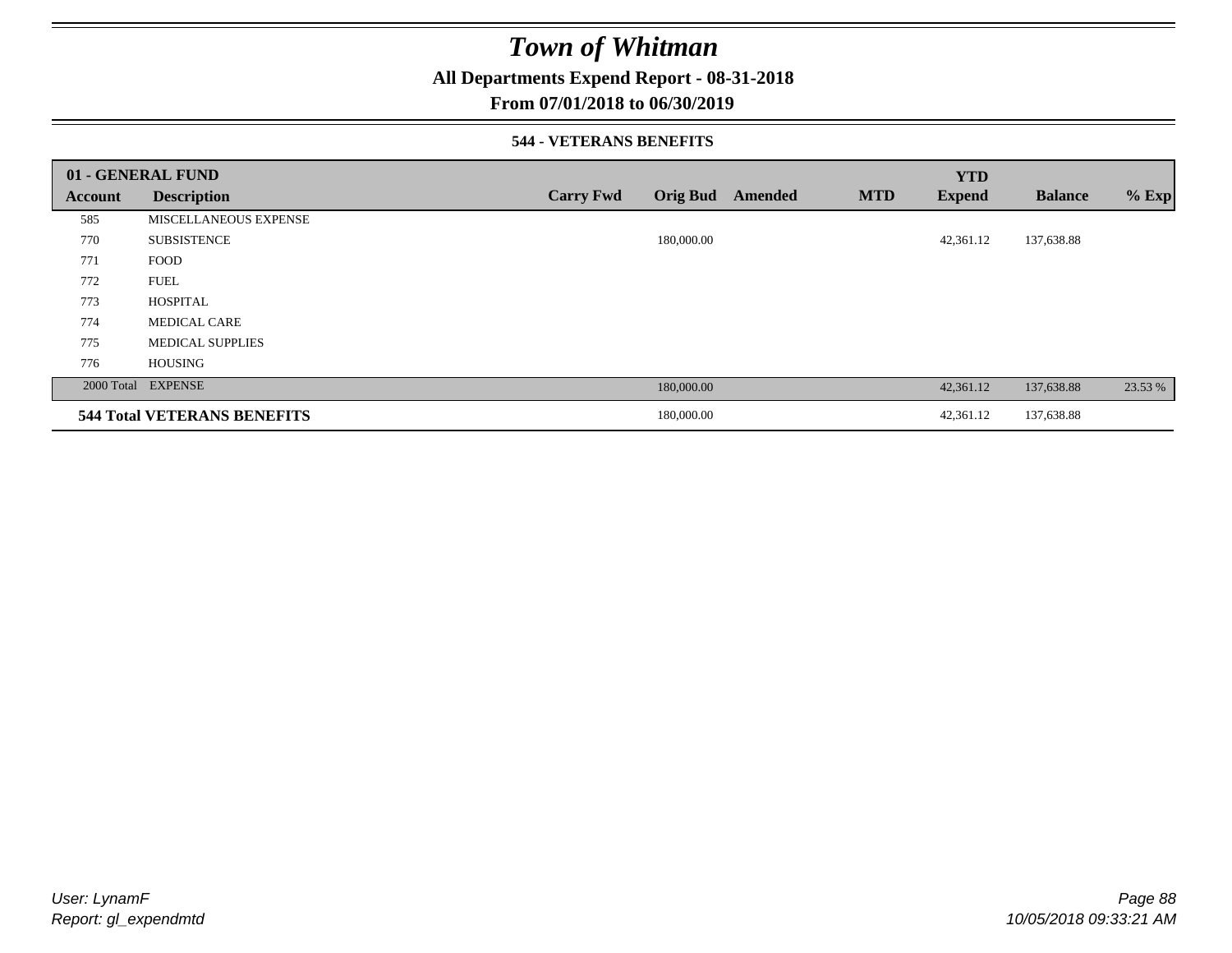**All Departments Expend Report - 08-31-2018**

**From 07/01/2018 to 06/30/2019**

### **545 - DAV RENTAL**

|         | 01 - GENERAL FUND           |                  |                  |            | <b>YTD</b>    |                |          |
|---------|-----------------------------|------------------|------------------|------------|---------------|----------------|----------|
| Account | <b>Description</b>          | <b>Carry Fwd</b> | Orig Bud Amended | <b>MTD</b> | <b>Expend</b> | <b>Balance</b> | $%$ Exp  |
| 270     | <b>BUILDING RENTAL</b>      |                  |                  |            |               |                |          |
|         | 2000 Total EXPENSE          |                  |                  |            |               |                | 100.00 % |
|         | <b>545 Total DAV RENTAL</b> |                  |                  |            |               |                |          |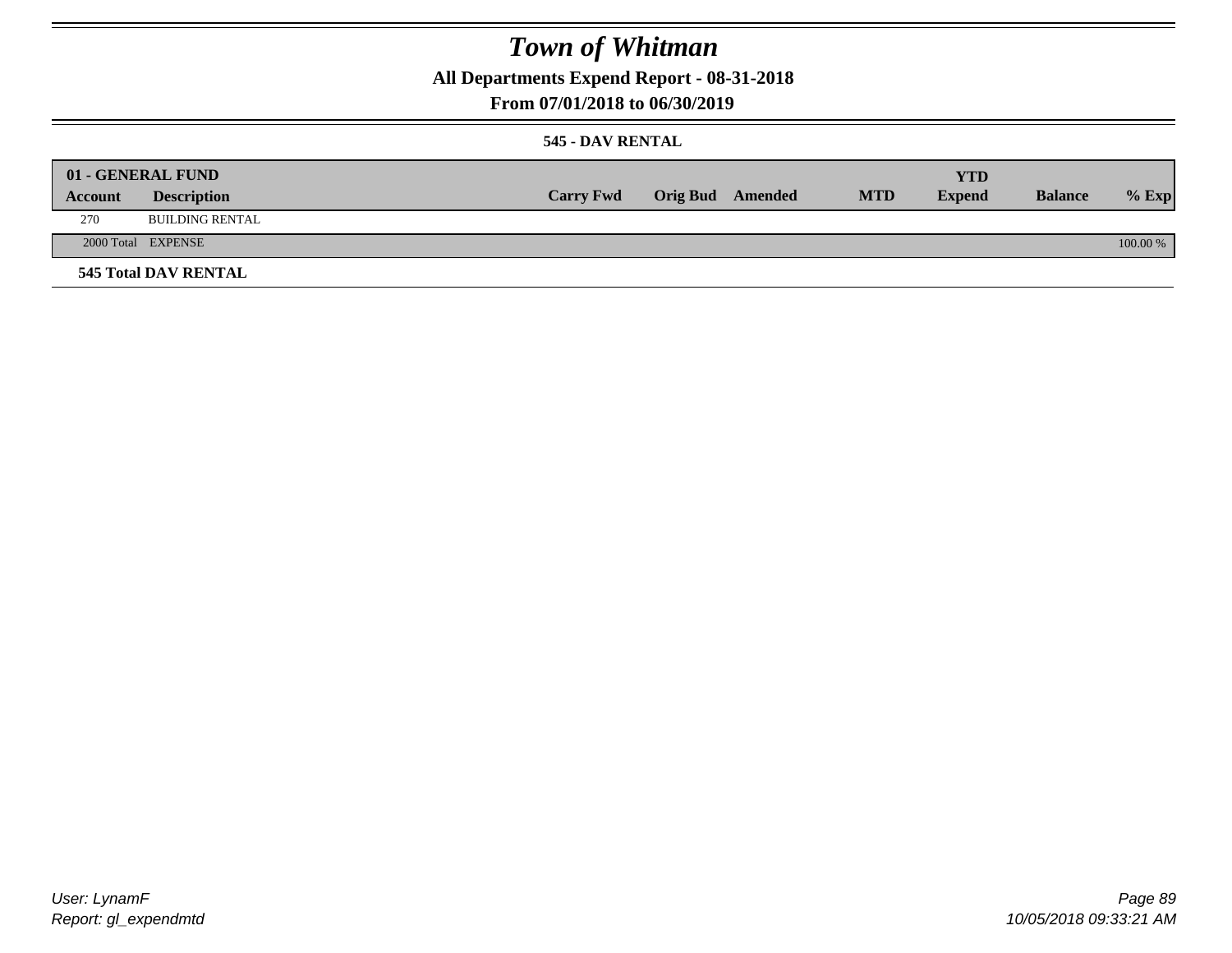**All Departments Expend Report - 08-31-2018**

**From 07/01/2018 to 06/30/2019**

### **550 - MISC. HUMAN SERVICES**

|            | 01 - GENERAL FUND                         |                  |                 |         |            | <b>YTD</b>    |                |           |
|------------|-------------------------------------------|------------------|-----------------|---------|------------|---------------|----------------|-----------|
| Account    | <b>Description</b>                        | <b>Carry Fwd</b> | <b>Orig Bud</b> | Amended | <b>MTD</b> | <b>Expend</b> | <b>Balance</b> | $%$ Exp   |
| 939        | <b>FY2015 ENCUMBRANCES</b>                |                  |                 |         |            |               |                |           |
| 943        | <b>FY2012 ENCUMBRANCES</b>                |                  |                 |         |            |               |                |           |
| 945        | <b>FY2013 ENCUMBRANCES</b>                |                  |                 |         |            |               |                |           |
| 999        |                                           |                  | 12,000.00       |         |            | 1,500.00      | 10,500.00      |           |
| 4414 Total | ART26ATM5/18CODIFY/DIGITIZETOWNBY-LAWS    |                  | 12,000.00       |         |            | 1,500.00      | 10,500.00      | 12.50 %   |
| 999        |                                           | 500.00           | 500.00          |         |            |               | 1,000.00       |           |
|            | 4416 Total A.2 ATM 5/12 PLYMOUTH CTY.EXT. | 500.00           | 500.00          |         |            |               | 1,000.00       | $0.00 \%$ |
| 999        |                                           |                  |                 |         |            |               |                |           |
|            | 4522 Total COMPLETE STREETS GRANT -TIER 2 |                  |                 |         |            |               |                | 100.00 %  |
|            | 550 Total MISC. HUMAN SERVICES            | 500.00           | 12,500.00       |         |            | 1,500.00      | 11,500.00      |           |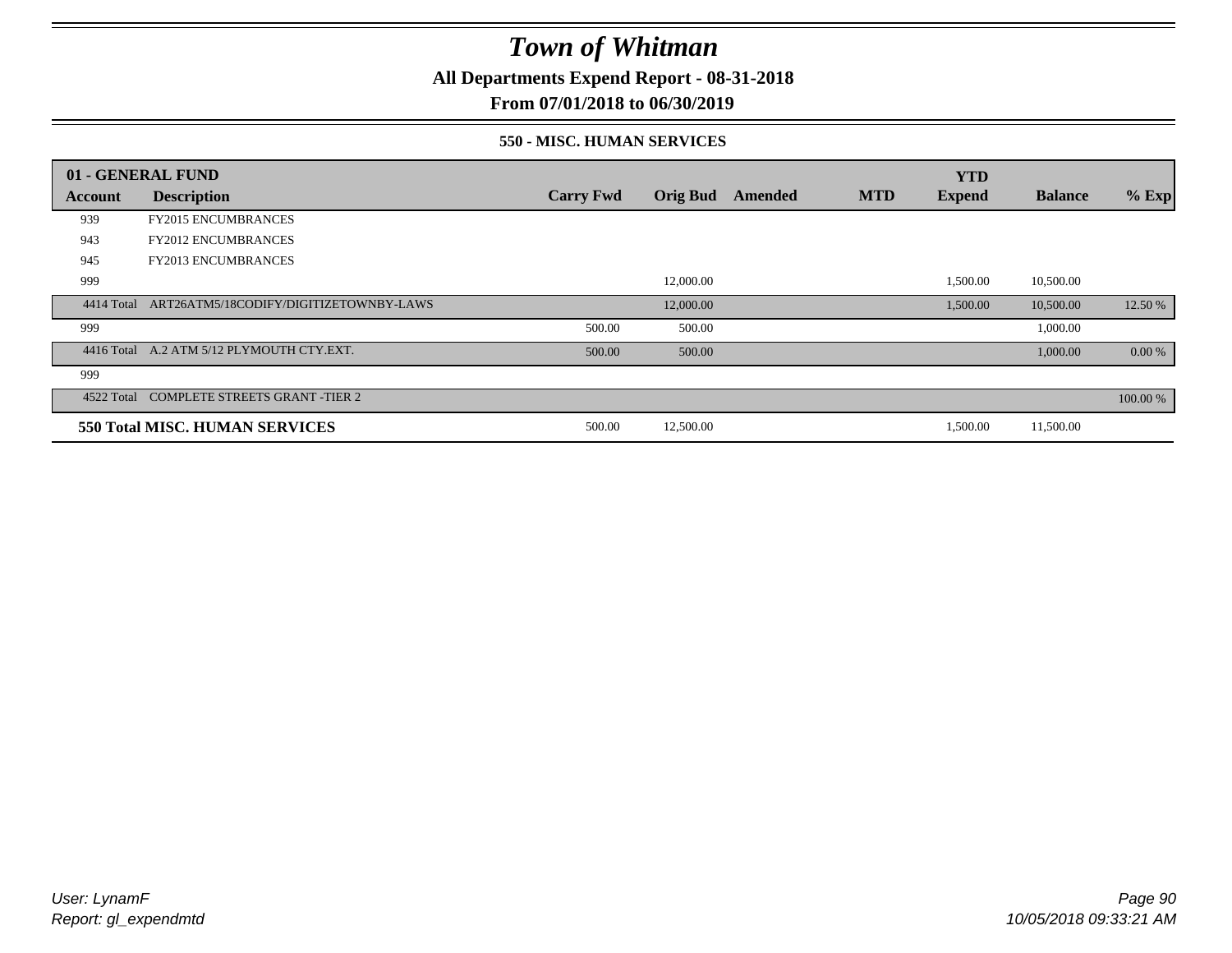## **All Departments Expend Report - 08-31-2018**

### **From 07/01/2018 to 06/30/2019**

### **610 - LIBRARY**

|                | 01 - GENERAL FUND                        |                  |                                       | <b>YTD</b>    |                |          |
|----------------|------------------------------------------|------------------|---------------------------------------|---------------|----------------|----------|
| <b>Account</b> | <b>Description</b>                       | <b>Carry Fwd</b> | <b>Orig Bud</b> Amended<br><b>MTD</b> | <b>Expend</b> | <b>Balance</b> | $%$ Exp  |
| 111            | SALARIES-ADMINSTRATIVE                   | 68,437.00        |                                       | 15,428.04     | 53,008.96      |          |
| 138            | SICK LEAVE BUY-BACK                      |                  |                                       |               |                |          |
| 146            | SALARIES-LONGEVITY                       | 1,375.00         |                                       | 1,250.00      | 125.00         |          |
|                | 1000 Total SALARIES                      | 69,812.00        |                                       | 16,678.04     | 53,133.96      | 23.88 %  |
| 153            | SALARY-REF.LIBRARIAN-P.T.                |                  |                                       |               |                |          |
|                | 1001 Total SALARIES                      |                  |                                       |               |                | 100.00 % |
| 154            | SALARY-ASSISTANT DIRECTOR                | 51,736.00        |                                       | 8,954.28      | 42,781.72      |          |
|                | 1002 Total SALARIES                      | 51,736.00        |                                       | 8,954.28      | 42,781.72      | 17.30 %  |
| 155            | SALARY-CIRCULATION SUPERVISOR            | 49,540.00        |                                       | 12,385.10     | 37,154.90      |          |
|                | 1003 Total SALARIES                      | 49,540.00        |                                       | 12,385.10     | 37,154.90      | 25.00 %  |
| 156            | SALARY-YOUTH SERV. LIBRARIAN             | 47,014.00        |                                       | 11,570.65     | 35,443.35      |          |
|                | 1004 Total SALARIES                      | 47,014.00        |                                       | 11,570.65     | 35,443.35      | 24.61 %  |
| 159            | SALARY-LIBRARY TECHNICIANS-P.T.          | 76,300.00        |                                       | 18,341.80     | 57,958.20      |          |
|                | 1005 Total SALARIES                      | 76,300.00        |                                       | 18,341.80     | 57,958.20      | 24.03 %  |
| 117            | <b>CUSTODIAL</b>                         |                  |                                       |               |                |          |
|                | 1006 Total SALARIES                      |                  |                                       |               |                | 100.00 % |
| 220            | SENIOR LIBRARY TECHNICIAN                | 42,260.00        |                                       | 10,565.10     | 31,694.90      |          |
|                | 1007 Total SALARIES                      | 42,260.00        |                                       | 10,565.10     | 31,694.90      | 25.00 %  |
| 949            | FY2014 ENCUMBRANCES                      |                  |                                       |               |                |          |
|                | 1008 Total SALARIES                      |                  |                                       |               |                | 100.00 % |
| 210            | <b>ELECTRICITY</b>                       |                  |                                       |               |                |          |
| 212            | <b>GAS (NATURAL)</b>                     |                  |                                       |               |                |          |
| 244            | OFFICE EQUIPMENT MAINTENANCE             |                  |                                       | 3,016.99      | $-3,016.99$    |          |
| 311            | <b>COMPUTER SERVICES</b>                 |                  |                                       |               |                |          |
| 340            | <b>TELEPHONE</b>                         |                  |                                       |               |                |          |
| 589            | CATALOGING                               |                  |                                       |               |                |          |
| 420            | <b>OFFICE SUPPLIES</b>                   |                  |                                       | 248.10        | $-248.10$      |          |
| 430            | <b>BUILDING MAINTENANCE &amp; REPAIR</b> |                  |                                       | 16.16         | $-16.16$       |          |
| 585            | MISCELLANEOUS EXPENSE                    | 45,637.00        |                                       | 2,154.14      | 43,482.86      |          |
| 587            | <b>BOOKS</b>                             |                  |                                       | 12,557.41     | $-12,557.41$   |          |
|                |                                          |                  |                                       |               |                |          |

*Report: gl\_expendmtd User: LynamF*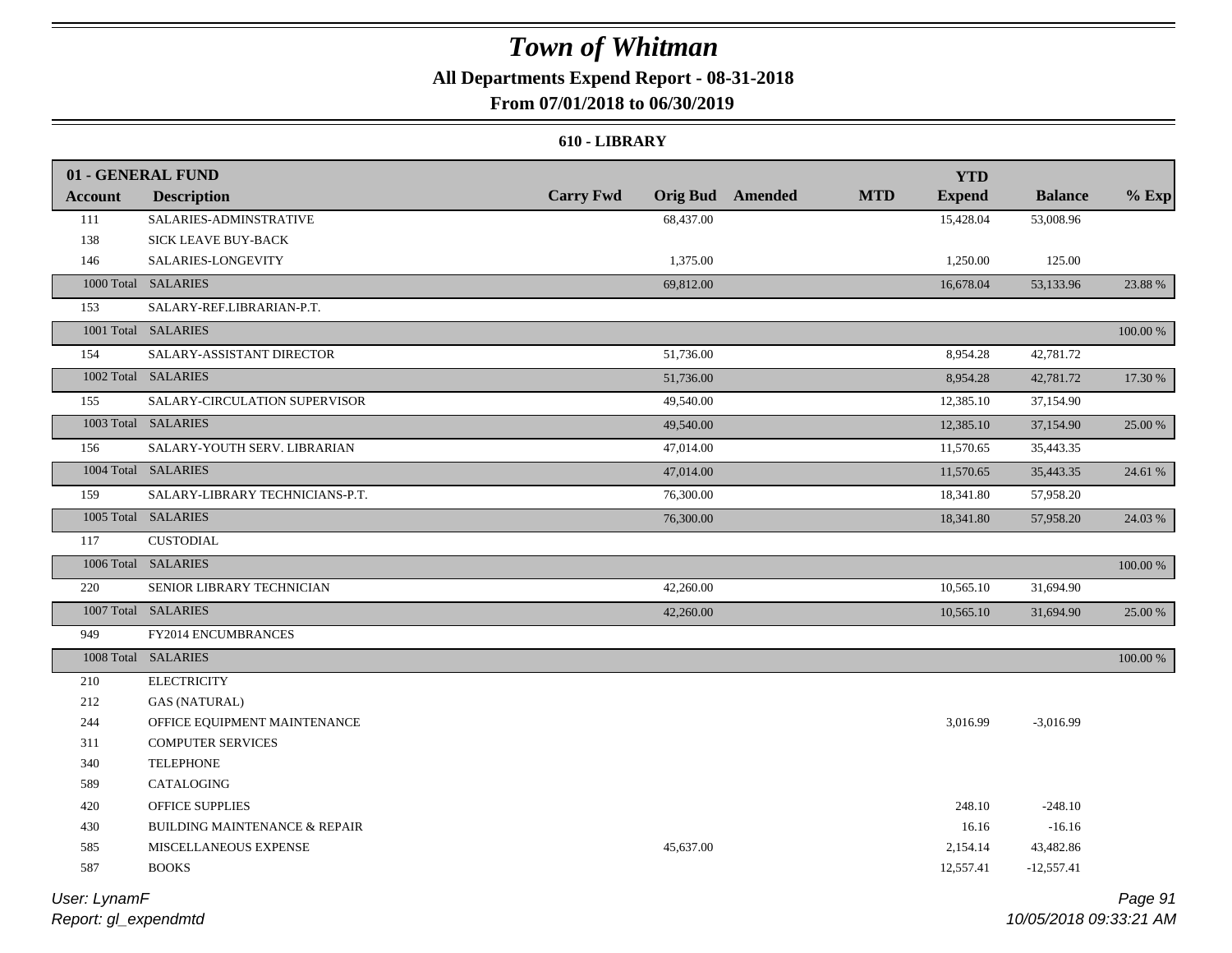## **All Departments Expend Report - 08-31-2018**

## **From 07/01/2018 to 06/30/2019**

### **610 - LIBRARY**

|                | 01 - GENERAL FUND                                   |                  |           |                         |            | <b>YTD</b>    |                |             |
|----------------|-----------------------------------------------------|------------------|-----------|-------------------------|------------|---------------|----------------|-------------|
| <b>Account</b> | <b>Description</b>                                  | <b>Carry Fwd</b> |           | <b>Orig Bud</b> Amended | <b>MTD</b> | <b>Expend</b> | <b>Balance</b> | $%$ Exp     |
| 588            | <b>PERIODICALS</b>                                  |                  |           |                         |            | 4,543.27      | $-4,543.27$    |             |
| 939            | FY2015 ENCUMBRANCES                                 |                  |           |                         |            |               |                |             |
| 710            | IN STATE TRAVEL                                     |                  |           |                         |            | 31.51         | $-31.51$       |             |
| 730            | ASSOCIATION DUES                                    |                  |           |                         |            |               |                |             |
| 731            | <b>MEETINGS</b>                                     |                  |           |                         |            |               |                |             |
|                | 2000 Total EXPENSE                                  |                  | 45,637.00 |                         |            | 22,567.58     | 23,069.42      | 49.45 %     |
| 210            | <b>ELECTRICITY</b>                                  |                  | 24,284.00 |                         |            | 2,762.47      | 21,521.53      |             |
| 212            | <b>GAS (NATURAL)</b>                                |                  |           |                         |            | 34.34         | $-34.34$       |             |
| 213            | MAINTENANCE CONTRACTS                               |                  |           |                         |            |               |                |             |
| 240            | BUILDING & GROUNDS MAINT.                           |                  |           |                         |            | 2,294.99      | $-2,294.99$    |             |
|                | 2001 Total EXPENSE                                  |                  | 24,284.00 |                         |            | 5,091.80      | 19,192.20      | 20.96 %     |
| 940            | FY2016 ENCUMBRANCES                                 |                  |           |                         |            |               |                |             |
| 946            | FY2010 ENCUMBRANCES                                 |                  |           |                         |            |               |                |             |
|                | 2002 Total EXPENSE                                  |                  |           |                         |            |               |                | 100.00 %    |
| 940            | FY2016 ENCUMBRANCES                                 |                  |           |                         |            |               |                |             |
|                | 2003 Total EXPENSE                                  |                  |           |                         |            |               |                | $100.00~\%$ |
| 215            | <b>OCLN MEMBERSHIP</b>                              |                  | 22,053.00 |                         |            | 22,022.00     | 31.00          |             |
| 943            | FY2012 ENCUMBRANCES                                 |                  |           |                         |            |               |                |             |
|                | 2004 Total EXPENSE                                  |                  | 22,053.00 |                         |            | 22,022.00     | 31.00          | 99.85 %     |
| 949            | FY2014 ENCUMBRANCES                                 |                  |           |                         |            |               |                |             |
| 943            | FY2012 ENCUMBRANCES                                 |                  |           |                         |            |               |                |             |
| 945            | FY2013 ENCUMBRANCES                                 |                  |           |                         |            |               |                |             |
|                | 2009 Total EXPENSE                                  |                  |           |                         |            |               |                | $100.00~\%$ |
| 999            |                                                     |                  |           |                         |            |               |                |             |
|                | 4490 Total A19 ATM 5/12 REPAIR&PAINT LIBRARY        |                  |           |                         |            |               |                | 100.00 %    |
| 999            |                                                     |                  |           |                         |            |               |                |             |
|                | 4501 Total A.17 ATM 5/13 PAINT & REPAIR LIBRARY     |                  |           |                         |            |               |                | 100.00 %    |
| 999            |                                                     |                  |           |                         |            |               |                |             |
|                | 4523 Total ART25 ATM5/18 PCH & INSTALL 6 SURVEILL C |                  |           |                         |            |               |                | 100.00 %    |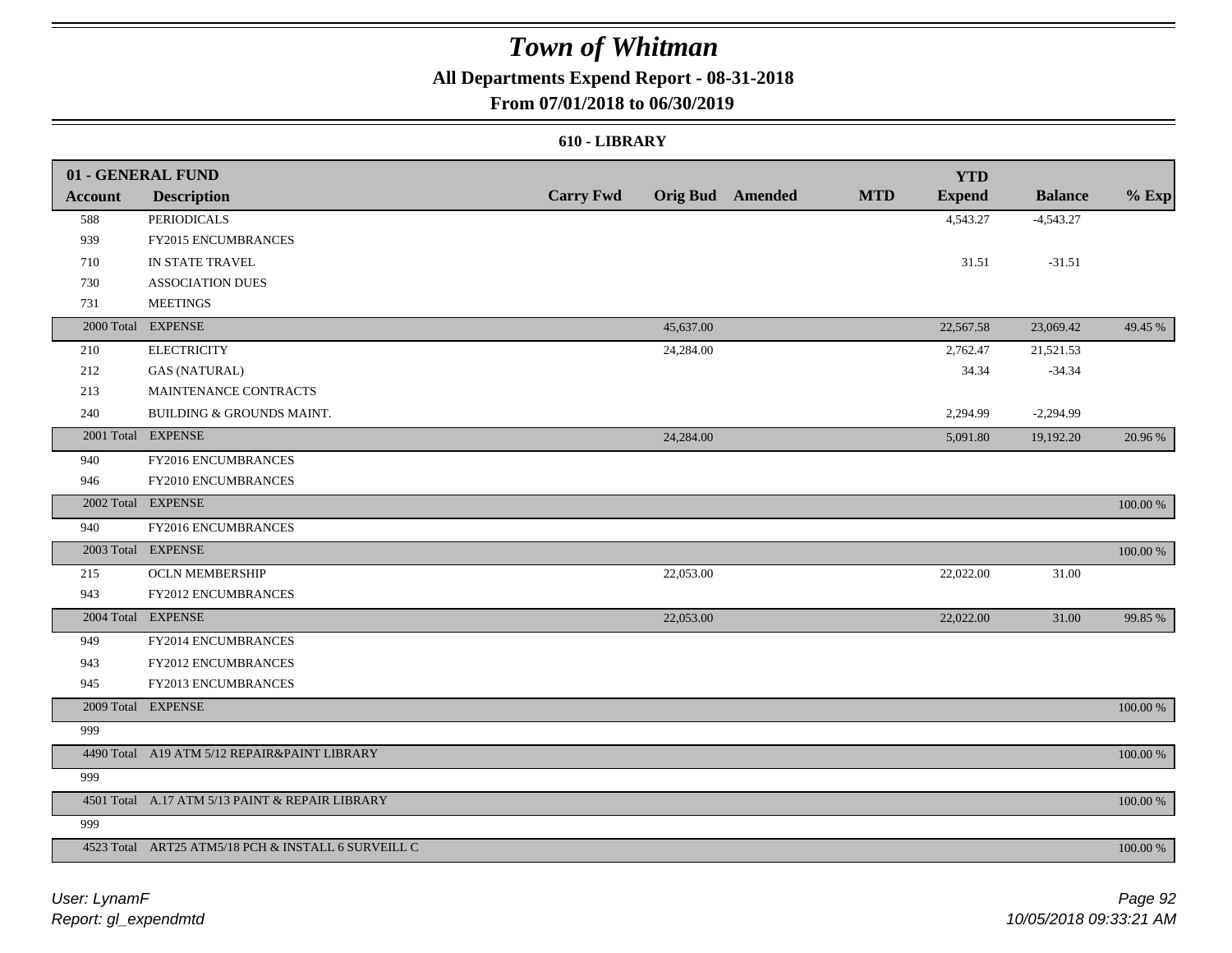**All Departments Expend Report - 08-31-2018**

## **From 07/01/2018 to 06/30/2019**

#### **610 - LIBRARY**

| <b>Account</b> | 01 - GENERAL FUND<br><b>Description</b>      | <b>Carry Fwd</b> | Orig Bud Amended | <b>MTD</b> | YTD<br><b>Expend</b> | <b>Balance</b> | $%$ Exp    |
|----------------|----------------------------------------------|------------------|------------------|------------|----------------------|----------------|------------|
| 999            |                                              |                  |                  |            |                      |                |            |
|                | 4573 Total A.10ATM5/14 PAVE LIB. PARKING LOT |                  |                  |            |                      |                | $100.00\%$ |
|                | <b>610 Total LIBRARY</b>                     |                  | 428,636.00       |            | 128,176.35           | 300,459.65     |            |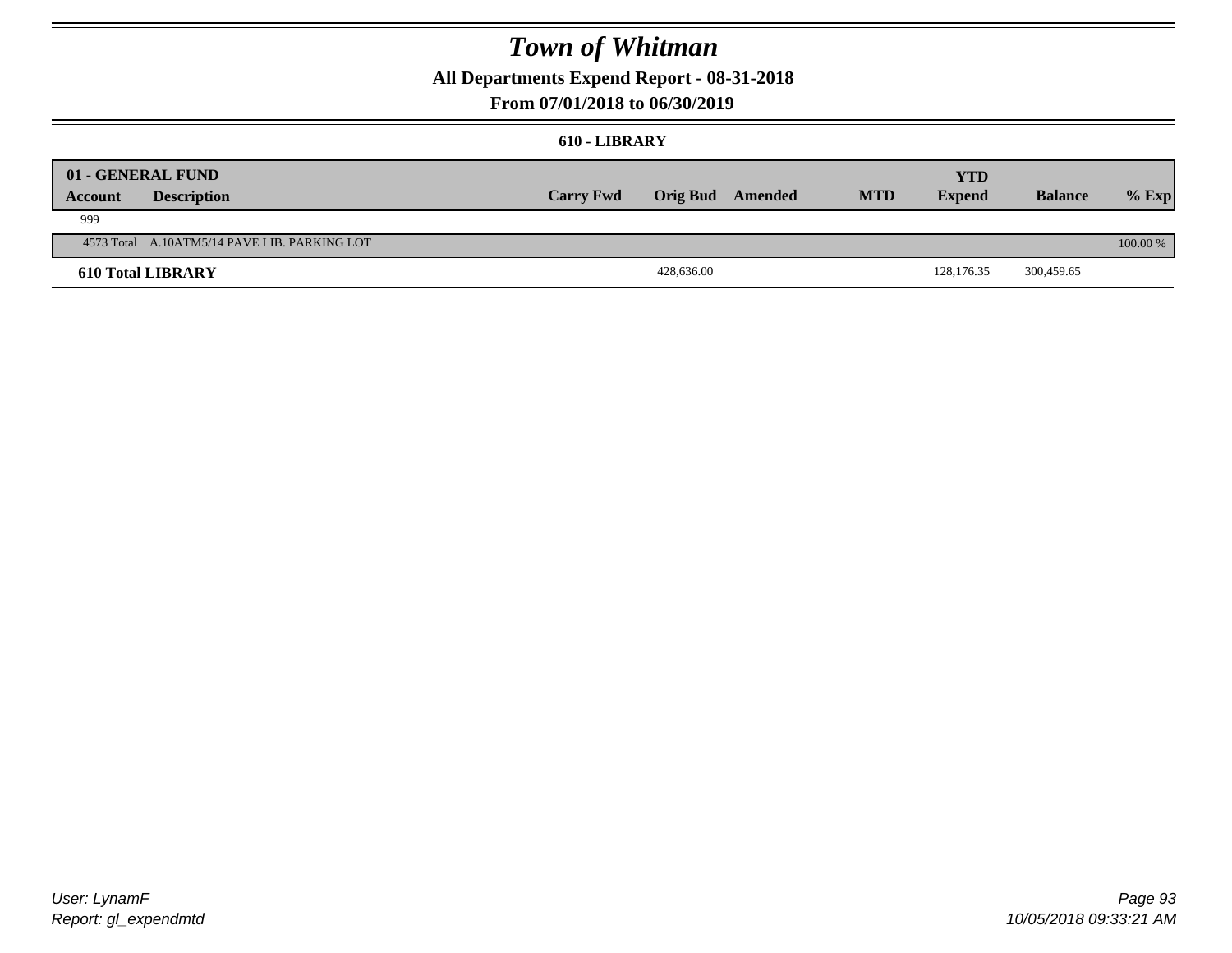**All Departments Expend Report - 08-31-2018**

**From 07/01/2018 to 06/30/2019**

### **630 - RECREATION**

|                | 01 - GENERAL FUND                        |                  |           |                         |            | <b>YTD</b>    |                |          |
|----------------|------------------------------------------|------------------|-----------|-------------------------|------------|---------------|----------------|----------|
| <b>Account</b> | <b>Description</b>                       | <b>Carry Fwd</b> |           | <b>Orig Bud</b> Amended | <b>MTD</b> | <b>Expend</b> | <b>Balance</b> | $%$ Exp  |
| 111            | SALARIES-ADMINSTRATIVE                   |                  | 21,360.00 |                         |            | 5,340.00      | 16,020.00      |          |
|                | 1000 Total SALARIES                      |                  | 21,360.00 |                         |            | 5,340.00      | 16,020.00      | 25.00 %  |
| 124            | SALARIES-POOL                            |                  | 8,000.00  |                         |            | 8,000.00      |                |          |
|                | 1001 Total SALARIES                      |                  | 8,000.00  |                         |            | 8,000.00      |                | 100.00 % |
| 120            | <b>SALARIES-PART TIME</b>                |                  |           |                         |            |               |                |          |
|                | 1002 Total SALARIES                      |                  |           |                         |            |               |                | 100.00 % |
| 125            | SALARIES-WINTER PROGRAM                  |                  |           |                         |            |               |                |          |
|                | 1003 Total SALARIES                      |                  |           |                         |            |               |                | 100.00 % |
| 127            | PARK PROGRAM                             |                  |           |                         |            |               |                |          |
|                | 1004 Total SALARIES                      |                  |           |                         |            |               |                | 100.00 % |
| 210            | <b>ELECTRICITY</b>                       |                  |           |                         |            | 631.37        | $-631.37$      |          |
| 340            | <b>TELEPHONE</b>                         |                  |           |                         |            | 49.64         | $-49.64$       |          |
| 430            | <b>BUILDING MAINTENANCE &amp; REPAIR</b> |                  |           |                         |            |               |                |          |
| 584            | RECREATIONAL SUPPLIES                    |                  |           |                         |            |               |                |          |
| 585            | MISCELLANEOUS EXPENSE                    |                  | 6,100.00  |                         |            | 712.50        | 5,387.50       |          |
| 591            | FOURTH OF JULY                           |                  |           |                         |            | 2,287.50      | $-2,287.50$    |          |
| 710            | IN STATE TRAVEL                          |                  |           |                         |            |               |                |          |
| 730            | <b>ASSOCIATION DUES</b>                  |                  |           |                         |            |               |                |          |
| 731            | <b>MEETINGS</b>                          |                  |           |                         |            |               |                |          |
| 749            | POOL MAINTENANCE                         |                  |           |                         |            | 2,043.77      | $-2,043.77$    |          |
|                | 2000 Total EXPENSE                       |                  | 6,100.00  |                         |            | 5,724.78      | 375.22         | 93.84 %  |
| 939            | FY2015 ENCUMBRANCES                      |                  |           |                         |            |               |                |          |
| 948            | FY07 ENCUMBRANCES                        |                  |           |                         |            |               |                |          |
| 959            | FY2006 ENCUMBRANCES                      |                  |           |                         |            |               |                |          |
|                | 2001 Total EXPENSE                       |                  |           |                         |            |               |                | 100.00 % |
| 999            |                                          |                  |           |                         |            |               |                |          |
|                | 4412 Total TRI-TOWN PARADE               |                  |           |                         |            |               |                | 100.00 % |
| 999            |                                          |                  |           |                         |            |               |                |          |
|                | 4413 Total RES.FD.TR.POOL FILTER REPAIRS |                  |           |                         |            |               |                | 100.00 % |

*Report: gl\_expendmtd User: LynamF*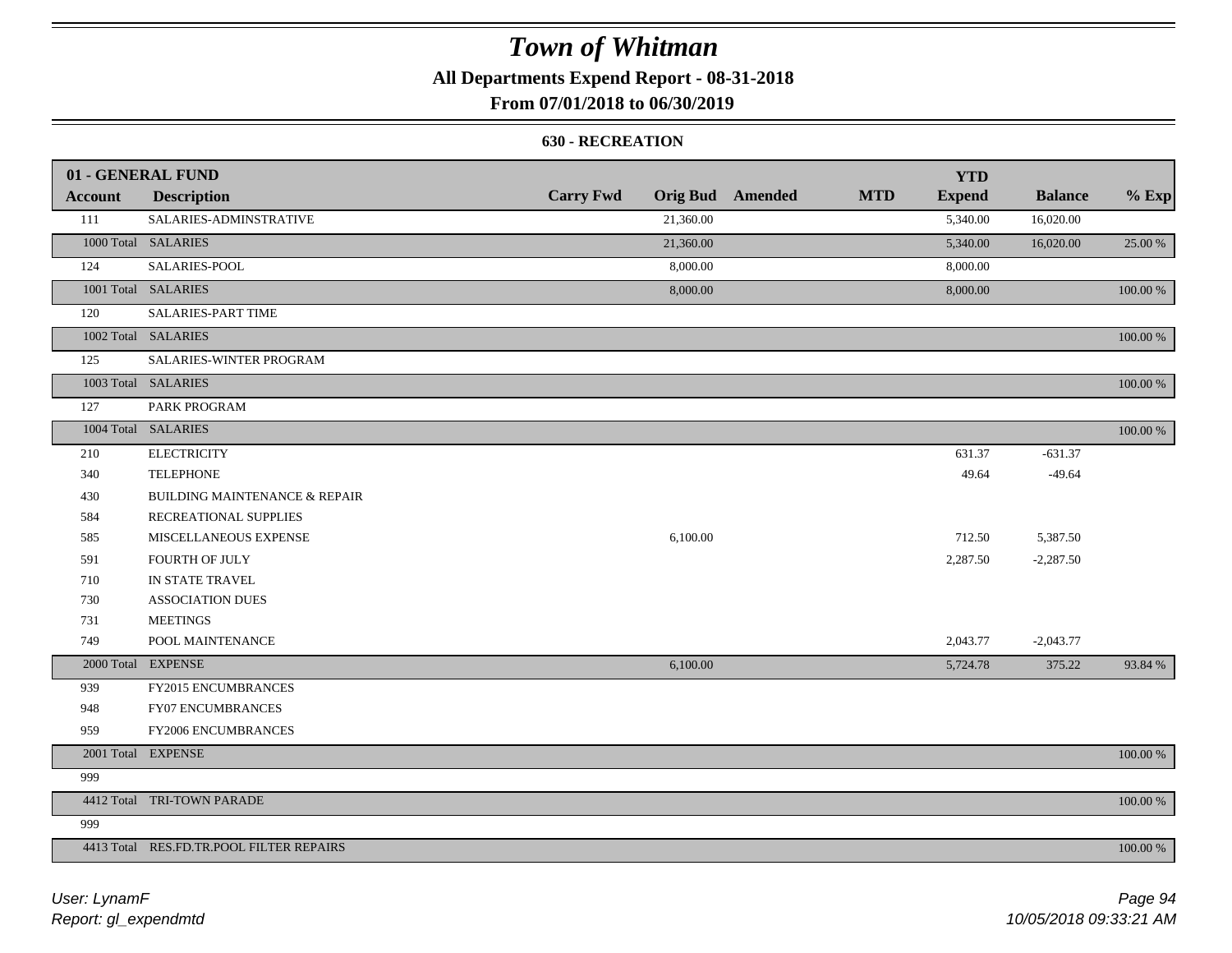**All Departments Expend Report - 08-31-2018**

## **From 07/01/2018 to 06/30/2019**

#### **630 - RECREATION**

|         | 01 - GENERAL FUND                                   |                  |                 |         |            | <b>YTD</b>    |                |          |
|---------|-----------------------------------------------------|------------------|-----------------|---------|------------|---------------|----------------|----------|
| Account | <b>Description</b>                                  | <b>Carry Fwd</b> | <b>Orig Bud</b> | Amended | <b>MTD</b> | <b>Expend</b> | <b>Balance</b> | % Exp    |
| 999     |                                                     |                  |                 |         |            |               |                |          |
|         | 4489 Total A18STM11/00 PLAYGROUND REPAIRS           |                  |                 |         |            |               |                | 100.00 % |
| 999     |                                                     |                  |                 |         |            |               |                |          |
|         | 4491 Total A14STM5/6/13REP/UPGR.POOL FILTRATION SYS |                  |                 |         |            |               |                | 100.00 % |
| 999     |                                                     |                  |                 |         |            |               |                |          |
|         | 4555 Total ESTABLISH PETTY CASH-PARK PROGRAM        |                  |                 |         |            |               |                | 100.00 % |
| 999     |                                                     |                  |                 |         |            |               |                |          |
|         | 4556 Total ESTABLISH PETTY CASH-POOL PROGRAM        |                  |                 |         |            |               |                | 100.00 % |
|         | <b>630 Total RECREATION</b>                         |                  | 35,460.00       |         |            | 19,064.78     | 16,395.22      |          |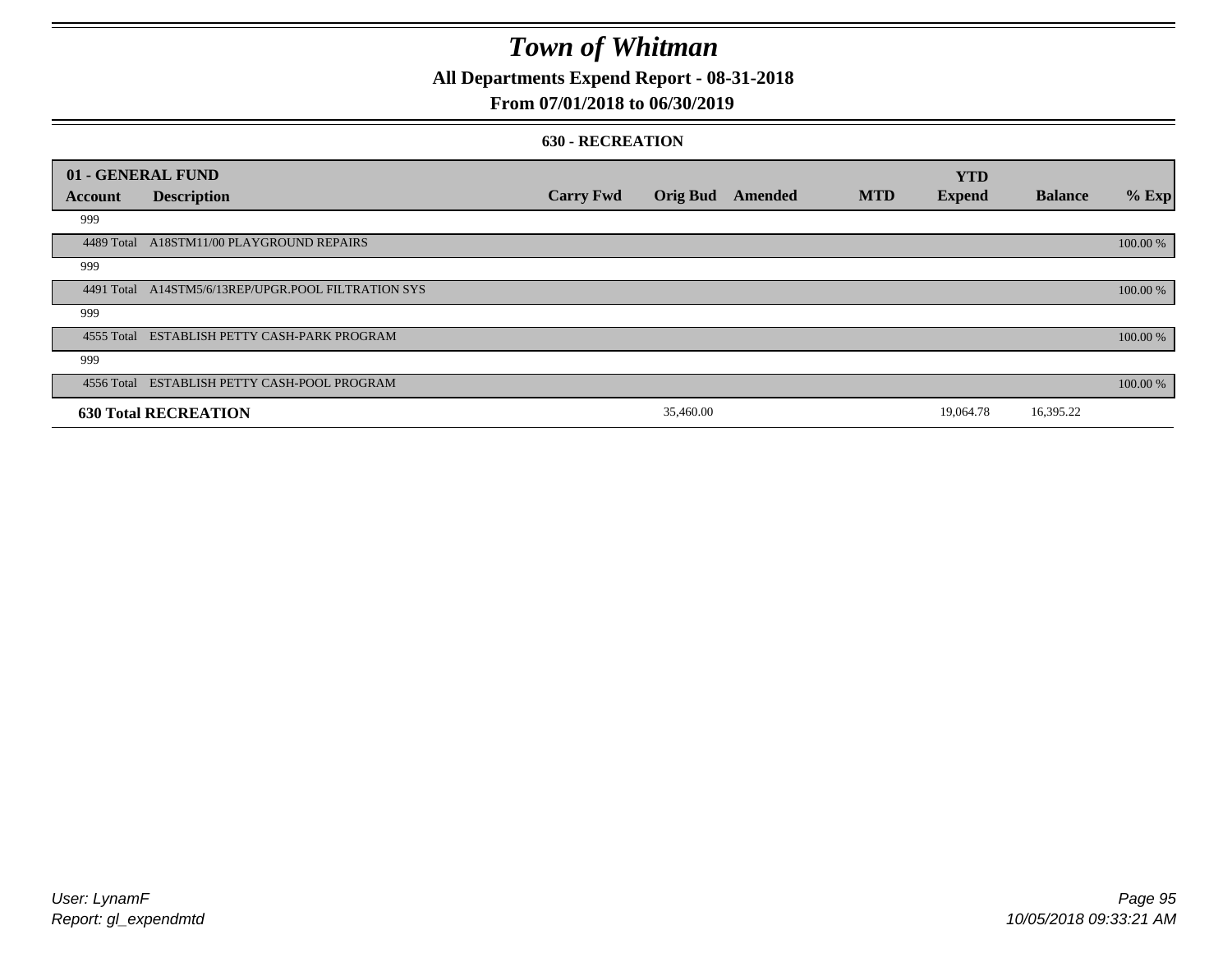**All Departments Expend Report - 08-31-2018**

**From 07/01/2018 to 06/30/2019**

## **650 - DPW-BANDSTAND & PARK MAINTENANCE**

|            | 01 - GENERAL FUND                          |                  |                 |         |            | <b>YTD</b>    |                |          |
|------------|--------------------------------------------|------------------|-----------------|---------|------------|---------------|----------------|----------|
| Account    | <b>Description</b>                         | <b>Carry Fwd</b> | <b>Orig Bud</b> | Amended | <b>MTD</b> | <b>Expend</b> | <b>Balance</b> | $%$ Exp  |
| 241        | RECREATIONAL FACILITIES MAINT.             |                  |                 |         |            |               |                |          |
| 460        | <b>GROUNDSKEEPING SUPPLIES</b>             |                  |                 |         |            |               |                |          |
| 585        | MISCELLANEOUS EXPENSE                      |                  | 2,000.00        |         |            |               | 2,000.00       |          |
|            | 2000 Total EXPENSE                         |                  | 2,000.00        |         |            |               | 2,000.00       | 0.00 %   |
| 999        |                                            | 21,089.00        |                 |         |            |               | 21,089.00      |          |
|            | 4485 Total A.40ATM05/07PARK GRTS-TN.MATCH  | 21,089.00        |                 |         |            |               | 21,089.00      | 0.00 %   |
| 999        |                                            | 34,915.67        |                 |         |            |               | 34,915.67      |          |
| 4486 Total | A6 STM5/17 TOWN PARK UPGRADES              | 34,915.67        |                 |         |            |               | 34,915.67      | 0.00 %   |
| 999        |                                            |                  |                 |         |            |               |                |          |
| 4487 Total | A.19STM11/00 MSTR PLAN-TN.PARK             |                  |                 |         |            |               |                | 100.00 % |
| 999        |                                            |                  |                 |         |            |               |                |          |
| 4488 Total | A10STM5/14TOWN PARK ADA IMPROVE            |                  |                 |         |            |               |                | 100.00 % |
|            | 650 Total DPW-BANDSTAND & PARK MAINTENANCE | 56,004.67        | 2,000.00        |         |            |               | 58,004.67      |          |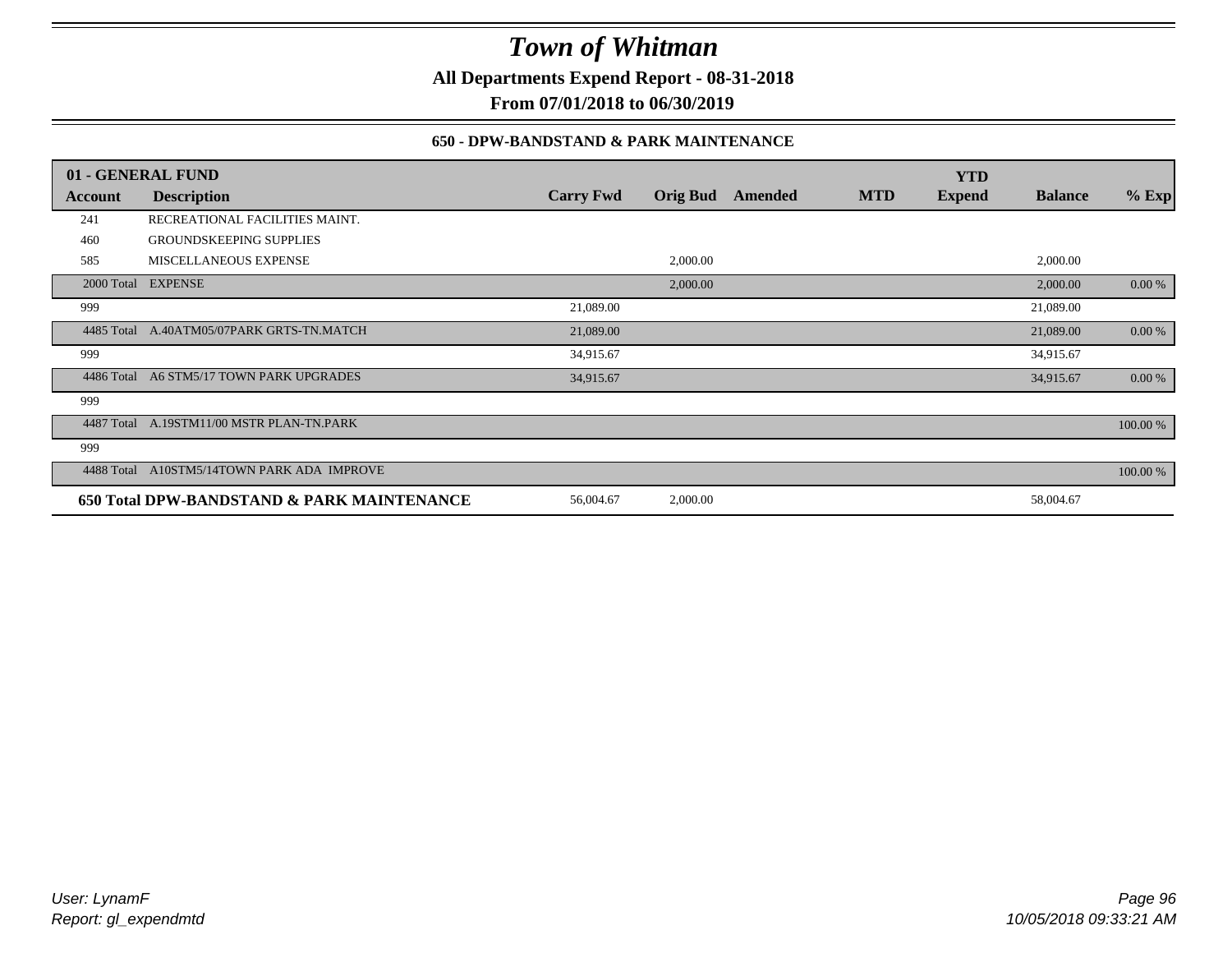**All Departments Expend Report - 08-31-2018**

**From 07/01/2018 to 06/30/2019**

### **651 - BANDSTAND MAINTENANCE**

| 01 - GENERAL FUND |                                            |                  |                         |            | <b>YTD</b>    |                |          |
|-------------------|--------------------------------------------|------------------|-------------------------|------------|---------------|----------------|----------|
| Account           | <b>Description</b>                         | <b>Carry Fwd</b> | <b>Orig Bud</b> Amended | <b>MTD</b> | <b>Expend</b> | <b>Balance</b> | $%$ Exp  |
| 585               | MISCELLANEOUS EXPENSE                      |                  |                         |            |               |                |          |
|                   | 2000 Total EXPENSE                         |                  |                         |            |               |                | 100.00 % |
| 999               |                                            |                  |                         |            |               |                |          |
|                   | 4488 Total A10STM5/14TOWN PARK ADA IMPROVE |                  |                         |            |               |                | 100.00 % |
|                   | <b>651 Total BANDSTAND MAINTENANCE</b>     |                  |                         |            |               |                |          |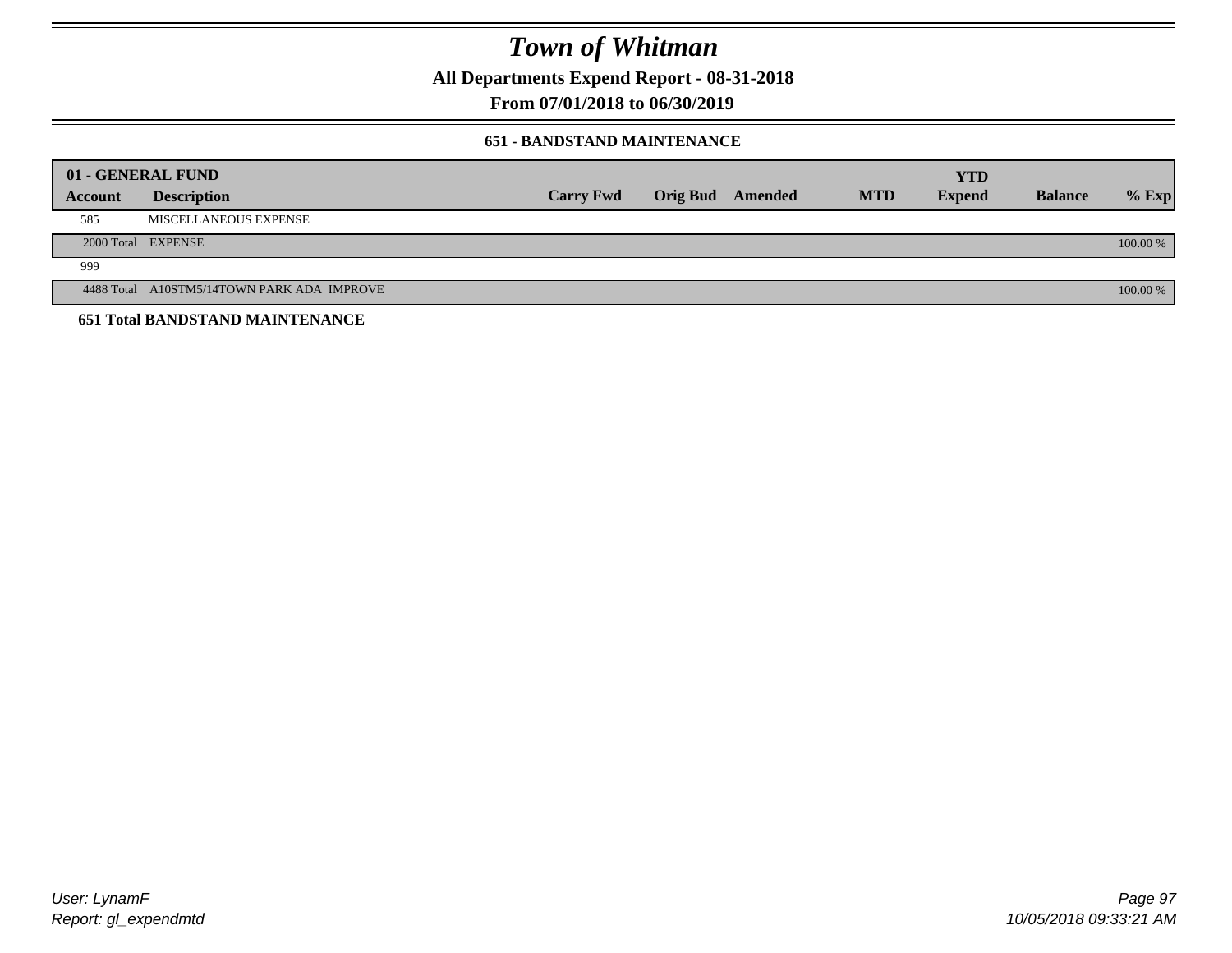**All Departments Expend Report - 08-31-2018**

**From 07/01/2018 to 06/30/2019**

## **691 - HISTORICAL COMMISSION**

| 01 - GENERAL FUND |                                                 |                  |                 |         |            | <b>YTD</b>    |                |          |
|-------------------|-------------------------------------------------|------------------|-----------------|---------|------------|---------------|----------------|----------|
| Account           | <b>Description</b>                              | <b>Carry Fwd</b> | <b>Orig Bud</b> | Amended | <b>MTD</b> | <b>Expend</b> | <b>Balance</b> | $%$ Exp  |
| 420               | OFFICE SUPPLIES                                 |                  |                 |         |            |               |                |          |
| 585               | MISCELLANEOUS EXPENSE                           |                  | 500.00          |         |            |               | 500.00         |          |
| 730               | <b>ASSOCIATION DUES</b>                         |                  |                 |         |            |               |                |          |
| 731               | <b>MEETINGS</b>                                 |                  |                 |         |            |               |                |          |
| 2000 Total        | <b>EXPENSE</b>                                  |                  | 500.00          |         |            |               | 500.00         | 0.00 %   |
| 945               | <b>FY2013 ENCUMBRANCES</b>                      |                  |                 |         |            |               |                |          |
| 953               | <b>FY2009 ENCUMBRANCES</b>                      |                  |                 |         |            |               |                |          |
|                   | 2001 Total EXPENSE                              |                  |                 |         |            |               |                | 100.00 % |
| 999               |                                                 |                  |                 |         |            |               |                |          |
|                   | 4484 Total A.3STM5/13TN.HALL HIST.REG.MTCH.FNDS |                  |                 |         |            |               |                | 100.00 % |
|                   | 691 Total HISTORICAL COMMISSION                 |                  | 500.00          |         |            |               | 500.00         |          |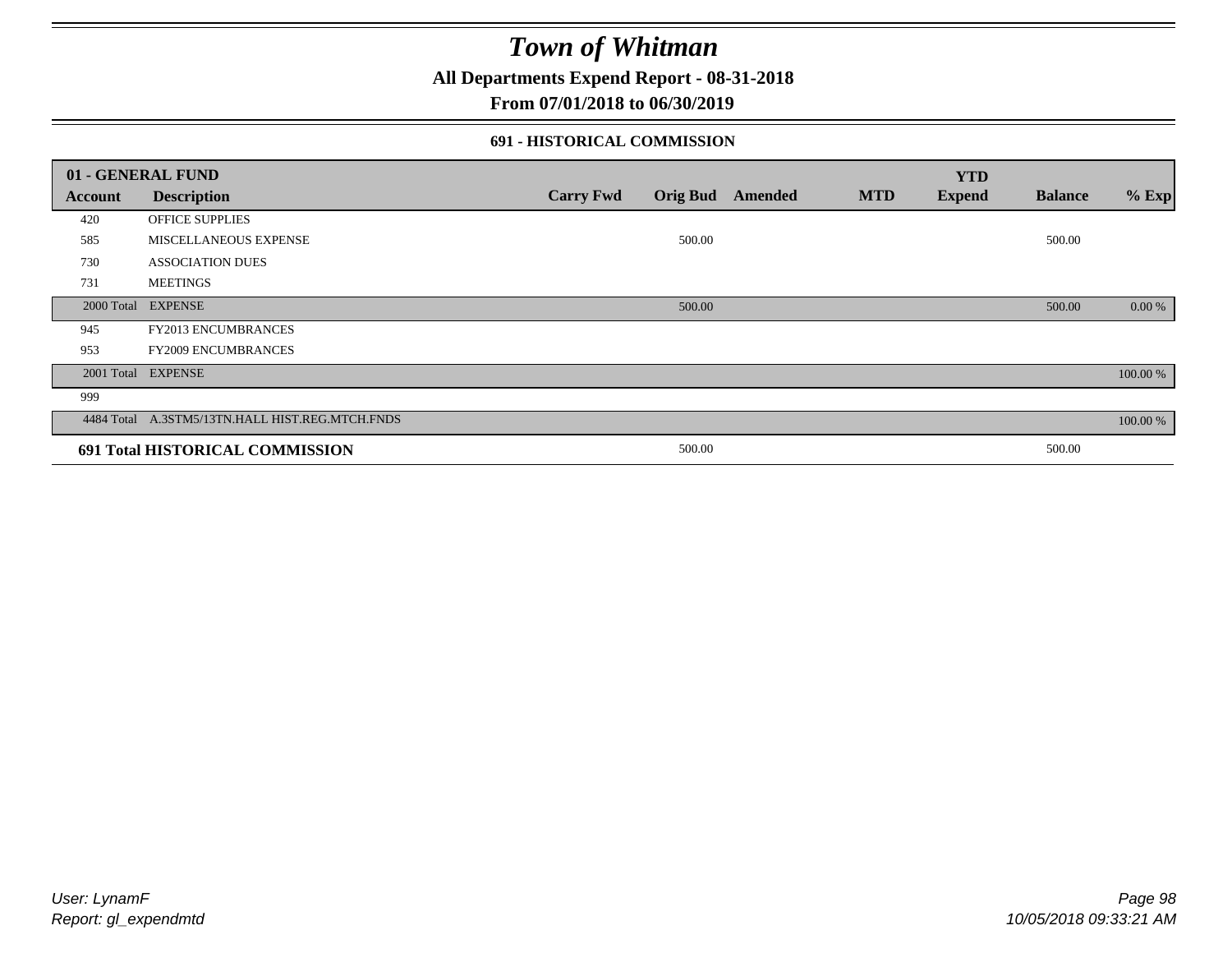**All Departments Expend Report - 08-31-2018**

**From 07/01/2018 to 06/30/2019**

### **692 - MEMORIAL DAY**

|         | 01 - GENERAL FUND             |                  |          |                         |            | <b>YTD</b>    |                |          |
|---------|-------------------------------|------------------|----------|-------------------------|------------|---------------|----------------|----------|
| Account | <b>Description</b>            | <b>Carry Fwd</b> |          | <b>Orig Bud</b> Amended | <b>MTD</b> | <b>Expend</b> | <b>Balance</b> | $%$ Exp  |
| 585     | MISCELLANEOUS EXPENSE         |                  | 2.200.00 |                         |            |               | 2,200.00       |          |
|         | 2000 Total EXPENSE            |                  | 2,200.00 |                         |            |               | 2,200.00       | $0.00\%$ |
| 945     | <b>FY2013 ENCUMBRANCES</b>    |                  |          |                         |            |               |                |          |
|         | 2001 Total EXPENSE            |                  |          |                         |            |               |                | 100.00 % |
|         | <b>692 Total MEMORIAL DAY</b> |                  | 2,200.00 |                         |            |               | 2,200.00       |          |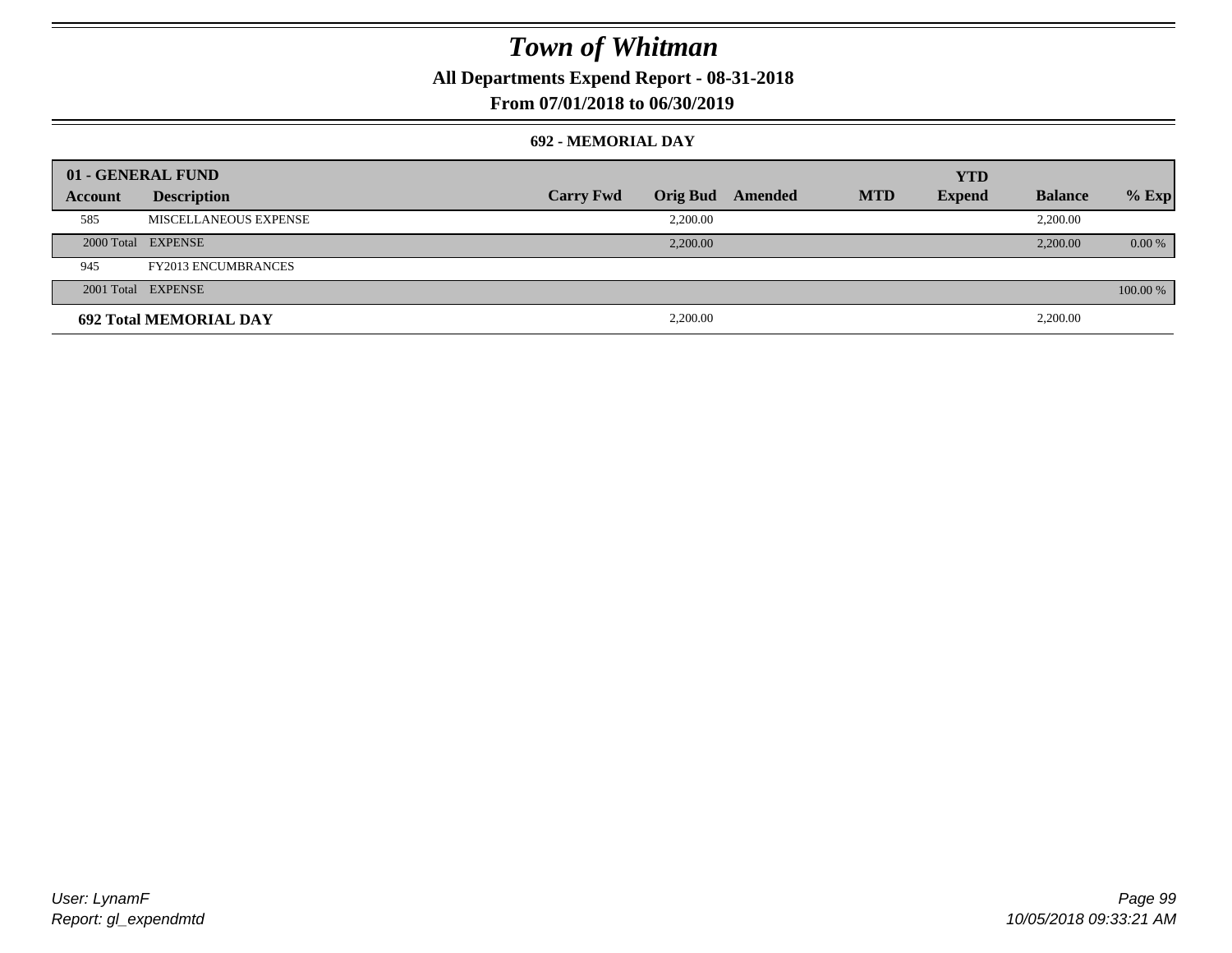**All Departments Expend Report - 08-31-2018**

**From 07/01/2018 to 06/30/2019**

### **693 - 125TH ANNIVERSARY CELEBRATION**

|         | 01 - GENERAL FUND                       |                  |                         |            | YTD           |                |          |
|---------|-----------------------------------------|------------------|-------------------------|------------|---------------|----------------|----------|
| Account | <b>Description</b>                      | <b>Carry Fwd</b> | <b>Orig Bud</b> Amended | <b>MTD</b> | <b>Expend</b> | <b>Balance</b> | $%$ Exp  |
| 585     | MISCELLANEOUS EXPENSE                   |                  |                         |            |               |                |          |
|         | 2000 Total EXPENSE                      |                  |                         |            |               |                | 100.00 % |
|         | 693 Total 125TH ANNIVERSARY CELEBRATION |                  |                         |            |               |                |          |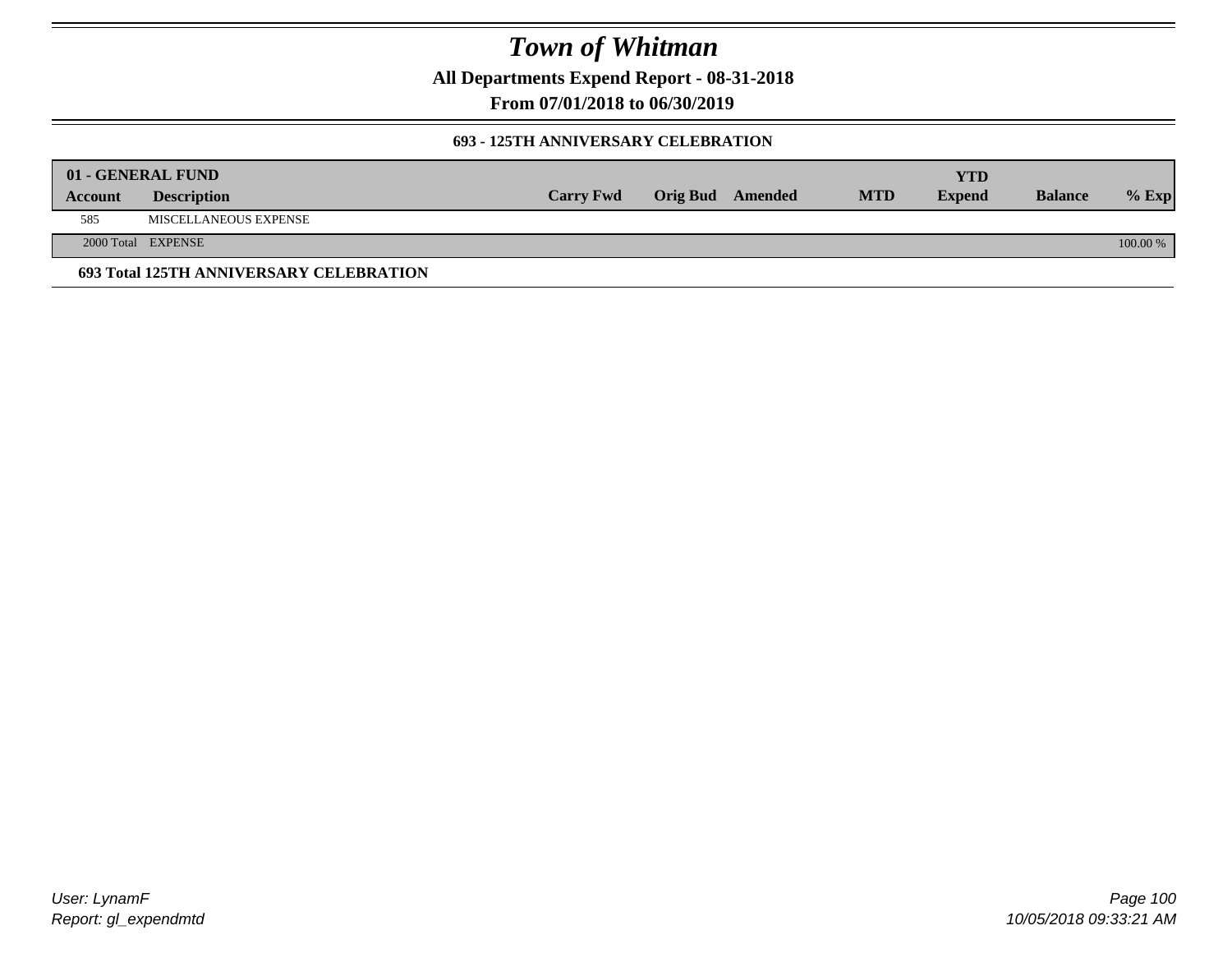**All Departments Expend Report - 08-31-2018**

### **From 07/01/2018 to 06/30/2019**

### **710 - RETIREMENT OF DEBT**

|                | 01 - GENERAL FUND                                 |                  |            |                         |            | <b>YTD</b>    |                |          |
|----------------|---------------------------------------------------|------------------|------------|-------------------------|------------|---------------|----------------|----------|
| <b>Account</b> | <b>Description</b>                                | <b>Carry Fwd</b> |            | <b>Orig Bud</b> Amended | <b>MTD</b> | <b>Expend</b> | <b>Balance</b> | $%$ Exp  |
| 910            | MAT.PRIN.L.T.DEBT 6/1/2008                        |                  |            |                         |            |               |                |          |
| 911            | INT.LONG TERM DEBT WTR/SWR                        |                  |            |                         |            |               |                |          |
| 912            | MAT.PRIN.-L.TERM DEBT TN.BLDGS                    |                  |            |                         |            |               |                |          |
| 919            | <b>INT.LONG TERM DEBT - WATER</b>                 |                  |            |                         |            |               |                |          |
| 921            | MAT.PRIN.-REVENUE ANT.NOTES                       |                  |            |                         |            |               |                |          |
|                | 2000 Total EXPENSE                                |                  |            |                         |            |               |                | 100.00 % |
| 912            | MAT.PRIN.-L.TERM DEBT TN.BLDGS                    |                  |            |                         |            |               |                |          |
| 922            | MAT.PRIN.-BANS-TH/POL/FIRE STA                    |                  |            |                         |            |               |                |          |
| 923            | PRINCIPAL LONG TERM - SEWER                       |                  |            |                         |            |               |                |          |
| 925            | INTEREST TEMPORARY LOANS                          |                  |            |                         |            |               |                |          |
|                | 2001 Total EXPENSE                                |                  |            |                         |            |               |                | 100.00 % |
| 924            | DEBT MISCELLANEOUS - WATER                        |                  |            |                         |            |               |                |          |
|                | 2002 Total EXPENSE                                |                  |            |                         |            |               |                | 100.00 % |
| 928            | A. 8 ATM 5/14 TITLE V LOAN PMT.                   |                  |            |                         |            |               |                |          |
| 929            | A.7 ATM 5/16 TITLE V LOAN PMN                     |                  |            |                         |            |               |                |          |
| 934            | ART.8 ATM 5/18 - TITLE V DEBT SERVICE             |                  | 6,714.29   |                         |            | 5,873.20      | 841.09         |          |
| 936            | A.10 ATM 5/15 TITLE V LOAN PMN                    |                  |            |                         |            |               |                |          |
|                | 2003 Total EXPENSE                                |                  | 6,714.29   |                         |            | 5,873.20      | 841.09         | 87.47 %  |
| 912            | MAT.PRIN.-L.TERM DEBT TN.BLDGS                    |                  |            |                         |            |               |                |          |
| 916            | <b>INTEREST LONG TERM DEBT</b>                    |                  |            |                         |            |               |                |          |
|                | 4601 Total A.7 ATM 5/14 DEBT TN.BLDGS.POLICE STA. |                  |            |                         |            |               |                | 100.00 % |
| 912            | MAT.PRIN.-L.TERM DEBT TN.BLDGS                    |                  |            |                         |            |               |                |          |
| 916            | <b>INTEREST LONG TERM DEBT</b>                    |                  |            |                         |            |               |                |          |
|                | 4602 Total A.8 ATM 5/15 DEBT SERV. TN.BLDGS.      |                  |            |                         |            |               |                | 100.00 % |
| 912            | MAT.PRIN.-L.TERM DEBT TN.BLDGS                    |                  |            |                         |            |               |                |          |
| 916            | INTEREST LONG TERM DEBT                           |                  |            |                         |            |               |                |          |
|                | 4603 Total A.24 ATM5/16 DEBT SERV.TN.BLDGS        |                  |            |                         |            |               |                | 100.00 % |
| 912            | MAT.PRIN.-L.TERM DEBT TN.BLDGS                    |                  | 100,000.00 |                         |            |               | 100,000.00     |          |
| 916            | <b>INTEREST LONG TERM DEBT</b>                    |                  |            |                         |            |               |                |          |
|                | 4604 Total A.10 ATM5/17 DEBT TN.BLDGS.            |                  | 100,000.00 |                         |            |               | 100,000,00     | 0.00 %   |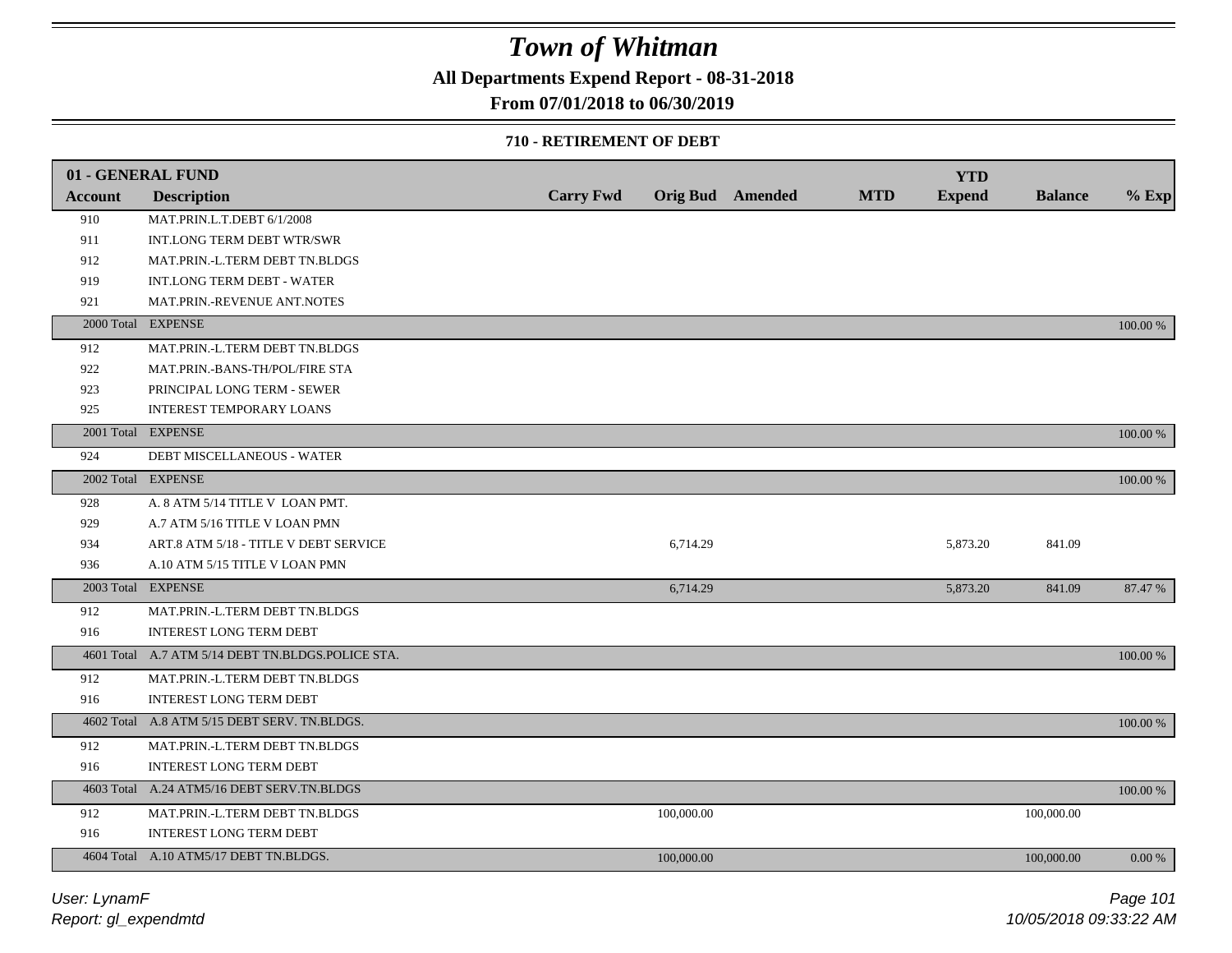**All Departments Expend Report - 08-31-2018**

**From 07/01/2018 to 06/30/2019**

### **710 - RETIREMENT OF DEBT**

|         | 01 - GENERAL FUND                                |                  |                 |         |            | YTD           |                |          |
|---------|--------------------------------------------------|------------------|-----------------|---------|------------|---------------|----------------|----------|
| Account | <b>Description</b>                               | <b>Carry Fwd</b> | <b>Orig Bud</b> | Amended | <b>MTD</b> | <b>Expend</b> | <b>Balance</b> | $%$ Exp  |
| 912     | MAT.PRIN.-L.TERM DEBT TN.BLDGS                   |                  |                 |         |            |               |                |          |
| 916     | <b>INTEREST LONG TERM DEBT</b>                   |                  |                 |         |            |               |                |          |
|         | 4605 Total A.12ATM5/17DEBT SERV.TN.BLDGS-POL.STA |                  |                 |         |            |               |                | 100.00 % |
|         | <b>710 Total RETIREMENT OF DEBT</b>              |                  | 106,714.29      |         |            | 5.873.20      | 100,841.09     |          |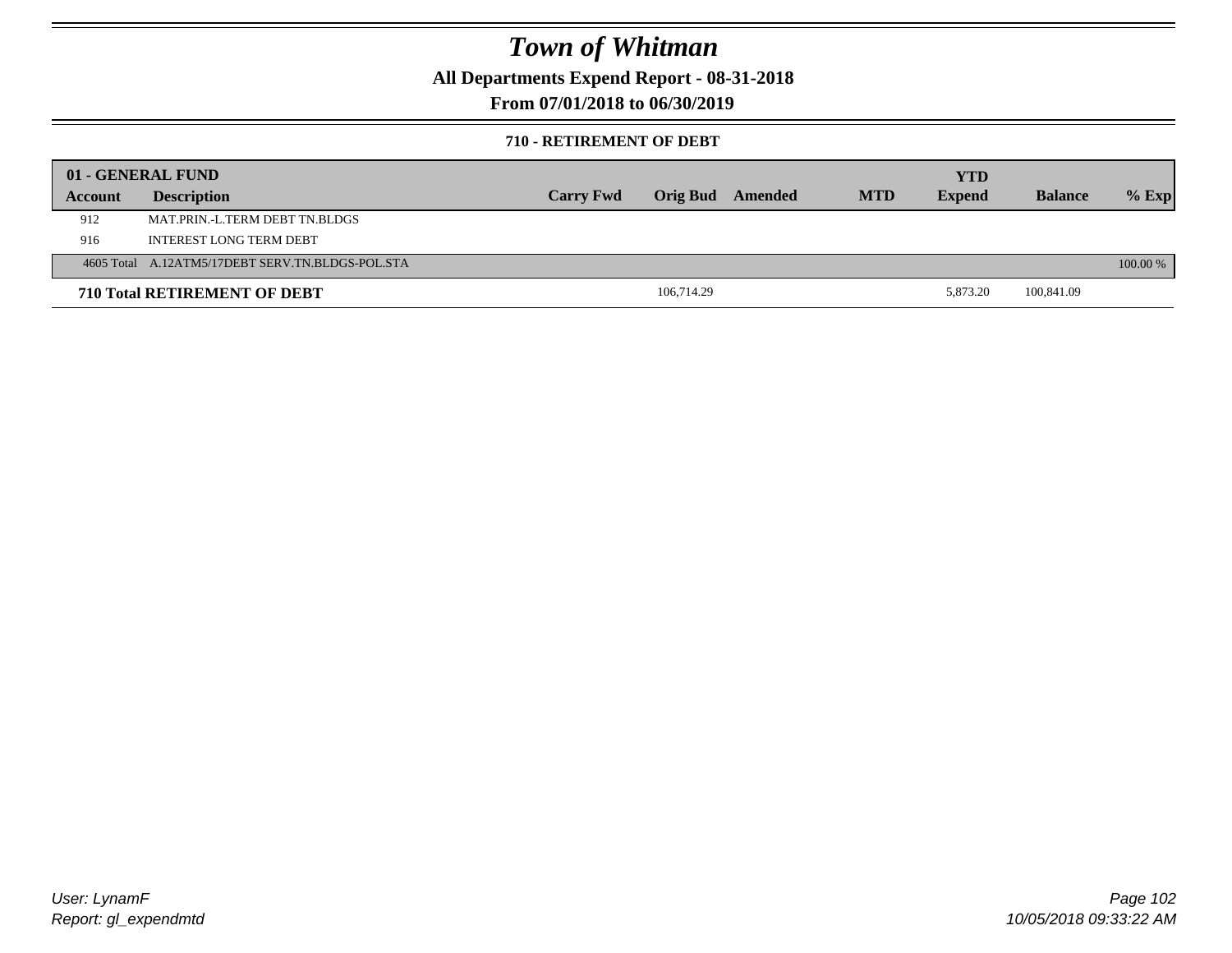**All Departments Expend Report - 08-31-2018**

**From 07/01/2018 to 06/30/2019**

### **751 - INTEREST-LONG TERM DEBT**

|         | 01 - GENERAL FUND                 |                  |                  |            | <b>YTD</b>    |                |          |
|---------|-----------------------------------|------------------|------------------|------------|---------------|----------------|----------|
| Account | <b>Description</b>                | <b>Carry Fwd</b> | Orig Bud Amended | <b>MTD</b> | <b>Expend</b> | <b>Balance</b> | $%$ Exp  |
| 916     | <b>INTEREST LONG TERM DEBT</b>    |                  |                  |            |               |                |          |
| 917     | INTEREST LONG TERM DEBT-T.HALL    |                  |                  |            |               |                |          |
| 918     | INT.LONG TERM DEBT-LIBRARY        |                  |                  |            |               |                |          |
|         | 2000 Total EXPENSE                |                  |                  |            |               |                | 100.00 % |
|         | 751 Total INTEREST-LONG TERM DEBT |                  |                  |            |               |                |          |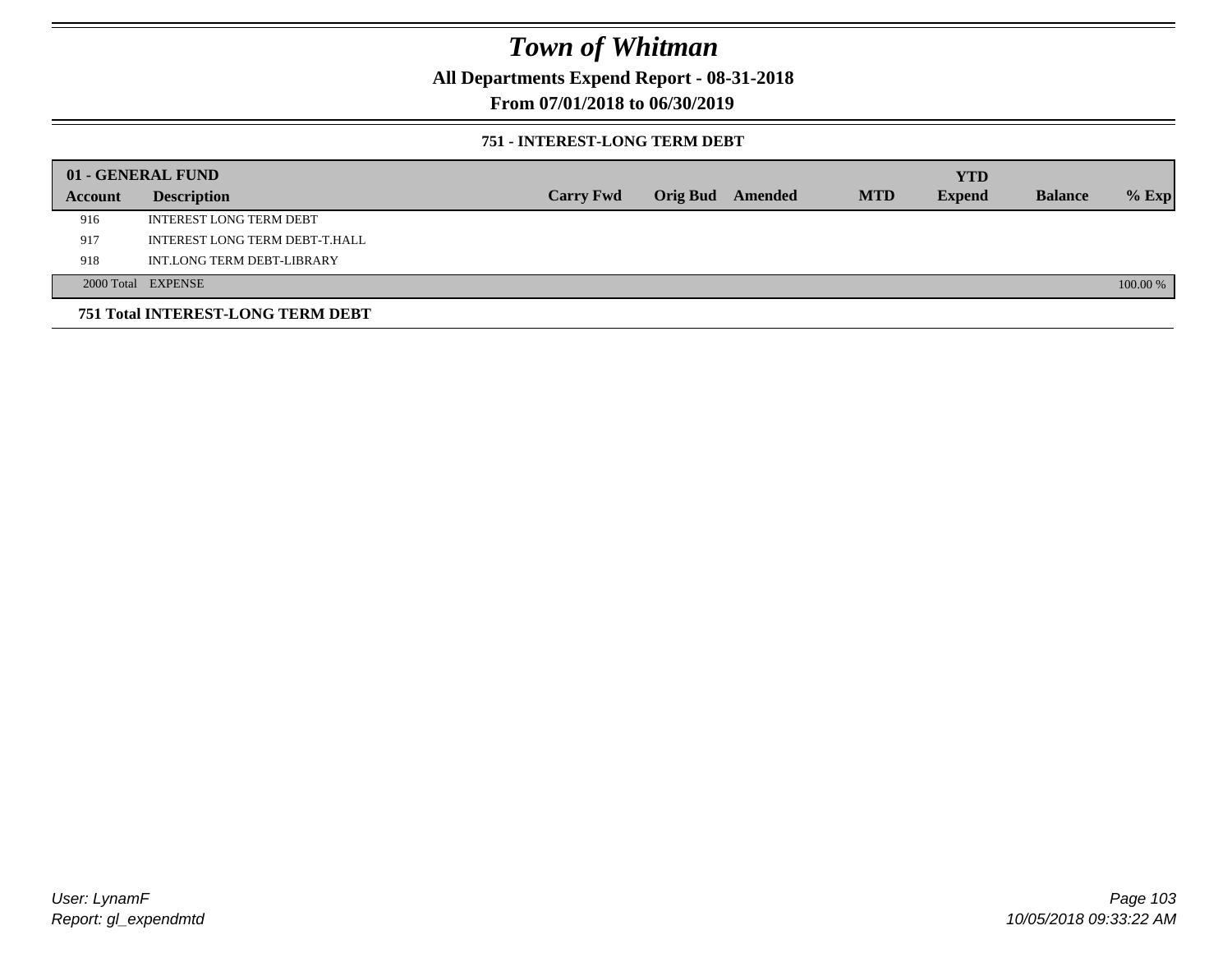**All Departments Expend Report - 08-31-2018**

**From 07/01/2018 to 06/30/2019**

### **752 - INTEREST-SHORT TERM DEBT**

|         | 01 - GENERAL FUND                         |                  |                 |         |            | <b>YTD</b>    |                |          |
|---------|-------------------------------------------|------------------|-----------------|---------|------------|---------------|----------------|----------|
| Account | <b>Description</b>                        | <b>Carry Fwd</b> | <b>Orig Bud</b> | Amended | <b>MTD</b> | <b>Expend</b> | <b>Balance</b> | $%$ Exp  |
| 925     | INTEREST TEMPORARY LOANS                  |                  |                 |         |            |               |                |          |
| 927     | INTEREST ON TAX ABATEMENTS                |                  |                 |         |            |               |                |          |
| 951     | <b>DEBT ISSUANCE EXPENSE</b>              |                  |                 |         |            |               |                |          |
|         | 2000 Total EXPENSE                        |                  |                 |         |            |               |                | 100.00 % |
|         | <b>752 Total INTEREST-SHORT TERM DEBT</b> |                  |                 |         |            |               |                |          |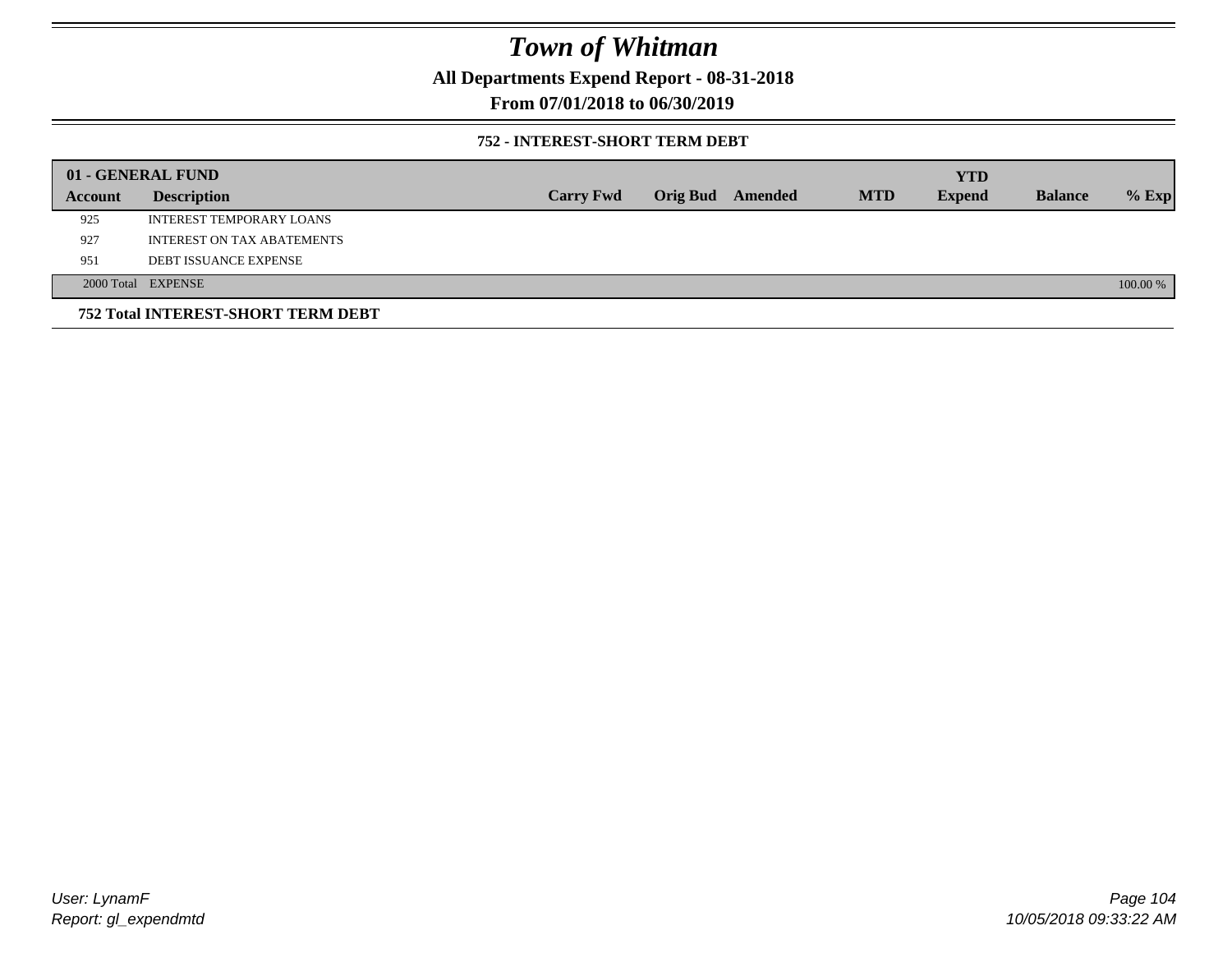**All Departments Expend Report - 08-31-2018**

**From 07/01/2018 to 06/30/2019**

### **760 - AGENCY & REGISTRATION FEES**

|         | 01 - GENERAL FUND                    |                  |                         |            | YTD           |                |          |
|---------|--------------------------------------|------------------|-------------------------|------------|---------------|----------------|----------|
| Account | <b>Description</b>                   | <b>Carry Fwd</b> | <b>Orig Bud</b> Amended | <b>MTD</b> | <b>Expend</b> | <b>Balance</b> | $%$ Exp  |
| 252     | <b>SERVICES</b>                      |                  |                         |            |               |                |          |
|         | 2000 Total EXPENSE                   |                  |                         |            |               |                | 100.00 % |
|         | 760 Total AGENCY & REGISTRATION FEES |                  |                         |            |               |                |          |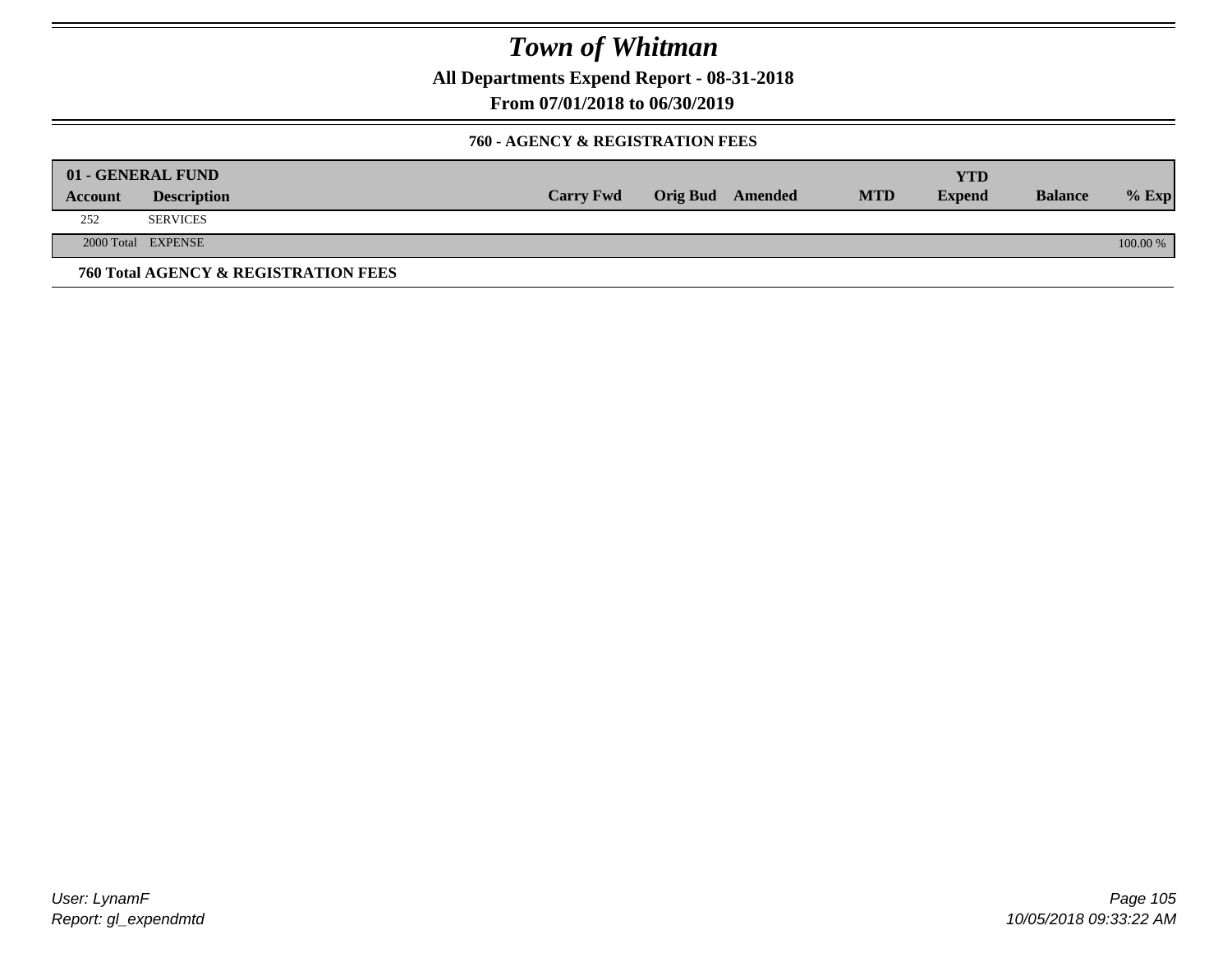**All Departments Expend Report - 08-31-2018**

### **From 07/01/2018 to 06/30/2019**

### **761 - DEBT ISSUE EXPENSE**

|         | 01 - GENERAL FUND                       |                  |          |                  |            | <b>YTD</b>    |                |          |
|---------|-----------------------------------------|------------------|----------|------------------|------------|---------------|----------------|----------|
| Account | <b>Description</b>                      | <b>Carry Fwd</b> |          | Orig Bud Amended | <b>MTD</b> | <b>Expend</b> | <b>Balance</b> | $%$ Exp  |
| 252     | <b>SERVICES</b>                         |                  | 2,000.00 |                  |            |               | 2,000.00       |          |
| 255     | PRIOR YEAR ADJUSTMENT                   |                  |          |                  |            |               |                |          |
| 298     | RES. FND. TRAN. TITLE V DEBT ISSUE EXP. |                  |          |                  |            |               |                |          |
|         | 2000 Total EXPENSE                      |                  | 2,000.00 |                  |            |               | 2,000.00       | $0.00\%$ |
|         | <b>761 Total DEBT ISSUE EXPENSE</b>     |                  | 2,000.00 |                  |            |               | 2,000.00       |          |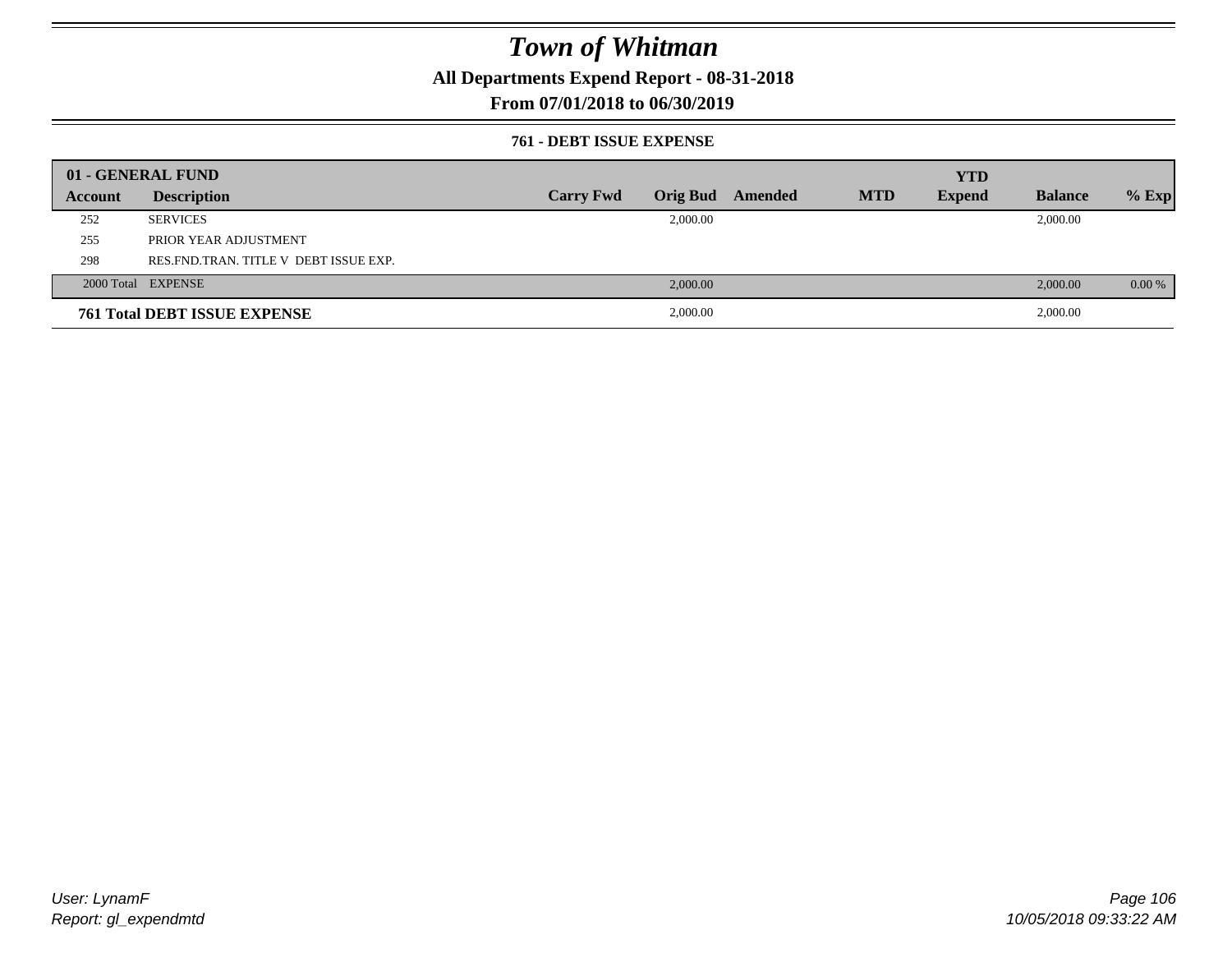**All Departments Expend Report - 08-31-2018**

**From 07/01/2018 to 06/30/2019**

### **820 - STATE ASSESSMENTS**

|            | 01 - GENERAL FUND                  |                  |                 |         |            | <b>YTD</b>    |                |          |
|------------|------------------------------------|------------------|-----------------|---------|------------|---------------|----------------|----------|
| Account    | <b>Description</b>                 | <b>Carry Fwd</b> | <b>Orig Bud</b> | Amended | <b>MTD</b> | <b>Expend</b> | <b>Balance</b> | $%$ Exp  |
| 640        | AIR POLLUTION CONTROL DISTRICT     |                  |                 |         |            | 1,017.00      | $-1,017.00$    |          |
|            | 2002 Total EXPENSE                 |                  |                 |         |            | 1,017.00      | $-1,017.00$    | 100.00 % |
| 642        | OLD COLONY PLANNING COUNCIL        |                  |                 |         |            | 1,425.00      | $-1,425.00$    |          |
|            | 2003 Total EXPENSE                 |                  |                 |         |            | 1,425.00      | $-1,425.00$    | 100.00 % |
| 644        | REGIONAL TRANSPORTATION AUTH.      |                  |                 |         |            | 6,255.00      | $-6,255.00$    |          |
| 2005 Total | <b>EXPENSE</b>                     |                  |                 |         |            | 6,255.00      | $-6,255.00$    | 100.00 % |
| 645        | RMV NON-RENEWAL SURCHARGE          |                  |                 |         |            | 5,457.00      | $-5,457.00$    |          |
| 2006 Total | <b>EXPENSE</b>                     |                  |                 |         |            | 5,457.00      | $-5,457.00$    | 100.00 % |
| 646        | MOSQUITO CONTROL                   |                  |                 |         |            | 7,152.00      | $-7,152.00$    |          |
| 2007 Total | <b>EXPENSE</b>                     |                  |                 |         |            | 7,152.00      | $-7,152.00$    | 100.00 % |
| 647        | <b>MBTA</b>                        |                  |                 |         |            | 18,543.00     | $-18,543.00$   |          |
|            | 2009 Total EXPENSE                 |                  |                 |         |            | 18,543.00     | $-18,543.00$   | 100.00 % |
|            | <b>820 Total STATE ASSESSMENTS</b> |                  |                 |         |            | 39,849.00     | $-39,849.00$   |          |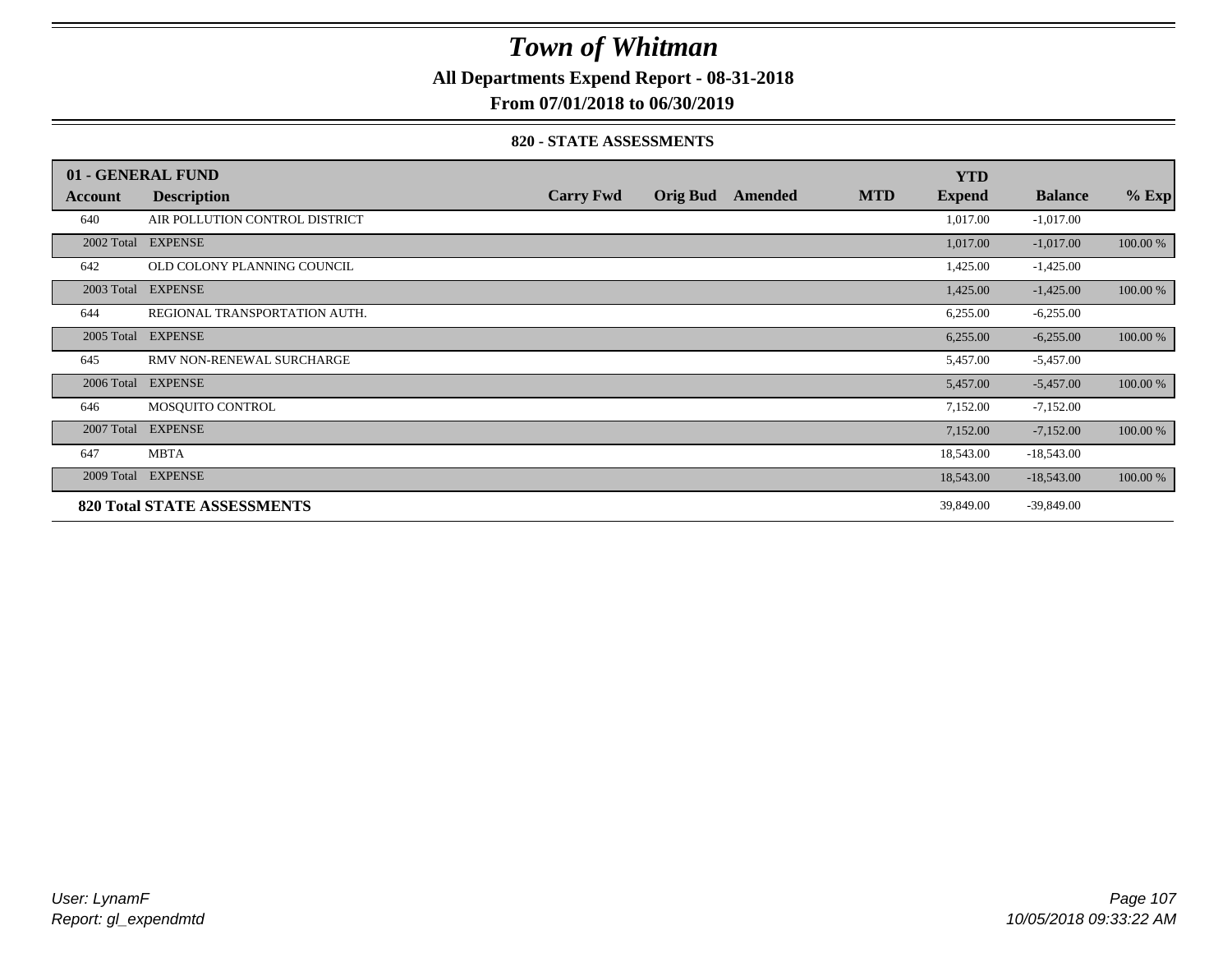**All Departments Expend Report - 08-31-2018**

**From 07/01/2018 to 06/30/2019**

### **830 - COUNTY ASSESSMENT**

|         | 01 - GENERAL FUND                  |                  |                         |            | YTD           |                |          |
|---------|------------------------------------|------------------|-------------------------|------------|---------------|----------------|----------|
| Account | <b>Description</b>                 | <b>Carry Fwd</b> | <b>Orig Bud</b> Amended | <b>MTD</b> | <b>Expend</b> | <b>Balance</b> | $%$ Exp  |
| 622     | <b>COUNTY TAX</b>                  |                  |                         |            |               |                |          |
|         | 2000 Total EXPENSE                 |                  |                         |            |               |                | 100.00 % |
|         | <b>830 Total COUNTY ASSESSMENT</b> |                  |                         |            |               |                |          |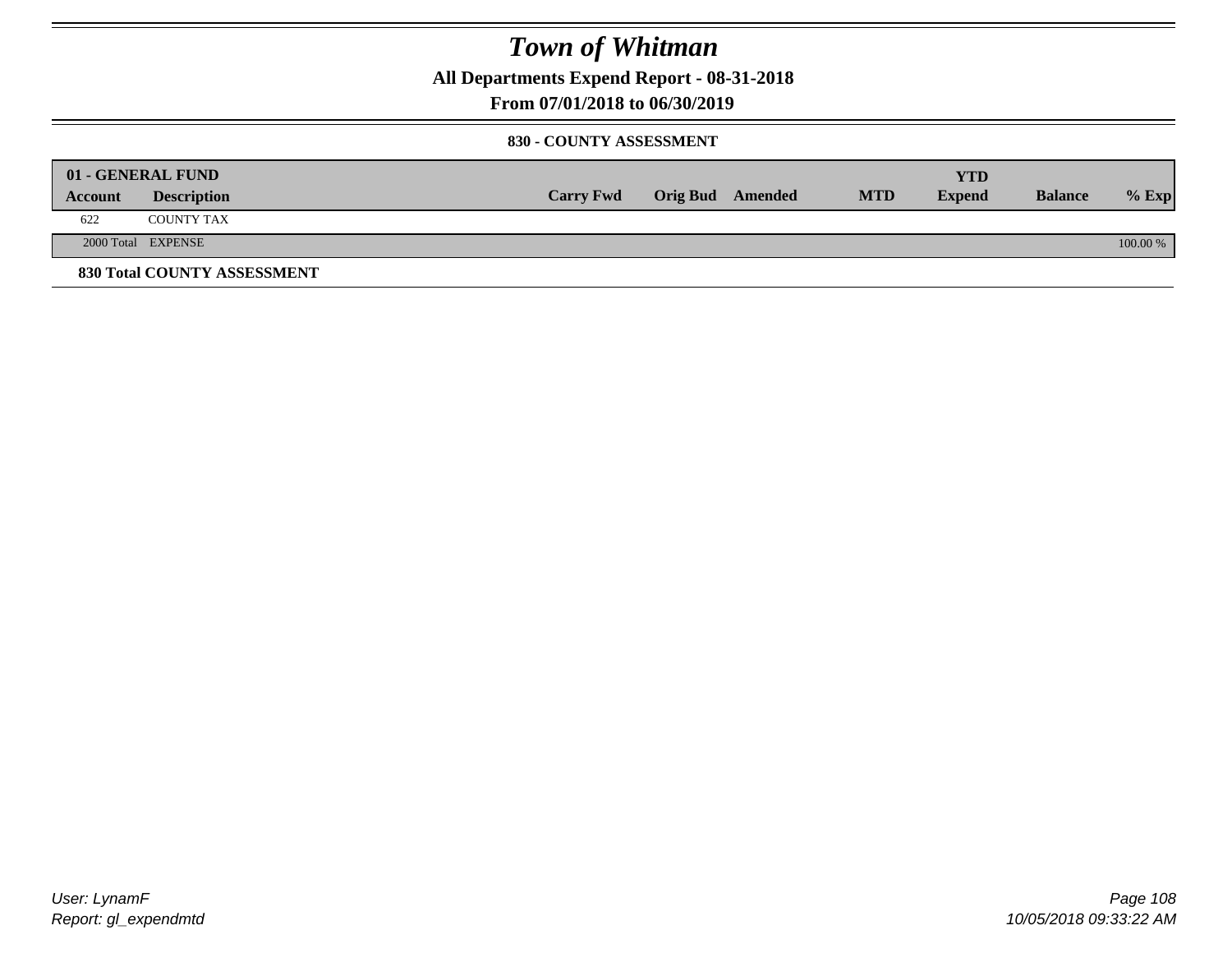**All Departments Expend Report - 08-31-2018**

### **From 07/01/2018 to 06/30/2019**

### **870 - AGENCY**

|         | 01 - GENERAL FUND  |                  |                         |            | <b>YTD</b>    |                |          |
|---------|--------------------|------------------|-------------------------|------------|---------------|----------------|----------|
| Account | <b>Description</b> | <b>Carry Fwd</b> | <b>Orig Bud</b> Amended | <b>MTD</b> | <b>Expend</b> | <b>Balance</b> | $%$ Exp  |
| 899     | EXCHANGE ACCOUNT   |                  |                         |            |               |                |          |
|         | 2002 Total EXPENSE |                  |                         |            |               |                | 100.00 % |
|         | 870 Total AGENCY   |                  |                         |            |               |                |          |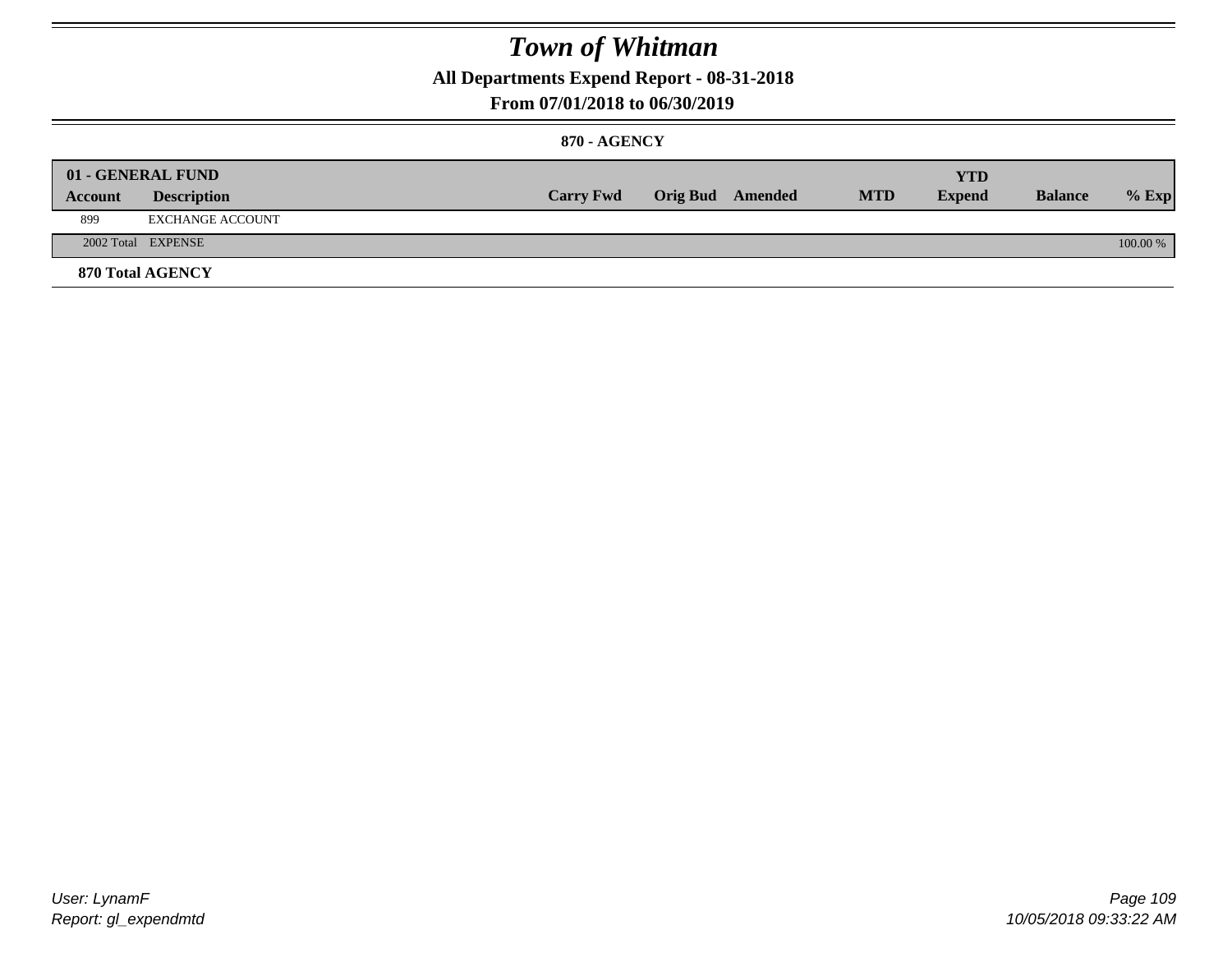**All Departments Expend Report - 08-31-2018**

**From 07/01/2018 to 06/30/2019**

### **877 - OFF-SITE STOR.RECORDS RETENT.**

|         | 01 - GENERAL FUND                       |                  |                         |            | YTD           |                |          |
|---------|-----------------------------------------|------------------|-------------------------|------------|---------------|----------------|----------|
| Account | <b>Description</b>                      | <b>Carry Fwd</b> | <b>Orig Bud</b> Amended | <b>MTD</b> | <b>Expend</b> | <b>Balance</b> | $%$ Exp  |
| 585     | MISCELLANEOUS EXPENSE                   |                  |                         |            |               |                |          |
|         | 2000 Total EXPENSE                      |                  |                         |            |               |                | 100.00 % |
|         | 877 Total OFF-SITE STOR.RECORDS RETENT. |                  |                         |            |               |                |          |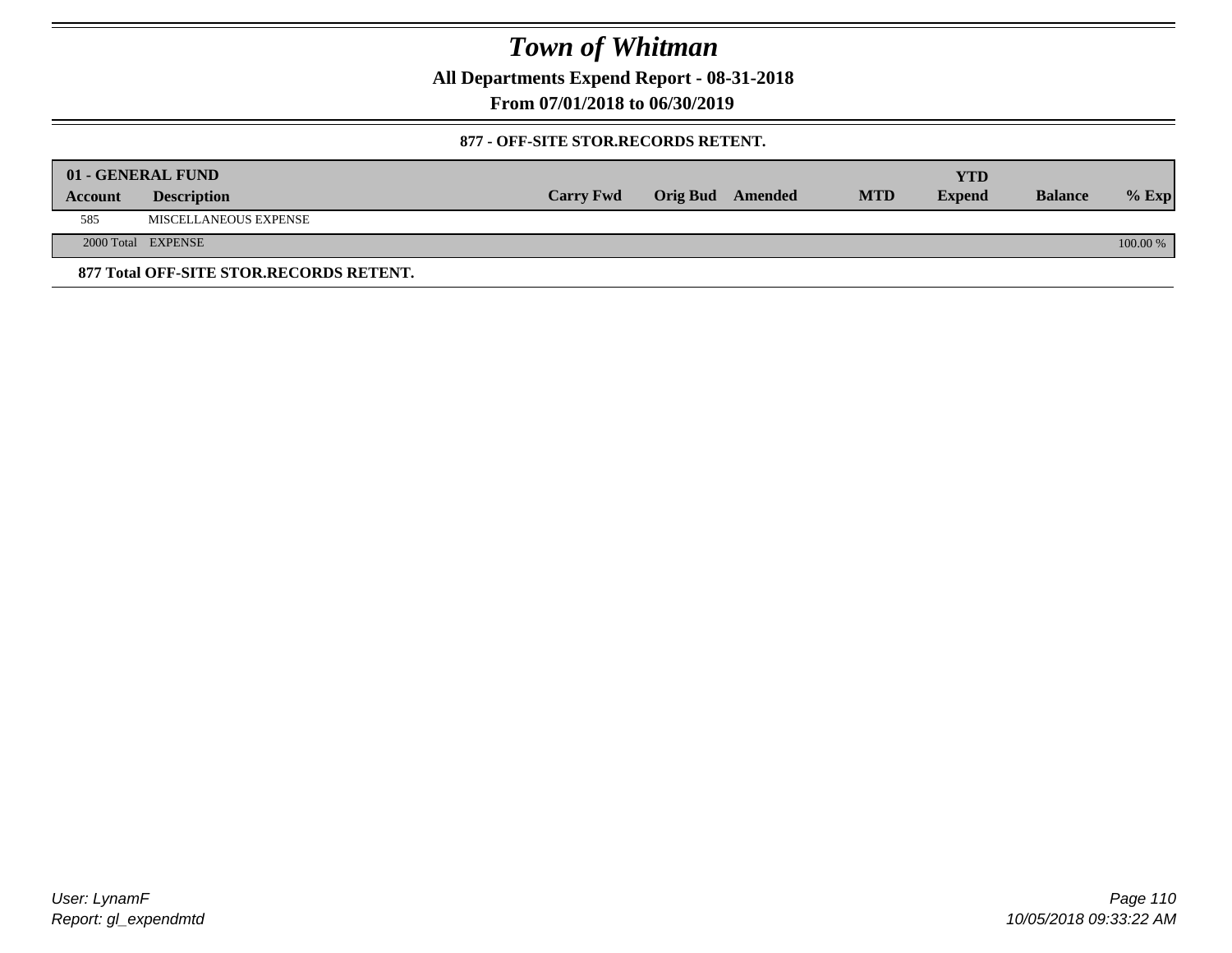**All Departments Expend Report - 08-31-2018**

### **From 07/01/2018 to 06/30/2019**

#### **878 - OTHER FINANCING USES**

|         | 01 - GENERAL FUND                     |                  |                 |         |            | <b>YTD</b>    |                |         |
|---------|---------------------------------------|------------------|-----------------|---------|------------|---------------|----------------|---------|
| Account | <b>Description</b>                    | <b>Carry Fwd</b> | <b>Orig Bud</b> | Amended | <b>MTD</b> | <b>Expend</b> | <b>Balance</b> | $%$ Exp |
| 401     | WTR/SWR CAPITAL PROJ. FUND            |                  |                 |         |            |               |                |         |
| 403     | CAPITAL PROJECT FUND                  |                  |                 |         |            |               |                |         |
| 404     | <b>SPECIAL REVENUE FUND</b>           |                  |                 |         |            |               |                |         |
| 405     | WATER/SEWER ENTERPRISE FUND           |                  |                 |         |            |               |                |         |
| 406     | <b>TRUST FUNDS</b>                    |                  | 140,000.00      |         |            |               | 140,000.00     |         |
| 407     | <b>AGENCY FUND</b>                    |                  |                 |         |            |               |                |         |
|         | 2100 Total INTERFUND TRANSFERS        |                  | 140,000.00      |         |            |               | 140,000.00     | 0.00 %  |
|         | <b>878 Total OTHER FINANCING USES</b> |                  | 140,000.00      |         |            |               | 140,000.00     |         |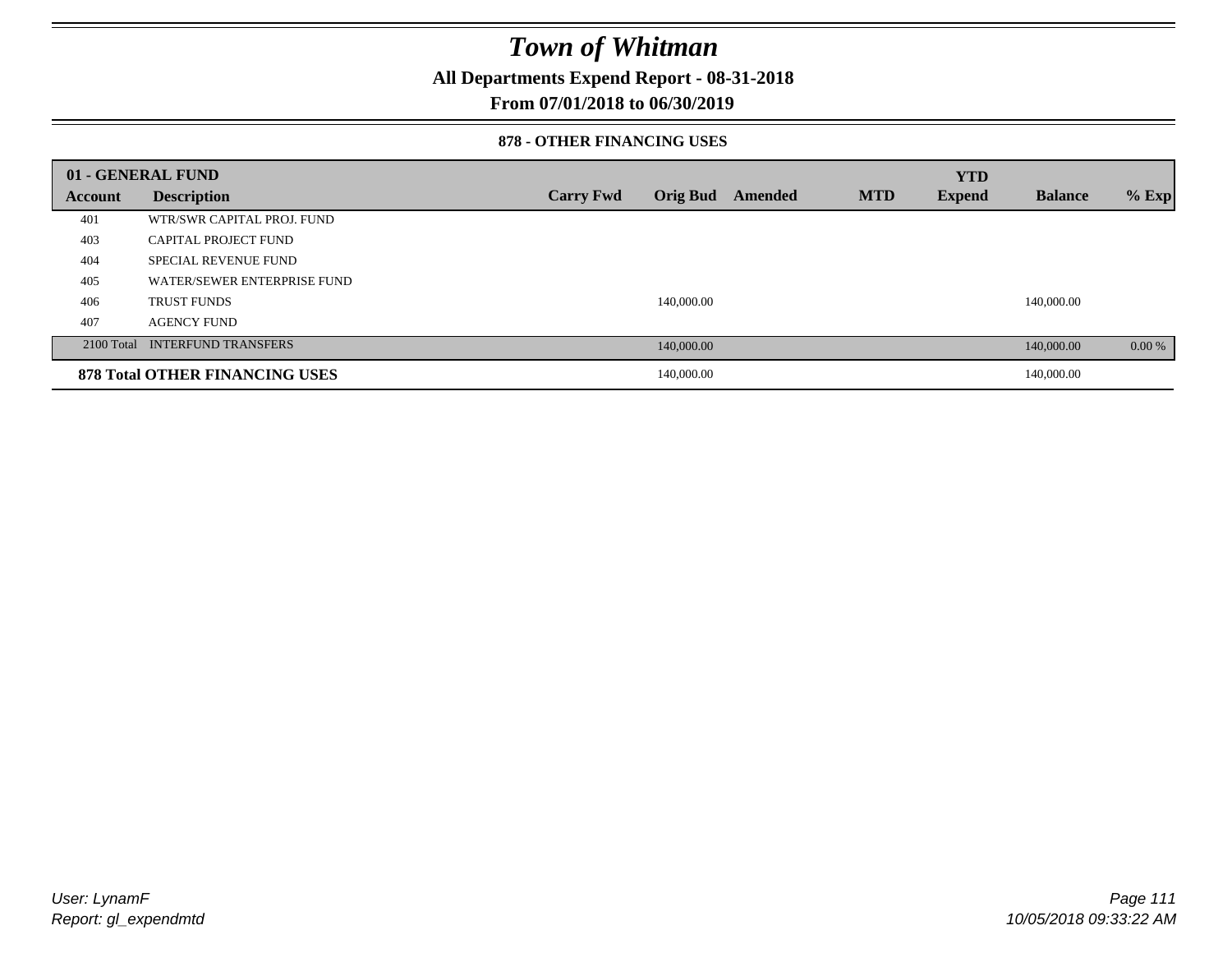**All Departments Expend Report - 08-31-2018**

### **From 07/01/2018 to 06/30/2019**

### **910 - UNPAID BILLS**

|                | 01 - GENERAL FUND          |                  |                  |            | <b>YTD</b>    |                |          |
|----------------|----------------------------|------------------|------------------|------------|---------------|----------------|----------|
| <b>Account</b> | <b>Description</b>         | <b>Carry Fwd</b> | Orig Bud Amended | <b>MTD</b> | <b>Expend</b> | <b>Balance</b> | $%$ Exp  |
| 112            | <b>SALARIES</b>            |                  |                  |            |               |                |          |
|                | 1000 Total SALARIES        |                  |                  |            |               |                | 100.00 % |
| 585            | MISCELLANEOUS EXPENSE      |                  |                  |            |               |                |          |
|                | 2000 Total EXPENSE         |                  |                  |            |               |                | 100.00 % |
| 945            | <b>FY2013 ENCUMBRANCES</b> |                  |                  |            |               |                |          |
|                | 2001 Total EXPENSE         |                  |                  |            |               |                | 100.00 % |
|                | 910 Total UNPAID BILLS     |                  |                  |            |               |                |          |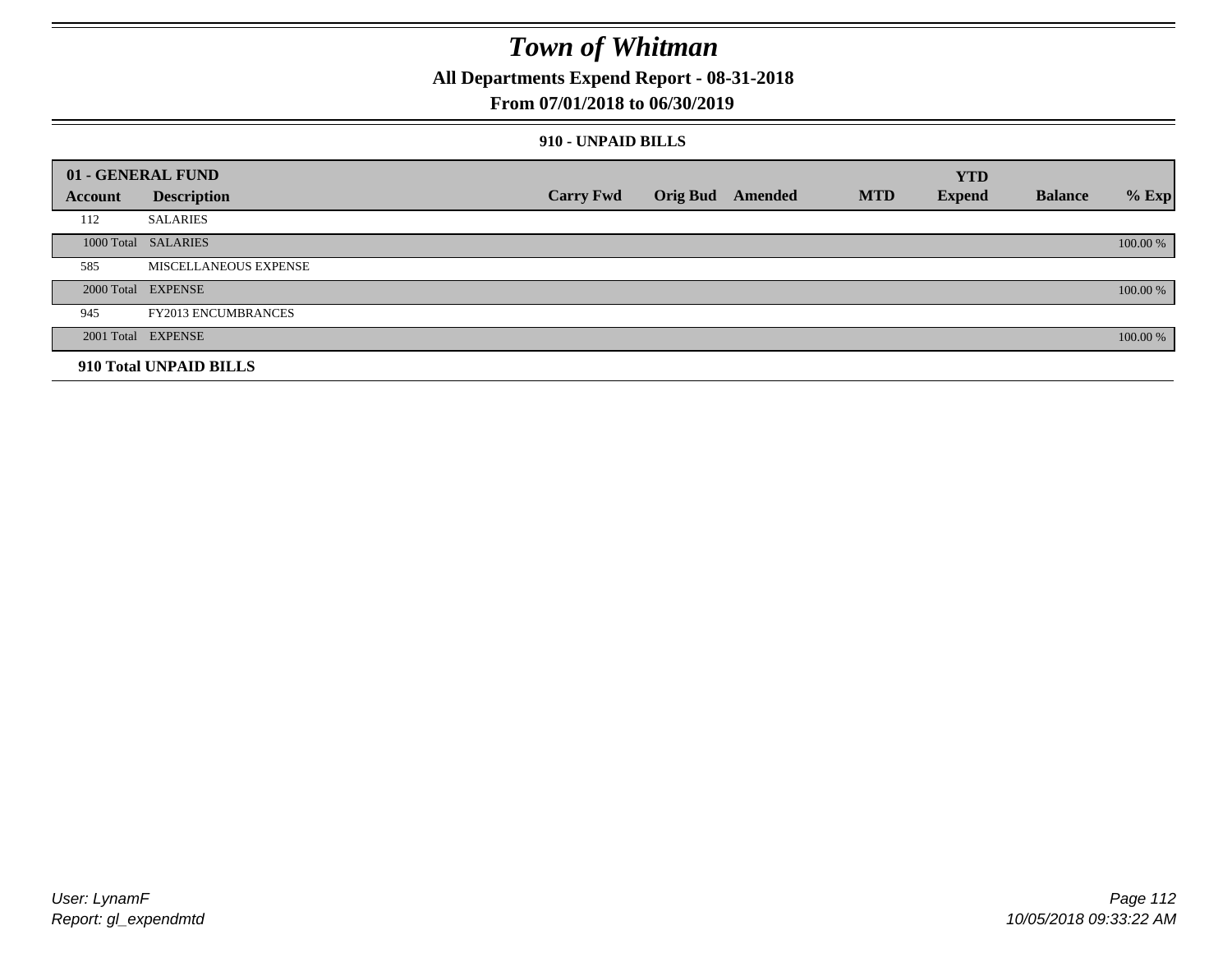**All Departments Expend Report - 08-31-2018**

**From 07/01/2018 to 06/30/2019**

### **911 - RETIREMENT**

|         | 01 - GENERAL FUND          |                  |                 |         |            | <b>YTD</b>    |                |          |
|---------|----------------------------|------------------|-----------------|---------|------------|---------------|----------------|----------|
| Account | <b>Description</b>         | <b>Carry Fwd</b> | <b>Orig Bud</b> | Amended | <b>MTD</b> | <b>Expend</b> | <b>Balance</b> | $%$ Exp  |
| 170     | <b>COUNTY RETIREMENT</b>   |                  | 1,933,377.00    |         |            | 1,933,377.00  |                |          |
|         | 2000 Total EXPENSE         |                  | 1,933,377.00    |         |            | 1,933,377.00  |                | 100.00 % |
| 169     | STATE RETIREMENT-SECT.59A  |                  |                 |         |            |               |                |          |
|         | 2001 Total EXPENSE         |                  |                 |         |            |               |                | 100.00 % |
| 943     | <b>FY2012 ENCUMBRANCES</b> |                  |                 |         |            |               |                |          |
|         | 2002 Total EXPENSE         |                  |                 |         |            |               |                | 100.00 % |
|         | 911 Total RETIREMENT       |                  | 1,933,377.00    |         |            | 1,933,377.00  |                |          |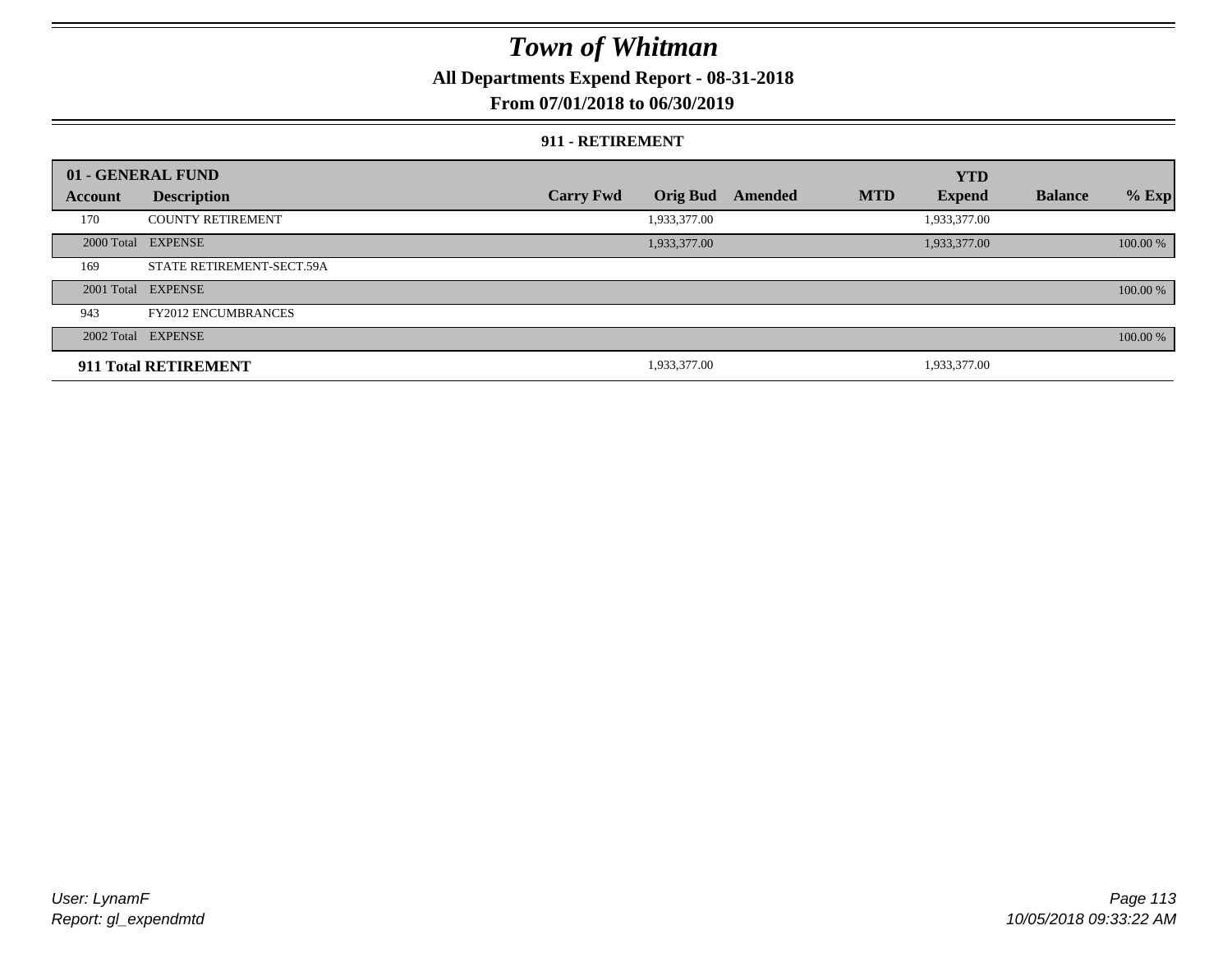**All Departments Expend Report - 08-31-2018**

**From 07/01/2018 to 06/30/2019**

### **912 - WORKER'S COMPENSATION**

|         | 01 - GENERAL FUND               |                  |                         |            | <b>YTD</b>    |                |          |
|---------|---------------------------------|------------------|-------------------------|------------|---------------|----------------|----------|
| Account | <b>Description</b>              | <b>Carry Fwd</b> | <b>Orig Bud</b> Amended | <b>MTD</b> | <b>Expend</b> | <b>Balance</b> | $%$ Exp  |
| 171     | <b>WORKER'S COMPENSATION</b>    |                  |                         |            |               |                |          |
|         | 2000 Total EXPENSE              |                  |                         |            |               |                | 100.00 % |
|         | 912 Total WORKER'S COMPENSATION |                  |                         |            |               |                |          |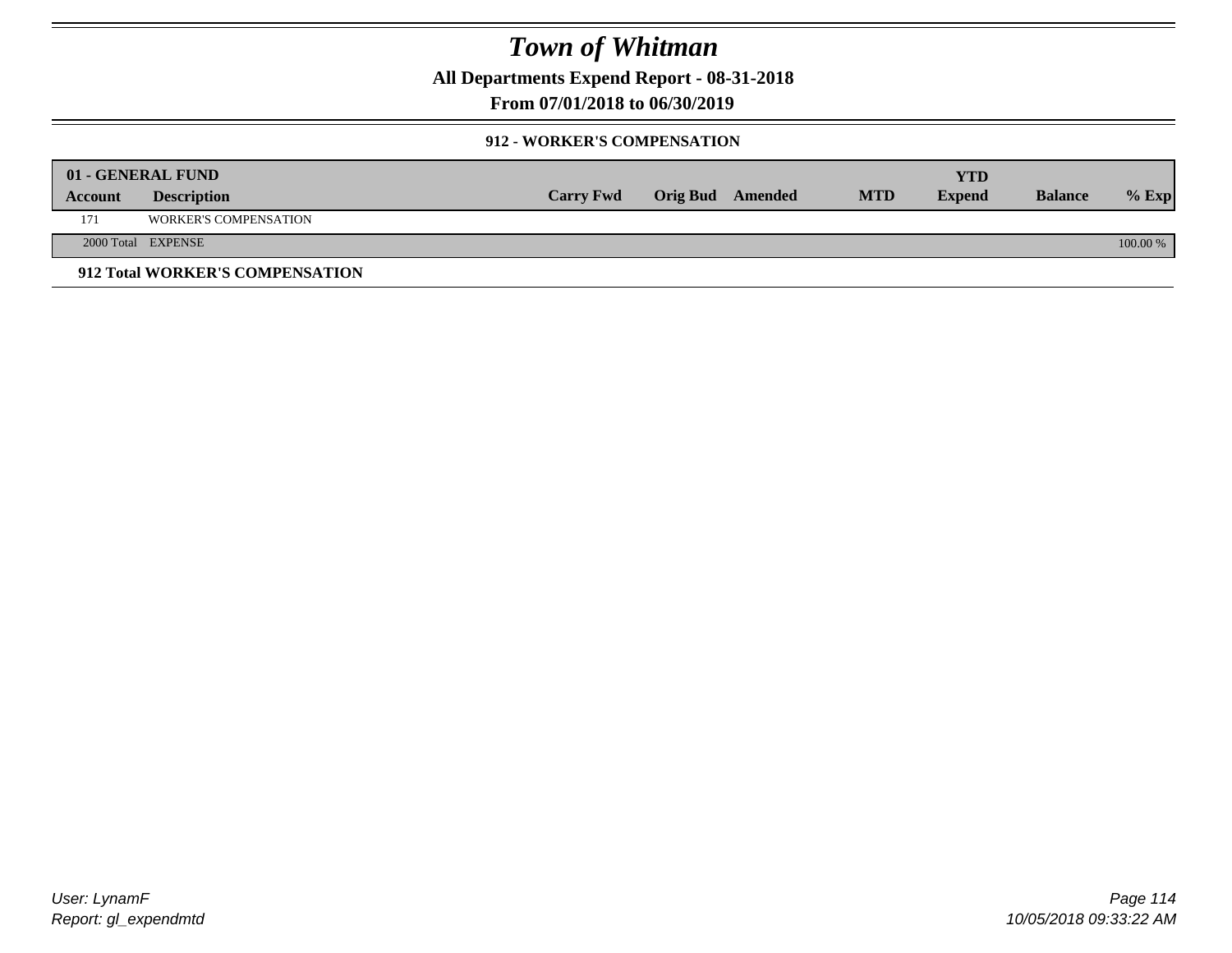**All Departments Expend Report - 08-31-2018**

**From 07/01/2018 to 06/30/2019**

### **913 - UNEMPLOYMENT COMPENSATION**

|                | 01 - GENERAL FUND                   |                  |                 |         |            | <b>YTD</b>    |                |          |
|----------------|-------------------------------------|------------------|-----------------|---------|------------|---------------|----------------|----------|
| <b>Account</b> | <b>Description</b>                  | <b>Carry Fwd</b> | <b>Orig Bud</b> | Amended | <b>MTD</b> | <b>Expend</b> | <b>Balance</b> | $%$ Exp  |
| 172            | UNEMPLOYMENT INSURANCE              |                  | 8,000.00        |         |            |               | 8,000.00       |          |
|                | 2000 Total EXPENSE                  |                  | 8,000.00        |         |            |               | 8,000.00       | 0.00 %   |
| 939            | <b>FY2015 ENCUMBRANCES</b>          |                  |                 |         |            |               |                |          |
| 940            | <b>FY2016 ENCUMBRANCES</b>          |                  |                 |         |            |               |                |          |
| 948            | <b>FY07 ENCUMBRANCES</b>            |                  |                 |         |            |               |                |          |
| 958            | <b>FY2005 ENCUMBRANCES</b>          |                  |                 |         |            |               |                |          |
| 959            | <b>FY2006 ENCUMBRANCES</b>          |                  |                 |         |            |               |                |          |
| 943            | <b>FY2012 ENCUMBRANCES</b>          |                  |                 |         |            |               |                |          |
|                | 2001 Total EXPENSE                  |                  |                 |         |            |               |                | 100.00 % |
|                | 913 Total UNEMPLOYMENT COMPENSATION |                  | 8,000.00        |         |            |               | 8,000.00       |          |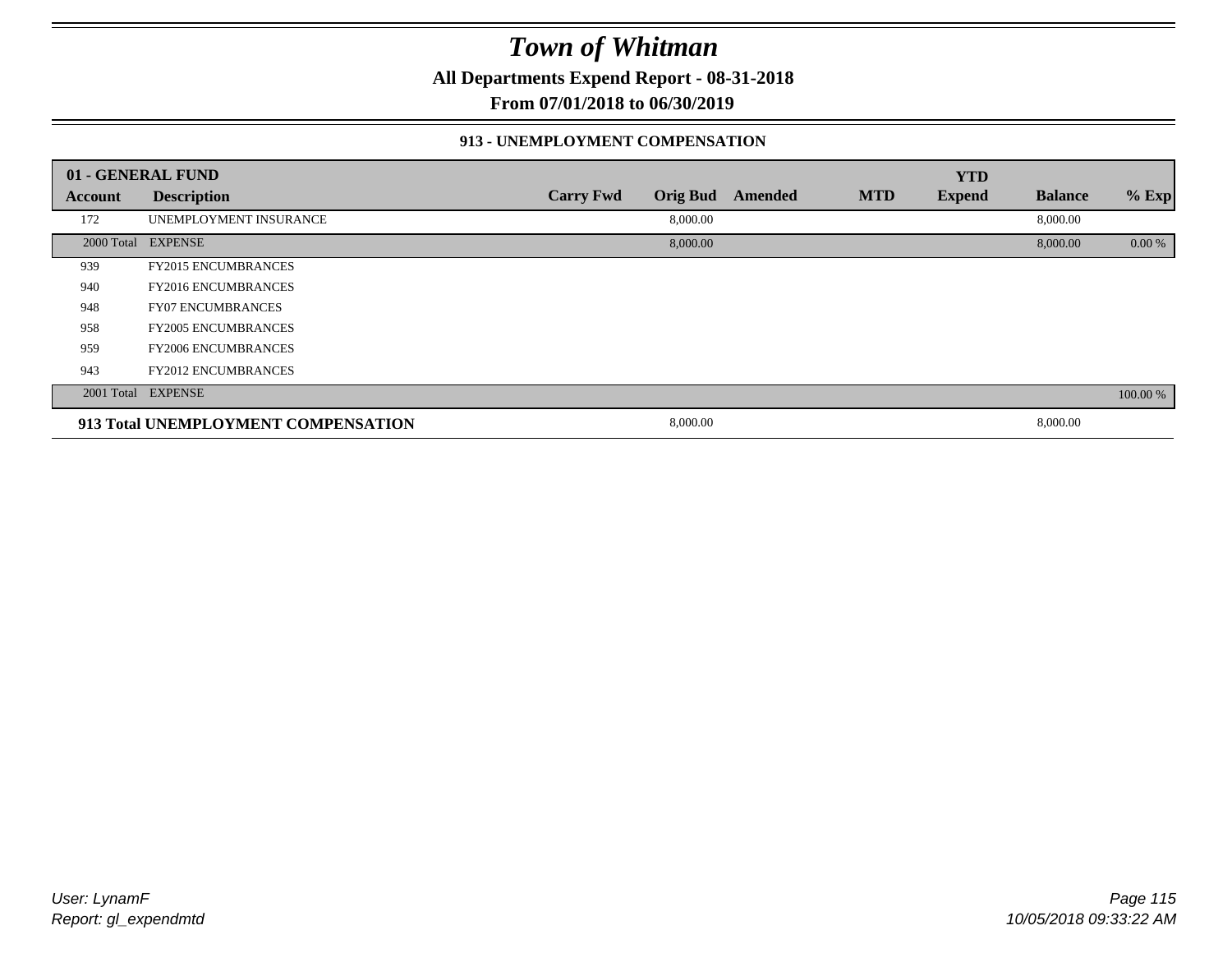**All Departments Expend Report - 08-31-2018**

**From 07/01/2018 to 06/30/2019**

### **914 - HEALTH/LIFE INSURANCE-TOWN MATCH**

|            | 01 - GENERAL FUND                          |                  |                 |         |            | <b>YTD</b>    |                |         |
|------------|--------------------------------------------|------------------|-----------------|---------|------------|---------------|----------------|---------|
| Account    | <b>Description</b>                         | <b>Carry Fwd</b> | <b>Orig Bud</b> | Amended | <b>MTD</b> | <b>Expend</b> | <b>Balance</b> | $%$ Exp |
| 175        | LIFE INSURANCE                             |                  |                 |         |            | 2,949.56      | $-2,949.56$    |         |
| 180        | <b>FLEX BENEFITS FEES</b>                  |                  |                 |         |            | 400.00        | $-400.00$      |         |
| 181        | MANDATORY DEF.COMP.EXP.                    |                  |                 |         |            |               |                |         |
| 174        | HEALTH INSURANCE                           |                  | 1,595,370.00    |         |            | 487,413.98    | 1,107,956.02   |         |
| 2000 Total | <b>EXPENSE</b>                             |                  | 1,595,370.00    |         |            | 490,763.54    | 1,104,606.46   | 30.76 % |
| 941        | FY 2017 ENCUMBRANCES                       |                  |                 |         |            |               |                |         |
| 945        | <b>FY2013 ENCUMBRANCES</b>                 |                  |                 |         |            |               |                |         |
| 949        | <b>FY2014 ENCUMBRANCES</b>                 |                  |                 |         |            |               |                |         |
| 953        | <b>FY2009 ENCUMBRANCES</b>                 |                  |                 |         |            |               |                |         |
| 958        | <b>FY2005 ENCUMBRANCES</b>                 |                  |                 |         |            |               |                |         |
| 943        | <b>FY2012 ENCUMBRANCES</b>                 |                  |                 |         |            |               |                |         |
| 938        | FY 2018 ENCUMBRANCES                       | 350.00           |                 |         |            |               | 350.00         |         |
| 2001 Total | <b>EXPENSE</b>                             | 350.00           |                 |         |            |               | 350.00         | 0.00 %  |
|            | 914 Total HEALTH/LIFE INSURANCE-TOWN MATCH | 350.00           | 1,595,370.00    |         |            | 490,763.54    | 1,104,956.46   |         |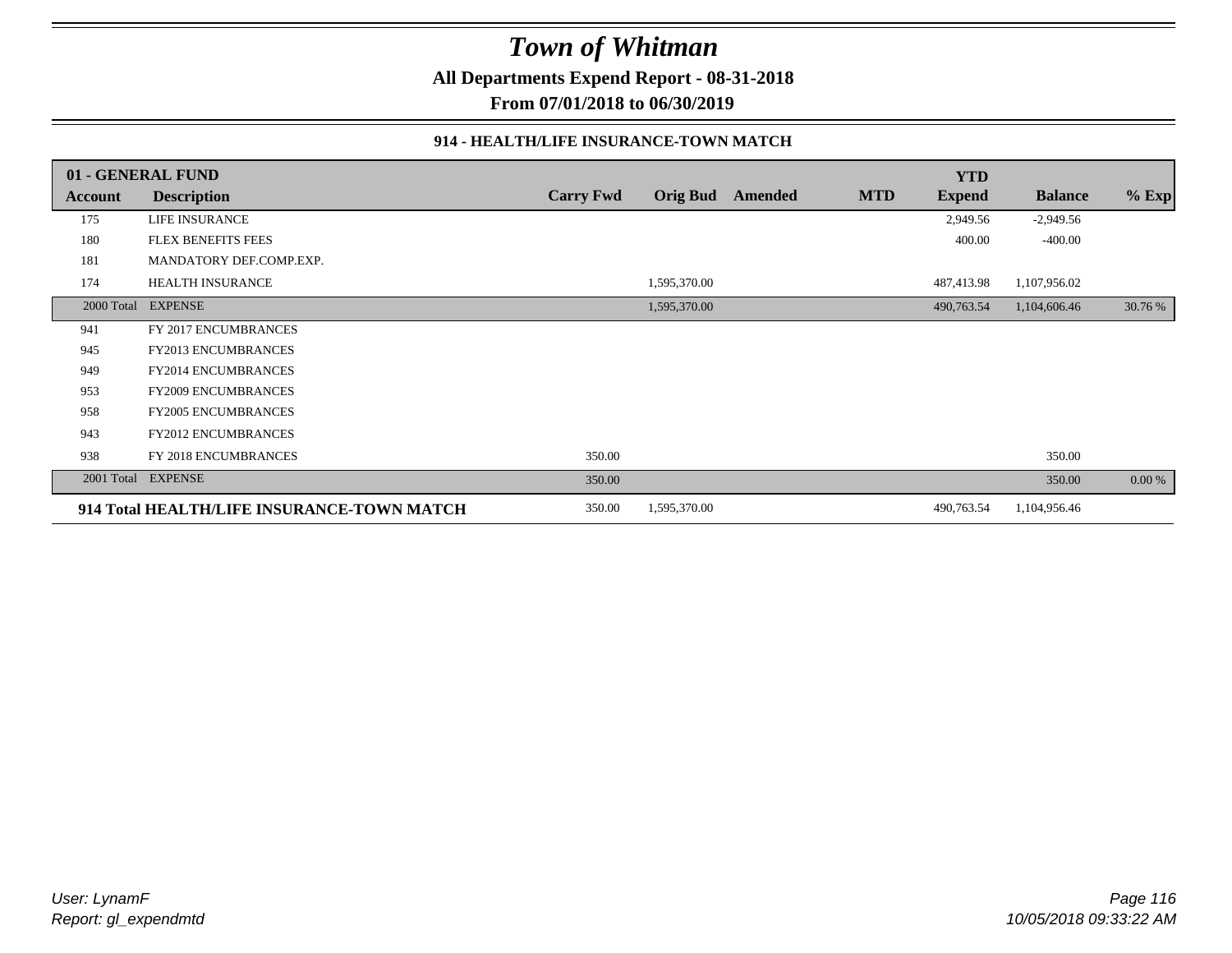**All Departments Expend Report - 08-31-2018**

**From 07/01/2018 to 06/30/2019**

### **915 - OPEIU SICK LEAVE BUY-OUT**

|         | 01 - GENERAL FUND                  |                  |                         |            | YTD           |                |          |
|---------|------------------------------------|------------------|-------------------------|------------|---------------|----------------|----------|
| Account | <b>Description</b>                 | <b>Carry Fwd</b> | <b>Orig Bud</b> Amended | <b>MTD</b> | <b>Expend</b> | <b>Balance</b> | $%$ Exp  |
| 112     | SALARIES                           |                  |                         |            |               |                |          |
|         | 1000 Total SALARIES                |                  |                         |            |               |                | 100.00 % |
|         | 915 Total OPEIU SICK LEAVE BUY-OUT |                  |                         |            |               |                |          |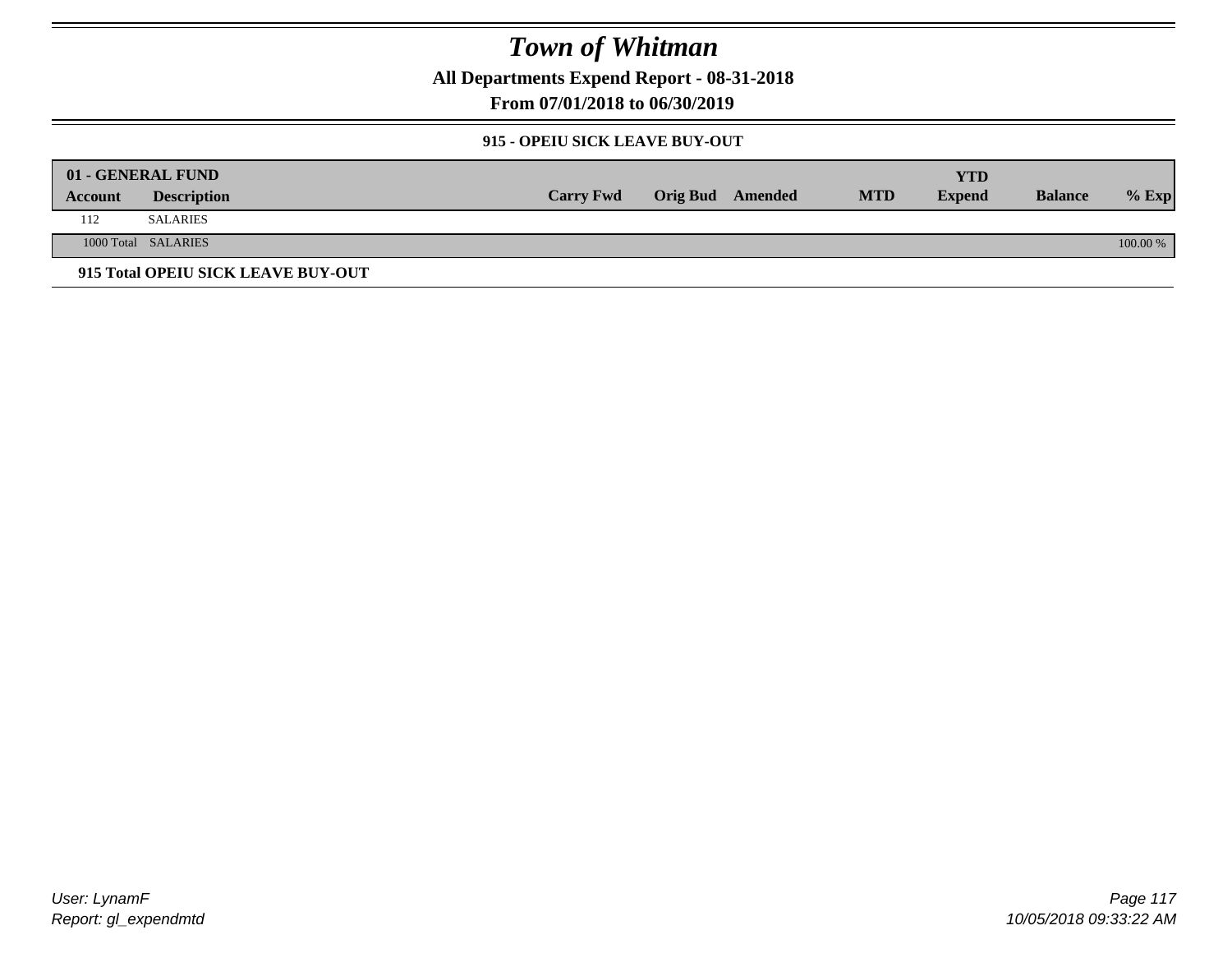**All Departments Expend Report - 08-31-2018**

**From 07/01/2018 to 06/30/2019**

### **916 - OPEIU FY01 RETROACTIVE**

|         | 01 - GENERAL FUND                |                  |                         |            | YTD           |                |          |
|---------|----------------------------------|------------------|-------------------------|------------|---------------|----------------|----------|
| Account | <b>Description</b>               | <b>Carry Fwd</b> | <b>Orig Bud</b> Amended | <b>MTD</b> | <b>Expend</b> | <b>Balance</b> | $%$ Exp  |
| 112     | <b>SALARIES</b>                  |                  |                         |            |               |                |          |
|         | 1000 Total SALARIES              |                  |                         |            |               |                | 100.00 % |
|         | 916 Total OPEIU FY01 RETROACTIVE |                  |                         |            |               |                |          |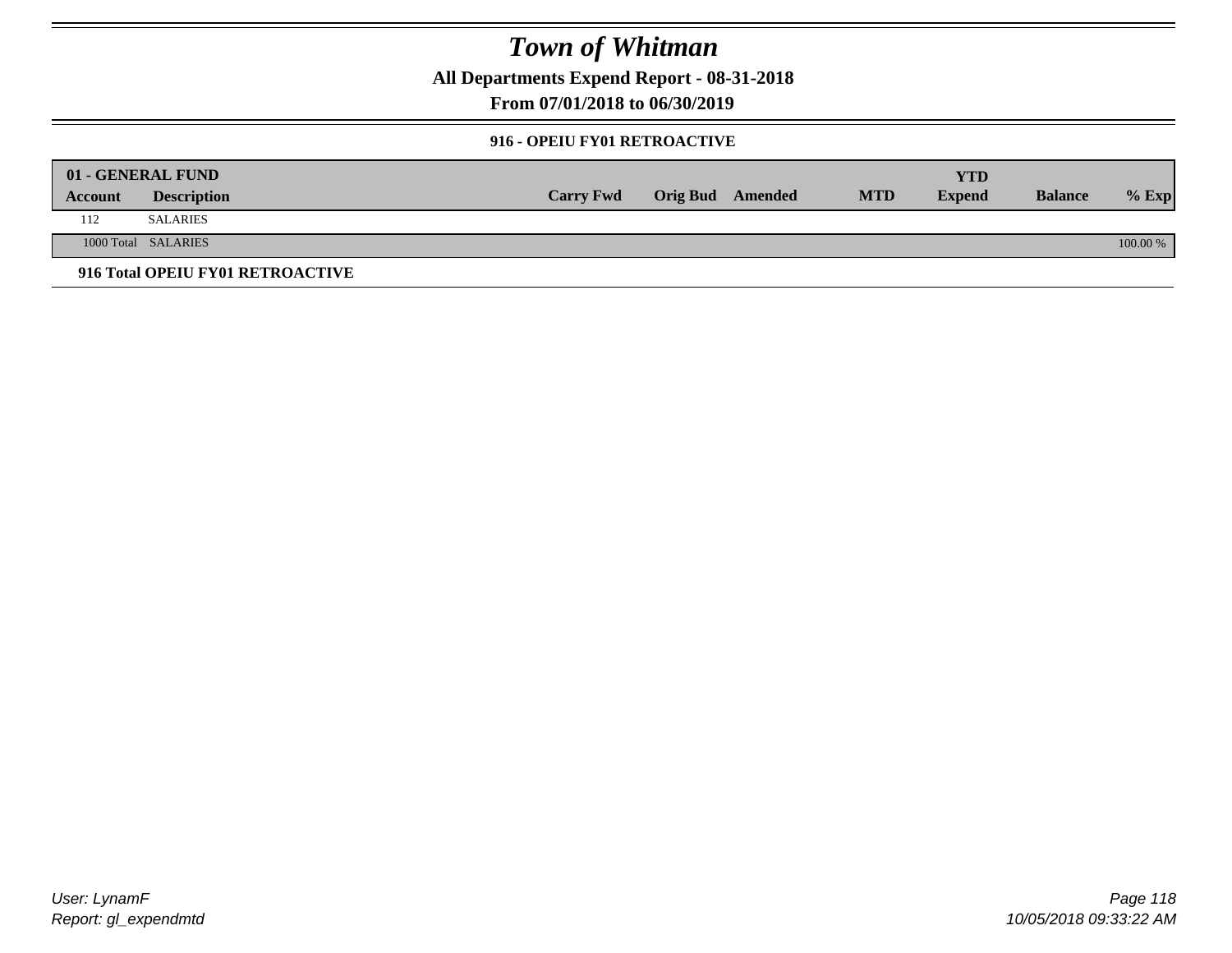**All Departments Expend Report - 08-31-2018**

**From 07/01/2018 to 06/30/2019**

### **917 - OPEIU DEPARTMENT HEAD COVERAGE**

|         | 01 - GENERAL FUND                        |                  |                         |            | YTD           |                |            |
|---------|------------------------------------------|------------------|-------------------------|------------|---------------|----------------|------------|
| Account | <b>Description</b>                       | <b>Carry Fwd</b> | <b>Orig Bud</b> Amended | <b>MTD</b> | <b>Expend</b> | <b>Balance</b> | $%$ Exp    |
| 112     | <b>SALARIES</b>                          |                  |                         |            |               |                |            |
|         | 1000 Total SALARIES                      |                  |                         |            |               |                | $100.00\%$ |
|         | 917 Total OPEIU DEPARTMENT HEAD COVERAGE |                  |                         |            |               |                |            |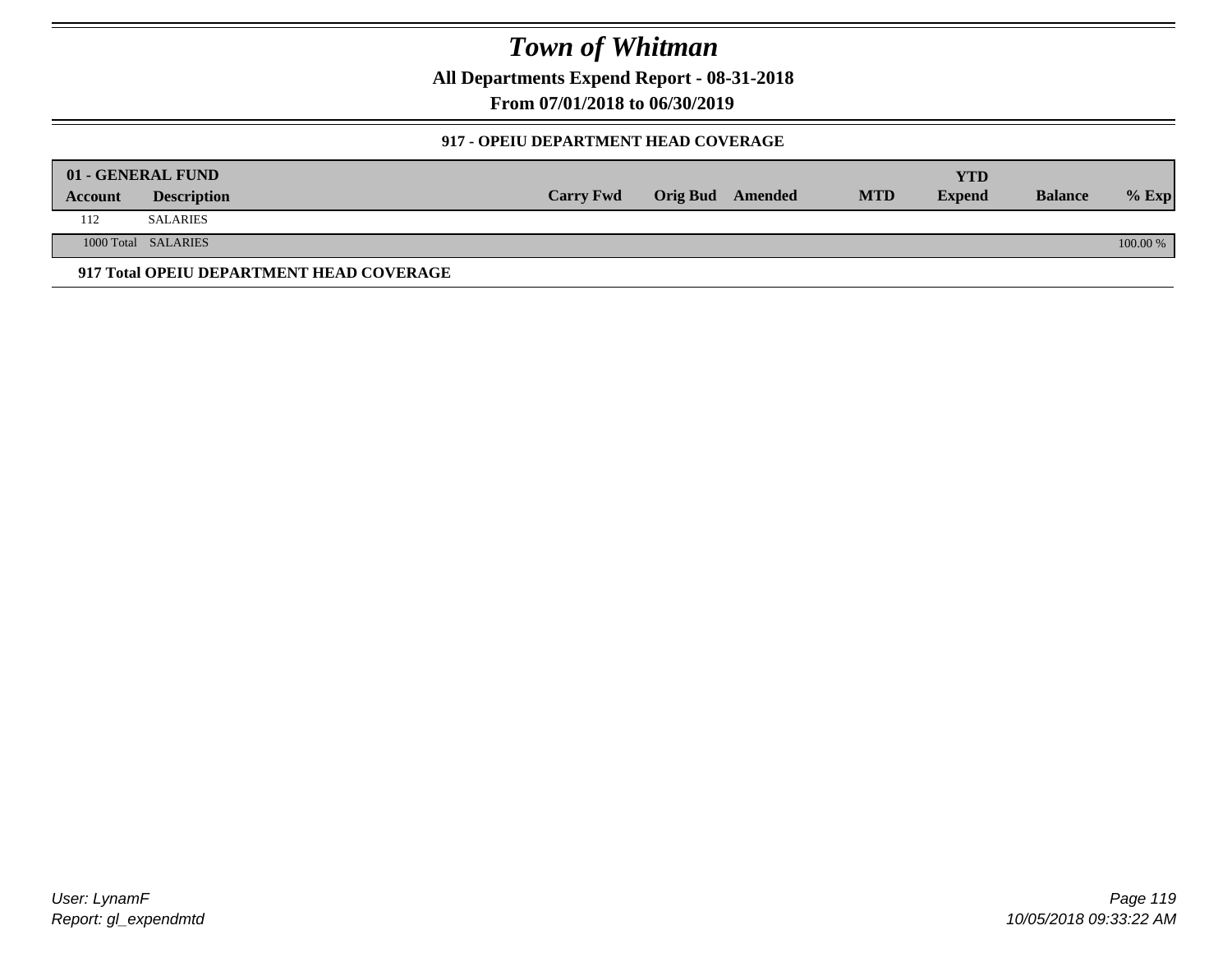**All Departments Expend Report - 08-31-2018**

**From 07/01/2018 to 06/30/2019**

### **919 - PAYROLL TAXES - TOWN MATCH**

|         | 01 - GENERAL FUND                    |                  |                 |         |            | <b>YTD</b>    |                |          |
|---------|--------------------------------------|------------------|-----------------|---------|------------|---------------|----------------|----------|
| Account | <b>Description</b>                   | <b>Carry Fwd</b> | <b>Orig Bud</b> | Amended | <b>MTD</b> | <b>Expend</b> | <b>Balance</b> | $%$ Exp  |
| 177     | F.I.C.A.                             |                  |                 |         |            |               |                |          |
| 181     | MANDATORY DEF.COMP.EXP.              |                  |                 |         |            |               |                |          |
| 176     | <b>MEDICARE TAX</b>                  |                  | 132,250.00      |         |            | 33.199.81     | 99.050.19      |          |
|         | 2000 Total EXPENSE                   |                  | 132,250.00      |         |            | 33,199.81     | 99,050.19      | 25.10 %  |
| 941     | FY 2017 ENCUMBRANCES                 |                  |                 |         |            |               |                |          |
|         | 2001 Total EXPENSE                   |                  |                 |         |            |               |                | 100.00 % |
|         | 919 Total PAYROLL TAXES - TOWN MATCH |                  | 132,250.00      |         |            | 33,199.81     | 99,050.19      |          |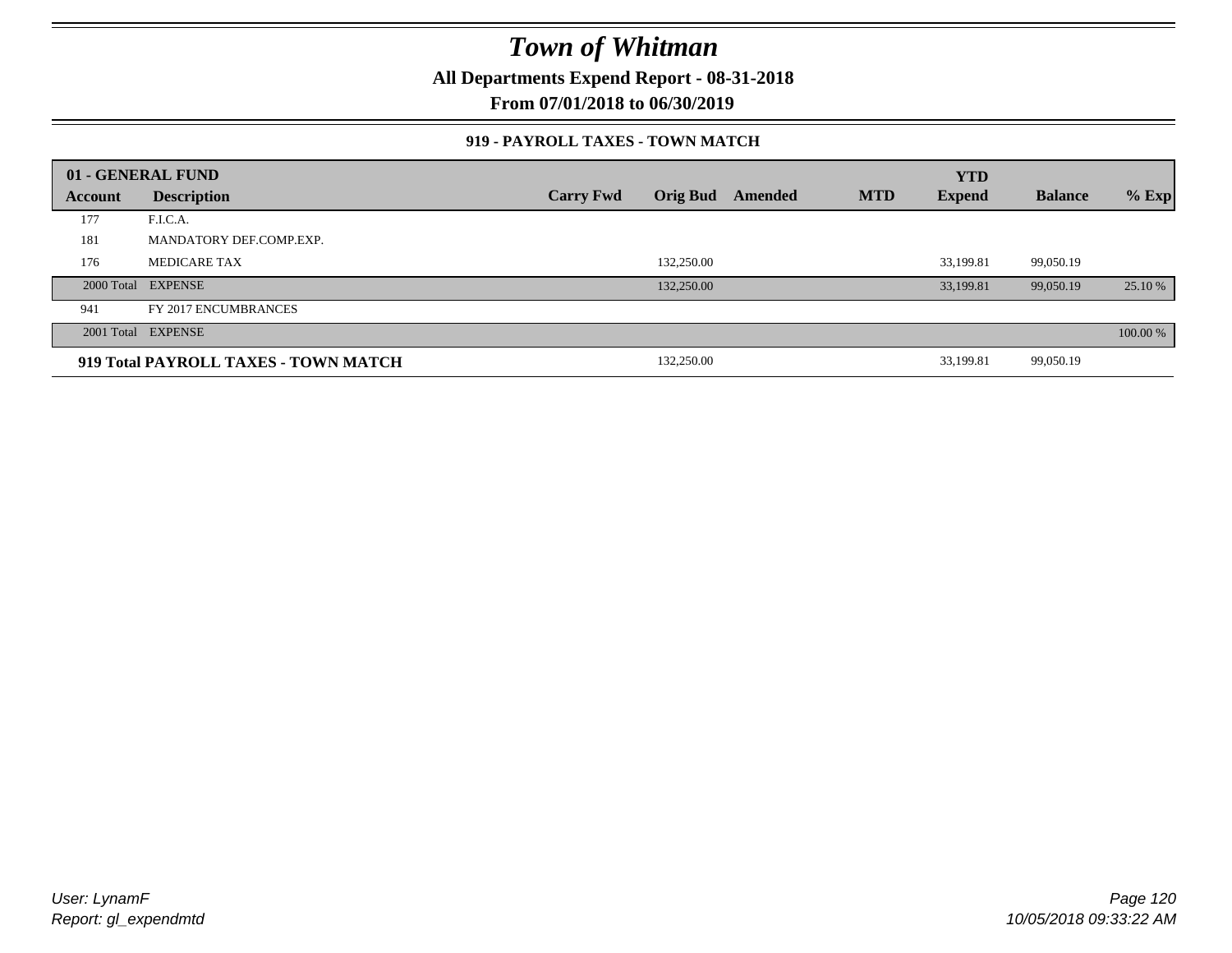**All Departments Expend Report - 08-31-2018**

**From 07/01/2018 to 06/30/2019**

#### **945 - LIABILITY INSURANCE**

|         | 01 - GENERAL FUND                |                  |                 |         |            | <b>YTD</b>    |                |          |
|---------|----------------------------------|------------------|-----------------|---------|------------|---------------|----------------|----------|
| Account | <b>Description</b>               | <b>Carry Fwd</b> | <b>Orig Bud</b> | Amended | <b>MTD</b> | <b>Expend</b> | <b>Balance</b> | $%$ Exp  |
| 740     | <b>INSURANCE PREMIUMS</b>        |                  | 354,900.00      |         |            | 286,459.93    | 68,440.07      |          |
| 742     | <b>INSURANCE SEMINARS</b>        |                  |                 |         |            |               |                |          |
| 743     | <b>INSURANCE-BID ADVERTISING</b> |                  |                 |         |            |               |                |          |
|         | 2000 Total EXPENSE               |                  | 354,900.00      |         |            | 286,459.93    | 68,440.07      | 80.71 %  |
| 939     | <b>FY2015 ENCUMBRANCES</b>       |                  |                 |         |            |               |                |          |
| 943     | <b>FY2012 ENCUMBRANCES</b>       |                  |                 |         |            |               |                |          |
| 945     | <b>FY2013 ENCUMBRANCES</b>       |                  |                 |         |            |               |                |          |
|         | 2001 Total EXPENSE               |                  |                 |         |            |               |                | 100.00 % |
|         | 945 Total LIABILITY INSURANCE    |                  | 354,900.00      |         |            | 286,459.93    | 68,440.07      |          |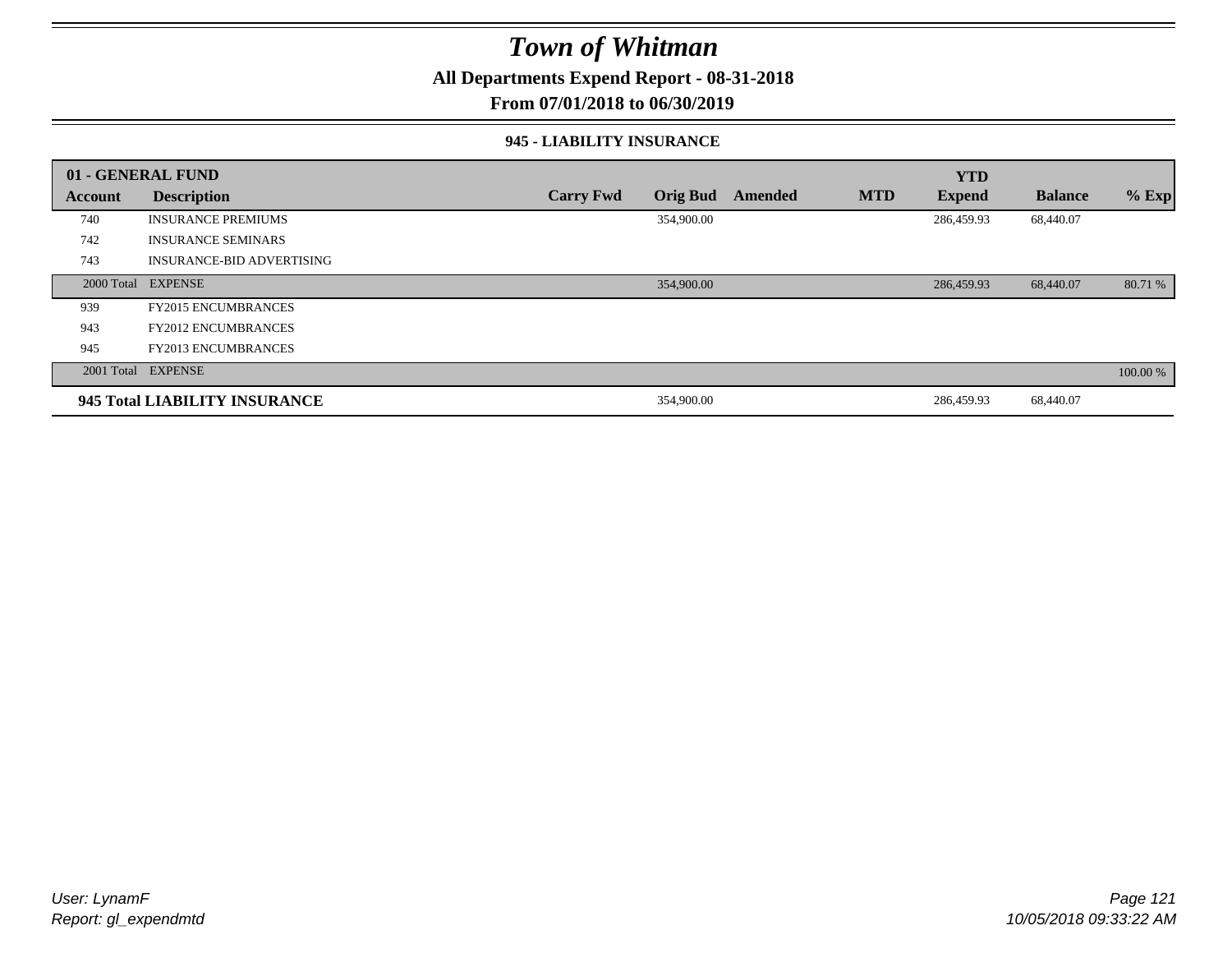**All Departments Expend Report - 08-31-2018**

**From 07/01/2018 to 06/30/2019**

### **996 - TRANSFERS TO TRUST FUNDS**

|         | 01 - GENERAL FUND                         |                  |                 |         |            | <b>YTD</b>    |                |            |
|---------|-------------------------------------------|------------------|-----------------|---------|------------|---------------|----------------|------------|
| Account | <b>Description</b>                        | <b>Carry Fwd</b> | <b>Orig Bud</b> | Amended | <b>MTD</b> | <b>Expend</b> | <b>Balance</b> | $%$ Exp    |
| 999     |                                           |                  |                 |         |            |               |                |            |
|         | 4001 Total A8 ATM 5/16 O.P.E.B.TRUST FUND |                  |                 |         |            |               |                | $100.00\%$ |
| 999     |                                           |                  |                 |         |            |               |                |            |
|         | 4002 Total ART.1 STM 1/17/95              |                  |                 |         |            |               |                | $100.00\%$ |
|         | 996 Total TRANSFERS TO TRUST FUNDS        |                  |                 |         |            |               |                |            |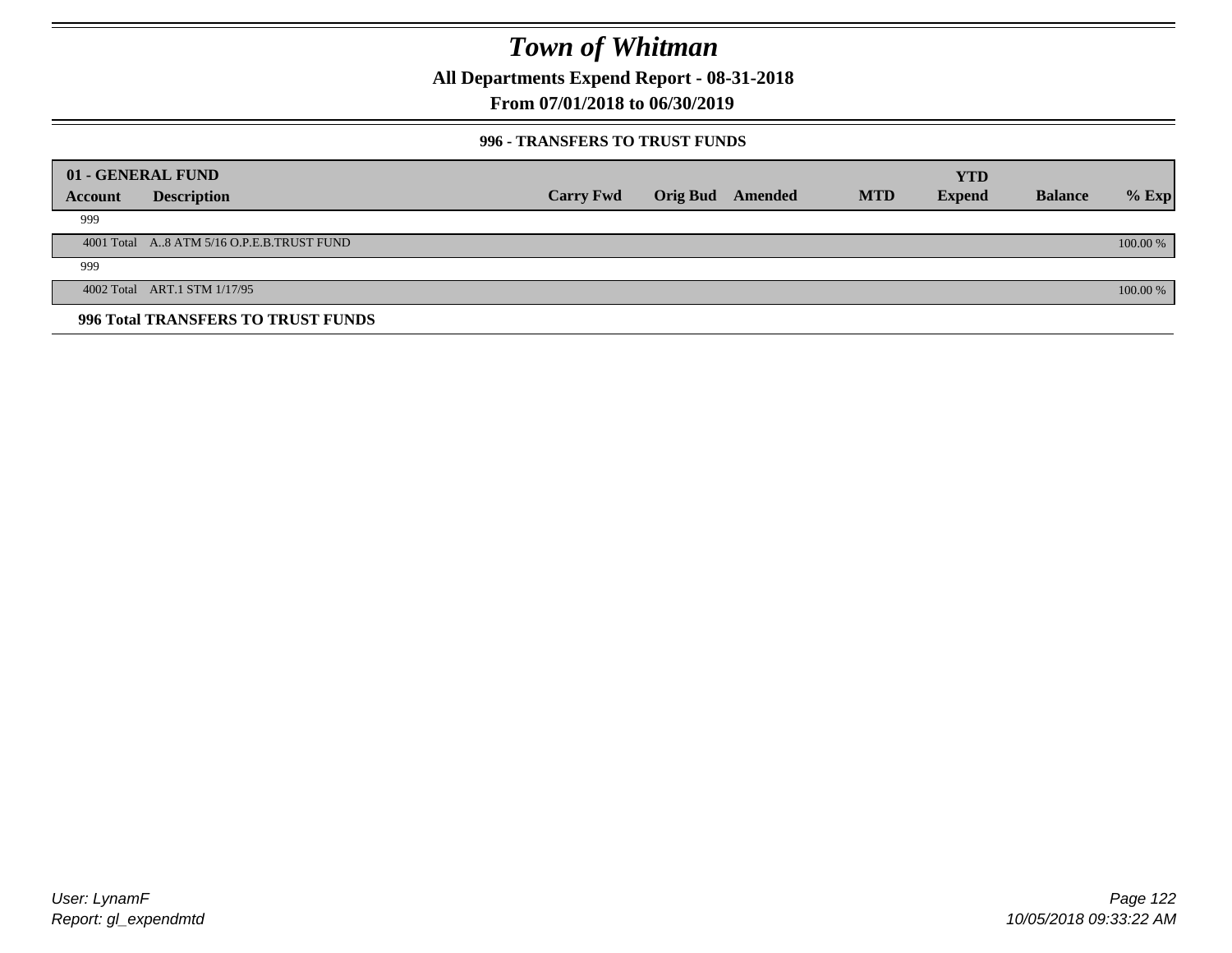**All Departments Expend Report - 08-31-2018**

**From 07/01/2018 to 06/30/2019**

### **997 - TRANSFERS TO AGENCY FUND**

|         | 01 - GENERAL FUND                  |                  |               |         |            | <b>YTD</b>    |                 |          |
|---------|------------------------------------|------------------|---------------|---------|------------|---------------|-----------------|----------|
| Account | <b>Description</b>                 | <b>Carry Fwd</b> | Orig Bud      | Amended | <b>MTD</b> | <b>Expend</b> | <b>Balance</b>  | $%$ Exp  |
| 999     |                                    |                  |               |         |            |               |                 |          |
|         | 4003 Total PRIOR YEAR ADJUSTMENT   |                  |               |         |            |               |                 | 100.00 % |
|         | 997 Total TRANSFERS TO AGENCY FUND |                  |               |         |            |               |                 |          |
|         | 01 Total GENERAL FUND              | 1,167,921.62     | 33,414,103.67 |         |            | 10,366,504.21 | 24, 215, 521.08 |          |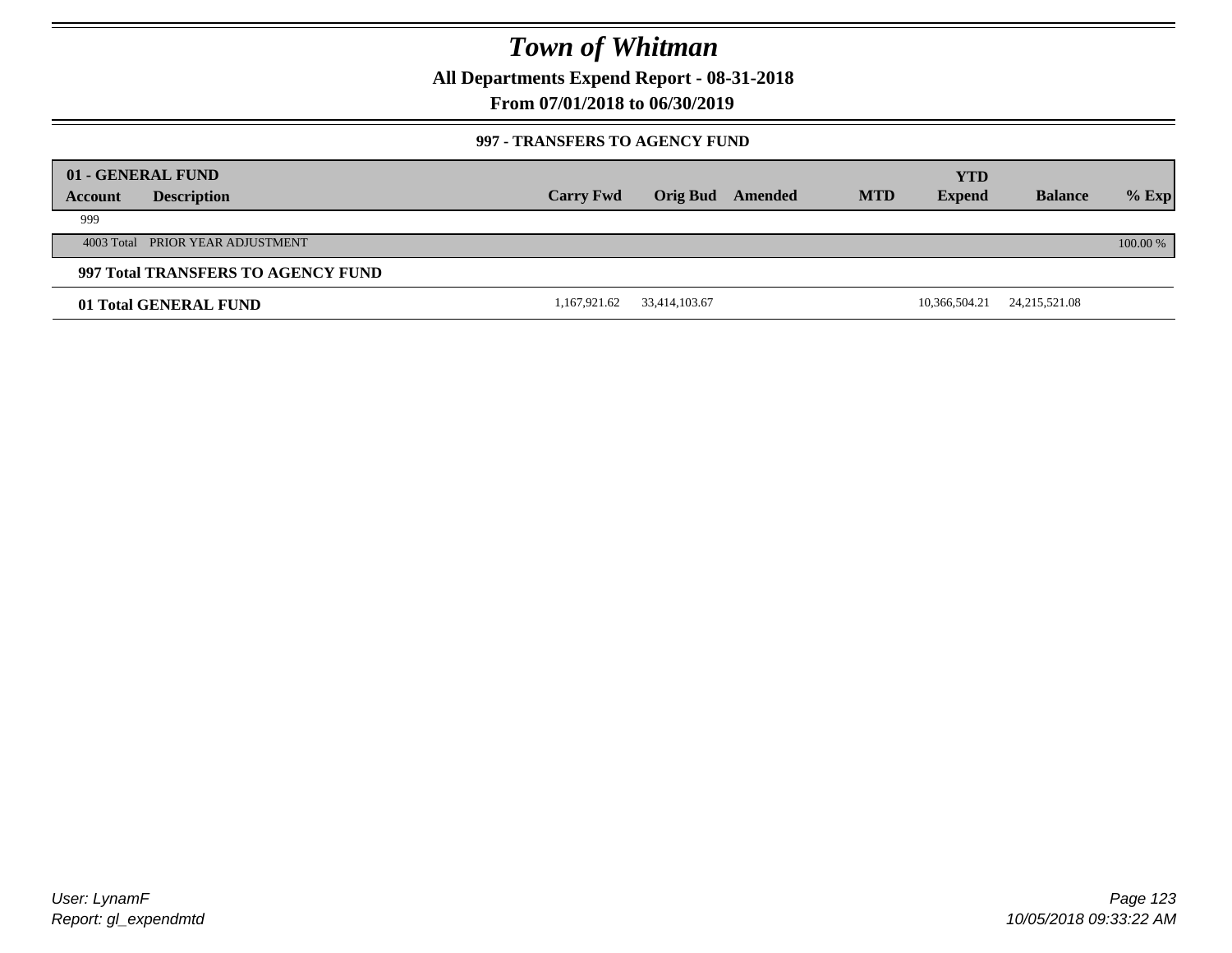**All Departments Expend Report - 08-31-2018**

**From 07/01/2018 to 06/30/2019**

### **853 - PLANNING BOARD REVOLVING CH53G**

|                | <b>05 - SPECIAL REVENUE FUND</b>         |                  |                  |            | <b>YTD</b>    |                |             |
|----------------|------------------------------------------|------------------|------------------|------------|---------------|----------------|-------------|
| <b>Account</b> | <b>Description</b>                       | <b>Carry Fwd</b> | Orig Bud Amended | <b>MTD</b> | <b>Expend</b> | <b>Balance</b> | $%$ Exp     |
| 359            | PL.BD.REV.WINDSOR EST.C44S53G            |                  |                  |            |               |                |             |
|                | 2004 Total EXPENSE                       |                  |                  |            |               |                | 100.00 %    |
| 360            | PL.BD.REV. DANECCA EST.C44S53G           |                  |                  |            |               |                |             |
|                | 2005 Total EXPENSE                       |                  |                  |            |               |                | 100.00 %    |
| 361            | PL.BD.REV.BUTTERNUT CH44 S53G            |                  |                  |            |               |                |             |
|                | 2007 Total EXPENSE                       |                  |                  |            |               |                | 100.00 %    |
| 362            | PL.BD.REV.OAKDALE FM.I C44S53G           |                  |                  |            |               |                |             |
|                | 2008 Total EXPENSE                       |                  |                  |            |               |                | 100.00 %    |
| 358            | PLANNG.BD.REV.R.R.AVE.CH44S53G           |                  |                  |            |               |                |             |
|                | 2009 Total EXPENSE                       |                  |                  |            |               |                | $100.00~\%$ |
| 364            | PLANNING BOARD                           |                  |                  |            |               |                |             |
|                | 2010 Total EXPENSE                       |                  |                  |            |               |                | $100.00~\%$ |
| 365            | PL.BD.RV.VICTORIA EST.CH44S53G           |                  |                  |            |               |                |             |
|                | 2011 Total EXPENSE                       |                  |                  |            |               |                | 100.00 %    |
| 369            | PL.BD.REV.MEADOWBROOK CH44S53G           |                  |                  |            |               |                |             |
|                | 2016 Total EXPENSE                       |                  |                  |            |               |                | 100.00 %    |
| 370            | PL.BD.RV.CATHERINE RD.CH44S53G           |                  |                  |            |               |                |             |
|                | 2017 Total EXPENSE                       |                  |                  |            |               |                | 100.00 %    |
| 371            | PL.BD.RV.J.YOUNG EST.CH44S53G            |                  |                  |            |               |                |             |
|                | 2018 Total EXPENSE                       |                  |                  |            |               |                | 100.00 %    |
| 372            | PL.BD.REV.ERIN ST.EXT.C44S53G            |                  |                  |            |               |                |             |
|                | 2019 Total EXPENSE                       |                  |                  |            |               |                | $100.00~\%$ |
| 373            | PL.BD.RV.HIGHLND ST.EX.C44S53G           |                  |                  |            |               |                |             |
|                | 2020 Total EXPENSE                       |                  |                  |            |               |                | 100.00 %    |
| 357            | PLANNG.BD.REV.HARV.LN.CH44S53G           |                  |                  |            |               |                |             |
|                | 2021 Total EXPENSE                       |                  |                  |            |               |                | 100.00 %    |
|                | 853 Total PLANNING BOARD REVOLVING CH53G |                  |                  |            |               |                |             |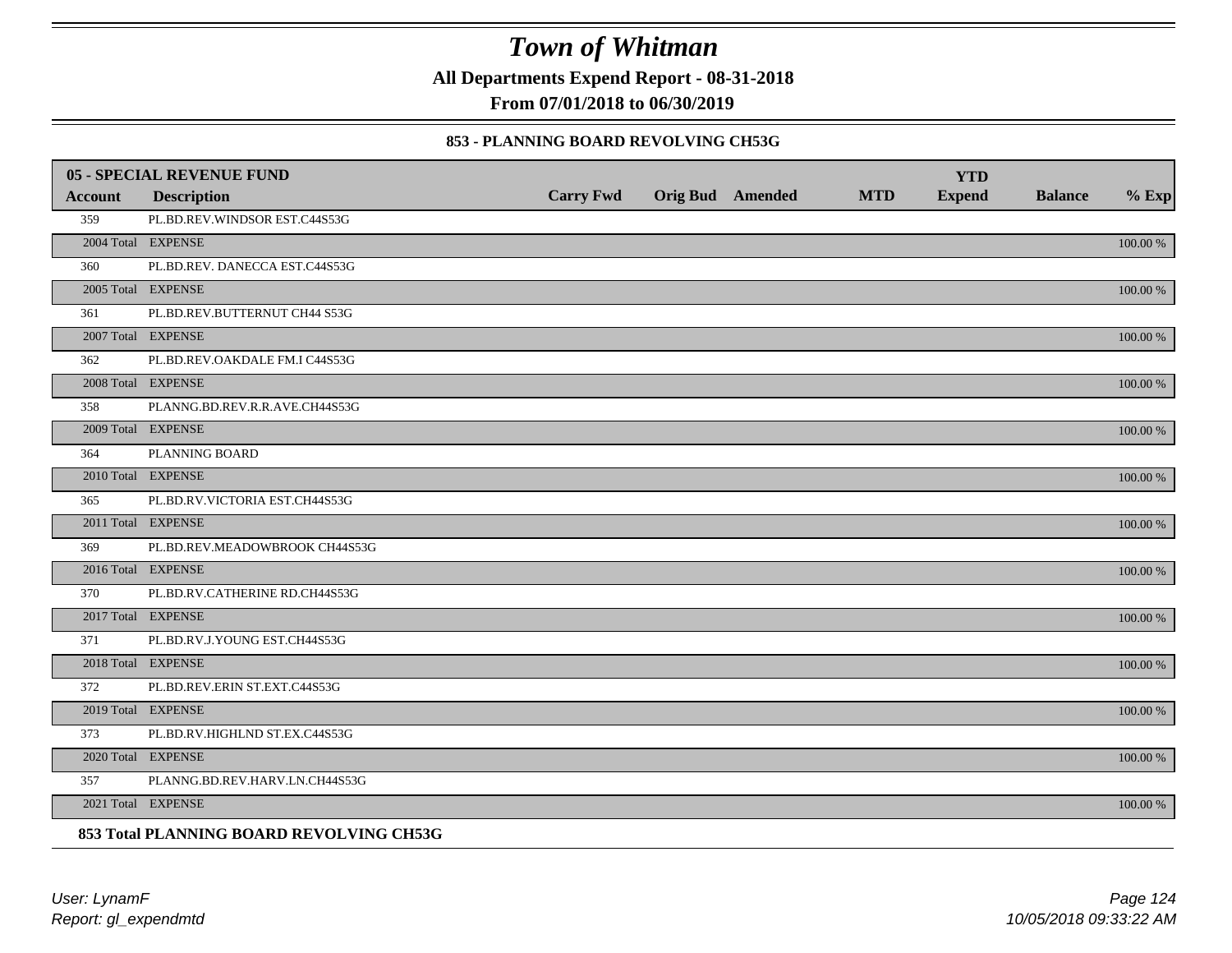**All Departments Expend Report - 08-31-2018**

**From 07/01/2018 to 06/30/2019**

### **855 - REVOLVING ACCOUNTS CH53E 1/2**

|            | 05 - SPECIAL REVENUE FUND              |                  |                            | <b>YTD</b>                  |                |          |
|------------|----------------------------------------|------------------|----------------------------|-----------------------------|----------------|----------|
| Account    | <b>Description</b>                     | <b>Carry Fwd</b> | <b>Orig Bud</b><br>Amended | <b>MTD</b><br><b>Expend</b> | <b>Balance</b> | $%$ Exp  |
| 355        | C.O.A.PROGRAM REV. CH 53E 1/2          | 12,112.45        | 2,468.00                   | 2,125.06                    | 12,455.39      |          |
|            | 2000 Total EXPENSE                     | 12,112.45        | 2,468.00                   | 2,125.06                    | 12,455.39      | 14.57 %  |
| 356        | LIB.FINES & FEES REV.CH53E1/2          | 1,078.30         | 3,704.38                   | 2,296.63                    | 2,486.05       |          |
| 2001 Total | <b>EXPENSE</b>                         | 1,078.30         | 3,704.38                   | 2,296.63                    | 2,486.05       | 48.01 %  |
| 363        | CROSS CONN.TESTING EXPENSE             |                  |                            |                             |                |          |
| 2002 Total | <b>EXPENSE</b>                         |                  |                            |                             |                | 100.00 % |
| 350        | SEMLAC REV.CH44S53E1/2 (POLICE)        | 1,607.79         |                            |                             | 1,607.79       |          |
| 351        | ANIMAL CONTROL REV.CH44 S53E1/2        |                  | 253.00                     |                             | 253.00         |          |
| 374        | PLANNING BOARD REV.C44 S53E1/2         | 86,853.87        | 715.00                     | 6,340.00                    | 81,228.87      |          |
| 377        | PASSPORT PHOTO REV.CH44S53E1/2         | 4,371.01         | 390.00                     |                             | 4,761.01       |          |
| 378        | FIRE ALARM REV.CH44S53E1/2             | 150.00           |                            |                             | 150.00         |          |
| 379        | <b>MARIHUANA FINES CH44S53E1/2</b>     | 100.00           |                            |                             | 100.00         |          |
| 2003 Total | <b>EXPENSE</b>                         | 93,082.67        | 1,358.00                   | 6,340.00                    | 88,100.67      | 6.71 %   |
|            | 855 Total REVOLVING ACCOUNTS CH53E 1/2 | 106,273.42       | 7,530.38                   | 10,761.69                   | 103,042.11     |          |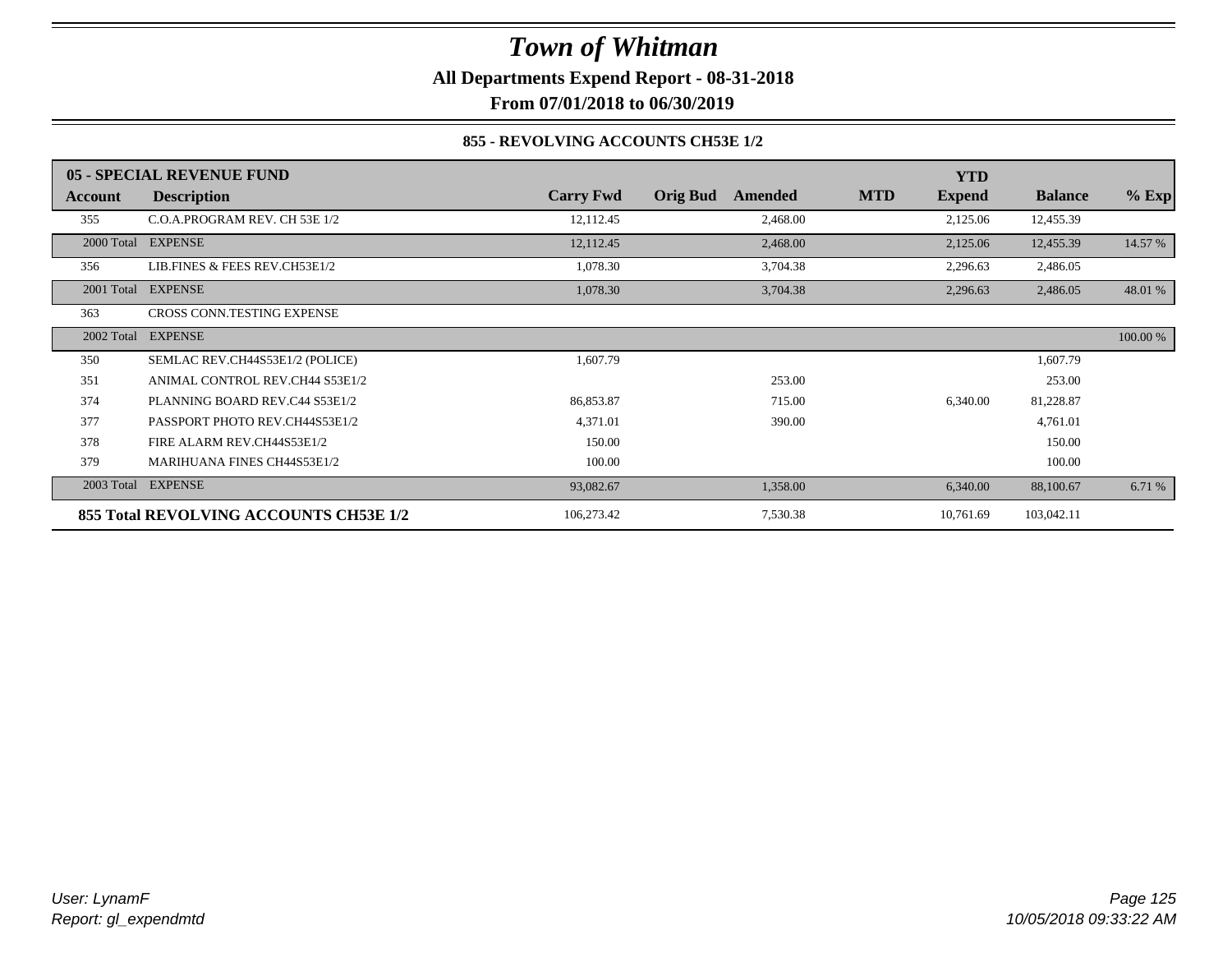**All Departments Expend Report - 08-31-2018**

**From 07/01/2018 to 06/30/2019**

### **857 - REVOLVING ACCOUNTS - MISC.**

|         | 05 - SPECIAL REVENUE FUND            |                  |                     |            | <b>YTD</b>    |                |         |
|---------|--------------------------------------|------------------|---------------------|------------|---------------|----------------|---------|
| Account | <b>Description</b>                   | <b>Carry Fwd</b> | Orig Bud<br>Amended | <b>MTD</b> | <b>Expend</b> | <b>Balance</b> | $%$ Exp |
| 376     | WETLANDS PROT.FND.CH43S218A.97       | 37,379.60        | 262.50              |            | 7.41          | 37,634.69      |         |
|         | 2023 Total EXPENSE                   | 37,379.60        | 262.50              |            | 7.41          | 37,634.69      | 0.01%   |
|         | 857 Total REVOLVING ACCOUNTS - MISC. | 37,379.60        | 262.50              |            | 7.41          | 37,634.69      |         |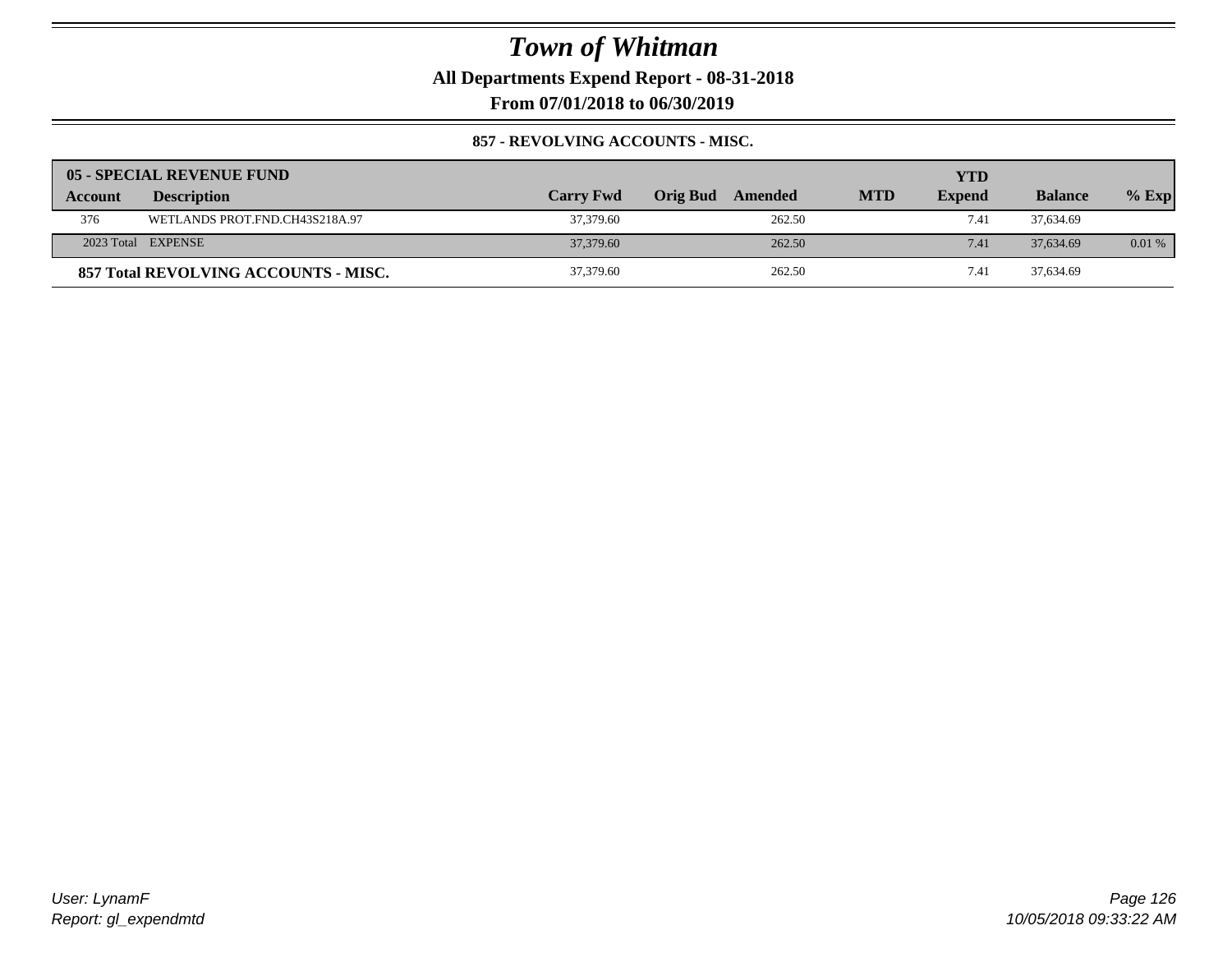**All Departments Expend Report - 08-31-2018**

**From 07/01/2018 to 06/30/2019**

### **858 - APPEALS BD.REVOLVING S53G**

|         | 05 - SPECIAL REVENUE FUND           |                  |                  |            | <b>YTD</b>    |                |            |
|---------|-------------------------------------|------------------|------------------|------------|---------------|----------------|------------|
| Account | <b>Description</b>                  | <b>Carry Fwd</b> | Orig Bud Amended | <b>MTD</b> | <b>Expend</b> | <b>Balance</b> | $%$ Exp    |
| 367     | APPEALS BD.-TWOCAN PROP. S53G       |                  |                  |            |               |                |            |
|         | 2014 Total EXPENSE                  |                  |                  |            |               |                | $100.00\%$ |
|         | 858 Total APPEALS BD.REVOLVING S53G |                  |                  |            |               |                |            |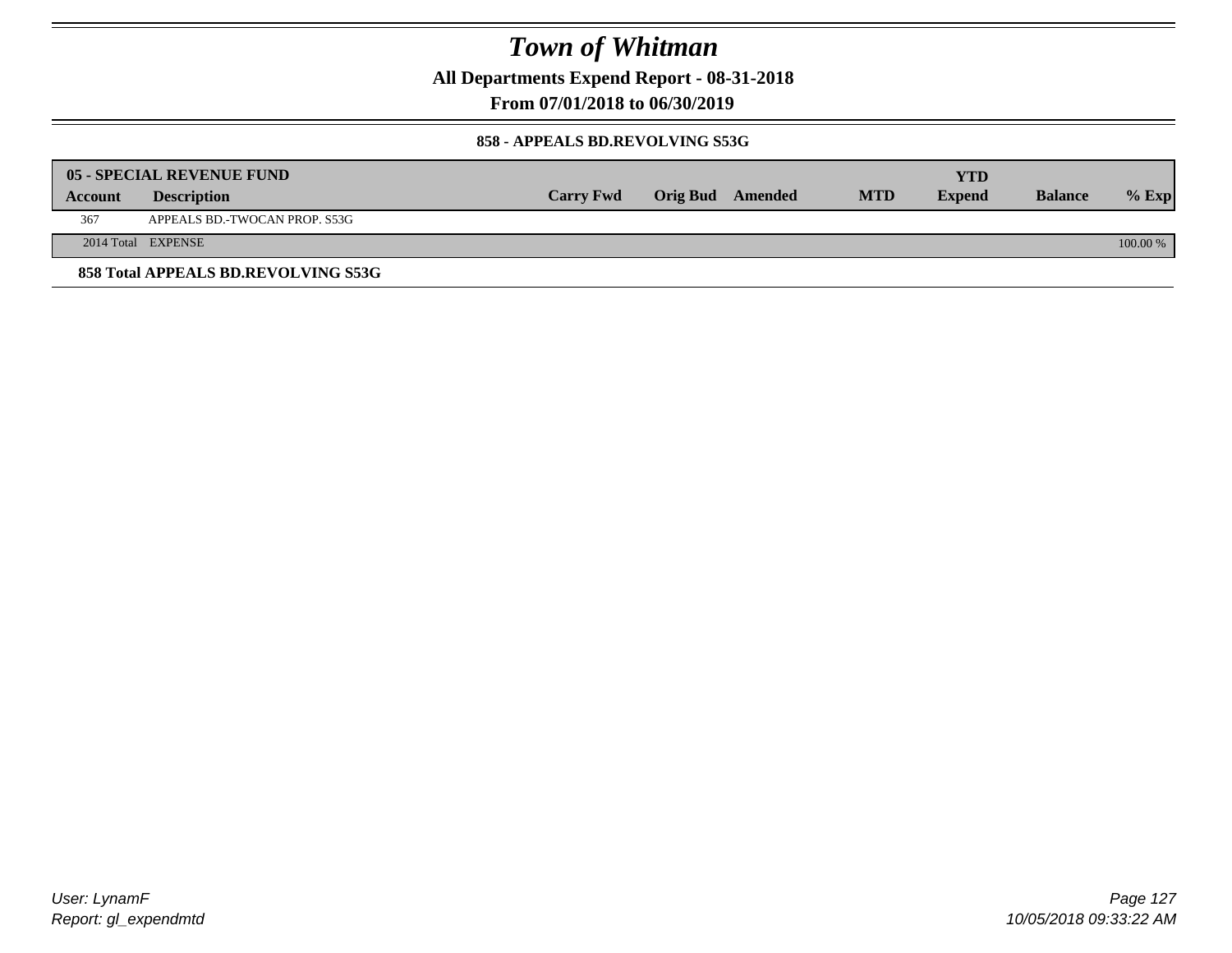**All Departments Expend Report - 08-31-2018**

**From 07/01/2018 to 06/30/2019**

#### **862 - RECREATION REVOLVING**

|                | 05 - SPECIAL REVENUE FUND        |                  |                  |            | <b>YTD</b>    |                |             |
|----------------|----------------------------------|------------------|------------------|------------|---------------|----------------|-------------|
| <b>Account</b> | <b>Description</b>               | <b>Carry Fwd</b> | Orig Bud Amended | <b>MTD</b> | <b>Expend</b> | <b>Balance</b> | $%$ Exp     |
| 010            | <b>BASKETBALL</b>                |                  |                  |            |               |                |             |
|                | 2000 Total EXPENSE               |                  |                  |            |               |                | $100.00~\%$ |
| 011            | <b>FIELD TRIP</b>                |                  |                  |            |               |                |             |
|                | 2001 Total EXPENSE               |                  |                  |            |               |                | $100.00~\%$ |
| 012            | <b>GOLF</b>                      |                  |                  |            |               |                |             |
|                | 2002 Total EXPENSE               |                  |                  |            |               |                | 100.00 %    |
| 013            | <b>RECREATION</b>                | 17,805.14        | 20,006.35        |            | 36,583.06     | 1,228.43       |             |
|                | 2003 Total EXPENSE               | 17,805.14        | 20,006.35        |            | 36,583.06     | 1,228.43       | 96.75 %     |
| 014            | <b>PRESCHOOL</b>                 |                  |                  |            |               |                |             |
|                | 2004 Total EXPENSE               |                  |                  |            |               |                | 100.00 %    |
| 015            | <b>TENNIS</b>                    |                  |                  |            |               |                |             |
|                | 2005 Total EXPENSE               |                  |                  |            |               |                | 100.00 %    |
| 016            | TAI CHI                          |                  |                  |            |               |                |             |
|                | 2006 Total EXPENSE               |                  |                  |            |               |                | $100.00~\%$ |
| 017            | <b>WOMENS GYM</b>                |                  |                  |            |               |                |             |
|                | 2007 Total EXPENSE               |                  |                  |            |               |                | $100.00~\%$ |
| 018            | <b>FIELD MAINT</b>               | 1,805.89         |                  |            | 1,200.50      | 605.39         |             |
|                | 2008 Total EXPENSE               | 1,805.89         |                  |            | 1,200.50      | 605.39         | 66.47 %     |
| 019            | ARTS & CRAFTS REVOLVING          |                  |                  |            |               |                |             |
|                | 2009 Total EXPENSE               |                  |                  |            |               |                | $100.00~\%$ |
| 020            | <b>FIELD LIGHTING</b>            | 1.65             |                  |            |               | 1.65           |             |
|                | 2010 Total EXPENSE               | 1.65             |                  |            |               | 1.65           | $0.00\,\%$  |
| 009            | <b>PLAYGROUND</b>                |                  |                  |            |               |                |             |
|                | 2013 Total EXPENSE               |                  |                  |            |               |                | $100.00~\%$ |
| 033            | DANCE PROGRAMS                   |                  |                  |            |               |                |             |
|                | 2014 Total EXPENSE               |                  |                  |            |               |                | 100.00 %    |
| 056            | GUARANTEE DEP.REFND.-J. KELLEHER |                  |                  |            |               |                |             |
|                | 2015 Total EXPENSE               |                  |                  |            |               |                | 100.00 %    |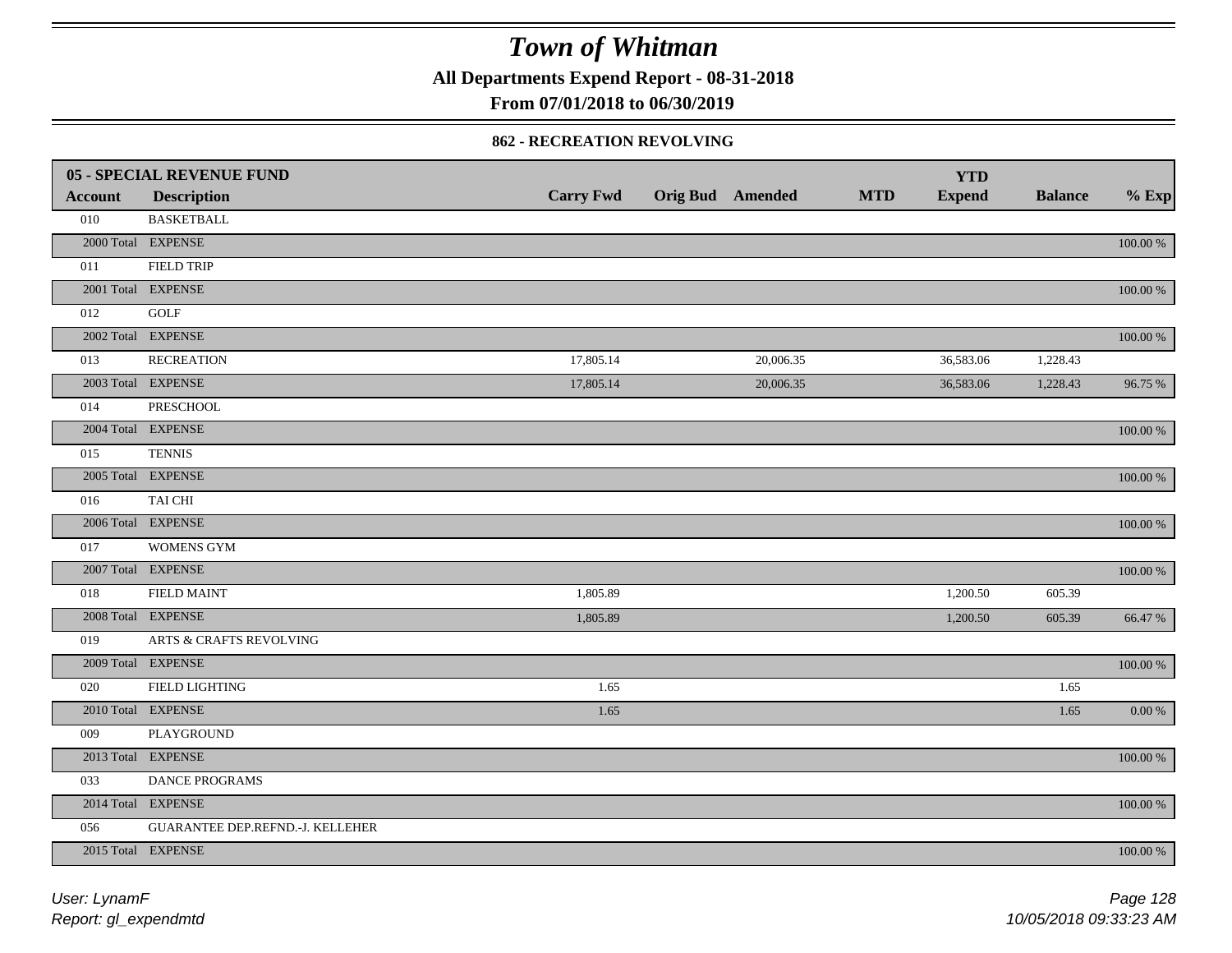**All Departments Expend Report - 08-31-2018**

**From 07/01/2018 to 06/30/2019**

### **862 - RECREATION REVOLVING**

|         | 05 - SPECIAL REVENUE FUND             |                  |          |           |            | <b>YTD</b>    |                |          |
|---------|---------------------------------------|------------------|----------|-----------|------------|---------------|----------------|----------|
| Account | <b>Description</b>                    | <b>Carry Fwd</b> | Orig Bud | Amended   | <b>MTD</b> | <b>Expend</b> | <b>Balance</b> | $%$ Exp  |
| 216     | RECREATION-SUMMER PROGRAMS            |                  |          |           |            |               |                |          |
|         | 2024 Total EXPENSE                    |                  |          |           |            |               |                | 100.00 % |
| 217     | <b>RECREATION-WINTER PROGRAMS</b>     |                  |          |           |            |               |                |          |
|         | 2025 Total EXPENSE                    |                  |          |           |            |               |                | 100.00 % |
|         | <b>862 Total RECREATION REVOLVING</b> | 19.612.68        |          | 20,006.35 |            | 37,783.56     | 1,835.47       |          |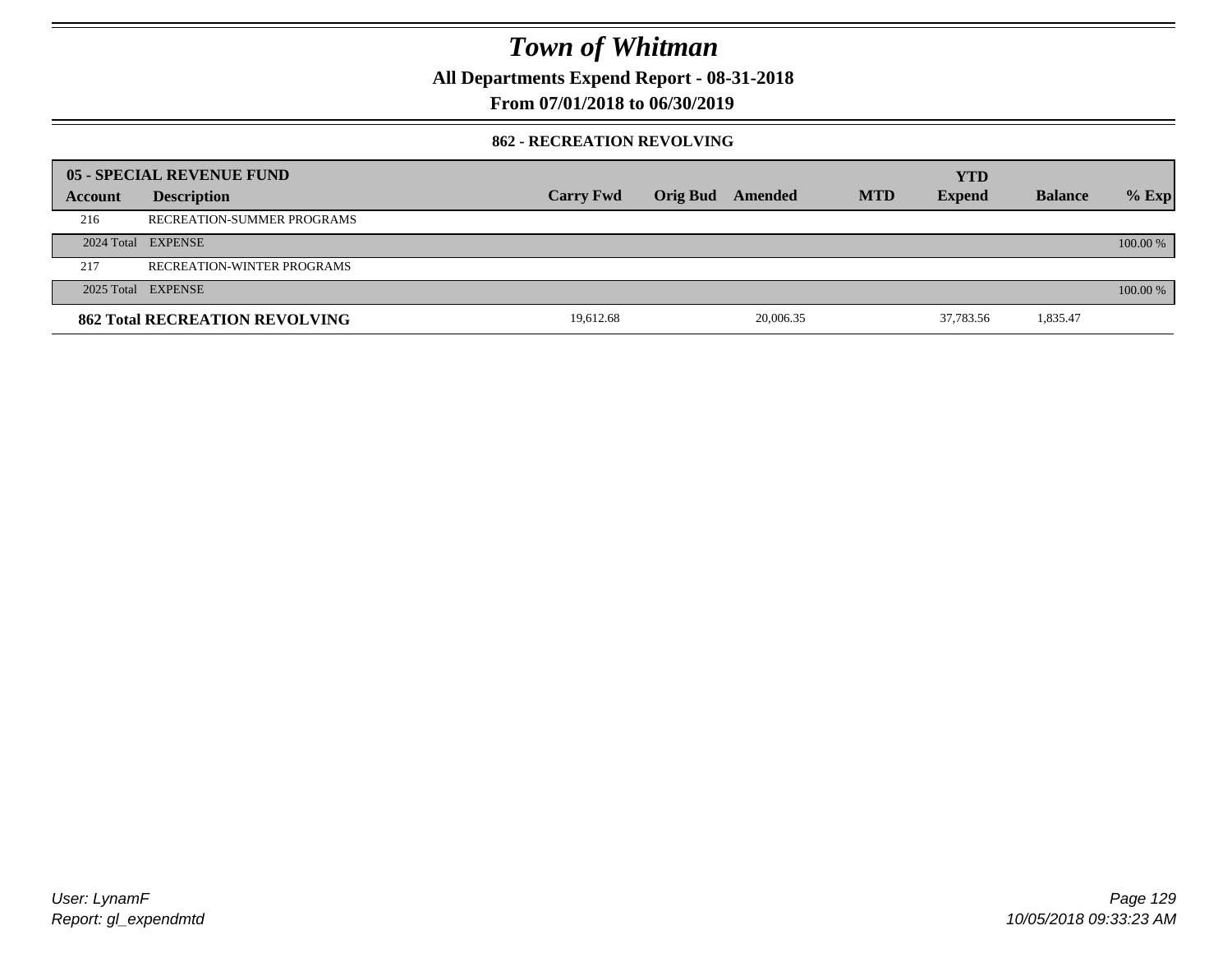**All Departments Expend Report - 08-31-2018**

**From 07/01/2018 to 06/30/2019**

#### **875 - MISCELLANEOUS**

|            | 05 - SPECIAL REVENUE FUND                |                  |                         |        |            | <b>YTD</b>    |                |           |
|------------|------------------------------------------|------------------|-------------------------|--------|------------|---------------|----------------|-----------|
| Account    | <b>Description</b>                       | <b>Carry Fwd</b> | <b>Orig Bud</b> Amended |        | <b>MTD</b> | <b>Expend</b> | <b>Balance</b> | $%$ Exp   |
| 022        | POLICE DEPT.RESTITUTION                  | 426.30           |                         | 75.00  |            |               | 501.30         |           |
| 023        | FIRE DEPT. RESTITUTION                   |                  |                         |        |            |               |                |           |
| 025        | <b>DPW - RESTITUTION</b>                 | 29.42            |                         |        |            |               | 29.42          |           |
| 047        | <b>LIBRARY RESTITUTION</b>               | 994.30           |                         | 151.94 |            | 622.14        | 524.10         |           |
| 2000 Total | <b>EXPENSE</b>                           | 1,450.02         |                         | 226.94 |            | 622.14        | 1,054.82       | 37.09 %   |
| 041        | AMBULANCE REFUNDS                        |                  |                         |        |            |               |                |           |
|            | 2001 Total EXPENSE                       |                  |                         |        |            |               |                | 100.00 %  |
| 045        | PARKING TICKET REFUNDS                   |                  |                         |        |            |               |                |           |
| 2002 Total | <b>EXPENSE</b>                           |                  |                         |        |            |               |                | 100.00 %  |
| 049        | <b>INSURANCE PROCEEDS</b>                |                  |                         |        |            | 230.66        | $-230.66$      |           |
|            | 2003 Total EXPENSE                       |                  |                         |        |            | 230.66        | $-230.66$      | 100.00 %  |
| 259        | LIBRARY AWARD-HEALTH ACCESS 2009         | 28.88            |                         |        |            |               | 28.88          |           |
|            | 2004 Total EXPENSE                       | 28.88            |                         |        |            |               | 28.88          | 0.00 %    |
| 262        | FRIENDS OF WHITMAN PARK GRANT            | 244.99           |                         |        |            |               | 244.99         |           |
| 265        | NESTLE MATCH.GR.-WHITMAN PARK            | 1,420.55         |                         |        |            |               | 1,420.55       |           |
|            | 2005 Total EXPENSE                       | 1,665.54         |                         |        |            |               | 1,665.54       | $0.00 \%$ |
| 264        | MAYFL.MUN.HLTH.-WELLNESS GRANT           | 5.72             |                         |        |            |               | 5.72           |           |
|            | 2006 Total EXPENSE                       | 5.72             |                         |        |            |               | 5.72           | $0.00 \%$ |
| 266        | FIRE DEPT-ARSON REWARD PROGRAM           |                  |                         |        |            |               |                |           |
|            | 2007 Total EXPENSE                       |                  |                         |        |            |               |                | 100.00 %  |
| 267        | TOWN ADM - MIIA ACCESS CARD SYSTEM       |                  |                         |        |            |               |                |           |
| 268        | REC RESV FOR APPROP - DPW TRNSPRT INFRAS | 1,295.00         |                         |        |            |               | 1,295.00       |           |
|            | 2008 Total EXPENSE                       | 1,295.00         |                         |        |            |               | 1,295.00       | 0.00 %    |
|            | <b>875 Total MISCELLANEOUS</b>           | 4,445.16         |                         | 226.94 |            | 852.80        | 3,819.30       |           |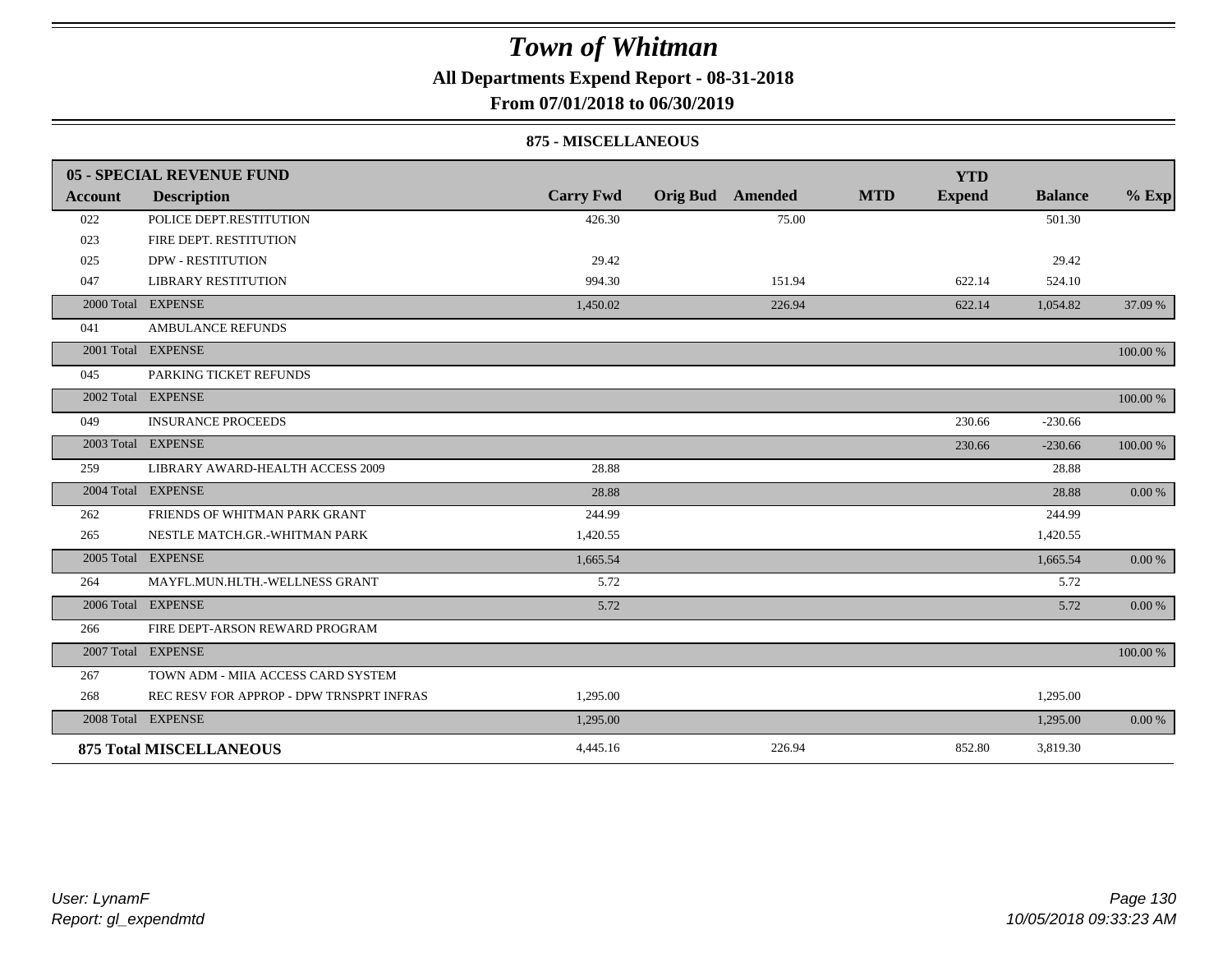**All Departments Expend Report - 08-31-2018**

**From 07/01/2018 to 06/30/2019**

### **878 - OTHER FINANCING USES**

|         | 05 - SPECIAL REVENUE FUND             |                  |          |            |            | YTD           |                |            |
|---------|---------------------------------------|------------------|----------|------------|------------|---------------|----------------|------------|
| Account | <b>Description</b>                    | <b>Carry Fwd</b> | Orig Bud | Amended    | <b>MTD</b> | <b>Expend</b> | <b>Balance</b> | $%$ Exp    |
| 400     | <b>GENERAL FUND</b>                   |                  |          | 809.726.68 |            | 809.726.68    |                |            |
|         | 2100 Total INTERFUND TRANSFERS        |                  |          | 809,726.68 |            | 809,726.68    |                | $100.00\%$ |
|         | <b>878 Total OTHER FINANCING USES</b> |                  |          | 809,726.68 |            | 809,726.68    |                |            |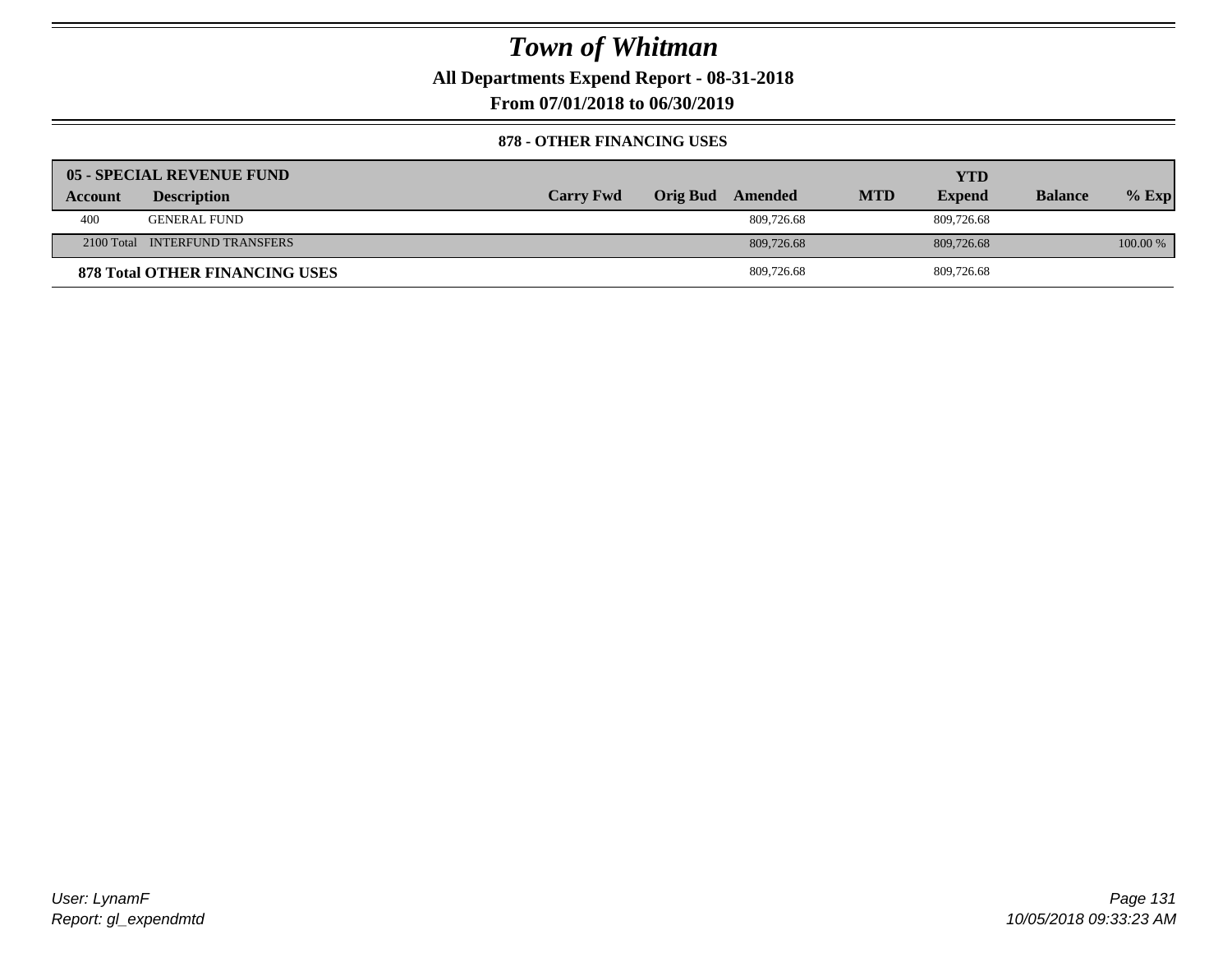**All Departments Expend Report - 08-31-2018**

**From 07/01/2018 to 06/30/2019**

#### **880 - FEDERAL GRANTS-TOWN**

|                | 05 - SPECIAL REVENUE FUND                |                  |                         |          |            | <b>YTD</b>    |                |          |
|----------------|------------------------------------------|------------------|-------------------------|----------|------------|---------------|----------------|----------|
| <b>Account</b> | <b>Description</b>                       | <b>Carry Fwd</b> | <b>Orig Bud Amended</b> |          | <b>MTD</b> | <b>Expend</b> | <b>Balance</b> | $%$ Exp  |
| 218            | FED.GRANT-POL. CLICKIT OR TICK           | 12.60            |                         |          |            |               | 12.60          |          |
| 026            | FED.GRANT-COPS MORE                      |                  |                         |          |            |               |                |          |
| 057            | FED.GRANT-COPS IN SCHOOL                 |                  |                         |          |            |               |                |          |
| 084            | FED.GRANT-COPS FAST                      |                  |                         |          |            |               |                |          |
| 086            | FED.EQUIT.SHARING FNDS-DEPT.OF JUSTICE   | 0.14             |                         |          |            |               | 0.14           |          |
|                | 2002 Total EXPENSE                       | 12.74            |                         |          |            |               | 12.74          | 0.00 %   |
|                |                                          |                  |                         |          |            |               |                |          |
| 075            | LSTA HEALTH INFORMATION GRANT            |                  |                         |          |            |               |                |          |
| 207            | FED.GRANT THRU ST.- HIGHWAY SAFETY       |                  |                         |          |            |               |                |          |
|                | 2005 Total EXPENSE                       |                  |                         |          |            |               |                | 100.00 % |
| 099            | FED.GRANT TITLE IIIE OCPC                |                  |                         |          |            |               |                |          |
|                | 2006 Total EXPENSE                       |                  |                         |          |            |               |                | 100.00 % |
| 600            | FED.GR.-THRU STATE-CERT FY09             |                  |                         |          |            |               |                |          |
| 601            | FY05 EMA-CITIZEN CORP/CERT GRA           |                  |                         |          |            |               |                |          |
| 607            | FED.GR-THRU ST.FFY13EMA-CIT.CORP/CERT    |                  |                         |          |            |               |                |          |
| 610            | FED.GRNT.-THRU ST.FY14 CIT.CORP.PROG.    |                  |                         |          |            |               |                |          |
|                | 2007 Total EXPENSE                       |                  |                         |          |            |               |                | 100.00 % |
| 602            | LIB.EQUAL ACCESS GRANT                   |                  |                         |          |            |               |                |          |
| 606            | <b>FY11LIBRARIES FOR JOB SEEKERS GR.</b> | 27.71            |                         |          |            |               | 27.71          |          |
| 615            | FAIR GR.-MA HUMANITIES                   | 17.02            |                         |          |            |               | 17.02          |          |
| 616            | LIBRARY-FULL STEAM AHEAD GRANT           |                  |                         |          |            |               |                |          |
|                | 2008 Total EXPENSE                       | 44.73            |                         |          |            |               | 44.73          | 0.00 %   |
| 603            | FED.GRANT LOCAL PREP.GR.FY05             |                  |                         |          |            |               |                |          |
| 609            | FED.GRANT LOCAL PREP.GRNT.FY06           |                  |                         |          |            |               |                |          |
|                | 2009 Total EXPENSE                       |                  |                         |          |            |               |                | 100.00 % |
| 604            | FED.GR.-FY04ASST.TO FIREFIGHTE           |                  |                         |          |            |               |                |          |
|                | 2010 Total EXPENSE                       |                  |                         |          |            |               |                | 100.00 % |
| 608            | FED.GRANT-(SRAC)HOMELAND SECUR           |                  |                         |          |            |               |                |          |
| 612            | FED.GRNT-THRU STATE FY11 EMPG            |                  |                         |          |            |               |                |          |
| 613            | FED.GRNT-THRU STATE FY10 EMPG            |                  |                         |          |            |               |                |          |
| 614            | FED.GRNT-THRU STATE EMPG                 | $-3.220.00$      |                         | 3.220.00 |            |               |                |          |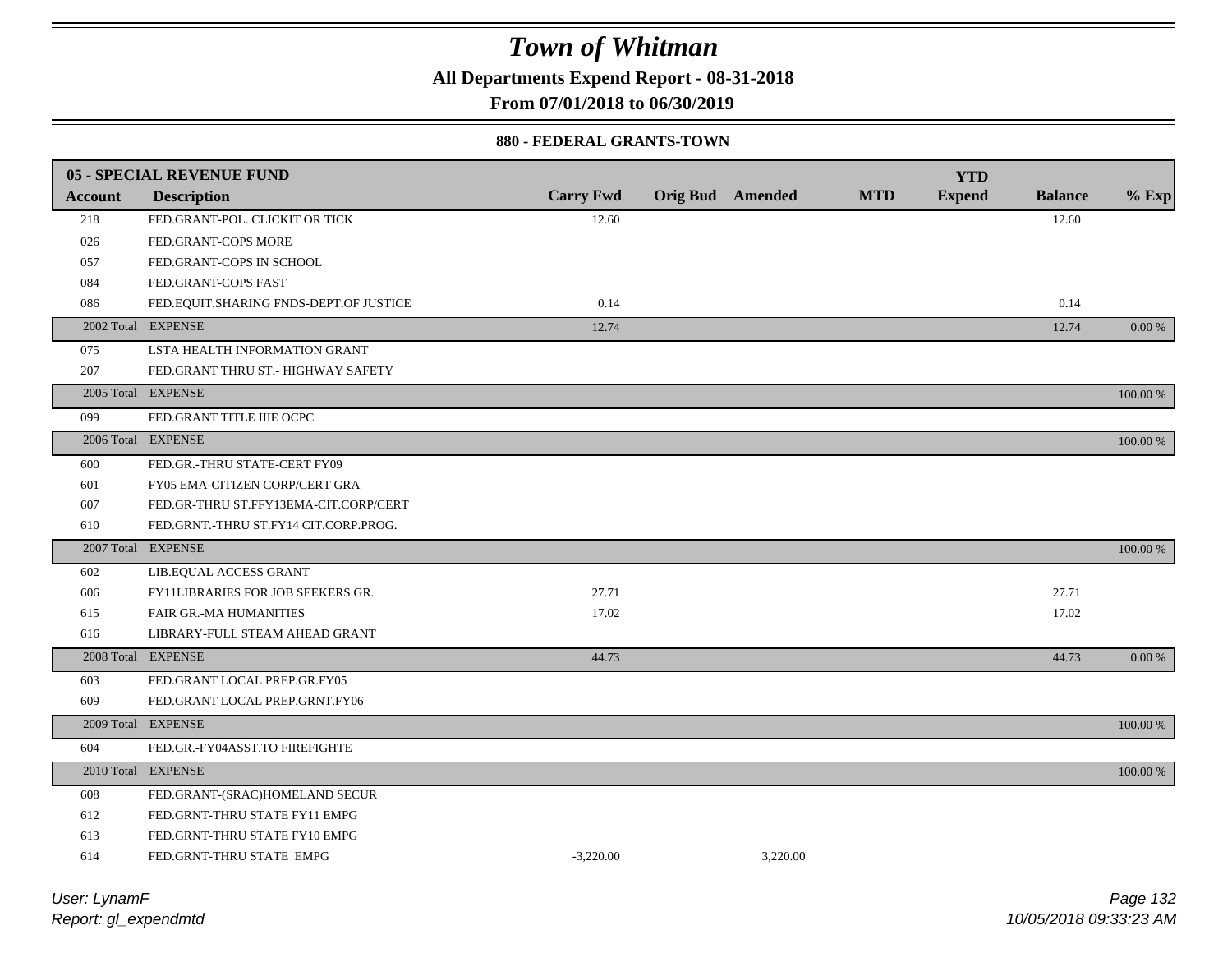**All Departments Expend Report - 08-31-2018**

**From 07/01/2018 to 06/30/2019**

### **880 - FEDERAL GRANTS-TOWN**

| <b>05 - SPECIAL REVENUE FUND</b>     |                  |                  |            | YTD           |                |            |
|--------------------------------------|------------------|------------------|------------|---------------|----------------|------------|
| <b>Description</b><br>Account        | <b>Carry Fwd</b> | Orig Bud Amended | <b>MTD</b> | <b>Expend</b> | <b>Balance</b> | $%$ Exp    |
| 2011 Total EXPENSE                   | $-3.220.00$      | 3.220.00         |            |               |                | $100.00\%$ |
| <b>880 Total FEDERAL GRANTS-TOWN</b> | $-3,162.53$      | 3,220.00         |            |               | 57.47          |            |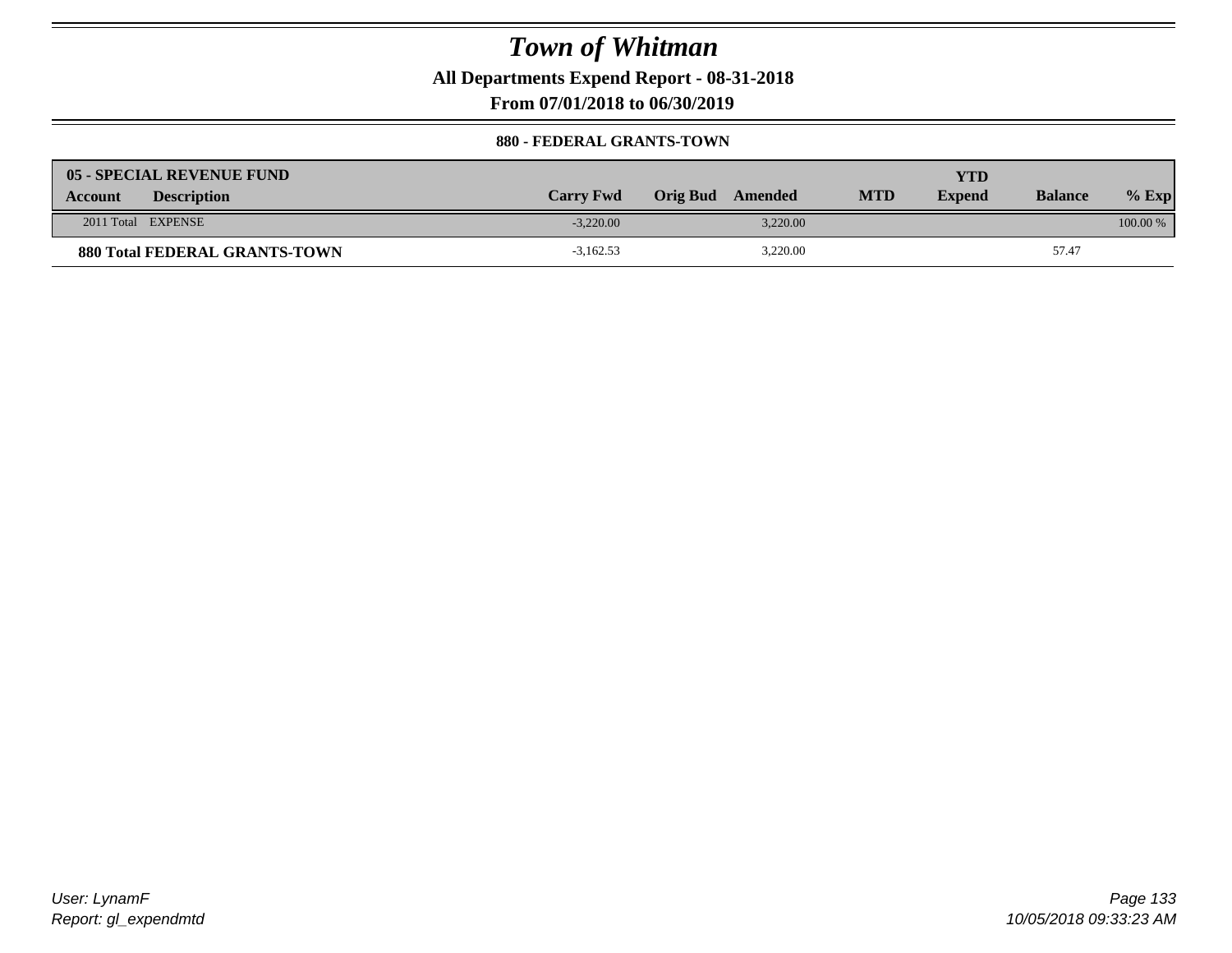**All Departments Expend Report - 08-31-2018**

**From 07/01/2018 to 06/30/2019**

### **881 - FEDERAL REVENUE DIRECT**

|         | <b>05 - SPECIAL REVENUE FUND</b>       |                  |                  |            | <b>YTD</b>    |                |          |
|---------|----------------------------------------|------------------|------------------|------------|---------------|----------------|----------|
| Account | <b>Description</b>                     | <b>Carry Fwd</b> | Orig Bud Amended | <b>MTD</b> | <b>Expend</b> | <b>Balance</b> | $%$ Exp  |
| 086     | FED.EQUIT.SHARING FNDS-DEPT.OF JUSTICE |                  |                  |            |               |                |          |
|         | 2002 Total EXPENSE                     |                  |                  |            |               |                | 100.00 % |
|         | 881 Total FEDERAL REVENUE DIRECT       |                  |                  |            |               |                |          |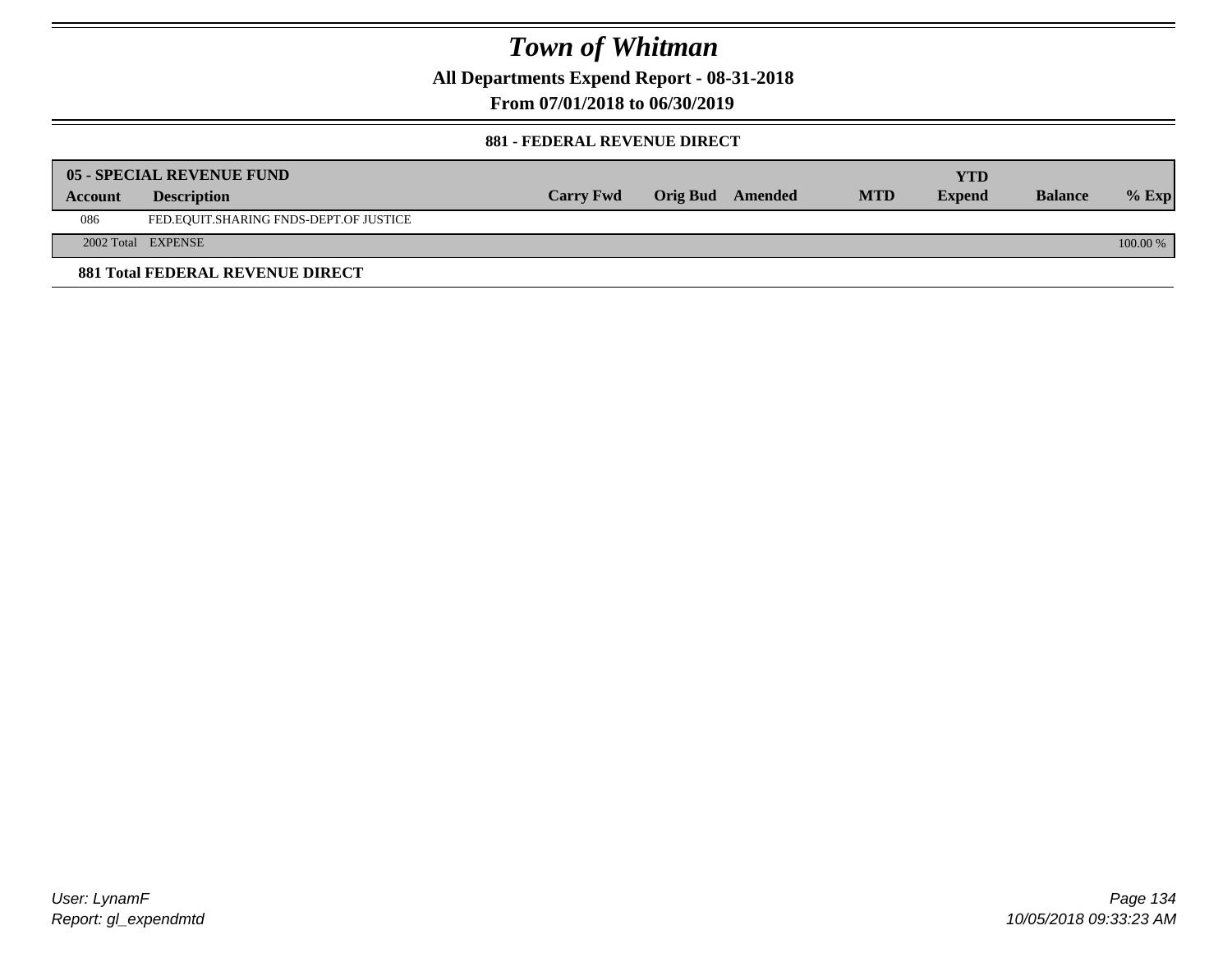**All Departments Expend Report - 08-31-2018**

**From 07/01/2018 to 06/30/2019**

### **882 - STATE GRANTS-TOWN**

|         | 05 - SPECIAL REVENUE FUND         |                  |                         | <b>YTD</b>                  |                |          |
|---------|-----------------------------------|------------------|-------------------------|-----------------------------|----------------|----------|
| Account | <b>Description</b>                | <b>Carry Fwd</b> | <b>Orig Bud</b> Amended | <b>MTD</b><br><b>Expend</b> | <b>Balance</b> | $%$ Exp  |
| 061     | STATE MANDATE - POLLING HOURS     | 24,402.85        | 2,198.00                | 20,300.00                   | 6,300.85       |          |
|         | 2000 Total EXPENSE                | 24,402.85        | 2,198.00                | 20,300.00                   | 6,300.85       | 76.31 %  |
| 069     | <b>CHAPTER 90</b>                 |                  |                         |                             |                |          |
| 070     | <b>CHAPTER 811</b>                |                  |                         |                             |                |          |
|         | 2001 Total EXPENSE                |                  |                         |                             |                | 100.00 % |
| 065     | WHITMAN CULTURAL COUNCIL          | 4,580.67         | 0.96                    | 3,495.00                    | 1,086.63       |          |
|         | 2002 Total EXPENSE                | 4,580.67         | 0.96                    | 3,495.00                    | 1,086.63       | 76.28 %  |
| 073     | LIB. INCENTIVE/MUN. EQUAL.        | 47.94            |                         | 292.96                      | $-245.02$      |          |
|         | 2003 Total EXPENSE                | 47.94            |                         | 292.96                      | $-245.02$      | 611.09%  |
| 074     | C.O.A.SERV.INCENT.GR(ELDER AFF    |                  |                         |                             |                |          |
| 076     | SENIOR CIT.FORMULA GRANT          | 14,161.03        |                         | 3,599.09                    | 10,561.94      |          |
| 197     | <b>OCES NUTRITION GRANT</b>       | 2,330.87         |                         |                             | 2,330.87       |          |
|         | 2004 Total EXPENSE                | 16,491.90        |                         | 3,599.09                    | 12,892.81      | 21.82%   |
| 077     | D.A.R.E.                          |                  |                         |                             |                |          |
| 078     | <b>BULLET-PROOF VESTS</b>         |                  |                         |                             |                |          |
| 079     | CCJ-POLICE PUBLIC SFTY.EQUIP.     |                  |                         |                             |                |          |
| 082     | <b>COMMUNITY POLICING</b>         |                  |                         |                             |                |          |
| 083     | <b>GOV.ALLIANCE AGAINST DRUGS</b> |                  |                         |                             |                |          |
|         | 2005 Total EXPENSE                |                  |                         |                             |                | 100.00 % |
| 085     | WPAT TITLE 5 PROGRAM              | 12,304.78        |                         |                             | 12,304.78      |          |
| 194     | SP.REV.WPAT TITLE 5 PROG.LOAN     | 5.00             |                         |                             | 5.00           |          |
| 325     | ST.GRANT - B.O.H. PHEP FUNDS      | 2,152.57         |                         | 272.94                      | 1,879.63       |          |
| 326     | ST.GRANT - B.O.H. PHER 3          |                  |                         |                             |                |          |
| 329     | ST.GR.LOCAL PUB.HLTH.MINI GR.2013 |                  |                         |                             |                |          |
|         | 2006 Total EXPENSE                | 14,462.35        |                         | 272.94                      | 14,189.41      | 1.88%    |
| 087     | MHC-HISTORICAL PROPERTIES         |                  |                         |                             |                |          |
| 198     | CIVIL WAR MONUMENT                |                  |                         |                             |                |          |
|         | 2007 Total EXPENSE                |                  |                         |                             |                | 100.00 % |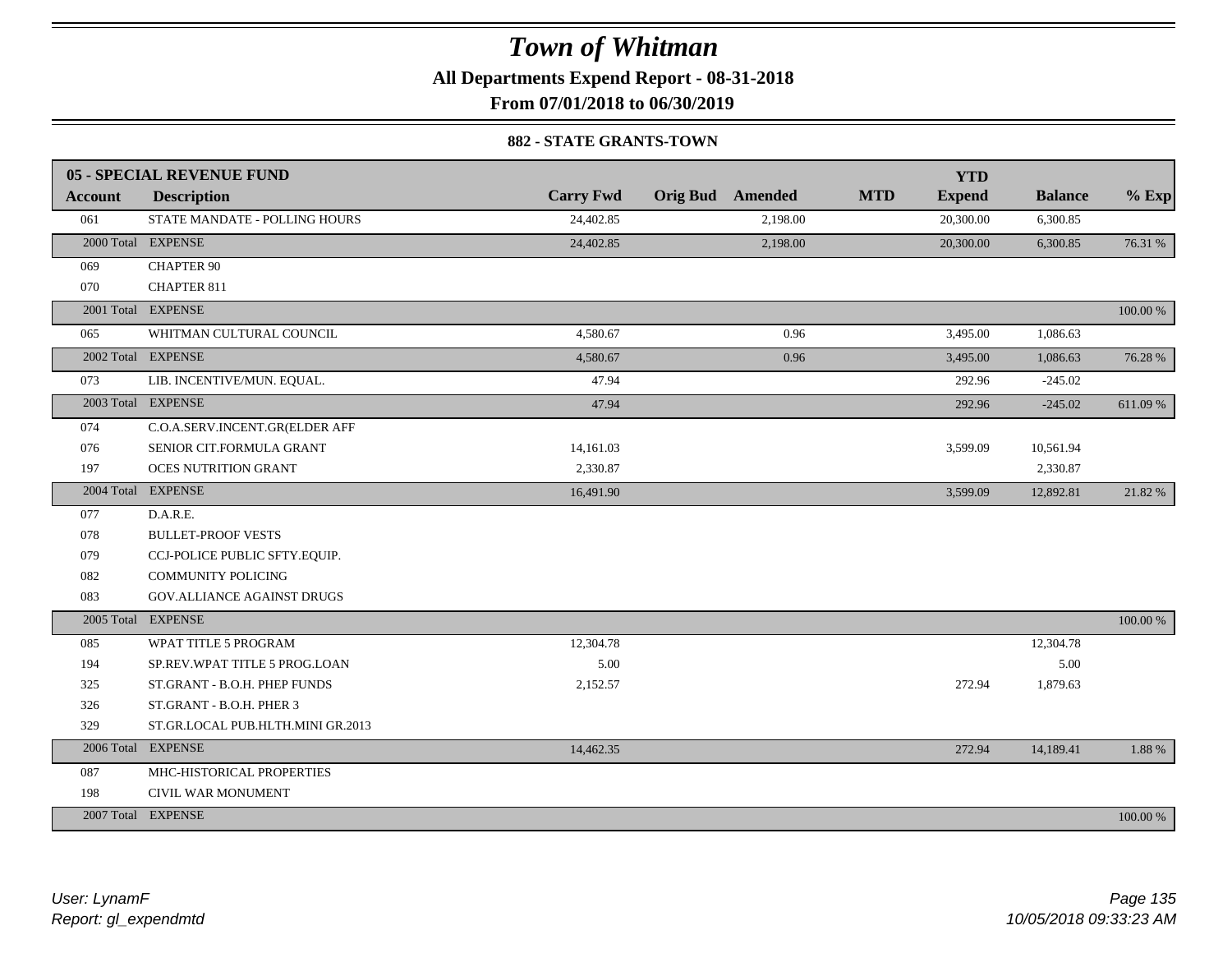**All Departments Expend Report - 08-31-2018**

**From 07/01/2018 to 06/30/2019**

#### **882 - STATE GRANTS-TOWN**

|                | 05 - SPECIAL REVENUE FUND          |                  |                         |            | <b>YTD</b>    |                |          |
|----------------|------------------------------------|------------------|-------------------------|------------|---------------|----------------|----------|
| <b>Account</b> | <b>Description</b>                 | <b>Carry Fwd</b> | <b>Orig Bud</b> Amended | <b>MTD</b> | <b>Expend</b> | <b>Balance</b> | $%$ Exp  |
| 089            | FIRE DEPT. S.A.F.E. GRANT          | 2,208.41         |                         |            | 689.40        | 1,519.01       |          |
| 189            | ST.GRANT-CCJ-FIRE EQUIPMENT        |                  |                         |            |               |                |          |
|                | 2008 Total EXPENSE                 | 2,208.41         |                         |            | 689.40        | 1,519.01       | 31.21 %  |
| 190            | ST.GR-GREEN COMMUNITIES-ENRGY GR.  | 80.00            |                         |            |               | 80.00          |          |
| 191            | SUST.MAT.RECYC.GR.- CARTS          | 3,850.00         |                         |            | 1,360.02      | 2,489.98       |          |
| 192            | COMM.COMPACT-WAGE &CLASS STUDY     |                  |                         |            |               |                |          |
| 193            | COMM.COMPACT--SOLAR DEVELPMENT     | 9,520.00         |                         |            | 600.00        | 8,920.00       |          |
| 199            | COMM.COMPACT-MFG.SITE DEVELOPMENT  | 5,260.00         |                         |            |               | 5,260.00       |          |
|                | 2009 Total EXPENSE                 | 18,710.00        |                         |            | 1,960.02      | 16,749.98      | 10.47 %  |
| 195            | PLYM.CNTY.GRNT.OPER.SAFE PROM      |                  |                         |            |               |                |          |
|                | 2010 Total EXPENSE                 |                  |                         |            |               |                | 100.00 % |
| 196            | FIRE-PUBLIC SAFETY EQUIPMENT       |                  |                         |            |               |                |          |
|                | 2011 Total EXPENSE                 |                  |                         |            |               |                | 100.00 % |
| 201            | ST.GRANT - FIREFIGHTING EQUIPM     |                  |                         |            |               |                |          |
|                | 2013 Total EXPENSE                 |                  |                         |            |               |                | 100.00 % |
| 202            | ST.GRANT-HOMELAND SECURITY         |                  |                         |            |               |                |          |
| 203            | MDPH-AMB.TASK FORCE GRANT          |                  |                         |            |               |                |          |
|                | 2014 Total EXPENSE                 |                  |                         |            |               |                | 100.00 % |
| 225            | ST.GR.MA.HIST.PRES.PARK LIGHT.     |                  |                         |            |               |                |          |
|                | 2015 Total EXPENSE                 |                  |                         |            |               |                | 100.00 % |
| 227            | ST.GRANT-MC/VFA EMA GRANT          |                  |                         |            |               |                |          |
|                | 2016 Total EXPENSE                 |                  |                         |            |               |                | 100.00 % |
|                | <b>882 Total STATE GRANTS-TOWN</b> | 80,904.12        | 2,198.96                |            | 30,609.41     | 52,493.67      |          |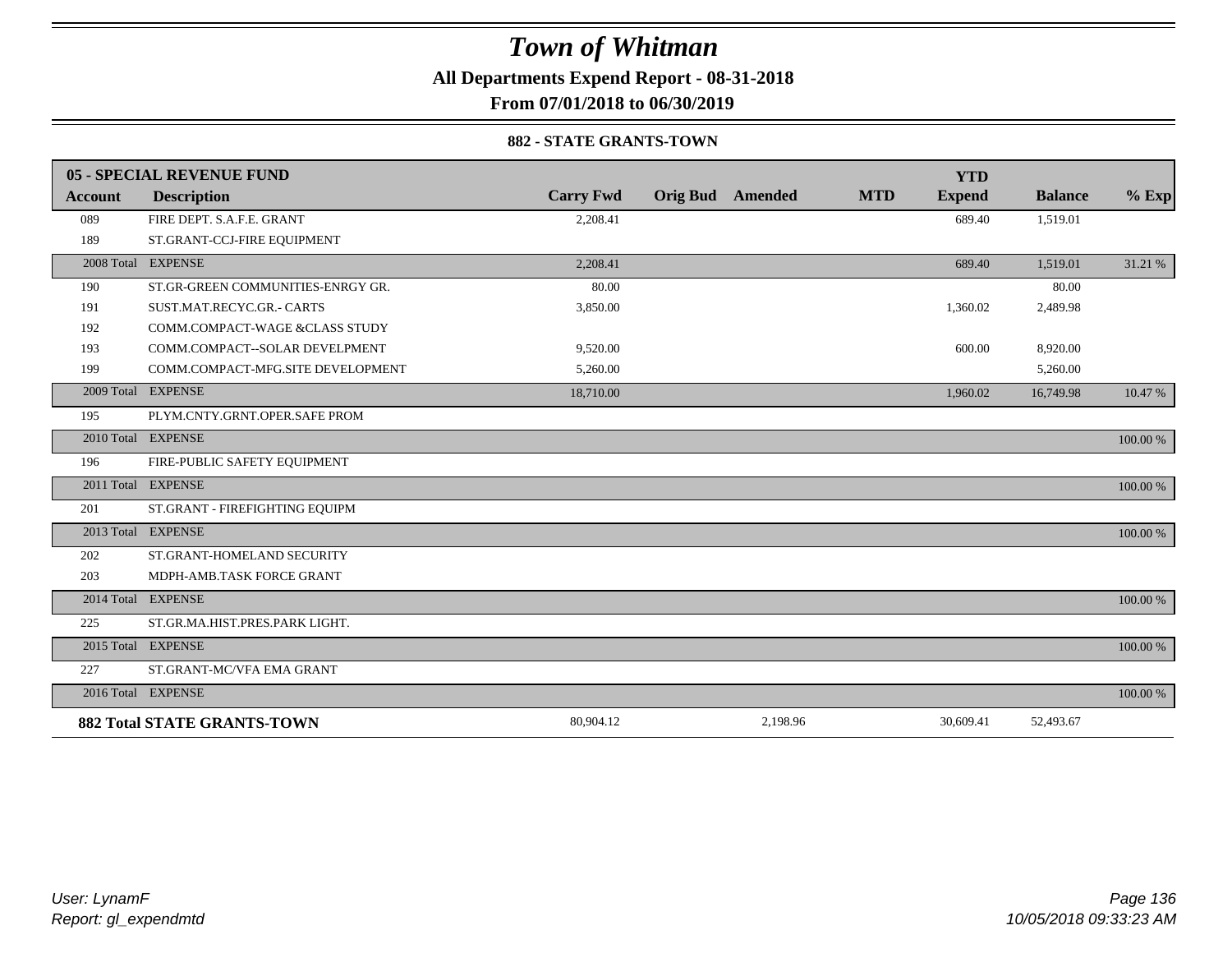**All Departments Expend Report - 08-31-2018**

### **From 07/01/2018 to 06/30/2019**

### **895 - GIFTS**

|         | <b>05 - SPECIAL REVENUE FUND</b> |                  |                         |            | <b>YTD</b>    |                |            |
|---------|----------------------------------|------------------|-------------------------|------------|---------------|----------------|------------|
| Account | <b>Description</b>               | <b>Carry Fwd</b> | <b>Orig Bud</b> Amended | <b>MTD</b> | <b>Expend</b> | <b>Balance</b> | $%$ Exp    |
| 100     | GIFT-COUNCIL ON AGING            | 23,544.43        |                         | 12.00      |               | 23,556.43      |            |
|         | 2000 Total EXPENSE               | 23,544.43        |                         | 12.00      |               | 23,556.43      | 0.00 %     |
| 101     | GIFT-RECREATION-POOL             | 26.28            |                         |            |               | 26.28          |            |
|         | 2001 Total EXPENSE               | 26.28            |                         |            |               | 26.28          | 0.00 %     |
| 102     | <b>GIFT-TOWN HALL</b>            | 0.36             |                         |            |               | 0.36           |            |
|         | 2003 Total EXPENSE               | 0.36             |                         |            |               | 0.36           | 0.00 %     |
| 103     | <b>GIFTS-DARE PROGRAM</b>        |                  |                         |            |               |                |            |
|         | 2004 Total EXPENSE               |                  |                         |            |               |                | 100.00 %   |
| 108     | <b>GIFT-FIRE DEPT</b>            | 1,136.77         |                         |            | 461.97        | 674.80         |            |
| 256     | GIFT-EMERGENCY MANAGEMENT        | 615.36           |                         |            | 79.60         | 535.76         |            |
|         | 2005 Total EXPENSE               | 1,752.13         |                         |            | 541.57        | 1,210.56       | 30.90 %    |
| 104     | GIFT-RECREATION COMMISSION       | 20.45            |                         |            |               | 20.45          |            |
|         | 2006 Total EXPENSE               | 20.45            |                         |            |               | 20.45          | 0.00 %     |
| 098     | GIFT-GOLD STAR SIGN PROJECT      | 788.27           |                         |            |               | 788.27         |            |
| 105     | GIFT-HISTORICAL COMMISSION       | 289.52           |                         | 200.00     |               | 489.52         |            |
|         | 2007 Total EXPENSE               | 1,077.79         |                         | 200.00     |               | 1,277.79       | $0.00\,\%$ |
| 107     | <b>GIFT-LEARN NOT TO BURN</b>    |                  |                         |            |               |                |            |
|         | 2008 Total EXPENSE               |                  |                         |            |               |                | 100.00 %   |
| 160     | GIFT-DARE,CLASSROOM EDUCATION    | 7,218.48         | 5,000.00                |            | 2,790.00      | 9,428.48       |            |
| 208     | POLICE DEPT.LOJACK GIFT ACCT.    | 1,060.00         |                         |            |               | 1,060.00       |            |
| 238     | GIFT-POLICE DEPT.                | 100.00           |                         |            |               | 100.00         |            |
|         | 2009 Total EXPENSE               | 8,378.48         | 5,000.00                |            | 2,790.00      | 10,588.48      | 20.85 %    |
| 161     | <b>GIFT-YOUTH CENTER</b>         | 39.66            |                         |            |               | 39.66          |            |
|         | 2010 Total EXPENSE               | 39.66            |                         |            |               | 39.66          | $0.00\,\%$ |
| 162     | GIFT-SMALL ANIMAL CONTROL        | 7,197.04         | 6,000.00                |            | 283.30        | 12,913.74      |            |
| 185     | GIFT-SMALL ANIMAL CONT.-CAT US   |                  |                         |            |               |                |            |
|         | 2011 Total EXPENSE               | 7,197.04         | 6,000.00                |            | 283.30        | 12,913.74      | 2.14 %     |
| 163     | GIFT-PLAYGROUND RESTORATION      | 1,477.01         |                         |            | 1,477.01      |                |            |
|         | 2013 Total EXPENSE               | 1,477.01         |                         |            | 1,477.01      |                | 100.00 %   |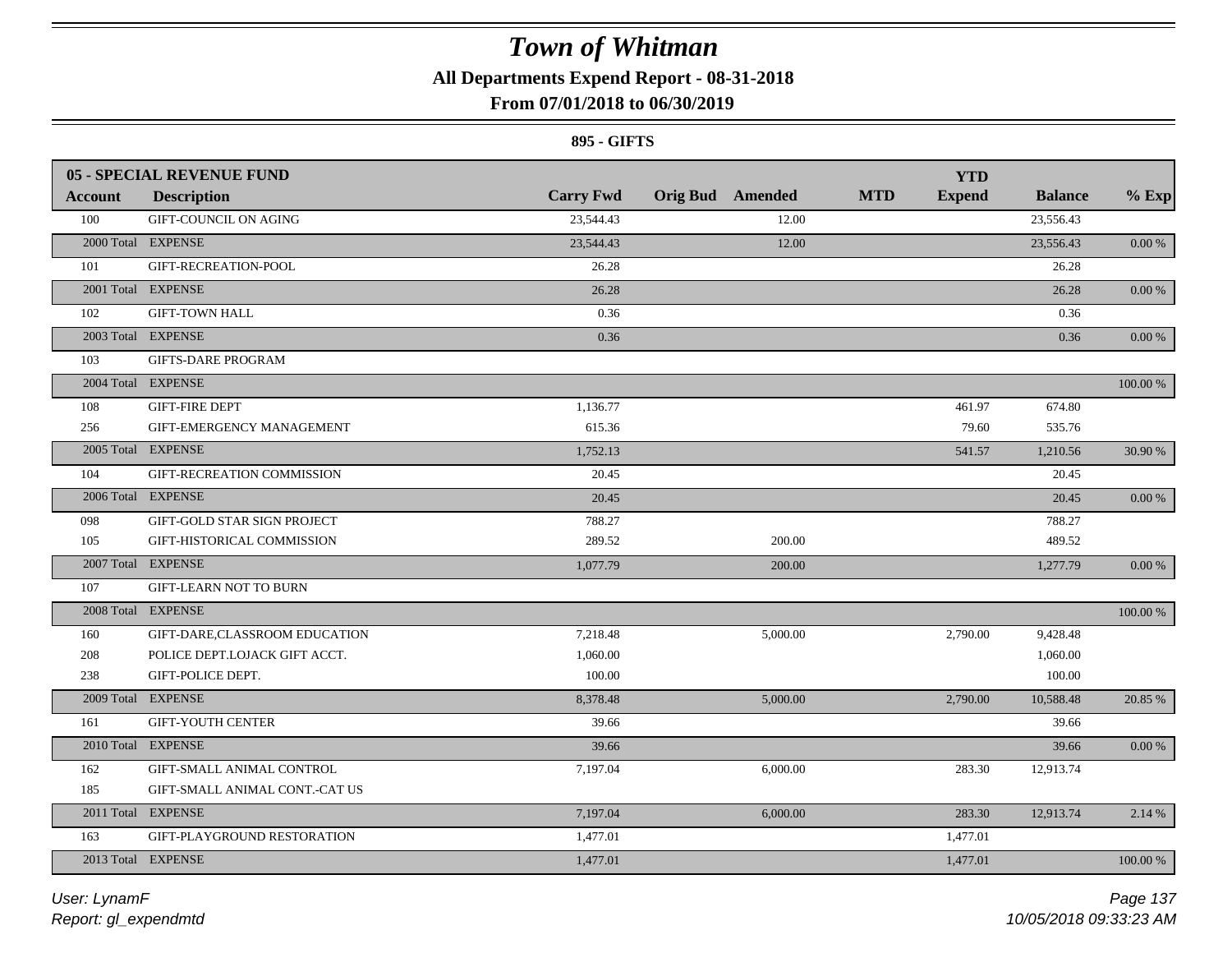**All Departments Expend Report - 08-31-2018**

### **From 07/01/2018 to 06/30/2019**

### **895 - GIFTS**

|                 | 05 - SPECIAL REVENUE FUND             |                  |                            | <b>YTD</b>                  |                |          |
|-----------------|---------------------------------------|------------------|----------------------------|-----------------------------|----------------|----------|
| Account         | <b>Description</b>                    | <b>Carry Fwd</b> | <b>Orig Bud</b><br>Amended | <b>MTD</b><br><b>Expend</b> | <b>Balance</b> | $%$ Exp  |
| 106             | <b>GIFT-LIBRARY GIFT FUND</b>         | 1,392.80         | 284.00                     | 882.86                      | 793.94         |          |
| 166             | <b>GIFT-LIBRARY LARGE PRINT BOOKS</b> |                  |                            |                             |                |          |
|                 | 2014 Total EXPENSE                    | 1,392.80         | 284.00                     | 882.86                      | 793.94         | 52.65 %  |
| 164             | GIFT-RECREATION-BASKETBALL            |                  |                            |                             |                |          |
|                 | 2015 Total EXPENSE                    |                  |                            |                             |                | 100.00 % |
| 165             | GIFT-R.ROSEN-POOL & BASKETBALL        |                  |                            |                             |                |          |
|                 | 2016 Total EXPENSE                    |                  |                            |                             |                | 100.00 % |
| 168             | GIFT - NESTLE PLAYGROUND ACCT.        |                  |                            |                             |                |          |
|                 | 2017 Total EXPENSE                    |                  |                            |                             |                | 100.00 % |
| 109             | GIFT-CONSERVATION COMMISSION          | 1,388.74         | 1,000.00                   |                             | 2,388.74       |          |
| 205             | <b>GIFT - PARK RESTORATION</b>        | 25.00            |                            |                             | 25.00          |          |
| 2018 Total      | <b>EXPENSE</b>                        | 1,413.74         | 1,000.00                   |                             | 2,413.74       | 0.00 %   |
| 224             | <b>GIFT - CULTURAL COUNCIL</b>        | 2,041.71         |                            | 690.00                      | 1,351.71       |          |
|                 | 2019 Total EXPENSE                    | 2,041.71         |                            | 690.00                      | 1,351.71       | 33.79 %  |
| 233             | GIFT - PUB.LIB.MTCHG.INCENT.GR        | 142.41           |                            |                             | 142.41         |          |
|                 | 2020 Total EXPENSE                    | 142.41           |                            |                             | 142.41         | 0.00 %   |
| 235             | GIFT - FIRE / HARVARD PILG. HEALTH    |                  |                            |                             |                |          |
|                 | 2021 Total EXPENSE                    |                  |                            |                             |                | 100.00 % |
| 895 Total GIFTS |                                       | 48,504.29        | 12,496.00                  | 6,664.74                    | 54,335.55      |          |
|                 | <b>05 Total SPECIAL REVENUE FUND</b>  | 293,956.74       | 855,667.81                 | 896,406.29                  | 253,218.26     |          |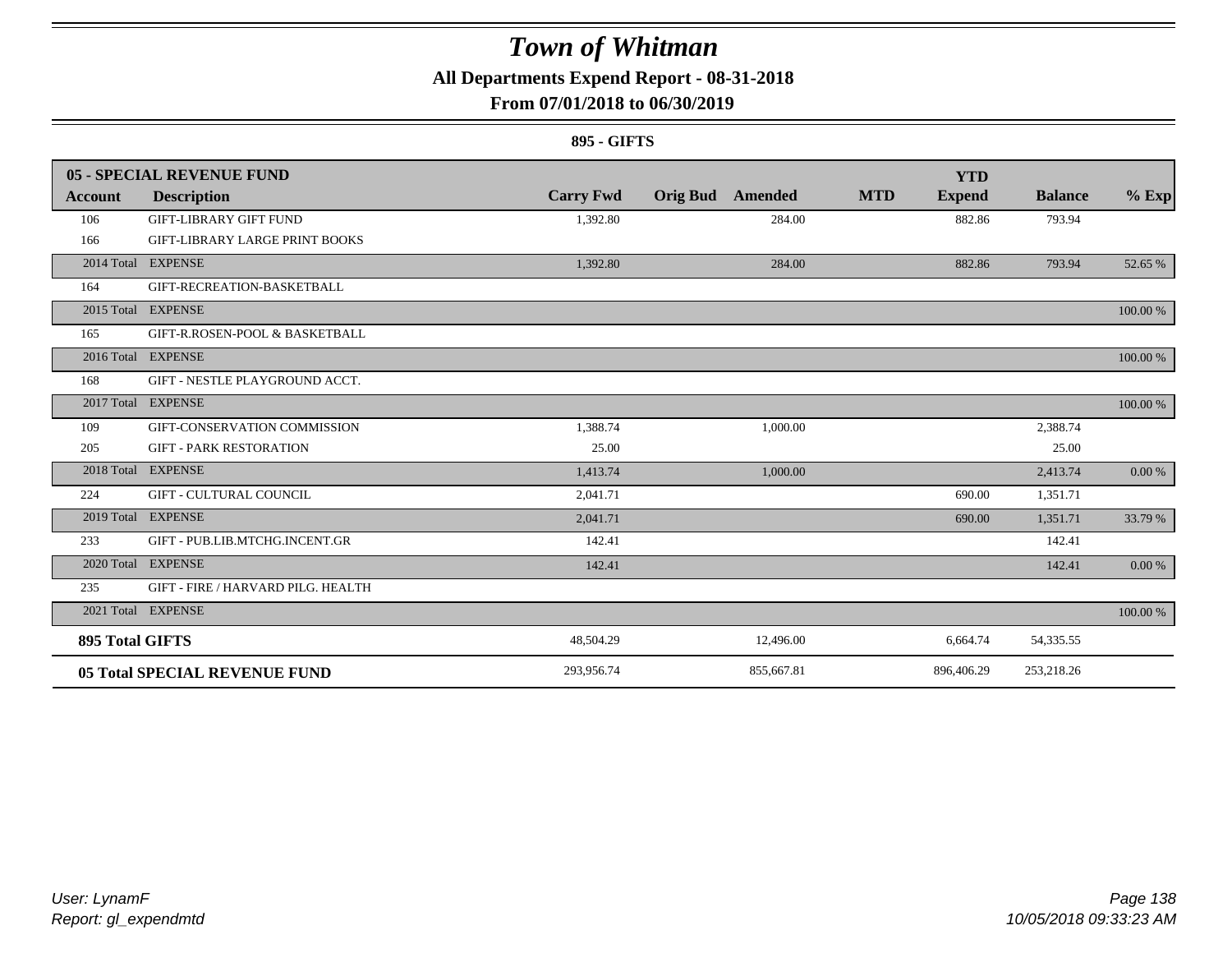**All Departments Expend Report - 08-31-2018**

**From 07/01/2018 to 06/30/2019**

#### **710 - RETIREMENT OF DEBT**

|         | <b>06 - CAPITAL PROJECTS FUND</b>   |                  |                  |            | <b>YTD</b>    |                |          |
|---------|-------------------------------------|------------------|------------------|------------|---------------|----------------|----------|
| Account | <b>Description</b>                  | <b>Carry Fwd</b> | Orig Bud Amended | <b>MTD</b> | <b>Expend</b> | <b>Balance</b> | $%$ Exp  |
| 922     | MAT.PRIN.-BANS-TH/POL/FIRE STA      |                  |                  |            |               |                |          |
|         | 2001 Total EXPENSE                  |                  |                  |            |               |                | 100.00 % |
|         | <b>710 Total RETIREMENT OF DEBT</b> |                  |                  |            |               |                |          |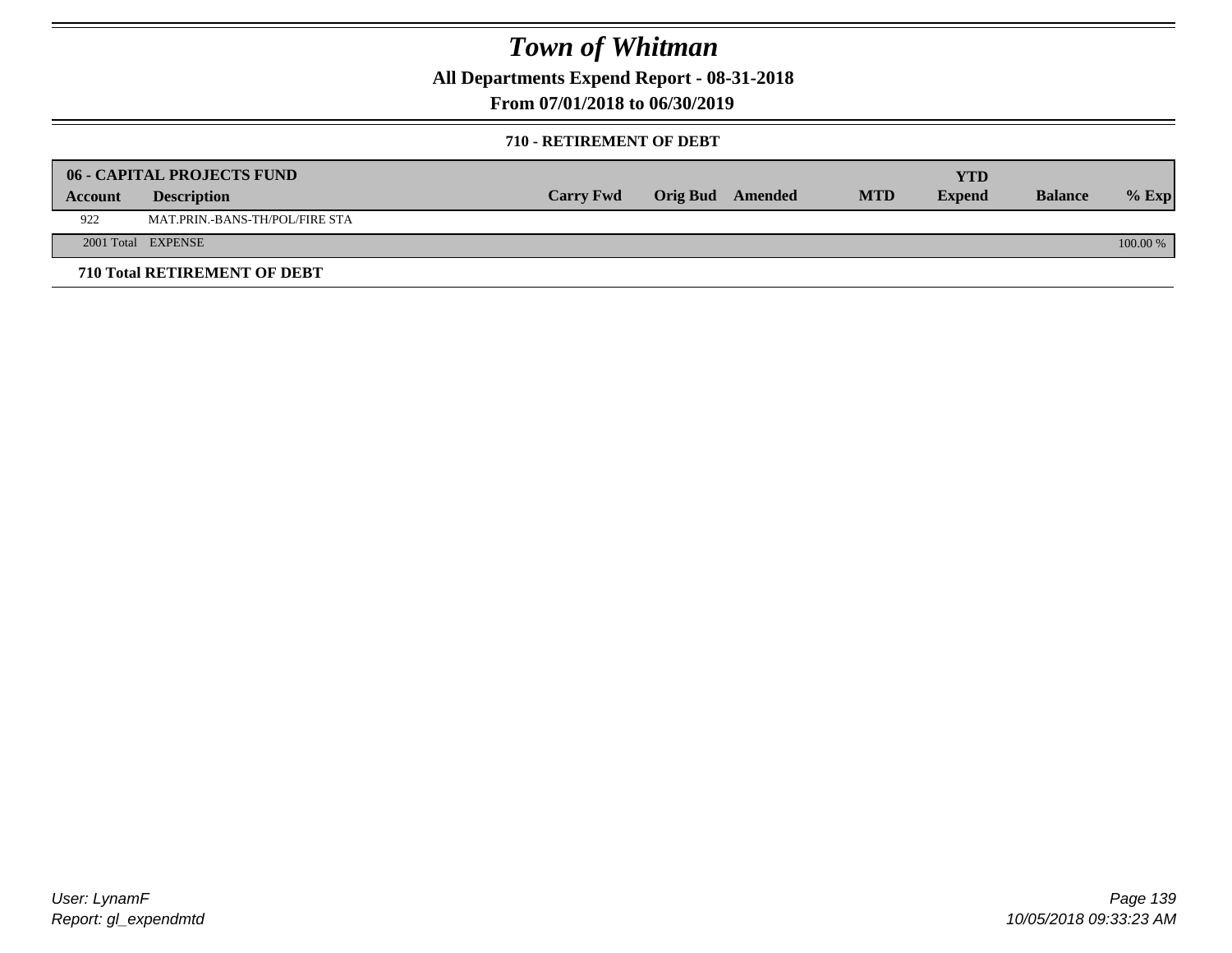**All Departments Expend Report - 08-31-2018**

### **From 07/01/2018 to 06/30/2019**

#### **930 - CAPITAL PROJECTS**

|                | 06 - CAPITAL PROJECTS FUND                          |                  |                         |            | <b>YTD</b>    |                |          |
|----------------|-----------------------------------------------------|------------------|-------------------------|------------|---------------|----------------|----------|
| <b>Account</b> | <b>Description</b>                                  | <b>Carry Fwd</b> | <b>Orig Bud</b> Amended | <b>MTD</b> | <b>Expend</b> | <b>Balance</b> | $%$ Exp  |
| 832            | PROJECT MANAGEMENT SERVICES                         |                  |                         |            |               |                |          |
| 833            | <b>EQUIPMENT &amp; FURNISHINGS</b>                  |                  |                         |            |               |                |          |
| 834            | <b>ISSUANCE COSTS</b>                               |                  |                         |            |               |                |          |
| 835            | CAP.PROJ.-BUDGET ONLY                               |                  |                         |            |               |                |          |
| 836            | <b>FIRE STATION</b>                                 |                  |                         |            |               |                |          |
| 837            | TOWN HALL - AIR CONDITIONING                        |                  |                         |            |               |                |          |
| 839            | POLICE STATION                                      |                  |                         |            |               |                |          |
| 4510 Total     | ART23ATM5/18DEPTHEADERPKGSFORP&FWEBSITE             |                  |                         |            |               |                | 100.00 % |
| 837            | TOWN HALL - AIR CONDITIONING                        |                  |                         |            |               |                |          |
|                | 4511 Total ART25ATM5/18PCH/INSTALL6SURVEILCAMARAS   |                  |                         |            |               |                | 100.00 % |
| 837            | TOWN HALL - AIR CONDITIONING                        | 39,897.53        |                         |            |               | 39,897.53      |          |
|                | 4578 Total A.1 STM1/12/15 AIR COND.TOWN HALL        | 39,897.53        |                         |            |               | 39,897.53      | $0.00\%$ |
| 850            | ADDITIONAL EQUIPMENT                                | 280,000.00       |                         |            |               | 280,000.00     |          |
|                | 4617 Total ART 2 STM 5_7_18: PURCHASE & UPDATE STRE | 280,000.00       |                         |            |               | 280,000.00     | $0.00\%$ |
|                | 930 Total CAPITAL PROJECTS                          | 319,897.53       |                         |            |               | 319,897.53     |          |
|                | 06 Total CAPITAL PROJECTS FUND                      | 319,897.53       |                         |            |               | 319,897.53     |          |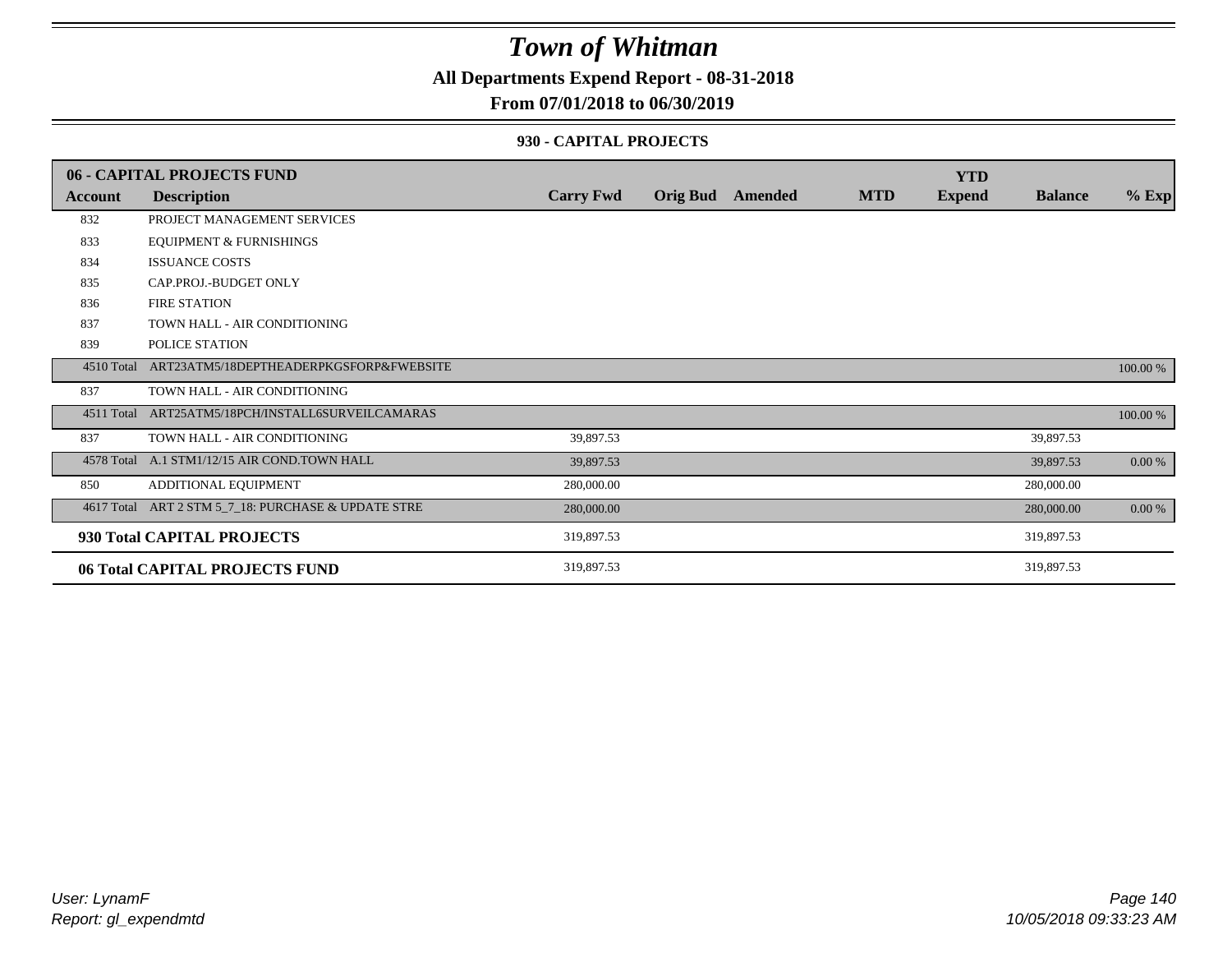**All Departments Expend Report - 08-31-2018**

**From 07/01/2018 to 06/30/2019**

#### **403 - DPW - SPECIAL ARTICLES**

|                | 07 - CHAPTER 90 HIGHWAY FUND                        |                  |                         |           |            | <b>YTD</b>    |                |             |
|----------------|-----------------------------------------------------|------------------|-------------------------|-----------|------------|---------------|----------------|-------------|
| <b>Account</b> | <b>Description</b>                                  | <b>Carry Fwd</b> | <b>Orig Bud</b> Amended |           | <b>MTD</b> | <b>Expend</b> | <b>Balance</b> | $%$ Exp     |
| 069            | <b>CHAPTER 90</b>                                   | 643.15           |                         | 0.10      |            |               | 643.25         |             |
| 070            | <b>CHAPTER 811</b>                                  |                  |                         |           |            |               |                |             |
|                | 2001 Total EXPENSE                                  | 643.15           |                         | 0.10      |            |               | 643.25         | $0.00\,\%$  |
| 999            |                                                     |                  |                         |           |            |               |                |             |
|                | 4504 Total A14ATM 5/15 INSTALL TRAFFIC CNTRL.SIGNAL |                  |                         |           |            |               |                | 100.00 %    |
| 999            |                                                     |                  |                         |           |            |               |                |             |
|                | 4506 Total ART24ATM5/18PCH100REMOTEDSKTOPUSERLICENS |                  |                         |           |            |               |                | 100.00 %    |
| 999            |                                                     |                  |                         |           |            |               |                |             |
|                | 4521 Total WINTER RECOVERY ASSIST.FY15 MDOT         |                  |                         |           |            |               |                | 100.00 %    |
| 999            |                                                     | $-25,123.14$     |                         | 25,123.14 |            |               |                |             |
|                | 4522 Total COMPLETE STREETS GRANT -TIER 2           | $-25,123.14$     |                         | 25,123.14 |            |               |                | 100.00 %    |
| 999            |                                                     |                  |                         |           |            |               |                |             |
|                | 4525 Total A.25ATM5/13CONSTRUCT STS&SIDEWKS         |                  |                         |           |            |               |                | 100.00 %    |
| 999            |                                                     |                  |                         |           |            |               |                |             |
|                | 4529 Total A31ATM 5/17CH90 REPAIR STS.& S/WALKS     |                  |                         |           |            |               |                | $100.00~\%$ |
| 999            |                                                     |                  |                         |           |            |               |                |             |
|                | 4531 Total A13 ATM 5/15 CH90 REPAIR STS.& S/WALKS   |                  |                         |           |            |               |                | 100.00 %    |
| 999            |                                                     | 34,045.61        |                         |           |            |               | 34,045.61      |             |
|                | 4533 Total A.32ATM5/16 CH90 PUR.6 WHEEL DMP.TRK.    | 34,045.61        |                         |           |            |               | 34,045.61      | 0.00 %      |
| 999            |                                                     |                  |                         |           |            |               |                |             |
|                | 4534 Total A.3 STM 11/13 CH90 REPAIR STS.& S/WALKS  |                  |                         |           |            |               |                | 100.00 %    |
| 999            |                                                     |                  |                         |           |            |               |                |             |
|                | 4535 Total A24ATM5/10CH90PUR.PRE-MIX HEATER TRAILER |                  |                         |           |            |               |                | $100.00~\%$ |
| 999            |                                                     |                  |                         |           |            |               |                |             |
|                | 4537 Total A15 ATM 5/15 CH 90 REPAIR STS.& S/WALKS  |                  |                         |           |            |               |                | 100.00 %    |
| 999            |                                                     |                  |                         |           |            |               |                |             |
|                | 4618 Total ART. 10 ATM 5/18 CH 90 REPAIR STS & SIDE |                  |                         |           |            |               |                | $100.00~\%$ |
|                | <b>403 Total DPW - SPECIAL ARTICLES</b>             | 9,565.62         |                         | 25,123.24 |            |               | 34,688.86      |             |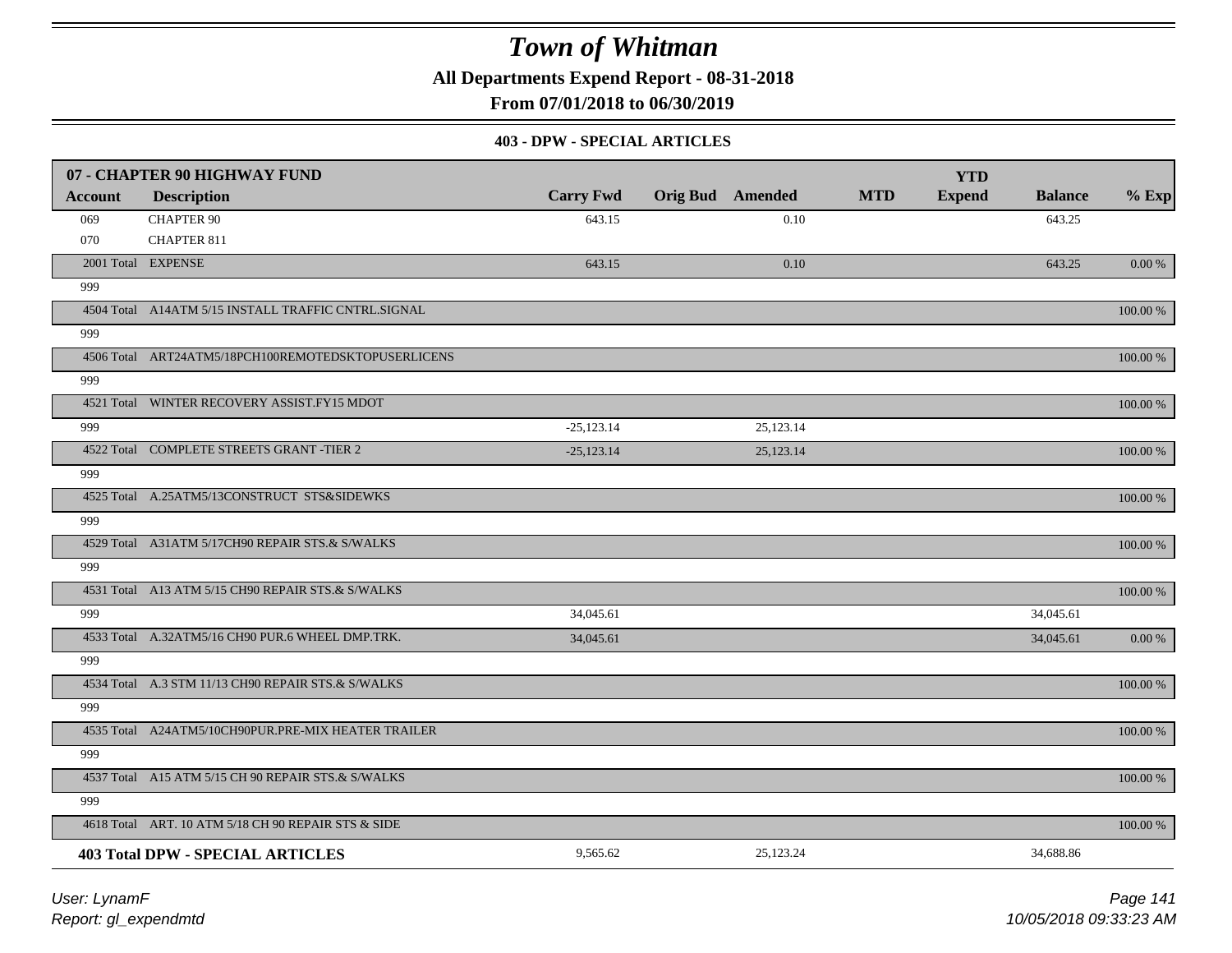**All Departments Expend Report - 08-31-2018**

**From 07/01/2018 to 06/30/2019**

### **403 - DPW - SPECIAL ARTICLES**

| 07 - CHAPTER 90 HIGHWAY FUND         |                  |                  |           |            | YTD           |                |         |
|--------------------------------------|------------------|------------------|-----------|------------|---------------|----------------|---------|
| <b>Description</b><br><b>Account</b> | <b>Carry Fwd</b> | Orig Bud Amended |           | <b>MTD</b> | <b>Expend</b> | <b>Balance</b> | $%$ Exp |
| 07 Total CHAPTER 90 HIGHWAY FUND     | 9,565.62         |                  | 25.123.24 |            |               | 34,688.86      |         |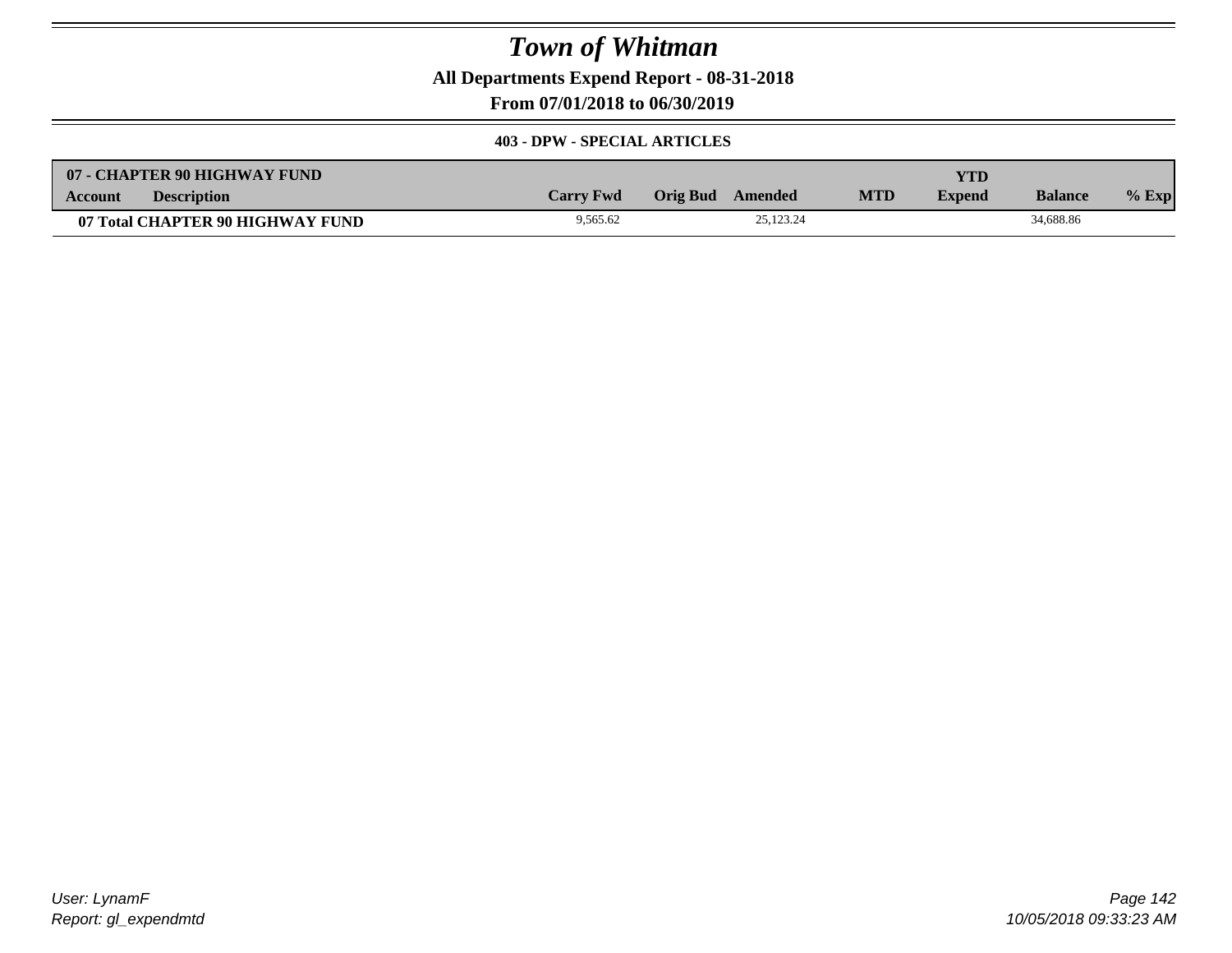**All Departments Expend Report - 08-31-2018**

**From 07/01/2018 to 06/30/2019**

### **852 - POLICE REVOLVING**

| 09 - AGENCY FUND |                                   |                  |                 |         |            | YTD           |                |            |
|------------------|-----------------------------------|------------------|-----------------|---------|------------|---------------|----------------|------------|
| Account          | <b>Description</b>                | <b>Carry Fwd</b> | <b>Orig Bud</b> | Amended | <b>MTD</b> | <b>Expend</b> | <b>Balance</b> | $%$ Exp    |
| 007              | <b>REGULAR DETAILS</b>            |                  |                 |         |            | 59,640.00     | -59,640.00     |            |
|                  | 1000 Total SALARIES               |                  |                 |         |            | 59,640.00     | $-59,640,00$   | $100.00\%$ |
|                  | <b>852 Total POLICE REVOLVING</b> |                  |                 |         |            | 59,640.00     | -59,640.00     |            |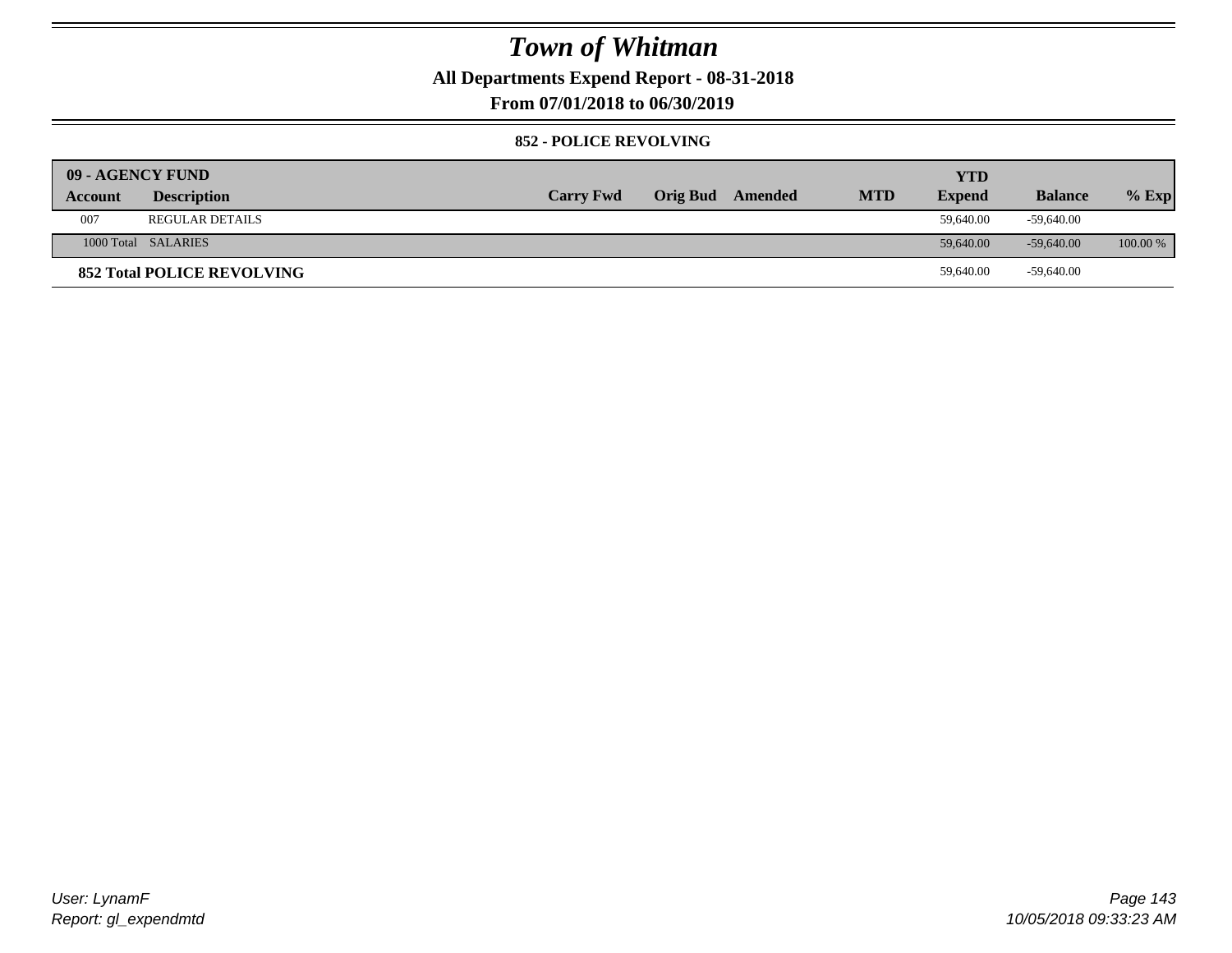**All Departments Expend Report - 08-31-2018**

**From 07/01/2018 to 06/30/2019**

### **853 - PLANNING BOARD REVOLVING CH53G**

| 09 - AGENCY FUND |                                          |                  |                         |            | <b>YTD</b>    |                |             |
|------------------|------------------------------------------|------------------|-------------------------|------------|---------------|----------------|-------------|
| <b>Account</b>   | <b>Description</b>                       | <b>Carry Fwd</b> | <b>Orig Bud</b> Amended | <b>MTD</b> | <b>Expend</b> | <b>Balance</b> | $%$ Exp     |
| 359              | PL.BD.REV.WINDSOR EST.C44S53G            |                  |                         |            |               |                |             |
|                  | 2004 Total EXPENSE                       |                  |                         |            |               |                | 100.00 %    |
| 360              | PL.BD.REV. DANECCA EST.C44S53G           |                  |                         |            |               |                |             |
|                  | 2005 Total EXPENSE                       |                  |                         |            |               |                | 100.00 %    |
| 361              | PL.BD.REV.BUTTERNUT CH44 S53G            |                  |                         |            |               |                |             |
|                  | 2007 Total EXPENSE                       |                  |                         |            |               |                | 100.00 %    |
| 362              | PL.BD.REV.OAKDALE FM.I C44S53G           |                  |                         |            |               |                |             |
|                  | 2008 Total EXPENSE                       |                  |                         |            |               |                | 100.00 %    |
| 358              | PLANNG.BD.REV.R.R.AVE.CH44S53G           | 1,324.73         | 0.22                    |            |               | 1,324.95       |             |
|                  | 2009 Total EXPENSE                       | 1,324.73         | 0.22                    |            |               | 1,324.95       | 0.00 %      |
| 365              | PL.BD.RV.VICTORIA EST.CH44S53G           |                  |                         |            |               |                |             |
|                  | 2011 Total EXPENSE                       |                  |                         |            |               |                | 100.00 %    |
| 369              | PL.BD.REV.MEADOWBROOK CH44S53G           |                  |                         |            |               |                |             |
|                  | 2016 Total EXPENSE                       |                  |                         |            |               |                | $100.00~\%$ |
| 370              | PL.BD.RV.CATHERINE RD.CH44S53G           |                  |                         |            |               |                |             |
|                  | 2017 Total EXPENSE                       |                  |                         |            |               |                | 100.00 %    |
| 371              | PL.BD.RV.J.YOUNG EST.CH44S53G            |                  |                         |            |               |                |             |
|                  | 2018 Total EXPENSE                       |                  |                         |            |               |                | 100.00 %    |
| 372              | PL.BD.REV.ERIN ST.EXT.C44S53G            |                  |                         |            |               |                |             |
|                  | 2019 Total EXPENSE                       |                  |                         |            |               |                | 100.00 %    |
| 373              | PL.BD.RV.HIGHLND ST.EX.C44S53G           |                  |                         |            |               |                |             |
|                  | 2020 Total EXPENSE                       |                  |                         |            |               |                | 100.00 %    |
| 357              | PLANNG.BD.REV.HARV.LN.CH44S53G           |                  |                         |            |               |                |             |
|                  | 2021 Total EXPENSE                       |                  |                         |            |               |                | 100.00 %    |
|                  | 853 Total PLANNING BOARD REVOLVING CH53G | 1,324.73         | 0.22                    |            |               | 1,324.95       |             |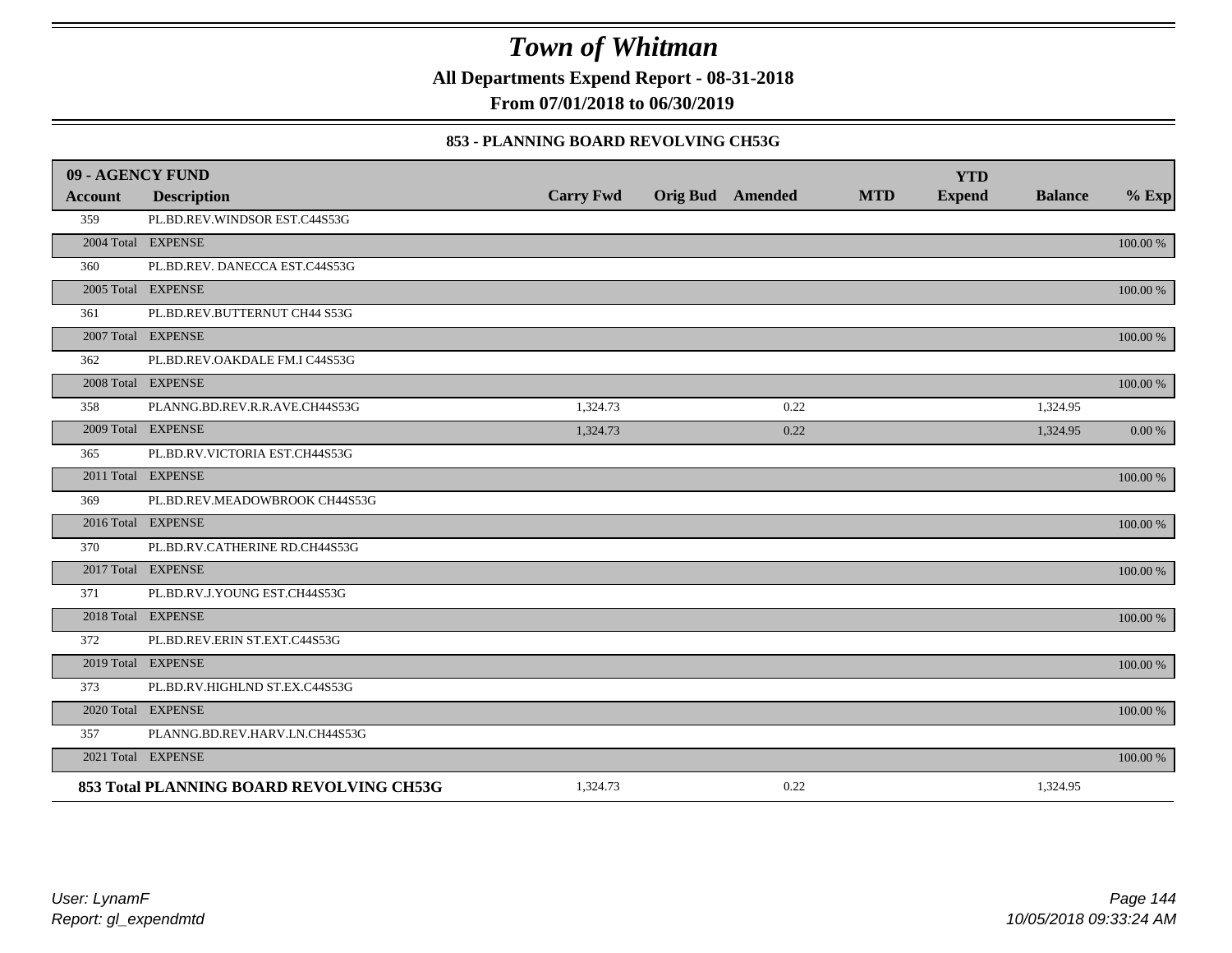**All Departments Expend Report - 08-31-2018**

**From 07/01/2018 to 06/30/2019**

### **854 - DPW DETAILS**

|         | <b>09 - AGENCY FUND</b> |                  |                         |            | <b>YTD</b>    |                |          |
|---------|-------------------------|------------------|-------------------------|------------|---------------|----------------|----------|
| Account | <b>Description</b>      | <b>Carry Fwd</b> | <b>Orig Bud</b> Amended | <b>MTD</b> | <b>Expend</b> | <b>Balance</b> | $%$ Exp  |
| 007     | REGULAR DETAILS         |                  |                         |            |               |                |          |
|         | 1000 Total SALARIES     |                  |                         |            |               |                | 100.00 % |
|         | 854 Total DPW DETAILS   |                  |                         |            |               |                |          |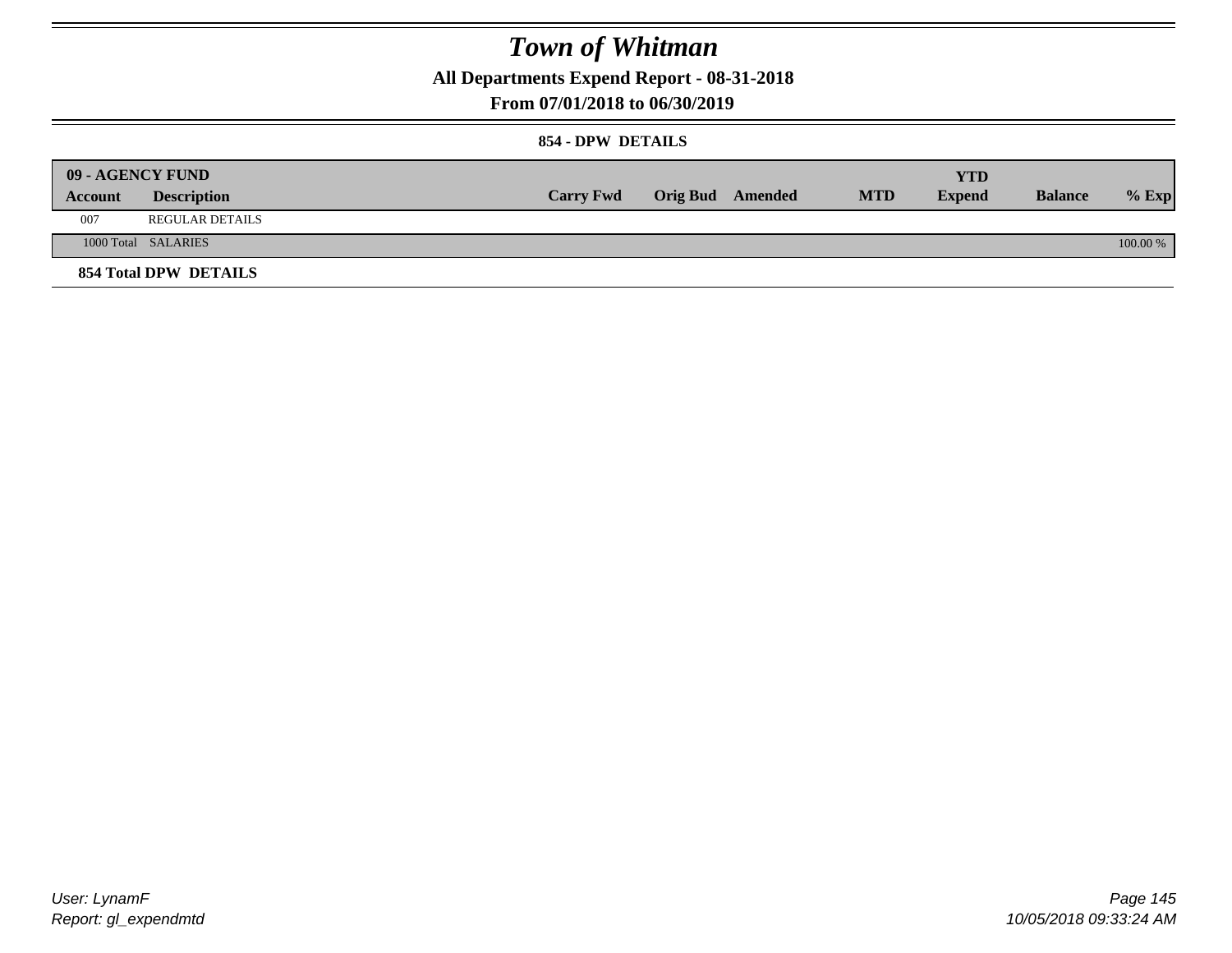**All Departments Expend Report - 08-31-2018**

**From 07/01/2018 to 06/30/2019**

### **856 - FIRE DETAILS**

| 09 - AGENCY FUND |                        |                  |                 |         |            | <b>YTD</b>    |                |            |
|------------------|------------------------|------------------|-----------------|---------|------------|---------------|----------------|------------|
| Account          | <b>Description</b>     | <b>Carry Fwd</b> | <b>Orig Bud</b> | Amended | <b>MTD</b> | <b>Expend</b> | <b>Balance</b> | $%$ Exp    |
| 007              | <b>REGULAR DETAILS</b> |                  |                 |         |            | 12,960.00     | $-12.960.00$   |            |
|                  | 1000 Total SALARIES    |                  |                 |         |            | 12,960.00     | $-12,960,00$   | $100.00\%$ |
|                  | 856 Total FIRE DETAILS |                  |                 |         |            | 12,960.00     | $-12,960.00$   |            |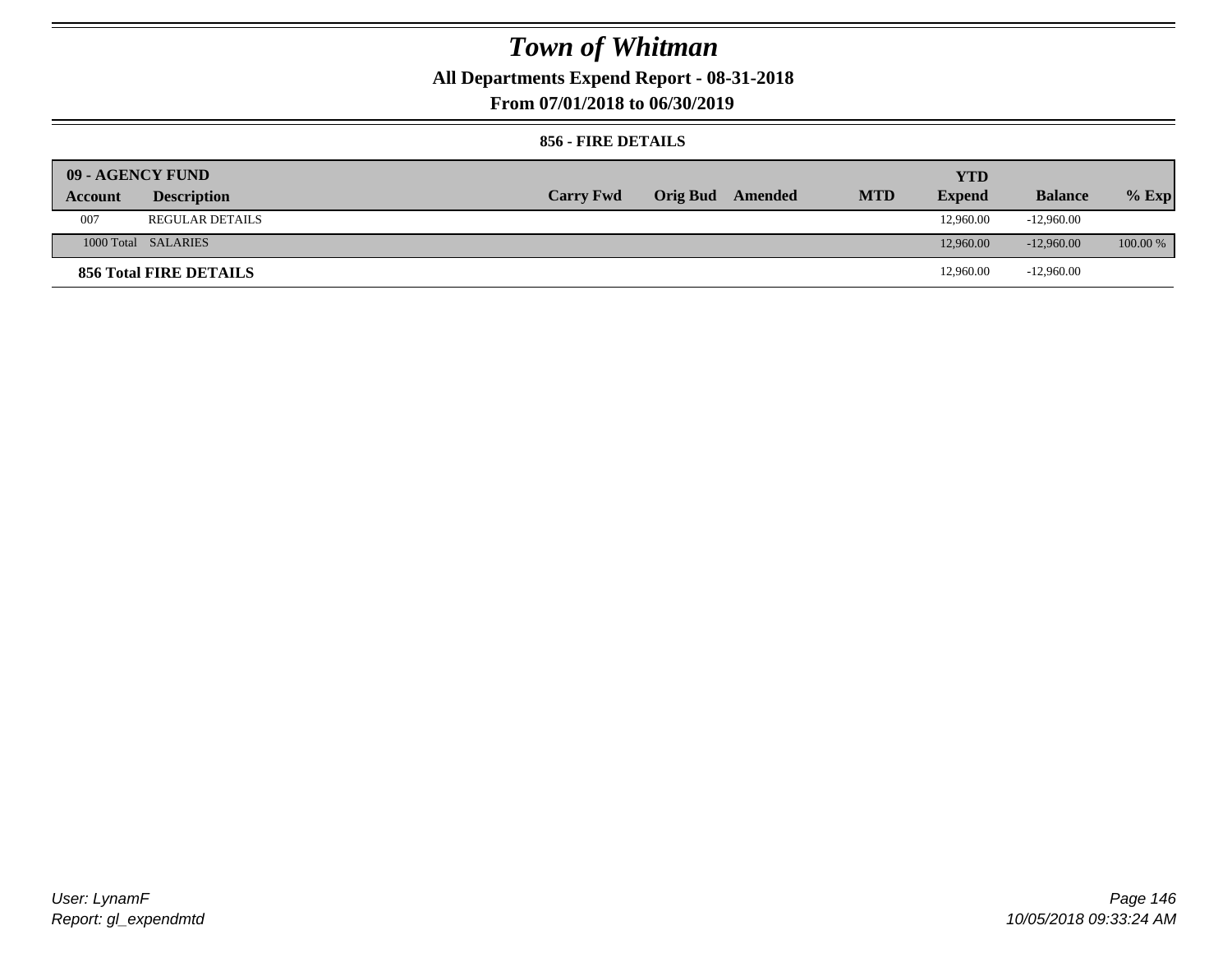**All Departments Expend Report - 08-31-2018**

**From 07/01/2018 to 06/30/2019**

### **858 - APPEALS BD.REVOLVING S53G**

|         | 09 - AGENCY FUND                    |                  |                  |            | <b>YTD</b>    |                |          |
|---------|-------------------------------------|------------------|------------------|------------|---------------|----------------|----------|
| Account | <b>Description</b>                  | <b>Carry Fwd</b> | Orig Bud Amended | <b>MTD</b> | <b>Expend</b> | <b>Balance</b> | $%$ Exp  |
| 367     | APPEALS BD.-TWOCAN PROP. S53G       |                  |                  |            |               |                |          |
|         | 2014 Total EXPENSE                  |                  |                  |            |               |                | 100.00 % |
|         | 858 Total APPEALS BD.REVOLVING S53G |                  |                  |            |               |                |          |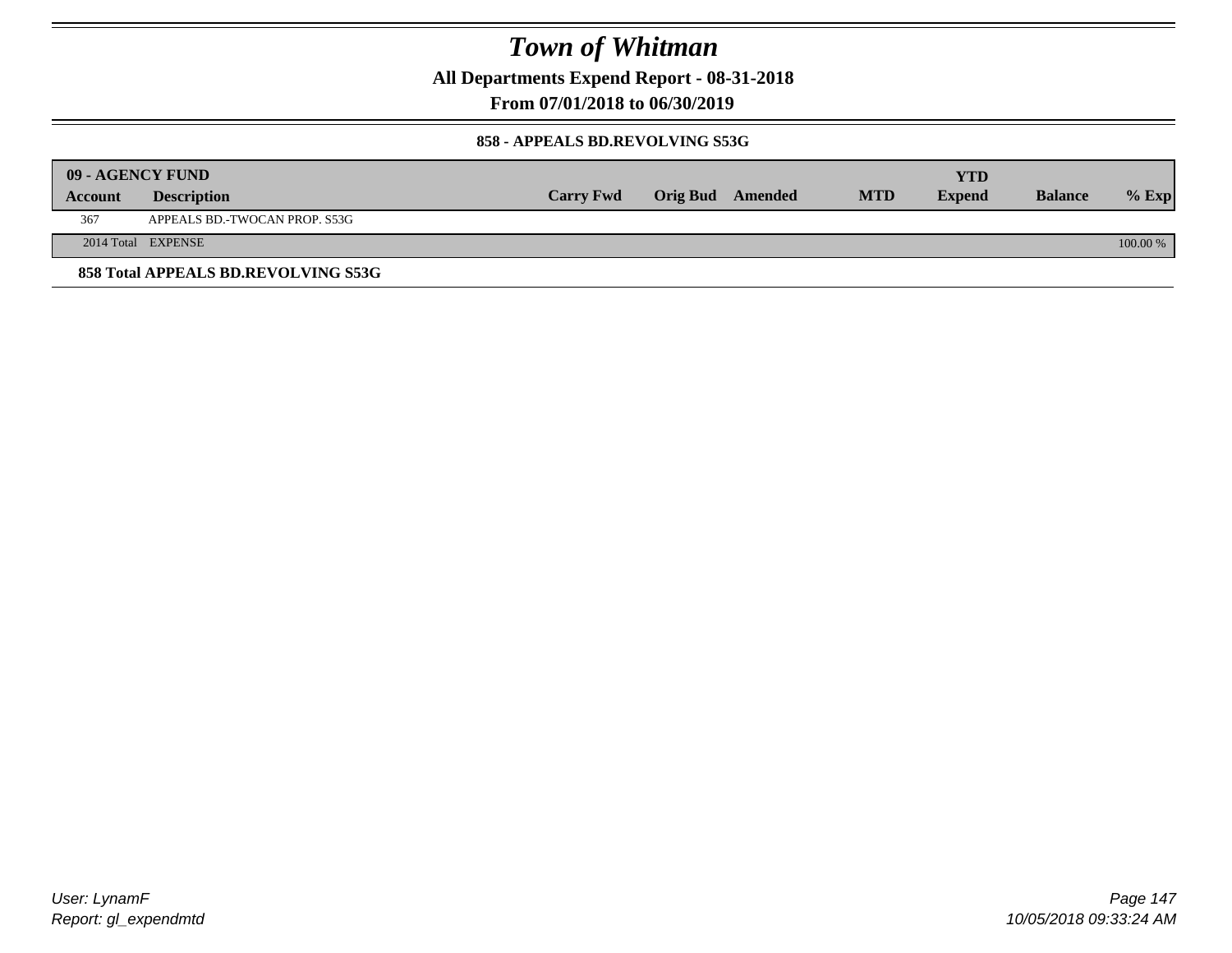## **All Departments Expend Report - 08-31-2018**

**From 07/01/2018 to 06/30/2019**

### **870 - AGENCY**

| 09 - AGENCY FUND |                                |                  |                         |            | <b>YTD</b>    |                |          |
|------------------|--------------------------------|------------------|-------------------------|------------|---------------|----------------|----------|
| <b>Account</b>   | <b>Description</b>             | <b>Carry Fwd</b> | <b>Orig Bud</b> Amended | <b>MTD</b> | <b>Expend</b> | <b>Balance</b> | $%$ Exp  |
| 030              | DEPUTY COLLECTOR'S FEES        |                  |                         |            | 19,170.00     | $-19,170.00$   |          |
|                  | 2000 Total EXPENSE             |                  |                         |            | 19,170.00     | $-19,170.00$   | 100.00 % |
| 031              | SPORTING LICENSES STATE        |                  |                         |            |               |                |          |
| 032              | DUE TO STATE-GUN PERMITS       |                  |                         |            | 3,187.50      | $-3,187.50$    |          |
|                  | 2001 Total EXPENSE             |                  |                         |            | 3,187.50      | $-3,187.50$    | 100.00 % |
| 780              | F.I.C.A. WITHHOLDING           |                  |                         |            |               |                |          |
| 781              | FEDERAL WITHHOLDING            |                  |                         |            | 252,976.91    | $-252,976.91$  |          |
| 782              | STATE WITHHOLDING              |                  |                         |            | 109,748.29    | $-109,748.29$  |          |
| 783              | COUNTY RETIREMENT              |                  |                         |            | 170,986.27    | $-170,986.27$  |          |
| 785              | MEDICARE TAX WITHHOLDING       |                  |                         |            | 33,199.81     | $-33,199.81$   |          |
| 786              | <b>CREDIT UNION-TOWN</b>       |                  |                         |            | 139,370.00    | $-139,370.00$  |          |
| 788              | DEFERRED COMPENSATION-TOWN     |                  |                         |            | 72,888.00     | $-72,888.00$   |          |
| 790              | COURT ORDERED DEDUCTIONS       |                  |                         |            | 2,621.25      | $-2,621.25$    |          |
| 791              | <b>DUES-POLICE</b>             |                  |                         |            | 3,822.00      | $-3,822.00$    |          |
| 792              | <b>DUES-FIRE</b>               |                  |                         |            | 7,200.00      | $-7,200.00$    |          |
| 793              | <b>DUES-DPW</b>                |                  |                         |            | 2,136.75      | $-2,136.75$    |          |
| 794              | DUES-T.H.EMPLOYEES UNION       |                  |                         |            | 1,207.00      | $-1,207.00$    |          |
| 795              | DUES-T.H. EMPLOYEES-VOLUNTARY  |                  |                         |            |               |                |          |
| 796              | <b>INSURANCE 1</b>             |                  |                         |            | 2,290.94      | $-2,290.94$    |          |
| 797              | <b>INSURANCE 2</b>             |                  |                         |            | 6,557.06      | $-6,557.06$    |          |
| 799              | <b>WAGE GARNISHMENTS</b>       |                  |                         |            |               |                |          |
| $800\,$          | BLUE CARE-PREF.PROVIDER OPTION |                  |                         |            | 18,732.70     | $-18,732.70$   |          |
| 801              | MASTER HEALTH PLUS-TOWN        |                  |                         |            |               |                |          |
| 802              | MASTER HEALTH PLUS-PENSION     |                  |                         |            |               |                |          |
| 803              | <b>MEDEX</b>                   |                  |                         |            | 54,399.00     | $-54,399.00$   |          |
| 804              | PILGRIM-TOWN                   |                  |                         |            | 51,825.90     | $-51,825.90$   |          |
| 805              | TEFRA-TOWM                     |                  |                         |            |               |                |          |
| 806              | CARVE OUT GROUPS-MEDICARE      |                  |                         |            |               |                |          |
| 812              | MANDATORY DEFFR'D COMPENSATION |                  |                         |            | 7,291.80      | $-7,291.80$    |          |
| 813              | DELTA DENTAL PLAN              |                  |                         |            | 23,761.84     | $-23,761.84$   |          |
| 816              | CAFETERIA PLAN-FSA CARD FEE    |                  |                         |            | 79.12         | $-79.12$       |          |
| 818              | CAFETERIA BENEFITS-TOWN        |                  |                         |            | 10,498.25     | $-10,498.25$   |          |
|                  |                                |                  |                         |            |               |                |          |

*Report: gl\_expendmtd User: LynamF*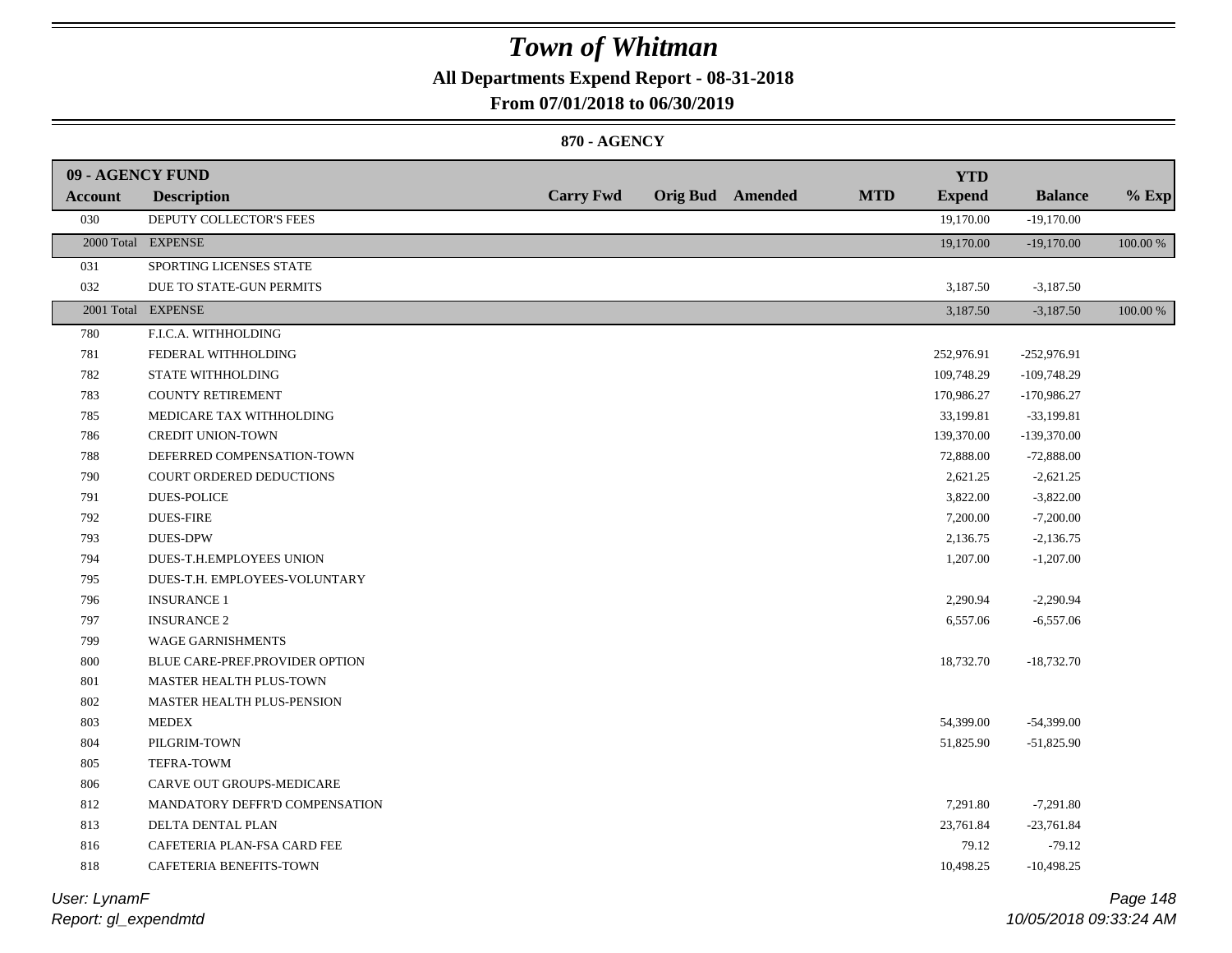## **All Departments Expend Report - 08-31-2018**

### **From 07/01/2018 to 06/30/2019**

### **870 - AGENCY**

| 09 - AGENCY FUND |                                |                  |                 |         |            | <b>YTD</b>    |                 |          |
|------------------|--------------------------------|------------------|-----------------|---------|------------|---------------|-----------------|----------|
| Account          | <b>Description</b>             | <b>Carry Fwd</b> | <b>Orig Bud</b> | Amended | <b>MTD</b> | <b>Expend</b> | <b>Balance</b>  | $%$ Exp  |
| 819              | <b>TAXABLE FRINGE BENEFITS</b> |                  |                 |         |            | 1,629.30      | $-1,629.30$     |          |
| 821              | <b>NETWORK BLUE</b>            |                  |                 |         |            | 104,504.05    | $-104,504.05$   |          |
| 823              | <b>HPHC MEDICARE ENHANCE</b>   |                  |                 |         |            |               |                 |          |
| 824              | MPA - LEGAL DEFENSE FUND       |                  |                 |         |            |               |                 |          |
| 827              | <b>DUES - LIBRARY</b>          |                  |                 |         |            | 846.25        | $-846.25$       |          |
| 828              | NETWORK BLUE-RATE SAVER        |                  |                 |         |            | 31,453.10     | $-31,453.10$    |          |
| 829              | HARVARD PILGRIM-RATE SAVER     |                  |                 |         |            | 943.95        | $-943.95$       |          |
| 881              | DIRECT DEPOSIT-PAYROLL         |                  |                 |         |            |               |                 |          |
| 899              | <b>EXCHANGE ACCOUNT</b>        |                  |                 |         |            |               |                 |          |
|                  | 2002 Total EXPENSE             |                  |                 |         |            | 1,110,969.54  | $-1,110,969.54$ | 100.00 % |
|                  | <b>870 Total AGENCY</b>        |                  |                 |         |            | 1,133,327.04  | $-1,133,327.04$ |          |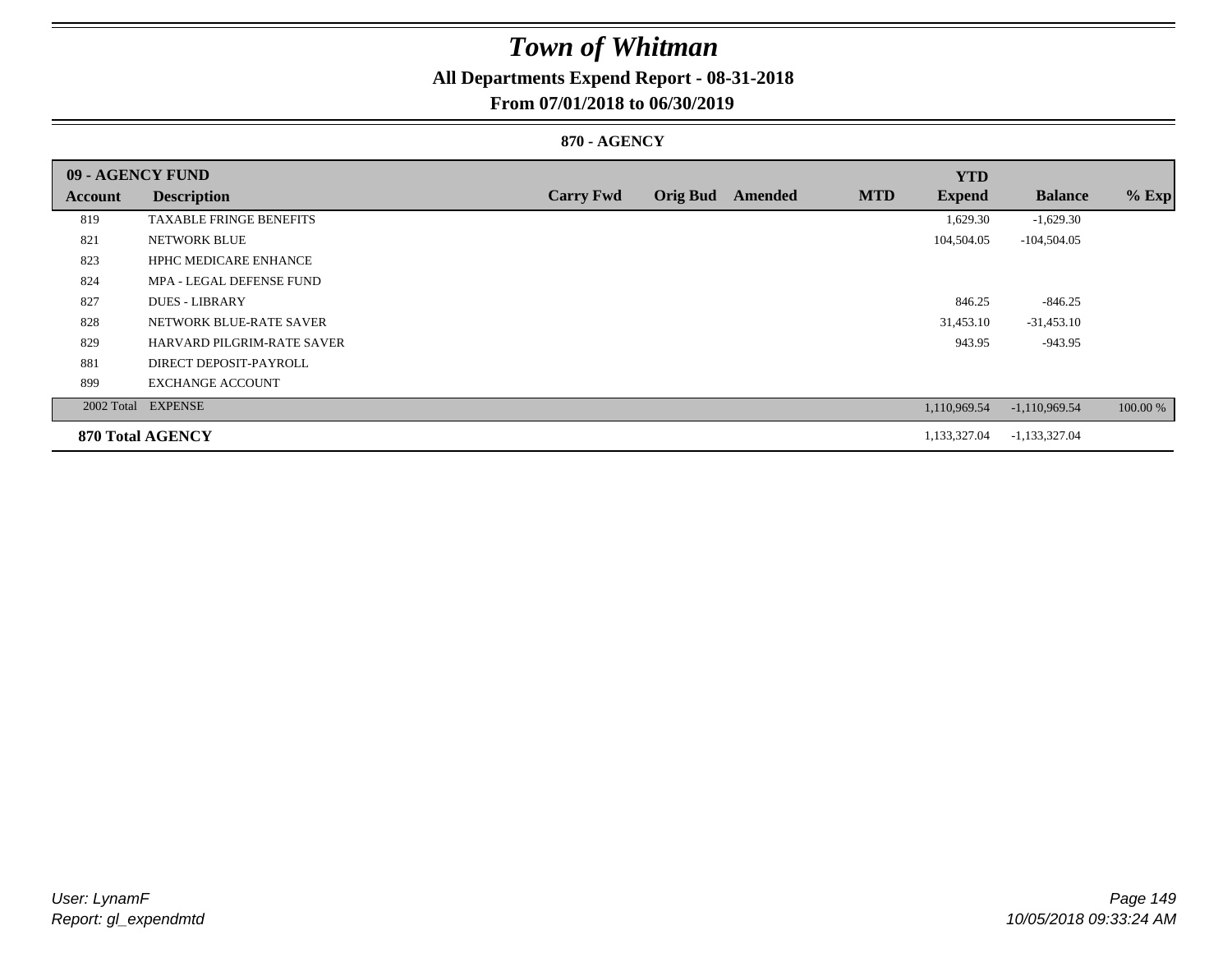**All Departments Expend Report - 08-31-2018**

**From 07/01/2018 to 06/30/2019**

### **980 - PERFORMANCE BONDS**

|         | 09 - AGENCY FUND            |                  |                 |         |            | <b>YTD</b>    |                 |          |
|---------|-----------------------------|------------------|-----------------|---------|------------|---------------|-----------------|----------|
| Account | <b>Description</b>          | <b>Carry Fwd</b> | <b>Orig Bud</b> | Amended | <b>MTD</b> | <b>Expend</b> | <b>Balance</b>  | $%$ Exp  |
| 364     | PLANNING BOARD              |                  |                 |         |            |               |                 |          |
|         | 2004 Total EXPENSE          |                  |                 |         |            |               |                 | 100.00 % |
|         | 980 Total PERFORMANCE BONDS |                  |                 |         |            |               |                 |          |
|         | 09 Total AGENCY FUND        | 1,324.73         |                 | 0.22    |            | 1,205,927.04  | $-1,204,602.09$ |          |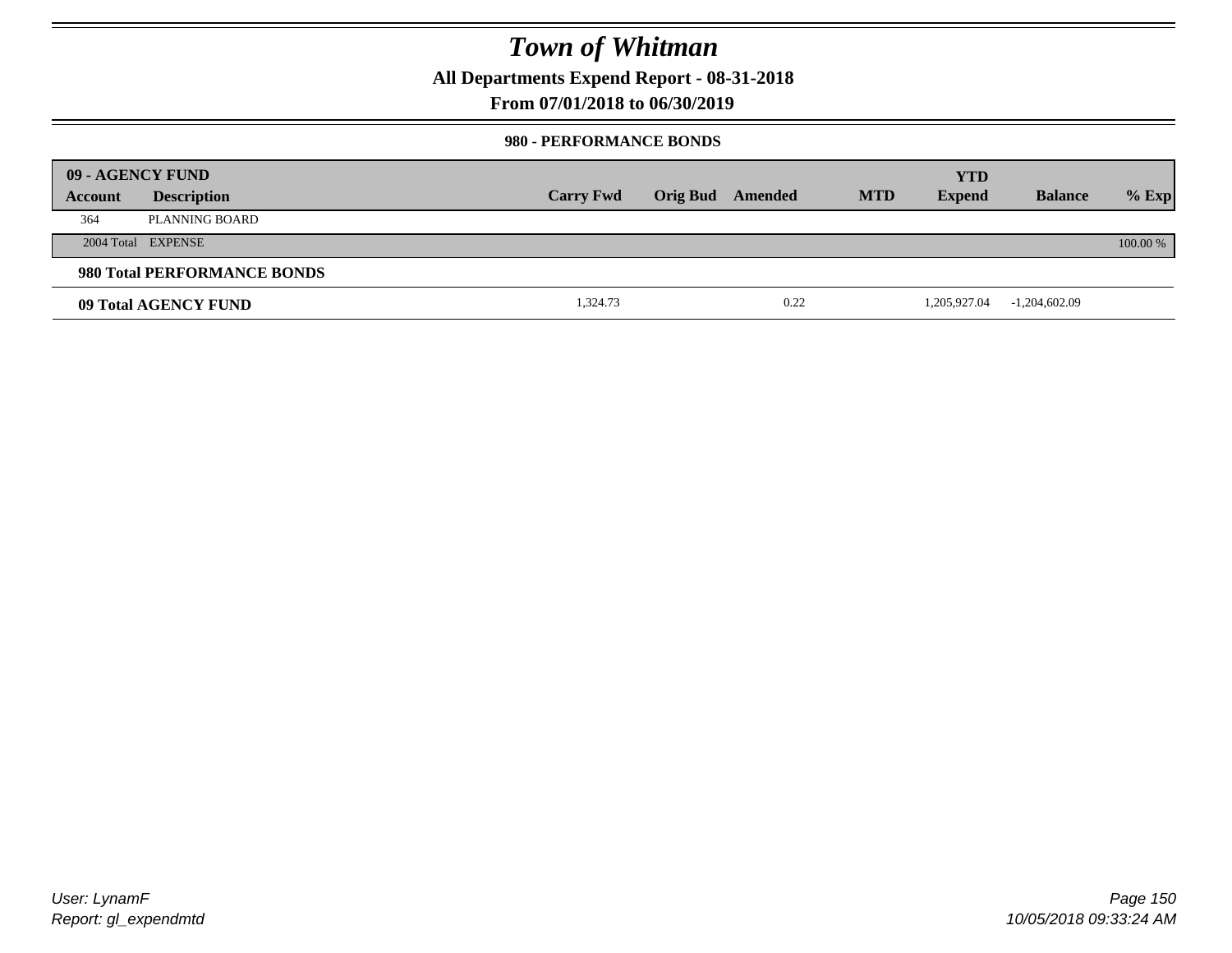**All Departments Expend Report - 08-31-2018**

**From 07/01/2018 to 06/30/2019**

| 60 - WATER/SEWER ENTERPRISE FUND                    |                  |                            |            | <b>YTD</b>    |                |         |
|-----------------------------------------------------|------------------|----------------------------|------------|---------------|----------------|---------|
| <b>Description</b><br><b>Account</b>                | <b>Carry Fwd</b> | <b>Orig Bud</b><br>Amended | <b>MTD</b> | <b>Expend</b> | <b>Balance</b> | $%$ Exp |
| 999                                                 | 323,144.58       |                            |            | 56,682.07     | 266,462.51     |         |
| 4615 Total ART. 3 STM MAY 7, 2018: FY 19 WATER DEBT | 323,144.58       |                            |            | 56,682.07     | 266,462.51     | 17.54 % |
| 440 Total WATER/SEWER                               | 323,144.58       |                            |            | 56,682.07     | 266,462.51     |         |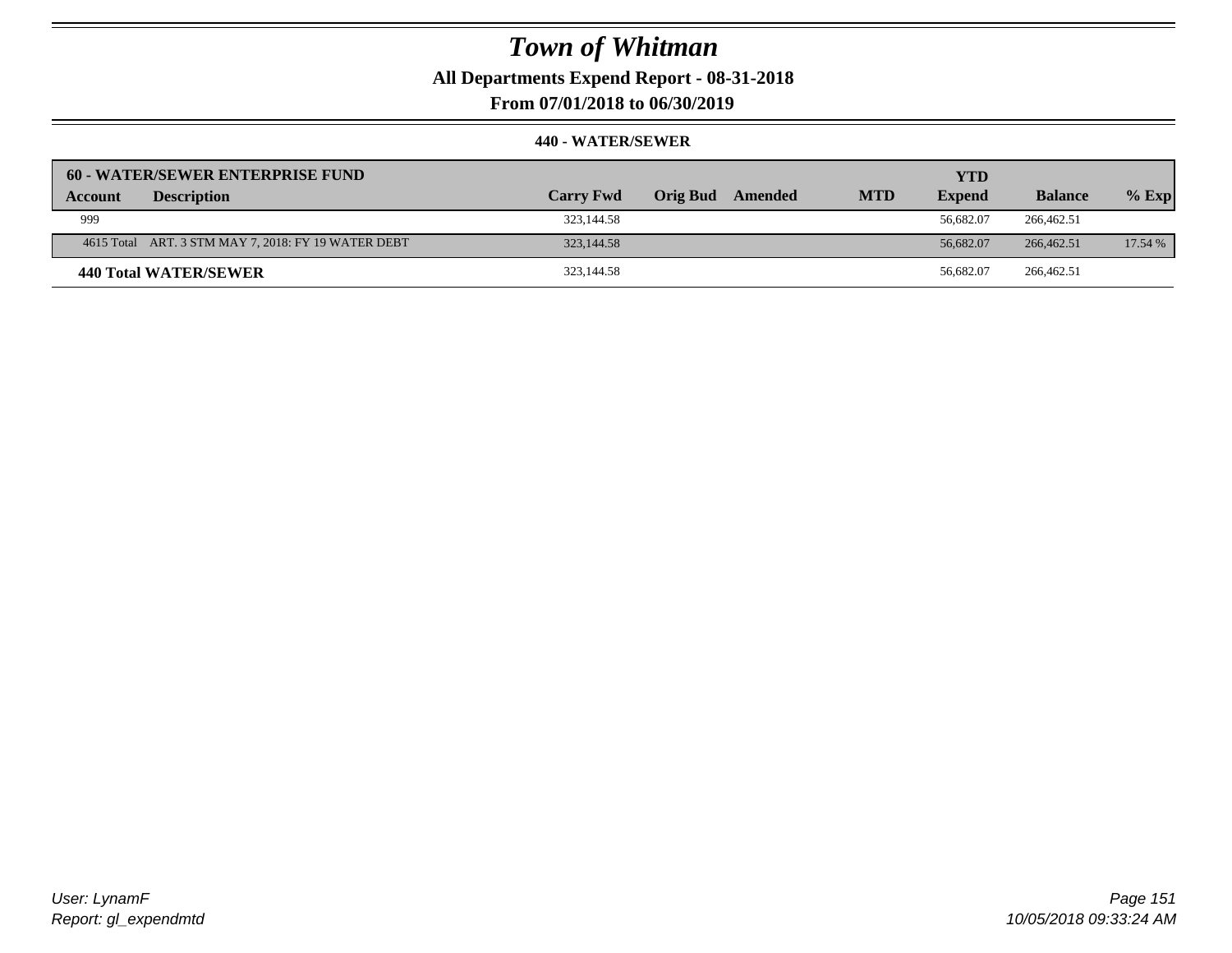## **All Departments Expend Report - 08-31-2018**

**From 07/01/2018 to 06/30/2019**

|                | <b>60 - WATER/SEWER ENTERPRISE FUND</b> |                  |                                       | <b>YTD</b>    |                |          |
|----------------|-----------------------------------------|------------------|---------------------------------------|---------------|----------------|----------|
| <b>Account</b> | <b>Description</b>                      | <b>Carry Fwd</b> | <b>Orig Bud</b> Amended<br><b>MTD</b> | <b>Expend</b> | <b>Balance</b> | $%$ Exp  |
| 111            | SALARIES-ADMINSTRATIVE                  | 109,650.00       |                                       | 68,773.82     | 40,876.18      |          |
| 112            | <b>SALARIES</b>                         |                  |                                       |               |                |          |
| 113            | DIVISIONAL LABOR-REGULAR                | 463,539.00       |                                       | 94,931.56     | 368,607.44     |          |
| 114            | DIVISIONAL LABOR-O.T.                   |                  |                                       | 9,791.99      | $-9,791.99$    |          |
| 116            | <b>CLERICAL</b>                         | 49,560.00        |                                       | 18,145.40     | 31,414.60      |          |
| 119            | SALARY-ASSIST.SUPERINTENDENT            |                  |                                       |               |                |          |
| 136            | POLICE DETAILS                          | 16,000.00        |                                       | 2,835.00      | 13,165.00      |          |
| 144            | <b>EDUCATION INCENTIVE</b>              |                  |                                       |               |                |          |
| 146            | SALARIES-LONGEVITY                      | 2,925.00         |                                       | 850.00        | 2,075.00       |          |
| 222            | CDL LIC. / STIPEND                      | 1,645.00         |                                       | 1,645.00      |                |          |
| 228            | <b>CDL STIPEND - UNION</b>              |                  |                                       |               |                |          |
| 234            | SALARIES - UNUSED SICK & VAC. TIME      |                  |                                       |               |                |          |
|                | 1000 Total SALARIES                     | 643,319.00       |                                       | 196,972.77    | 446,346.23     | 30.61 %  |
| 949            | FY2014 ENCUMBRANCES                     |                  |                                       |               |                |          |
|                | 1003 Total SALARIES                     |                  |                                       |               |                | 100.00 % |
| 210            | <b>ELECTRICITY</b>                      | 70,000.00        |                                       | 12,100.03     | 57,899.97      |          |
| 212            | <b>GAS (NATURAL)</b>                    | 15,000.00        |                                       | 244.71        | 14,755.29      |          |
| 230            | <b>WATER PURCHASE</b>                   | 1,400,000.00     |                                       | 383,491.65    | 1,016,508.35   |          |
| 243            | EQUIPMENT MAINTENANCE                   |                  |                                       |               |                |          |
| 309            | <b>TECHNICAL SERVICES</b>               |                  |                                       |               |                |          |
| 340            | <b>TELEPHONE</b>                        | 8,000.00         |                                       | 238.31        | 7.761.69       |          |
| 380            | <b>DISPOSAL COSTS</b>                   | 900,000.00       |                                       |               | 900,000.00     |          |
| 381            | PRIOR YEAR USER FEE                     |                  |                                       |               |                |          |
| 420            | <b>OFFICE SUPPLIES</b>                  |                  |                                       |               |                |          |
| 430            | BUILDING MAINTENANCE & REPAIR           | 50,000.00        |                                       | 5,542.45      | 44,457.55      |          |
| 481            | <b>GASOLINE</b>                         | 1,500.00         |                                       |               | 1,500.00       |          |
| 530            | <b>CHEMICALS</b>                        | 80,000.00        |                                       | 16,060.82     | 63,939.18      |          |
| 582            | <b>UNIFORMS</b>                         |                  |                                       | 298.13        | $-298.13$      |          |
| 585            | MISCELLANEOUS EXPENSE                   | 15,000.00        |                                       | 1,747.19      | 13,252.81      |          |
| 363            | CROSS CONN.TESTING EXPENSE              | 3,500.00         |                                       |               | 3,500.00       |          |
| 710            | IN STATE TRAVEL                         |                  |                                       |               |                |          |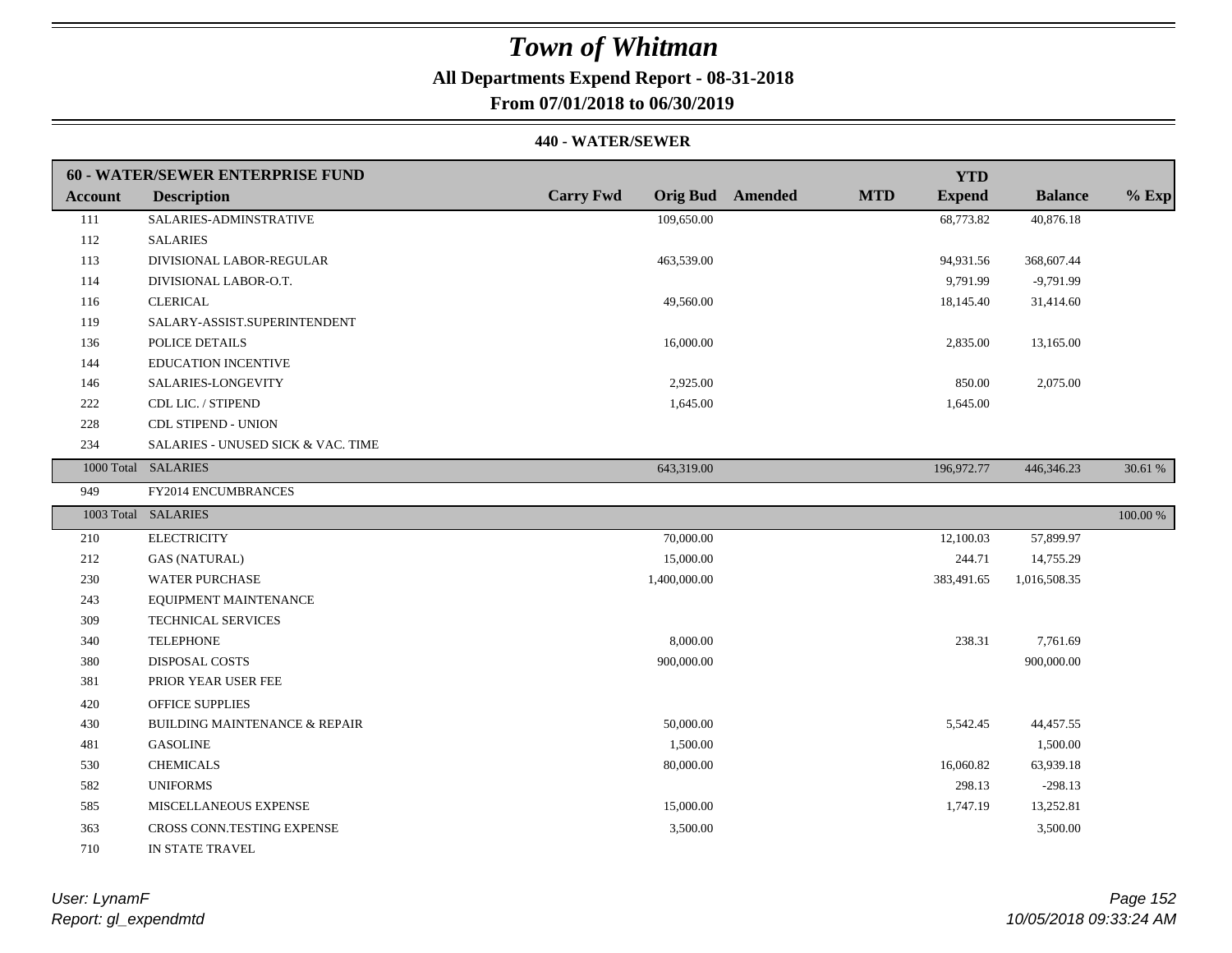## **All Departments Expend Report - 08-31-2018**

### **From 07/01/2018 to 06/30/2019**

|                | <b>60 - WATER/SEWER ENTERPRISE FUND</b> |                  |                         |            | <b>YTD</b>    |                |         |
|----------------|-----------------------------------------|------------------|-------------------------|------------|---------------|----------------|---------|
| <b>Account</b> | <b>Description</b>                      | <b>Carry Fwd</b> | <b>Orig Bud</b> Amended | <b>MTD</b> | <b>Expend</b> | <b>Balance</b> | $%$ Exp |
| 720            | OUT OF STATE TRAVEL                     |                  |                         |            |               |                |         |
| 730            | <b>ASSOCIATION DUES</b>                 |                  |                         |            |               |                |         |
| 734            | AGENCY AND REGISTRATION FEES            |                  |                         |            |               |                |         |
| 735            | <b>BANK CHARGES</b>                     |                  | 3,800.00                |            |               | 3,800.00       |         |
| 924            | DEBT MISCELLANEOUS - WATER              |                  | 33,150.00               |            | 1,828.15      | 31,321.85      |         |
| 926            | DEBT MISCELLANEOUS-SEWER                |                  |                         |            |               |                |         |
| 777            | <b>BUDGET RESERVE</b>                   |                  | 52,928.00               |            |               | 52,928.00      |         |
| 825            | <b>LAND</b>                             |                  |                         |            |               |                |         |
| 826            | <b>BUILDINGS</b>                        |                  |                         |            |               |                |         |
| 830            | <b>PLANT</b>                            |                  |                         |            |               |                |         |
| 840            | SITE IMPROVEMENT                        |                  |                         |            |               |                |         |
| 850            | ADDITIONAL EQUIPMENT                    |                  |                         |            |               |                |         |
| 875            | REPLACE EQUIPMENT                       |                  |                         |            |               |                |         |
| 890            | <b>CAPITAL PROJECT</b>                  |                  |                         |            |               |                |         |
| 910            | MAT.PRIN.L.T.DEBT 6/1/2008              |                  |                         |            |               |                |         |
| 911            | INT.LONG TERM DEBT WTR/SWR              |                  |                         |            |               |                |         |
| 913            | PRIN.-L.T. DEBT WTR.RE-FUNDED 3/8/12    |                  |                         |            |               |                |         |
| 914            | PRINCIPAL LONG TERM-WATER               |                  |                         |            |               |                |         |
| 915            | INT.LONG TERM DEBT-SEWER                |                  | 119,000.00              |            | 3,704.98      | 115,295.02     |         |
| 916            | <b>INTEREST LONG TERM DEBT</b>          |                  |                         |            |               |                |         |
| 919            | INT.LONG TERM DEBT - WATER              |                  |                         |            |               |                |         |
| 925            | <b>INTEREST TEMPORARY LOANS</b>         |                  |                         |            |               |                |         |
| 942            | SEWER PRIN.-L.T.DEBT 2030               |                  | 533,000.00              |            | 339,636.80    | 193,363.20     |         |
| 944            | PRIN.LONG TERM-WTR/SWR                  |                  |                         |            |               |                |         |
| 950            | <b>REPAYMENT OF BANS</b>                |                  |                         |            |               |                |         |
| 951            | DEBT ISSUANCE EXPENSE                   |                  |                         |            |               |                |         |
| 955            | REPAYMENT OF GANS-PRINCIPAL             |                  |                         |            |               |                |         |
| 957            | MAT.PRIN.-L.T.DEBT 1/15/2013            |                  |                         |            |               |                |         |
| 960            | INDIRECT COSTS-TO GENERAL FUND          |                  | 509,003.00              |            |               | 509,003.00     |         |
| 961            | INDIRECT COSTS-TO WATER ENT.FD          |                  |                         |            |               |                |         |
|                | 2000 Total EXPENSE                      |                  | 3,793,881.00            |            | 764,893.22    | 3,028,987.78   | 20.16 % |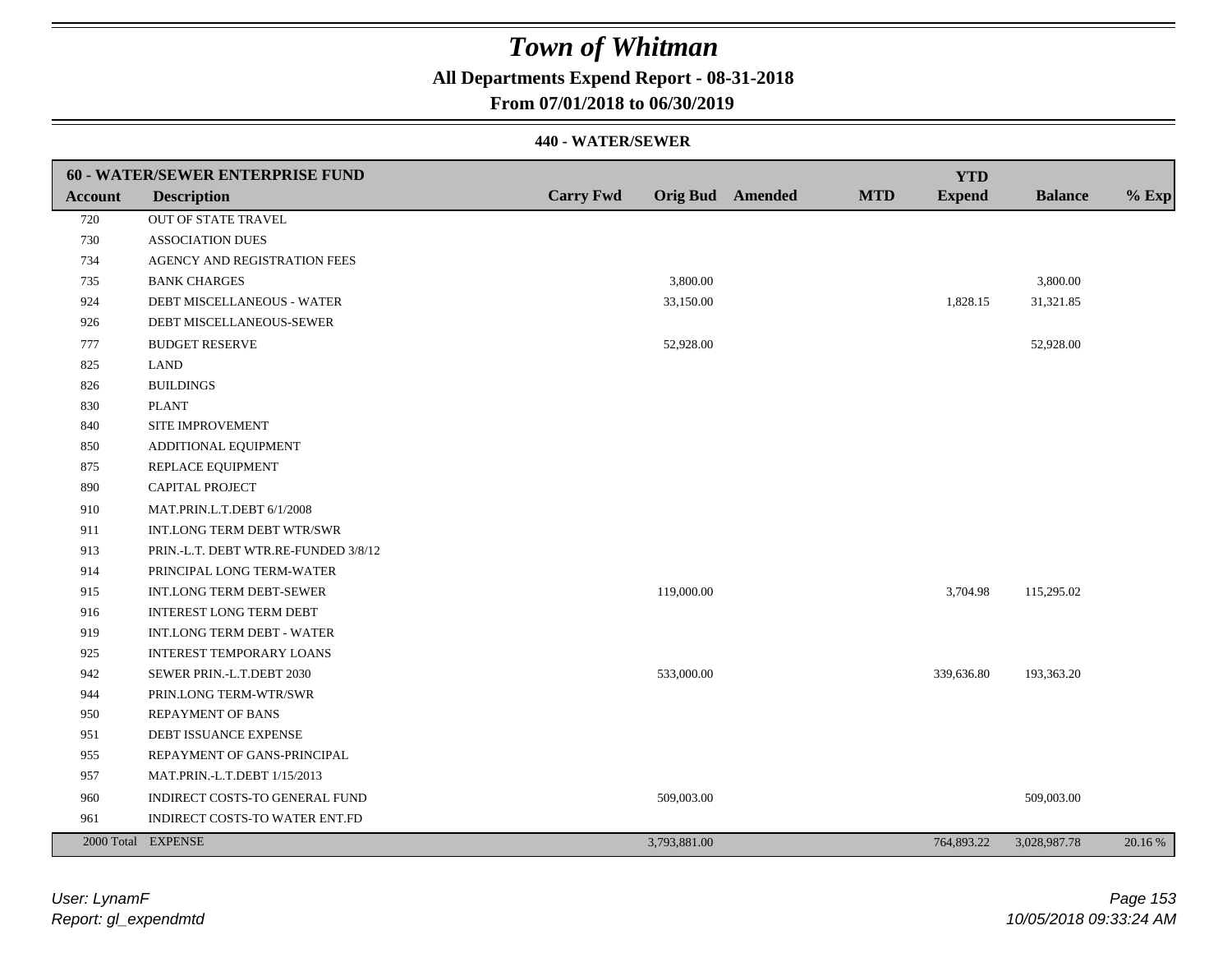**All Departments Expend Report - 08-31-2018**

### **From 07/01/2018 to 06/30/2019**

|                | <b>60 - WATER/SEWER ENTERPRISE FUND</b>             |                  |           |                         |            | <b>YTD</b>    |                |             |
|----------------|-----------------------------------------------------|------------------|-----------|-------------------------|------------|---------------|----------------|-------------|
| <b>Account</b> | <b>Description</b>                                  | <b>Carry Fwd</b> |           | <b>Orig Bud</b> Amended | <b>MTD</b> | <b>Expend</b> | <b>Balance</b> | $%$ Exp     |
| 956            | REPAYMENT OF BANS-PRINCIPAL                         |                  |           |                         |            |               |                |             |
|                | 2004 Total EXPENSE                                  |                  |           |                         |            |               |                | $100.00~\%$ |
| 962            | SEWER BOND REFUNDING EXPENSE                        |                  |           |                         |            |               |                |             |
|                | 2005 Total EXPENSE                                  |                  |           |                         |            |               |                | $100.00~\%$ |
| 311            | <b>COMPUTER SERVICES</b>                            |                  | 12,000.00 |                         |            | 3,043.64      | 8,956.36       |             |
| 344            | <b>POSTAGE</b>                                      |                  |           |                         |            | 393.56        | $-393.56$      |             |
|                | 2050 Total DATA PROCESSING AND MAILING              |                  | 12,000.00 |                         |            | 3,437.20      | 8,562.80       | 28.64 %     |
| 272            | <b>EQUIPMENT RENTAL</b>                             |                  |           |                         |            |               |                |             |
| 317            | <b>WATER TESTING</b>                                |                  |           |                         |            | 6,580.00      | $-6,580.00$    |             |
| 251            | <b>WATER MAINS</b>                                  |                  |           |                         |            | 3,033.56      | $-3,033.56$    |             |
| 253            | <b>HYDRANTS</b>                                     |                  |           |                         |            |               |                |             |
| 254            | <b>METERS</b>                                       |                  |           |                         |            | 2,970.00      | $-2,970.00$    |             |
| 582            | <b>UNIFORMS</b>                                     |                  |           |                         |            | 1,655.08      | $-1,655.08$    |             |
| 585            | MISCELLANEOUS EXPENSE                               |                  | 65,300.00 |                         |            | 2,605.24      | 62,694.76      |             |
|                | 2200 Total DIVISIONAL EXPENSE                       |                  | 65,300.00 |                         |            | 16,843.88     | 48,456.12      | 25.79 %     |
| 286            | WATER LEAK DETECTION                                |                  | 8,000.00  |                         |            |               | 8,000.00       |             |
|                | 2201 Total EXPENSE                                  |                  | 8,000.00  |                         |            |               | 8,000.00       | 0.00 %      |
| 999            |                                                     |                  |           |                         |            |               |                |             |
|                | 4469 Total S4 ATM5/18 INSTALL 2 ROOF-TOP UNITS - WM |                  |           |                         |            |               |                | 100.00 %    |
| 911            | <b>INT.LONG TERM DEBT WTR/SWR</b>                   |                  |           |                         |            |               |                |             |
| 944            | PRIN.LONG TERM-WTR/SWR                              |                  |           |                         |            |               |                |             |
| 999            |                                                     |                  |           |                         |            |               |                |             |
|                | 4472 Total A.6STM5/15DEBT SER.FY16 1ST PMT.BNDS.R.E |                  |           |                         |            |               |                | $100.00~\%$ |
| 999            |                                                     | 25,000.00        |           |                         |            |               | 25,000.00      |             |
|                | 4473 Total A10STM5/15ENG.SERV.UNIDIR.FLSH.PR.R.E.   | 25,000.00        |           |                         |            |               | 25,000.00      | 0.00 %      |
| 999            |                                                     |                  |           |                         |            |               |                |             |
|                | 4480 Total A31ATM5/16PUR2016CHEV.4W/D PICKUP W/PLOW |                  |           |                         |            |               |                | 100.00 %    |
| 999            |                                                     |                  |           |                         |            |               |                |             |
|                | 4482 Total A5STM5/15 DEBT SER.-TEMP.BORROWING-R.E.  |                  |           |                         |            |               |                | 100.00 %    |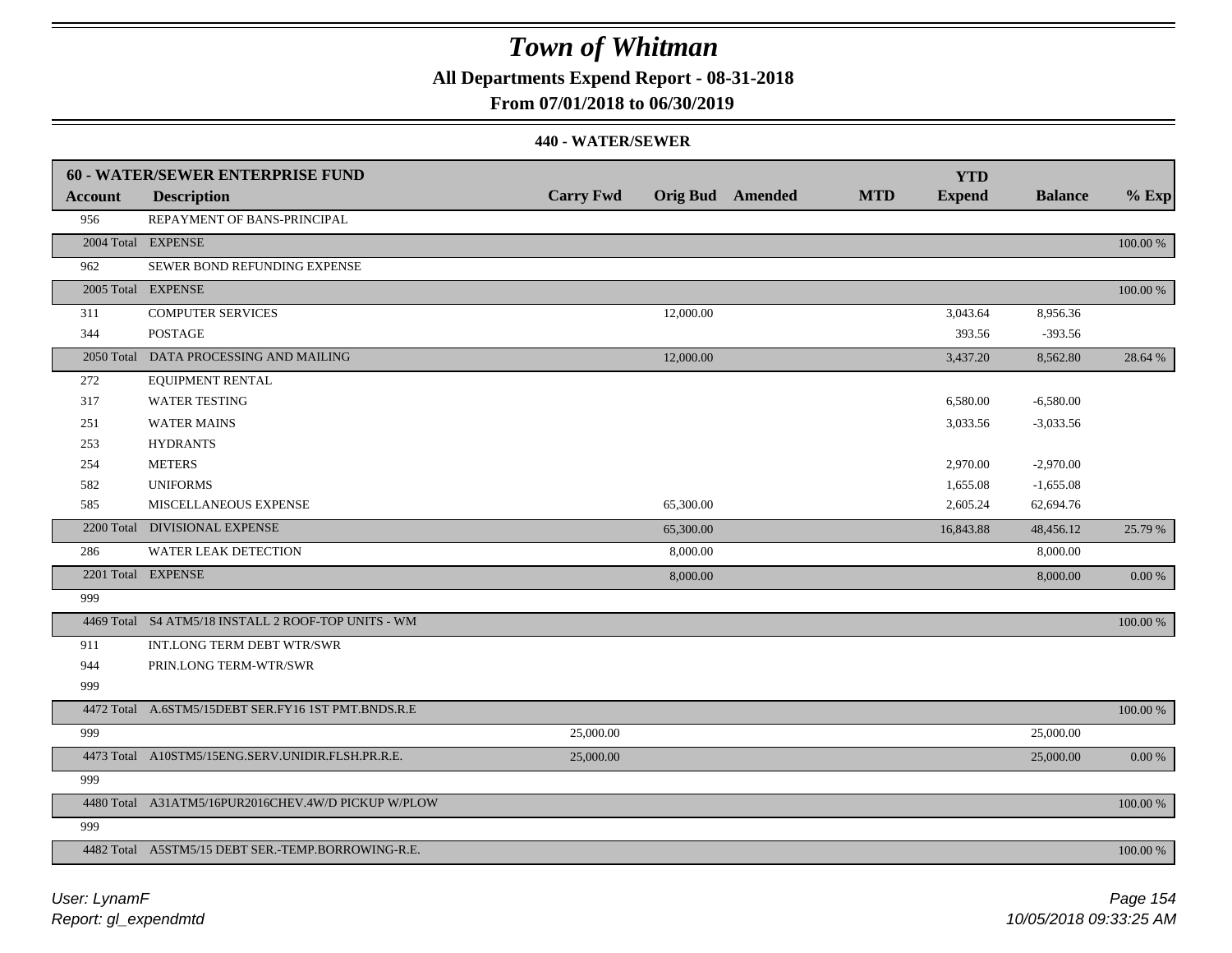**All Departments Expend Report - 08-31-2018**

### **From 07/01/2018 to 06/30/2019**

|         | <b>60 - WATER/SEWER ENTERPRISE FUND</b>              |                  |                         |            | <b>YTD</b>    |                |             |
|---------|------------------------------------------------------|------------------|-------------------------|------------|---------------|----------------|-------------|
| Account | <b>Description</b>                                   | <b>Carry Fwd</b> | <b>Orig Bud</b> Amended | <b>MTD</b> | <b>Expend</b> | <b>Balance</b> | $%$ Exp     |
| 999     |                                                      |                  |                         |            |               |                |             |
|         | 4483 Total A.33ATM5/09RELIN.3500FT.PIPE/REP.MANHOLE  |                  |                         |            |               |                | 100.00 %    |
| 999     |                                                      | 59,587.24        |                         |            |               | 59,587.24      |             |
|         | 4532 Total A.20ATM5/12FR.R.EARN.TO REP.SEW.SYS       | 59,587.24        |                         |            |               | 59,587.24      | $0.00\ \%$  |
| 999     |                                                      |                  |                         |            |               |                |             |
|         | 4538 Total A.31 ATM 5/10 50% PUR.E350 FORD CARGO VAN |                  |                         |            |               |                | $100.00~\%$ |
| 999     |                                                      |                  |                         |            |               |                |             |
|         | 4539 Total A13STM5/15FR.R.E.SEW.SERV.BROCK-PR.YRS    |                  |                         |            |               |                | $100.00~\%$ |
| 999     |                                                      |                  |                         |            |               |                |             |
|         | 4548 Total A.25ATM5/11FR.R.E. TO REP. WSTEWTR PUMPS  |                  |                         |            |               |                | 100.00 %    |
| 999     |                                                      |                  |                         |            |               |                |             |
|         | 4560 Total A.30 ATM 5/10 REPAIR WASTEWTR.PUMPS       |                  |                         |            |               |                | 100.00 %    |
| 999     |                                                      |                  |                         |            |               |                |             |
|         | 4562 Total A.30ATM5/16 REPLACE TRUCK BODY            |                  |                         |            |               |                | 100.00 %    |
| 999     |                                                      |                  |                         |            |               |                |             |
|         | 4577 Total DPW-SITE WORK & PERMIT/FACILITY IMPROV.   |                  |                         |            |               |                | 100.00 %    |
| 999     |                                                      | 18,301.96        |                         |            |               | 18,301.96      |             |
|         | 4579 Total A.5STM12/17 SWR.F.MAIN REP.& BY-PASS      | 18,301.96        |                         |            |               | 18,301.96      | $0.00\ \%$  |
| 999     |                                                      | 2,000.00         |                         |            |               | 2,000.00       |             |
|         | 4606 Total Res.Fnd. Trans.-Engin.Costs Rte.18 & 27   | 2,000.00         |                         |            |               | 2,000.00       | 0.00 %      |
| 999     |                                                      |                  |                         |            |               |                |             |
|         | 4608 Total A.21ATM5/12 FR.R.EARN.TO LEAK DETECT.     |                  |                         |            |               |                | 100.00 %    |
| 999     |                                                      |                  |                         |            |               |                |             |
|         | 4609 Total A.21 ATM5/14 FR.R.E.PUR&INST.BACK-UP GEN  |                  |                         |            |               |                | 100.00 %    |
| 999     |                                                      |                  |                         |            |               |                |             |
|         | 4610 Total A.22ATM5/14FR.R.E.REP.&REPL.EQ@PUMP STA.  |                  |                         |            |               |                | 100.00 %    |
| 999     |                                                      |                  |                         |            |               |                |             |
|         | 4611 Total A2 STM 5/17 PRIOR YEAR BILL               |                  |                         |            |               |                | 100.00 %    |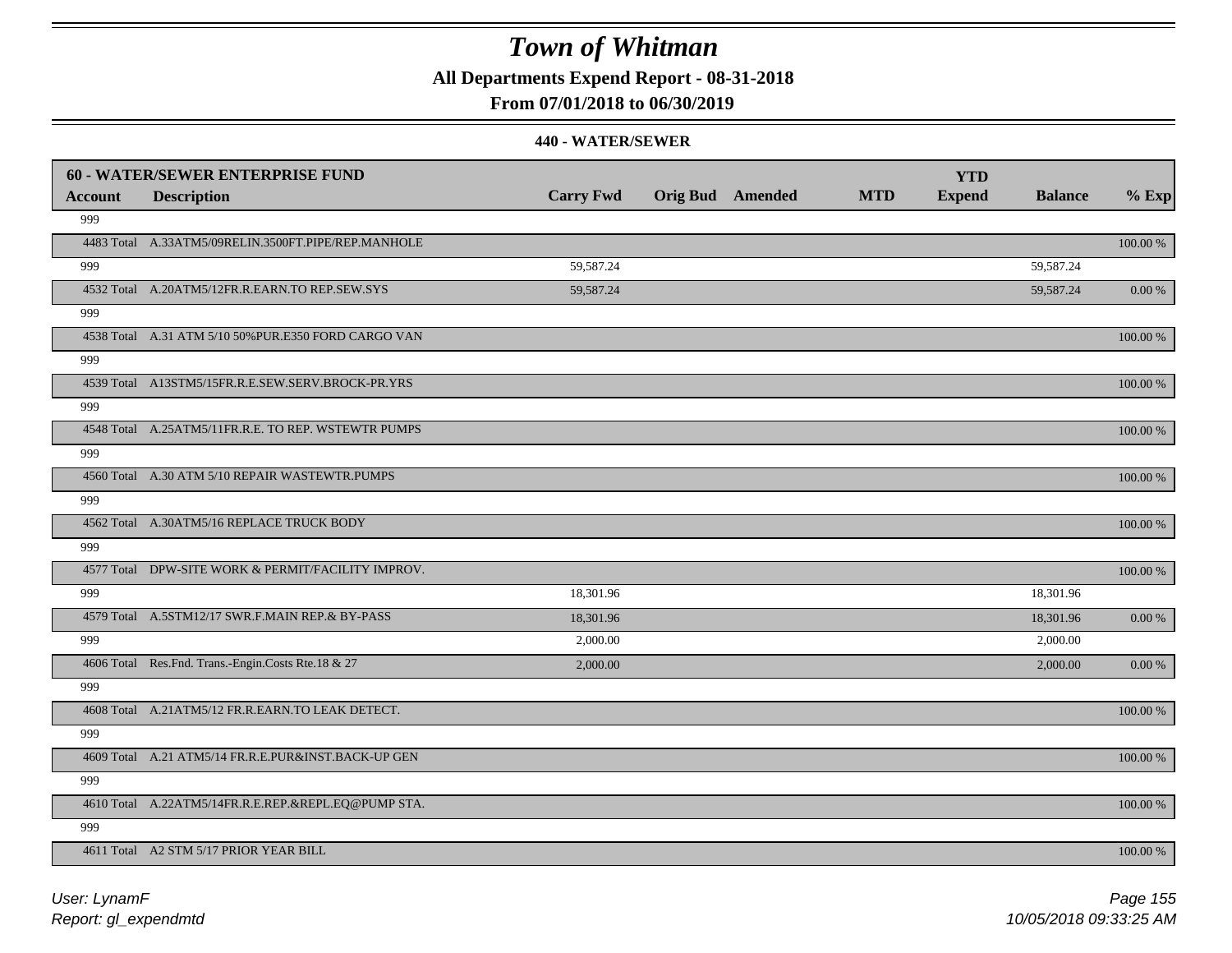**All Departments Expend Report - 08-31-2018**

### **From 07/01/2018 to 06/30/2019**

|         | 60 - WATER/SEWER ENTERPRISE FUND               | <b>Carry Fwd</b> | <b>Orig Bud</b> | Amended | <b>MTD</b> | <b>YTD</b>    | <b>Balance</b> |            |
|---------|------------------------------------------------|------------------|-----------------|---------|------------|---------------|----------------|------------|
| Account | <b>Description</b>                             |                  |                 |         |            | <b>Expend</b> |                | $%$ Exp    |
| 999     |                                                |                  |                 |         |            |               |                |            |
|         | 4612 Total A.3STM 12/17 PUR.WATER METERS       |                  |                 |         |            |               |                | 100.00 %   |
| 999     |                                                | 411,152.20       |                 |         |            | 34,763.79     | 376,388.41     |            |
|         | 4613 Total A.4STM12/17 SWR.EASEMNT SURVEYG ETC | 411,152.20       |                 |         |            | 34,763.79     | 376,388.41     | 8.45 %     |
| 999     |                                                |                  |                 |         |            |               |                |            |
|         | 4614 Total A.30ATM 5/10 WASTEWTR.UPGRADES FY06 |                  |                 |         |            |               |                | $100.00\%$ |
|         | 440 Total WATER/SEWER                          | 516,041.40       | 4,522,500.00    |         |            | 1.016.910.86  | 4,021,630.54   |            |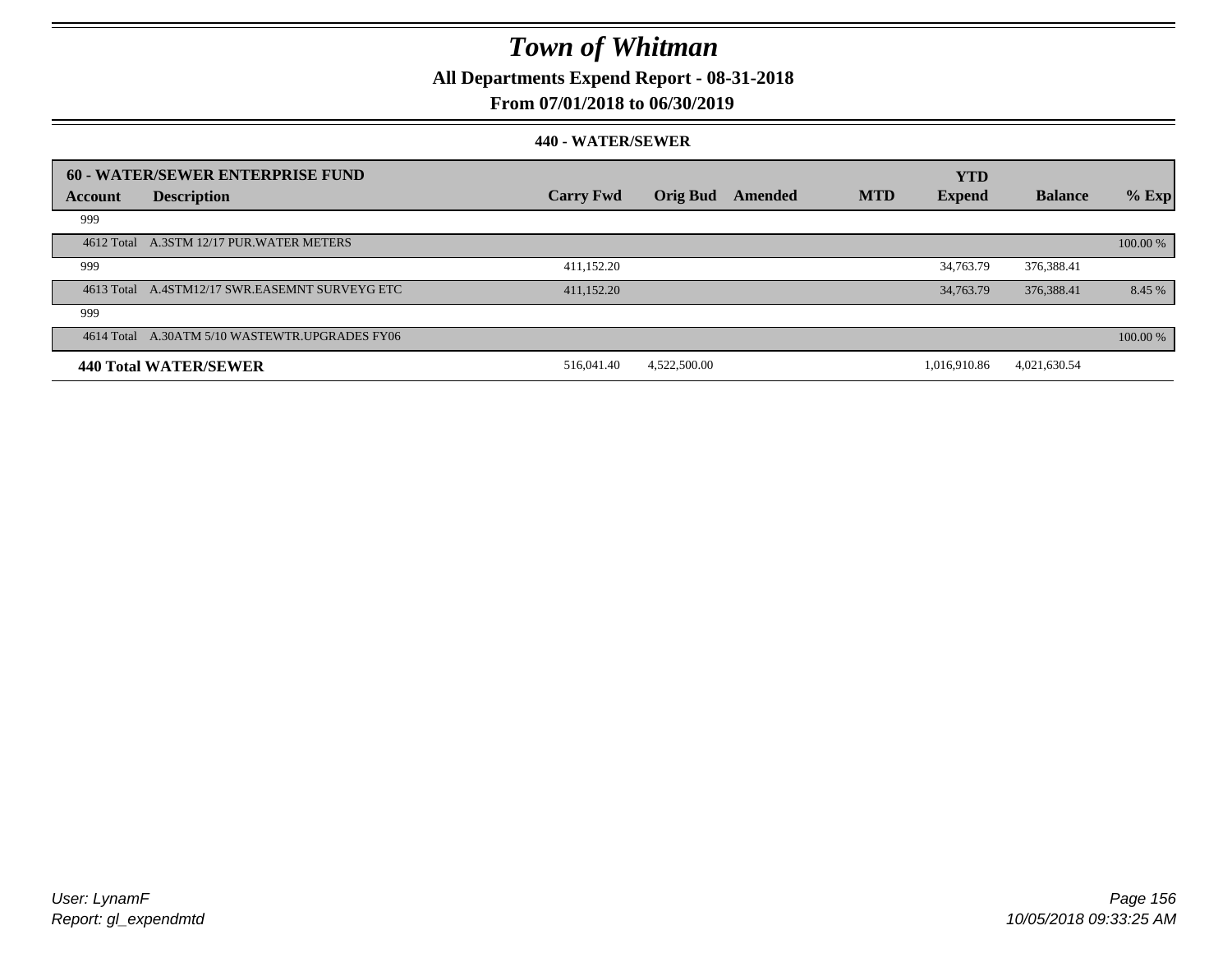**All Departments Expend Report - 08-31-2018**

**From 07/01/2018 to 06/30/2019**

### **441 - SEWER ENCUMBRANCE**

|                | <b>60 - WATER/SEWER ENTERPRISE FUND</b> |                  |                         |            | <b>YTD</b>    |                |             |
|----------------|-----------------------------------------|------------------|-------------------------|------------|---------------|----------------|-------------|
| <b>Account</b> | <b>Description</b>                      | <b>Carry Fwd</b> | <b>Orig Bud</b> Amended | <b>MTD</b> | <b>Expend</b> | <b>Balance</b> | $%$ Exp     |
| 380            | <b>DISPOSAL COSTS</b>                   |                  |                         |            |               |                |             |
|                | 2000 Total EXPENSE                      |                  |                         |            |               |                | $100.00~\%$ |
| 938            | FY 2018 ENCUMBRANCES                    | 850,000.00       |                         |            |               | 850,000.00     |             |
| 939            | FY2015 ENCUMBRANCES                     |                  |                         |            |               |                |             |
| 940            | FY2016 ENCUMBRANCES                     |                  |                         |            |               |                |             |
| 943            | <b>FY2012 ENCUMBRANCES</b>              |                  |                         |            |               |                |             |
| 945            | FY2013 ENCUMBRANCES                     |                  |                         |            |               |                |             |
| 946            | FY2010 ENCUMBRANCES                     |                  |                         |            |               |                |             |
| 948            | FY07 ENCUMBRANCES                       |                  |                         |            |               |                |             |
| 949            | FY2014 ENCUMBRANCES                     |                  |                         |            |               |                |             |
| 953            | <b>FY2009 ENCUMBRANCES</b>              |                  |                         |            |               |                |             |
| 958            | <b>FY2005 ENCUMBRANCES</b>              |                  |                         |            |               |                |             |
| 959            | <b>FY2006 ENCUMBRANCES</b>              |                  |                         |            |               |                |             |
| 965            | SEWER FY13 DISPOSAL COSTS ENCUMBERED    |                  |                         |            |               |                |             |
| 966            | SEWER FY14 DISPOSAL COSTS ENCUMBERED    |                  |                         |            |               |                |             |
| 967            | SEWER FY15 DISPOSAL COSTS ENCUMBERED    |                  |                         |            |               |                |             |
| 941            | FY 2017 ENCUMBRANCES                    |                  |                         |            |               |                |             |
|                | 2001 Total EXPENSE                      | 850,000.00       |                         |            |               | 850,000.00     | 0.00 %      |
| 765            | INDIR.COSTS DUE TO GEN.FD.FY95          |                  |                         |            |               |                |             |
| 766            | INDIR.COSTS DUE TO GEN.FD.FY96          |                  |                         |            |               |                |             |
| 767            | INDIR.COSTS DUE TO GEN.FD FY97          |                  |                         |            |               |                |             |
| 768            | INDIR.COSTS DUE TO GEN.FD.FY98          |                  |                         |            |               |                |             |
| 769            | INDIR.COSTS DUE TO GEN.FD.FY99          |                  |                         |            |               |                |             |
|                | 2002 Total EXPENSE                      |                  |                         |            |               |                | 100.00 %    |
| 863            | IND.COSTS FY00 DUE TO GF-PR.YR          |                  |                         |            |               |                |             |
| 869            | INDIR.COSTS DUE TO G.FND-PR.YR          |                  |                         |            |               |                |             |
|                | 2003 Total EXPENSE                      |                  |                         |            |               |                | 100.00 %    |
|                | <b>441 Total SEWER ENCUMBRANCE</b>      | 850,000.00       |                         |            |               | 850,000.00     |             |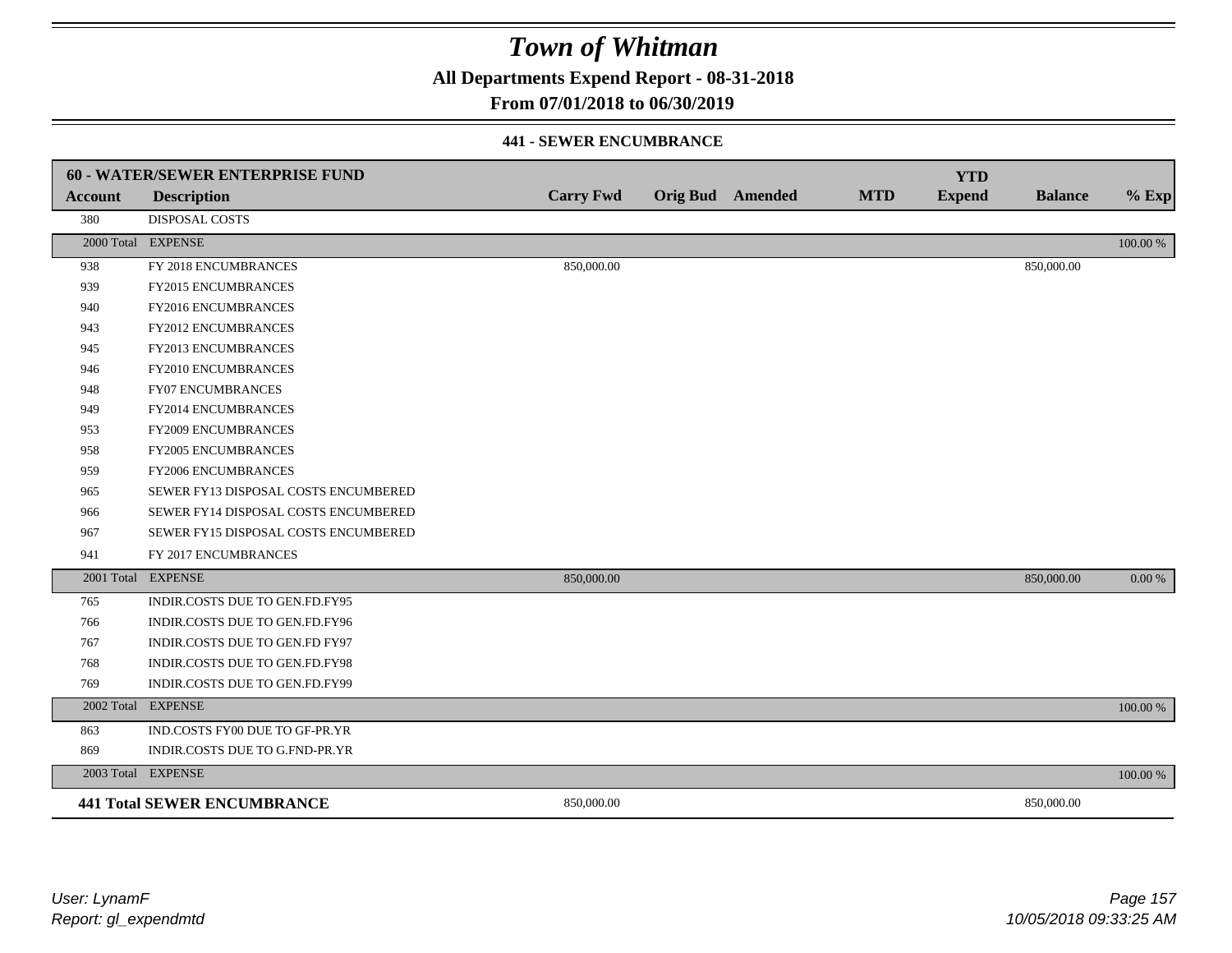**All Departments Expend Report - 08-31-2018**

### **From 07/01/2018 to 06/30/2019**

### **451 - WATER ENCUMBRANCE**

|         | 60 - WATER/SEWER ENTERPRISE FUND   |                  |                 |         |            | <b>YTD</b>    |                |          |
|---------|------------------------------------|------------------|-----------------|---------|------------|---------------|----------------|----------|
| Account | <b>Description</b>                 | <b>Carry Fwd</b> | <b>Orig Bud</b> | Amended | <b>MTD</b> | <b>Expend</b> | <b>Balance</b> | $%$ Exp  |
| 941     | FY 2017 ENCUMBRANCES               |                  |                 |         |            |               |                |          |
|         | 2000 Total EXPENSE                 |                  |                 |         |            |               |                | 100.00 % |
| 938     | FY 2018 ENCUMBRANCES               | 22,174.78        |                 |         |            | 22,174.78     |                |          |
| 939     | <b>FY2015 ENCUMBRANCES</b>         |                  |                 |         |            |               |                |          |
| 940     | <b>FY2016 ENCUMBRANCES</b>         |                  |                 |         |            |               |                |          |
| 949     | <b>FY2014 ENCUMBRANCES</b>         |                  |                 |         |            |               |                |          |
|         | 2001 Total EXPENSE                 | 22,174.78        |                 |         |            | 22,174.78     |                | 100.00 % |
|         | <b>451 Total WATER ENCUMBRANCE</b> | 22,174.78        |                 |         |            | 22,174.78     |                |          |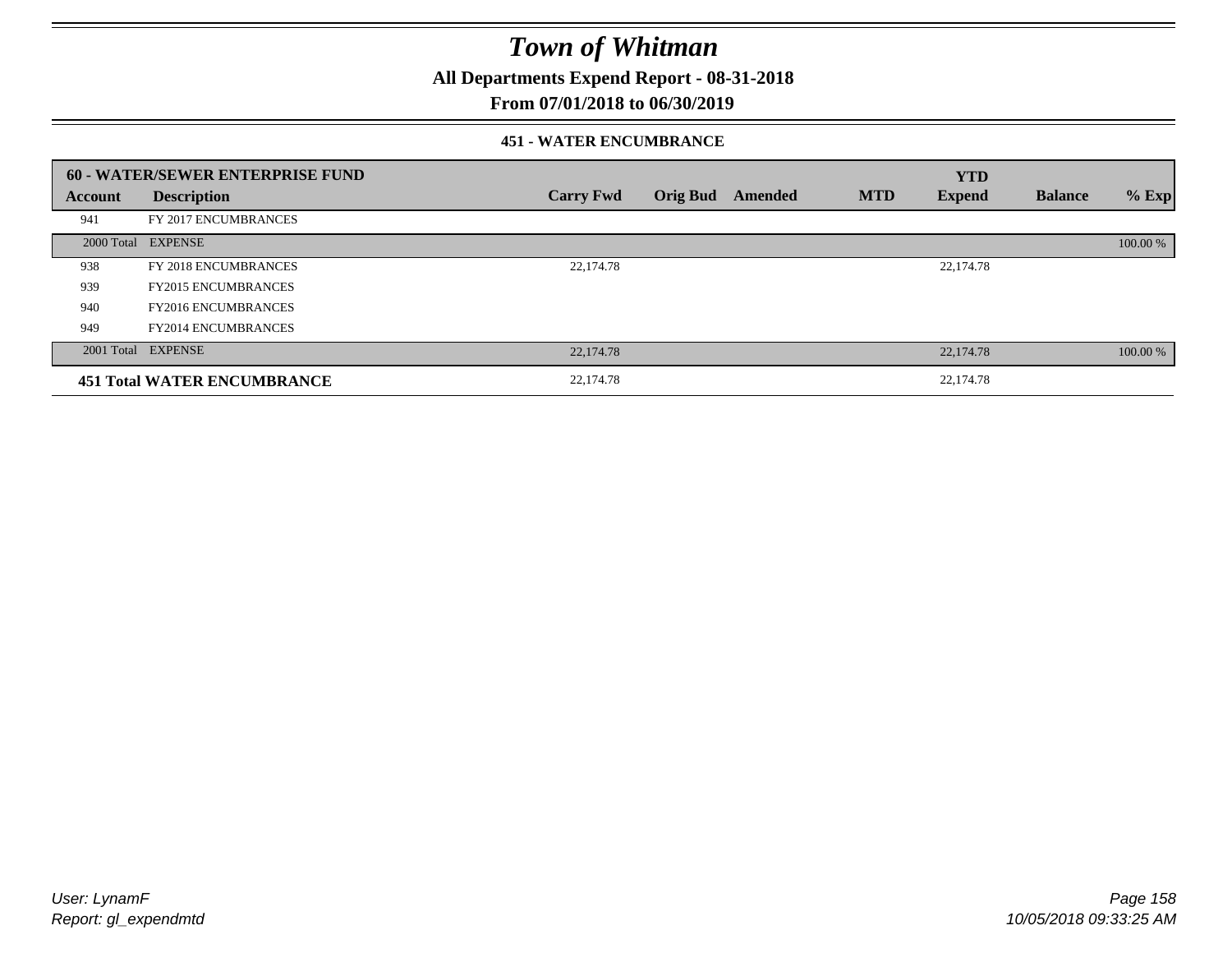**All Departments Expend Report - 08-31-2018**

**From 07/01/2018 to 06/30/2019**

|                 | <b>60 - WATER/SEWER ENTERPRISE FUND</b> |                  |                  |            | YTD           |                |            |
|-----------------|-----------------------------------------|------------------|------------------|------------|---------------|----------------|------------|
| Account         | <b>Description</b>                      | <b>Carry Fwd</b> | Orig Bud Amended | <b>MTD</b> | <b>Expend</b> | <b>Balance</b> | $%$ Exp    |
| 005             | <b>TRASH FEE REFUNDS</b>                |                  |                  |            |               |                |            |
| 1997 Total 1997 |                                         |                  |                  |            |               |                | $100.00\%$ |
|                 | <b>850 Total TAX REFUNDS</b>            |                  |                  |            |               |                |            |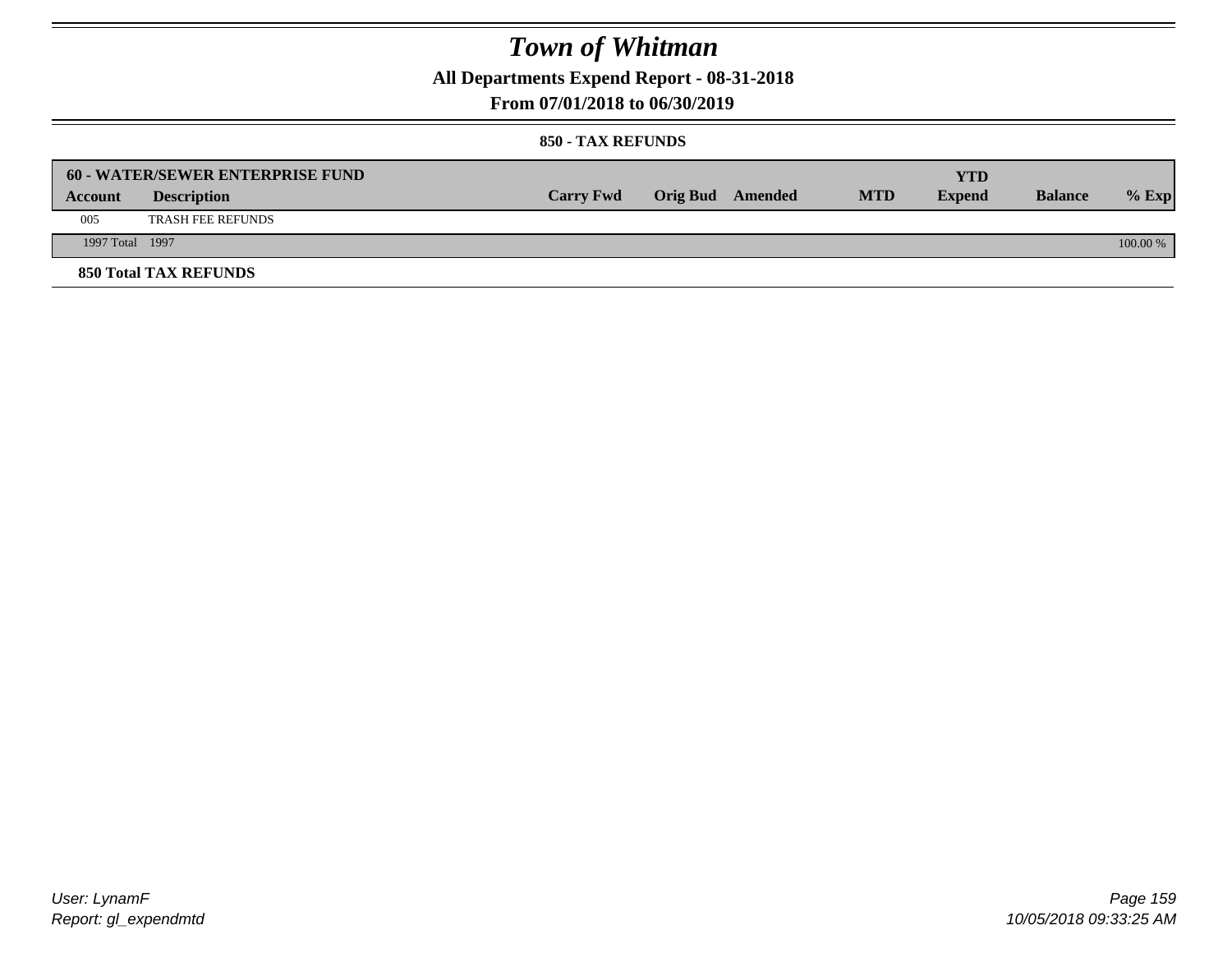**All Departments Expend Report - 08-31-2018**

**From 07/01/2018 to 06/30/2019**

### **851 - FIRE REVOLVING**

|         | 60 - WATER/SEWER ENTERPRISE FUND |                  |                  |            | YTD           |                |          |
|---------|----------------------------------|------------------|------------------|------------|---------------|----------------|----------|
| Account | <b>Description</b>               | <b>Carry Fwd</b> | Orig Bud Amended | <b>MTD</b> | <b>Expend</b> | <b>Balance</b> | $%$ Exp  |
| 008     | <b>SEWER DETAILS</b>             |                  |                  |            |               |                |          |
|         | 1000 Total SALARIES              |                  |                  |            |               |                | 100.00 % |
|         | <b>851 Total FIRE REVOLVING</b>  |                  |                  |            |               |                |          |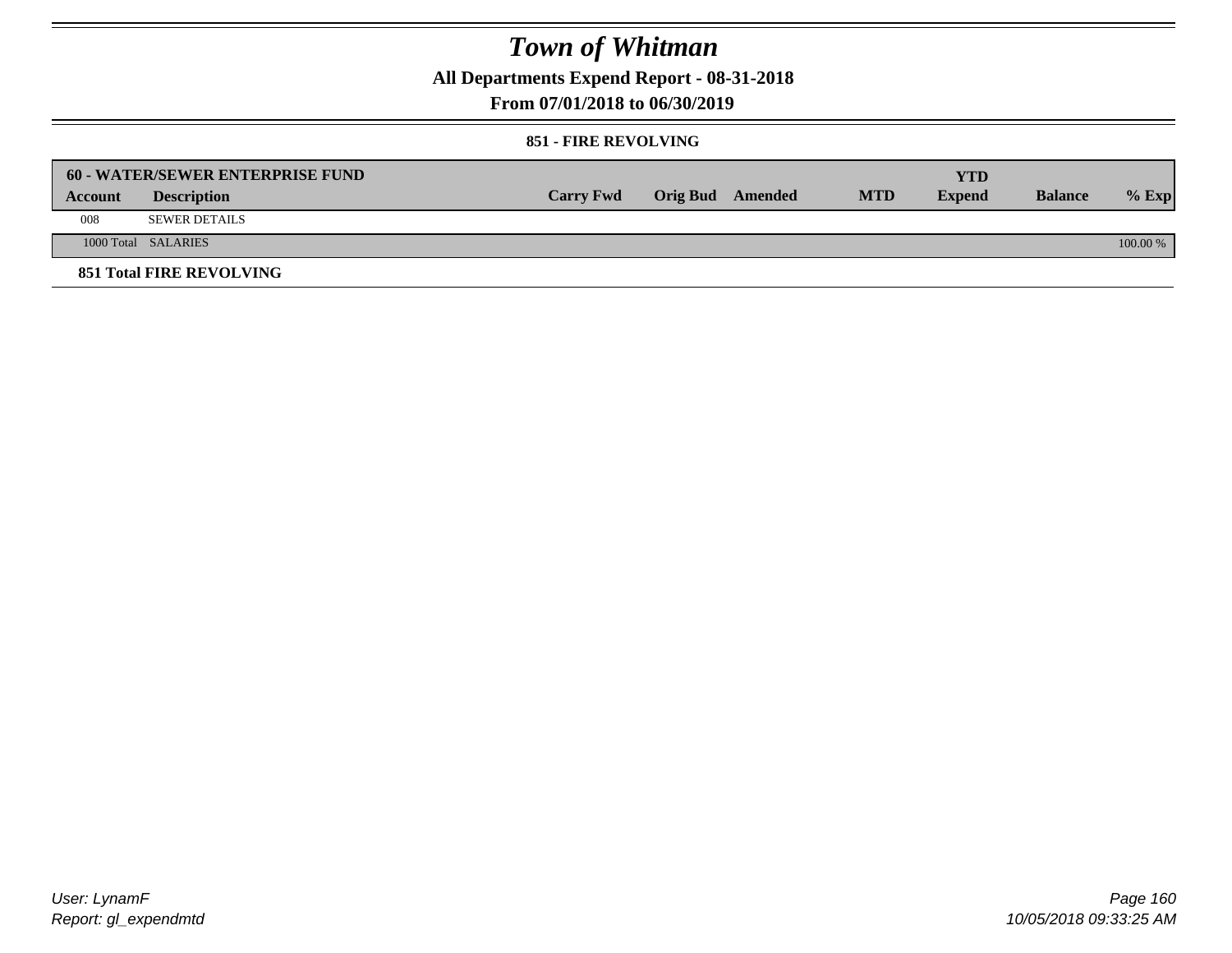**All Departments Expend Report - 08-31-2018**

**From 07/01/2018 to 06/30/2019**

### **852 - POLICE REVOLVING**

|         | <b>60 - WATER/SEWER ENTERPRISE FUND</b> |                  |                         |            | YTD           |                |            |
|---------|-----------------------------------------|------------------|-------------------------|------------|---------------|----------------|------------|
| Account | <b>Description</b>                      | <b>Carry Fwd</b> | <b>Orig Bud</b> Amended | <b>MTD</b> | <b>Expend</b> | <b>Balance</b> | $\%$ Exp   |
| 008     | SEWER DETAILS                           |                  |                         |            |               |                |            |
|         | 1000 Total SALARIES                     |                  |                         |            |               |                | $100.00\%$ |
|         | <b>852 Total POLICE REVOLVING</b>       |                  |                         |            |               |                |            |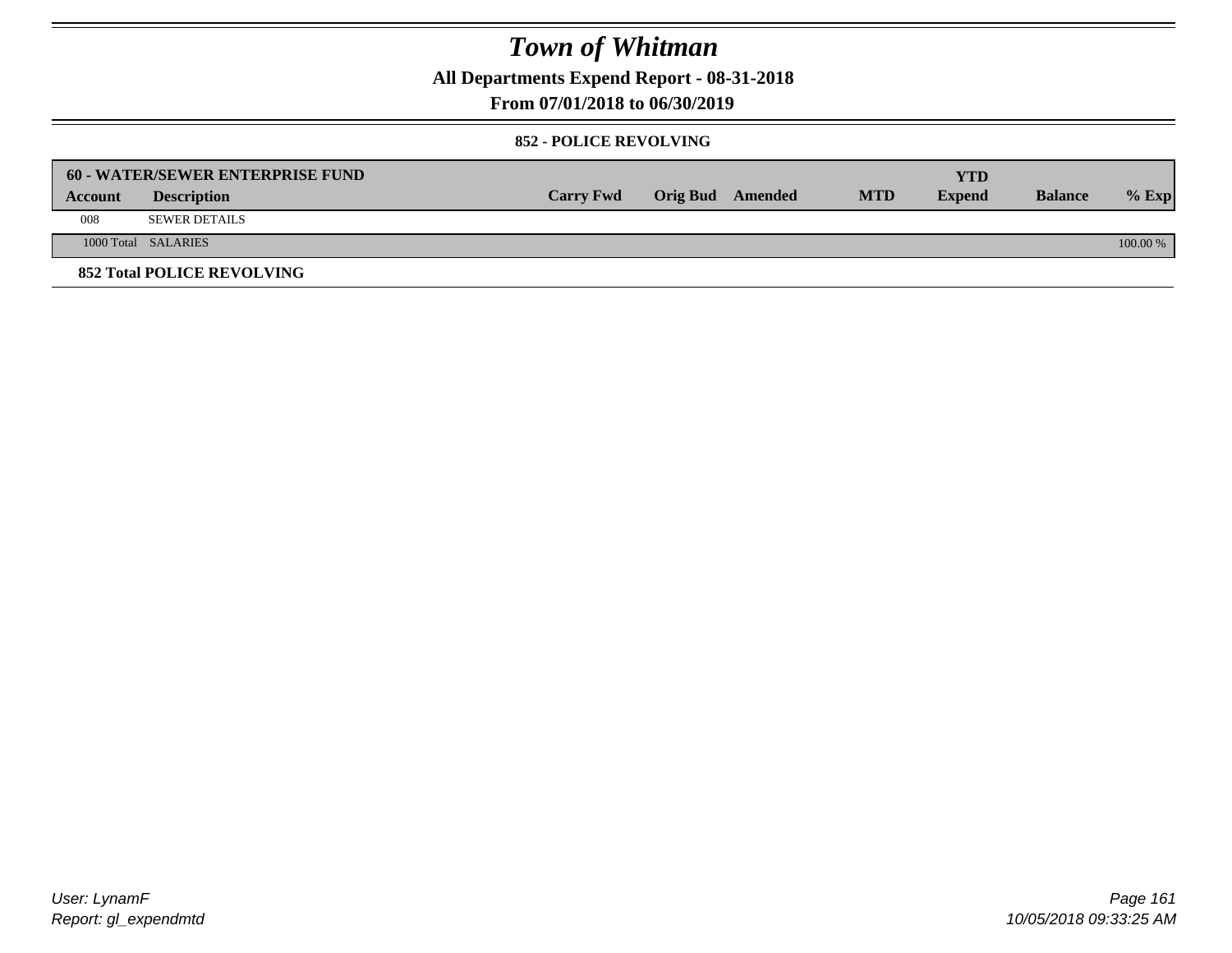## **All Departments Expend Report - 08-31-2018**

### **From 07/01/2018 to 06/30/2019**

### **870 - AGENCY**

|         | <b>60 - WATER/SEWER ENTERPRISE FUND</b> |                  |                 |                |            | <b>YTD</b>    |                |          |
|---------|-----------------------------------------|------------------|-----------------|----------------|------------|---------------|----------------|----------|
| Account | <b>Description</b>                      | <b>Carry Fwd</b> | <b>Orig Bud</b> | <b>Amended</b> | <b>MTD</b> | <b>Expend</b> | <b>Balance</b> | $%$ Exp  |
| 027     | <b>GUAR.DEPOSIT INTEREST-REFUND</b>     |                  |                 |                |            |               |                |          |
| 029     | <b>GUARANTEED DEPOSITS REFUNDED</b>     |                  |                 |                |            |               |                |          |
| 055     | <b>GUARANTEED DEP.J.TASSINARI</b>       |                  |                 |                |            |               |                |          |
| 056     | <b>GUARANTEE DEP.REFND.-J. KELLEHER</b> |                  |                 |                |            |               |                |          |
| 059     | <b>GUARANTEE DEPOSITS FORFIETED</b>     |                  |                 |                |            |               |                |          |
| 236     | GUAR.DEPOSITS REFUNDED-CONSTR.TECH.     |                  |                 |                |            |               |                |          |
| 237     | <b>GUARENTEE DEPOSITS REFUNDED</b>      |                  |                 |                |            |               |                |          |
| 410     | GUAR.DEP.REFNDED-R. Robertson           |                  |                 |                |            |               |                |          |
|         | 2000 Total EXPENSE                      |                  |                 |                |            |               |                | 100.00 % |
| 899     | <b>EXCHANGE ACCOUNT</b>                 |                  |                 |                |            |               |                |          |
|         | 2002 Total EXPENSE                      |                  |                 |                |            |               |                | 100.00 % |
|         | <b>870 Total AGENCY</b>                 |                  |                 |                |            |               |                |          |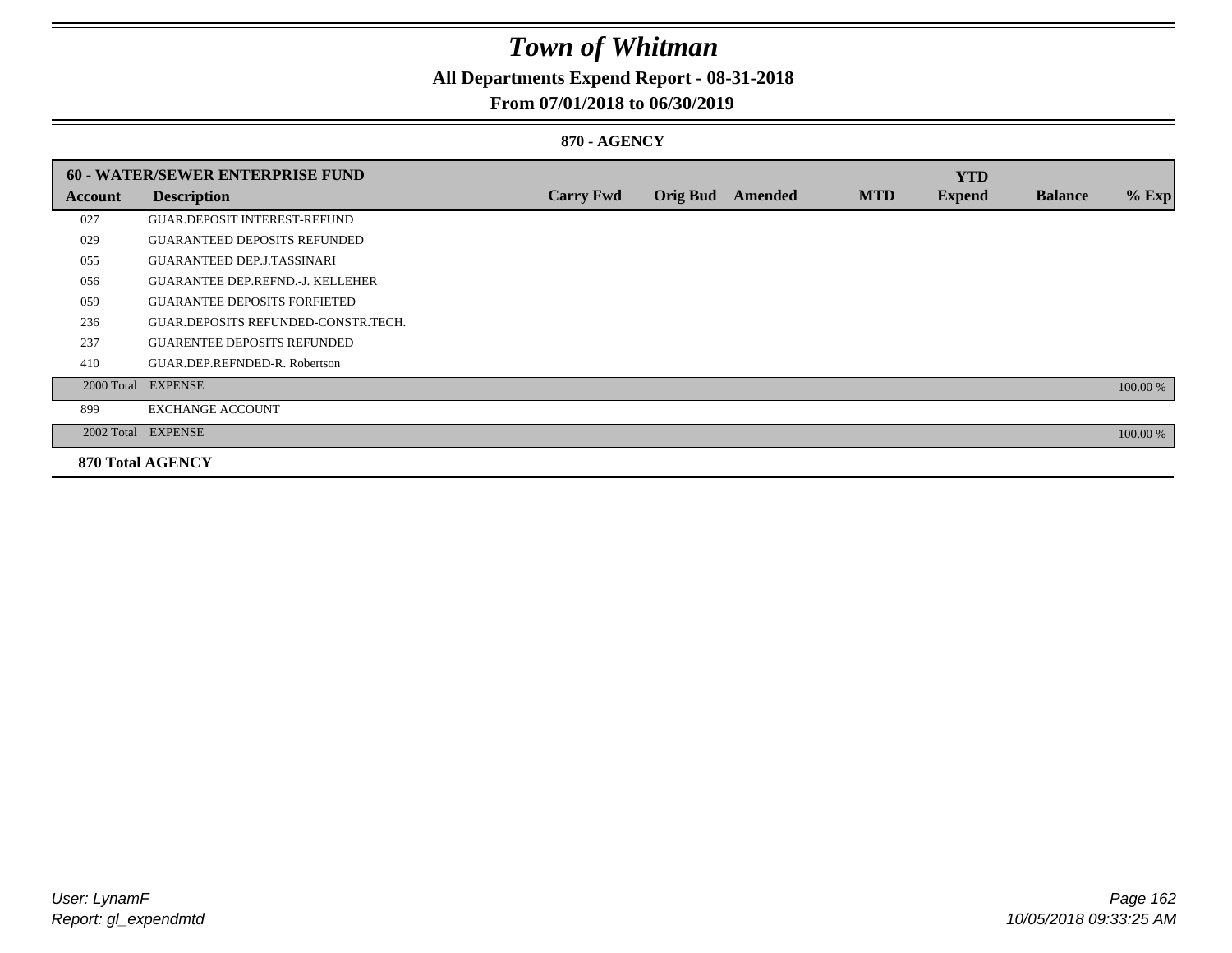**All Departments Expend Report - 08-31-2018**

**From 07/01/2018 to 06/30/2019**

### **873 - USER CHARGES REFUNDS**

|                 | 60 - WATER/SEWER ENTERPRISE FUND |                  |                         |            | <b>YTD</b>    |                |             |
|-----------------|----------------------------------|------------------|-------------------------|------------|---------------|----------------|-------------|
| <b>Account</b>  | <b>Description</b>               | <b>Carry Fwd</b> | <b>Orig Bud</b> Amended | <b>MTD</b> | <b>Expend</b> | <b>Balance</b> | $%$ Exp     |
| 053             | SEWER RATES REFUNDS              |                  |                         |            |               |                |             |
| 1999 Total 1999 |                                  |                  |                         |            |               |                | 100.00 %    |
| 053             | SEWER RATES REFUNDS              |                  |                         |            |               |                |             |
|                 | 2001 Total EXPENSE               |                  |                         |            |               |                | 100.00 %    |
| 053             | SEWER RATES REFUNDS              |                  |                         |            |               |                |             |
|                 | 2002 Total EXPENSE               |                  |                         |            |               |                | 100.00 %    |
| 053             | SEWER RATES REFUNDS              |                  |                         |            |               |                |             |
|                 | 2003 Total EXPENSE               |                  |                         |            |               |                | $100.00~\%$ |
| 053             | SEWER RATES REFUNDS              |                  |                         |            |               |                |             |
| 178             | SEWER LIEN REFUNDS               |                  |                         |            |               |                |             |
|                 | 2004 Total EXPENSE               |                  |                         |            |               |                | 100.00 %    |
| 053             | <b>SEWER RATES REFUNDS</b>       |                  |                         |            |               |                |             |
| 178             | SEWER LIEN REFUNDS               |                  |                         |            |               |                |             |
|                 | 2005 Total EXPENSE               |                  |                         |            |               |                | 100.00 %    |
| 053             | <b>SEWER RATES REFUNDS</b>       |                  |                         |            |               |                |             |
|                 | 2006 Total EXPENSE               |                  |                         |            |               |                | 100.00 %    |
| 053             | <b>SEWER RATES REFUNDS</b>       |                  |                         |            |               |                |             |
| 178             | SEWER LIEN REFUNDS               |                  |                         |            |               |                |             |
|                 | 2007 Total EXPENSE               |                  |                         |            |               |                | 100.00 %    |
| 053             | SEWER RATES REFUNDS              |                  |                         |            |               |                |             |
| 178             | <b>SEWER LIEN REFUNDS</b>        |                  |                         |            |               |                |             |
|                 | 2008 Total EXPENSE               |                  |                         |            |               |                | 100.00 %    |
| 053             | <b>SEWER RATES REFUNDS</b>       |                  |                         |            |               |                |             |
| 178             | <b>SEWER LIEN REFUNDS</b>        |                  |                         |            |               |                |             |
|                 | 2009 Total EXPENSE               |                  |                         |            |               |                | 100.00 %    |
| 053             | SEWER RATES REFUNDS              |                  |                         |            |               |                |             |
| 178             | <b>SEWER LIEN REFUNDS</b>        |                  |                         |            |               |                |             |
|                 | 2010 Total EXPENSE               |                  |                         |            |               |                | 100.00 %    |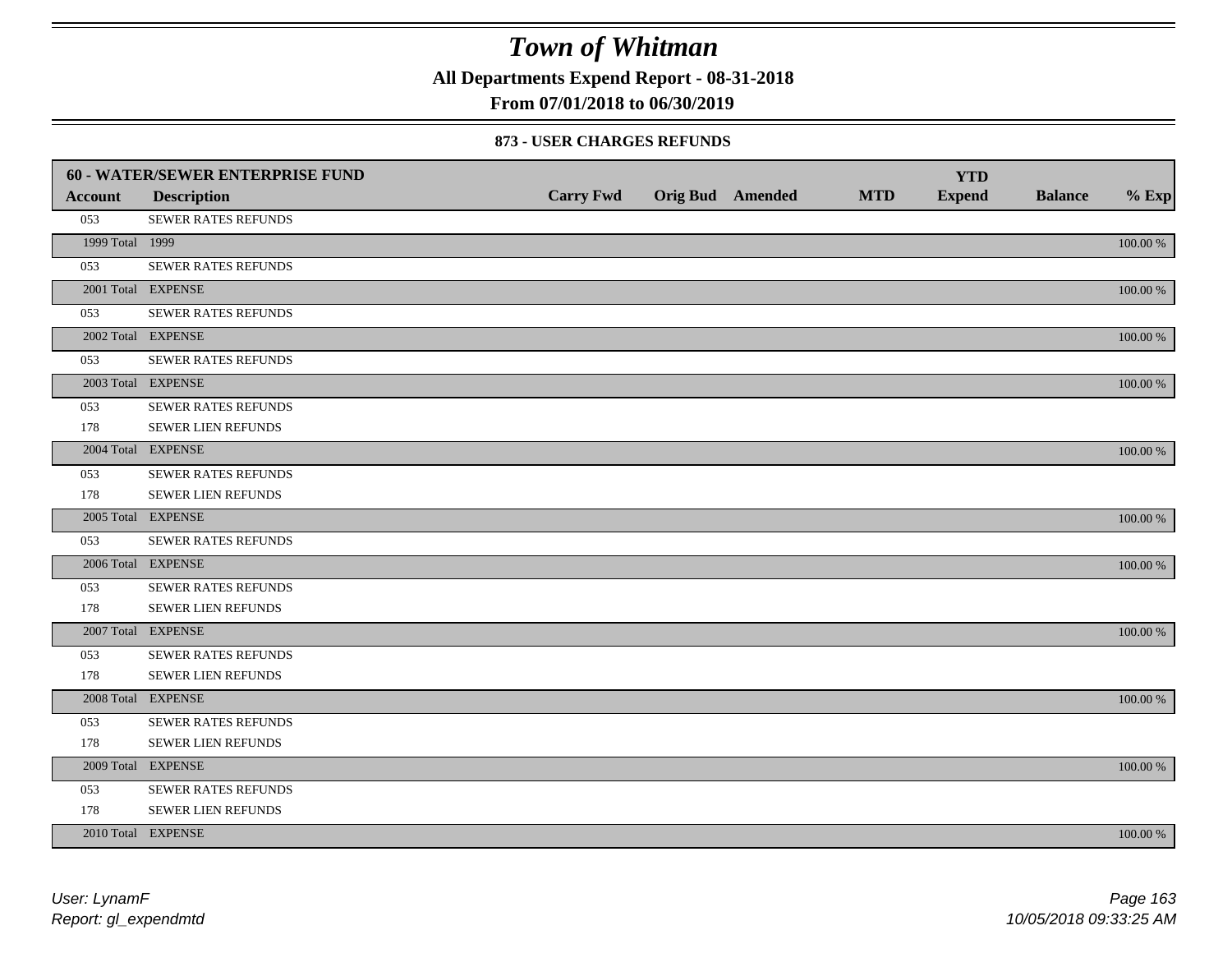**All Departments Expend Report - 08-31-2018**

## **From 07/01/2018 to 06/30/2019**

### **873 - USER CHARGES REFUNDS**

|                | 60 - WATER/SEWER ENTERPRISE FUND |                  |                         |            | <b>YTD</b>    |                |             |
|----------------|----------------------------------|------------------|-------------------------|------------|---------------|----------------|-------------|
| <b>Account</b> | <b>Description</b>               | <b>Carry Fwd</b> | <b>Orig Bud</b> Amended | <b>MTD</b> | <b>Expend</b> | <b>Balance</b> | $%$ Exp     |
| 053            | SEWER RATES REFUNDS              |                  |                         |            |               |                |             |
|                | 2011 Total EXPENSE               |                  |                         |            |               |                | 100.00 %    |
| 053            | SEWER RATES REFUNDS              |                  |                         |            |               |                |             |
| 178            | SEWER LIEN REFUNDS               |                  |                         |            |               |                |             |
|                | 2012 Total EXPENSE               |                  |                         |            |               |                | 100.00 %    |
| 053            | SEWER RATES REFUNDS              |                  |                         |            |               |                |             |
| 173            | WATER LIEN REFUNDS               |                  |                         |            |               |                |             |
| 178            | SEWER LIEN REFUNDS               |                  |                         |            |               |                |             |
|                | 2013 Total EXPENSE               |                  |                         |            |               |                | 100.00 %    |
| 046            | WATER RATES REFUNDS              |                  |                         |            |               |                |             |
| 053            | <b>SEWER RATES REFUNDS</b>       |                  |                         |            |               |                |             |
| 173            | WATER LIEN REFUNDS               |                  |                         |            |               |                |             |
| 178            | <b>SEWER LIEN REFUNDS</b>        |                  |                         |            |               |                |             |
|                | 2014 Total EXPENSE               |                  |                         |            |               |                | 100.00 %    |
| 046            | <b>WATER RATES REFUNDS</b>       |                  |                         |            |               |                |             |
| 053            | SEWER RATES REFUNDS              |                  |                         |            |               |                |             |
| 173            | <b>WATER LIEN REFUNDS</b>        |                  |                         |            |               |                |             |
| 178            | SEWER LIEN REFUNDS               |                  |                         |            |               |                |             |
|                | 2015 Total EXPENSE               |                  |                         |            |               |                | 100.00 %    |
| 046            | WATER RATES REFUNDS              |                  |                         |            |               |                |             |
| 053            | <b>SEWER RATES REFUNDS</b>       |                  |                         |            |               |                |             |
| 173            | WATER LIEN REFUNDS               |                  |                         |            |               |                |             |
| 178            | SEWER LIEN REFUNDS               |                  |                         |            |               |                |             |
|                | 2016 Total EXPENSE               |                  |                         |            |               |                | $100.00~\%$ |
| 046            | WATER RATES REFUNDS              |                  |                         |            |               |                |             |
| 053            | <b>SEWER RATES REFUNDS</b>       |                  |                         |            |               |                |             |
| 173            | WATER LIEN REFUNDS               |                  |                         |            |               |                |             |
| 178            | SEWER LIEN REFUNDS               |                  |                         |            |               |                |             |
|                | 2017 Total EXPENSE               |                  |                         |            |               |                | 100.00 %    |
|                |                                  |                  |                         |            |               |                |             |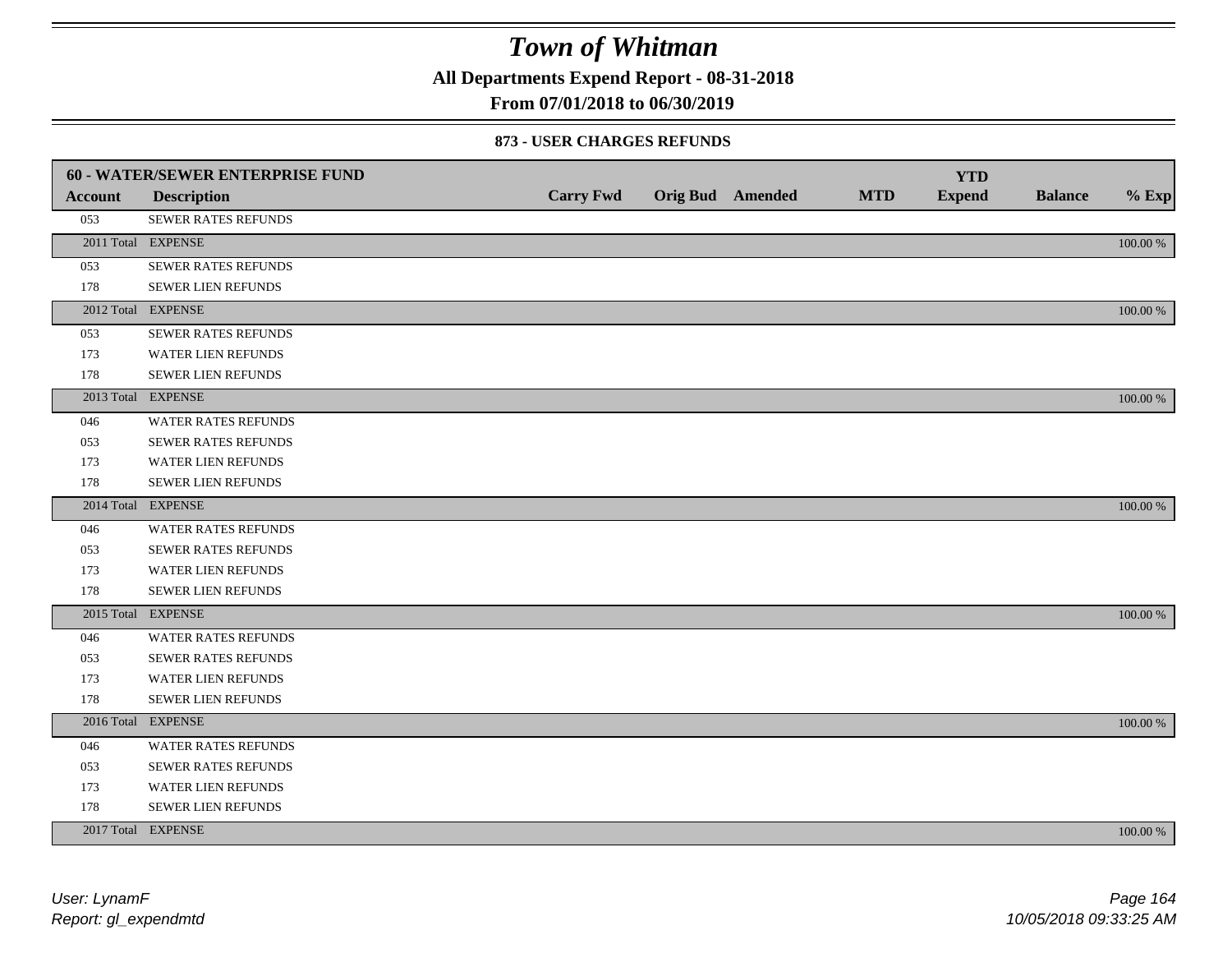**All Departments Expend Report - 08-31-2018**

### **From 07/01/2018 to 06/30/2019**

### **873 - USER CHARGES REFUNDS**

|         | 60 - WATER/SEWER ENTERPRISE FUND      |                  |                 |         |            | <b>YTD</b>    |                |          |
|---------|---------------------------------------|------------------|-----------------|---------|------------|---------------|----------------|----------|
| Account | <b>Description</b>                    | <b>Carry Fwd</b> | <b>Orig Bud</b> | Amended | <b>MTD</b> | <b>Expend</b> | <b>Balance</b> | $%$ Exp  |
| 046     | <b>WATER RATES REFUNDS</b>            |                  |                 |         |            |               |                |          |
| 053     | <b>SEWER RATES REFUNDS</b>            |                  |                 |         |            |               |                |          |
| 173     | <b>WATER LIEN REFUNDS</b>             |                  |                 |         |            |               |                |          |
| 178     | <b>SEWER LIEN REFUNDS</b>             |                  |                 |         |            |               |                |          |
|         | 2018 Total EXPENSE                    |                  |                 |         |            |               |                | 100.00 % |
| 046     | <b>WATER RATES REFUNDS</b>            |                  |                 |         |            |               |                |          |
| 053     | <b>SEWER RATES REFUNDS</b>            |                  |                 |         |            |               |                |          |
| 173     | <b>WATER LIEN REFUNDS</b>             |                  |                 |         |            |               |                |          |
| 178     | <b>SEWER LIEN REFUNDS</b>             |                  |                 |         |            |               |                |          |
|         | 2019 Total EXPENSE                    |                  |                 |         |            |               |                | 100.00 % |
|         | <b>873 Total USER CHARGES REFUNDS</b> |                  |                 |         |            |               |                |          |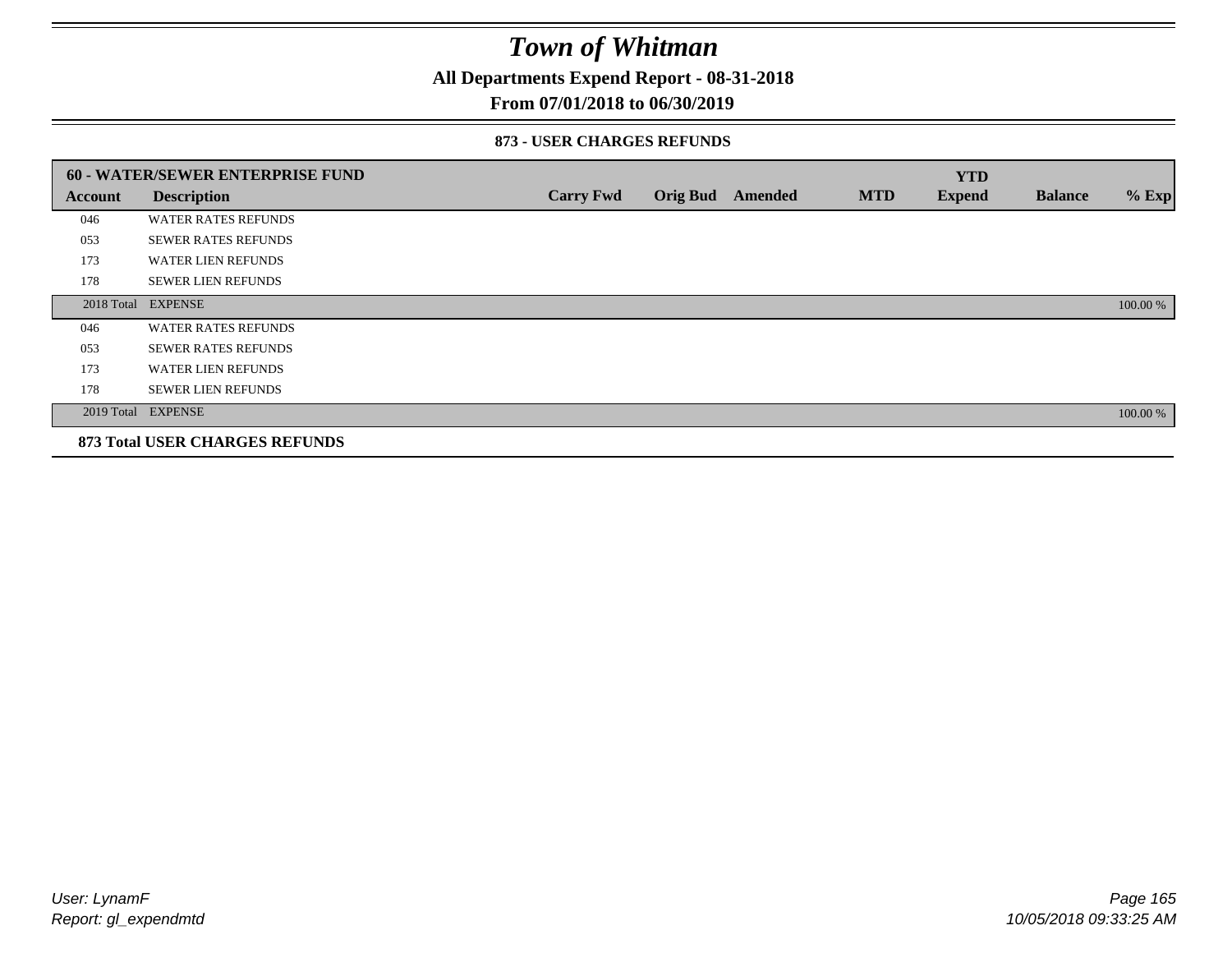**All Departments Expend Report - 08-31-2018**

**From 07/01/2018 to 06/30/2019**

### **875 - MISCELLANEOUS**

|         | <b>60 - WATER/SEWER ENTERPRISE FUND</b> |                  |  |                  |            | <b>YTD</b>    |                |          |
|---------|-----------------------------------------|------------------|--|------------------|------------|---------------|----------------|----------|
| Account | <b>Description</b>                      | <b>Carry Fwd</b> |  | Orig Bud Amended | <b>MTD</b> | <b>Expend</b> | <b>Balance</b> | $%$ Exp  |
| 044     | <b>REFUNDS-PRIOR YEARS</b>              |                  |  |                  |            |               |                |          |
| 080     | WTR/SWR REFUNDS-PEN.&INT.               |                  |  |                  |            |               |                |          |
|         | 2000 Total EXPENSE                      |                  |  |                  |            |               |                | 100.00 % |
|         | <b>875 Total MISCELLANEOUS</b>          |                  |  |                  |            |               |                |          |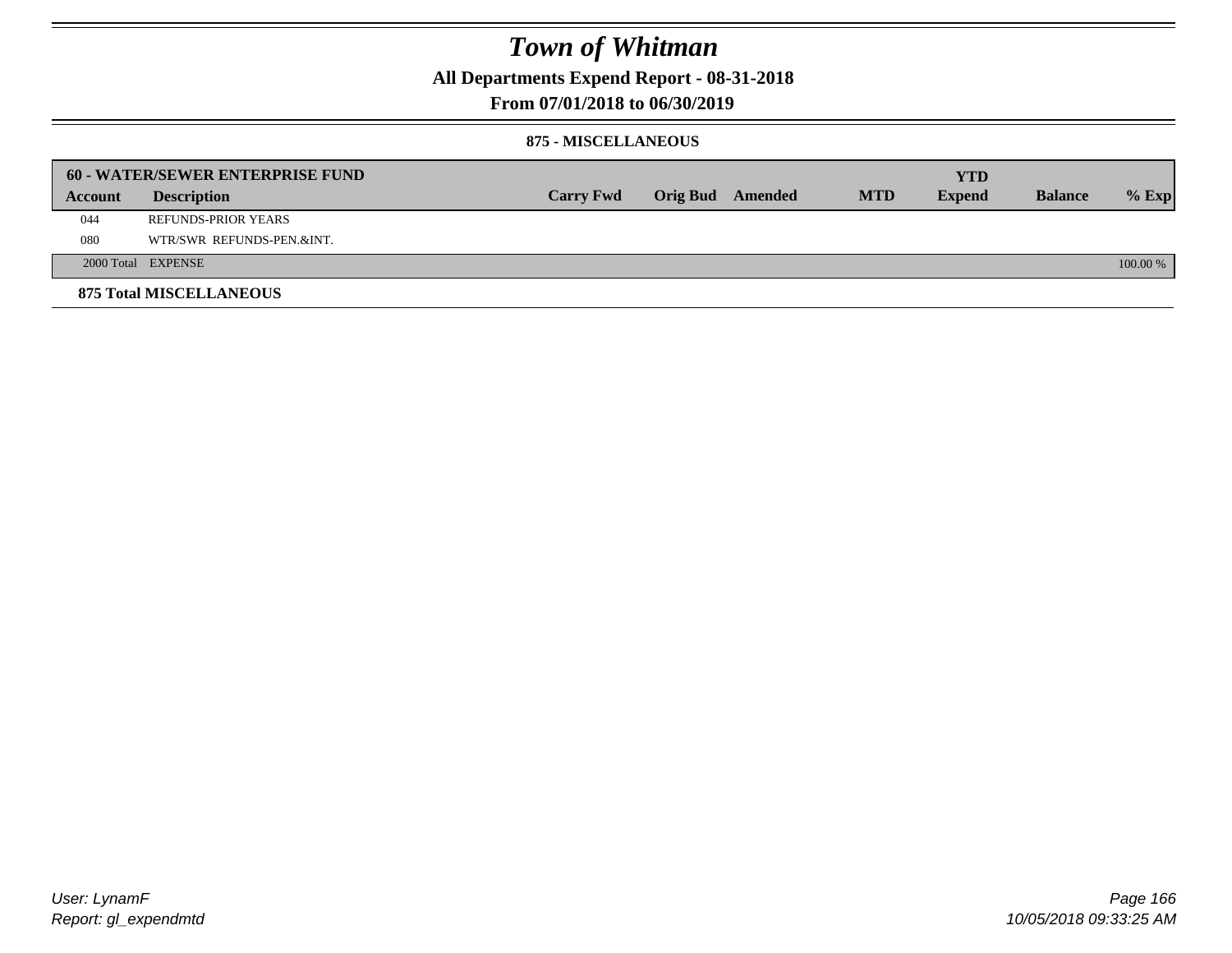**All Departments Expend Report - 08-31-2018**

**From 07/01/2018 to 06/30/2019**

### **878 - OTHER FINANCING USES**

|         | 60 - WATER/SEWER ENTERPRISE FUND            |                  |                 |         |            | <b>YTD</b>    |                |          |
|---------|---------------------------------------------|------------------|-----------------|---------|------------|---------------|----------------|----------|
| Account | <b>Description</b>                          | <b>Carry Fwd</b> | <b>Orig Bud</b> | Amended | <b>MTD</b> | <b>Expend</b> | <b>Balance</b> | $%$ Exp  |
| 400     | <b>GENERAL FUND</b>                         |                  |                 |         |            |               |                |          |
| 401     | WTR/SWR CAPITAL PROJ. FUND                  |                  |                 |         |            |               |                |          |
|         | 2100 Total INTERFUND TRANSFERS              |                  |                 |         |            |               |                | 100.00 % |
| 501     | PREMIUM ON SALE OF BONDS                    |                  |                 |         |            |               |                |          |
|         | 2101 Total INTERFUND TRANSFERS              |                  |                 |         |            |               |                | 100.00 % |
|         | <b>878 Total OTHER FINANCING USES</b>       |                  |                 |         |            |               |                |          |
|         | <b>60 Total WATER/SEWER ENTERPRISE FUND</b> | 1,711,360.76     | 4,522,500.00    |         |            | 1.095.767.71  | 5,138,093.05   |          |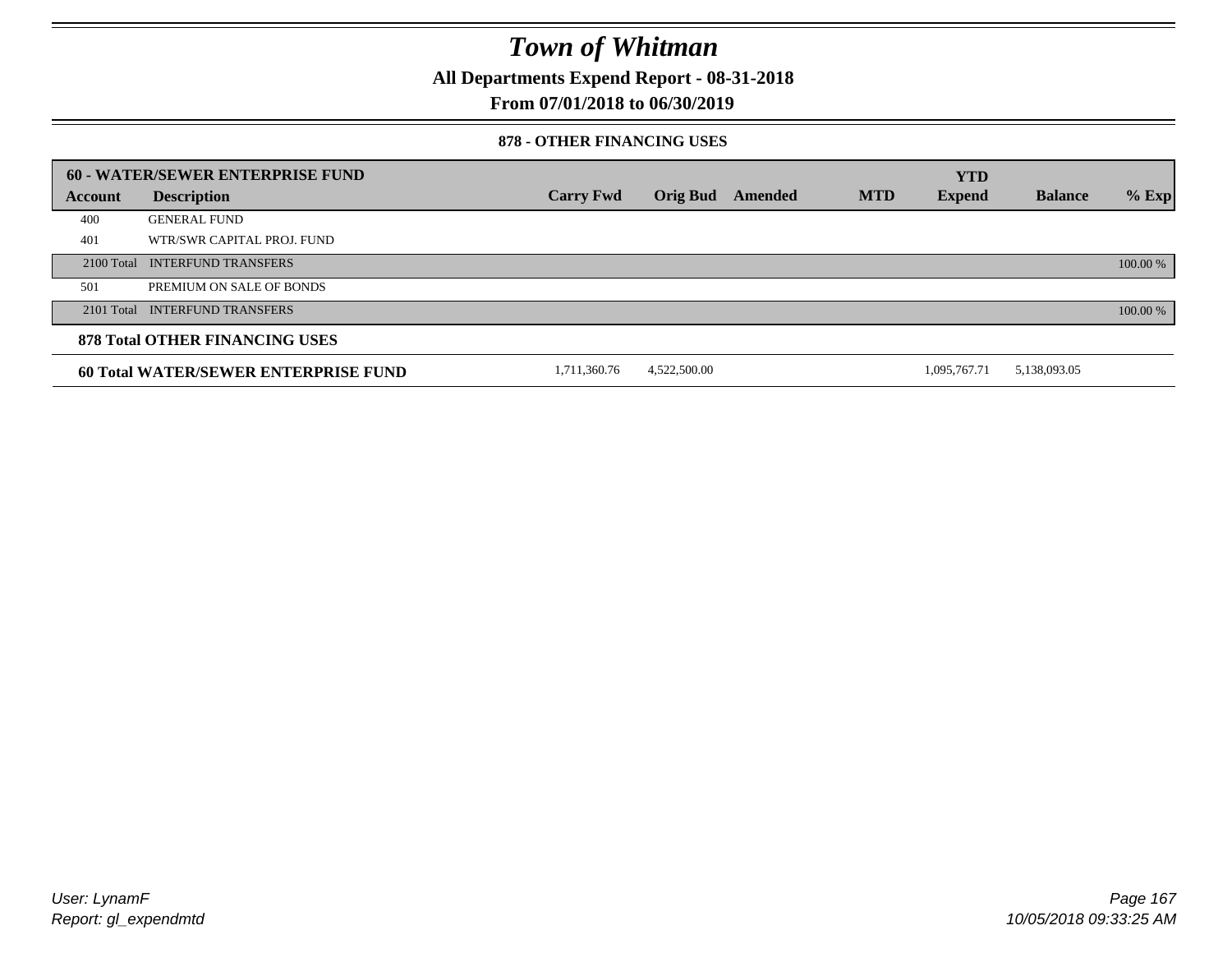**All Departments Expend Report - 08-31-2018**

**From 07/01/2018 to 06/30/2019**

### **878 - OTHER FINANCING USES**

|         | 62 - WATER/SEWER ENT.CAP.PROJ.FUND    |                  |                         |            | <b>YTD</b>    |                |            |
|---------|---------------------------------------|------------------|-------------------------|------------|---------------|----------------|------------|
| Account | <b>Description</b>                    | <b>Carry Fwd</b> | <b>Orig Bud</b> Amended | <b>MTD</b> | <b>Expend</b> | <b>Balance</b> | $\%$ Exp   |
| 950     | <b>REPAYMENT OF BANS</b>              |                  |                         |            |               |                |            |
|         | 2000 Total EXPENSE                    |                  |                         |            |               |                | $100.00\%$ |
|         | <b>878 Total OTHER FINANCING USES</b> |                  |                         |            |               |                |            |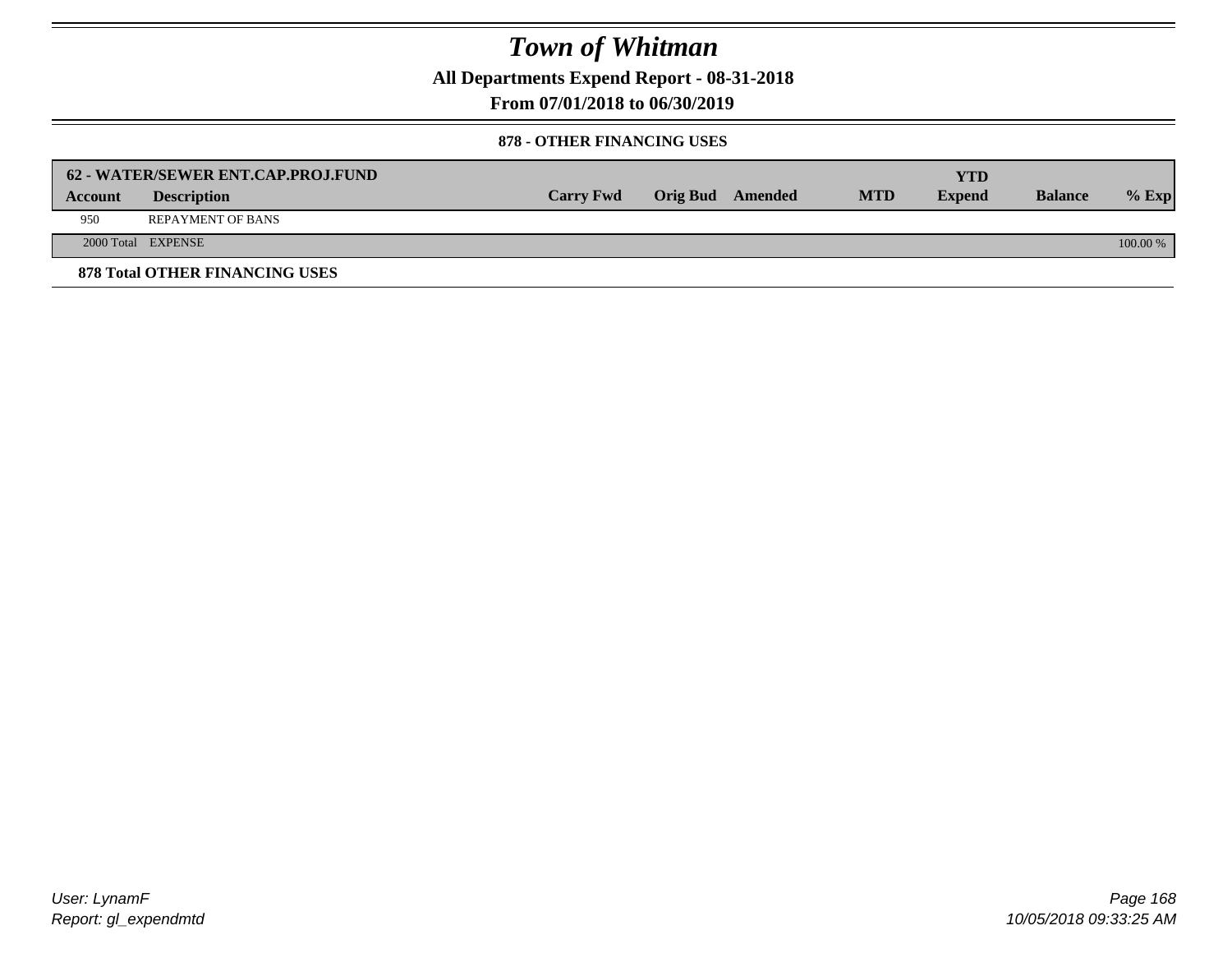**All Departments Expend Report - 08-31-2018**

**From 07/01/2018 to 06/30/2019**

### **930 - CAPITAL PROJECTS**

|            | 62 - WATER/SEWER ENT.CAP.PROJ.FUND     |                  |                 |         |            | <b>YTD</b>    |                |          |
|------------|----------------------------------------|------------------|-----------------|---------|------------|---------------|----------------|----------|
| Account    | <b>Description</b>                     | <b>Carry Fwd</b> | <b>Orig Bud</b> | Amended | <b>MTD</b> | <b>Expend</b> | <b>Balance</b> | $%$ Exp  |
| 925        | <b>INTEREST TEMPORARY LOANS</b>        |                  |                 |         |            |               |                |          |
| 2000 Total | <b>EXPENSE</b>                         |                  |                 |         |            |               |                | 100.00 % |
| 999        |                                        | 68,899.51        |                 |         |            |               | 68,899.51      |          |
| 4515 Total | A.30 ATM5/13 WATER MAIN PROJECT        | 68,899.51        |                 |         |            |               | 68,899.51      | 0.00 %   |
| 999        |                                        | 1,500,000.00     |                 |         |            |               | 1,500,000.00   |          |
| 4588 Total | A2STM12/17DPW2018WTR.MAIN PROJ.        | 1,500,000.00     |                 |         |            |               | 1,500,000.00   | 0.00 %   |
| 999        |                                        | 1,499,400.00     |                 |         |            | 1,400.00      | 1,498,000.00   |          |
| 4589 Total | A2STM12/17DPW2018WTR.METERS PROJ       | 1,499,400.00     |                 |         |            | 1,400.00      | 1,498,000.00   | 0.09%    |
|            | 930 Total CAPITAL PROJECTS             | 3,068,299.51     |                 |         |            | 1,400.00      | 3,066,899.51   |          |
|            | 62 Total WATER/SEWER ENT.CAP.PROJ.FUND | 3,068,299.51     |                 |         |            | 1,400.00      | 3,066,899.51   |          |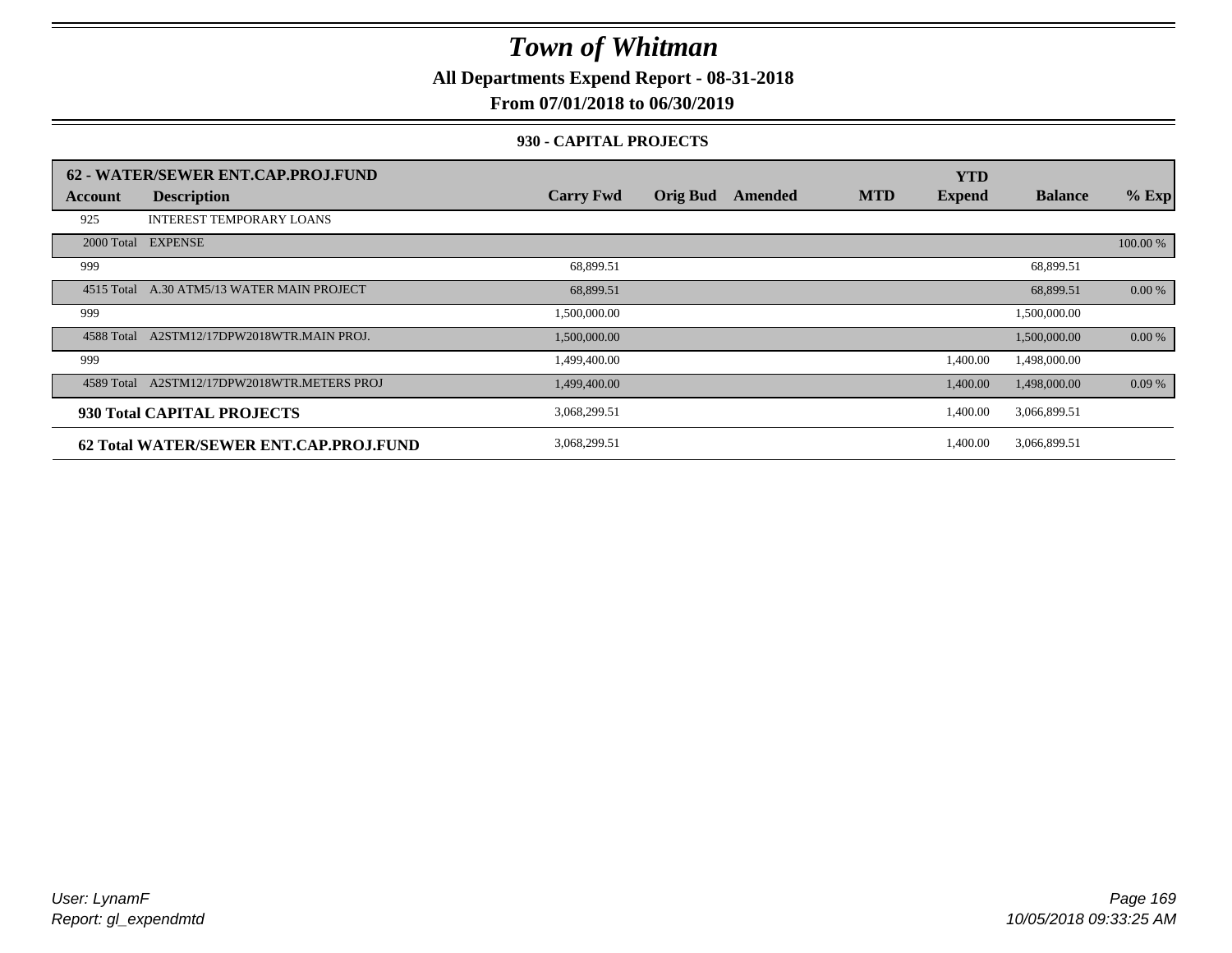**All Departments Expend Report - 08-31-2018**

**From 07/01/2018 to 06/30/2019**

### **878 - OTHER FINANCING USES**

|         | 70 - SEWER ENTERPRISE-REFUNDED                 |                  |                 |         |            | <b>YTD</b>    |                |          |
|---------|------------------------------------------------|------------------|-----------------|---------|------------|---------------|----------------|----------|
| Account | <b>Description</b>                             | <b>Carry Fwd</b> | <b>Orig Bud</b> | Amended | <b>MTD</b> | <b>Expend</b> | <b>Balance</b> | $%$ Exp  |
| 999     |                                                |                  |                 |         |            |               |                |          |
|         | 2000 Total EXPENSE                             |                  |                 |         |            |               |                | 100.00 % |
|         | <b>878 Total OTHER FINANCING USES</b>          |                  |                 |         |            |               |                |          |
|         | <b>70 Total SEWER ENTERPRISE-REFUNDED DEBT</b> |                  |                 |         |            |               |                |          |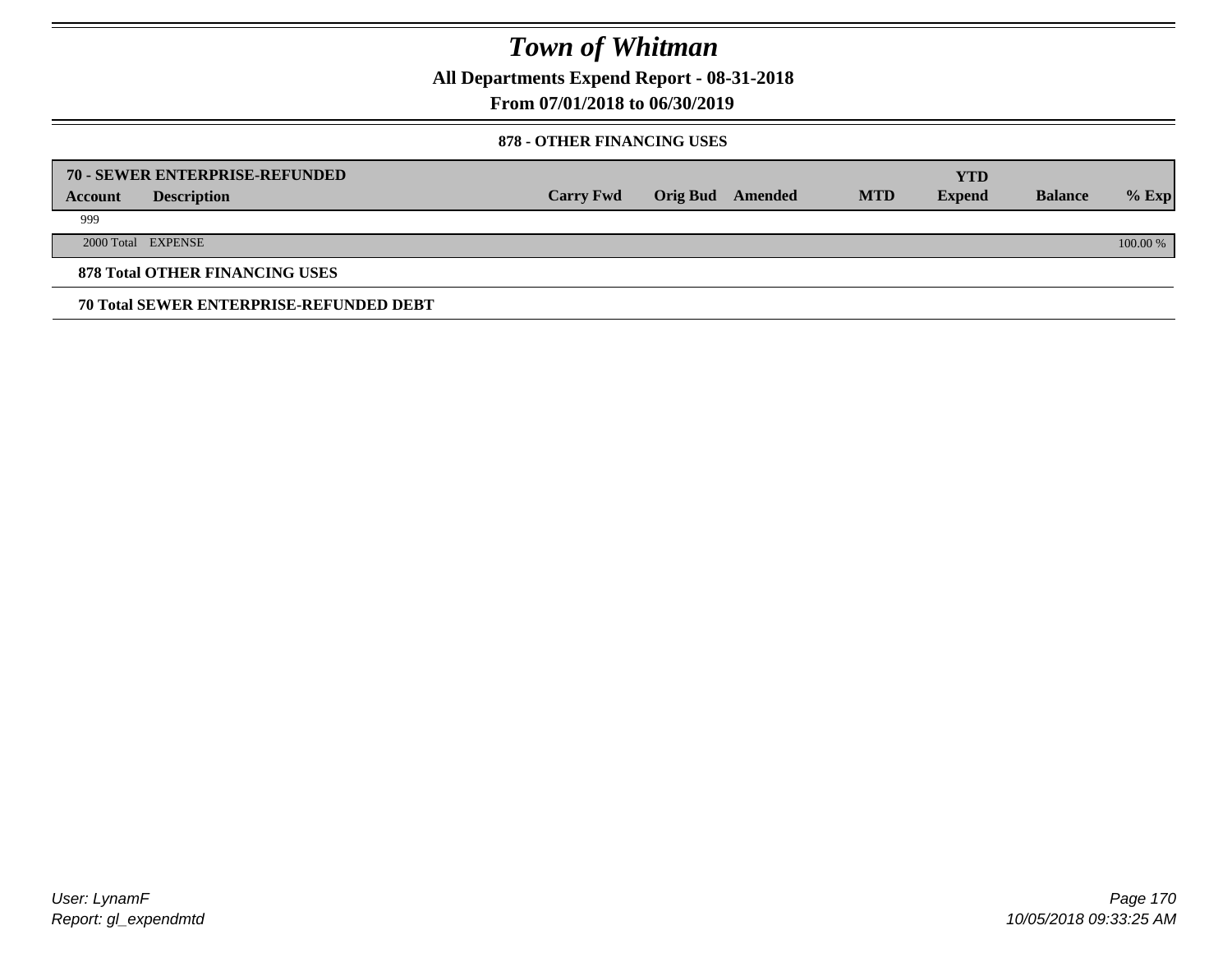**All Departments Expend Report - 08-31-2018**

## **From 07/01/2018 to 06/30/2019**

#### **998 - TRUST FUNDS**

|                | 83 - TRUST FUNDS - EXPENDABLE             |                  |                         |            | <b>YTD</b>    |                |             |
|----------------|-------------------------------------------|------------------|-------------------------|------------|---------------|----------------|-------------|
| <b>Account</b> | <b>Description</b>                        | <b>Carry Fwd</b> | <b>Orig Bud Amended</b> | <b>MTD</b> | <b>Expend</b> | <b>Balance</b> | $%$ Exp     |
| 999            |                                           |                  |                         |            |               |                |             |
|                | 8301 Total WILMOT V. EVERSON RECREATION   |                  |                         |            |               |                | 100.00 %    |
| 999            |                                           |                  |                         |            |               |                |             |
|                | 8302 Total ELLEN CONWAY SPELLMAN FUND     |                  |                         |            |               |                | 100.00 %    |
| 999            |                                           |                  |                         |            |               |                |             |
|                | 8303 Total PRESTON GURNEY JEWELL FUND     |                  |                         |            |               |                | $100.00~\%$ |
| 999            |                                           |                  |                         |            |               |                |             |
|                | 8304 Total HELEN L. POOLE SCHOOL FUND     |                  |                         |            |               |                | 100.00 %    |
| 999            |                                           |                  |                         |            |               |                |             |
|                | 8305 Total CHARLES POOLE HIGH SCH.FUND    |                  |                         |            |               |                | 100.00 %    |
| 999            |                                           |                  |                         |            |               |                |             |
|                | 8306 Total CARRIE POOLE HIGH SCH.FUND     |                  |                         |            |               |                | 100.00 %    |
| 999            |                                           |                  |                         |            |               |                |             |
|                | 8307 Total GEOGAN NEEDY FUND              |                  |                         |            |               |                | 100.00 %    |
| 999            |                                           |                  |                         |            |               |                |             |
|                | 8308 Total BENJAMIN & LUCY CHURCHILL FUND |                  |                         |            |               |                | 100.00 %    |
| 999            |                                           |                  |                         |            |               |                |             |
|                | 8309 Total ANNA CLIFFORD HOWARD FUND      |                  |                         |            |               |                | $100.00~\%$ |
| 999            |                                           |                  |                         |            |               |                |             |
|                | 8310 Total J.C. GILBERT FOUNTAIN FUND     |                  |                         |            |               |                | 100.00 %    |
| 999            |                                           |                  |                         |            |               |                |             |
|                | 8311 Total HIGH STREET CEMETERY FUND      |                  |                         |            |               |                | 100.00 %    |
| 999            |                                           |                  |                         |            |               |                |             |
|                | 8312 Total MOUNT ZION CEMETERY FUND       |                  |                         |            |               |                | $100.00~\%$ |
| 999            |                                           |                  |                         |            |               |                |             |
|                | 8313 Total WORLD WAR II MEMORIAL FUND     |                  |                         |            |               |                | 100.00 %    |
| 999            |                                           |                  |                         |            |               |                |             |
|                | 8314 Total GAR ARTIFACTS FUND             |                  |                         |            |               |                | 100.00 %    |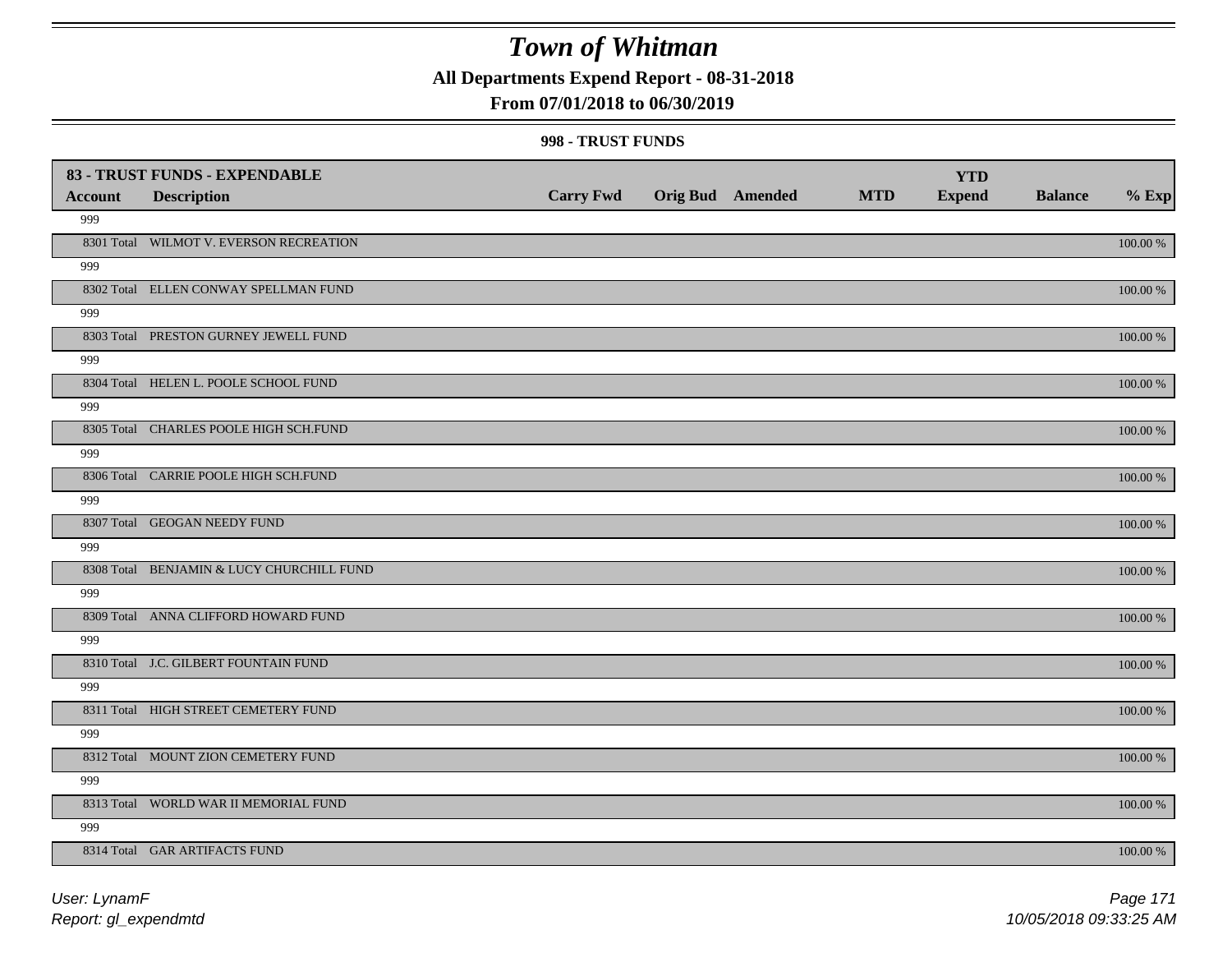**All Departments Expend Report - 08-31-2018**

## **From 07/01/2018 to 06/30/2019**

#### **998 - TRUST FUNDS**

| <b>Account</b> | 83 - TRUST FUNDS - EXPENDABLE<br><b>Description</b> | <b>Carry Fwd</b> | Orig Bud Amended | <b>MTD</b> | <b>YTD</b><br><b>Expend</b> | <b>Balance</b> | $%$ Exp     |
|----------------|-----------------------------------------------------|------------------|------------------|------------|-----------------------------|----------------|-------------|
| 999            |                                                     |                  |                  |            |                             |                |             |
|                | 8315 Total BATH HOUSE PROJECT FUND                  |                  |                  |            |                             |                | 100.00 %    |
| 999            |                                                     |                  |                  |            |                             |                |             |
|                | 8316 Total STABILIZATION FUND                       |                  |                  |            |                             |                | 100.00 %    |
| 999            |                                                     |                  |                  |            |                             |                |             |
|                | 8317 Total TOWN HALL RESTORATION FUND               |                  |                  |            |                             |                | 100.00 %    |
| 999            |                                                     |                  |                  |            |                             |                |             |
|                | 8318 Total BICENTENNIAL VITALIZATION FUND           |                  |                  |            |                             |                | 100.00 %    |
| 999            |                                                     |                  |                  |            |                             |                |             |
|                | 8319 Total CONSERVATION FUND                        |                  |                  |            |                             |                | 100.00 %    |
| 999            |                                                     |                  |                  |            |                             |                |             |
|                | 8320 Total M.ANNIS PEARSON LIBRARY FUND             |                  |                  |            |                             |                | 100.00 %    |
| 999            |                                                     |                  |                  |            |                             |                |             |
|                | 8321 Total ABBEY CHAMPNEY LIBRARY FUND              |                  |                  |            |                             |                | 100.00 %    |
| 999            |                                                     |                  |                  |            |                             |                |             |
|                | 8322 Total BURRILL LIB.FND-(EXP.INC.ONLY)           |                  |                  |            |                             |                | 100.00 %    |
| 999            |                                                     |                  |                  |            |                             |                |             |
|                | 8323 Total BURRILL LIB.FND-CAP.PROJECTS             |                  |                  |            |                             |                | 100.00 %    |
| 999            |                                                     |                  |                  |            |                             |                |             |
|                | 8324 Total ANNA CLIFFORD LIBRARY FUND               |                  |                  |            |                             |                | $100.00~\%$ |
| 999            |                                                     |                  |                  |            |                             |                |             |
|                | 8325 Total CARRIE E. POOLE LIBRARY FUND             |                  |                  |            |                             |                | $100.00~\%$ |
| 999            |                                                     |                  |                  |            |                             |                |             |
|                | 8326 Total WILLIAM POOLE LIBRARY FUND               |                  |                  |            |                             |                | 100.00 %    |
| 999            |                                                     |                  |                  |            |                             |                |             |
|                | 8327 Total CHARLES H. POOLE LIBRARY FUND            |                  |                  |            |                             |                | 100.00 %    |
| 999            |                                                     |                  |                  |            |                             |                |             |
|                | 8328 Total HIRAM POOLE LIBRARY FUND                 |                  |                  |            |                             |                | 100.00 %    |

*Report: gl\_expendmtd User: LynamF*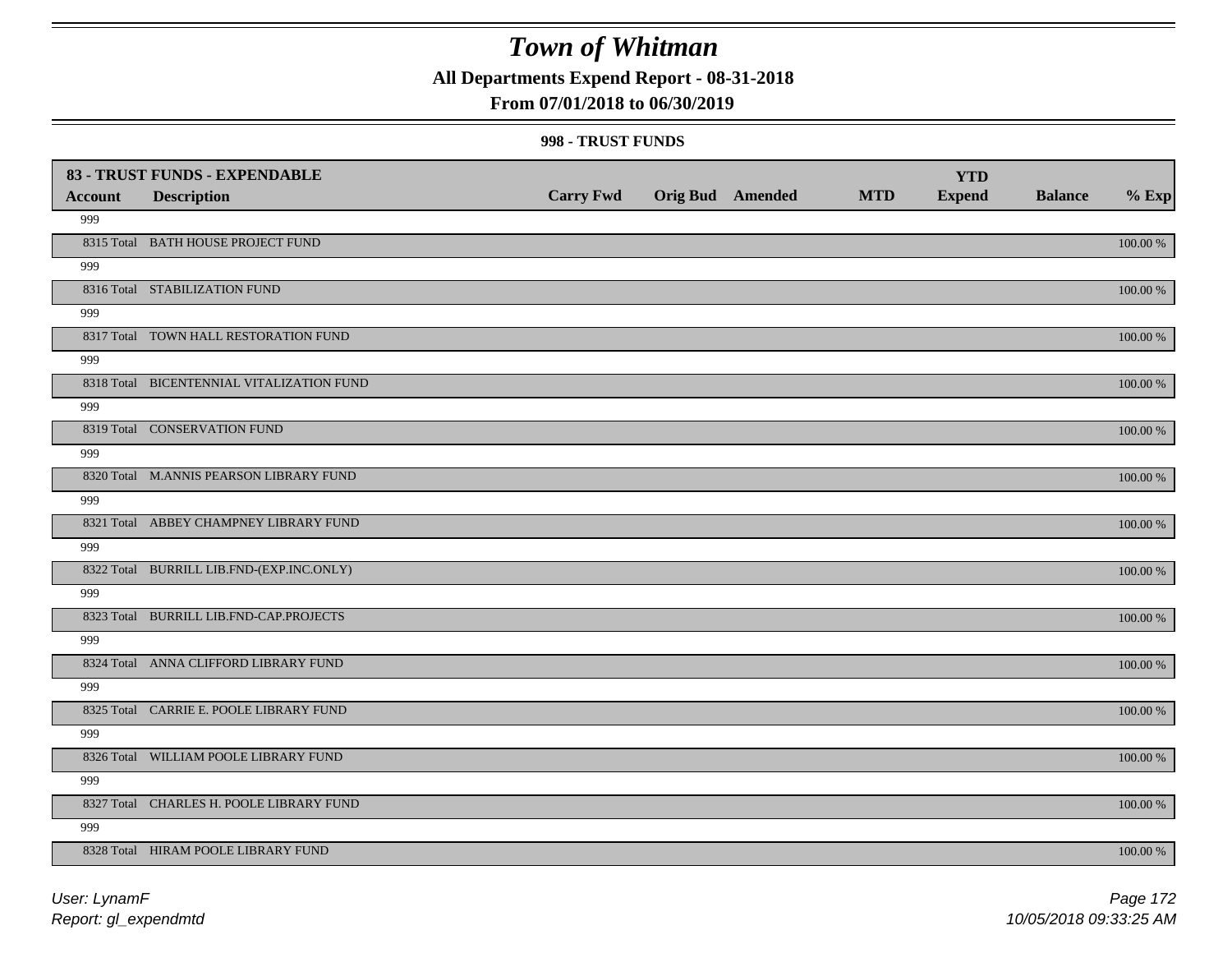**All Departments Expend Report - 08-31-2018**

## **From 07/01/2018 to 06/30/2019**

#### **998 - TRUST FUNDS**

|                | 83 - TRUST FUNDS - EXPENDABLE              |                  |                         |            | <b>YTD</b>    |                |             |
|----------------|--------------------------------------------|------------------|-------------------------|------------|---------------|----------------|-------------|
| <b>Account</b> | <b>Description</b>                         | <b>Carry Fwd</b> | <b>Orig Bud Amended</b> | <b>MTD</b> | <b>Expend</b> | <b>Balance</b> | $%$ Exp     |
| 999            |                                            |                  |                         |            |               |                |             |
|                | 8329 Total MABEL RAND LIBRARY FUND         |                  |                         |            |               |                | 100.00 %    |
| 999            |                                            |                  |                         |            |               |                |             |
|                | 8330 Total LEO F.RYAN LIBRARY TRUST FUND   |                  |                         |            |               |                | 100.00 %    |
| 999            |                                            |                  |                         |            |               |                |             |
|                | 8331 Total ANNA CLIFFORD HOWARD RELIEF     |                  |                         |            |               |                | $100.00~\%$ |
| 999            |                                            |                  |                         |            |               |                |             |
|                | 8332 Total SARAH POOLE LIBRARY FUND        |                  |                         |            |               |                | 100.00 %    |
| 999            |                                            |                  |                         |            |               |                |             |
|                | 8333 Total LYDIA POOLE LIBRARY FUND        |                  |                         |            |               |                | 100.00 %    |
| 999            |                                            |                  |                         |            |               |                |             |
|                | 8334 Total LOUIS SHARP LIBRARY FUND        |                  |                         |            |               |                | 100.00 %    |
| 999            |                                            |                  |                         |            |               |                |             |
|                | 8335 Total DANIEL REED LIBRARY FUND        |                  |                         |            |               |                | 100.00 %    |
| 999            |                                            |                  |                         |            |               |                |             |
|                | 8336 Total C & L BURRILL SCHOLARSHIP FUND  |                  |                         |            |               |                | 100.00 %    |
| 999            |                                            |                  |                         |            |               |                |             |
|                | 8337 Total W.J. & A.C. HOWARD SCHOLARSHIP  |                  |                         |            |               |                | $100.00~\%$ |
| 999            |                                            |                  |                         |            |               |                |             |
|                | 8338 Total CHARLES POOLE ORGAN FUND        |                  |                         |            |               |                | 100.00 %    |
| 999            |                                            |                  |                         |            |               |                |             |
|                | 8339 Total HELENE POOLE LIBRARY FUND       |                  |                         |            |               |                | 100.00 %    |
| 999            |                                            |                  |                         |            |               |                |             |
|                | 8340 Total E.P.FITZGIBBONS PERPETUAL CARE  |                  |                         |            |               |                | $100.00~\%$ |
| 999            |                                            |                  |                         |            |               |                |             |
|                | 8341 Total M.M.FITZGIBBONS, PERPETUAL CARE |                  |                         |            |               |                | 100.00 %    |
| 999            |                                            |                  |                         |            |               |                |             |
|                | 8342 Total SAMUEL HUTCHINSON PERPETUAL C.  |                  |                         |            |               |                | 100.00 %    |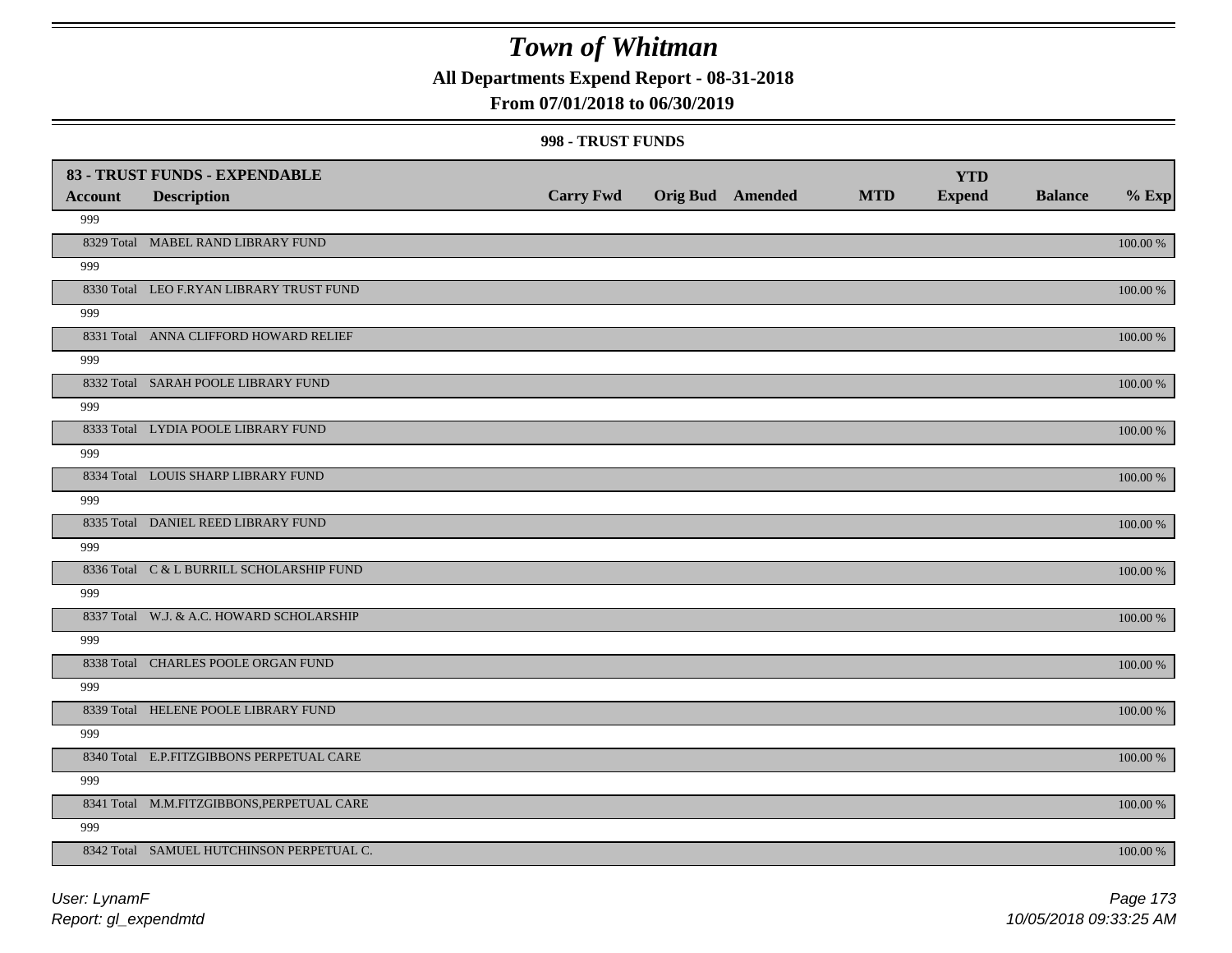**All Departments Expend Report - 08-31-2018**

## **From 07/01/2018 to 06/30/2019**

#### **998 - TRUST FUNDS**

|                | 83 - TRUST FUNDS - EXPENDABLE              |                  |                         |            | <b>YTD</b>    |                |             |
|----------------|--------------------------------------------|------------------|-------------------------|------------|---------------|----------------|-------------|
| <b>Account</b> | <b>Description</b>                         | <b>Carry Fwd</b> | <b>Orig Bud</b> Amended | <b>MTD</b> | <b>Expend</b> | <b>Balance</b> | $%$ Exp     |
| 999            |                                            |                  |                         |            |               |                |             |
|                | 8343 Total J.A.&W.A.MURPHY PERPETUAL CARE  |                  |                         |            |               |                | 100.00 %    |
| 999            |                                            |                  |                         |            |               |                |             |
|                | 8344 Total LUCIA RYAN, PERPETUAL CARE      |                  |                         |            |               |                | 100.00 %    |
| 999            |                                            |                  |                         |            |               |                |             |
|                | 8345 Total JOHN F. GURNEY, PERPETUAL CARE  |                  |                         |            |               |                | 100.00 %    |
| 999            |                                            |                  |                         |            |               |                |             |
|                | 8346 Total WILLIAM H. FOGARTY, PERPETUAL C |                  |                         |            |               |                | 100.00 %    |
| 999            |                                            |                  |                         |            |               |                |             |
|                | 8348 Total BANDSTAND RESTORATION FUND      |                  |                         |            |               |                | 100.00 %    |
| 999            |                                            |                  |                         |            |               |                |             |
|                | 8350 Total MARY E. PIERCE CONSTRUCTION FD  |                  |                         |            |               |                | 100.00 %    |
| 999            |                                            |                  |                         |            |               |                |             |
|                | 8351 Total MARY E. PIERCE LIBRARY FUND     |                  |                         |            |               |                | $100.00~\%$ |
| 999            |                                            |                  |                         |            |               |                |             |
|                | 8352 Total CLAIMS TRUST FUND               |                  |                         |            |               |                | 100.00 %    |
| 999            |                                            |                  |                         |            | 846.39        | $-846.39$      |             |
|                | 8353 Total LAW ENFORCEMENT TRUST FUND      |                  |                         |            | 846.39        | $-846.39$      | 100.00 %    |
| 999            |                                            |                  |                         |            |               |                |             |
|                | 8354 Total HENNING W. HANSON BEQUEST-COA   |                  |                         |            |               |                | 100.00 %    |
| 999            |                                            |                  |                         |            |               |                |             |
|                | 8355 Total HENNING W.HANSON BEQUEST-LIBR.  |                  |                         |            |               |                | 100.00 %    |
| 999            |                                            |                  |                         |            |               |                |             |
|                | 8357 Total B.G.GUERRA LIBRARY TRUST FUND   |                  |                         |            |               |                | 100.00 %    |
|                | 998 Total TRUST FUNDS                      |                  |                         |            | 846.39        | $-846.39$      |             |
|                | 83 Total TRUST FUNDS - EXPENDABLE          |                  |                         |            | 846.39        | $-846.39$      |             |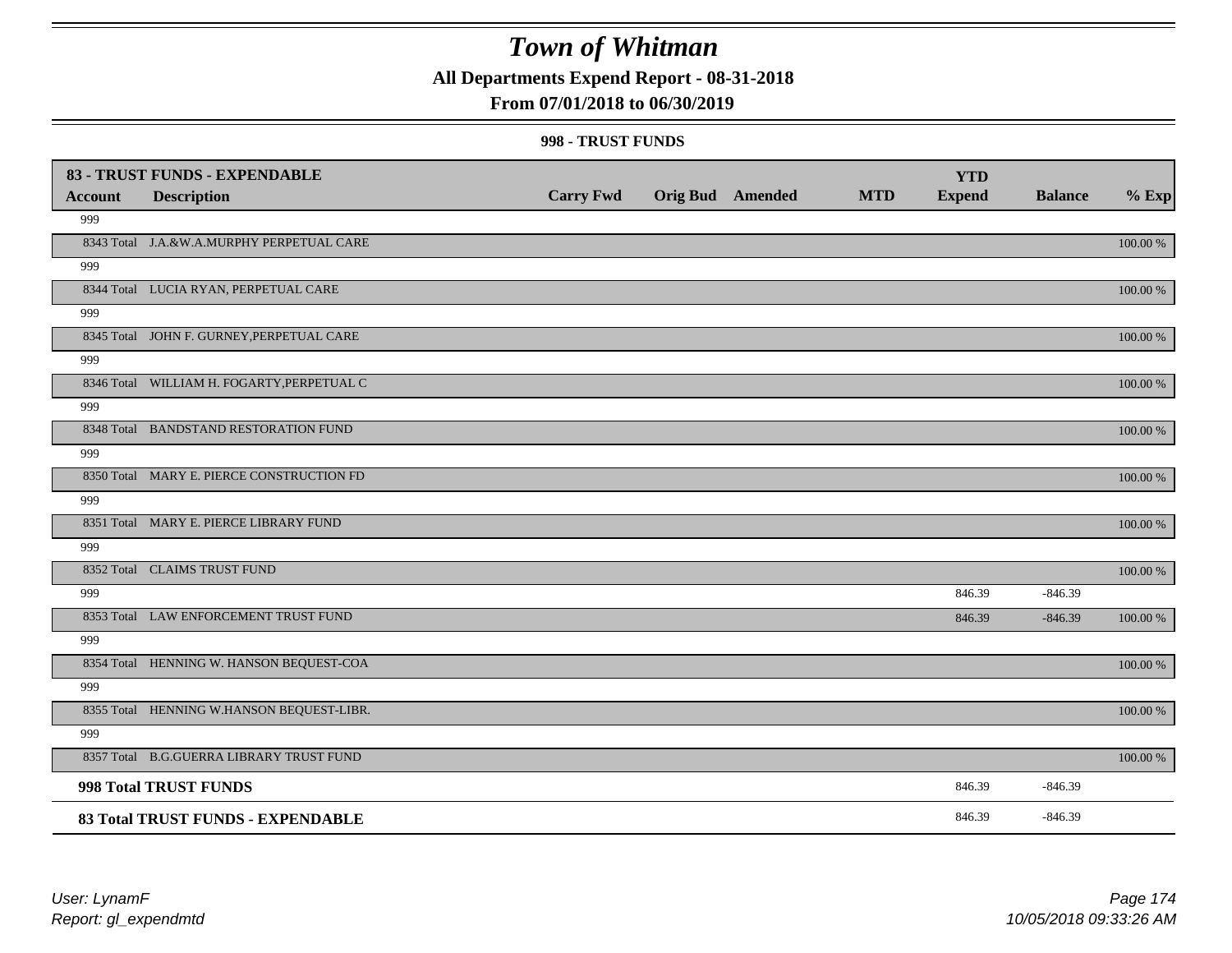**All Departments Expend Report - 08-31-2018**

**From 07/01/2018 to 06/30/2019**

### **820 - STATE ASSESSMENTS**

|                | 91 - GENERAL LEDGER EXPENSE ACCTS  |                  |                         |            | <b>YTD</b>    |                |          |
|----------------|------------------------------------|------------------|-------------------------|------------|---------------|----------------|----------|
| <b>Account</b> | <b>Description</b>                 | <b>Carry Fwd</b> | <b>Orig Bud</b> Amended | <b>MTD</b> | <b>Expend</b> | <b>Balance</b> | $%$ Exp  |
| 631            | SPECIAL EDUCATION                  |                  |                         |            |               |                |          |
|                | 2000 Total EXPENSE                 |                  |                         |            |               |                | 100.00 % |
| 634            | MOTOR VEHICLE EXCISE BILLS         |                  |                         |            |               |                |          |
|                | 2001 Total EXPENSE                 |                  |                         |            |               |                | 100.00 % |
| 640            | AIR POLLUTION CONTROL DISTRICT     |                  |                         |            |               |                |          |
|                | 2002 Total EXPENSE                 |                  |                         |            |               |                | 100.00 % |
| 642            | OLD COLONY PLANNING COUNCIL        |                  |                         |            |               |                |          |
|                | 2003 Total EXPENSE                 |                  |                         |            |               |                | 100.00 % |
| 643            | PARKING SURCHARGE                  |                  |                         |            |               |                |          |
|                | 2004 Total EXPENSE                 |                  |                         |            |               |                | 100.00 % |
| 644            | REGIONAL TRANSPORTATION AUTH.      |                  |                         |            |               |                |          |
|                | 2005 Total EXPENSE                 |                  |                         |            |               |                | 100.00 % |
| 645            | RMV NON-RENEWAL SURCHARGE          |                  |                         |            |               |                |          |
|                | 2006 Total EXPENSE                 |                  |                         |            |               |                | 100.00 % |
| 646            | MOSQUITO CONTROL                   |                  |                         |            |               |                |          |
|                | 2007 Total EXPENSE                 |                  |                         |            |               |                | 100.00 % |
| 648            | <b>CRIMINAL JUSTICE TRAINING</b>   |                  |                         |            |               |                |          |
|                | 2008 Total EXPENSE                 |                  |                         |            |               |                | 100.00 % |
| 647            | <b>MBTA</b>                        |                  |                         |            |               |                |          |
|                | 2009 Total EXPENSE                 |                  |                         |            |               |                | 100.00 % |
|                | <b>820 Total STATE ASSESSMENTS</b> |                  |                         |            |               |                |          |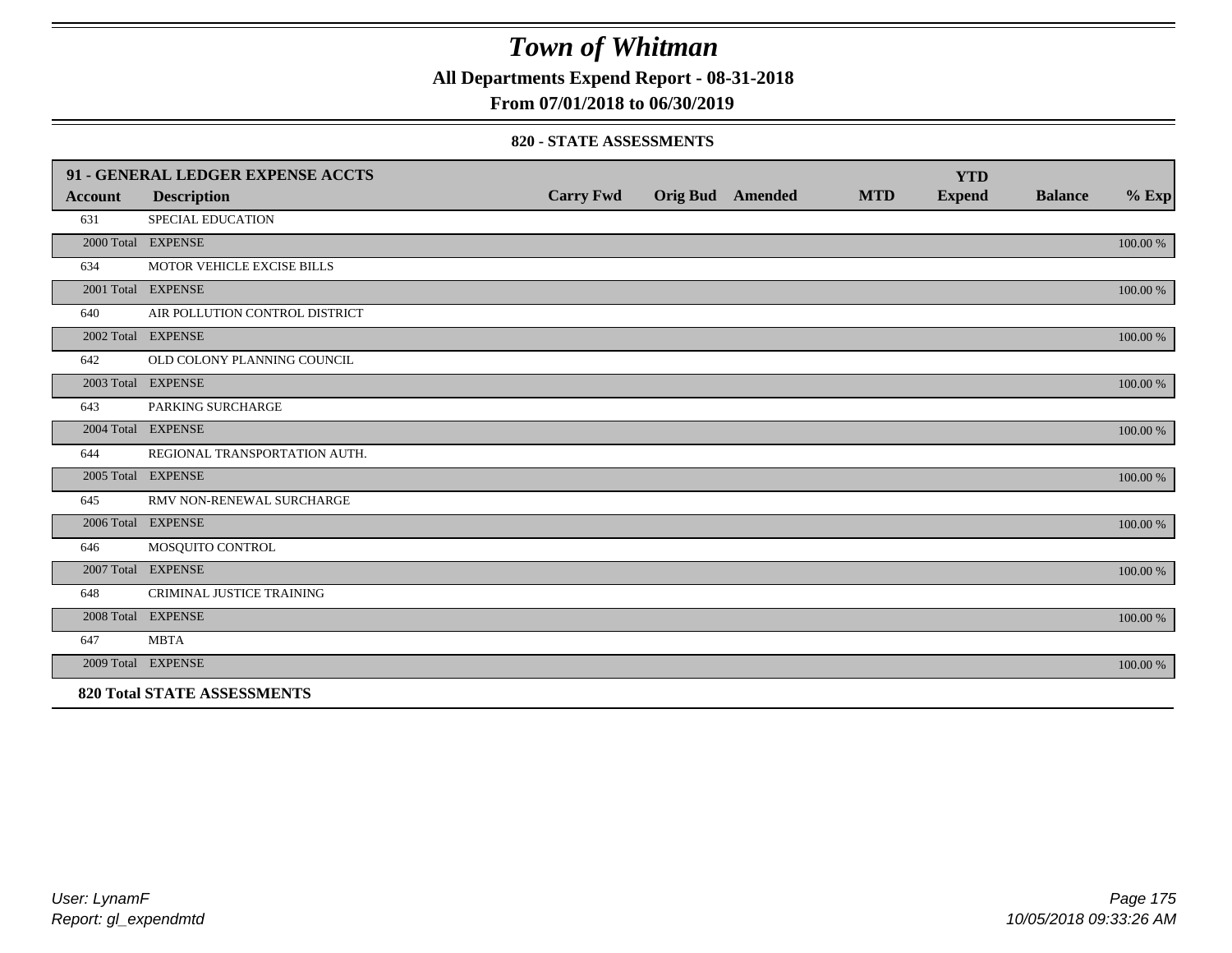**All Departments Expend Report - 08-31-2018**

**From 07/01/2018 to 06/30/2019**

### **830 - COUNTY ASSESSMENT**

|         | 91 - GENERAL LEDGER EXPENSE ACCTS |                  |                  |            | <b>YTD</b>    |                |            |
|---------|-----------------------------------|------------------|------------------|------------|---------------|----------------|------------|
| Account | <b>Description</b>                | <b>Carry Fwd</b> | Orig Bud Amended | <b>MTD</b> | <b>Expend</b> | <b>Balance</b> | $%$ Exp    |
| 622     | <b>COUNTY TAX</b>                 |                  |                  |            |               |                |            |
|         | 2000 Total EXPENSE                |                  |                  |            |               |                | $100.00\%$ |
|         | 830 Total COUNTY ASSESSMENT       |                  |                  |            |               |                |            |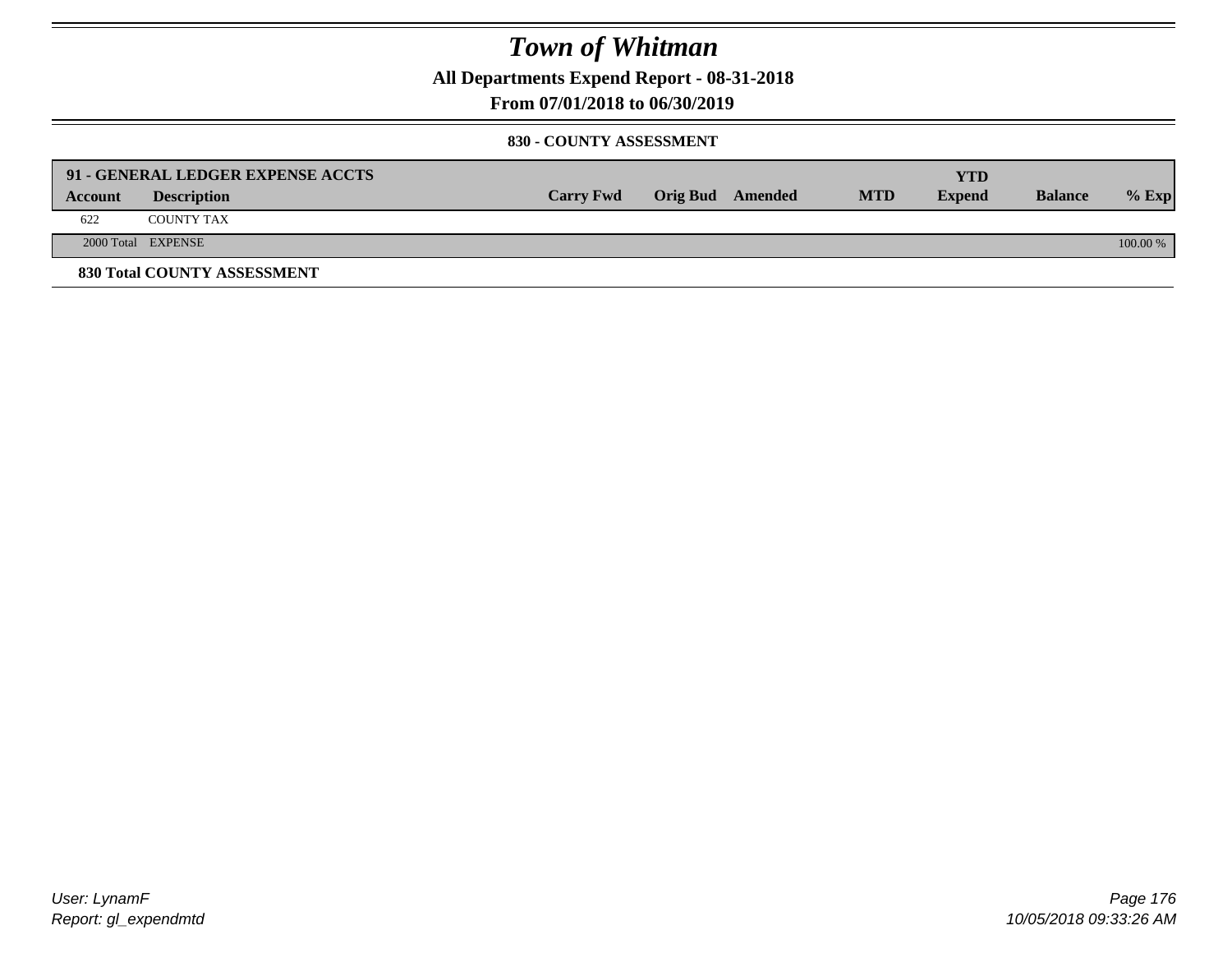**All Departments Expend Report - 08-31-2018**

### **From 07/01/2018 to 06/30/2019**

#### **850 - TAX REFUNDS**

|                 | 91 - GENERAL LEDGER EXPENSE ACCTS |                  |                         |            | <b>YTD</b>    |                |             |
|-----------------|-----------------------------------|------------------|-------------------------|------------|---------------|----------------|-------------|
| <b>Account</b>  | <b>Description</b>                | <b>Carry Fwd</b> | <b>Orig Bud Amended</b> | <b>MTD</b> | <b>Expend</b> | <b>Balance</b> | $%$ Exp     |
| 003             | MOTOR VEHICLE EXCISE              |                  |                         |            |               |                |             |
| 1984 Total 1984 |                                   |                  |                         |            |               |                | $100.00~\%$ |
| 003             | MOTOR VEHICLE EXCISE              |                  |                         |            |               |                |             |
| 1985 Total 1985 |                                   |                  |                         |            |               |                | $100.00~\%$ |
| 003             | MOTOR VEHICLE EXCISE              |                  |                         |            |               |                |             |
| 1986 Total 1986 |                                   |                  |                         |            |               |                | $100.00~\%$ |
| 001             | PERSONAL PROPERTY TAX             |                  |                         |            |               |                |             |
| 003             | MOTOR VEHICLE EXCISE              |                  |                         |            |               |                |             |
| 1987 Total 1987 |                                   |                  |                         |            |               |                | 100.00 %    |
| 001             | PERSONAL PROPERTY TAX             |                  |                         |            |               |                |             |
| 003             | MOTOR VEHICLE EXCISE              |                  |                         |            |               |                |             |
| 1988 Total 1988 |                                   |                  |                         |            |               |                | $100.00~\%$ |
| 002             | REAL ESTATE TAX                   |                  |                         |            |               |                |             |
| 003             | MOTOR VEHICLE EXCISE              |                  |                         |            |               |                |             |
| 1989 Total 1989 |                                   |                  |                         |            |               |                | 100.00 %    |
| 001             | PERSONAL PROPERTY TAX             |                  |                         |            |               |                |             |
| 002             | REAL ESTATE TAX                   |                  |                         |            |               |                |             |
| 003             | MOTOR VEHICLE EXCISE              |                  |                         |            |               |                |             |
| 1990 Total 1990 |                                   |                  |                         |            |               |                | 100.00 %    |
| 001             | PERSONAL PROPERTY TAX             |                  |                         |            |               |                |             |
| 002             | REAL ESTATE TAX                   |                  |                         |            |               |                |             |
| 003             | MOTOR VEHICLE EXCISE              |                  |                         |            |               |                |             |
| 1991 Total 1991 |                                   |                  |                         |            |               |                | 100.00 %    |
| 001             | PERSONAL PROPERTY TAX             |                  |                         |            |               |                |             |
| 003             | MOTOR VEHICLE EXCISE              |                  |                         |            |               |                |             |
| 1992 Total 1992 |                                   |                  |                         |            |               |                | $100.00~\%$ |
| 001             | PERSONAL PROPERTY TAX             |                  |                         |            |               |                |             |
| 002             | REAL ESTATE TAX                   |                  |                         |            |               |                |             |
| 003             | MOTOR VEHICLE EXCISE              |                  |                         |            |               |                |             |
| 005             | TRASH FEE REFUNDS                 |                  |                         |            |               |                |             |
| User: LynamF    |                                   |                  |                         |            |               |                | Page 177    |

*Report: gl\_expendmtd*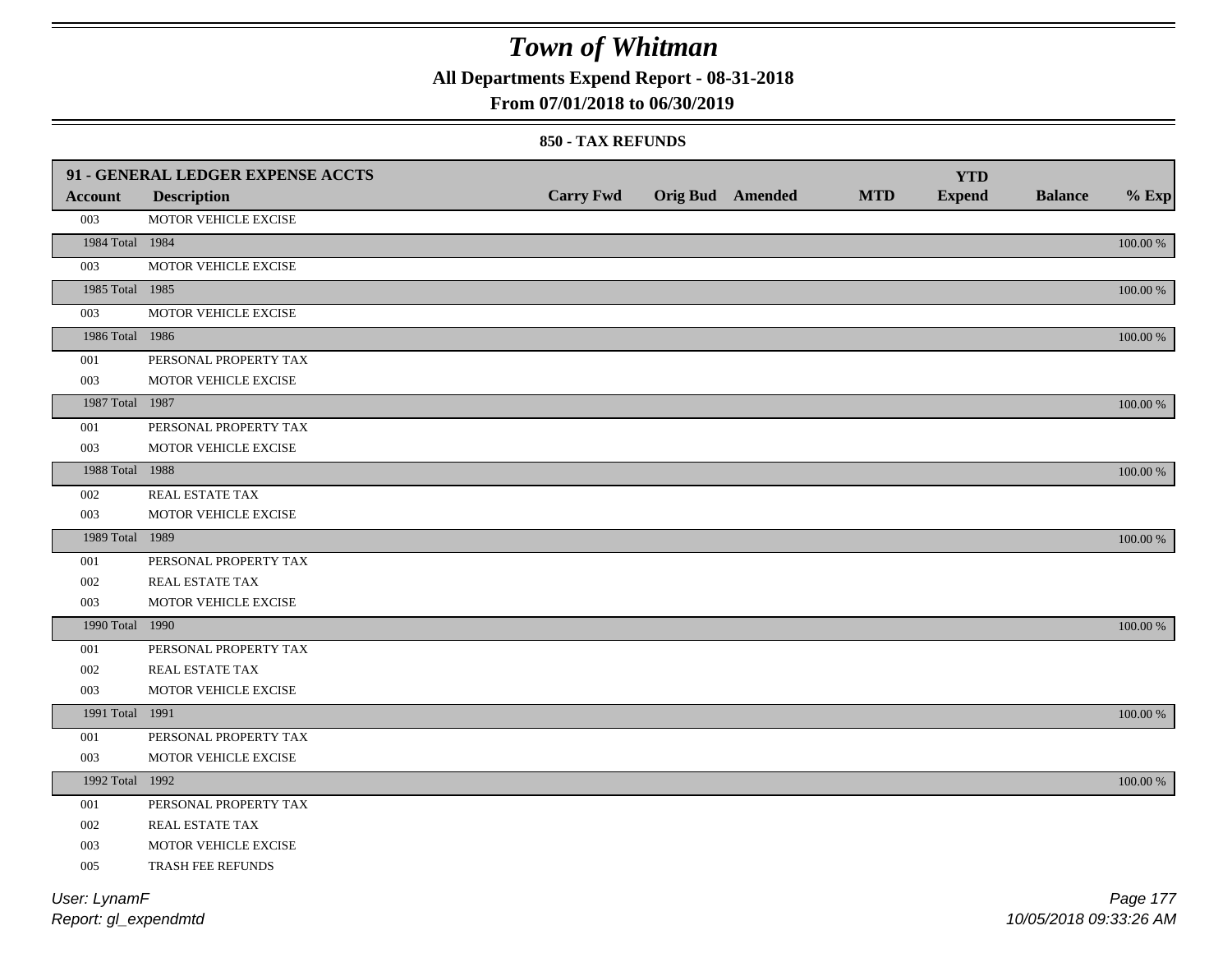**All Departments Expend Report - 08-31-2018**

## **From 07/01/2018 to 06/30/2019**

|                 | 91 - GENERAL LEDGER EXPENSE ACCTS |                  |                         |            | <b>YTD</b>    |                |             |
|-----------------|-----------------------------------|------------------|-------------------------|------------|---------------|----------------|-------------|
| <b>Account</b>  | <b>Description</b>                | <b>Carry Fwd</b> | <b>Orig Bud Amended</b> | <b>MTD</b> | <b>Expend</b> | <b>Balance</b> | $%$ Exp     |
| 006             | TRASH LIEN REFUNDS                |                  |                         |            |               |                |             |
| 1993 Total 1993 |                                   |                  |                         |            |               |                | 100.00 %    |
| 001             | PERSONAL PROPERTY TAX             |                  |                         |            |               |                |             |
| 002             | REAL ESTATE TAX                   |                  |                         |            |               |                |             |
| 003             | MOTOR VEHICLE EXCISE              |                  |                         |            |               |                |             |
| 005             | TRASH FEE REFUNDS                 |                  |                         |            |               |                |             |
| 006             | TRASH LIEN REFUNDS                |                  |                         |            |               |                |             |
| 1994 Total 1994 |                                   |                  |                         |            |               |                | $100.00~\%$ |
| 001             | PERSONAL PROPERTY TAX             |                  |                         |            |               |                |             |
| 002             | REAL ESTATE TAX                   |                  |                         |            |               |                |             |
| 003             | MOTOR VEHICLE EXCISE              |                  |                         |            |               |                |             |
| 1995 Total 1995 |                                   |                  |                         |            |               |                | 100.00 %    |
| 001             | PERSONAL PROPERTY TAX             |                  |                         |            |               |                |             |
| 002             | REAL ESTATE TAX                   |                  |                         |            |               |                |             |
| 003             | MOTOR VEHICLE EXCISE              |                  |                         |            |               |                |             |
| 1996 Total 1996 |                                   |                  |                         |            |               |                | 100.00 %    |
| 001             | PERSONAL PROPERTY TAX             |                  |                         |            |               |                |             |
| 002             | REAL ESTATE TAX                   |                  |                         |            |               |                |             |
| 003             | MOTOR VEHICLE EXCISE              |                  |                         |            |               |                |             |
| 005             | TRASH FEE REFUNDS                 |                  |                         |            |               |                |             |
| 1997 Total 1997 |                                   |                  |                         |            |               |                | 100.00 %    |
| 001             | PERSONAL PROPERTY TAX             |                  |                         |            |               |                |             |
| 002             | REAL ESTATE TAX                   |                  |                         |            |               |                |             |
| 003             | MOTOR VEHICLE EXCISE              |                  |                         |            |               |                |             |
| 1998 Total 1998 |                                   |                  |                         |            |               |                | 100.00 %    |
| 001             | PERSONAL PROPERTY TAX             |                  |                         |            |               |                |             |
| 002             | REAL ESTATE TAX                   |                  |                         |            |               |                |             |
| 003             | MOTOR VEHICLE EXCISE              |                  |                         |            |               |                |             |
| 1999 Total 1999 |                                   |                  |                         |            |               |                | 100.00 %    |
|                 |                                   |                  |                         |            |               |                |             |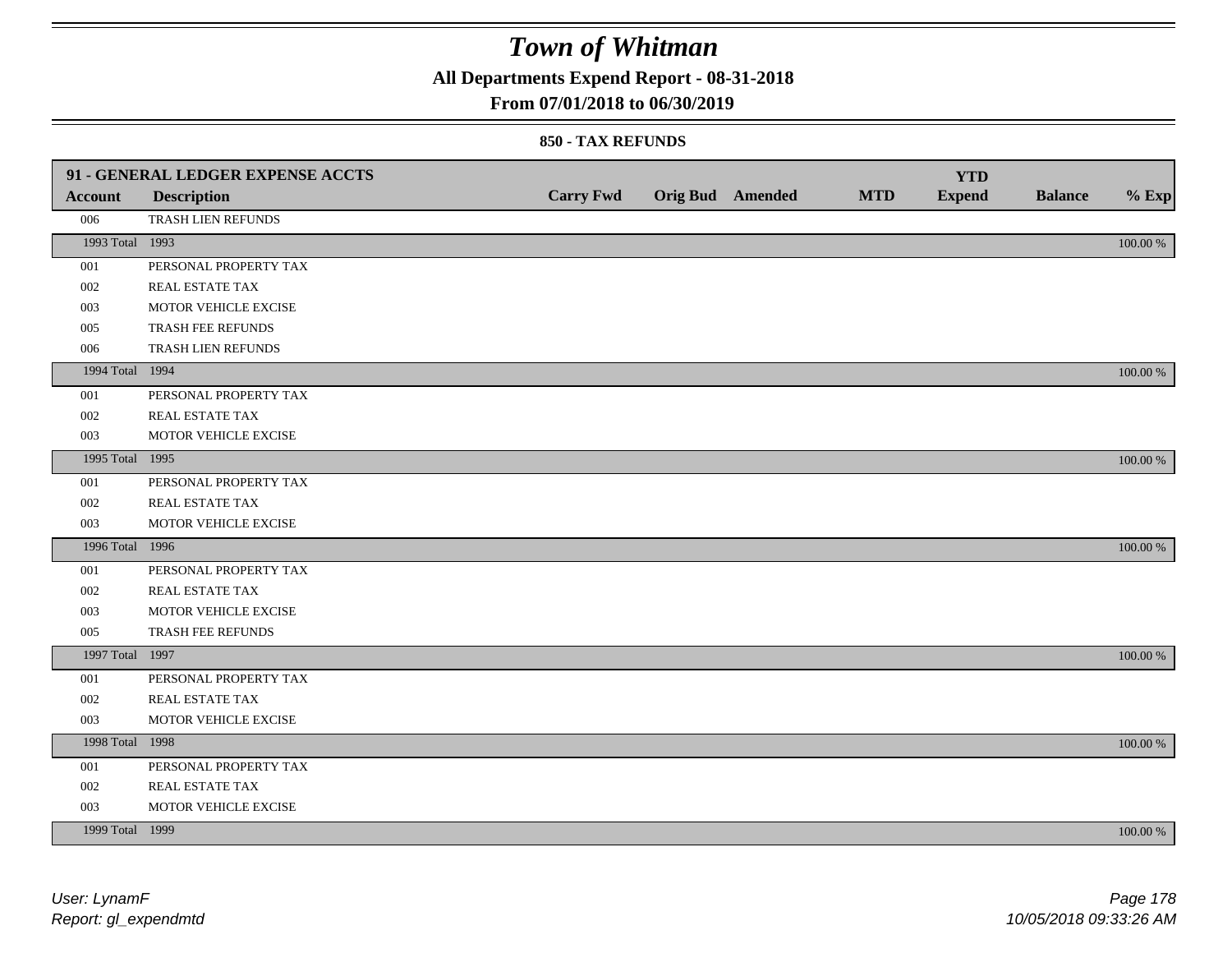**All Departments Expend Report - 08-31-2018**

## **From 07/01/2018 to 06/30/2019**

|                | 91 - GENERAL LEDGER EXPENSE ACCTS |                  |                         |            | <b>YTD</b>    |                |             |
|----------------|-----------------------------------|------------------|-------------------------|------------|---------------|----------------|-------------|
| <b>Account</b> | <b>Description</b>                | <b>Carry Fwd</b> | <b>Orig Bud Amended</b> | <b>MTD</b> | <b>Expend</b> | <b>Balance</b> | $%$ Exp     |
| 001            | PERSONAL PROPERTY TAX             |                  |                         |            |               |                |             |
| 002            | REAL ESTATE TAX                   |                  |                         |            |               |                |             |
| 003            | MOTOR VEHICLE EXCISE              |                  |                         |            |               |                |             |
|                | 2000 Total EXPENSE                |                  |                         |            |               |                | 100.00 %    |
| 001            | PERSONAL PROPERTY TAX             |                  |                         |            |               |                |             |
| 002            | REAL ESTATE TAX                   |                  |                         |            |               |                |             |
| 003            | MOTOR VEHICLE EXCISE              |                  |                         |            |               |                |             |
|                | 2001 Total EXPENSE                |                  |                         |            |               |                | 100.00 %    |
| 001            | PERSONAL PROPERTY TAX             |                  |                         |            |               |                |             |
| 002            | REAL ESTATE TAX                   |                  |                         |            |               |                |             |
| 003            | MOTOR VEHICLE EXCISE              |                  |                         |            |               |                |             |
| 004            | <b>BOAT EXCISE</b>                |                  |                         |            |               |                |             |
|                | 2002 Total EXPENSE                |                  |                         |            |               |                | 100.00 %    |
| 001            | PERSONAL PROPERTY TAX             |                  |                         |            |               |                |             |
| 002            | REAL ESTATE TAX                   |                  |                         |            |               |                |             |
| 003            | MOTOR VEHICLE EXCISE              |                  |                         |            |               |                |             |
| 004            | <b>BOAT EXCISE</b>                |                  |                         |            |               |                |             |
| 006            | TRASH LIEN REFUNDS                |                  |                         |            |               |                |             |
|                | 2003 Total EXPENSE                |                  |                         |            |               |                | 100.00 %    |
| 001            | PERSONAL PROPERTY TAX             |                  |                         |            |               |                |             |
| 002            | REAL ESTATE TAX                   |                  |                         |            |               |                |             |
| 003            | MOTOR VEHICLE EXCISE              |                  |                         |            |               |                |             |
| 004            | <b>BOAT EXCISE</b>                |                  |                         |            |               |                |             |
|                | 2004 Total EXPENSE                |                  |                         |            |               |                | 100.00 %    |
| 001            | PERSONAL PROPERTY TAX             |                  |                         |            |               |                |             |
| 002            | REAL ESTATE TAX                   |                  |                         |            |               |                |             |
| 003            | MOTOR VEHICLE EXCISE              |                  |                         |            |               |                |             |
| 004            | <b>BOAT EXCISE</b>                |                  |                         |            |               |                |             |
|                | 2005 Total EXPENSE                |                  |                         |            |               |                | $100.00~\%$ |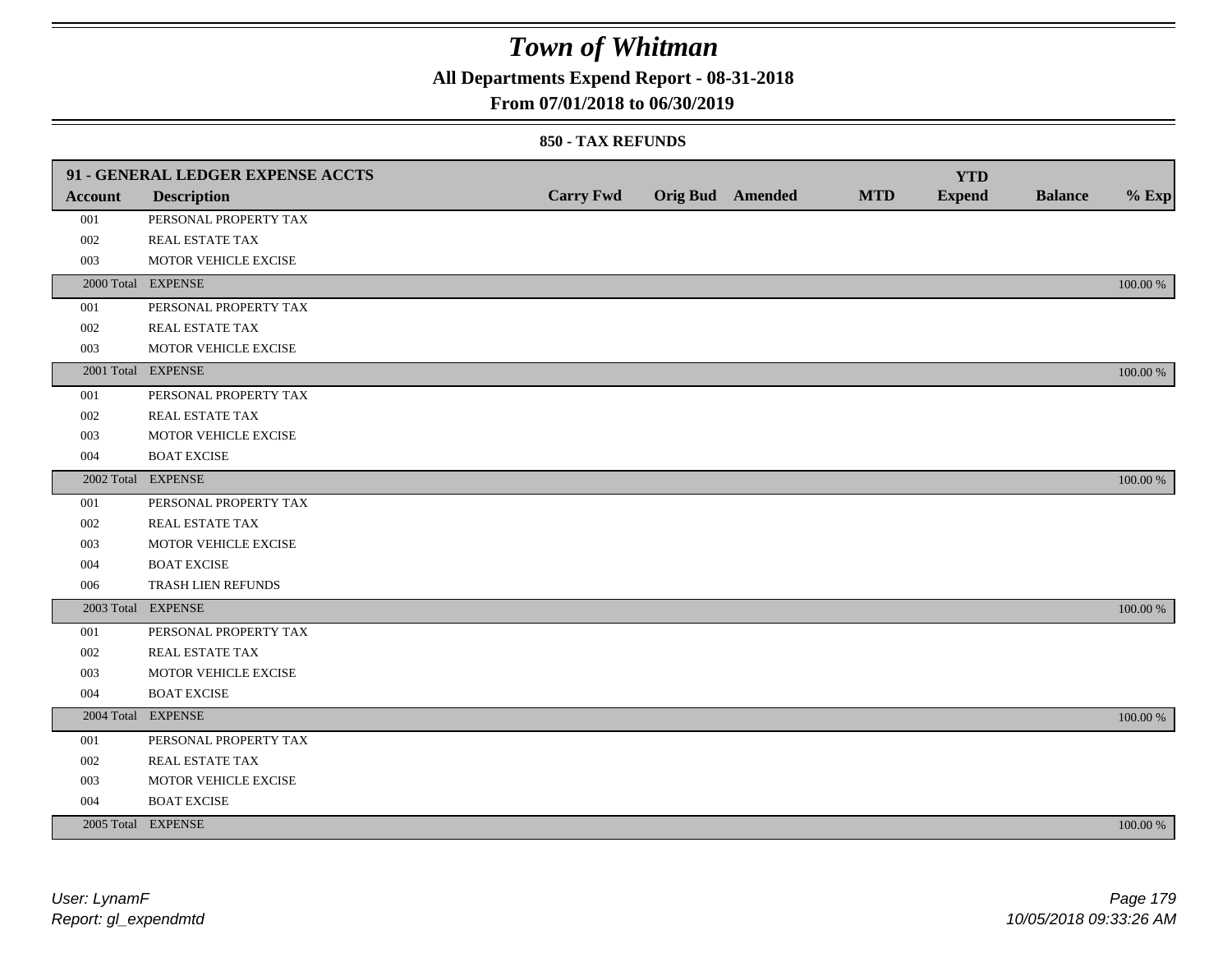**All Departments Expend Report - 08-31-2018**

### **From 07/01/2018 to 06/30/2019**

|         | 91 - GENERAL LEDGER EXPENSE ACCTS |                  |                         |            | <b>YTD</b>    |                |          |
|---------|-----------------------------------|------------------|-------------------------|------------|---------------|----------------|----------|
| Account | <b>Description</b>                | <b>Carry Fwd</b> | <b>Orig Bud</b> Amended | <b>MTD</b> | <b>Expend</b> | <b>Balance</b> | $%$ Exp  |
| 001     | PERSONAL PROPERTY TAX             |                  |                         |            |               |                |          |
| 002     | <b>REAL ESTATE TAX</b>            |                  |                         |            |               |                |          |
| 003     | MOTOR VEHICLE EXCISE              |                  |                         |            |               |                |          |
| 004     | <b>BOAT EXCISE</b>                |                  |                         |            |               |                |          |
|         | 2006 Total EXPENSE                |                  |                         |            |               |                | 100.00 % |
| 001     | PERSONAL PROPERTY TAX             |                  |                         |            |               |                |          |
| 002     | REAL ESTATE TAX                   |                  |                         |            |               |                |          |
| 003     | MOTOR VEHICLE EXCISE              |                  |                         |            |               |                |          |
| 004     | <b>BOAT EXCISE</b>                |                  |                         |            |               |                |          |
|         | 2007 Total EXPENSE                |                  |                         |            |               |                | 100.00 % |
| 001     | PERSONAL PROPERTY TAX             |                  |                         |            |               |                |          |
| 002     | <b>REAL ESTATE TAX</b>            |                  |                         |            |               |                |          |
| 003     | MOTOR VEHICLE EXCISE              |                  |                         |            |               |                |          |
| 004     | <b>BOAT EXCISE</b>                |                  |                         |            |               |                |          |
|         | 2008 Total EXPENSE                |                  |                         |            |               |                | 100.00 % |
| 001     | PERSONAL PROPERTY TAX             |                  |                         |            |               |                |          |
| 002     | <b>REAL ESTATE TAX</b>            |                  |                         |            |               |                |          |
| 003     | MOTOR VEHICLE EXCISE              |                  |                         |            |               |                |          |
| 004     | <b>BOAT EXCISE</b>                |                  |                         |            |               |                |          |
|         | 2009 Total EXPENSE                |                  |                         |            |               |                | 100.00 % |
| 001     | PERSONAL PROPERTY TAX             |                  |                         |            |               |                |          |
| 002     | REAL ESTATE TAX                   |                  |                         |            |               |                |          |
| 003     | MOTOR VEHICLE EXCISE              |                  |                         |            |               |                |          |
|         | 2010 Total EXPENSE                |                  |                         |            |               |                | 100.00 % |
| 001     | PERSONAL PROPERTY TAX             |                  |                         |            |               |                |          |
| 002     | REAL ESTATE TAX                   |                  |                         |            |               |                |          |
| 003     | MOTOR VEHICLE EXCISE              |                  |                         |            |               |                |          |
|         | 2011 Total EXPENSE                |                  |                         |            |               |                | 100.00 % |
| 001     | PERSONAL PROPERTY TAX             |                  |                         |            |               |                |          |
| 002     | REAL ESTATE TAX                   |                  |                         |            |               |                |          |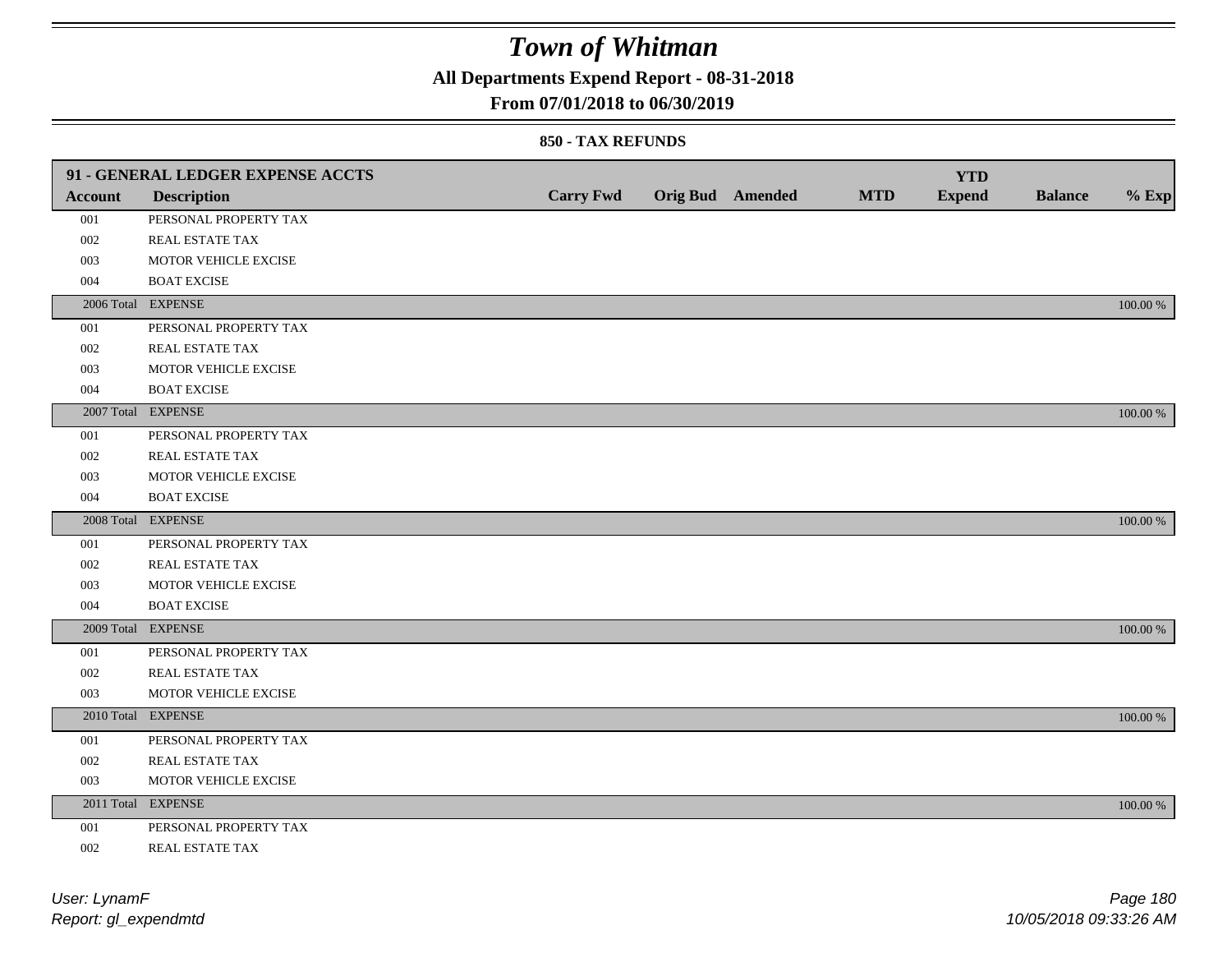**All Departments Expend Report - 08-31-2018**

### **From 07/01/2018 to 06/30/2019**

### **850 - TAX REFUNDS**

|                | 91 - GENERAL LEDGER EXPENSE ACCTS |                  |                         | <b>MTD</b> | <b>YTD</b>    |                |          |
|----------------|-----------------------------------|------------------|-------------------------|------------|---------------|----------------|----------|
| <b>Account</b> | <b>Description</b>                | <b>Carry Fwd</b> | <b>Orig Bud</b> Amended |            | <b>Expend</b> | <b>Balance</b> | $%$ Exp  |
| 003            | MOTOR VEHICLE EXCISE              |                  |                         |            |               |                |          |
|                | 2012 Total EXPENSE                |                  |                         |            |               |                | 100.00 % |
| 001            | PERSONAL PROPERTY TAX             |                  |                         |            |               |                |          |
| 002            | REAL ESTATE TAX                   |                  |                         |            |               |                |          |
| 003            | MOTOR VEHICLE EXCISE              |                  |                         |            |               |                |          |
| 004            | <b>BOAT EXCISE</b>                |                  |                         |            |               |                |          |
|                | 2013 Total EXPENSE                |                  |                         |            |               |                | 100.00 % |
| 001            | PERSONAL PROPERTY TAX             |                  |                         |            |               |                |          |
| 002            | REAL ESTATE TAX                   |                  |                         |            |               |                |          |
| 003            | MOTOR VEHICLE EXCISE              |                  |                         |            |               |                |          |
| 004            | <b>BOAT EXCISE</b>                |                  |                         |            |               |                |          |
|                | 2014 Total EXPENSE                |                  |                         |            |               |                | 100.00 % |
| 001            | PERSONAL PROPERTY TAX             |                  |                         |            |               |                |          |
| 002            | REAL ESTATE TAX                   |                  |                         |            |               |                |          |
| 003            | MOTOR VEHICLE EXCISE              |                  |                         |            |               |                |          |
| 004            | <b>BOAT EXCISE</b>                |                  |                         |            |               |                |          |
|                | 2015 Total EXPENSE                |                  |                         |            |               |                | 100.00 % |
| 001            | PERSONAL PROPERTY TAX             |                  |                         |            |               |                |          |
| 002            | REAL ESTATE TAX                   |                  |                         |            |               |                |          |
| 003            | MOTOR VEHICLE EXCISE              |                  |                         |            | 2,955.85      | $-2,955.85$    |          |
| 004            | <b>BOAT EXCISE</b>                |                  |                         |            |               |                |          |
|                | 2016 Total EXPENSE                |                  |                         |            | 2,955.85      | $-2,955.85$    | 100.00 % |
| 001            | PERSONAL PROPERTY TAX             |                  |                         |            |               |                |          |
| 002            | <b>REAL ESTATE TAX</b>            |                  |                         |            |               |                |          |
| 003            | MOTOR VEHICLE EXCISE              |                  |                         |            | 606.04        | $-606.04$      |          |
| 004            | <b>BOAT EXCISE</b>                |                  |                         |            |               |                |          |
|                | 2017 Total EXPENSE                |                  |                         |            | 606.04        | $-606.04$      | 100.00 % |
| 001            | PERSONAL PROPERTY TAX             |                  |                         |            |               |                |          |
| 002            | REAL ESTATE TAX                   |                  |                         |            | 18,146.69     | $-18,146.69$   |          |
| 003            | MOTOR VEHICLE EXCISE              |                  |                         |            | 11,734.73     | $-11,734.73$   |          |
|                |                                   |                  |                         |            |               |                |          |

| User: LynamF         | Page 181               |
|----------------------|------------------------|
| Report: gl_expendmtd | 10/05/2018 09:33:26 AM |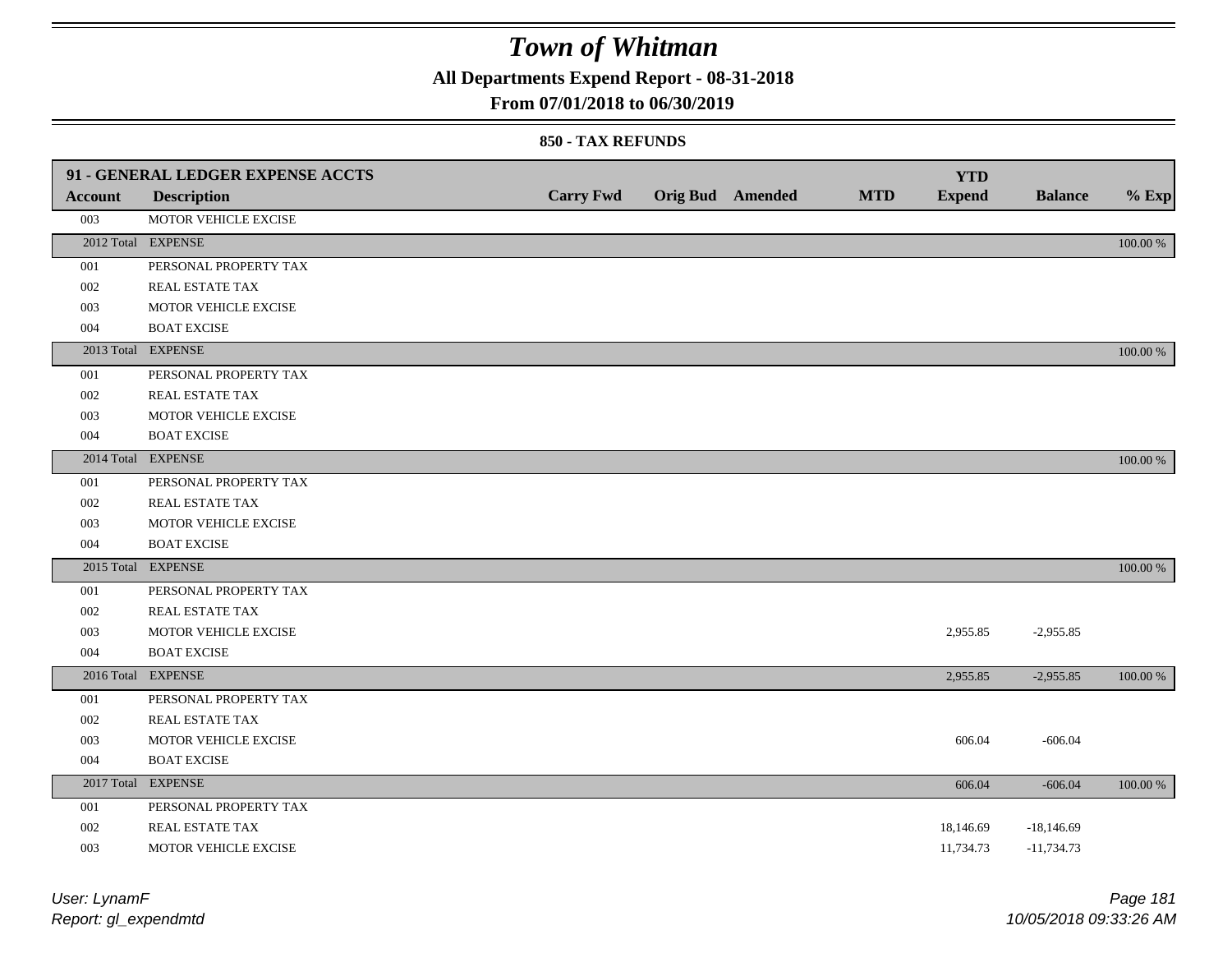**All Departments Expend Report - 08-31-2018**

### **From 07/01/2018 to 06/30/2019**

#### **850 - TAX REFUNDS**

|                | 91 - GENERAL LEDGER EXPENSE ACCTS |                  |                 |         |            | <b>YTD</b>    |                |          |
|----------------|-----------------------------------|------------------|-----------------|---------|------------|---------------|----------------|----------|
| <b>Account</b> | <b>Description</b>                | <b>Carry Fwd</b> | <b>Orig Bud</b> | Amended | <b>MTD</b> | <b>Expend</b> | <b>Balance</b> | $%$ Exp  |
| 004            | <b>BOAT EXCISE</b>                |                  |                 |         |            |               |                |          |
|                | 2018 Total EXPENSE                |                  |                 |         |            | 29,881.42     | $-29,881.42$   | 100.00 % |
| 001            | PERSONAL PROPERTY TAX             |                  |                 |         |            |               |                |          |
| 002            | REAL ESTATE TAX                   |                  |                 |         |            | 1,091.69      | $-1,091.69$    |          |
| 003            | <b>MOTOR VEHICLE EXCISE</b>       |                  |                 |         |            |               |                |          |
| 004            | <b>BOAT EXCISE</b>                |                  |                 |         |            |               |                |          |
|                | 2019 Total EXPENSE                |                  |                 |         |            | 1,091.69      | $-1,091.69$    | 100.00 % |
|                | <b>850 Total TAX REFUNDS</b>      |                  |                 |         |            | 34,535.00     | $-34,535.00$   |          |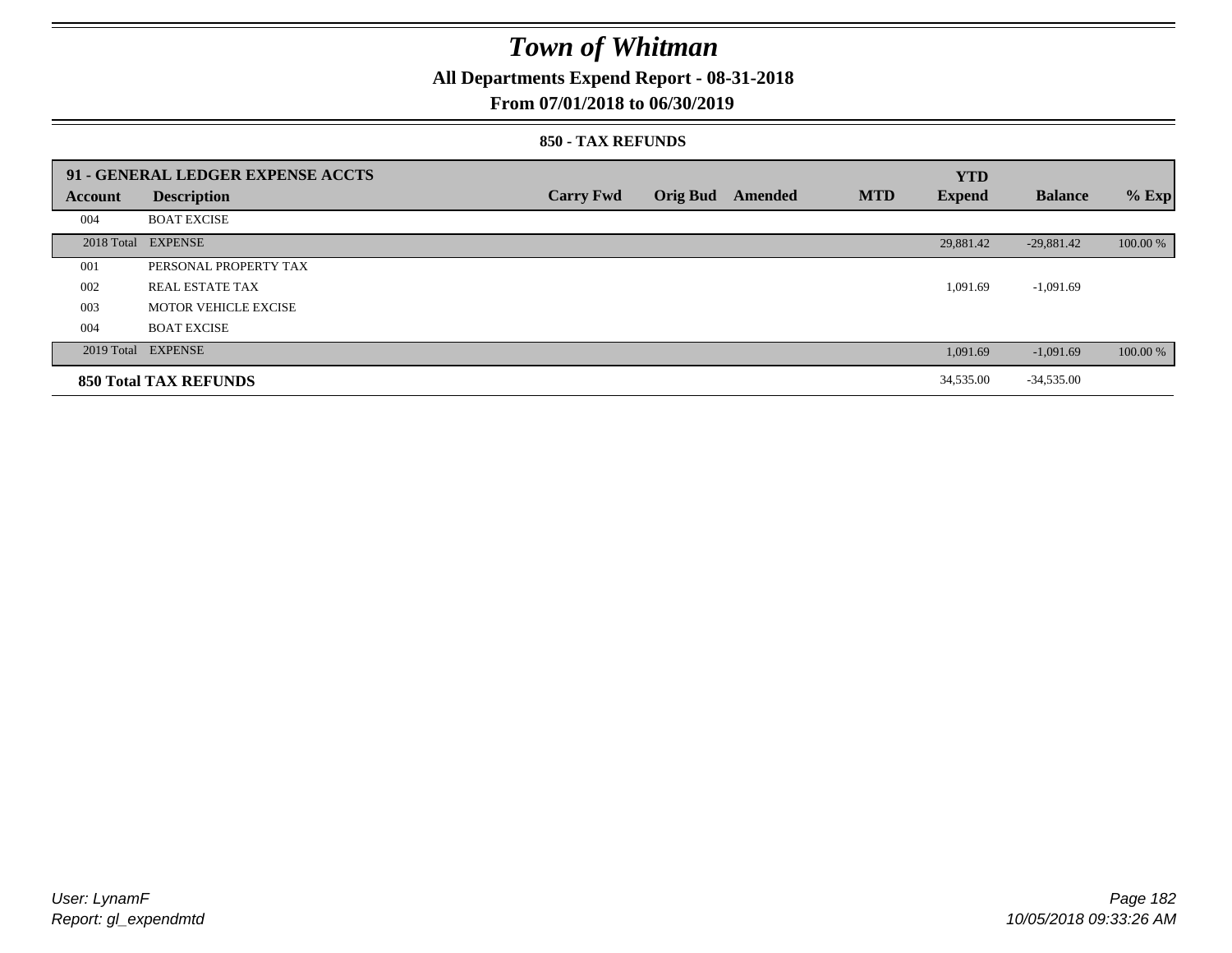**All Departments Expend Report - 08-31-2018**

### **From 07/01/2018 to 06/30/2019**

### **870 - AGENCY**

|         | 91 - GENERAL LEDGER EXPENSE ACCTS |                  |                         |            | <b>YTD</b>    |                |          |
|---------|-----------------------------------|------------------|-------------------------|------------|---------------|----------------|----------|
| Account | <b>Description</b>                | <b>Carry Fwd</b> | <b>Orig Bud</b> Amended | <b>MTD</b> | <b>Expend</b> | <b>Balance</b> | $%$ Exp  |
| 899     | <b>EXCHANGE ACCOUNT</b>           |                  |                         |            |               |                |          |
|         | 2001 Total EXPENSE                |                  |                         |            |               |                | 100.00 % |
| 028     | MASS.CRUSHING & RECYCLING         |                  |                         |            |               |                |          |
| 033     | DANCE PROGRAMS                    |                  |                         |            |               |                |          |
|         | 2012 Total EXPENSE                |                  |                         |            |               |                | 100.00 % |
|         | 870 Total AGENCY                  |                  |                         |            |               |                |          |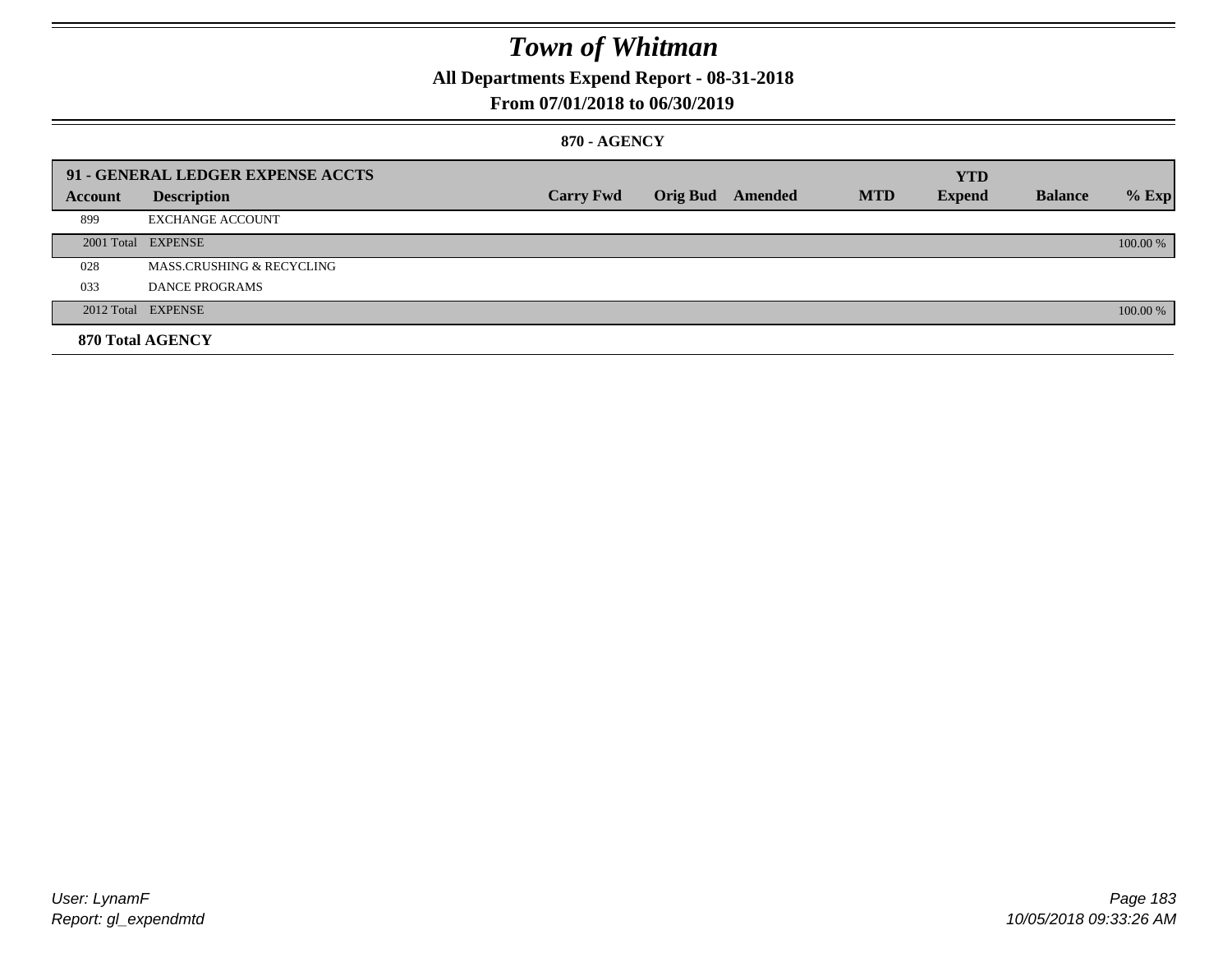**All Departments Expend Report - 08-31-2018**

**From 07/01/2018 to 06/30/2019**

#### **873 - USER CHARGES REFUNDS**

|                | 91 - GENERAL LEDGER EXPENSE ACCTS     |                  |                         |            | <b>YTD</b>    |                |          |
|----------------|---------------------------------------|------------------|-------------------------|------------|---------------|----------------|----------|
| <b>Account</b> | <b>Description</b>                    | <b>Carry Fwd</b> | <b>Orig Bud</b> Amended | <b>MTD</b> | <b>Expend</b> | <b>Balance</b> | $\%$ Exp |
| 006            | TRASH LIEN REFUNDS                    |                  |                         |            |               |                |          |
| 021            | <b>2014 TRASH FEE REFUNDS</b>         |                  |                         |            |               |                |          |
|                | 2000 Total EXPENSE                    |                  |                         |            |               |                | 100.00 % |
| 006            | TRASH LIEN REFUNDS                    |                  |                         |            |               |                |          |
|                | 2012 Total EXPENSE                    |                  |                         |            |               |                | 100.00 % |
| 005            | TRASH FEE REFUNDS                     |                  |                         |            |               |                |          |
| 006            | TRASH LIEN REFUNDS                    |                  |                         |            |               |                |          |
|                | 2015 Total EXPENSE                    |                  |                         |            |               |                | 100.00 % |
| 005            | TRASH FEE REFUNDS                     |                  |                         |            |               |                |          |
| 006            | TRASH LIEN REFUNDS                    |                  |                         |            |               |                |          |
|                | 2016 Total EXPENSE                    |                  |                         |            |               |                | 100.00 % |
| 005            | <b>TRASH FEE REFUNDS</b>              |                  |                         |            |               |                |          |
| 006            | TRASH LIEN REFUNDS                    |                  |                         |            |               |                |          |
|                | 2017 Total EXPENSE                    |                  |                         |            |               |                | 100.00 % |
| 005            | TRASH FEE REFUNDS                     |                  |                         |            |               |                |          |
| 006            | TRASH LIEN REFUNDS                    |                  |                         |            |               |                |          |
|                | 2018 Total EXPENSE                    |                  |                         |            |               |                | 100.00 % |
| 005            | TRASH FEE REFUNDS                     |                  |                         |            |               |                |          |
| 006            | TRASH LIEN REFUNDS                    |                  |                         |            |               |                |          |
|                | 2019 Total EXPENSE                    |                  |                         |            |               |                | 100.00 % |
|                | <b>873 Total USER CHARGES REFUNDS</b> |                  |                         |            |               |                |          |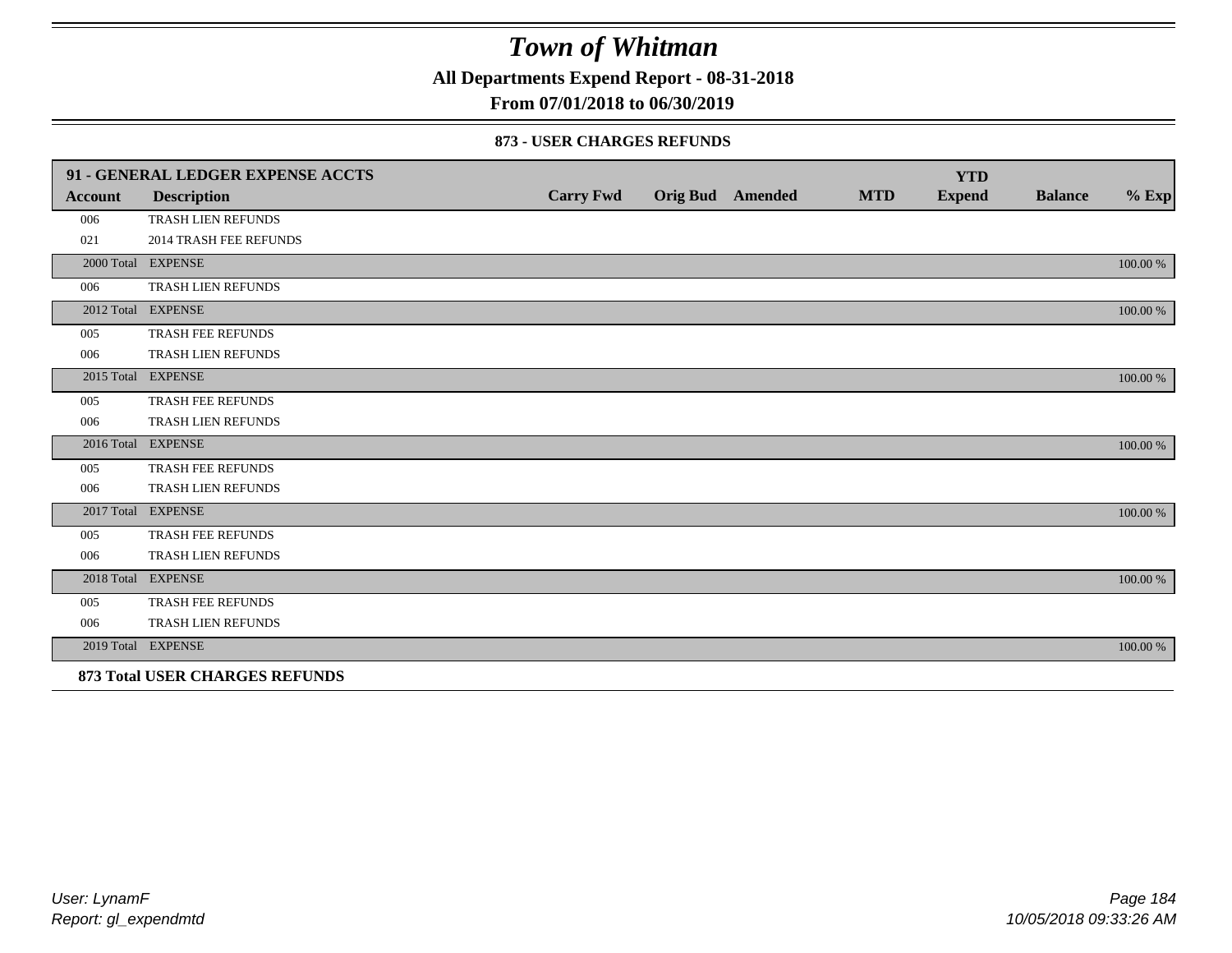**All Departments Expend Report - 08-31-2018**

### **From 07/01/2018 to 06/30/2019**

#### **875 - MISCELLANEOUS**

|                 | 91 - GENERAL LEDGER EXPENSE ACCTS |                  |                         |            | <b>YTD</b>    |                |          |
|-----------------|-----------------------------------|------------------|-------------------------|------------|---------------|----------------|----------|
| <b>Account</b>  | <b>Description</b>                | <b>Carry Fwd</b> | <b>Orig Bud</b> Amended | <b>MTD</b> | <b>Expend</b> | <b>Balance</b> | $%$ Exp  |
| 046             | WATER RATES REFUNDS               |                  |                         |            |               |                |          |
| 1997 Total 1997 |                                   |                  |                         |            |               |                | 100.00 % |
| 046             | <b>WATER RATES REFUNDS</b>        |                  |                         |            |               |                |          |
| 1998 Total 1998 |                                   |                  |                         |            |               |                | 100.00 % |
| 046             | WATER RATES REFUNDS               |                  |                         |            |               |                |          |
| 1999 Total 1999 |                                   |                  |                         |            |               |                | 100.00 % |
| 034             | PREMIUM SALE OF BONDS             |                  |                         |            |               |                |          |
| 035             | <b>INTEREST ON SALE OF BONDS</b>  |                  |                         |            |               |                |          |
| 036             | <b>GRANT ANTICIPATION NOTES</b>   |                  |                         |            |               |                |          |
| 038             | REVENUE ANTICIPATION NOTES        |                  |                         |            |               |                |          |
| 039             | <b>BOND ANTICIPATION NOTES</b>    |                  |                         |            |               |                |          |
| 042             | <b>BOARD OF APPEALS REFUNDS</b>   |                  |                         |            |               |                |          |
| 043             | BUILDING INSPECTOR REFUNDS        |                  |                         |            |               |                |          |
| 044             | REFUNDS-PRIOR YEARS               |                  |                         |            |               |                |          |
| 045             | PARKING TICKET REFUNDS            |                  |                         |            |               |                |          |
| 046             | WATER RATES REFUNDS               |                  |                         |            |               |                |          |
| 052             | <b>TAILINGS</b>                   |                  |                         |            |               |                |          |
| 071             | <b>COLLECTORS OVER/SHORT</b>      |                  |                         |            |               |                |          |
| 080             | WTR/SWR REFUNDS-PEN.&INT.         |                  |                         |            |               |                |          |
| 081             | WATER RATES REFUNDS FY95          |                  |                         |            |               |                |          |
| 090             | MUNICIPAL LIEN REFUNDS            |                  |                         |            |               |                |          |
| 093             | WATER RATES REFUNDS FY96          |                  |                         |            |               |                |          |
| 635             | COLLECTORS FEES-REFUNDS           |                  |                         |            |               |                |          |
| 636             | EXCISE INTEREST-REFUNDS           |                  |                         |            |               |                |          |
|                 | 2000 Total EXPENSE                |                  |                         |            |               |                | 100.00 % |
| 021             | 2014 TRASH FEE REFUNDS            |                  |                         |            |               |                |          |
| 025             | <b>DPW - RESTITUTION</b>          |                  |                         |            |               |                |          |
| 058             | TRASH FEE REFUNDS FY2000          |                  |                         |            |               |                |          |
| 063             | TRASH FEE REFUNDS FY02            |                  |                         |            |               |                |          |
| 064             | TRASH FEE REFUNDS FY2001          |                  |                         |            |               |                |          |
| 091             | <b>TRASH FEE REFUNDS FY03</b>     |                  |                         |            |               |                |          |

*Report: gl\_expendmtd User: LynamF*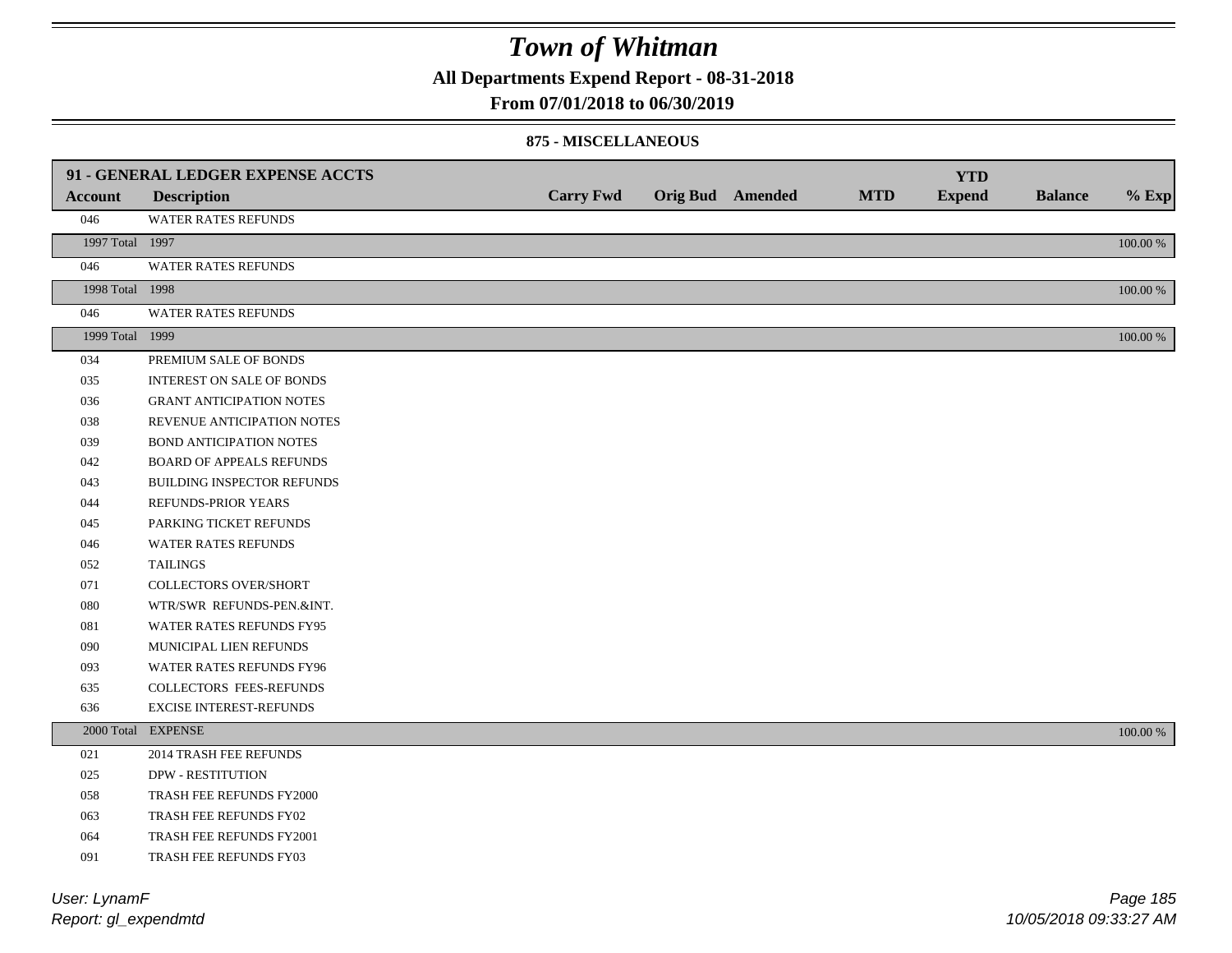**All Departments Expend Report - 08-31-2018**

### **From 07/01/2018 to 06/30/2019**

#### **875 - MISCELLANEOUS**

|                | 91 - GENERAL LEDGER EXPENSE ACCTS |                  |                  |            | <b>YTD</b>    |                |          |
|----------------|-----------------------------------|------------------|------------------|------------|---------------|----------------|----------|
| <b>Account</b> | <b>Description</b>                | <b>Carry Fwd</b> | Orig Bud Amended | <b>MTD</b> | <b>Expend</b> | <b>Balance</b> | $%$ Exp  |
| 092            | TRASH FEE REFUNDS FY2004          |                  |                  |            |               |                |          |
| 094            | TRASH LIEN REFUNDS FY2004         |                  |                  |            |               |                |          |
| 095            | TRASH LIEN REFUNDS FY95           |                  |                  |            |               |                |          |
| 096            | TRASH LIEN REFUNDS FY96           |                  |                  |            |               |                |          |
| 187            | TRASH LIEN REFUNDS 2005           |                  |                  |            |               |                |          |
| 206            | TRASH FEE REFUNDS 2005            |                  |                  |            |               |                |          |
| 209            | TRASH FEE REFUNDS 2006            |                  |                  |            |               |                |          |
| 223            | TRASH LIEN REFUNDS 2006           |                  |                  |            |               |                |          |
| 226            | TRASH FEE REFUNDS 2007            |                  |                  |            |               |                |          |
| 229            | TRASH LIEN REFUNDS 2007           |                  |                  |            |               |                |          |
| 231            | <b>2008 TRASH FEE REFUNDS</b>     |                  |                  |            |               |                |          |
| 232            | 2008 TRASH LIEN REFUNDS           |                  |                  |            |               |                |          |
| 257            | <b>2009 TRASH FEE REFUNDS</b>     |                  |                  |            |               |                |          |
| 258            | <b>2009 TRASH LIEN REFUNDS</b>    |                  |                  |            |               |                |          |
| 260            | 2010 TRASH FEE REFUNDS            |                  |                  |            |               |                |          |
| 261            | 2011 TRASH FEE REFUNDS            |                  |                  |            |               |                |          |
| 263            | <b>2012 TRASH FEE REFUNDS</b>     |                  |                  |            |               |                |          |
| 327            | <b>2013 TRASH FEE REFUNDS</b>     |                  |                  |            |               |                |          |
| 328            | 2013 TRASH LIEN REFUNDS           |                  |                  |            |               |                |          |
|                | 2001 Total EXPENSE                |                  |                  |            |               |                | 100.00 % |
|                | <b>Q75 Total MICCELL A MEALIC</b> |                  |                  |            |               |                |          |

**875 Total MISCELLANEOUS**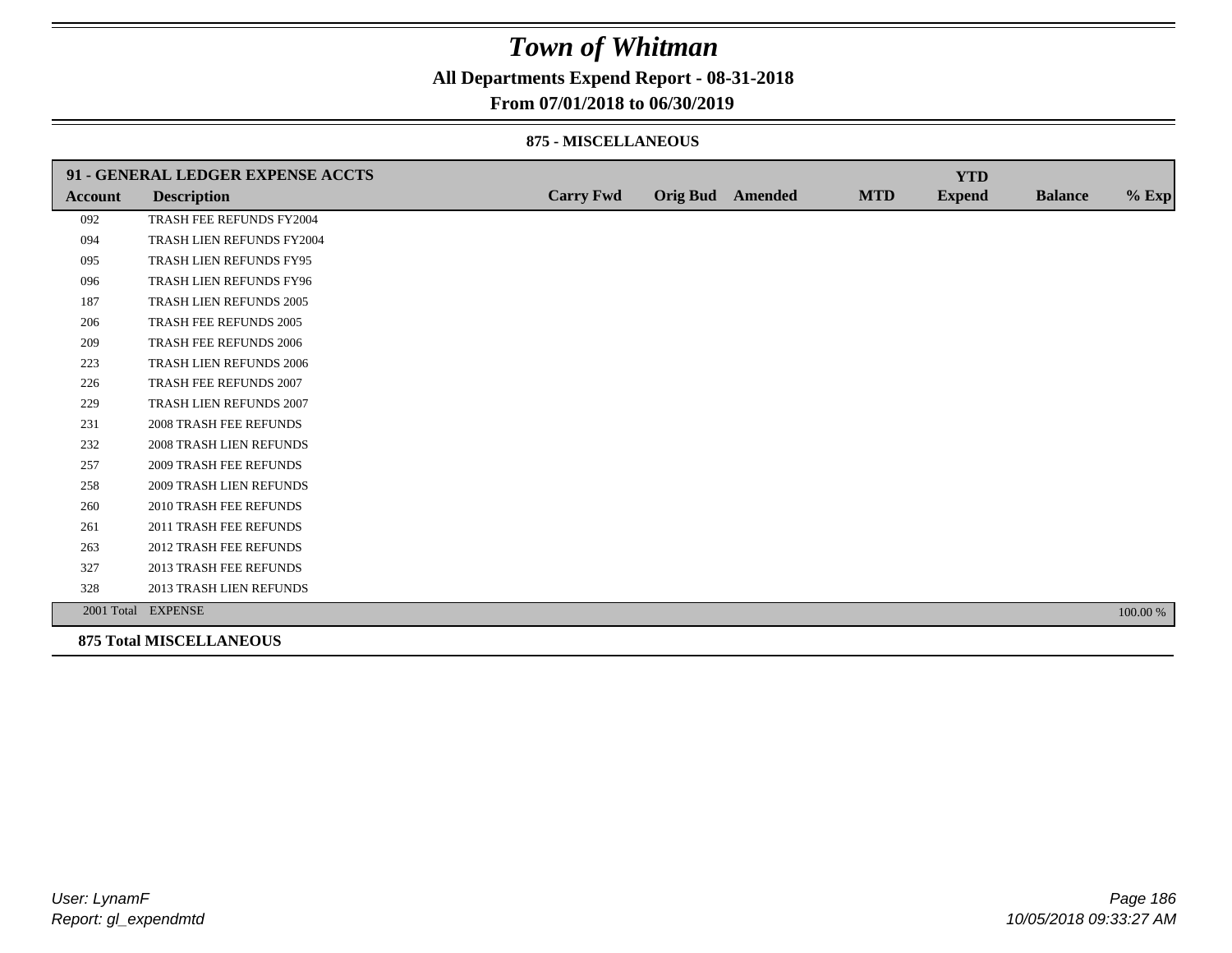**All Departments Expend Report - 08-31-2018**

### **From 07/01/2018 to 06/30/2019**

#### **876 - INVESTMENTS**

|         | 91 - GENERAL LEDGER EXPENSE ACCTS       |                  |                 |                |            | <b>YTD</b>    |                |          |
|---------|-----------------------------------------|------------------|-----------------|----------------|------------|---------------|----------------|----------|
| Account | <b>Description</b>                      | <b>Carry Fwd</b> | <b>Orig Bud</b> | <b>Amended</b> | <b>MTD</b> | <b>Expend</b> | <b>Balance</b> | $%$ Exp  |
| 287     | <b>AUXILIARY POLICE EXPENSE</b>         |                  |                 |                |            |               |                |          |
| 288     | REPURCHASE AGREE.NOTES-GENERAL          |                  |                 |                |            |               |                |          |
| 289     | REPUR.AGREE.NOTES-DPW CHAP811           |                  |                 |                |            |               |                |          |
| 290     | <b>INVESTMENT CD'S-GENERAL</b>          |                  |                 |                |            |               |                |          |
| 293     | PROGRAMMING SERV.& SUPPLIES             |                  |                 |                |            |               |                |          |
| 294     | <b>INVEST. CD'S-CHAPTER 811</b>         |                  |                 |                |            |               |                |          |
| 295     | INVEST. CD'S-SCHOOL LUNCH               |                  |                 |                |            |               |                |          |
| 298     | RES. FND. TRAN. TITLE V DEBT ISSUE EXP. |                  |                 |                |            |               |                |          |
| 299     | REPUR.AGREE.NOTES-DPW CHAP.90           |                  |                 |                |            |               |                |          |
|         | 2000 Total EXPENSE                      |                  |                 |                |            |               |                | 100.00 % |
|         | <b>876 Total INVESTMENTS</b>            |                  |                 |                |            |               |                |          |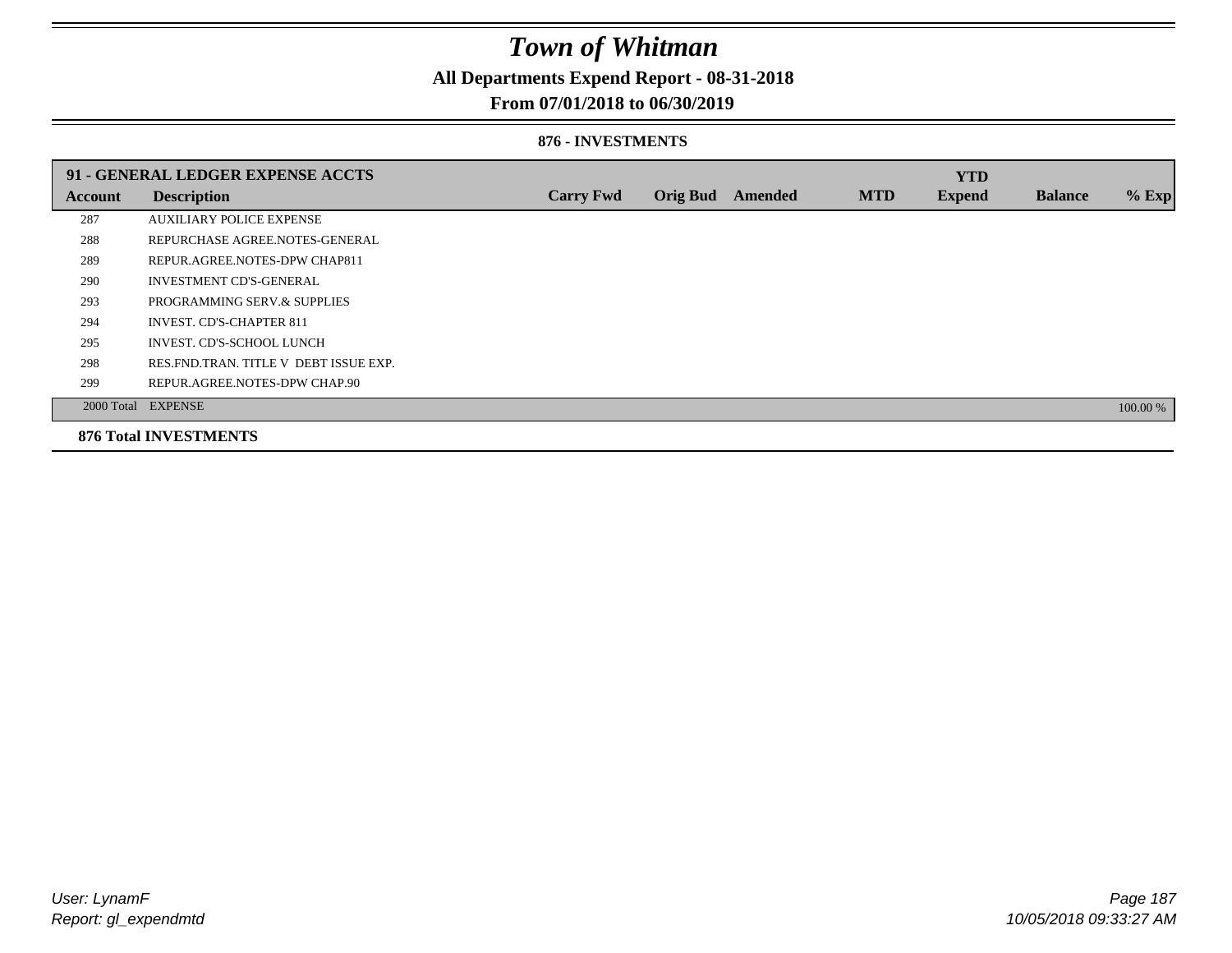**All Departments Expend Report - 08-31-2018**

### **From 07/01/2018 to 06/30/2019**

#### **878 - OTHER FINANCING USES**

|                | 91 - GENERAL LEDGER EXPENSE ACCTS     |                  |                 |                |            | <b>YTD</b>    |                |          |
|----------------|---------------------------------------|------------------|-----------------|----------------|------------|---------------|----------------|----------|
| <b>Account</b> | <b>Description</b>                    | <b>Carry Fwd</b> | <b>Orig Bud</b> | <b>Amended</b> | <b>MTD</b> | <b>Expend</b> | <b>Balance</b> | $%$ Exp  |
| 409            | <b>REFUNDED BONDS</b>                 |                  |                 |                |            |               |                |          |
| 2000 Total     | <b>EXPENSE</b>                        |                  |                 |                |            |               |                | 100.00 % |
| 401            | WTR/SWR CAPITAL PROJ. FUND            |                  |                 |                |            |               |                |          |
| 404            | <b>SPECIAL REVENUE FUND</b>           |                  |                 |                |            |               |                |          |
| 2100 Total     | <b>INTERFUND TRANSFERS</b>            |                  |                 |                |            |               |                | 100.00 % |
| 402            | <b>STABILIZATION FUND</b>             |                  |                 |                |            |               |                |          |
| 2101 Total     | <b>INTERFUND TRANSFERS</b>            |                  |                 |                |            |               |                | 100.00 % |
| 403            | CAPITAL PROJECT FUND                  |                  |                 |                |            |               |                |          |
| 2102 Total     | <b>INTERFUND TRANSFERS</b>            |                  |                 |                |            |               |                | 100.00 % |
|                | <b>878 Total OTHER FINANCING USES</b> |                  |                 |                |            |               |                |          |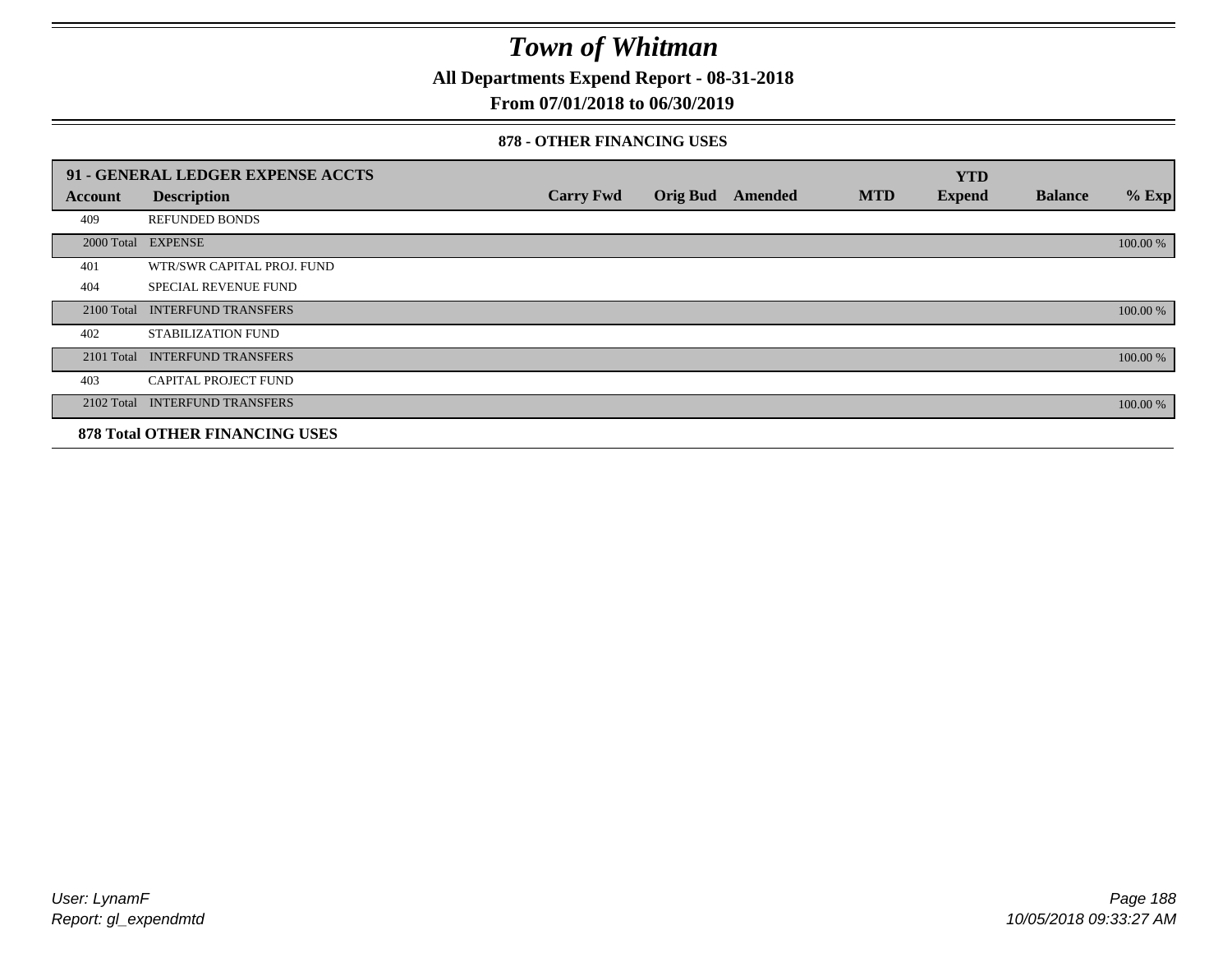**All Departments Expend Report - 08-31-2018**

**From 07/01/2018 to 06/30/2019**

### **883 - DARE GRANT DIST.W-H REG.SCHOOL**

|         | 91 - GENERAL LEDGER EXPENSE ACCTS        |                  |                  |            | <b>YTD</b>    |                |          |
|---------|------------------------------------------|------------------|------------------|------------|---------------|----------------|----------|
| Account | <b>Description</b>                       | <b>Carry Fwd</b> | Orig Bud Amended | <b>MTD</b> | <b>Expend</b> | <b>Balance</b> | $%$ Exp  |
| 112     | <b>SALARIES</b>                          |                  |                  |            |               |                |          |
| 585     | MISCELLANEOUS EXPENSE                    |                  |                  |            |               |                |          |
|         | 2000 Total EXPENSE                       |                  |                  |            |               |                | 100.00 % |
|         | 883 Total DARE GRANT DIST.W-H REG.SCHOOL |                  |                  |            |               |                |          |
|         | 91 Total GENERAL LEDGER EXPENSE ACCTS    |                  |                  |            | 34,535.00     | $-34,535.00$   |          |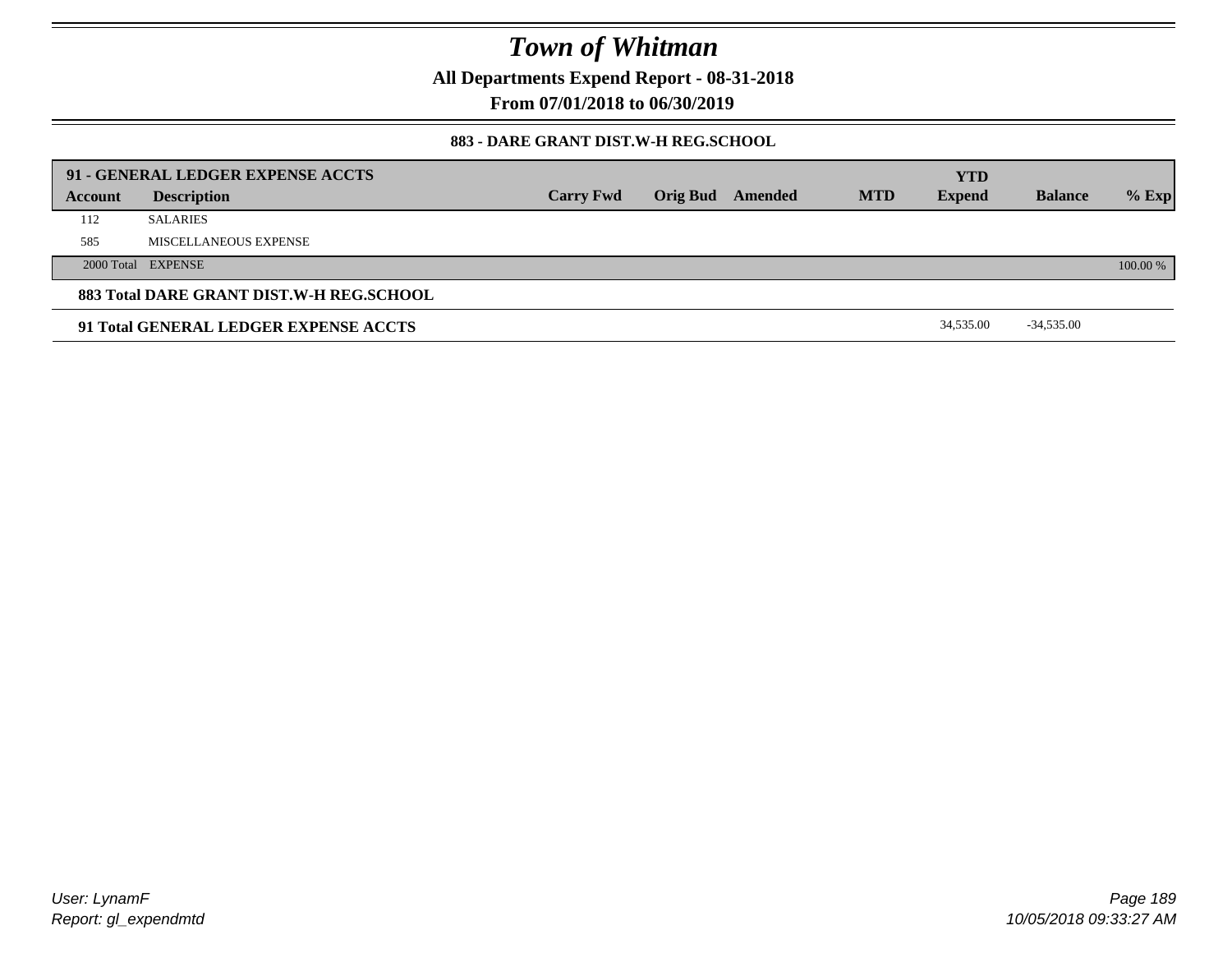**All Departments Expend Report - 08-31-2018**

**From 07/01/2018 to 06/30/2019**

### **878 - OTHER FINANCING USES**

|         | 98 - CABLE ACCESS CORPORATION             |                  |                  |            | YTD           |                |          |
|---------|-------------------------------------------|------------------|------------------|------------|---------------|----------------|----------|
| Account | <b>Description</b>                        | <b>Carry Fwd</b> | Orig Bud Amended | <b>MTD</b> | <b>Expend</b> | <b>Balance</b> | $%$ Exp  |
| 405     | WATER/SEWER ENTERPRISE FUND               |                  |                  |            |               |                |          |
|         | 2104 Total DISTRIBUTION TO CABLE ACCESS C |                  |                  |            |               |                | 100.00 % |
|         | <b>878 Total OTHER FINANCING USES</b>     |                  |                  |            |               |                |          |